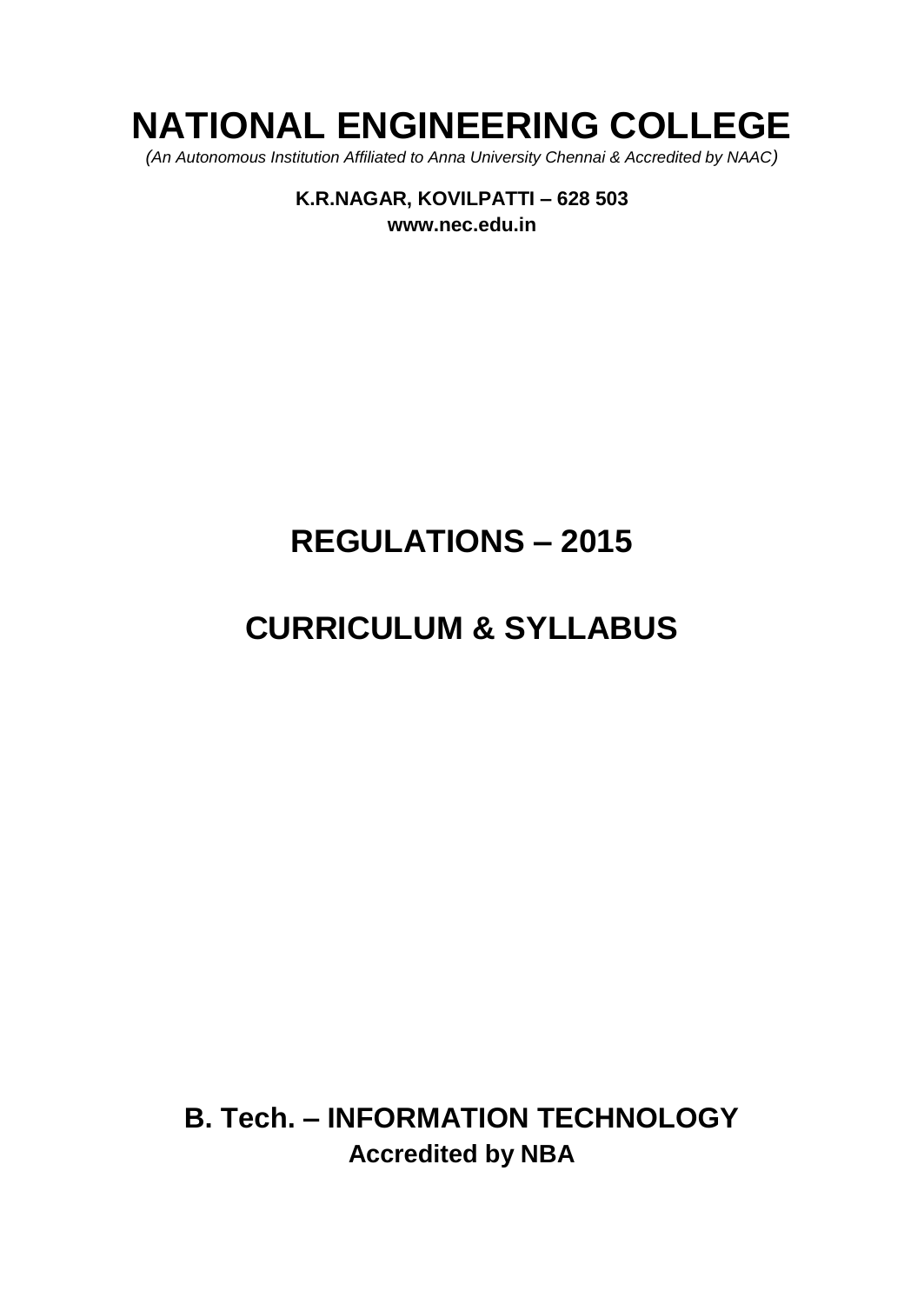# **B.Tech. – INFORMATION TECHNOLOGY** CURRICULUM AND SYLLABUS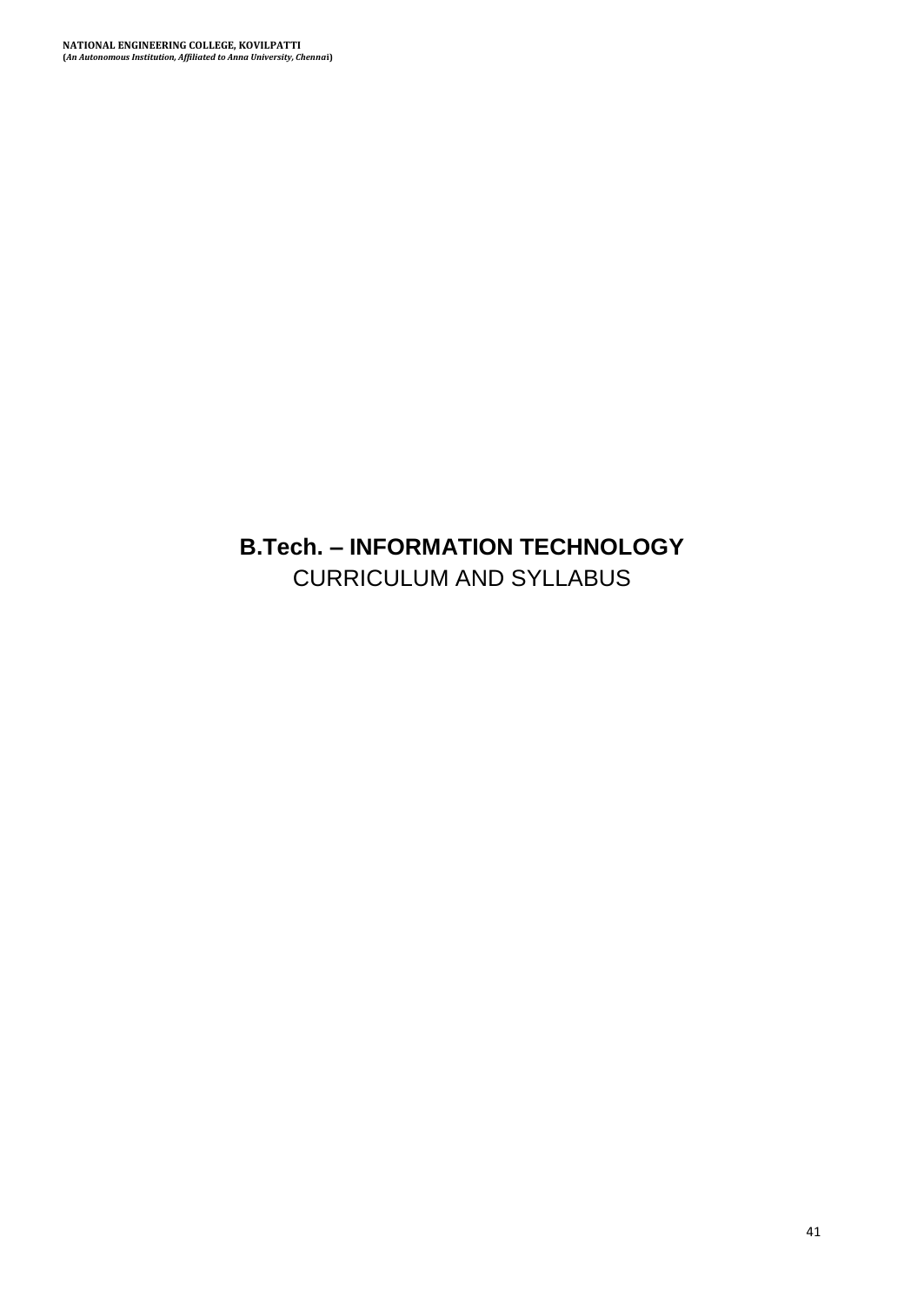# **DEPARTMENT OF INFORMATION TECHNOLOGY**

# **VISION**

To produce technically competent and value based IT Professionals to meet the current challenges of the modern IT industry.

# **MISSION**

- $\triangleright$  Imparting quality education with innovative components in teaching learning process.
- $\triangleright$  Conducting student centric programme to enhance communication, team spirit, leadership skills and self learning.
- $\triangleright$  Motivating the students to realize the need of ethics and human values.
- $\triangleright$  Developing a conducive environment for collaborative research.

# **PROGRAM EDUCATIONAL OBJECTIVES (PEOs)**

- **PEO 1:** Excel in IT, ITES industries and higher education by applying the principles and practices of computing.
- **PEO 2:** Maintain professionalism and adapt to emerging technologies.
- **PEO 3:** Equip themselves as a leader and capable of managing Multidisciplinary environment.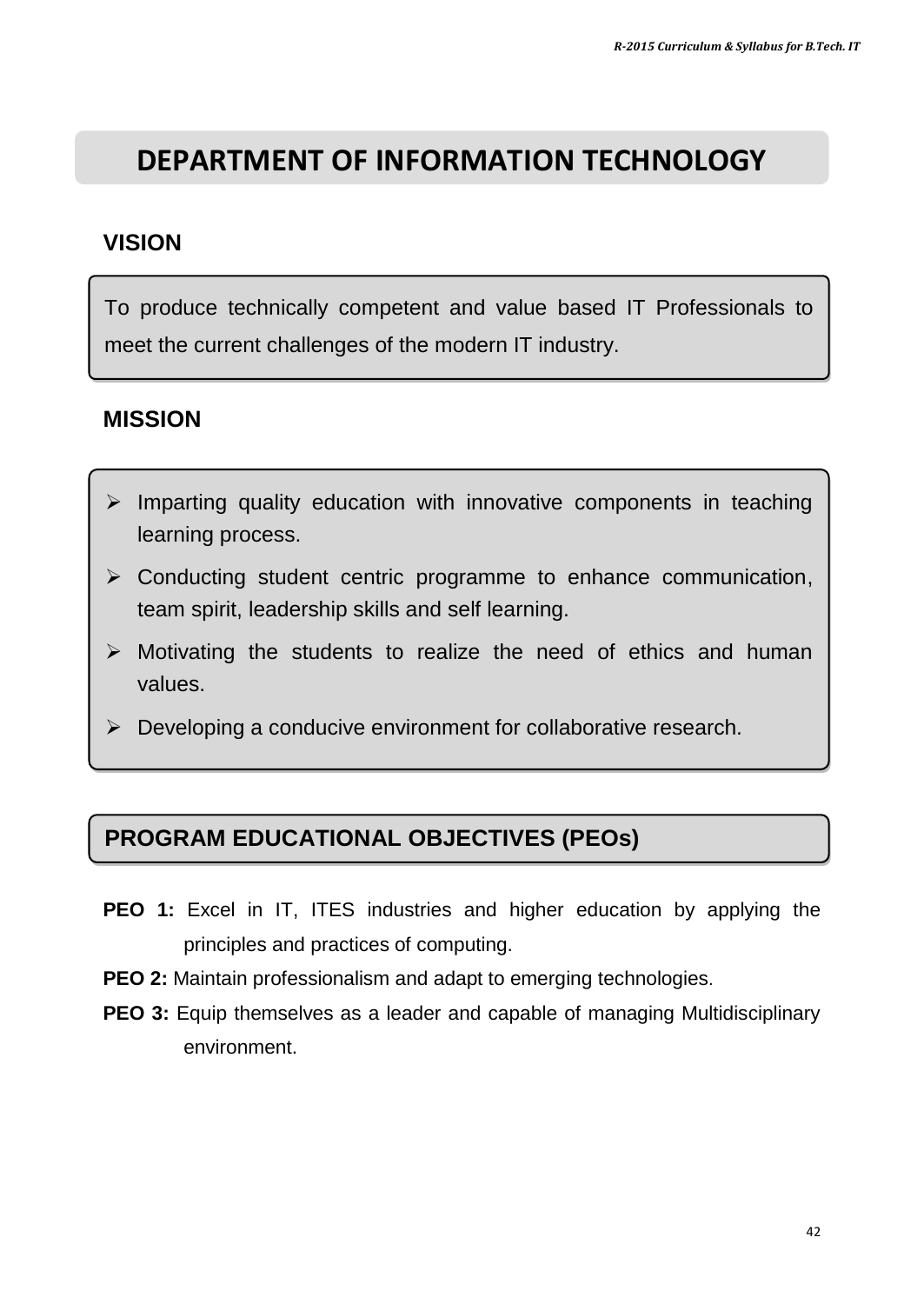# **PROGRAM OUTCOMES (POs)**

Engineering graduates will be able to:

- 1. Apply knowledge of mathematics, physics, chemistry, biological sciences, Engineering fundamentals and Software Development Fundamentals, Information Management and Security, Networking and web Systems to the solution of complex engineering problems in Information Technology.
- 2. Identify, formulate, research literature and analyze complex Information Technology problems in Software Engineering, Data Mining, Mobility Engineering, Analytic Computing, Network Management and security, reaching substantiated conclusions using first principles of mathematics, natural sciences and engineering sciences.
- 3. Design solutions for complex Information Management and Security, Networking and web System problems and design systems, components or processes that meet specified needs with appropriate considerations for environment, culture, society, public health and safety.
- 4. Conduct investigations of complex Information Management and Security, Networking and web System problems using research based knowledge and research methods including design of experiments, analysis and interpretation of data, and synthesis of information to provide valid conclusions.
- 5. Create, select and apply appropriate techniques, resources, and modern engineering and IT tools, including prediction and modelling, to complex engineering problems in Emerging technologies, Networking and web Systems with an understanding of the limitations.
- 6. Apply reasoning informed by contextual knowledge to assess societal, health, safety, legal and cultural issues and the consequent responsibilities relevant to professional engineering practice in Healthcare and Banking and solutions to complex engineering problems in Networking and Web Systems and Emerging Technologies.
- 7. Understand and evaluate the sustainability and impact of professional engineering work in the solution of complex Information Technology problems in societal and environmental contexts.
- 8. Apply ethical principles and commit to professional ethics and responsibilities and norms of Computer Ethics in engineering practice.
- 9. Function effectively as an individual, and as a member or leader in diverse teams and in multi-disciplinary settings.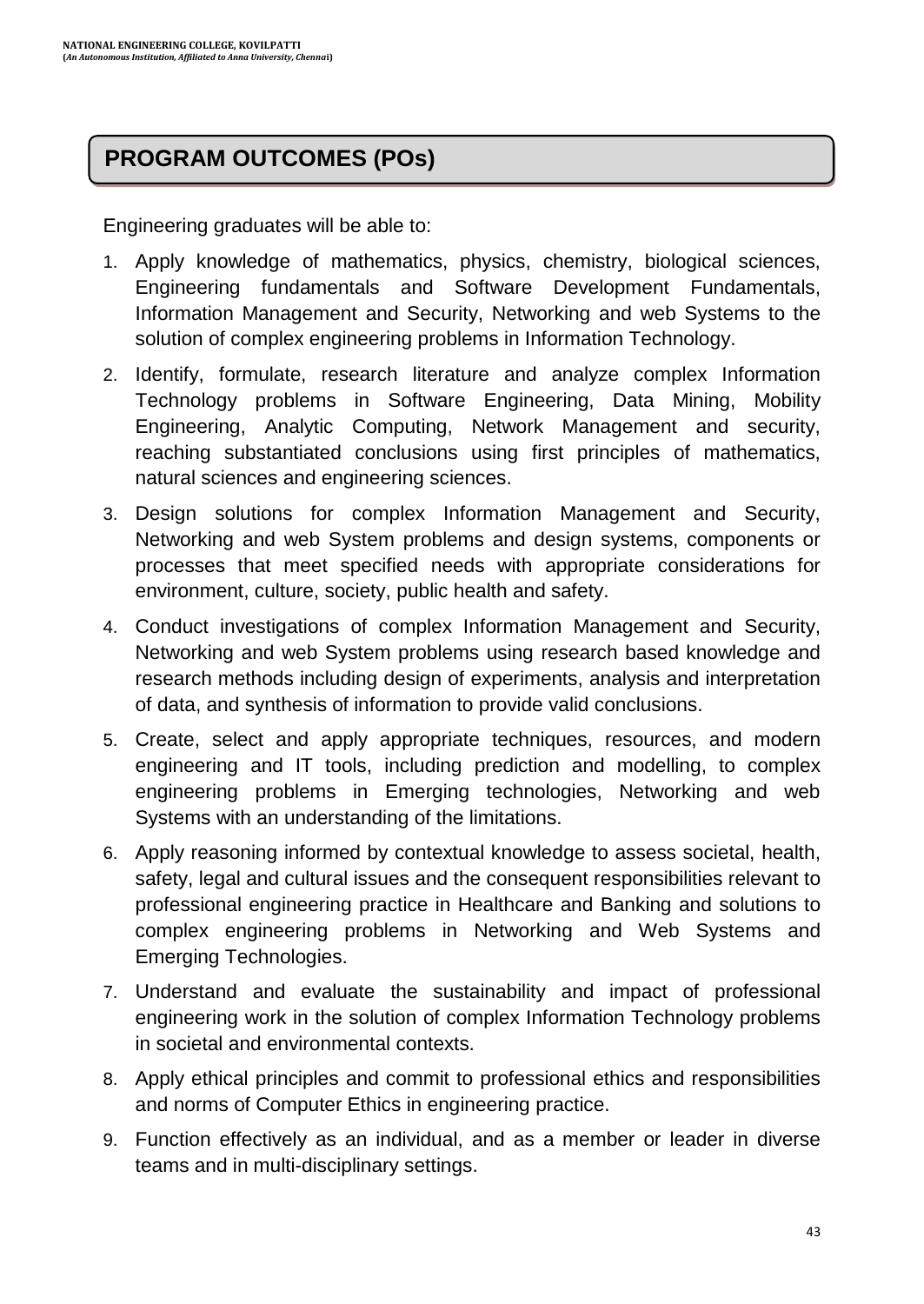- 10. Communicate effectively on complex engineering activities with the engineering community and with society at large, such as being able to comprehend and write effective reports and design documentation, make effective presentations, and give and receive clear instructions.
- 11. Demonstrate knowledge and understanding of engineering management principles and economic decision making and apply these to one"s own work, as a member and leader in a team, to manage projects and in multidisciplinary environments
- 12. Recognize the need for, and have the preparation and ability to engage in independent and lifelong learning in the broadest context of technological change.

# **PREAMBLE OF THE CURRICULUM & SYLLABI**

The Curriculum and Syllabi under Regulations 2015 is designed keeping in mind the Outcome Based Education (OBE) and Choice Based Credit System (CBCS). The course content of each course shall be fixed in accordance with the Program Educational Objectives (PEOs), Program Outcomes (POs) and Course Outcomes (COs).

The CBCS enables the students to earn credits across programmes and provides flexibility for slow and fast learners in registering the required number of credits in a semester. The CBCS facilitates transfer of credits earned in different departments / Centers of other recognized / accredited universities or institutions of higher education in India and abroad either by studying directly or by online method.

The curriculum of **IT programme** is designed with total number of credits *168 (125* for Lateral entry) and shall have the following category of courses in the curriculum.

### 1. **Foundation courses**

- a. **Common Foundation Courses (CFC)** include Mathematics, Basic Sciences, Engineering Sciences and Skill Based Courses.
- b. **Specific Foundation Courses (SFC)** include the basic courses specific to a programme of study.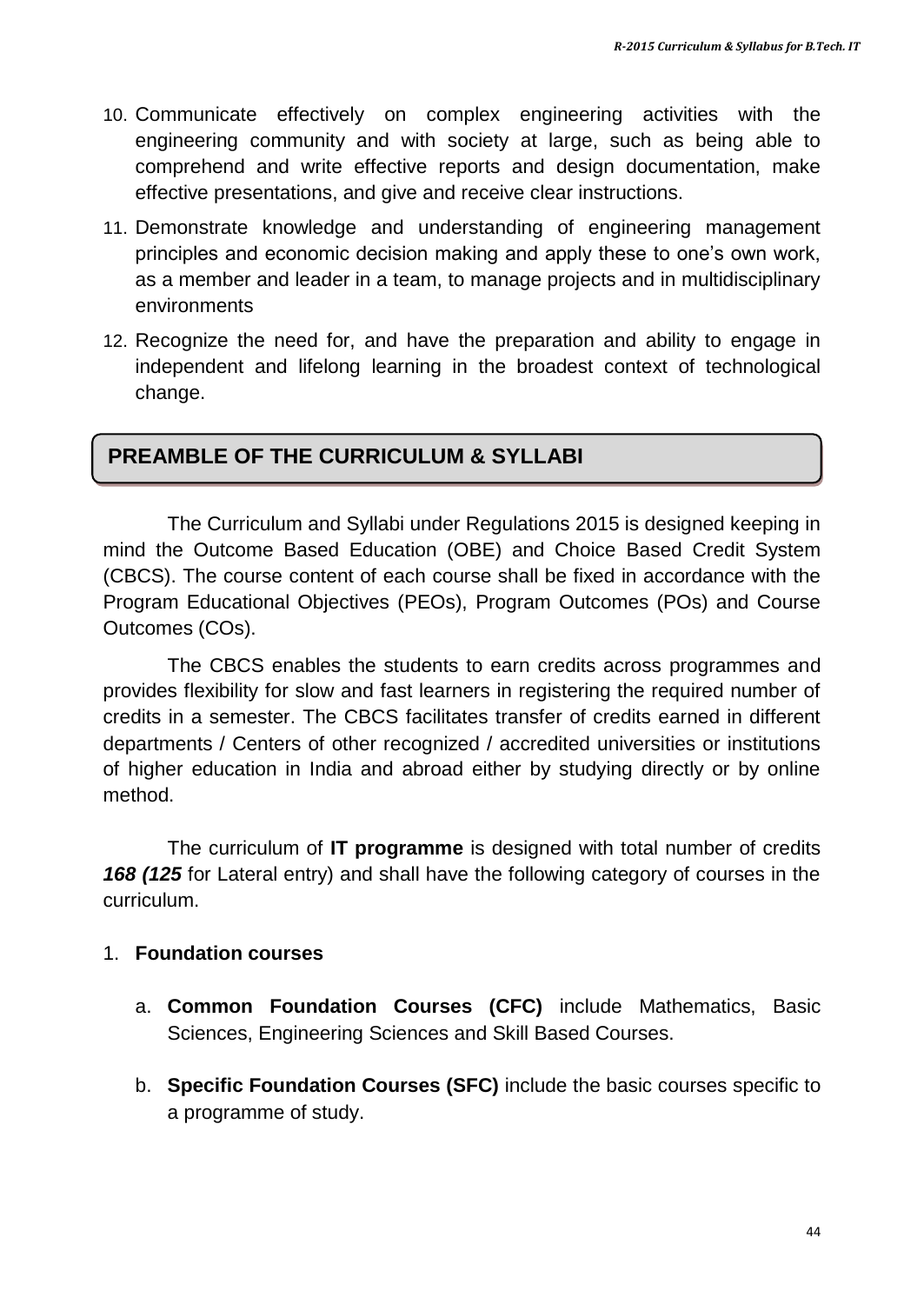- 2. **Programme Core Courses (PCC)** include the core courses relevant to the chosen programme of study and the Employability Enhancement courses such as Project, Seminar and Inplant training/ Internship.
- 3. **Programme Elective Courses (PEC)** include the elective courses relevant to the chosen programme of study.
- 4. **Open Elective Courses (OEC)** include Inter-disciplinary and Transdisciplinary courses. The students shall study Inter-disciplinary courses offered in other Engineering/Technology Programmes through regular mode and Trans-disciplinary courses through self study mode.
- 5. **Mandatory courses (MAC)** include the courses recommended by the regulatory bodies such as AICTE, UGC etc as given below:
	- a. Technical English / Professional English
	- b. Professional Ethics and Human Values
	- c. Environmental Science and Engineering
	- d. Communication Skills Laboratory
- 6. Every student shall undergo one Interdisciplinary and one Transdisciplinary course.

Performance in each course of study shall be evaluated based on Continuous Assessment throughout the semester and end semester examination at the end of the programme. Keeping in mind the content of the courses and delivery methods, different question paper patterns are suggested.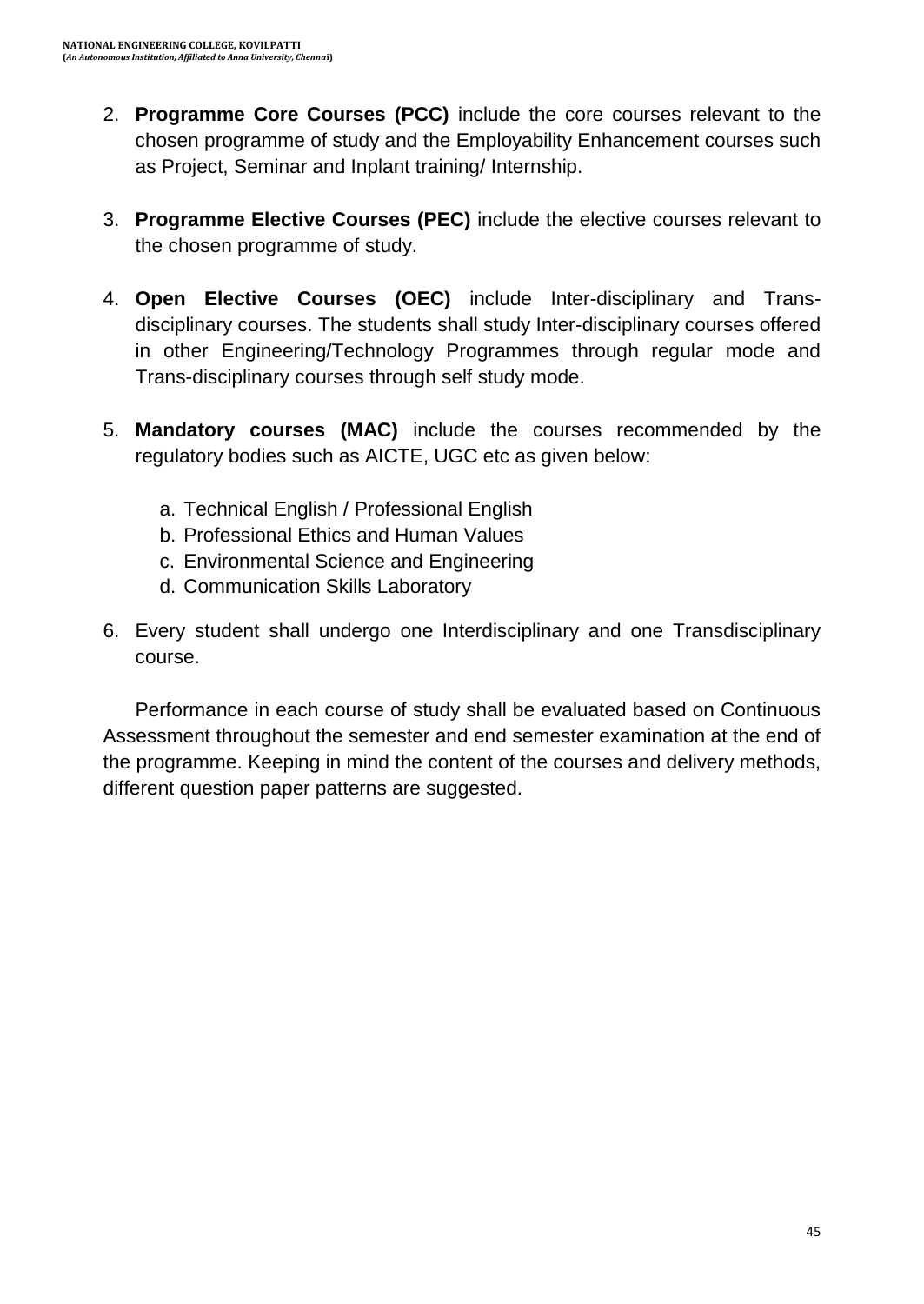| <b>Question</b><br>pattern | 1<br>mark | z<br>marks | 4<br>marks        | 10<br>marks                                                          | 12<br>marks                                                 | 16<br>marks                                             | 20<br>marks                                                 | <b>Total</b> |
|----------------------------|-----------|------------|-------------------|----------------------------------------------------------------------|-------------------------------------------------------------|---------------------------------------------------------|-------------------------------------------------------------|--------------|
| A                          | --        |            |                   |                                                                      | --                                                          |                                                         | $1 \Omega$<br>Compulsory<br>8.<br>4 Qns (either<br>or type) | 100          |
| в                          | --        | 10         | --                |                                                                      | --                                                          | $1$ Qn<br>Compulsory<br>8.<br>4 Qns (either<br>or type) |                                                             | 100          |
| $\mathbf C$                | 10        | -−         | $10$ out<br>of 12 | $1 \Omega n$<br>Compulsory<br>8.<br>4 Qns (either<br>or type)        |                                                             |                                                         |                                                             | 100          |
| D                          | 10        | 10         | 5 out<br>of 6     | $1 \Omega n$<br><b>Compulsory</b><br>я.<br>4 Qns (either<br>or type) | $-$                                                         | $-$                                                     | $-$                                                         | 100          |
| E                          | $\sim$    | 10         | 5 out<br>of 6     | --                                                                   | $1 \Omega$<br>Compulsory<br>8.<br>4 Qns (either<br>or type) | ۰.                                                      |                                                             | 100          |
| F                          | --        | --         | --                | --                                                                   | $\overline{a}$                                              | --                                                      | 5 out of 8                                                  | 100          |
| G                          | --        | 5          | --                | 2 Qns (either<br>or type)                                            |                                                             |                                                         |                                                             | 30           |

#### **QP - Question Pattern**

# **FORMAT FOR COURSE CODE**

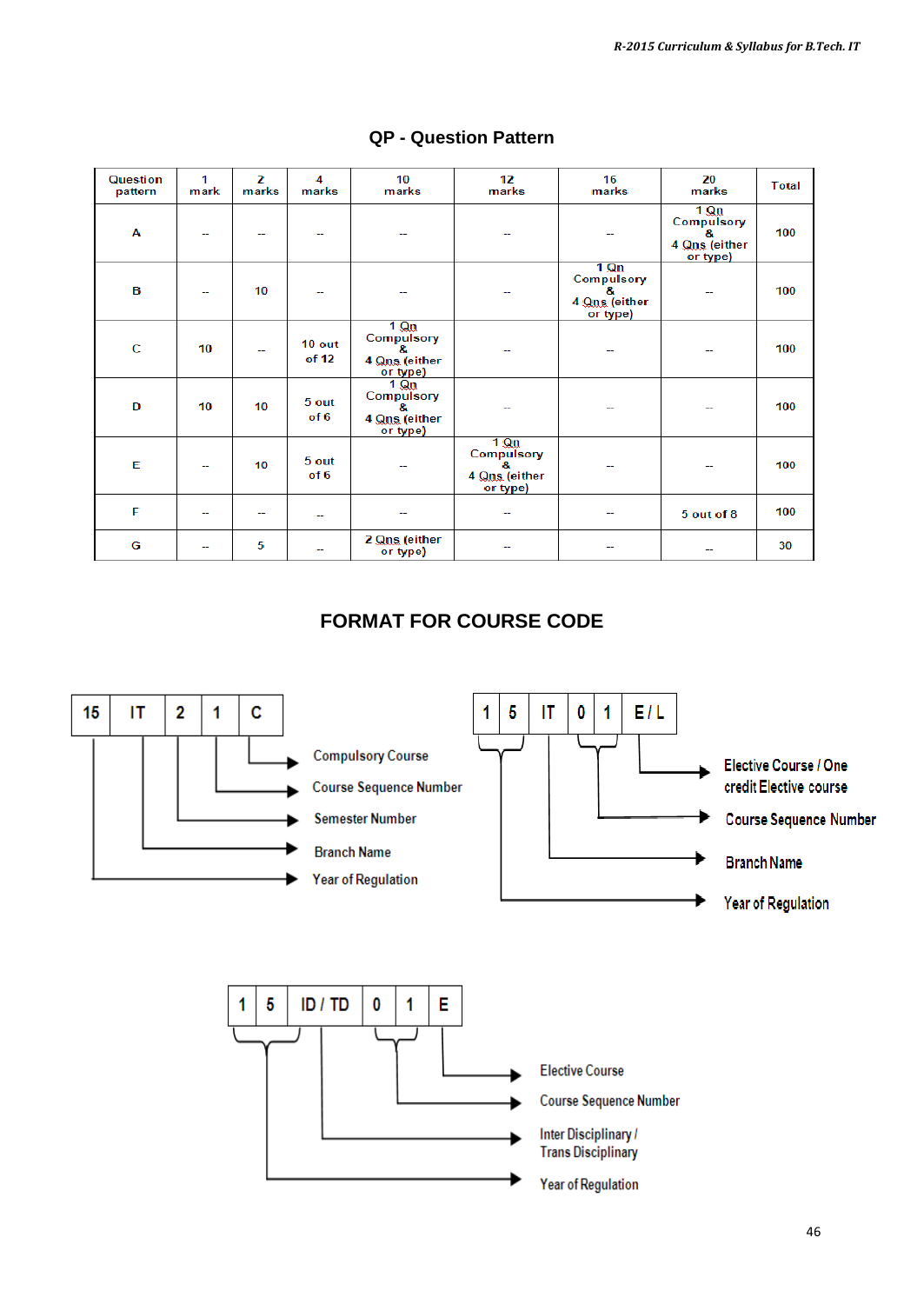#### CURRICULUM AND SYLLABUS

#### **SEMESTER – I**

| S.<br><b>No</b>  | <b>Course</b><br>Category | <b>Course</b><br>Code | <b>COURSE TITLE</b>                                                |                |              | P              | C  | QP |
|------------------|---------------------------|-----------------------|--------------------------------------------------------------------|----------------|--------------|----------------|----|----|
|                  | <b>THEORY</b>             |                       |                                                                    |                |              |                |    |    |
| 1.               | <b>MAC</b>                | 15SH11C               | <b>Technical English</b>                                           | 3              | 0            | 0              | 3  | B  |
| 2.               | <b>CFC</b>                | 15SH12C               | Mathematical Foundations for<br>Engineers                          | 3              | 2            | 0              | 4  | B  |
| 3.               | <b>CFC</b>                | 15SH13C               | Engineering Physics                                                | 3              | $\Omega$     | 0              | 3  | B  |
| 4.               | <b>CFC</b>                | 15SH14C               | Engineering Chemistry                                              | 3              | $\Omega$     | 0              | 3  | B  |
| 5.               | <b>CFC</b>                | 15SH15C               | Introduction to Engineering                                        | $\overline{2}$ | $\Omega$     | 0              | 2  | A  |
| 6.               | <b>CFC</b>                | 15SH16C               | <b>Engineering Graphics</b>                                        | $\overline{2}$ | 0            | $\overline{2}$ | 3  | A  |
|                  | <b>PRACTICAL</b>          |                       |                                                                    |                |              |                |    |    |
| $\overline{7}$ . | <b>CFC</b>                | <b>15SH17C</b>        | <b>Engineering Physics and</b><br>Engineering Chemistry Laboratory | $\Omega$       | $\Omega$     | $\mathbf{2}$   | 1  |    |
| 8.               | <b>CFC</b>                | <b>15SH18C</b>        | <b>Engineering Practice Laboratory</b>                             | 0              | $\Omega$     | 2              |    |    |
|                  |                           |                       | <b>TOTAL</b>                                                       | 16             | $\mathbf{2}$ | 6              | 20 |    |

#### **SEMESTER – II**

| S.<br><b>No</b> | <b>Course</b><br><b>Category</b> | <b>Course</b><br>Code | <b>COURSE TITLE</b>                                                     | L        | т              | P              | C  | QP |
|-----------------|----------------------------------|-----------------------|-------------------------------------------------------------------------|----------|----------------|----------------|----|----|
|                 | <b>THEORY</b>                    |                       |                                                                         |          |                |                |    |    |
| 1.              | <b>MAC</b>                       | 15IT21C               | Professional English*                                                   | 3        | 0              | 0              | 3  | B  |
| 2.              | <b>SFC</b>                       | 15IT22C               | Probability and Statistics <sup>\$</sup>                                | 3        | $\overline{2}$ | 0              | 4  | B  |
| 3.              | <b>SFC</b>                       | 15IT23C               | Physics of Solid State Devices <sup>\$</sup>                            | 3        | $\Omega$       | $\Omega$       | 3  | B  |
| 4.              | <b>SFC</b>                       | 15IT24C               | <b>Digital Systems</b>                                                  | 3        | 2              | $\Omega$       | 4  | B  |
| 5.              | <b>CFC</b>                       | 15IT25C               | C Programming for Engineers*                                            | 3        | $\Omega$       | $\Omega$       | 3  | B  |
| 6.              | <b>MAC</b>                       | 15IT26C               | Environmental Science and<br>Engineering                                | 3        | 0              | $\Omega$       | 3  | A  |
|                 | <b>PRACTICAL</b>                 |                       |                                                                         |          |                |                |    |    |
| 7.              | <b>SFC</b>                       | <b>15IT27C</b>        | Applied Physics and Environmental<br>Chemistry Laboratory <sup>\$</sup> | $\Omega$ | $\Omega$       | $\overline{2}$ | 1  |    |
| 8.              | <b>CFC</b>                       | 15IT28C               | C Programming Laboratory*                                               | $\Omega$ | $\Omega$       | 2              |    |    |
| 9.              | <b>SFC</b>                       | 15IT29C               | <b>Digital Laboratory</b>                                               | $\Omega$ | $\Omega$       | $\overline{2}$ |    |    |
|                 |                                  |                       | <b>TOTAL</b>                                                            | 18       | 4              | 6              | 23 |    |

MAC - Mandatory Course, CFC - Common Foundation Course, SFC - Specific Foundation Course,

PCC – Programme Core Course, *X*EC - *X* Stands for P or O (PEC – Programme Elective Course,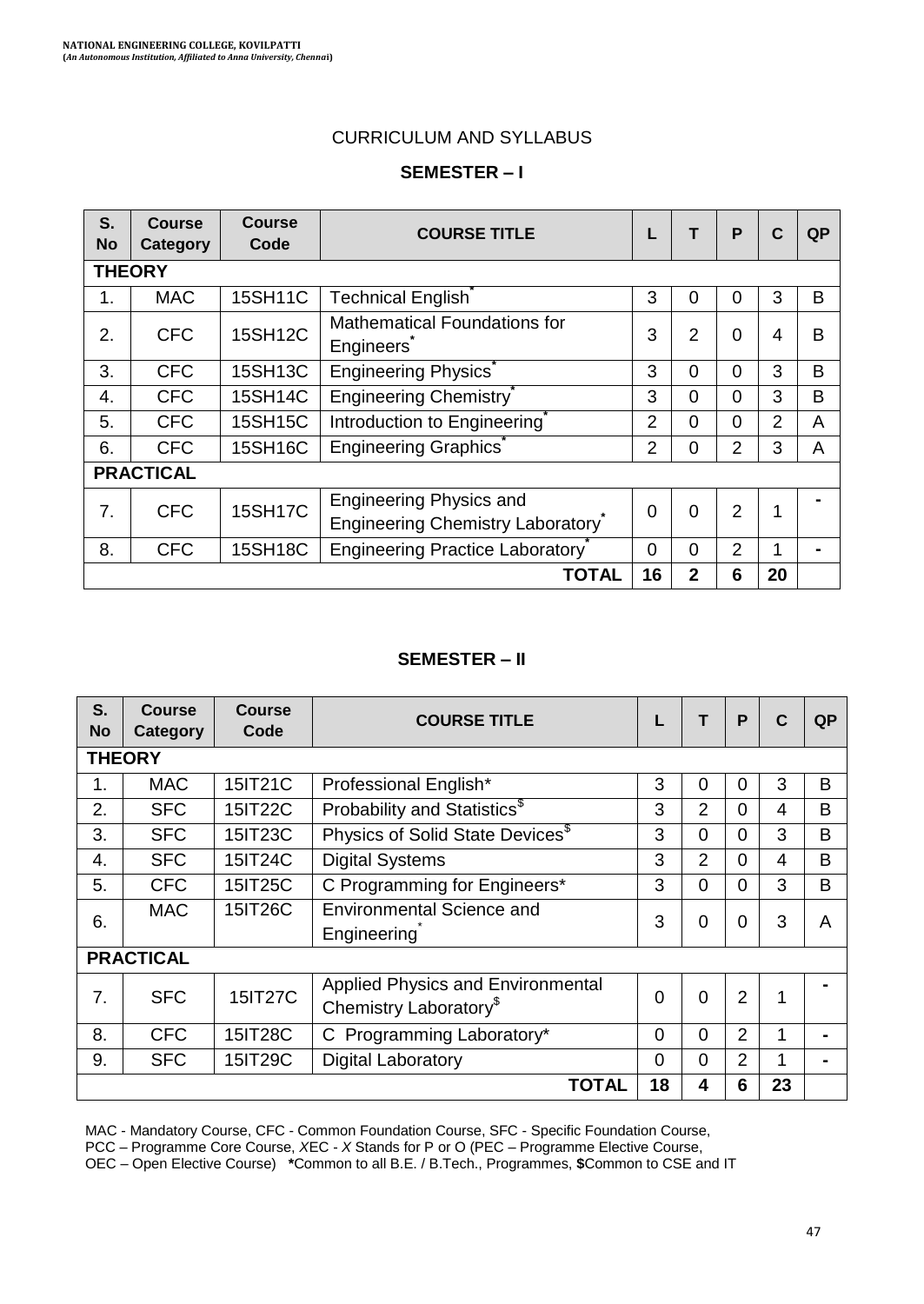| S.<br><b>No</b>  | Course<br>Category | Course<br>Code | <b>COURSE TITLE</b>                              | L        | т              | P              | C  | QP |
|------------------|--------------------|----------------|--------------------------------------------------|----------|----------------|----------------|----|----|
| <b>THEORY</b>    |                    |                |                                                  |          |                |                |    |    |
| 1.               | <b>SFC</b>         | 15IT31C        | Discrete Mathematics                             | 3        | $\overline{2}$ | $\Omega$       | 4  | B  |
| 2.               | <b>PCC</b>         | 15IT32C        | Data Structures and Algorithms                   | 3        | 0              | $\Omega$       | 3  | E  |
| 3.               | <b>PCC</b>         | 15IT33C        | <b>Object Oriented Programming</b>               | 3        | $\Omega$       | $\Omega$       | 3  | C  |
| 4.               | <b>SFC</b>         | 15IT34C        | Principles of Data Communication                 | 3        | 0              | 0              | 3  | B  |
| 5.               | <b>PCC</b>         | 15IT35C        | <b>Computer Architecture</b>                     | 3        | 0              | 0              | 3  | C  |
| 6.               | <b>MAC</b>         | 15IT36C        | Professional Ethics and Human<br>Values*         | 3        | $\Omega$       | $\Omega$       | 3  | A  |
|                  | <b>PRACTICAL</b>   |                |                                                  |          |                |                |    |    |
| $\overline{7}$ . | <b>PCC</b>         | <b>15IT37C</b> | <b>Object Oriented Programming</b><br>Laboratory | $\Omega$ | $\Omega$       | $\overline{2}$ | 1  |    |
| 8.               | <b>PCC</b>         | 15IT38C        | Data Structures Laboratory                       | $\Omega$ | $\Omega$       | $\mathcal{P}$  | 1  |    |
| 9.               | <b>MAC</b>         | 15IT39C        | Communication Skills Laboratory*                 | $\Omega$ | $\Omega$       | 2              | 1  |    |
|                  |                    |                | <b>TOTAL</b>                                     | 18       | $\mathbf{2}$   | 6              | 22 |    |

#### **SEMESTER – III**

#### **SEMESTER – IV**

| S.<br><b>No</b> | <b>Course</b><br>Category | Course<br>Code | <b>COURSE TITLE</b>                                  |                | т              | P              | $\mathbf C$ | QP |
|-----------------|---------------------------|----------------|------------------------------------------------------|----------------|----------------|----------------|-------------|----|
| <b>THEORY</b>   |                           |                |                                                      |                |                |                |             |    |
| $\mathbf 1$ .   | <b>SFC</b>                | 15IT41C        | Mathematics for Information<br>Applied<br>Technology | $\overline{2}$ | $\overline{2}$ | $\mathbf 0$    | 3           | B  |
| $\mathbf{2}$ .  | <b>PCC</b>                | 15IT42C        | C# and .Net framework                                | 3              | $\Omega$       | $\Omega$       | 3           | E  |
| 3.              | <b>PCC</b>                | 15IT43C        | <b>Operating Systems</b>                             | 3              | $\Omega$       | $\Omega$       | 3           | C  |
| 4.              | <b>PCC</b>                | 15IT44C        | Database Management Systems                          | 3              | $\Omega$       | $\Omega$       | 3           | C  |
| 5.              | <b>PCC</b>                | 15IT45C        | Software Engineering                                 | 3              | $\Omega$       | $\Omega$       | 3           | B  |
| 6.              | <b>MAC</b>                | 15IT46C        | Green IT                                             | 3              | $\Omega$       | $\Omega$       | 3           | B  |
|                 | <b>PRACTICAL</b>          |                |                                                      |                |                |                |             |    |
| 7.              | <b>PCC</b>                | 15IT47C        | <b>Operating Systems Laboratory</b>                  | $\Omega$       | $\Omega$       | $\overline{2}$ |             |    |
| 8.              | <b>PCC</b>                | 15IT48C        | Database Management Systems<br>Laboratory            | $\Omega$       | $\Omega$       | $\overline{2}$ | 1           |    |
| 9.              | <b>PCC</b>                | 15IT49C        | C# and .Net framework Laboratory                     | $\Omega$       | $\Omega$       | $\overline{2}$ | 1           |    |
|                 |                           |                | <b>TOTAL</b>                                         | 17             | $\mathbf{2}$   | 6              | 21          |    |

MAC - Mandatory Course, CFC - Common Foundation Course, SFC - Specific Foundation Course,

PCC – Programme Core Course, *X*EC - *X* Stands for P or O (PEC – Programme Elective Course,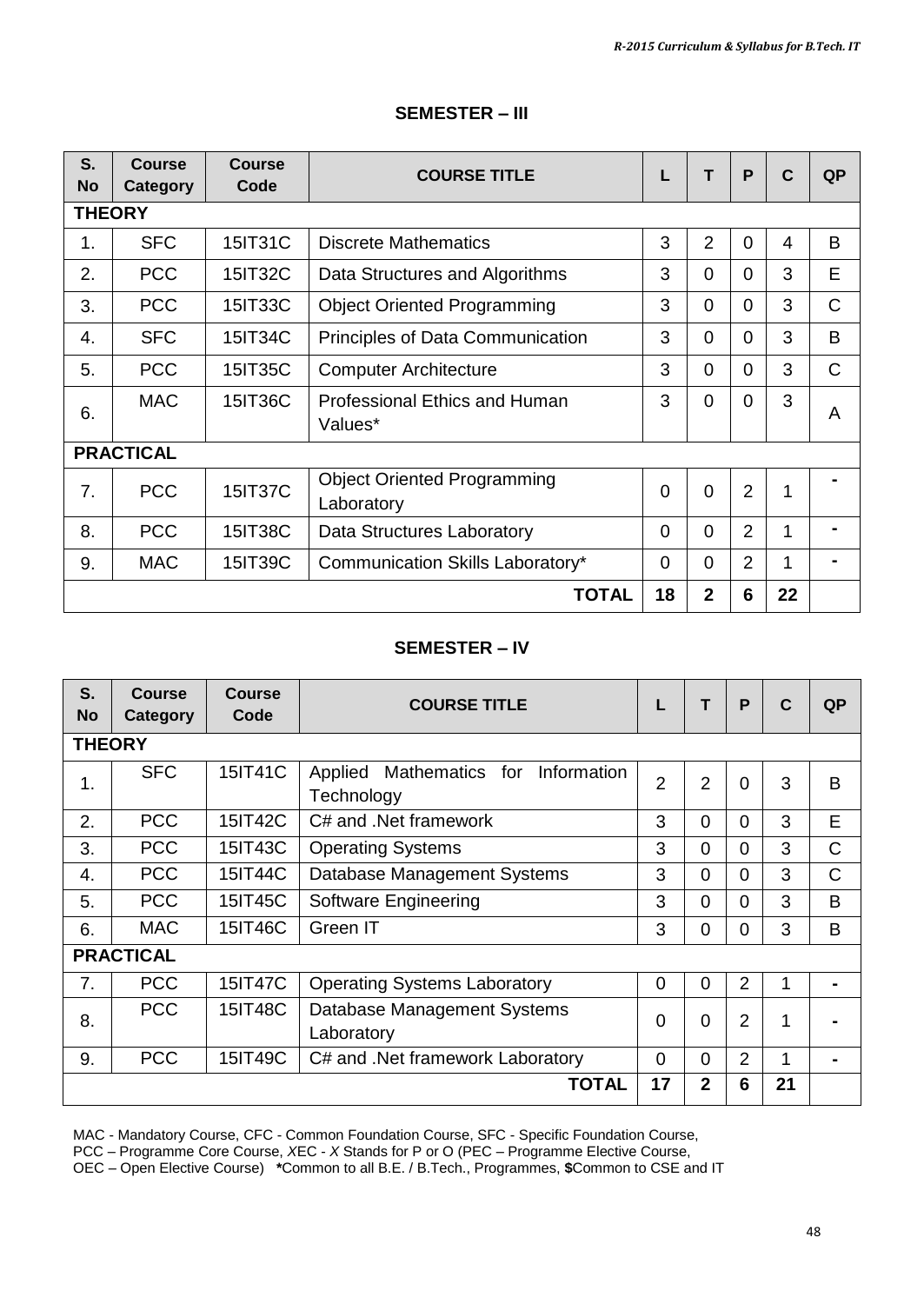| S.<br><b>No</b> | Course<br>Category | <b>Course</b><br>Code | <b>COURSE TITLE</b>                       |          | т        | P | C  | QP |
|-----------------|--------------------|-----------------------|-------------------------------------------|----------|----------|---|----|----|
|                 | <b>THEORY</b>      |                       |                                           |          |          |   |    |    |
| 1.              | <b>SFC</b>         | 15IT51C               | <b>Embedded Systems</b>                   | 3        | 0        | 0 | 3  | B  |
| $\mathbf{2}$ .  | <b>PCC</b>         | 15IT52C               | Internet and Web Technology               | 3        | $\Omega$ | 0 | 3  | E  |
| 3.              | <b>PCC</b>         | 15IT53C               | <b>Computer Networks</b>                  | 3        | $\Omega$ | 0 | 3  | E  |
| 4.              | <b>PCC</b>         | 15IT54C               | <b>Multimedia Computing</b>               | 3        | $\Omega$ | 0 | 3  | B  |
| 5.              | <b>MAC</b>         | 15IT55C               | Project Management and Finance*           | 3        | $\Omega$ | 0 | 3  | B  |
| 6.              | <b>XEC</b>         |                       | Elective-I                                | 3        | 0        | 0 | 3  | B  |
|                 | <b>PRACTICAL</b>   |                       |                                           |          |          |   |    |    |
| 7.              | PCC.               | 15IT56C               | Internet and Web Technology<br>Laboratory | $\Omega$ | 0        | 2 |    |    |
| 8.              | <b>PCC</b>         | 15IT57C               | <b>Networking Laboratory</b>              | 0        | $\Omega$ | 2 | 1  |    |
| 9.              | <b>PCC</b>         | 15IT58C               | Multimedia Laboratory                     | 0        | $\Omega$ | 2 |    |    |
|                 |                    |                       | <b>TOTAL</b>                              | 18       | 0        | 6 | 21 |    |

### **SEMESTER – V**

### **SEMESTER – VI**

| S.<br>No | Course<br>Category | <b>Course</b><br>Code | <b>COURSE TITLE</b>                         |          | т        | P | C  | QP |
|----------|--------------------|-----------------------|---------------------------------------------|----------|----------|---|----|----|
|          | <b>THEORY</b>      |                       |                                             |          |          |   |    |    |
| 1.       | <b>PCC</b>         | 15IT61C               | Software Project Management                 | 3        | $\Omega$ | 0 | 3  | B  |
| 2.       | <b>PCC</b>         | 15IT62C               | <b>Enterprise Mobility</b>                  | 3        | $\Omega$ | 0 | 3  | Е  |
| 3.       | <b>PCC</b>         | 15IT63C               | Data Analytics and Business<br>Intelligence | 3        | 0        | 0 | 3  | B  |
| 4.       | <b>PCC</b>         | 15IT64C               | Cryptography and Network Security           | 3        | 2        | 0 | 4  | B  |
| 5.       | <b>PCC</b>         | 15IT65C               | <b>Cloud Computing</b>                      | 3        | 2        | 0 | 4  | B  |
| 6.       | XEC                |                       | Elective-II                                 | 3        | $\Omega$ | 0 | 3  | B  |
|          | <b>PRACTICAL</b>   |                       |                                             |          |          |   |    |    |
| 7.       | <b>PCC</b>         | 15IT66C               | Data Analytics Laboratory                   | 0        | $\Omega$ | 2 |    |    |
| 8.       | <b>PCC</b>         | 15IT67C               | Mobile Technologies Laboratory              | 0        | $\Omega$ | 2 |    |    |
| 9.       | <b>PCC</b>         | 15IT68C               | Product Development Laboratory*             | $\Omega$ | $\Omega$ | 4 | 2  |    |
|          |                    |                       | TOTAL                                       | 18       | 4        | 8 | 24 |    |

MAC - Mandatory Course, CFC - Common Foundation Course, SFC - Specific Foundation Course,

PCC – Programme Core Course, *X*EC - *X* Stands for P or O (PEC – Programme Elective Course,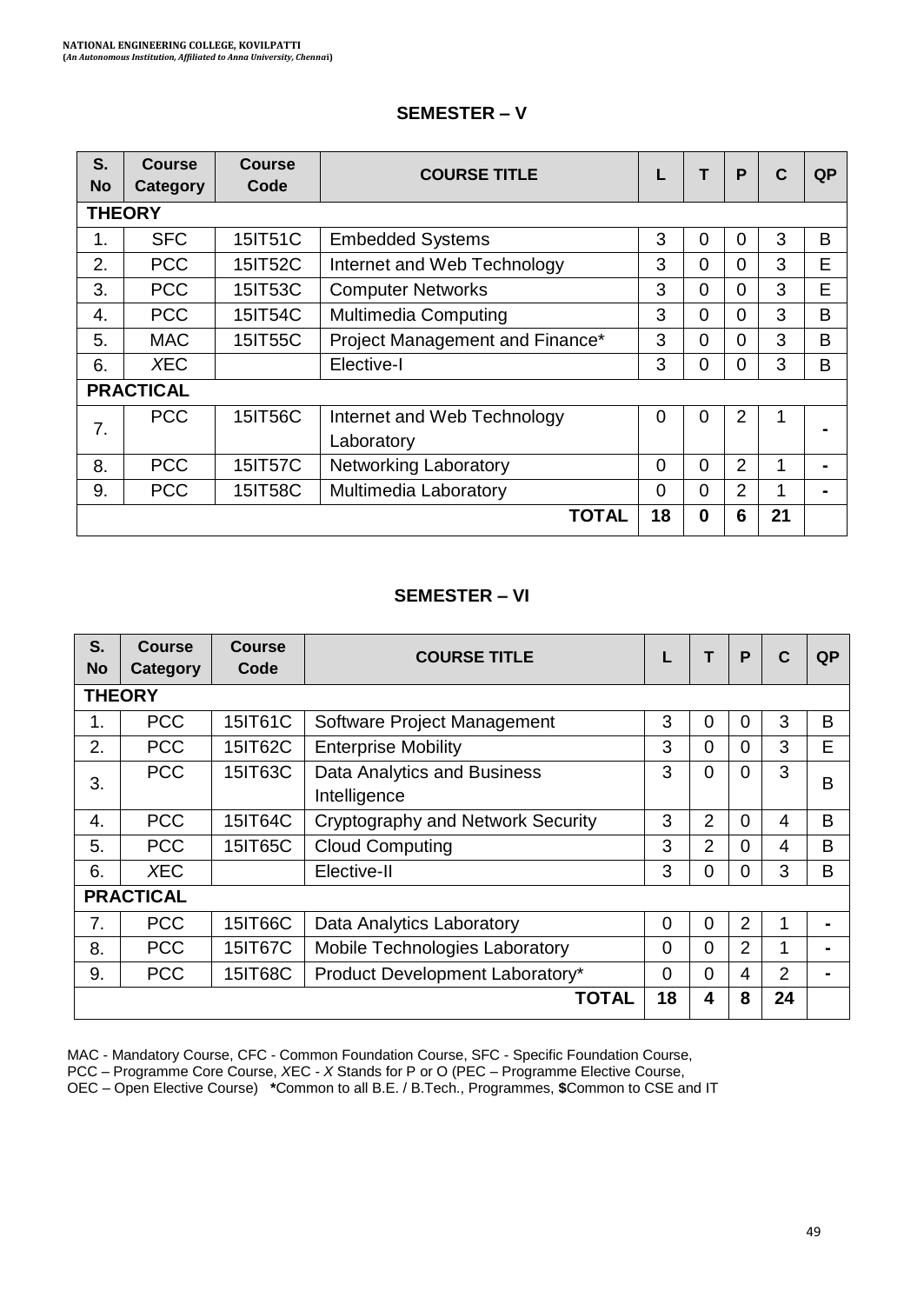| S.<br><b>No</b> | <b>Course</b><br>Category | <b>Course</b><br>Code | <b>COURSE TITLE</b>                           | L        | T        | P              | $\mathbf C$ | <b>QP</b> |
|-----------------|---------------------------|-----------------------|-----------------------------------------------|----------|----------|----------------|-------------|-----------|
| <b>THEORY</b>   |                           |                       |                                               |          |          |                |             |           |
| 1.              | <b>XEC</b>                |                       | Elective-III                                  | 3        | 0        | $\Omega$       | 3           | B         |
| 2.              | <b>XEC</b>                |                       | Elective-IV                                   | 3        | $\Omega$ | $\Omega$       | 3           | B         |
| 3.              | <b>XEC</b>                |                       | Elective-V                                    | 3        | $\Omega$ | $\Omega$       | 3           | B         |
| 4.              | <b>XEC</b>                |                       | Elective-VI                                   | 3        | $\Omega$ | $\Omega$       | 3           | B         |
| 5.              | <b>XEC</b>                |                       | Elective-VII                                  | 3        | 0        | 0              | 3           | B         |
|                 | <b>PRACTICAL</b>          |                       |                                               |          |          |                |             |           |
| 6.              | <b>XEC</b>                |                       | Elective Laboratory                           | $\Omega$ | 0        | $\overline{2}$ | 1           |           |
| 7 <sub>1</sub>  | <b>PCC</b>                | 15IT71C               | Mini Project                                  | $\Omega$ | 0        | 8              | 4           |           |
| 8.              | <b>PCC</b>                | 15IT72C               | Research Paper and Patent Review -<br>Seminar | $\Omega$ | 0        | $\overline{2}$ | 1           |           |
| 9.              | <b>PCC</b>                | 15IT73C               | Comprehension                                 | $\Omega$ | $\Omega$ | 2              | 1           |           |
|                 |                           |                       | <b>TOTAL</b>                                  | 15       | $\bf{0}$ | 14             | 22          |           |

#### **SEMESTER – VII**

#### **SEMESTER – VIII**

| S.<br><b>No</b> | <b>Course</b><br>Category | <b>Course</b><br>Code | <b>COURSE TITLE</b>           |   |   | P  | C  | <b>QP</b>      |
|-----------------|---------------------------|-----------------------|-------------------------------|---|---|----|----|----------------|
| <b>THEORY</b>   |                           |                       |                               |   |   |    |    |                |
| 1.              | <b>XEC</b>                |                       | Elective-VIII                 | 3 | U | O  | 3  | В              |
|                 | <b>PRACTICAL</b>          |                       |                               |   |   |    |    |                |
| 2.              | <b>PCC</b>                | 15IT81C               | Project Work                  | 0 | 0 | 20 | 10 | $\blacksquare$ |
| 3.              | <b>PCC</b>                | 15IT82C               | Internship / Inplant Training | 0 | 0 | 4  | 2  |                |
|                 |                           |                       | <b>TOTAL</b>                  | 3 | 0 | 24 | 15 |                |

MAC - Mandatory Course, CFC - Common Foundation Course, SFC - Specific Foundation Course,

PCC – Programme Core Course, *X*EC - *X* Stands for P or O (PEC – Programme Elective Course,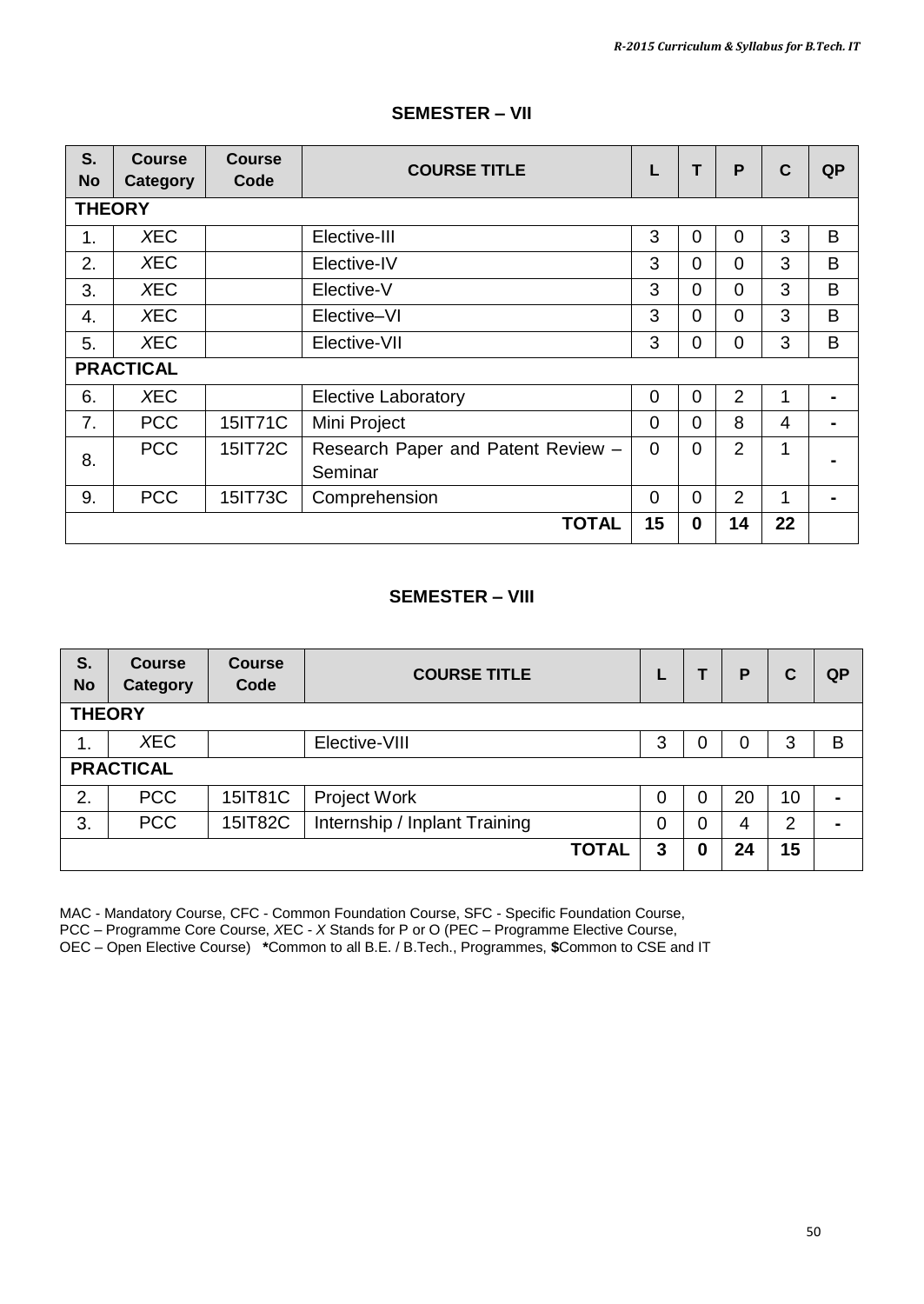| <b>PROGRAMME ELECTIVE COURSES (PEC)</b> |  |  |
|-----------------------------------------|--|--|
|-----------------------------------------|--|--|

| S.<br><b>No</b> | <b>Course</b><br><b>Category</b> | <b>Course</b><br>Code             | <b>COURSE TITLE</b>                               | L | T              | P              | $\mathbf c$  | <b>QP</b> |
|-----------------|----------------------------------|-----------------------------------|---------------------------------------------------|---|----------------|----------------|--------------|-----------|
|                 |                                  |                                   | <b>INFORMATION MANAGEMENT AND SECURITY</b>        |   |                |                |              |           |
| 1.              | <b>PEC</b>                       | 15IT01E                           | <b>Distributed Databases</b>                      | 3 | 0              | 0              | 3            | В         |
| 2.              | <b>PEC</b>                       | 15IT02E                           | Advanced database systems                         | 3 | $\Omega$       | $\mathbf 0$    | 3            | B         |
| 3.              | <b>PEC</b>                       | 15IT03E                           | Knowledge Management                              | 3 | 0              | 0              | 3            | В         |
| 4.              | PEC                              | 15IT04E                           | Information Storage and Management                | 3 | $\overline{0}$ | $\overline{0}$ | 3            | B         |
| 5.              | <b>PEC</b>                       | 15IT05E                           | <b>Biometrics</b>                                 | 3 | 0              | 0              | 3            | В         |
| 6.              | <b>PEC</b>                       | 15IT06E                           | <b>Bio informatics</b>                            | 3 | $\mathbf 0$    | $\overline{0}$ | 3            | B         |
| 7.              | <b>PEC</b>                       | 15IT07E                           | <b>Analytic Computing</b>                         | 3 | 0              | 0              | 3            | В         |
| 8.              | PEC                              | 15IT08E                           | <b>Information Security</b>                       | 3 | $\mathbf 0$    | $\overline{0}$ | 3            | B         |
| 9.              | <b>PEC</b>                       | 15IT09E                           | <b>Big data Analytics</b>                         | 3 | 0              | 0              | 3            | В         |
| 10.             | <b>PEC</b>                       | 15IT10E                           | <b>Cyber Forensics</b>                            | 3 | $\mathbf 0$    | $\overline{0}$ | 3            | B         |
| 11.             | <b>PEC</b>                       | 15IT11E                           | <b>Digital Signal Processing</b>                  | 3 | 0              | 0              | 3            | В         |
|                 |                                  |                                   | SOFTWARE DEVELOPMENT FUNDAMENTALS                 |   |                |                |              |           |
| 12.             | <b>PEC</b>                       | 15IT12E                           | <b>Software Testing</b>                           | 3 | 0              | 0              | 3            | В         |
| 13.             | <b>PEC</b>                       | 15IT13E                           | Advanced Java                                     | 3 | $\mathbf 0$    | $\mathbf 0$    | 3            | В         |
| 14.             | <b>PEC</b>                       | 15IT14E                           | <b>Software Quality Assurance</b>                 | 3 | 0              | 0              | 3            | В         |
| 15.             | PEC                              | 15IT15E                           | Internet of Things                                | 3 | $\overline{0}$ | $\overline{0}$ | 3            | B         |
| 16.             | <b>PEC</b>                       | 15IT16E                           | Natural Language Processing                       | 3 | 0              | 0              | 3            | В         |
| 17.             | <b>PEC</b>                       | 15IT17E                           | <b>Embedded and Real Time Systems</b>             | 3 | $\mathbf 0$    | $\mathbf 0$    | 3            | B         |
|                 |                                  | <b>NETWORKING AND WEB SYSTEMS</b> |                                                   |   |                |                |              |           |
| 18.             | <b>PEC</b>                       | 15IT18E                           | Network Management                                | 3 | $\mathbf 0$    | $\mathbf 0$    | 3            | B         |
| 19.             | <b>PEC</b>                       | 15IT19E                           | Game Programming                                  | 3 | 0              | 0              | 3            | В         |
| 20.             | PEC                              | 15IT20E                           | <b>High Performance Networks</b>                  | 3 | $\overline{0}$ | $\overline{0}$ | 3            | B         |
| 21.             | PEC                              | 15IT21E                           | Social Networking                                 | 3 | 0              | $\mathbf 0$    | 3            | B         |
| 22.             | PEC                              | 15IT22E                           | <b>Service Oriented Architecture</b>              | 3 | 0              | $\Omega$       | 3            | B         |
| 23.             | <b>PEC</b>                       | 15IT23E                           | M-Commerce                                        | 3 | 0              | 0              | 3            | В         |
| 24.             | <b>PEC</b>                       | 15IT24E                           | <b>Digital Communication</b>                      | 3 | 0              | 0              | 3            | В         |
|                 | <b>ELECTIVE LABORATORY</b>       |                                   |                                                   |   |                |                |              |           |
| 25.             | <b>PEC</b>                       | 15IT25E                           | <b>Big data Analytics Laboratory</b>              | 0 | 0              | $\overline{2}$ | 1            |           |
| 26.             | PEC                              | 15IT26E                           | Software Testing Laboratory                       | 0 | $\mathbf 0$    | $\overline{2}$ | 1            |           |
| 27.             | PEC                              | 15IT27E                           | Advanced Java Laboratory                          | 0 | 0              | $\overline{2}$ | $\mathbf{1}$ |           |
| 28.             | PEC                              | 15IT28E                           | Case Tools Laboratory                             | 0 | 0              | $\overline{2}$ | $\mathbf{1}$ |           |
| 29.             | PEC                              | 15IT29E                           | Accounting for Information<br>Technology          | 3 | 0              | 0              | 3            | B         |
| 30.             | PEC                              | 15IT30E                           | <b>Financial Accounting Package</b><br>Laboratory | 0 | 0              | $\overline{2}$ | 1            |           |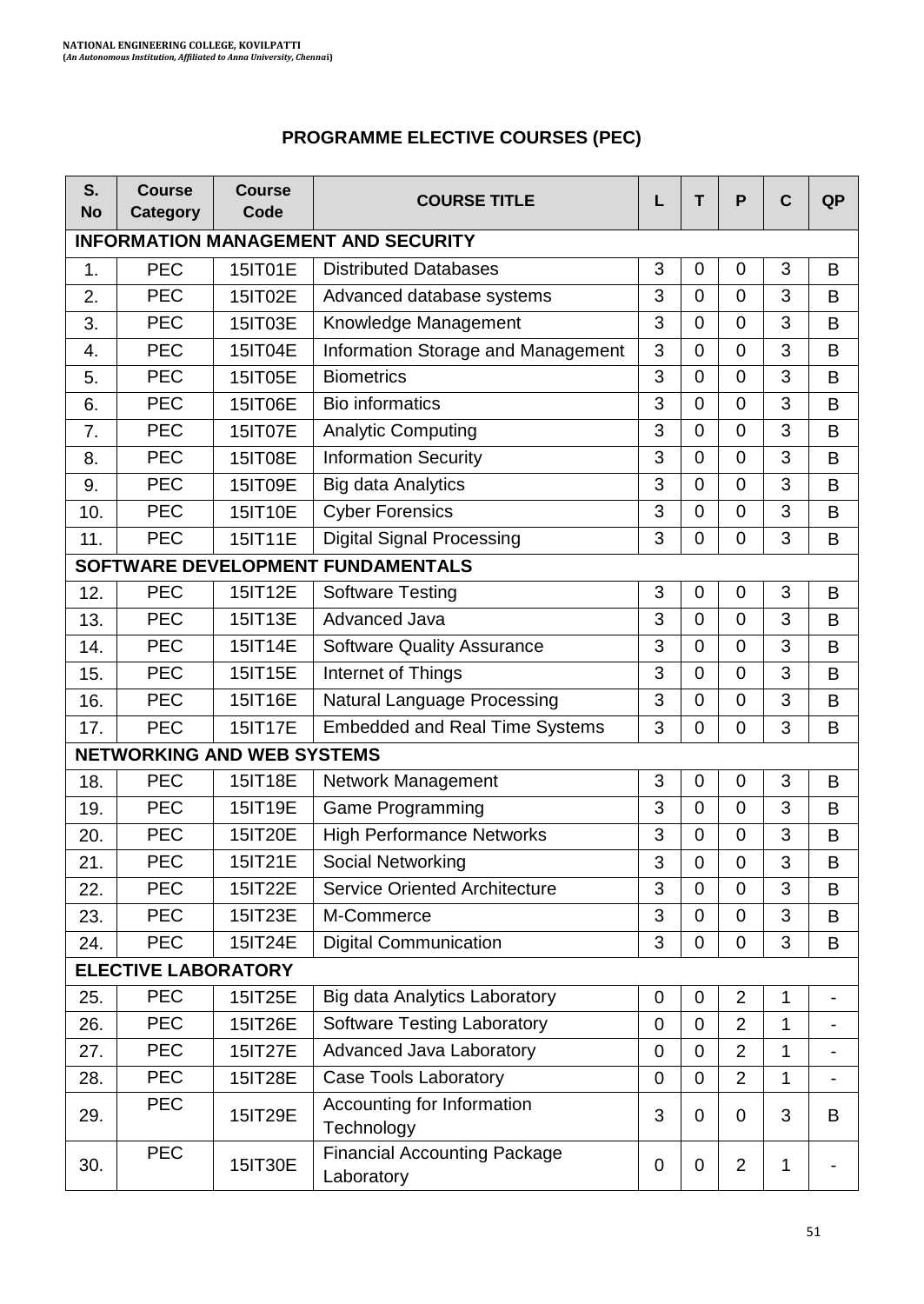| S.<br><b>No</b> | <b>Course</b><br>Category | <b>Course</b><br>Code | <b>COURSE TITLE</b>                           | L              | T                | P              | C | <b>QP</b>      |
|-----------------|---------------------------|-----------------------|-----------------------------------------------|----------------|------------------|----------------|---|----------------|
|                 |                           |                       | <b>INDUSTRY COLLOBORATIVE COURSES</b>         |                |                  |                |   |                |
| 1.              | <b>PEC</b>                | 15IT01L               | <b>Agile Development Process</b>              | 1              | 0                | 0              | 1 | G              |
| 2.              | PEC                       | 15IT02L               | <b>Microsoft Analytics</b>                    | 1              | $\Omega$         | $\Omega$       | 1 | G              |
| 3.              | <b>PEC</b>                | 15IT03L               | HTML5and CSS3 mobile programming              | 0              | $\overline{0}$   | $\overline{2}$ | 1 |                |
| 4.              | <b>PEC</b>                | 15IT04L               | Web services for mobile programming           | $\mathbf 0$    | $\mathbf 0$      | $\overline{2}$ | 1 |                |
| 5.              | <b>PEC</b>                | 15IT05L               | E-Learning Platform                           | 0              | $\mathbf 0$      | $\overline{2}$ | 1 | $\overline{a}$ |
|                 | <b>OTHER COURSES</b>      |                       |                                               |                |                  |                |   |                |
| 6.              | PEC                       | 15IT06L               | <b>Computer Hardware and Trouble Shooting</b> | 0              | 0                | 2              | 1 |                |
| 7.              | <b>PEC</b>                | 15IT07L               | PHP Programming                               | $\mathbf 0$    | $\mathbf 0$      | $\overline{2}$ | 1 |                |
| 8.              | PEC                       | 15IT08L               | Programming in python                         | $\mathbf 0$    | 0                | $\overline{2}$ | 1 |                |
| 9.              | <b>PEC</b>                | 15IT09L               | Theory of Computation                         | $\mathbf{1}$   | $\mathbf 0$      | $\Omega$       | 1 | G              |
| 10.             | <b>PEC</b>                | 15IT10L               | <b>Basics of Compiler Design</b>              | $\mathbf{1}$   | $\mathbf 0$      | $\mathbf 0$    | 1 | G              |
| 11.             | PEC                       | 15IT11L               | Virtualization                                | $\mathbf{1}$   | $\boldsymbol{0}$ | $\Omega$       | 1 | G              |
| 12.             | PEC                       | 15IT12L               | Programming in Ruby                           | $\mathbf 0$    | $\mathbf 0$      | $\overline{2}$ | 1 | $\overline{a}$ |
| 13.             | PEC                       | 15IT13L               | Social Media Application Development          | $\mathbf{1}$   | $\mathbf 0$      | $\mathbf 0$    | 1 | G              |
| 14.             | <b>PEC</b>                | 15IT14L               | iOS Development with swift 2.0                | 1              | 0                | $\Omega$       | 1 | G              |
| 15.             | <b>PEC</b>                | 15IT15L               | <b>E-Commerce Security</b>                    | $\mathbf{1}$   | 0                | $\Omega$       | 1 | G              |
| 16.             | <b>PEC</b>                | 15IT16L               | <b>Computer Animation</b>                     | $\mathbf 0$    | 0                | 2              | 1 |                |
| 17.             | <b>PEC</b>                | 15IT17L               | Hadoop Architecture and Installation          | $\overline{0}$ | $\mathbf 0$      | $\overline{2}$ | 1 |                |
| 18.             | <b>PEC</b>                | 15IT18L               | Microcontroller and Raspberry Pi              | 1              | 0                | $\Omega$       | 1 | G              |
| 19.             | <b>PEC</b>                | 15IT19L               | Programming in IOT                            | $\mathbf 0$    | $\mathbf 0$      | $\overline{2}$ | 1 | $\blacksquare$ |
| 20.             | PEC                       | 15IT20L               | Gamification                                  | 1              | 0                | 0              | 1 | G              |
| 21.             | PEC                       | 15IT21L               | Wearable computing                            | $\mathbf{1}$   | $\mathbf 0$      | $\mathbf 0$    | 1 | G              |
| 22.             | PEC                       | 15IT22L               | R Programming                                 | $\overline{0}$ | $\overline{0}$   | $\overline{2}$ | 1 | ÷,             |
| 23.             | <b>PEC</b>                | 15IT23L               | Java Generics and Collections framework       | $\mathbf 0$    | $\mathbf 0$      | $\overline{2}$ | 1 |                |
| 24.             | PEC                       | 15IT24L               | Deep learning                                 | $\mathbf{1}$   | $\mathbf 0$      | $\mathbf 0$    | 1 | G              |
| 25.             | PEC                       | 15IT25L               | Database Design and Programming with<br>SQL   | 0              | 0                | $\overline{2}$ | 1 | ÷,             |
| 26.             | <b>PEC</b>                | 15IT26L               | <b>Introduction to Networks</b>               | 1              | 0                | $\Omega$       | 1 | G              |
| 27.             | <b>PEC</b>                | 15IT27L               | Routing and Switching Essential               | 1              | 0                | 0              | 1 | G              |
| 28.             | PEC                       | 15IT28L               | <b>Scaling Networks</b>                       | 1              | 0                | 0              | 1 | G              |
| 29.             | <b>PEC</b>                | 15IT29L               | <b>Connecting Networks</b>                    | 1              | $\mathbf 0$      | 0              | 1 | G              |

# **ONE CREDIT ELECTIVE COURSES (PEC)**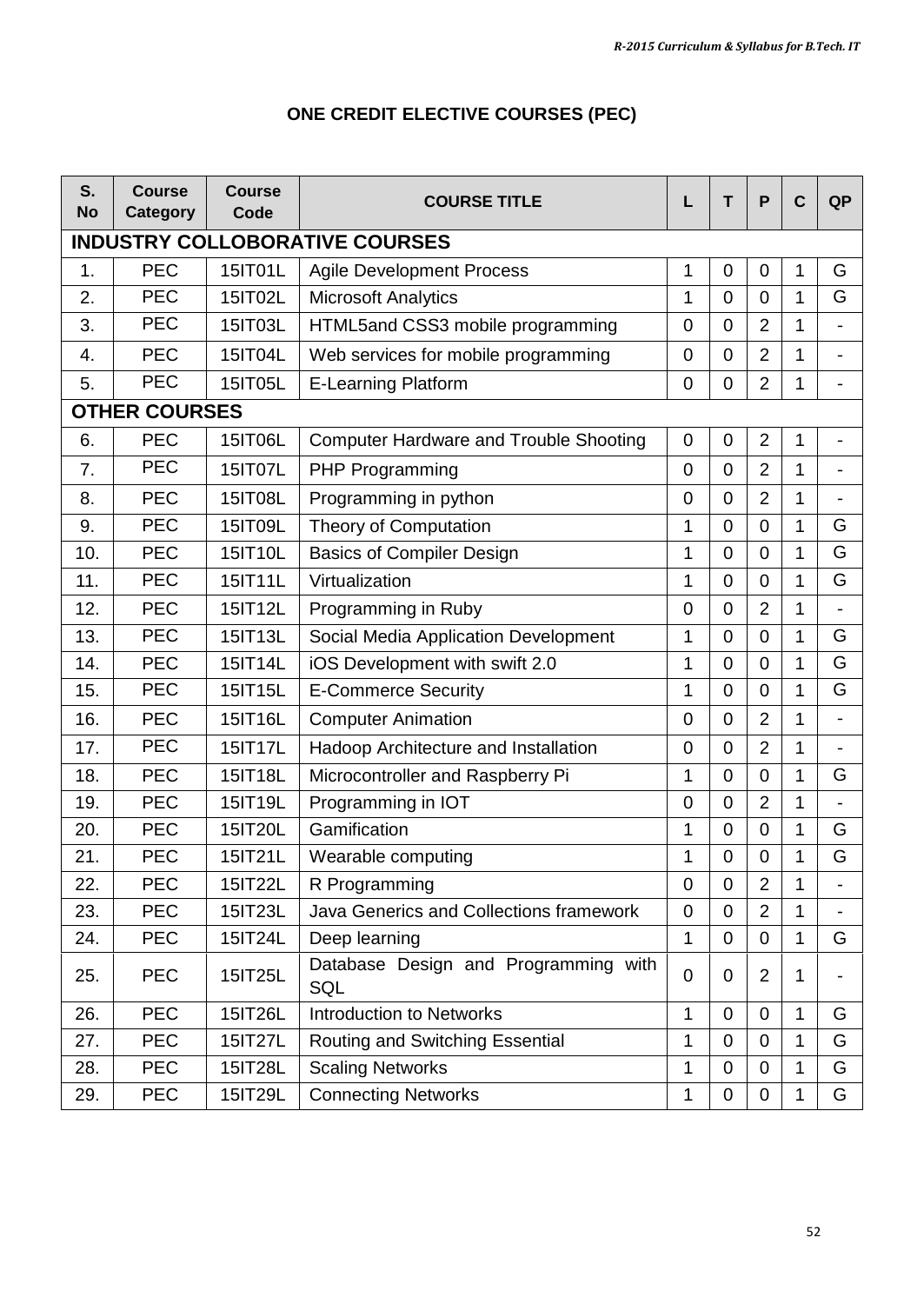# **Open Elective Course (OEC)**

**Group – I** (Inter-disciplinary courses)

| S.<br><b>No</b> | <b>Course</b><br>Category                     | <b>Course</b><br>Code | <b>COURSE TITLE</b>                   |   |   | P        | C | QP                                       |
|-----------------|-----------------------------------------------|-----------------------|---------------------------------------|---|---|----------|---|------------------------------------------|
|                 | Any one of the following course is compulsory |                       |                                       |   |   |          |   |                                          |
| 1.              | OEC.                                          | 15ID01E               | <b>Product Design and Development</b> | 3 |   | 0        | 3 | A                                        |
| 2.              | <b>OEC</b>                                    | 15ID02E               | <b>Disaster Management</b>            | 3 |   | $\Omega$ | 3 | Α                                        |
| 3.              | OEC.                                          | 15ID03E               | <b>Energy Engineering</b>             | 3 | 0 | $\Omega$ | 3 | Α                                        |
| -4.             | OEC.                                          |                       | <b>Other Programme Courses</b>        | 3 |   | 0        | 3 | As specified<br>for the Chosen<br>Course |

# **Group-II** (Trans-disciplinary courses) - Self Study Course

| S.<br><b>No</b> | Course<br>Category | <b>Course</b><br>Code | <b>COURSE TITLE</b>                           |   | т              | P              | $\mathbf{C}$ | <b>QP</b> |
|-----------------|--------------------|-----------------------|-----------------------------------------------|---|----------------|----------------|--------------|-----------|
|                 |                    |                       | Any one of the following course is compulsory |   |                |                |              |           |
| 1.              | <b>OEC</b>         | 15TD01E               | <b>Indian Business Laws</b>                   | 0 | $\Omega$       | $\Omega$       | 3            | F         |
| 2.              | <b>OEC</b>         | 15TD02E               | Leadership and Personality                    | 0 | 0              | $\Omega$       | 3            | F         |
|                 |                    |                       | Development                                   |   |                |                |              |           |
| 3.              | <b>OEC</b>         | 15TD03E               | <b>International Business Management</b>      | 0 | $\Omega$       | $\Omega$       | 3            | F         |
| 4.              | <b>OEC</b>         | 15TD04E               | <b>Basics of Marketing</b>                    | 0 | $\Omega$       | $\Omega$       | 3            | F         |
| 5.              | <b>OEC</b>         | 15TD05E               | Retailing and Distribution management         | 0 | $\Omega$       | $\Omega$       | 3            | F         |
| 6.              | <b>OEC</b>         | 15TD06E               | <b>International Economics</b>                | 0 | $\Omega$       | $\Omega$       | 3            | F         |
| 7.              | <b>OEC</b>         | 15TD07E               | Indian Economy                                | 0 | $\Omega$       | $\Omega$       | 3            | F         |
| 8.              | <b>OEC</b>         | 15TD08E               | <b>Rural Economics</b>                        | 0 | $\Omega$       | $\overline{0}$ | 3            | F         |
| 9.              | <b>OEC</b>         | 15TD09E               | <b>International Trade</b>                    | 0 | $\Omega$       | 0              | 3            | F         |
| 10.             | <b>OEC</b>         | 15TD10E               | Global Challenges and issues                  | 0 | $\overline{0}$ | 0              | 3            | F         |
| 11.             | <b>OEC</b>         | 15TD11E               | Indian Culture and Heritage                   | 0 | $\Omega$       | $\Omega$       | 3            | F         |
| 12.             | <b>OEC</b>         | 15TD12E               | <b>Indian History</b>                         | 0 | $\Omega$       | $\Omega$       | 3            | F         |
| 13.             | <b>OEC</b>         | 15TD13E               | Sustainable Development and                   | 0 | $\Omega$       | $\Omega$       | 3            | F         |
|                 |                    |                       | Practices                                     |   |                |                |              |           |
| 14.             | <b>OEC</b>         | 15TD14E               | Women in Indian Society                       | 0 | $\Omega$       | $\Omega$       | 3            | F         |
| 15.             | <b>OEC</b>         | 15TD15E               | <b>Indian Constitution</b>                    | 0 | 0              | $\Omega$       | 3            | F         |
| 16.             | <b>OEC</b>         | 15TD16E               | <b>Bio Mechanics in Sports</b>                | 0 | 0              | 0              | 3            | F         |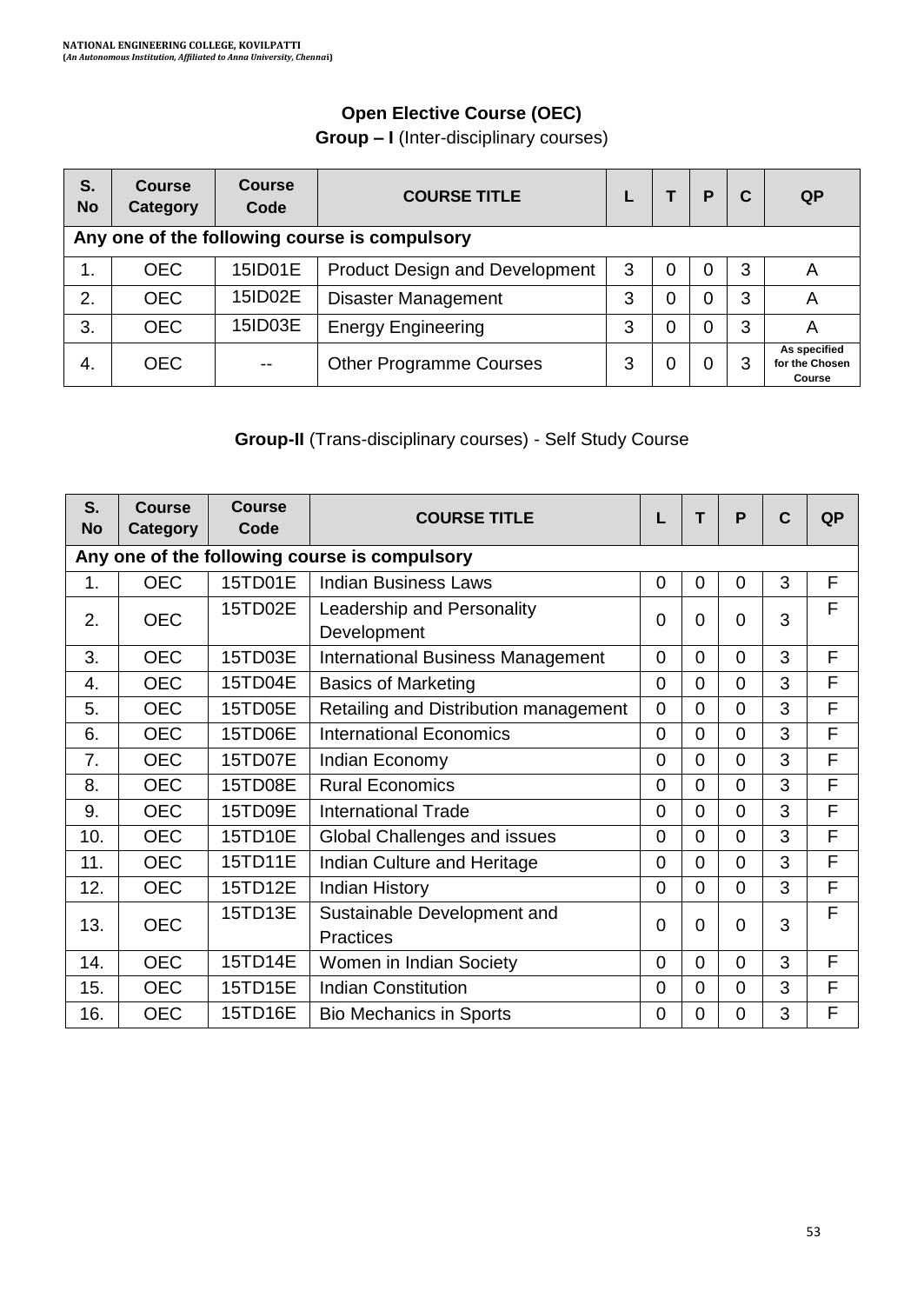*R-2015 Curriculum & Syllabus for B.Tech. IT*

#### **15SH11C TECHNICAL ENGLISH L T P C (Common to all B.E. / B.Tech. Degree Programmes) 3 0 0 3**

### **COURSE OUTCOMES**

Upon completion of this course, the students will be able to

- CO1: acquire the basics of English communication skills**.** (K3)
- CO2: apply the basic language skills to understand various aspects of technical writing. (K3)
- CO3: understand main ideas, specific details and implied meaning while listening and develop the factual & imaginative information. (K2, S4)
- CO4: coordinate and communicate in a wide range of situation. (K3, S4)
- CO5: integrate and apply the acquired skills in real life situation. (K2, S4)

#### **UNIT I 9**

Parts of Speech - Sentence Structure (SV/SVO/SVC/SVIODO)- Identifying the kinds of sentences (Statement, Interrogative, Imperative, Exclamatory & Negative) - Informal writing (Diary writing & letter to friend / parent / siblings) - Self Introduction -Listening for general information.

#### **UNIT II 9**

Transformation of words into different grammatical forms- Converting one kind of sentence into another sentence (Statement, Interrogative, Imperative, Exclamatory & Negative) - Technical Vocabulary - Tense Usage (Present tense- Past tense - Future tense - Writing passages in all tenses) - Letter writing (Permission letter & Requisition letter) - Listening for specific information.

#### **UNIT III 9**

Personality Adjective - Concord - Letter Writing: Invitation / Acceptance letters - Itinerary Writing (with valued points / situation) - Phonetics (Vowels - Consonants - Diphthongs) - Listening and filling up the information - Process Description (with valued points).

### **UNIT IV 9**

IF Conditionals - British & American Vocabulary - Letter Writing (Declining / Thanking letters) - Email writing (with valued points) - Instruction Writing - Listening and giving opinion on the pictures.

### **UNIT V 9**

Reading comprehension **-** Error Spotting (Article, Preposition, Modals and Concord) **-** Presenting article based on newspaper reading- Situational Conversation - Listening and writing dialogues – Checklists.

#### **L: 45 TOTAL: 45 PERIODS**

**Suggested Activity:** Each student should read the suggested fiction for oral assignment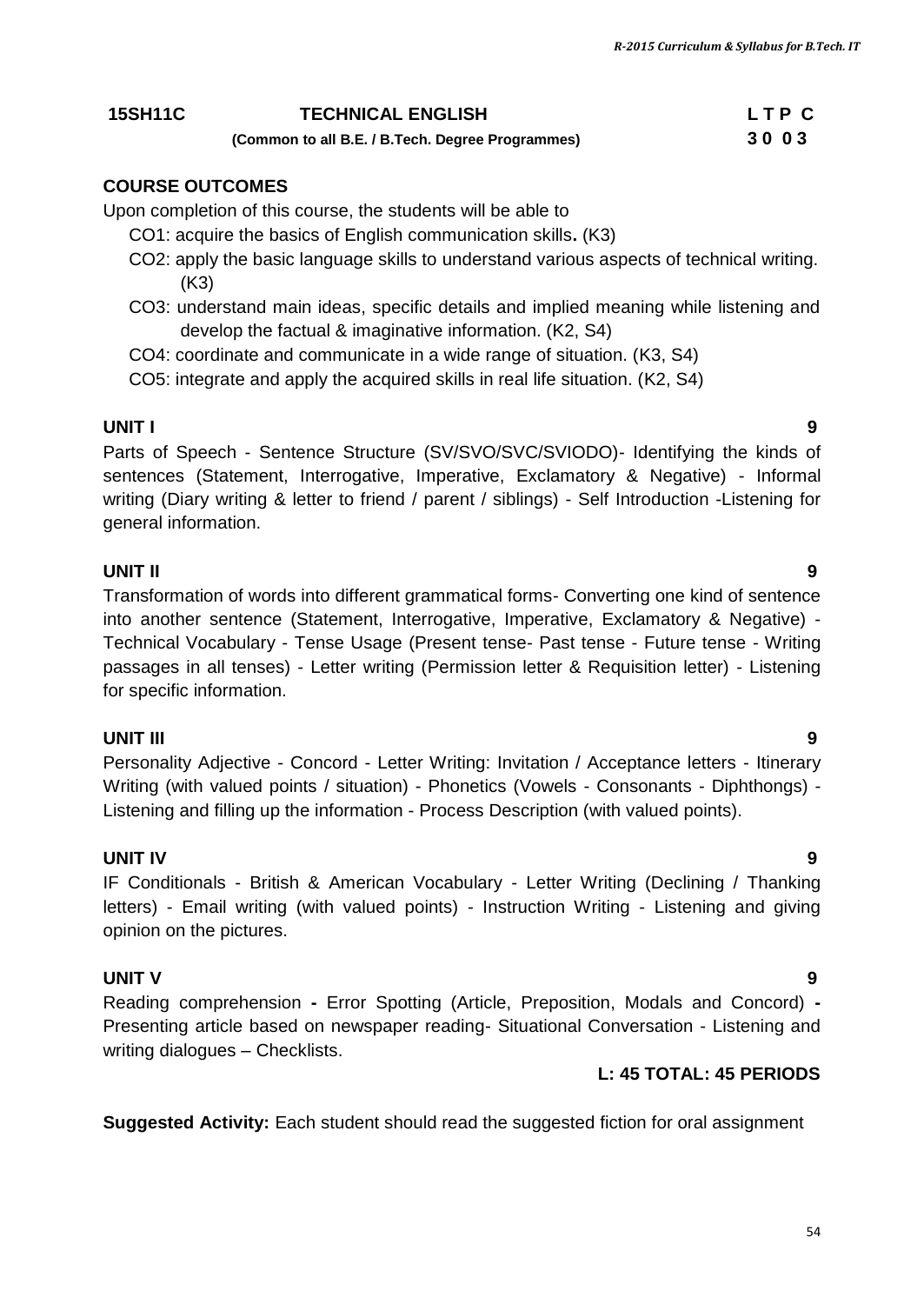## **TEXT BOOKS**

- 1. Rizvi. M. Ashraf, "Effective Technical Communication", 1<sup>st</sup> Edition, The Mc Graw Hill Education Private Limited, New Delhi, 2005.
- 2. Dutt P. K., Rajeevan G. and Prakash C.L.N., "A Course in Communication Skills", 1<sup>st</sup> Edition, Cambridge University Press, India, 2007.

### **REFERENCES**

- 1. John Sinclair, "Collins Cobuild English Grammar", 3<sup>rd</sup> Edition, Collins Publishers, London, 2011.
- 2. [Jan Svartvik,](https://www.google.co.in/search?biw=1024&bih=576&q=jan+svartvik&stick=H4sIAAAAAAAAAGOovnz8BQMDgwUHnxCXfq6-QV6SmUWxpRKYbVqem5xUpiWTnWyln5Sfn61fXpRZUpKaF1-eX5RtlVhakpFfpDedVfvFD4ETJcEfbsvvsX3qX_HuLQAx7IAcVQAAAA&sa=X&ei=dIYbVdvzPMSVuATNu4DIAg&ved=0CJYBEJsTKAEwEA) Sidney Greenbaum, Geoffery Leech, [Randolph Quirk](https://www.google.co.in/search?biw=1024&bih=576&q=randolph+quirk&stick=H4sIAAAAAAAAAGOovnz8BQMDgzkHnxCXfq6-QV6SmUWxpRIniG1cYlFUqCWTnWyln5Sfn61fXpRZUpKaF1-eX5RtlVhakpFfxB_W37_s6Y77f4pOrksIPb1Y-HuiEwCx_kweVAAAAA&sa=X&ei=dIYbVdvzPMSVuATNu4DIAg&ved=0CJgBEJsTKAMwEA) "A Comprehensive Grammar of the English Language",  $2<sup>nd</sup>$  Edition, Longman Inc., Newyork, 2014.
- 3. Micheael Vince, Peter Sunderland, "Advanced Language Practice with Key", 3<sup>rd</sup> Edition, Macmillan Publishers Limited, Italy, 2003.

**Listening files:** Audio files from net sources,

Softwares: ODLL, Globerena.

### **15SH12C MATHEMATICAL FOUNDATIONS FOR ENGINEERS L T P C**

### **(Common to all B.E. / B.Tech. Degree Programmes) 3 2 0 4**

#### **COURSE OUTCOMES**

Upon completion of this course, the students will be able to

- CO 1: make use of orthogonal transformation. (K3)
- CO 2: use the basic concepts of three dimensional geometry in engineering. (K2)
- CO 3: obtain maxima and minima of real valued functions. (K3)
- CO 4: solve ordinary differential equations. (K3)
- CO 5: solve partial differential equations. (K3)

### **UNIT I** MATRICES 15

Characteristic equation – Eigen values and Eigen vectors of a real matrix – Independency and dependency of Eigen vectors – Properties of Eigen values and Eigen vectors (excluding proofs) - Diagonalisation of a matrix by orthogonal transformation- Quadratic forms – Reduction of quadratic form to canonical form by orthogonal transformation and its nature.

### **UNIT II THREE DIMENSIONAL ANALYTICAL GEOMETRY 15**

Direction cosines and Direction ratios - Planes and Lines - Equations of plane and line - Intersection of two planes - Shortest distance between two lines - Equation of a sphere - Plane section of a sphere - Tangent Plane - Orthogonal spheres.

# UNIT III FUNCTIONS OF SEVERAL VARIABLE 15

Euler"s theorem on homogeneous functions of two variables - Taylor"s Series - Jacobians - Maxima and Minima - Constrained Maxima and Minima by the method of Lagrange multipliers.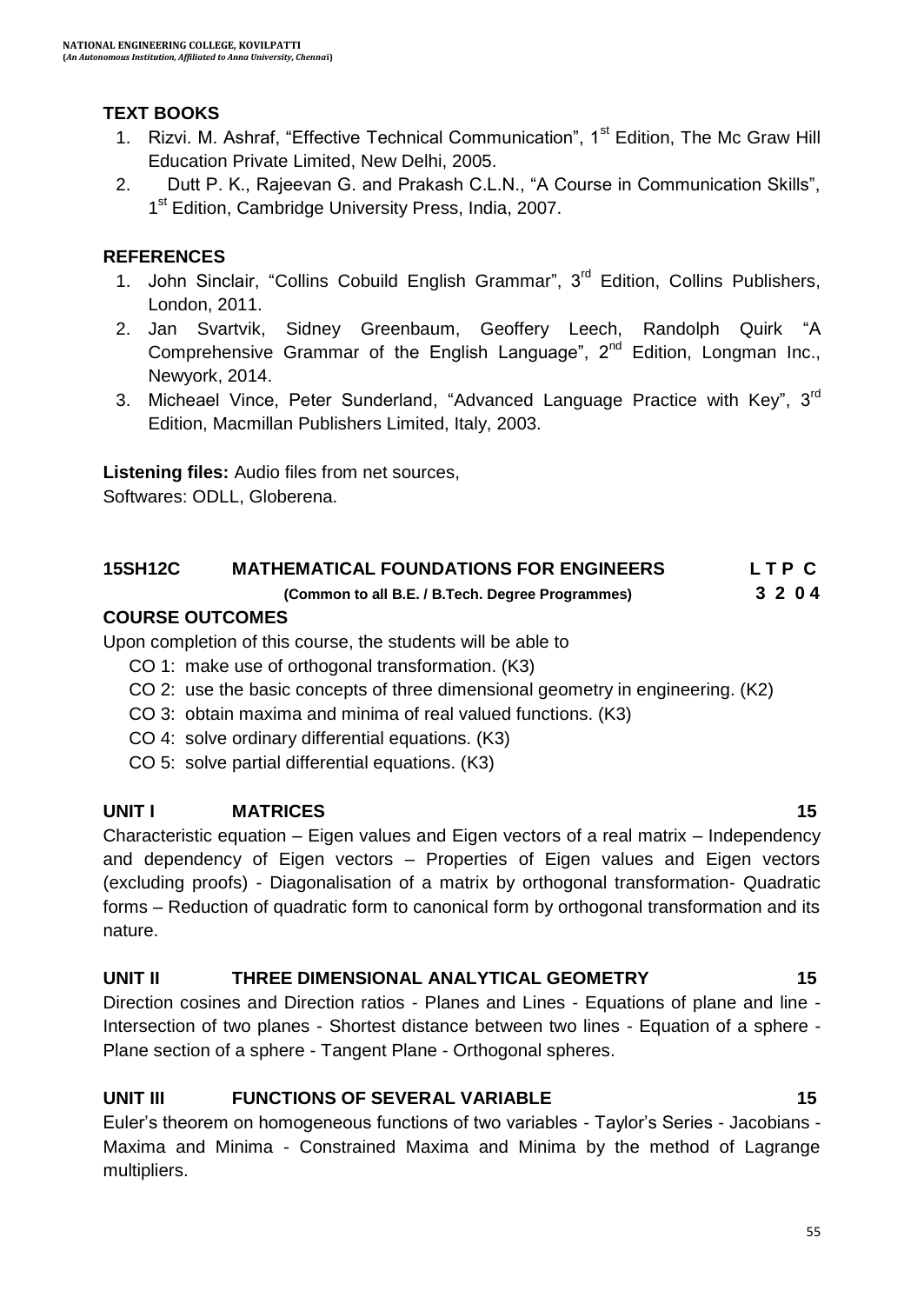# **UNIT IV ORDINARY DIFFERENTIAL EQUATIONS 15**

Solutions of higher order linear differential equations with constant coefficients - Cauchy"s and Legendre"s linear equations - Solutions of simultaneous first order linear equations with constant coefficients - Method of variation of parameters.

# **UNIT V PARTIAL DIFFERENTIAL EQUATIONS 15**

Formation of partial differential equations - Lagrange"s linear equations - Solutions of standard types of first order partial differential equations - Solutions of homogeneous linear partial differential equations of second and higher order with constant coefficients.

# **L: 45 T: 30 TOTAL: 75 PERIODS**

# **TEXT BOOKS**

- 1. Grewal.B.S "Higher Engineering Mathematics",  $42<sup>nd</sup>$  Edition, Khanna Publications, Delhi, 2012.
- 2. Erwin Kreyszig, "Advanced Engineering Mathematics",  $10<sup>th</sup>$  Edition, Wiley India, 2011.

# **REFERENCES**

- 1. Bali.N.P. and Manish Goyal, "A Textbook of Engineering Mathematics",  $8<sup>th</sup>$  Edition, Laxmi Publications Private Limited, 2011.
- 2. George B.Thomas and Jr. Ross L.Finney, "Calculus and Analytic Geometry", 9<sup>th</sup> Edition, Dorling Kindersley Private Limited, 2010.
- 3. Sharma.G.S and Sarna.I.J.S, "Engineering Mathematics", 10<sup>th</sup> Edition, CBS Publishers and Distributors, New Delhi, 2005.
- 4. James C. Robinson, "An Introduction to Ordinary Differential Equations", Cambridge University Press, 2004.
- 5. Anthony Croft, Robert Davison, Martin Hargreaves and James Flint, "Engineering Mathematics: A Foundation for Electronic, Electrical, Communications and Systems Engineers", 4<sup>th</sup> Edition, Pearson Education Private Limited, 2013.

| <b>15SH13C</b> | <b>ENGINEERING PHYSICS</b>                       | <b>LTPC</b> |
|----------------|--------------------------------------------------|-------------|
|                | (Common to all B.E. / B.Tech. Degree Programmes) | 3003        |

# **COURSE OUTCOMES**

Upon completion of this course, the students will be able to

- CO 1: summarize the properties and structures of solids. (K2)
- CO 2: define the principles of acoustics and ultrasonics and apply the ultrasonic methods for industrial and medical field. (K2)
- CO 3: choose the appropriate Laser technique for industrial and medical applications. (K3)
- CO 4: describe the different types, fabrication, losses of optical fibers and their applications in communication and instrumentation. (K2)
- CO 5: explain the physical properties of photons & electrons and their applications in different electron microscopes. (K3)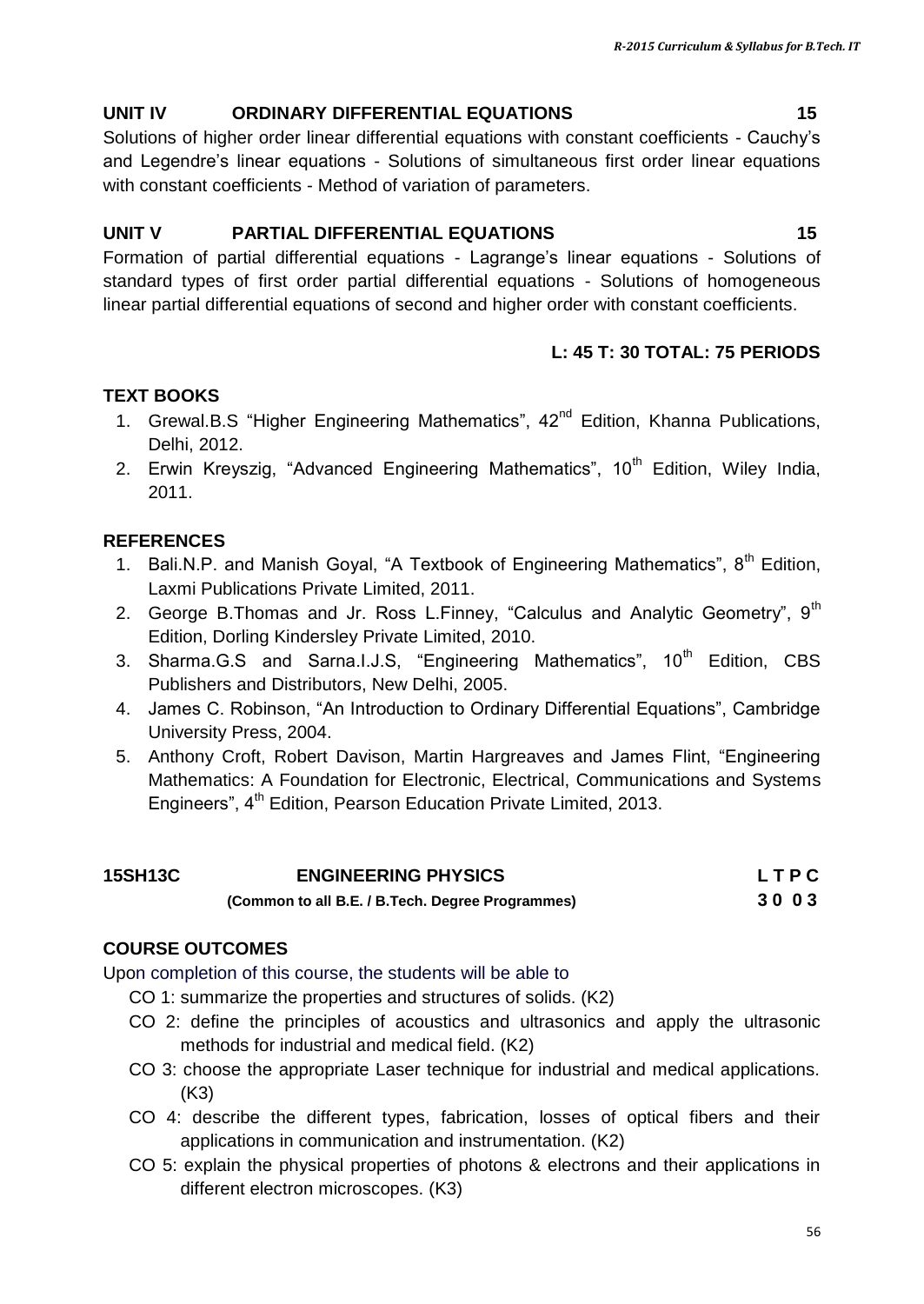# **UNIT I PROPERTIES OF MATTER AND CRYSTAL PHYSICS 9**

Hooke's law - Types of moduli of elasticity - Determination of Rigidity modulus and Young's modulus - I shaped Girders.

Miller indices – d spacing - Characteristics of SC, BCC, FCC and HCP structures.

# **UNIT II ACOUSTICS AND ULTRASONICS 9**

**Acoustics:** Weber-Fechner law - Sabine's formula - Absorption Coefficient and its determination - factors affecting acoustics of buildings and their remedies.

**Ultrasonics:** Production - magnetostriction generator - piezoelectric generator, Properties - Cavitations - Velocity measurement - acoustic grating, Industrial applications - Medical application - Sonograms.

# **UNIT III LASER SYSTEM AND APPLICATIONS 9**

Einstein's A and B coefficients – Types and working of Lasers -  $CO<sub>2</sub>$  Laser, Nd-YAG Laser, Semiconductor Laser (Homojunction), Determination of wavelength of Laser and Particle size - Industrial applications - Medical applications-Holography.

# **UNIT IV FIBER OPTICS AND ITS APPLICATIONS 9**

Numerical aperture and Acceptance angle - Types of optical fibers - Double crucible technique – Splicing - Loss in optical fiber - Fiber optical communication system - Applications - Fiber optic sensors - Endoscope.

# **UNIT V QUANTUM PHYSICS 9**

Photo electric effect - Matter Waves - Davisson and Germer experiment - Heisenberg"s Uncertainty principle - Schrodinger"s wave equation - particle in one dimensional box - Electron microscope - Scanning electron microscope - Transmission electron microscope.

# **L: 45 TOTAL: 45 PERIODS**

# **TEXT BOOKS**

- 1. David Halliday, Robert Resnick, Jearl Walker, "Fundamentals of Physics", 10<sup>th</sup> Edition, John Wiley & Sons Inc.USA, 2014.
- 2. Arthur Beiser, "Concepts of Modern Physics",  $6<sup>th</sup>$  Edition, McGraw Hill Publications Private Limited, 2008.

# **REFERENCES**

- 1. Richard P.Feynmann, Robert B Leighton and Mathew Sands, "Feynmann"s Lectures on Physics", 4<sup>th</sup> Edition, Addison Wesley Publication USA, 2010.
- 2. Yoav Peleg, Reuven Pnini, Elvahu Zaarur, Eugene Hecht, "Schaum"s Outline of Quantum Mechanics", 2<sup>nd</sup> Edition, McGraw Hill Companions Limited, USA, 2010.
- 3. William T. Silfvast, "Laser Fundamentals",  $2^{nd}$  Edition, Cambridge University Press, NewYork, 2008.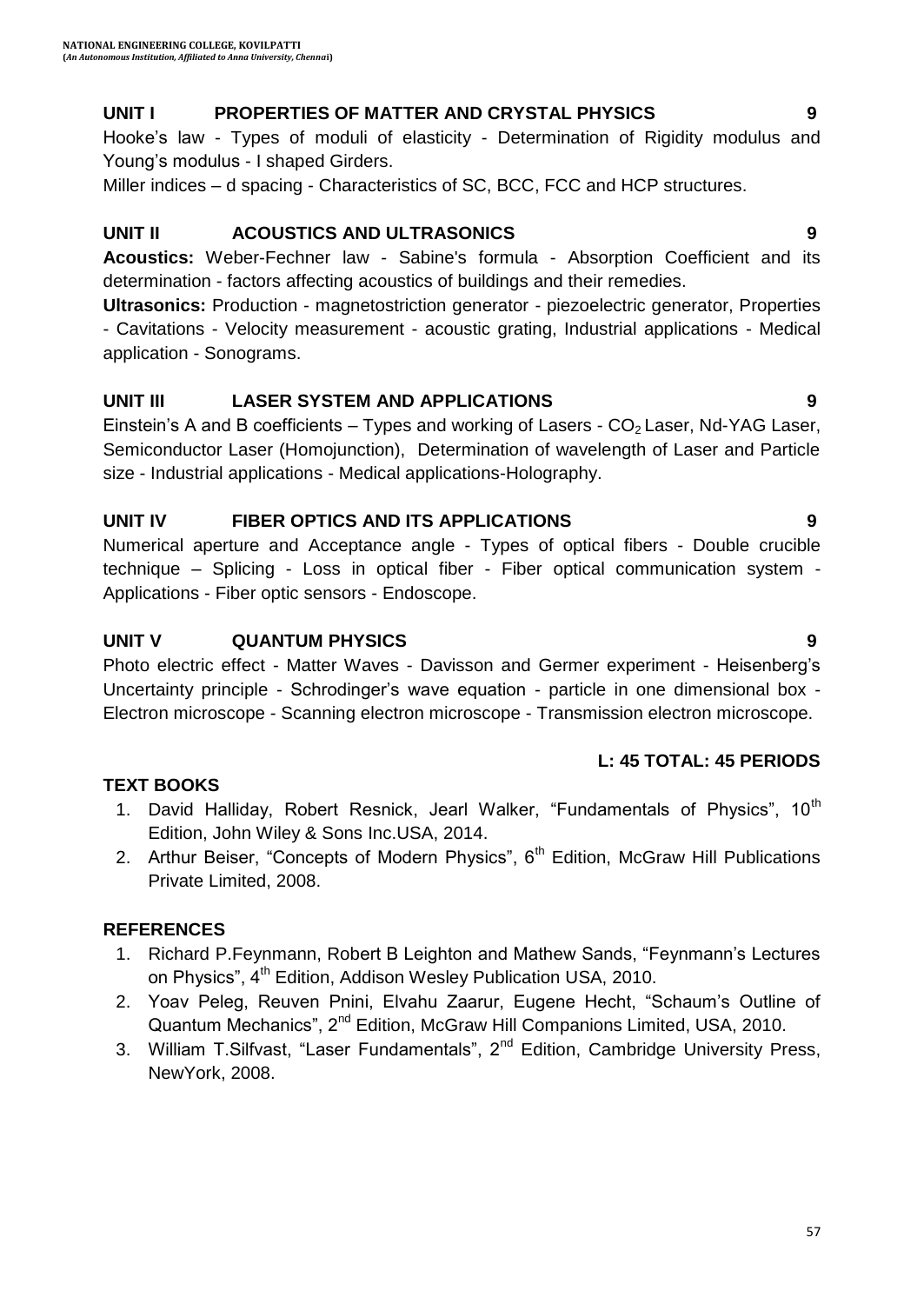### **15SH14C ENGINEERING CHEMISTRY L T P C**

#### **(Common to all B.E. / B.Tech. Degree Programmes) 3 0 0 3**

### **COURSE OUTCOMES**

Upon completion of this course, the students will be able to

- CO 1: identify suitable water treatment techniques for industrial and domestic purpose.(K3)
- CO 2: explain the type of corrosion and corrosion control methods. (K3)
- CO 3: select the polymer for specific application. (K2)
- CO 4: explain the preparation, properties and applications of nano materials. (K2)
- CO 5: outline the principle and instrumentation of various analytical techniques. (K2)

### **UNIT I** WATER TREATMENT **1** 9

Types of water - hardness - estimation of hardness of water – disadvantages of using hard water in boiler – oils and silica in water; water softening – internal conditioning – external conditioning – domestic water treatment – desalination.

#### **UNIT II CORROSION AND ITS CONTROL 9**

Chemical corrosion – electrochemical corrosion – mechanism – different types of electrochemical corrosion – factors influencing corrosion – corrosion control methods.

#### **UNIT III ENGINEERING POLYMERS 9**

Polymers – polymerization – free radical mechanism – plastics – thermo plastics and thermosetting plastics – processing and moulding of plastics – special polymers: fire retardant, conducting, photonic and electro luminescent polymer; composites – polymer matrix composites.

#### **UNIT IV NANO MATERIALS 9**

Nanoparticles – synthesis of CNT – precipitation, thermolysis, hydrothermal, solvothermal, electrodeposition, chemical vapour deposition, laser ablation – toxic effect of nano materials- properties and applications.

### **UNIT V ANALYTICAL TECHNIQUES 9**

Principle, instrumentation and applications of UV-Visible and IR spectroscopy; chromatography: instrumentation and working of gas chromatography and HPLC; conductivity measurements – pH measurements – applications.

#### **L: 45 TOTAL: 45 PERIODS**

#### **TEXT BOOKS**

- 1. Jain P.C. and Jain. M., "Engineering Chemistry", 16<sup>th</sup> Edition, Dhanpat Rai Publishing Company, New Delhi, Reprint 2013.
- 2. Dara S.S. and Umare S.S., "A text book of Engineering Chemistry", S.Chand and Company Limited, New Delhi, 2013.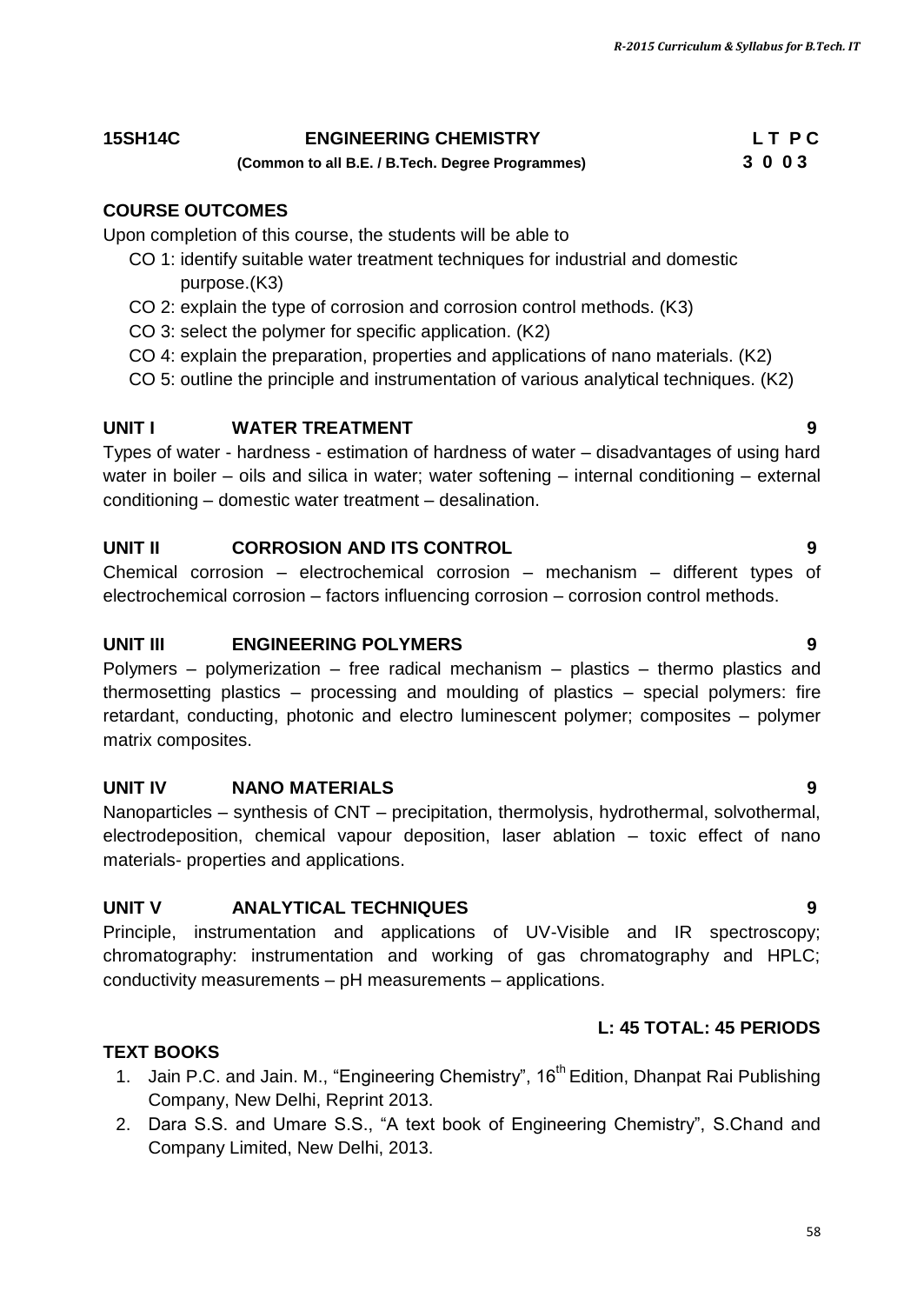3. Chawla.S, "A text book of Engineering Chemistry", 16<sup>th</sup> Edition, Dhanpat Rai Publishing Company, New Delhi, Reprint 2015.

## **REFERENCES**

- 1. Ahmed Z., "Principles of corrosion engineering and corrosion control", Butterworth Heinemann, 2006.
- 2. Ebewele R.O., "Polymer science and Technology", CFC Press, Newyork, 2000.
- 3. Charless P. P. and Frank O. J, ,"Introduction to nano technology" John Wiley & Sons, 2008
- 4. Skoog D.A., James H. F. and Crouch S.R., "Instrumental Analysis", Cengage Learning India Private Limited, New Delhi, 2011
- 5. Mc Cash E.M. and Banwell C.N., "Fundamentals of molecular spectroscopy", 5<sup>th</sup> Edition, McGraw Hill Education (India) Private Limited, 2013.

| <b>15SH15C</b> | <b>INTRODUCTION TO ENGINEERING</b>             | LTPC |
|----------------|------------------------------------------------|------|
|                | (Common to all B.E./B.Tech. Degree Programmes) | 2002 |

### **COURSE OUTCOMES**

Upon Completion of this course, the students will be able to

- CO 1: recognize the history of engineering through various engineering wonders in past and identify the engineering profession. (K2)
- CO 2: recognize and analyse various engineering career paths and preparing for an engineering career. (K3)
- CO 3: understand the profile of engineers in various fields. (K3)
- CO 4: understand the OBE concepts and its components. (K2)
- CO 5: understand learning components and creativity. (K3)

### **UNIT I HISTORY OF ENGINEERING AND INTRODUCTION TO 7 ENGINEERING PROFESSION**

**History of Engineering:** Definition of Engineering, The Beginnings of Engineering, Overview of ancient Engineering, Traveling through the Ages, A case study of two historic Engineers – Lionardo da Vincy, Gutenberg.

**Introduction to Engineering Profession:** Engineering work is all around you - Engineering as a profession and common traits of Good Engineers – History of Engineering Disciplines – Functions of Engineering.

# **UNIT II CAREER PATHS OF ENGINEER AND PREPARING FOR AN 8 ENGINEERING CAREER**

**Career Paths for Engineers:** The corporate ladder, The independent entrepreneur, Employment Opportunities in Government, The military, Engineering and social service abroad, The Engineering Professor, Graduate work outside of engineering, A mix of two or more of the first six options.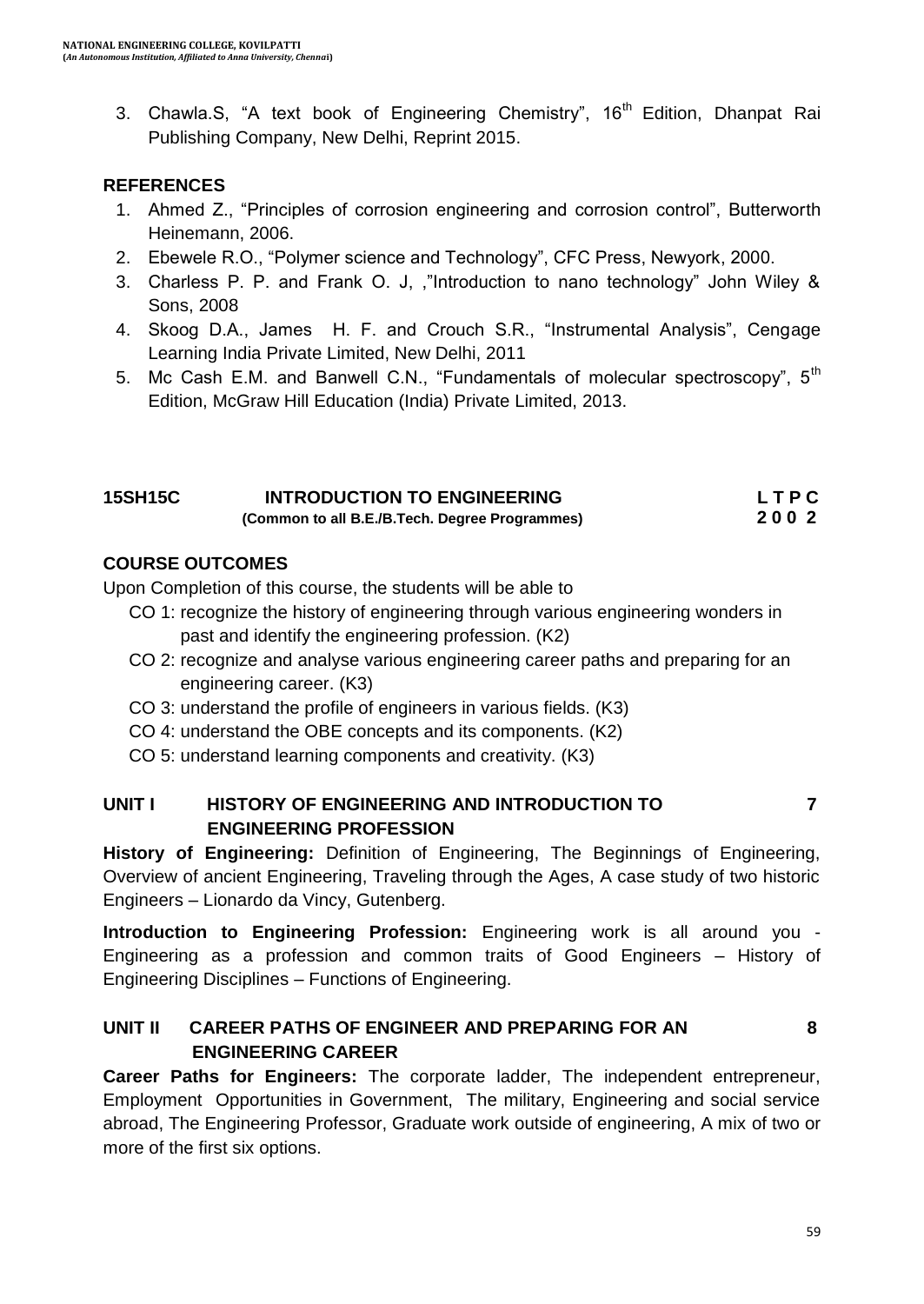**Preparing for an Engineering Career**: Making the Transition from High School to College - Budgeting Your Time - Daily Studying and Preparation - Getting Involved with an Engineering Organization - Your Graduation Plan - Other Considerations.

#### **UNIT III PROFILES OF ENGINEERS 4**

Initial Career Profiles of Civil, Mechanical, Electrical, Electronics, Instrumentation, Communication, Information Technology, Computer Engineering Graduates.

### **UNIT IV OVERVIEW OF OBE AND CBCS 4**

Graduate attributes of Washington Accord – Programme Specific Criteria (PSC) – Programme Educational Objectives (PEOs) – Programme Outcomes (POs) – Course Outcomes (COs) – CBCS : Course categories - Scheme of instruction, Assessment and Evaluation.

### **UNIT V LEARNING AND CREATIVE THOUGHT 7**

**Introduction**: The successful engineering student - the engineering curriculum curriculum planning and management - adapting to the college classroom.

**The learning process**: the nature of learning - information processing and memory determinants of efficient learning - practical suggestions for learning.

**Differences in the way people think**: The four-quadrant model of thinking - hindrances to problem solving.

**On Creativity:** What is creativity? - the nature of creativity - characteristics of creative people - the creative process - overcoming obstacles to creative thinking.

### **L: 30 TOTAL: 30 PERIODS**

### **REFERENCES**

- 1. Paul H. Wright, "Introduction to Engineering", School of Civil and Environmental Engineering, 3rd Edition, John Wiley & Sons, Inc, 2002.
- 2. Saeed Moaveni, "Engineering Fundamentals an Introduction to Engineering", 4<sup>th</sup> Edition, Cengage Learning, USA, 2011.
- 3. William C. Oakes, Les L. Leone and Craig J. Gunn, "Engineering Your Future A Comprehensive Introduction to Engineering", Oxford University Press, USA, 2010.
- 4. Philip Kosky, George Wise, Robert Balmer and William Keat, "Exploring Engineering An Introduction to Engineering and Design", Academic Press, Elsevier, USA, 2010.

### **WEB RESOURCES**

[www.ieagreements.org/IEA-Grad-Attr-Prof-Competencies.pdf](http://www.ieagreements.org/IEA-Grad-Attr-Prof-Competencies.pdf)

| <b>15SH16C</b> | <b>ENGINEERING GRAPHICS</b>                    | LTPC |
|----------------|------------------------------------------------|------|
|                | (Common to all B.E./B.Tech. Degree Programmes) | 2023 |

### **COURSE OUTCOMES**

Upon completion of this course, the students will be able to

CO 1: use the drawing instruments effectively. (K2, S4, A3)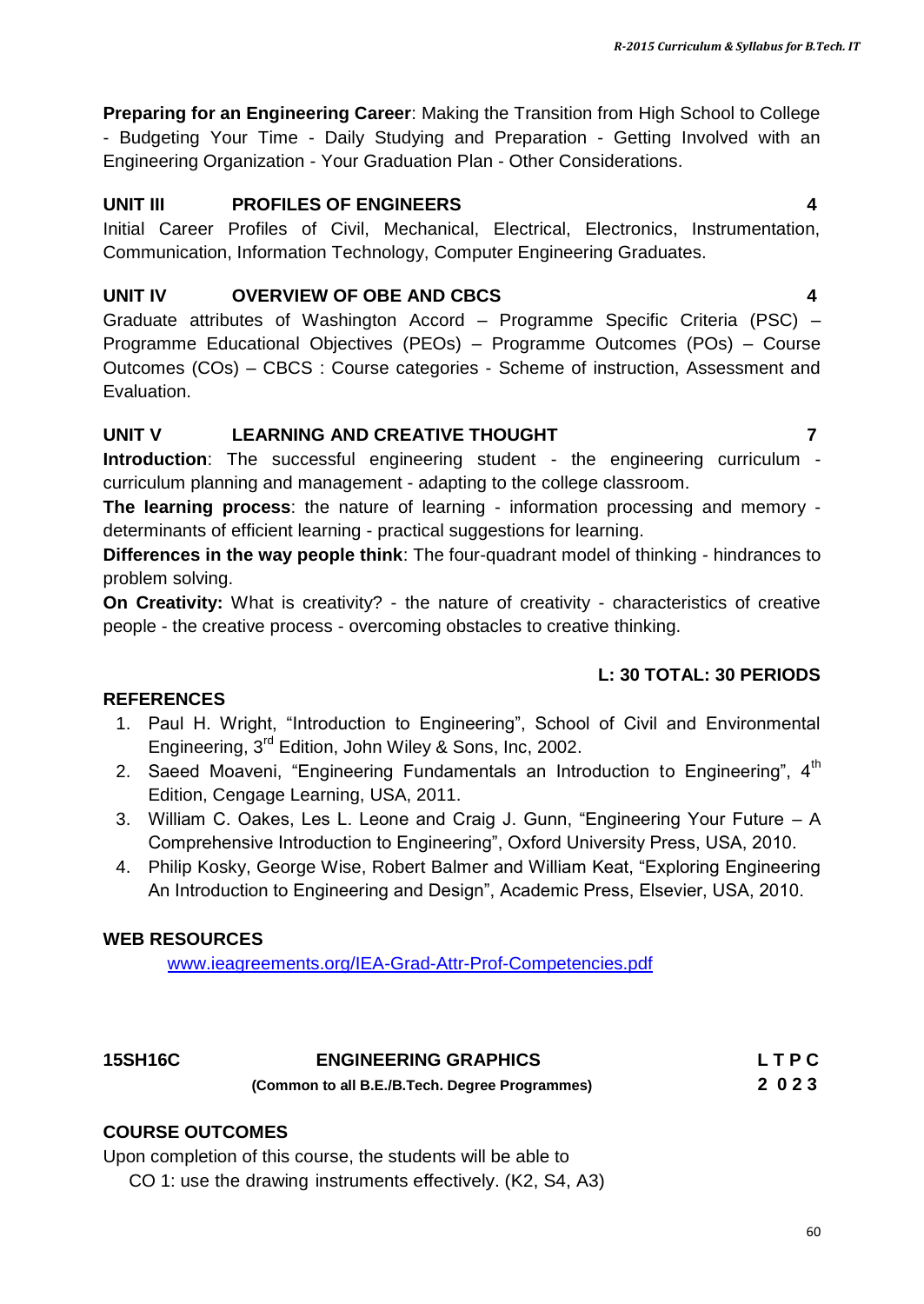- CO 2: draw the projections of points, straight lines, planes. (K2, S3, A3)
- CO3: construct the projections of various solids in different positions. (K3, S3, A3)
- CO 4: draw the sectional views of various solids and construct the true shape of the section. (K3, S3, A3)
- CO 5: identify and draw the surface areas of simple solids. (K3, S3, A3)
- CO 6: draw perspective views of simple solids and draw the orthographic views of simple objects. (K3, S3, A3)

#### **UNIT I PROJECTION OF POINTS, LINES AND PLANE SURFACES 12**

Drawing Instruments- IS specifications on lines- drawing sheets- Printing letters and dimensioning- scales - First angle projection. (Not for examination).

Projections of points and straight lines located in the first quadrant- Determination of true lengths and true inclinations. Projections of regular polygonal surfaces and circular lamina inclined to both reference planes

#### **UNIT II PROJECTION OF SOLIDS 12**

Projections of simple solids - axis inclined to one reference plane - change of position method.

### **UNIT III** SECTION OF SOLIDS 12

Sectioning of simple solids - cutting planes inclined to one reference plane and perpendicular to the other.

### **UNIT IV DEVELOPMENT OF SURFACES AND ISOMETRIC PROJECTIONS 12**

Development of lateral surfaces of simple and truncated solids - Principles of isometric projection and view of simple solids - truncated prism and pyramids.

#### **UNIT V PERSPECTIVE PROJECTIONS AND ORTHOGRAPHIC PROJECTIONS 12**

Perspective projection of cube, prisms and pyramids by visual ray method and vanishing point method. Orthographic projection – simple objects with straight and curved surfaces.

#### **L: 30 P: 30 TOTAL: 60 PERIODS**

### **TEXT BOOKS**

- 1. Bhatt N.D, "Engineering Drawing", 53<sup>rd</sup> Edition, Charotar Publishing House, 2014.
- 2. Natrajan K.V, "A text book of Engineering Graphics", Dhanalakshmi Publishers, Chennai, 2009.

### **REFERENCES**

- 1. Kumar M.S, "Engineering Graphics", D.D. Publications, 2007.
- 2. Venugopal K and Prabhu Raja V, "Engineering Graphics", New Age International Private Limited, 2008.
- 3. Shah M.B and Rana B.C, "Engineering Drawing", Pearson Education, 2005.
- 4. Gopalakrishna K.R, "Engineering Drawing", 32<sup>nd</sup> Edition, Subhas Publications, 2005.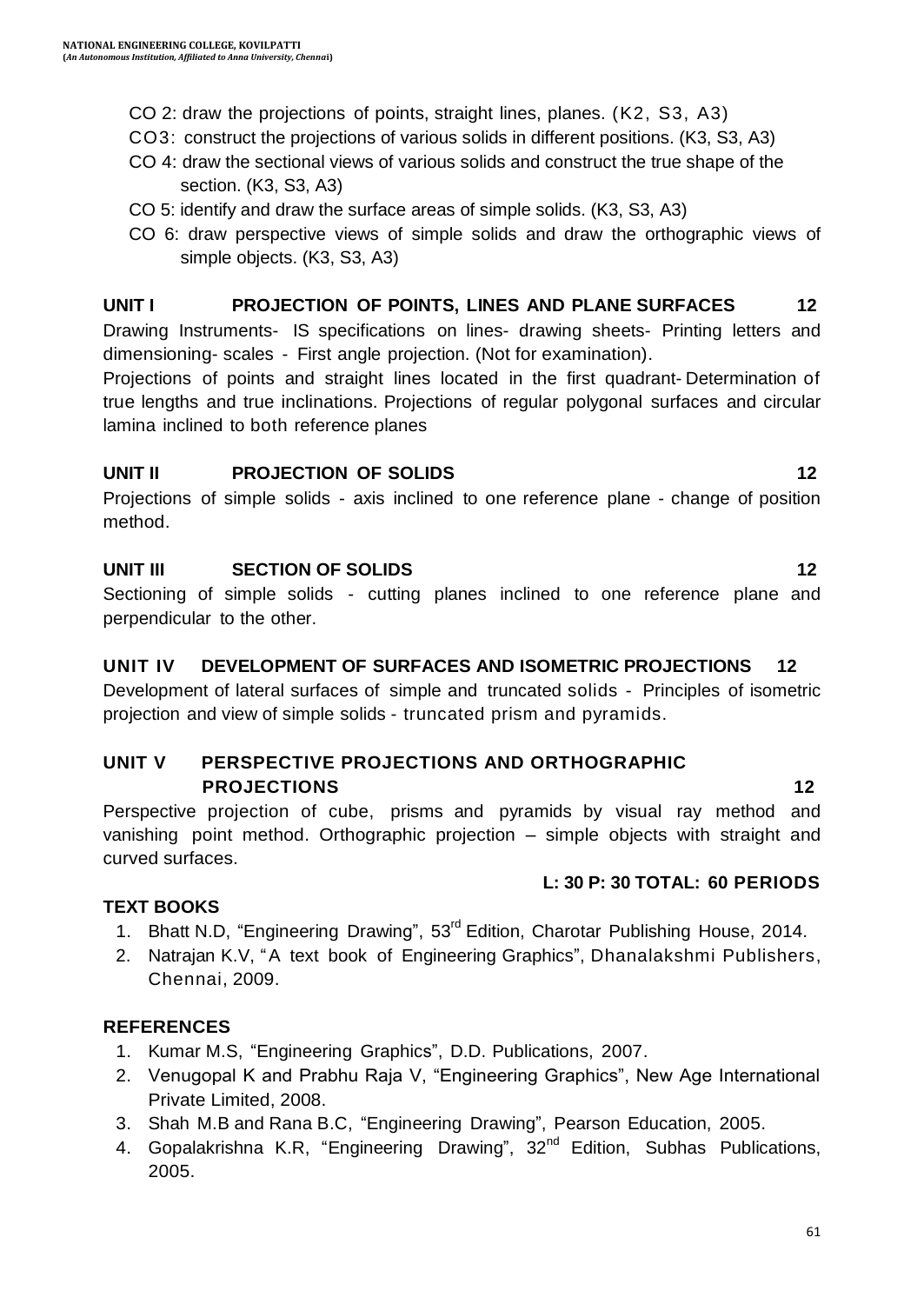- 5. Dhananjay Jolhe A, "Engineering Drawing with an Introduction to AutoCAD", Tata McGraw Hill Publishing Company Limited, 2008.
- 6. Basant Agarwal and Agarwal C.M, "Engineering Drawing", Tata McGraw Hill Publishing Company Limited, New Delhi, 2008.

#### **15SH17C ENGINEERING PHYSICS AND ENGINEERING L T P C CHEMISTRY LABORATORY 0 0 2 1**

 **(Common to all B.E./B.Tech. Degree Programmes)** 

### **PART A – ENGINEERING PHYSICS LABORATORY**

### **COURSE OUTCOMES**

Upon completion of this course, the students will be able to

- CO1: demonstrate the properties of light waves. (K3, S3)
- CO2: interpret the production of ultrasounds and how the velocity of ultrasounds varies with respect to medium.(K3, S3)
- CO3: illustrate the mechanical and electrical properties of materials. (K3, S3)

### **LIST OF EXPERIMENTS**

- 1. Determination of thickness of a thin wire Air wedge method.
- 2. Determination of velocity of sound and compressibility of the liquid Ultrasonic Interferometer.
- 3. Determination of Dispersive power of a prism using Spectrometer.
- 4. Determination of Young"s modulus Uniform bending method.
- 5. Torsional pendulum Determination of Moment of Inertia of the disc and Rigidity modulus of the material of the wire.
- 6. Determination of specific resistance of a given coil of wire Carey Foster"s Bridge.
- 7. Calibration of voltmeter / ammeter using potentiometer.
- 8. Determination of Frequency of A.C. mains using Sonometer.
- 9. Determination of the angular divergence of a laser beam using He-Ne laser or diode laser.
- 10. Determination of temperature coefficient of resistance.

#### **P:15 TOTAL: 15 PERIODS PART B - ENGINEERING CHEMISTRY LABORATORY**

### **COURSE OUTCOMES**

Upon completion of this course, the students will be able to

- CO 1: estimate the amount of hardness of the water sample (K5, S3)
- CO 2: determine the rate of corrosion (K5, S3)
- CO 3: synthesize a polymer and to determine molecular weight of the polymer (K6, S3)
- CO 4: synthesize silver nano particles (K6,S3)
- CO 5: quantify different ions by different analytical techniques (K5,S3)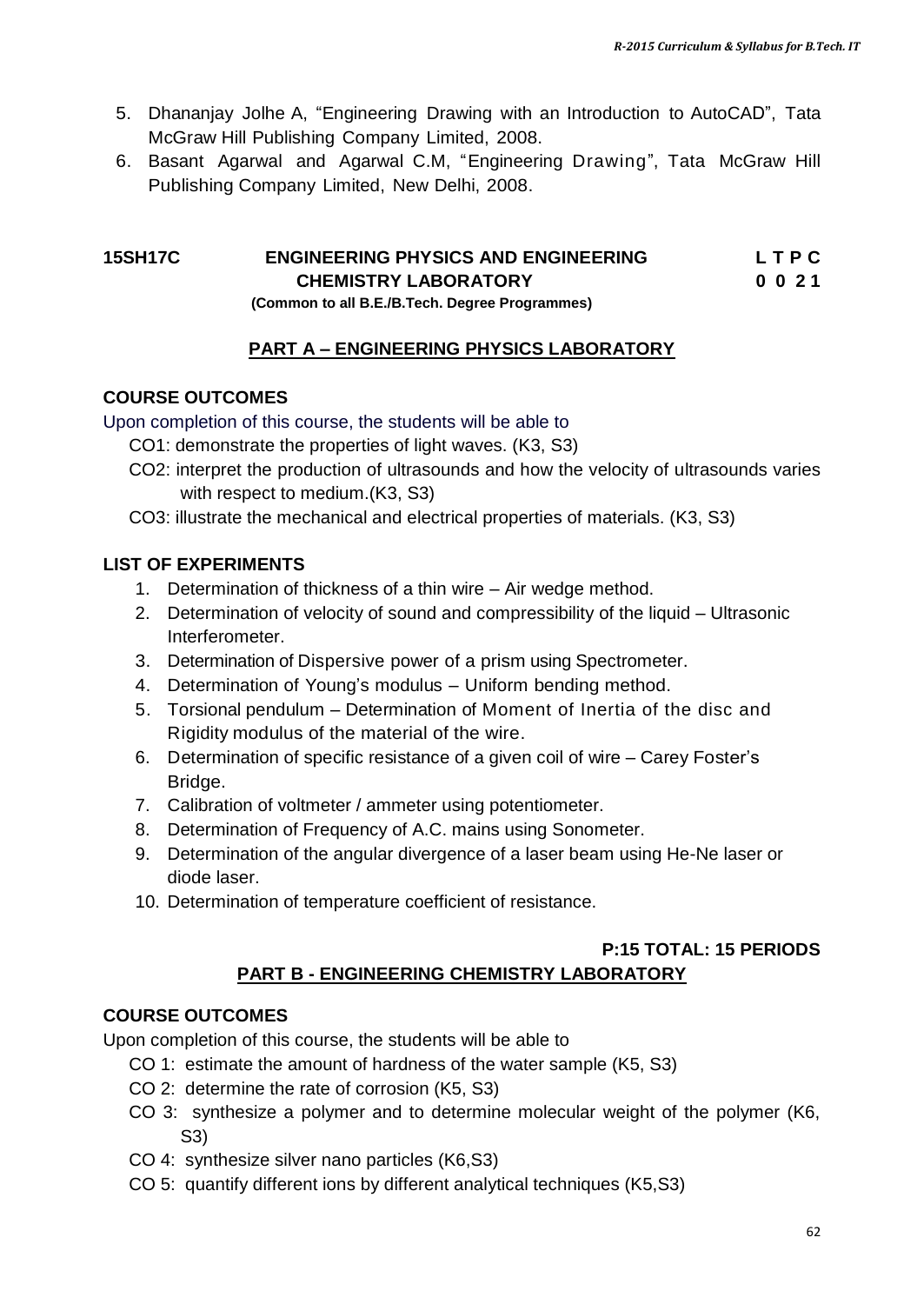### **LIST OF EXPERIMENTS**

- 1. Estimation of hardness of water sample by EDTA method
- 2. Rate of corrosion- weight loss method
- 3. Synthesis of urea-formaldehyde resin
- 4. Determination of molecular weight of a polymer Oswald"s viscometer
- 5. Synthesis and characterization of silver nano particles.
- 6. Estimation of iron ( $Fe<sup>2+</sup>$ ) in water sample by dichrometry
- 7. Estimation of hydrochloric acid by conductometric method
- 8. Estimation of mixture of acids by conductometric method
- 9. Determination of purity of simple organic compounds using HPLC- (Demo).

### **P: 15 TOTAL: 15 PERIODS**

- A minimum of FIVE experiments shall be offered.
- Laboratory classes on alternate weeks for Physics and Chemistry.

#### **REFERENCES**

- 1. Harris D.C., "Quantitative Chemical Analysis: International Edition", 8<sup>th</sup> Edition, W.H. Freeman, 2010.
- 2. Mendham J., "Vogel's Quantitative Chemical Analysis", 6<sup>th</sup> Edition, Pearson Publisher, 2009.
- 3. [Vogel](https://www.google.co.in/search?tbo=p&tbm=bks&q=inauthor:%22Arthur+Israel+Vogel%22) A.I., "Vogel's Textbook of Quantitative Chemical Analysis", 5<sup>th</sup> Edition, Longman Scientific & Technical, 1989.

| 15SH18C | <b>ENGINEERING PRACTICE LABORATORY</b>         | LTP C |
|---------|------------------------------------------------|-------|
|         | (Common to all B.E./B.Tech. Degree Programmes) | 0021  |

### **PART A - MECHANICAL LABORATORY**

#### **COURSE OUTCOMES**

Upon completion of this course, the students will be able to

CO 1: prepare basic carpentry jobs (at least three joints). (K3,S2, A2)

CO 2: prepare the welded joint (minimum three) using arc and gas welding. (K3, S2, A2)

CO 3: Machine metals using lathe, shaper and drilling machine (each one job). (K3, S2, A2)

#### **UNIT I CARPENTRY PRACTICES 5**

Study of carpentry tools – preparation of joints like half lap, Tee and dove tail in wood.

### **UNIT II WELDING 5**

Study of welding tools – Preparation of welded joints with Mild steel specimen like lap, butt and tee joints using ARC and Gas welding. (any one exercise should be given using Gas welding among three)

### **UNIT III BASIC MACHINING PRACTICES 5**

Simple turning and taper turning using lathe – use of shaper and drilling machine for basic operations (Minimum three exercises should be given for students)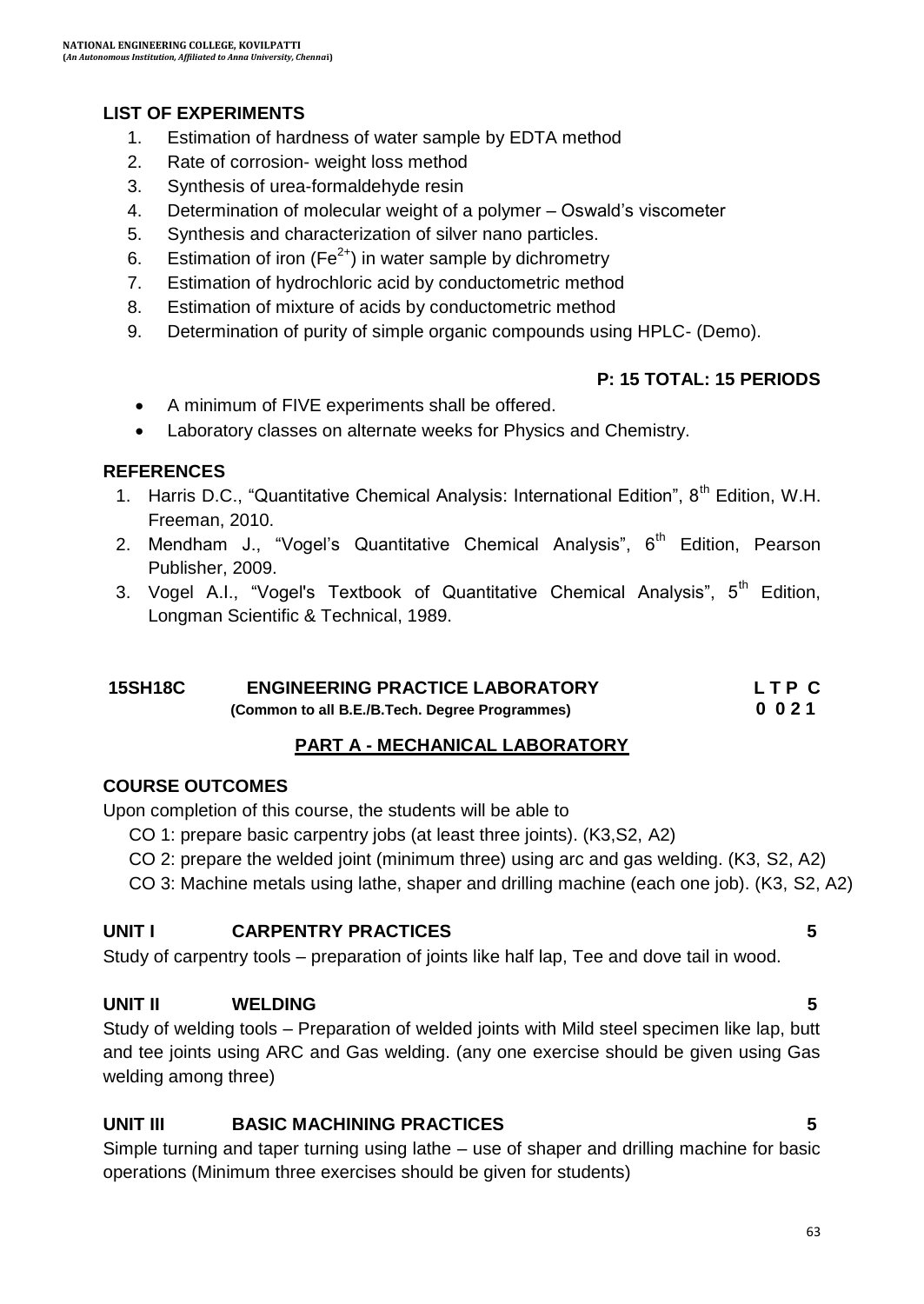### **P: 15 TOTAL: 15 PERIODS**

#### **TEXT BOOK**

1. Bawa H.S, "Workshop Practice", Tata McGraw Hill Publishing Company Limited, 2007.

## **REFERENCES**

- 1. Ramesh Babu V, "Engineering Practices Laboratory Manual", Revised Edition, VRB Publishers Private Limited, Chennai, 2014.
- 2. Jeyachandran K, Natarajan S. and Balasubramanian S, "A Primer on Engineering Practices Laboratory", Anuradha Publications, 2007.
- 3. Jeyapoovan T, Saravanapandian M. and Pranitha S, "Engineering Practices Lab Manual", Vikas Publishing House Private Limited, 2006.
- 4. Rajendra Prasad A and Sarma PMMS, "Workshop Practice", Sree Sai Publication, 2002
- 5. Kannaiah P and Narayana KL, "Manual on Workshop Practice", Scitech Publications, 1999.

# **PART – B ELECTRICAL AND ELECTRONICS LABORATORY**

### **COURSE OUTCOMES**

Upon completion of this course, the students will be able to,

- CO 1: develop simple residential wiring circuits. (K6)
- CO 2: calculate the basic electrical quantities. (K4)
- CO 3: identify the value of resistance using appropriate methods. (K4, A4)
- CO 4: realize the fundamentals of Boolean algebra using digital logic gates. (A4)
- CO 5: practice soldering to design PCB for electronic circuits. (A5)

### **I. ELECTRICAL ENGINEERING PRACTICE 8**

- 1.Residential house wiring using switches, fuse, indicator, lamp and energy meter.
- 2.Fluorescent lamp wiring.
- 3.Stair-case wiring.
- 4.Measurement of electrical quantities voltage, current, power & power factor in RLC circuit.
- 5.Measurement of energy using single phase energy meter.
- 6.Measurement of resistance to earth of electrical equipment.

### **II. ELECTRONICS ENGINEERING PRACTICE 7**

- 1.Study of Electronic components and equipments Resistor, colour coding, measurement of AC signal parameters (peak-peak, rms period, frequency) using CRO
- 2.Study of logic gates AND, OR, XOR and NOT.
- 3.Generation of Clock Signal.
- 4.Soldering practice Components, Devices and Circuits Using general purpose PCB.
- 5.Measurement of ripple factor of HWR and FWR.

# **P: 15 TOTAL: 15 PERIODS**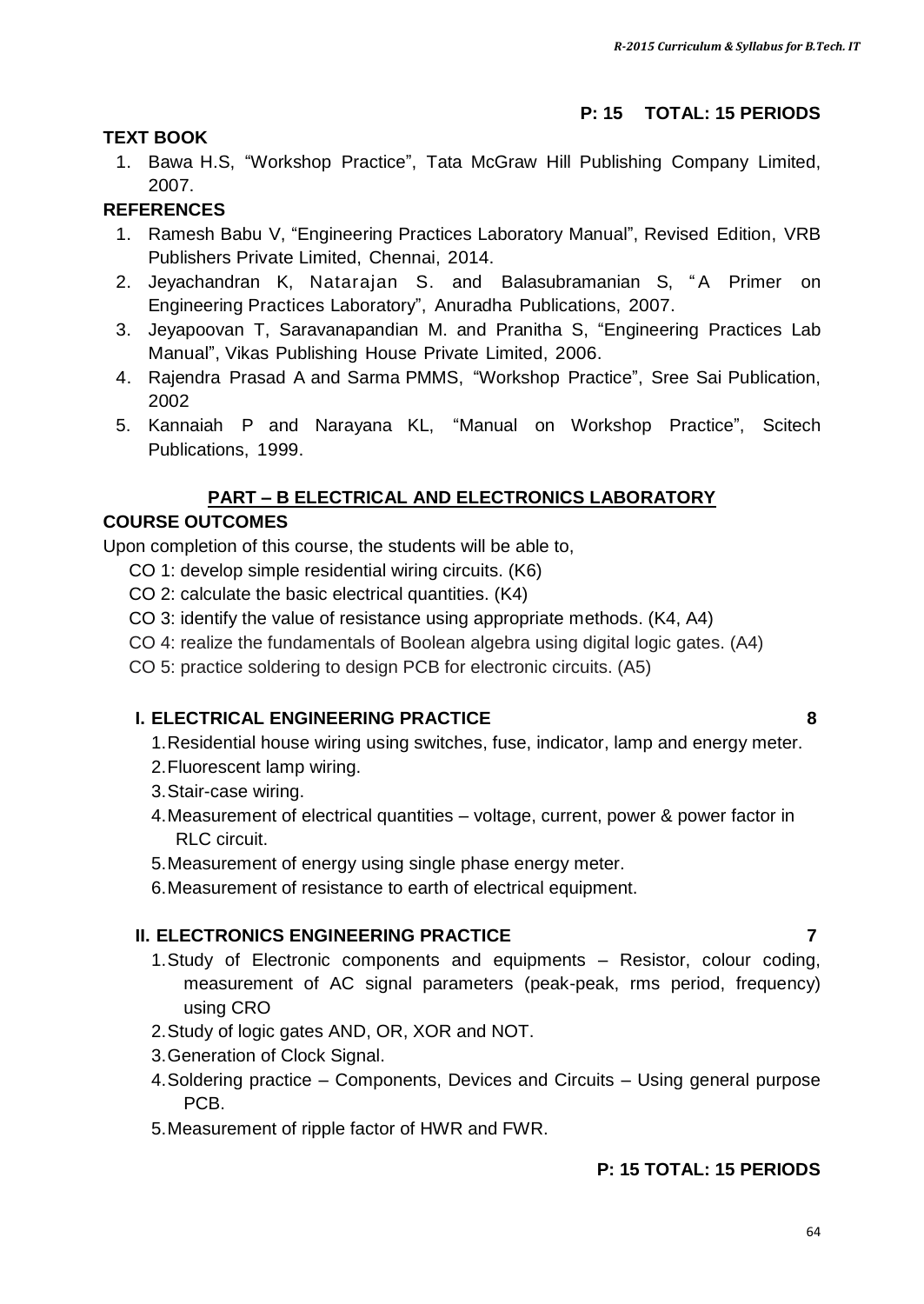### **REFERENCES**

- 1. Jeyachandran K, Natarajan S and Balasubramanian S, "A Primer on Engineering Practices Laboratory", Anuradha Publications, 2007.
- 2. Jeyapoovan T, Saravanapandian M and Pranitha S, "Engineering Practices Lab Manual", Vikas Publishing House Private Limited, 2006.
- 3. Bawa H.S, "Workshop Practice", Tata McGraw Hill Publishing Company Limited, 2007.
- 4. Rajendra Prasad A and Sarma P.M.M.S., "Workshop Practice", Sree Sai Publication, 2002.
- 5. Kannaiah P and Narayana K.L, "Manual on Workshop Practice", Scitech Publications, 1999.

| 15IT21C | <b>PROFESSIONAL ENGLISH</b>                      | LTPC |
|---------|--------------------------------------------------|------|
|         | (Common to all B.E. / B.Tech. Degree Programmes) | 3003 |

#### **COURSE OUTCOMES**

- Upon completion of this course, the students will be able to
- CO 1: contribute the lingual power to frame sentences in different context. (K2, A2)
- CO 2: write effectively in any Professional context. (K3, A2)
- CO 3: acquire the skills related to Group discussion. (K3, A2)
- CO 4: communicate and respond in different social and professional contexts. (K3, A3)
- CO 5: recall the acquired skills in solving competitive exam. (K2, S3)

#### **UNIT I 9**

Phrasal Verbs (Based on root words: call, come, get, look, put, run, and take) - Foreign Words and Phrases (from the given list) - Listening to audio files and finding the technical words and framing different sentences - Channel conversion- Descriptive writing on various charts.

### **UNIT II 9**

Idioms and Phrases (with animal names from the given list) - Report writing (typesstructure- stages in report writing- model report) - Job Application Letter with curriculum vitae.

#### **UNIT III 9**

One word substitution (from the list given) Group Discussion (Why is GD a part of selection process? - Structure of GD – Strategies in GD – Team Work - Body Language - Video Samples-GD).

### **UNIT IV 9**

Choosing a suitable connotation (from the given list) - Note making – Preparing Circular and Minutes of meeting – Listening to TED Talks – Giving opinion on the given TED Talks and interviewing the TED talkers.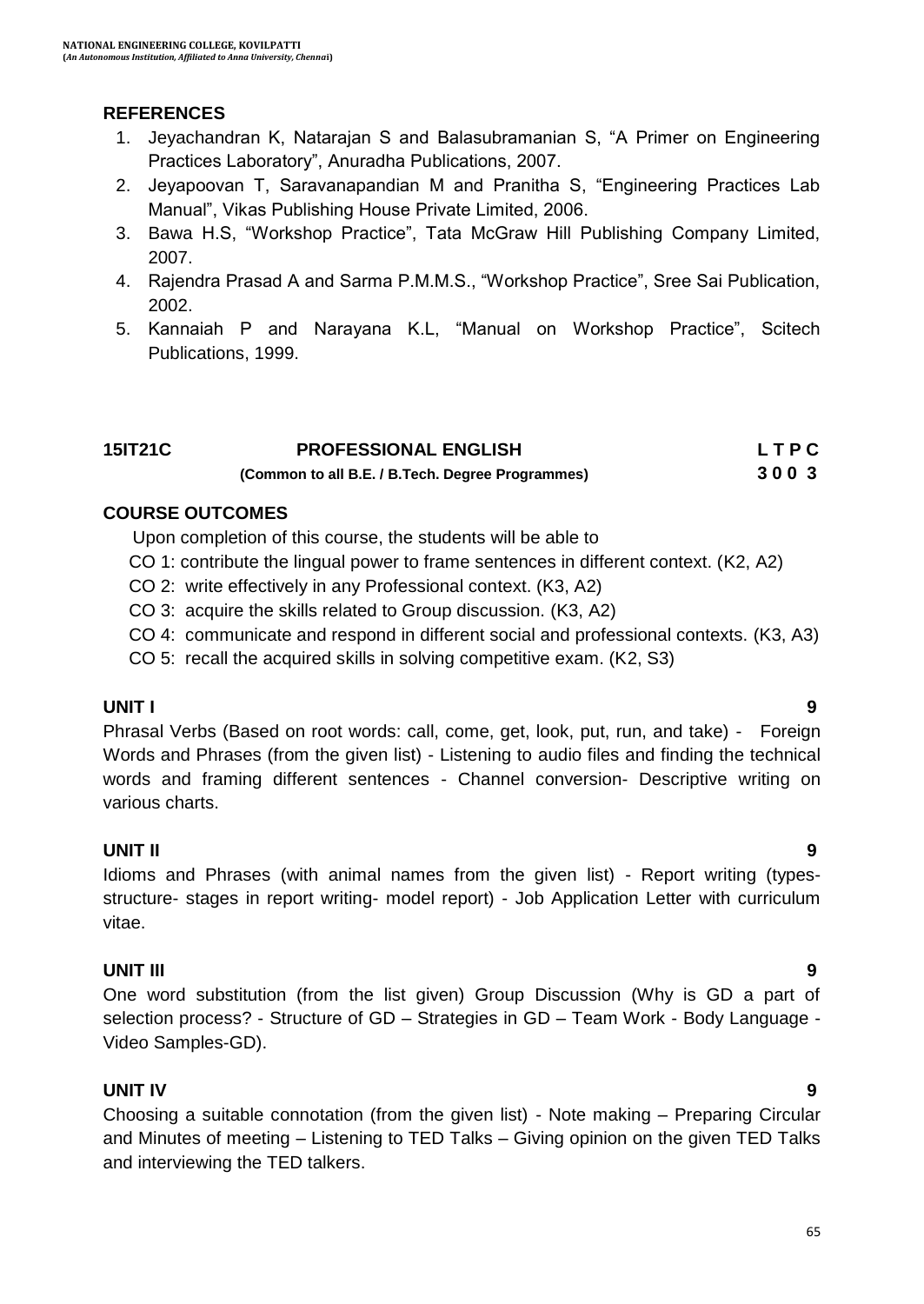### **UNIT V 9**

Error Spotting (Tense, Relative Pronouns, Conjunctions, Sentence Structure, Adverb Placement) Sentence Completion - Reading comprehension.

#### **L: 45 TOTAL: 45 PERIODS**

**Activity:** Each student should read the suggested fiction for oral assignment.

#### **TEXT BOOK**

1. Tyagi Kavita and Padma Misra, "Advanced Technical Communication", 1<sup>st</sup> Edition, PHI Learning Private Limited, New Delhi, 2011.

#### **REFERENCES**

- 1. Smith-Worthington, Darlene & Sue Jefferson. "Technical Writing for Success", 1<sup>st</sup> Edition, Cengage Mason, USA, 2007.
- 2. Bovee, Courtland L., John V. Thill. "Business Communication Today", 12<sup>th</sup> Edition, Pearson Education, New Delhi, 2013.
- 3. Anderson, Paul V. "Technical Communication: A Reader Centered Approach", 8<sup>th</sup> Edition, Cengage, New Delhi, 2013.

**Listening files:** Audio files from net sources and softwares: ODLL, Globerena.

| 15IT22C | <b>PROBABILITY AND STATISTICS</b> | LTPC |
|---------|-----------------------------------|------|
|         | (Common to CSE and IT)            | 3204 |

### **COURSE OUTCOMES**

Upon completion of this course, the students will be able to

- CO 1: grasp the basic concepts of probability and random variables. (K2)
- CO 2: find the correlation and regression of two dimensional random variables. (K2)
- CO 3: characterize the phenomena which evolve with respect to time in a probabilistic manner. (K2)
- CO 4: calculate the various measures of dispersion. (K3)
- CO 5: apply the concepts of estimation and hypothesis testing. (K3)

#### **UNIT I PROBABILITY AND RANDOM VARIABLES 15**

Permutations and Combinations (Simple Problems) - Basics of Probability - Rules of Probability - Conditional probability - Discrete and continuous random variables – Binomial, Poisson, Uniform and Normal distributions.

#### **UNIT II TWO DIMENSIONAL RANDOM VARIABLES 15**

Joint distributions - Marginal and conditional distributions – Covariance - Correlation and regression - Central Limit Theorem.

### **UNIT III** RANDOM PROCESSES 15

Definitions and Classifications - Markov Process and Markov Chain - Counting Processes - Poisson and Renewal Processes.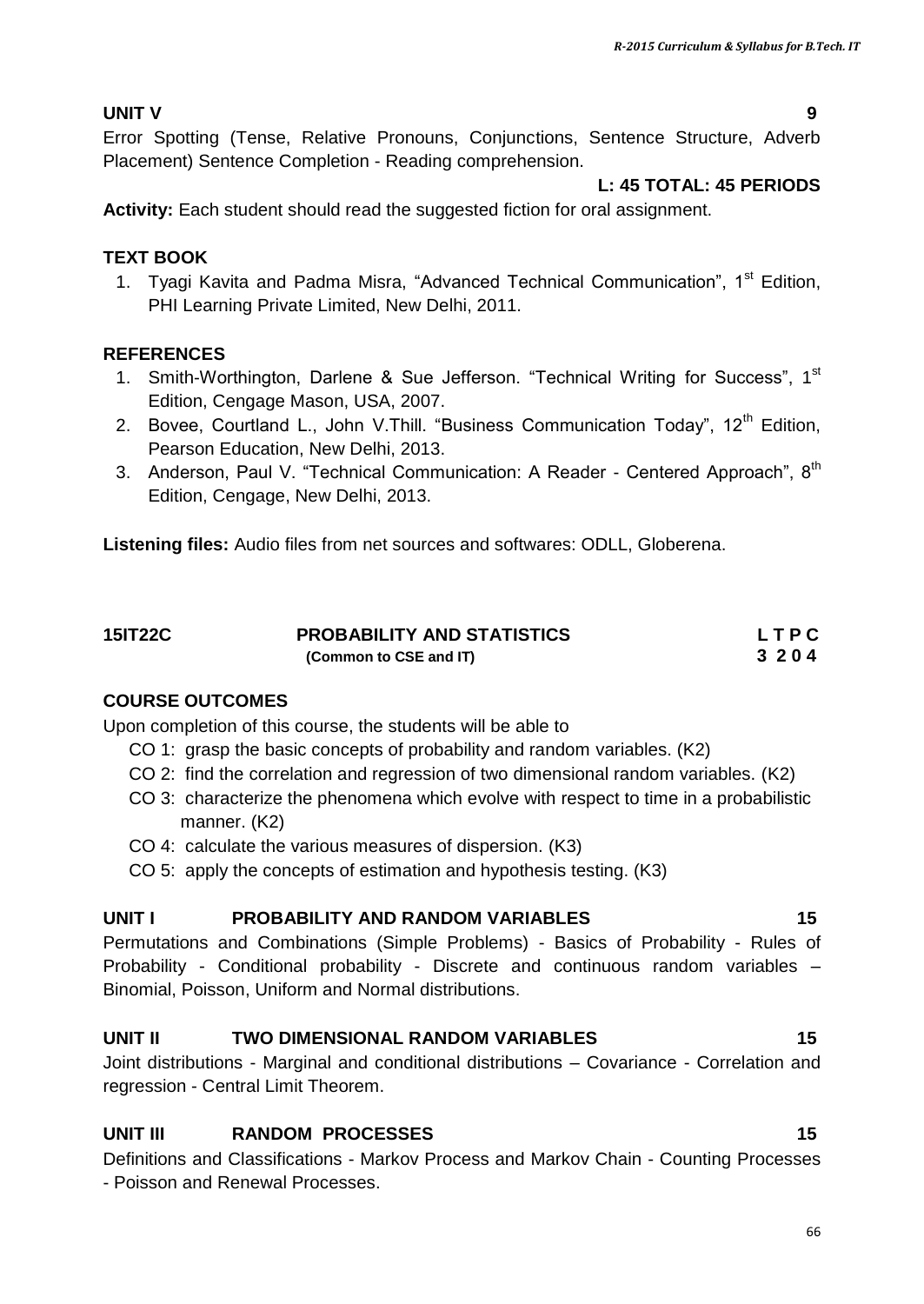### **UNIT IV STATISTICS 15**

Mean – Median- Mode - Moments- Skewness- Kurtosis – Correlation - Single and bivariate frequency distributions - Regression lines.

#### **UNIT V SAMPLING THEORY** 15

Large samples **-** Tests on means and proportions for large samples - Test for single variance and equality of variances - Small samples- t- test- F- test - Chi square test.

#### **L: 45 T: 30 TOTAL: 75 PERIODS**

- **TEXT BOOKS** 1. Oliver C. Ibe, "Markov Processes for Stochastic Modeling",  $2^{nd}$  Edition, Elsevier, Reprint 2013.
	- 2. Gupta S.C. and Kapoor V.K., "Fundamentals of Mathematical Statistics: A Modern Approach", 10<sup>th</sup> Edition, Sultan Chand & Sons, Delhi.

#### **REFERENCES**

- 1. [Richard Arnold Johnson,](https://www.google.co.in/search?tbm=bks&tbm=bks&q=inauthor:%22Richard+Arnold+Johnson%22&sa=X&ei=HhslVbXCD8OiugTVnICoBg&ved=0CCQQ9AgwAQ) [Irwin Miller,](https://www.google.co.in/search?tbm=bks&q=inauthor:%22Irwin+Miller%22&sa=X&ei=HhslVbXCD8OiugTVnICoBg&ved=0CCUQ9AgwAQ&biw=1366&bih=601&dpr=1) [John E Freund](https://www.google.co.in/search?tbm=bks&tbm=bks&q=inauthor:%22John+E+Freund%22&sa=X&ei=HhslVbXCD8OiugTVnICoBg&ved=0CCYQ9AgwAQ), "Miller and Freund"s Probability and Statistics for Engineers", 8<sup>th</sup> Edition, Pearson Education Private Limited, 2013.
- 2. Ronald E.Walpole, Raymond H.Myres, Sharon L.Myres, Keying E. Ye, "Probability and Statistics for Engineers and Scientists", 9<sup>th</sup> Edition, Pearson Education Private Limited, 2011.
- **3.** Robert V.Hogg, Joseph W.Mckean, Allen Thornton Craig, "Introduction to Mathematical Statistics", 6<sup>th</sup> Edition, Pearson Education Private Limited, 2005.

| <b>15IT23C</b> | <b>PHYSICS OF SOLID STATE DEVICES</b> | LTPC |
|----------------|---------------------------------------|------|
|                | (Common to CSE and IT)                | 3003 |

#### **COURSE OUTCOMES**

Upon completion of this course, the students will be able to

CO 1: infer the electrical properties of conducting and superconducting materials. (K2)

- CO 2: explain the basics of semiconductors. (K2)
- CO 3: describe the operation and characteristics of semiconductor diodes. (K2)
- CO 4: express the properties and applications of the optical materials. (K2)
- CO 5: classify the magnetic materials and demonstrate their applications in storage devices. (K2)

#### **UNIT I CONDUCTING MATERIALS AND SUPERCONDUCTORS 9**

#### **Conductors:**

Band theory of solids - Classical free electron theory of metals – Electrical and thermal conductivity – Wiedemann Franz law, Quantum free electron theory– Fermi distribution function – Effect of temperature on Fermi Function – Density of energy states – carrier concentration in metals.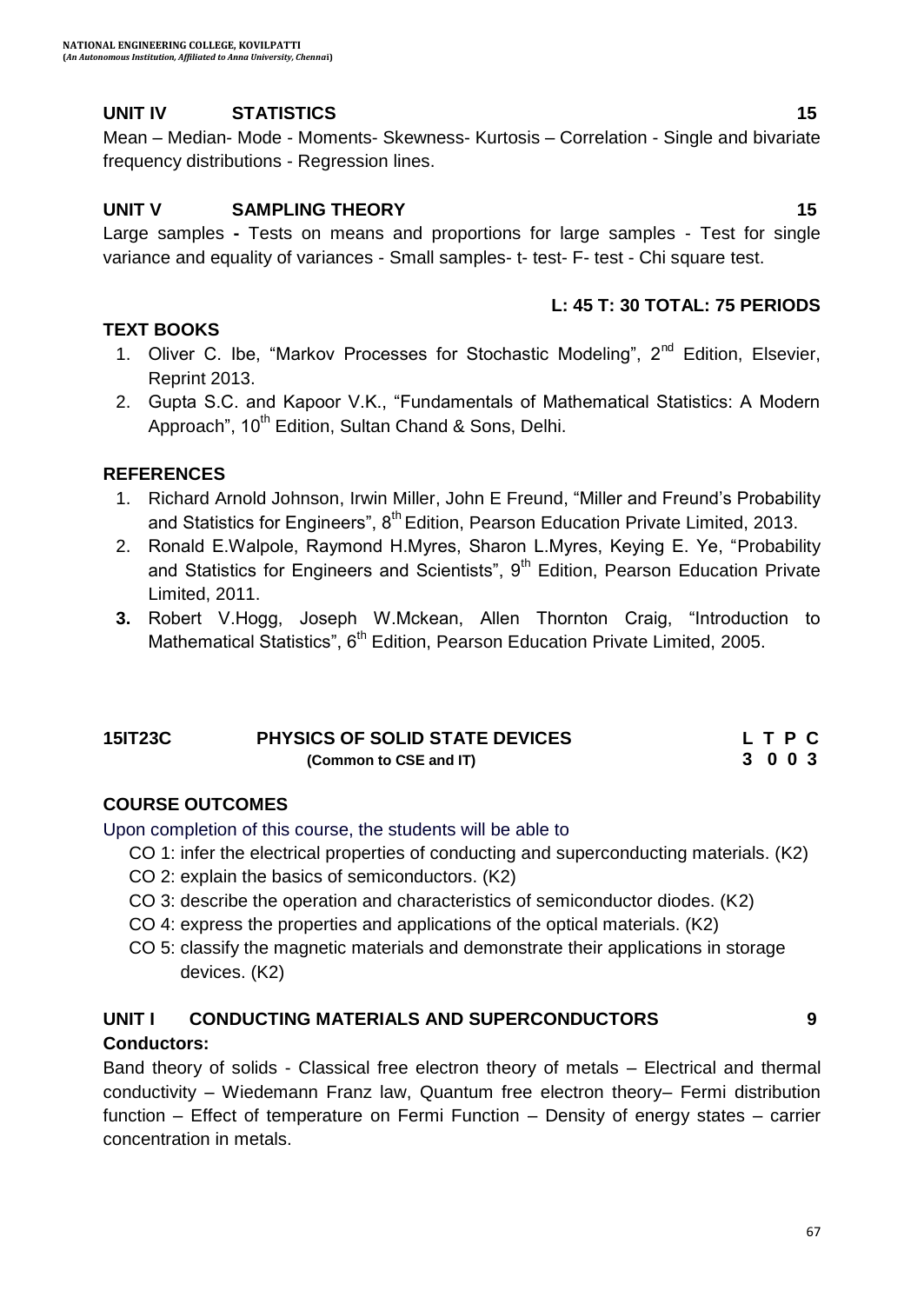#### **Superconductors:**

BCS Theory, Properties - Meissner effect – Isotopic effect, Types of superconductors – Type I and Type II superconductors; Applications of superconductors – Cryotron, SQUID, Magnetic levitation.

#### **UNIT II SEMICONDUCTORS 9**

Intrinsic semiconductor – carrier concentration – determination of bandgap energy - Extrinsic semiconductors – carrier concentration - Hall effect.

#### **UNIT III SEMICONDUCTOR DIODES 9**

Theory of PN junction diode - Energy Band Structure - Biasing of PN Junction - Forward bias and Reverse bias - current equation - Space charge and diffusion capacitances – effect of temperature and breakdown mechanism, Zener diode and its characteristics, Applications – Half wave and Full wave rectifiers.

### **UNIT IV OPTICAL MATERIALS 9**

Optical properties of metals, insulators and semiconductors - Liquid crystal display – LED – Thermography - Solar cell.

#### **UNIT V MAGNETIC MATERIALS AND STORAGE DEVICES 9**

Types and Properties of magnetic materials - Domain theory of ferro magnetic materials – Ferrites - structure and applications, magnetic recording and readout – storage of magnetic data – tapes, floppy, Hard disk, HD DVD and Flash memory.

#### **L: 45 TOTAL: 45 PERIODS**

#### **TEXT BOOKS**

- 1. Charles Kittel, "Introduction to Solid State Physics",  $7<sup>th</sup>$  Edition, John Wiley and Sons, Singapore, 2007.
- 2. David A. Bell, "Fundamentals of Electronic Devices and Circuits", 5<sup>th</sup> Edition. Oxford University Press, 2009.

### **REFERENCES**

- 1. Donald A.Neamen, "Semiconductor Physics and Devices",  $4^{th}$  Edition, Tata McGraw Hill Publication, New Delhi, 2012.
- 2. Salivahanan S, Suresh kumar N and Vallavaraj A, "Electronic Devices and Circuits", 2<sup>nd</sup> Edition, Tata McGraw Hill, 2011.
- 3. Robert T. Paynter, "Introductory Electronic Devices and Circuits",  $7<sup>th</sup>$  Edition. Pearson Education, 2009.
- 4. Calister, "Material Science and Engineering: An Introduction",  $7<sup>th</sup>$  Edition, John Wiley and Sons, 2006.

| <b>15IT24C</b> | <b>DIGITAL SYSTEMS</b> | LT P C  |
|----------------|------------------------|---------|
|                |                        | 3 2 0 4 |

#### **COURSE OUTCOMES**

Upon completion of this course, the students will be able to

# **L T P C**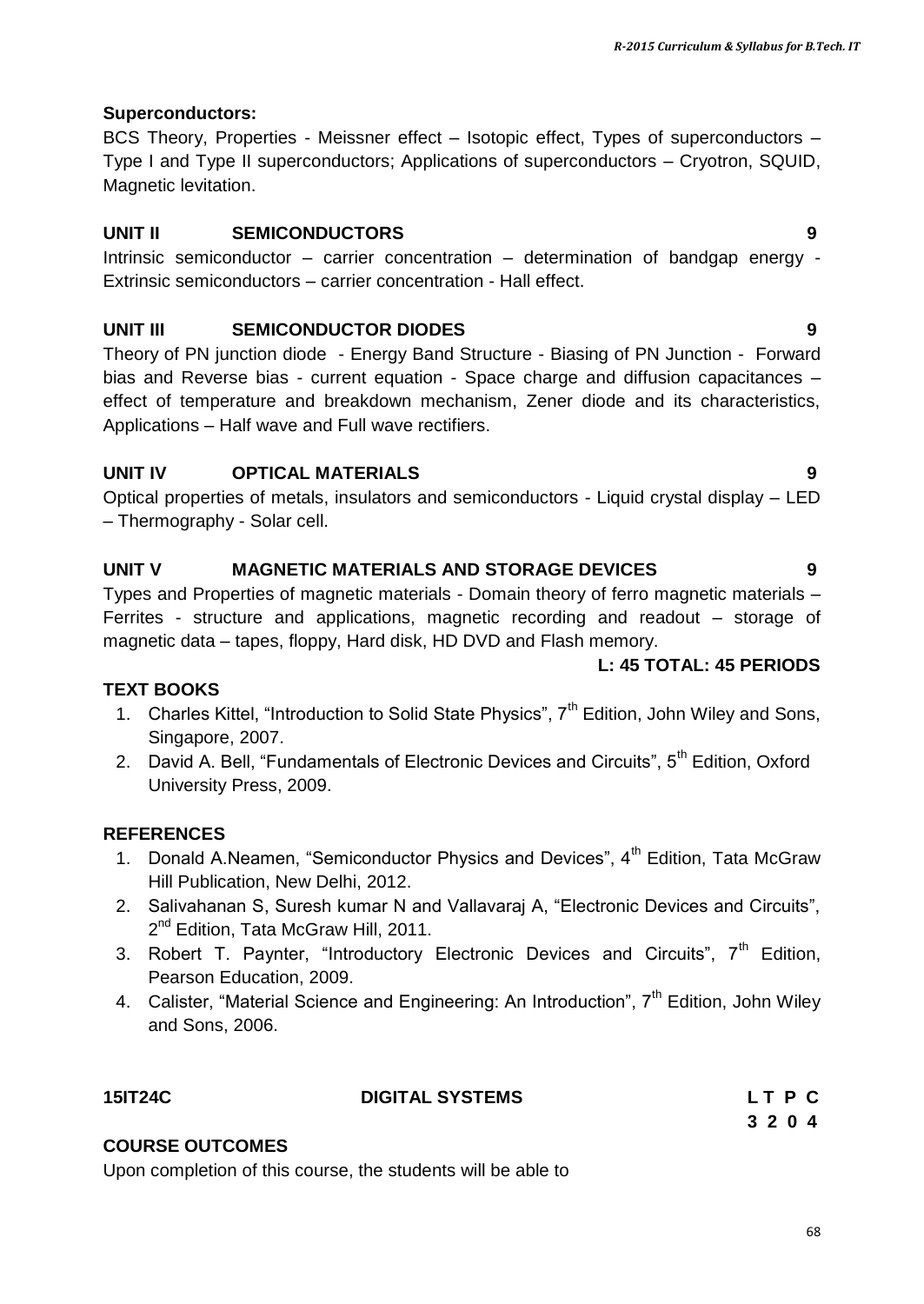- CO 1: define the basics of Boolean algebra and illustrate the Boolean functions by logic gates. (K1,S2,A1)
- CO 2: explain and design different types of combinational circuits. (K2,S3)
- CO 3: illustrate the basics of synchronous sequential logic and Registers. (K1,S2)
- CO 4: analyze and design asynchronous sequential logic circuits. (K4,S2,A2)
- CO 5: classify and explain different types of memories. (K1,S1,A1)

### **UNIT I BOOLEAN ALGEBRA AND LOGIC GATES 15**

Review of binary number systems - Binary arithmetic - Binary codes - Boolean algebra and theorems - Boolean functions - Simplifications of Boolean functions using Karnaugh map and tabulation methods - Logic gates.

### **UNIT II COMBINATIONAL LOGIC** 15

Design procedure, Half adder, Full Adder, Half subtractor, Full subtractor Parallel binary adder, parallel binary Subtractor, Fast Adder, Carry Look Ahead adder, Serial Adder/Subtractor, BCD adder, Binary Multiplier, Binary Divider, Introduction to Hardware Description Language (HDL).

### **UNIT III** SYNCHRONOUS SEQUENTIAL LOGIC 15

Sequential circuits - Latches – Flip-Flops - Analysis of Clocked Sequential Circuits – State Reduction and Assignment – Design Procedure.

Registers – Shift Registers – Ripple counters – Synchronous Counters.

### **UNIT IV ASYNCHRONOUS SEQUENTIAL LOGIC 15**

Introduction – Analysis Procedure – Circuit with Latches – Design Procedure – Reduction of State and Flow Tables – Race-Free state Assignment – Hazards.

# UNIT V MEMORY AND PROGRAMMABLE LOGIC 15

Memory – Introduction – Random-Access Memory – Memory Decoding – Read only memory. Programmable Logic Array – Programmable Array Logic - Sequential Programmable Devices.

### **L: 45 T: 30 TOTAL: 75 PERIODS**

# **TEXT BOOKS**

- 1. Morris Mano M., "Digital Design", 3<sup>rd</sup> Edition, Pearson Education, 2007.
- 2. Salivahanan S. and Arivazhagan S., "Digital Circuits and Design", 3<sup>rd</sup> Edition, Vikas Publishing House Private Limited, New Delhi, 2006.

### **REFERENCES**

- 1. Thomas L. Floyd, "Digital Fundamentals", 10<sup>th</sup> Edition, Prentice Hall, 2008.
- 2. Donald P Leach, Albert Paul Malvino, Goutam Saha, "Digital Principles and Applications", 6<sup>th</sup> Edition, Tata McGraw Hill, 2008.
- 3. Jr. Charles H. Roth and Larry L Kinney, "Fundamentals of Logic Design" (with Companion CD-ROM),  $6<sup>th</sup>$  Edition, Thomson Learning, 2009.
- 4. Raj Kamal, "Digital Systems: Principles and Design", 1<sup>st</sup> Edition, Prentice Hall, 2009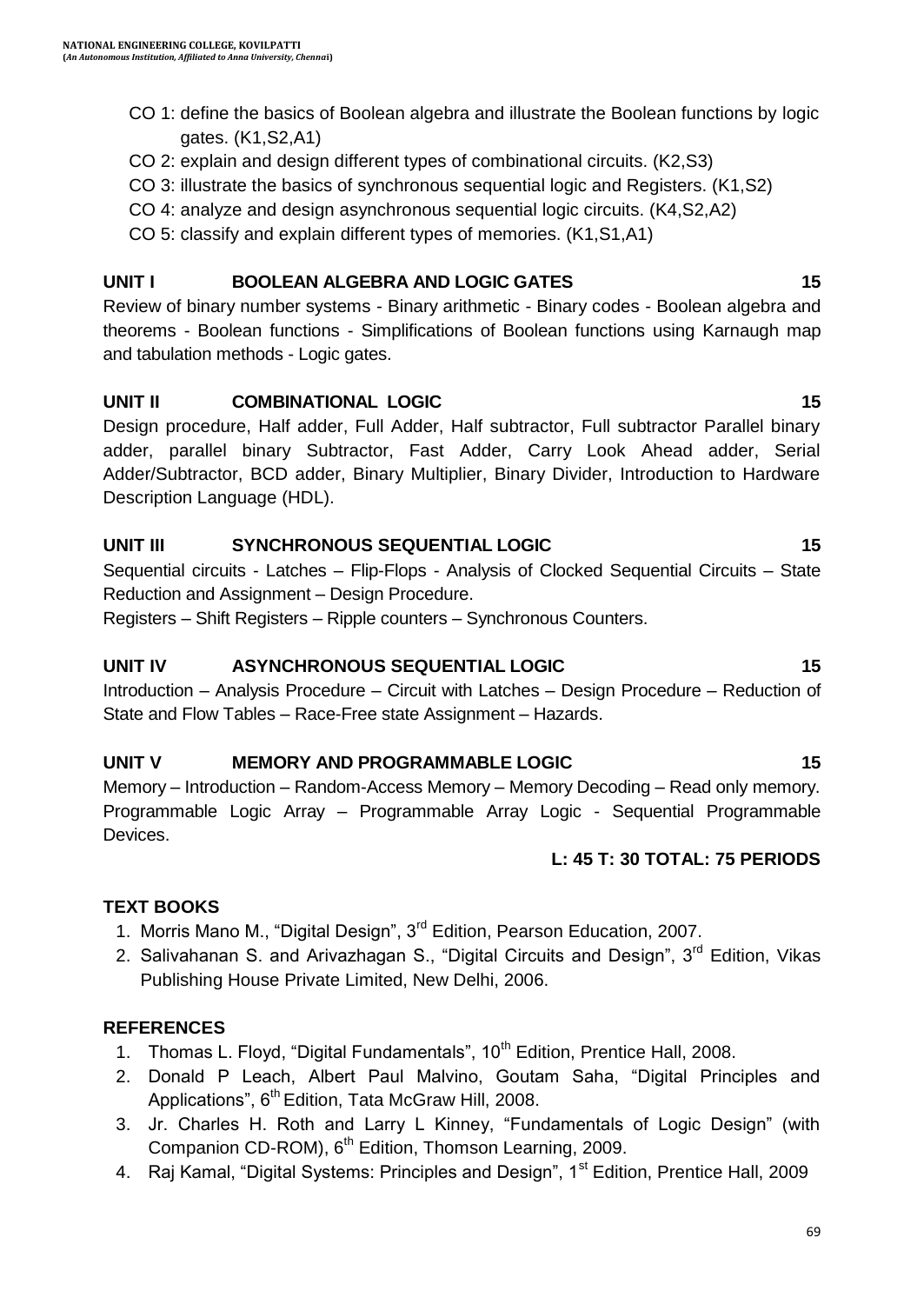### CO 2: apply the basic concepts and solve simple problems by analyzing the logics of

**COURSE OUTCOMES**

Computer. (K3)

- CO 3: handle similar types of data using array and utilize their functionality. (K3)
- CO 4: appreciate the call by value and call by reference features in functions. (K5)
- CO 5: design programs involving their own derived data types, pointers, memory allocation concepts. (K4)
- CO 6: handle the file contents with access permissions. (K3)

conditional statements and looping constructs. (K3)

Upon completion of this course, the students will be able to

#### **UNIT I** COMPUTER FUNDAMENTALS 10

Introduction – Characteristics of Computers – Evolution of Computers – Computer Generations – Classification of Computers – Basic Computer organization – Number Systems – Problem Analysis – Algorithms – Flow charts – Computer Software – Types of Software.

#### **UNIT II BASIC C PROGRAMMING 9**

Overview of C Program – Constants, Variables and Data Types – Operators and Expressions – Managing Input and Output operations – Decision Making and Branching – Decision making and Looping.

#### **UNIT III ARRAYS AND FUNCTIONS 9**

Arrays: One dimensional arrays – Two dimensional arrays – Multi dimensional arrays. Character arrays and Strings: Declaring and initializing String Variables – Comparison of two strings – String handling functions. User defined Functions: Definition – Declaration – Function calls – Category of Functions – Recursion - Storage Classes.

#### **UNIT IV STRUCTURES AND POINTERS 9**

Structures and Unions: Definition – Declaration – Accessing structures – Initialization of structures – Arrays of structures – Arrays within Structure – Structures within Structures - Structures and functions - Unions. Pointers: Initialization – Pointers and arrays- Array of pointers – Pointers as function arguments – Pointers to functions – Pointers and Structure.

### **UNIT V FILES AND DYNAMIC MEMORY ALLOCATION 8**

File management in C – Defining and opening a file – closing a file - Input and Output operations on file – Error handling during IO operations – Random access to files – Command line Arguments. Dynamic memory allocation: Allocating a block of memory - Allocating a multiple block of memory – Releasing the used space – Altering the size of a block.

#### **L: 45 TOTAL: 45 PERIODS**

#### **TEXT BOOKS**

#### 70

#### **15IT25C C PROGRAMMING FOR ENGINEERS L T P C**

CO 1: recognize the system fundamentals and the role of hardware components of the

(Common to all B.E. / B.Tech. Degree Programmes) **3 0 0 3**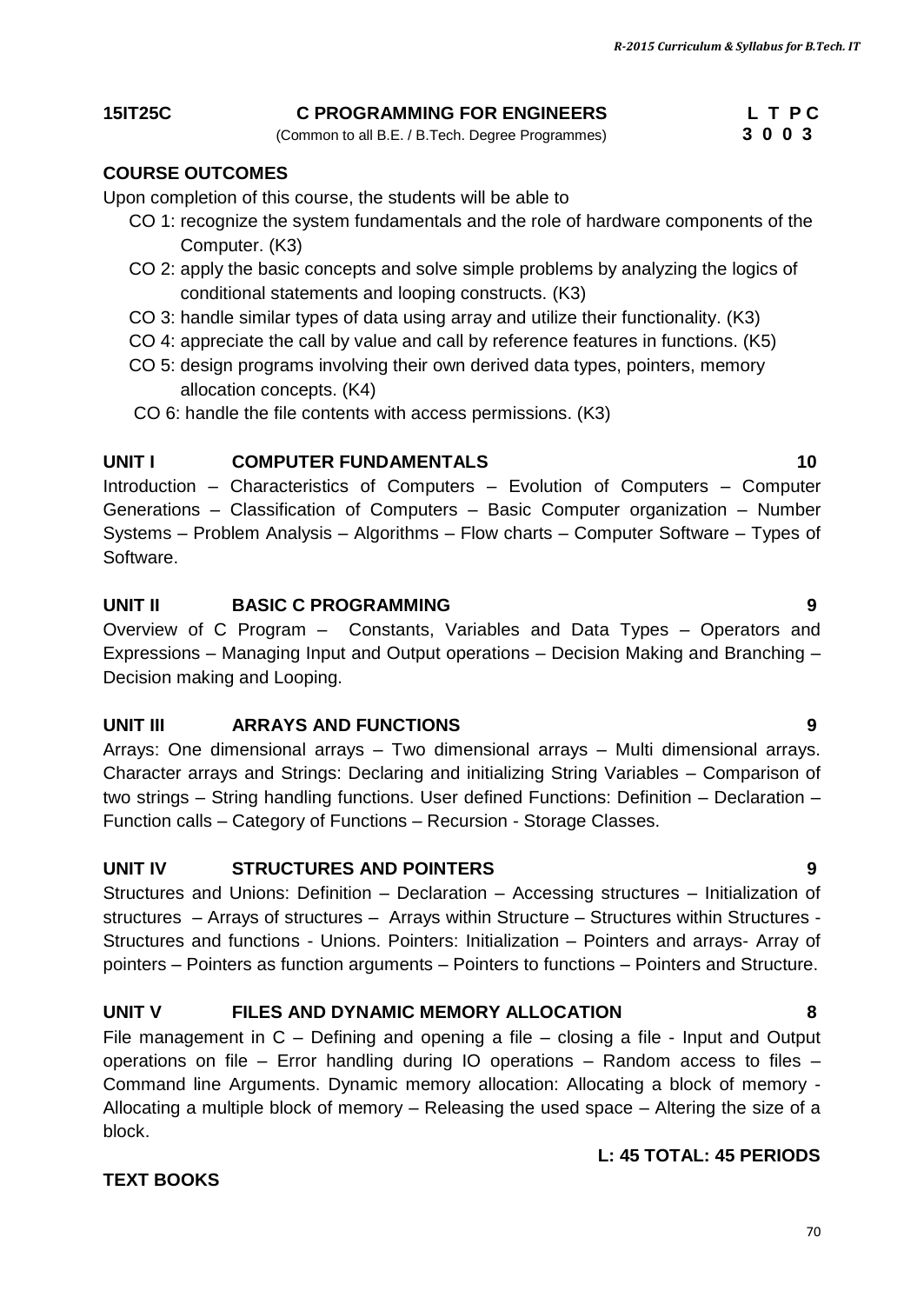- 1. Ashok.N.Kamthane, "Computer Programming", Pearson Education, India, 2008.
- 2. E. Balagurusamy, "Programming in ANSI C",  $6<sup>th</sup>$  Edition Multicolor, 2013.

### **REFERENCES**

- 1. Pradip Dey, Manas Ghosh, "Fundamentals of Computing and Programming in  $C^*$ , 1st Edition, Oxford University Press, 2009
- 2. Stephen G.Kochan, "Programming in C", 3<sup>rd</sup> Edition, Pearson Education, India, 2005.
- 3. Brian W.Kernighan and Dennis M.Ritchie, "The C Programming Language", Pearson Education Inc., 2005.

#### **15IT26C ENVIRONMENTAL SCIENCE AND ENGINEERING L T P C**  (Common to all B.E. / B.Tech. Degree Programmes) **3 0 0 3**

### **COURSE OUTCOMES**

Upon completion of this course, the students will be able to

- CO 1: explain the structure and function of ecosystem. (K2)
- CO 2: recognize the values of biodiversity and natural resources and the ways to protect the biodiversity of his /her locality. (K2)
- CO 3: explain the causes and effects of pollution. (K2)
- CO 4: describe social issues related to the environment and the environment act. (K2)
- CO 5: identify the nutrients in food and impact of metals on human health. (K2)

### **UNIT I ENVIRONMENT AND ECOSYSTEMS 9**

Scope and importance of environment – need for public awareness – ecosystem – structure and function of an ecosystem – energy flow in the ecosystem – forest and aquatic ecosystems – Field study of simple ecosystems – pond and forest.

### **UNIT II BIODIVERSITY AND NATURAL RESOURCES 9**

Biodiversity: genetic, species and ecosystem diversity – threats to biodiversity – endangered and endemic species in India – conservation of biodiversity; forest resources: use and over-exploitation – deforestation - dams and their effects on forests and tribal people – water resources: use and overutilization of surface and ground water – role of an individual in conservation of natural resources.

### **UNIT III ENVIRONMENTAL POLLUTION 9**

Causes, effects and control measures of air pollution, water pollution, soil pollution, noise pollution and nuclear hazards – solid waste management – e-waste – toxic substances in e-waste – risks related to toxic substances – role of an individual in prevention of pollution.

# **UNIT IV SOCIAL ISSUES, HUMAN POPULATION AND ENVIRONMENTAL LAW 9**

Water conservation – rain water harvesting – climate change – global warming, acid rain, ozone layer depletion – population growth – population explosion – family welfare programme; environment laws: the water (prevention and control pollution) act 1974-the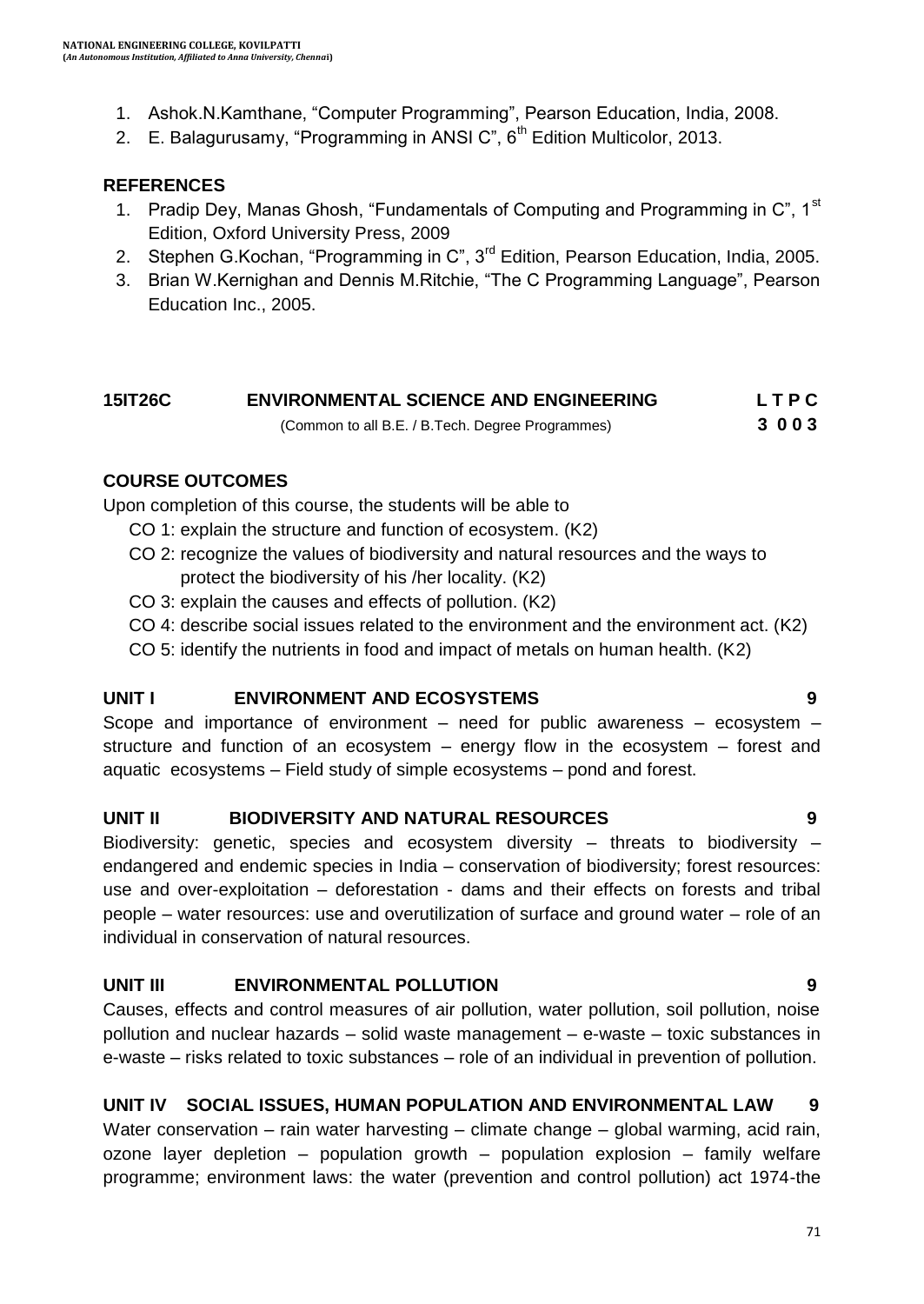air (prevention and control of pollution) act 1981-environmental (protection) act 1986-the wild life (protection) act 1972.

#### **UNIT V FOOD AND HUMAN HEALTH 9**

Carbohydrates, amino acids, proteins, lipids and vitamins in balanced diet food; disease caused by deficiency of carbohydrates, amino acids, proteins, lipids and vitamins - food adulteration - simple test for food adulterants; environmental toxicology: metals in environment- impacts of lead, arsenic, cadmium, mercury and chromium on human health.

#### **L: 45 TOTAL: 45 PERIODS**

#### **TEXT BOOKS**

- 1. Miller G. and Spoolman S, "Environmental Science", 14<sup>th</sup> Edition, Brooks/Cole Publishing Co., 2012.
- 2. Maczulak A.E., "Environmental Engineering", Facts on file Inc., 2009
- 3. Han D, "Concise Environmental Engineering", PhD & Ventus Publishing ApS, 2012

#### **REFERENCES**

- 1. Weller K. "Environmental Science and Biological Engineering", 1<sup>st</sup> Edition, WIT Press, 2015
- 2. Strange C. "Environmental Science and production" Nason Trest Publisher, 2010

# **15IT27C APPLIED PHYSICS AND ENVIRONMENTAL L T P C CHEMISTRY LABORATORY 0 0 2 1**

#### (Common to CSE and IT)

### **PART A – APPLIED PHYSICS LABORATORY**

#### **COURSE OUTCOMES**

Upon completion of this course, the students will be able to

- CO 1: demonstrate the properties of optical materials.(K2, S3)
- CO 2: analyze the characteristics of semiconducting materials and diodes and their applications. (K3, S3)
- CO 3: analyze the thermal properties of materials. (K3,S3)

#### **LIST OF EXPERIMENTS**

- 1. (a) Determination of wave length of Laser source.
	- (b) Particle size determination using Diode Laser.
	- (c) Determination of Numerical aperture and acceptance angle of an optical fiber.
- 2. Determination of Band Gap of a semiconductor material.
- 3. Determination of thermal conductivity of a bad conductor Lee"s Disc method.
- 4. V I Characteristics of PN junction diode.
- 5. Half Wave and Full Wave Rectifiers.
- 6. V I Characteristics of Zener diode.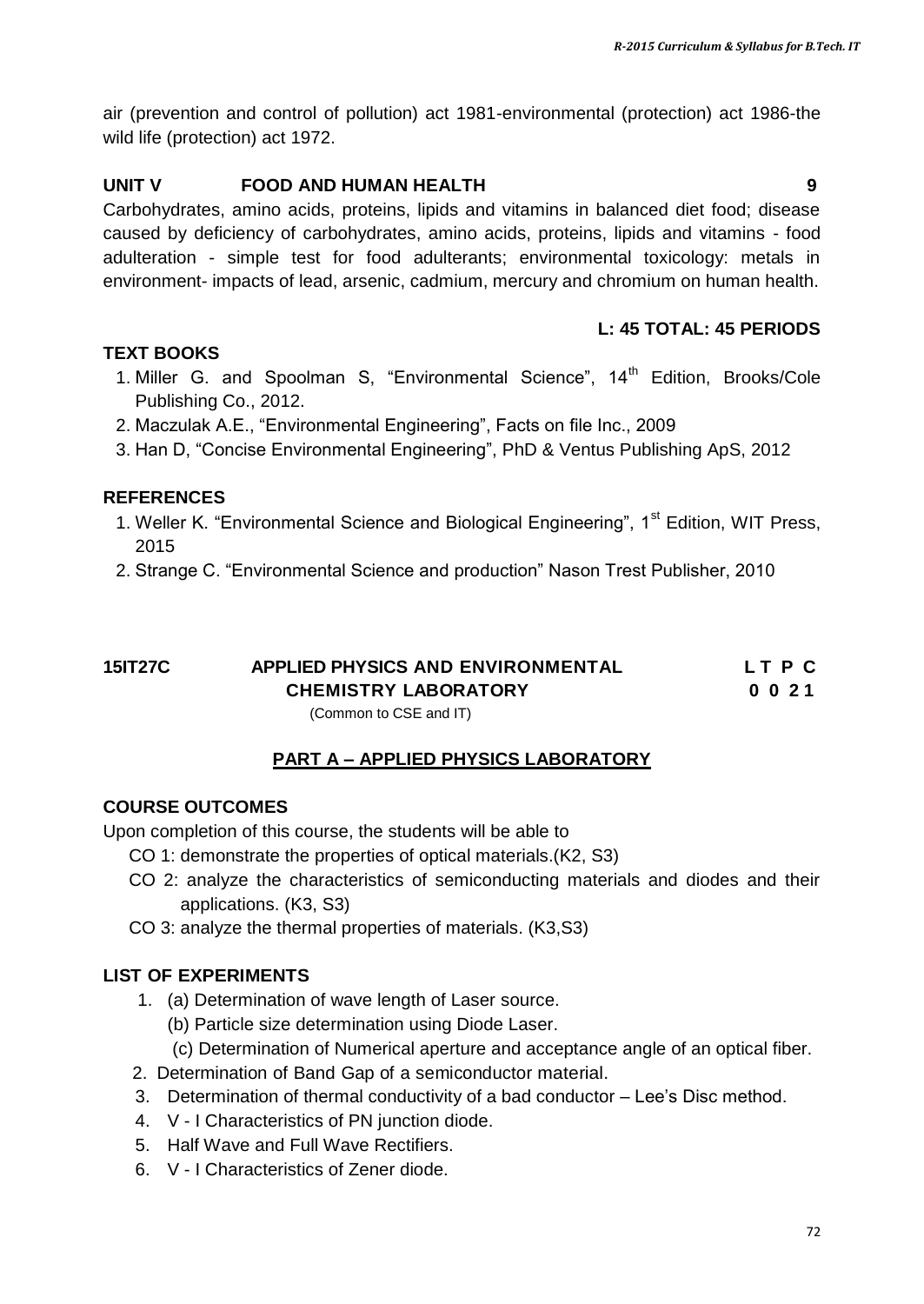- 7. Zener diode as Voltage Regulator.
- 8. Characteristics of LED/LCD.

### **P:15 TOTAL: 15 PERIODS**

### **PART – B ENVIRONMENTAL CHEMISTRY LABORATORY**

### **COURSE OUTCOMES**

Upon completion of this course, the students will be able to

- CO 1: quantify the amount of acidity, alkalinity, DO and COD present in water sample. (K5,S3)
- CO 2: analyse the ions present in the soil. (K4, S3)
- CO 3: quantify the amount of chloride ion in water sample. (K5, S3)
- CO 4: identify the adulteration in food samples. (K1, S3)
- CO 5: estimate the amount of metal ions in water sample. (K5, S3)

### **LIST OF EXPERIMENTS**

- 1. Estimation of acidity of Water sample.
- 2. Estimation of alkalinity of Water sample.
- 3. Determination of Dissolved Oxygen (DO) in water sample (Winkler"s method).
- 4. Determination of COD in water sample.
- 5. Soil Analysis: Determination of pH, nitrate, phosphate, chloride and sulphate ions.
- 6. Soil analysis: Estimation of Na/K/Ca in soil.
- 7. Estimation of chloride ion in water sample by argentometric method.
- 8. Simple adulteration test in food samples.
- 9. Estimation of copper in water sample by EDTA method.
- 10. Estimation of nickel in water sample.

### **P:15 TOTAL: 15 PERIODS**

- A minimum of FIVE experiments shall be offered.
- Laboratory classes on alternate weeks for Physics and Chemistry.

#### **REFERENCES**

- 1. Harris D.C. "Quantitative Chemical Analysis: International Edition",  $8<sup>th</sup>$  Edition, W.H.Freeman, 2010.
- 2. Mendham J. "Vogel's Quantitative Chemical Analysis", 6<sup>th</sup> Edition. Pearson Publisher, 2009.
- 3. Vogel A.I., "Vogel's Textbook of Quantitative Chemical Analysis", 5<sup>th</sup> Edition, Longman scientific & Technical, 1989.

# **15IT28C C PROGRAMMING LABORATORY L T P C**

(Common to all B.E. / B.Tech. Degree Programmes) **0 0 2 1**

### **COURSE OUTCOMES**

Upon completion of this course, the students will be able to

- CO 1: solve the given problem using the syntactical structures of C language. (K3)
- CO 2: develop, execute and document computerized solution for various logic based problems using the flow control features of C language. (K3)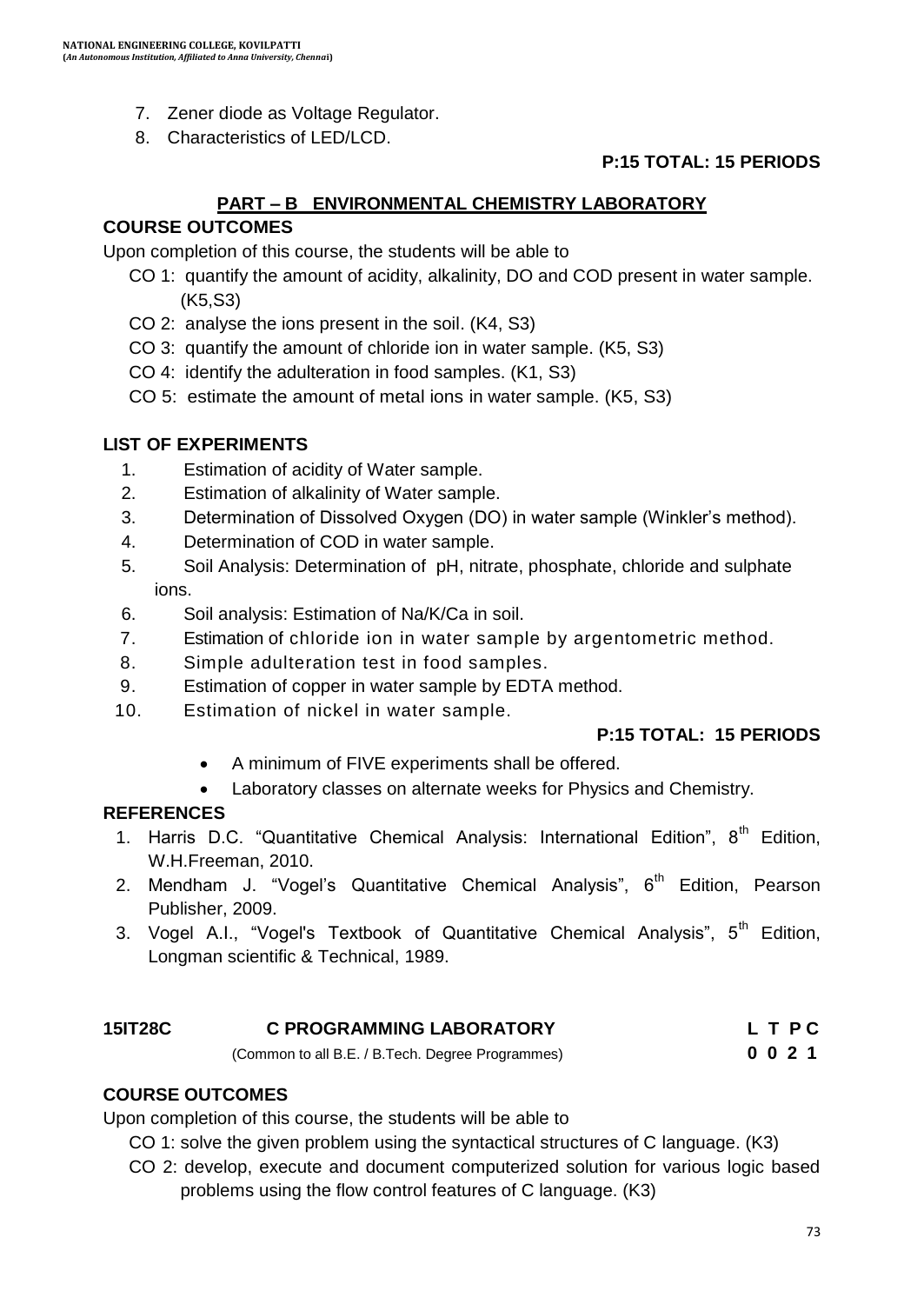- CO 3: enhance the programming skills in C by discriminating constants, variables and arrays and the functionality. (K3)
- CO 4: learn about the connection between function return values and variables. (K5)
- CO 5: develop programs using string manipulation and file manipulation functions. (K3)

#### Simple programs

- 1. Solve problems such as temperature conversion, student grading, interest calculation.
- 2. Solving the roots of a quadratic equation
- 3. Designing a simple arithmetic calculator. (Use switch statement)
- 4. Given distance traveled by a vehicle as  $d = ut + 1/2at2$ , where 'u' and 'a' are the initial velocity and acceleration. Calculate the distance traveled for different time intervals

#### Programs using different control structures

- 5. Performing the following operations:
	- a. Generate Pascal"s triangle.
	- b. Construct a Pyramid of numbers.
- 6. Generation of the first 'n' terms of the Fibonacci sequence and prime sequence.
- 7. Computing Sine series and Cosine series.
- 8. Finding the 2"s complement of a binary number.

#### Programs using arrays

- 9. Performing the following operations:
	- a. Matrix addition.
	- b. Transpose of a matrix.
	- c. Matrix multiplication by checking compatibility.

#### Programs using string manipulation

- 10. Performing the following operations to a string:
	- a. To insert a sub-string into main string at a given position.
	- b. To delete 'n' characters from a given position in a string.
	- c. To replace a character of string either from beginning or ending or at a specified location.

#### Programs using functions

- 11. Performing the following operations: (Use recursive functions)
	- a. To find the factorial of a given integer.
	- b. To find the GCD (Greatest Common Divisor) of two given integers.
	- c. To solve Towers of Hanoi problem.

#### Programs using files

12. Performing the Student Information Processing using Structures and File handling concepts.

### **P: 30 TOTAL: 30 PERIODS**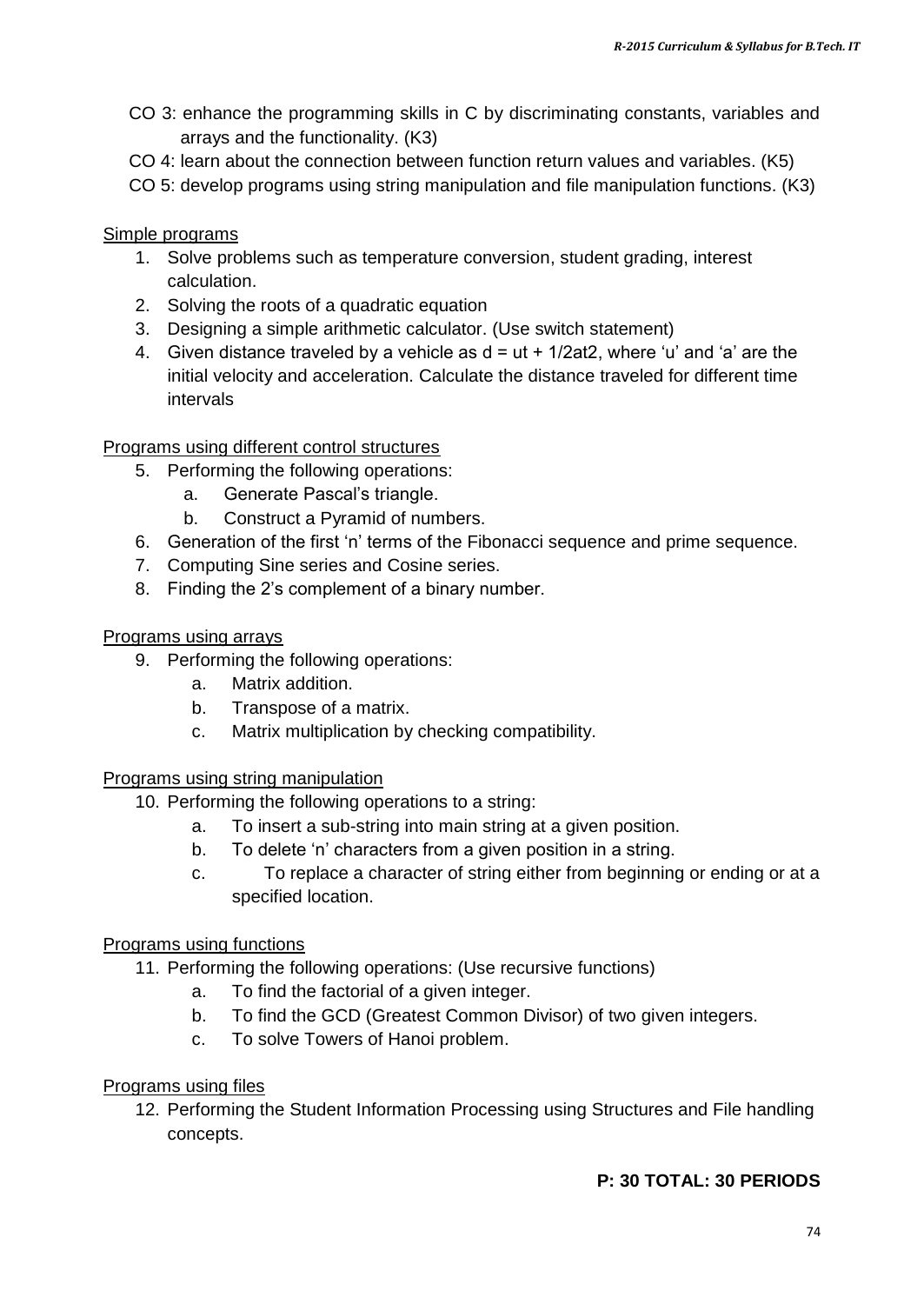### **15IT29C DIGITAL LABORATORY L T P C**

### **COURSE OUTCOMES**

Upon completion of this course, the students will be able to

- CO 1: design and implement various applications using gates. (K2)
- CO 2: simulate various combinational circuits using VHDL/PSPICE. (K1)

### **LIST OF EXPERIMENTS**

- 1. Verification of Boolean theorems using digital logic gates.
- 2. Design and implementation of combinational circuits using basic gates for arbitrary functions, code converters, etc.
- 3. Design and implementation of 4-bit binary adder / subtractor using basic gates and MSI devices.
- 4. Design and implementation of parity generator / checker using basic gates and MSI devices
- 5. Design and implementation of magnitude comparator.
- 6. Design and implementation of application using multiplexers/Demultiplexers.
- 7. Design and implementation of Shift registers.
- 8. Design and implementation of Synchronous and Asynchronous counters.
- 9. Simulation of combinational circuits using Hardware Description Language (VHDL/ Verilog HDL software required).
- 10. Simulation Experiments using PSPICE Software.

#### **P: 30 TOTAL: 30 PERIODS**

# **15IT31C DISCRETE MATHEMATICS L T P C**

### **COURSE OUTCOMES**

Upon completion of this course, the students will be able to

- CO 1: check the validity of the arguments. (K2)
- CO 2: understand the concepts of Sets, Relations and Functions. (K2)
- CO 3: perform the principles of counting and solve recurrence relations. (K3)
- CO 4: interpret the basic concepts of graphs. (K2)
- CO 5: find the Minimum Spanning Tree and Shortest path in a weighted graph. (K3)

### **UNIT I** LOGIC AND PROOFS 18

Propositional Logic – Equivalences and Implications – Normal forms- Predicates and Quantifiers – Nested Quantifiers – Rules of inference – Proof methods and Strategy.

### **UNIT II** SETS, RELATIONS AND FUNCTIONS 15

Basic Definitions - Set operations – Laws of set theory - Partitions-Relations – Properties of relations - Matrices of relations - Closure of relations – Partial order relation - Functions - Compositions of functions – Bijective functions.

 **3 2 0 4**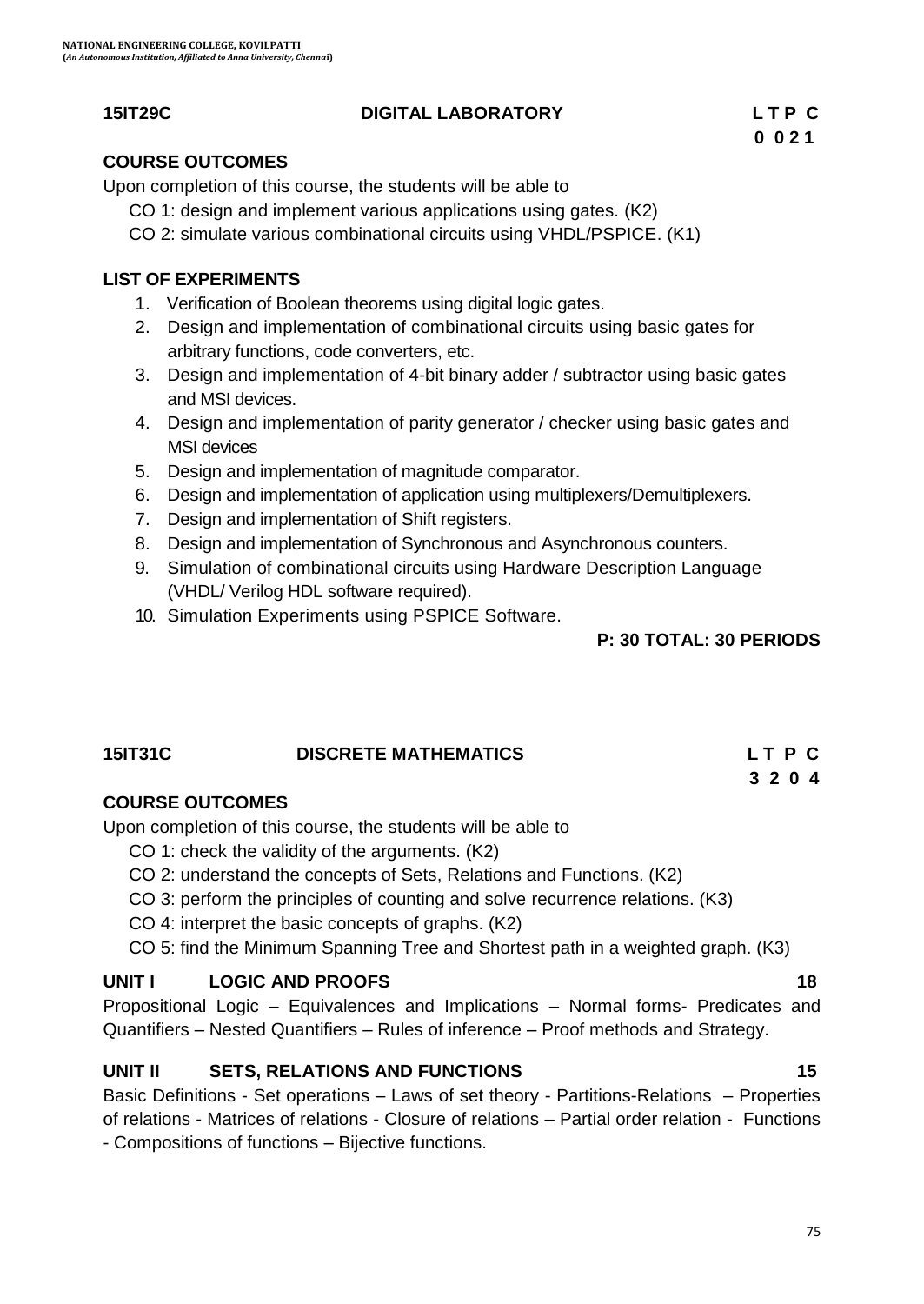## **UNIT III COMBINATORICS 15**

Mathematical induction - Strong induction and well ordering -The basics of counting –The pigeonhole principle - Permutations and combinations – Recurrence relations - Solving Linear recurrence relations – Generating functions - Inclusion and exclusion principle.

## **UNIT IV GRAPH THEORY 15**

Graphs and graph models-Graph terminology and special types of graphs – Matrix representation of graphs and graph isomorphism-connectivity-Euler and Hamiltonian graphs.

## **UNIT V ALGORITHMS IN GRAPHS 12**

Basic definition of Trees – Spanning Trees - Dijkstra's and Floyd's algorithms – Prim's algorithms and Kruskal"s algorithms

## **L: 45 T: 30 TOTAL: 75 PERIODS**

## **TEXT BOOKS**

- 1. Kenneth H.Rosen, "Discrete Mathematics and its Applications (with Combinatorics and Graph Theory)", Sixth Edition, Special Indian Edition, Tata McGraw-Hill Publishing Company Limited, New Delhi (Fifth Edition Reprint, 2008).
- 2. Narsingh Deo, "Graph Theory with Applications to Engineering and Computer Science", PHI Learning Publishers, 2014.
- 3. Santanu Saha Ray, "Graph Theory with Algorithms and its Applications in Applied Science and Technology", Springer India 2013.

## **REFERENCES**

- 1. Ralph. P. Grimaldi, "Discrete and Combinatorial Mathematics: An Applied Introduction", Fourth Edition, Pearson Education Asia, Delhi, 2002.
- 2. Tremblay J.P and Manohar. R. "Discrete Mathematical Structures with Applications to Computer Science", Tata McGraw-Hill Pub. Company Limited, New Delhi, Thirty Fifth Edition Reprint 2008.
- 3. J.A.Bondy U.S.R.Murty,"Graph Theory",Springer 2008.

## **15IT32C DATA STRUCTURES AND ALGORITHMS L T P C**

 **3 0 0 3**

## **COURSE OUTCOMES**

Upon completion of this course, the students will be able to

- CO 1: solve the computing problems using algorithm design techniques. (K3)
- CO 2: solve the problems using linear data structures. (K3)
- CO 3: apply tree data structure for solving computing problems. (K3)
- CO 4: explain the various sorting and hashing techniques. (K2)

CO 5: solve the problems using graph data structure. (K3)

## **UNIT I ANALYSIS OF ALGORITHMS 9**

Introduction – Fundamentals of the Analysis of Algorithm Efficiency – Exhaustive Search – Strassen's Matrix Multiplication – Dynamic Programming – Greedy Technique – Backtracking – Branch and Bound.

76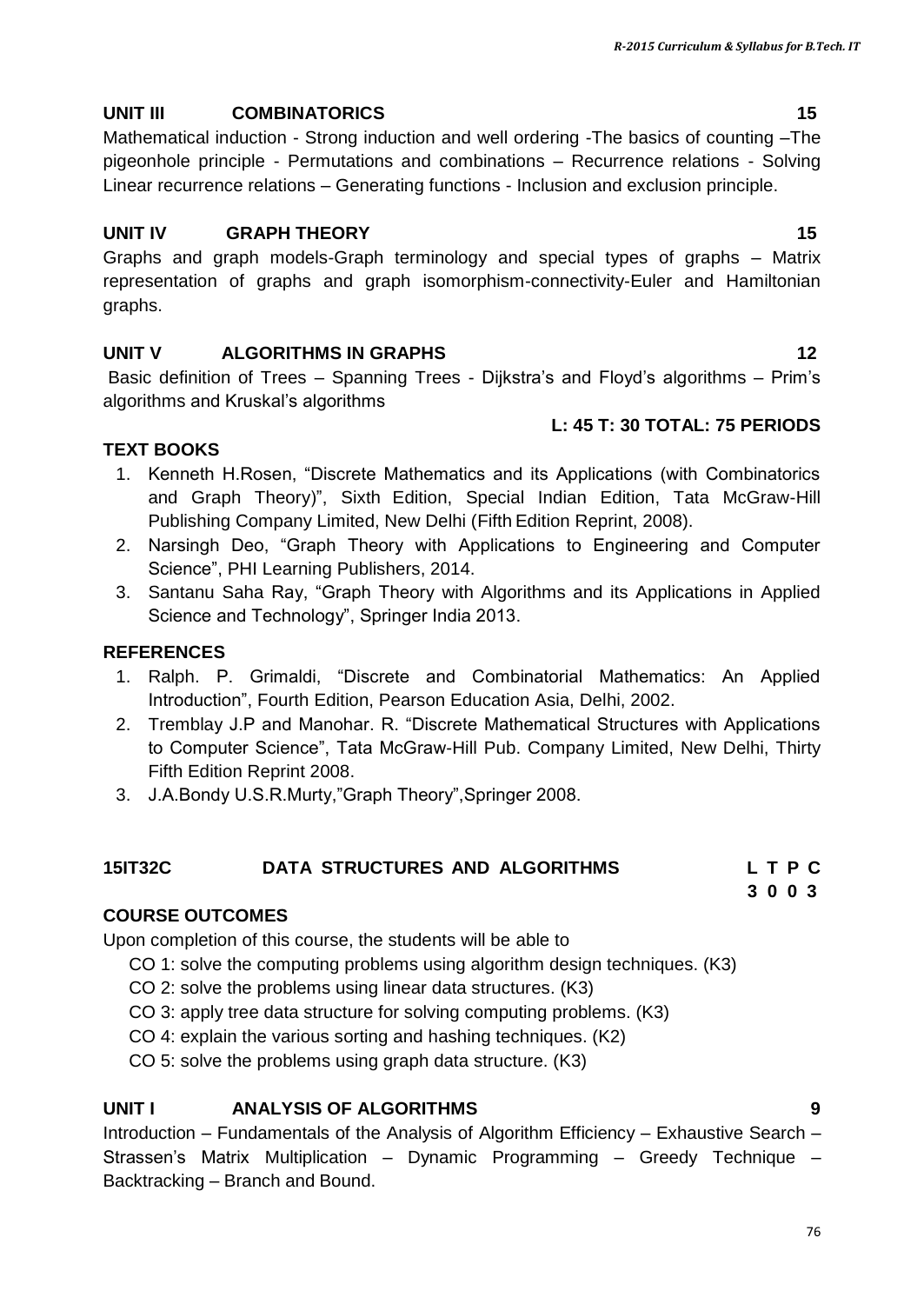## **UNIT II LINEAR DATA STRUCTURES 9**

Introduction – Abstract Data Types (ADTs) – Array ADT – Singly linked list – Doubly linked list – Stack ADT – Queue ADT – Circular Queue – Applications of linear data structures.

## **UNIT III TREES 9**

Tree Terminologies – Binary trees – Expression tree – Binary Search tree – Threaded binary tree - AVL tree – Splay tree – B Tree – Binary Heap - Applications of Binary Heap.

## **UNIT IV HASHING AND SORTING 9**

Hashing – Separate chaining – Open Addressing – Rehashing – Insertion sort – Selection sort – Shell sort – Heap sort – Merge Sort – Quick sort - Applications.

## **UNIT V GRAPHS 9**

Graph terminologies – Topological sort –traversal – Shortest path algorithms – Network flow problems – Minimum spanning tree – Biconnectivity.

## **L: 45 TOTAL: 45 PERIODS**

## **TEXT BOOKS**

- 1. Mark Allen Weiss, "Data Structures and Algorithm Analysis in C", Second Edition, Pearson Education, 2012.
- 2. Anany Levitin, "Introduction to the Design & Analysis of Algorithms", Third Edition, Pearson Education, 2012.

## **REFERENCES**

- 1. D. Samanta, "Classic Data Structures", Second Edition, Prentice Hall, 2012.
- 2. Thomas H. Cormen, Charles E. Leiserson, Ronald L. Rivest and Clifford Stein, "Introduction to Algorithms", Third Edition, MIT Press, 2009.
- 3. Horowitz, Sahni, Anderson-Freed, "Fundamentals of Data Structures in C", Second Edition, Universities Press, 2008.
- 4. Richard Gilberg, Behrouz Forouzan, "Data Structures: A Pseudocode Approach with C", Second Edition, Cengage Learning, 2004.
- 5. Alfred V. Aho, John E. Hopcroft, Jeffrey D.Ullman, "Data Structures and Algorithms", Pearson Education, 2012.

#### **WEB REFERENCES**

- 1. www.visualgo.net (for animation)
- 2. http://www.btechsmartclass.com/DS/U1\_T1.html
- 3. www.khanacademy.org/computing/computer-science

## **15IT33C OBJECT ORIENTED PROGRAMMING L T P C**

 **3 0 0 3**

## **COURSE OUTCOMES**

Upon completion of this course, the students will be able to

CO 1: describe the concepts of object oriented programming. (K2)

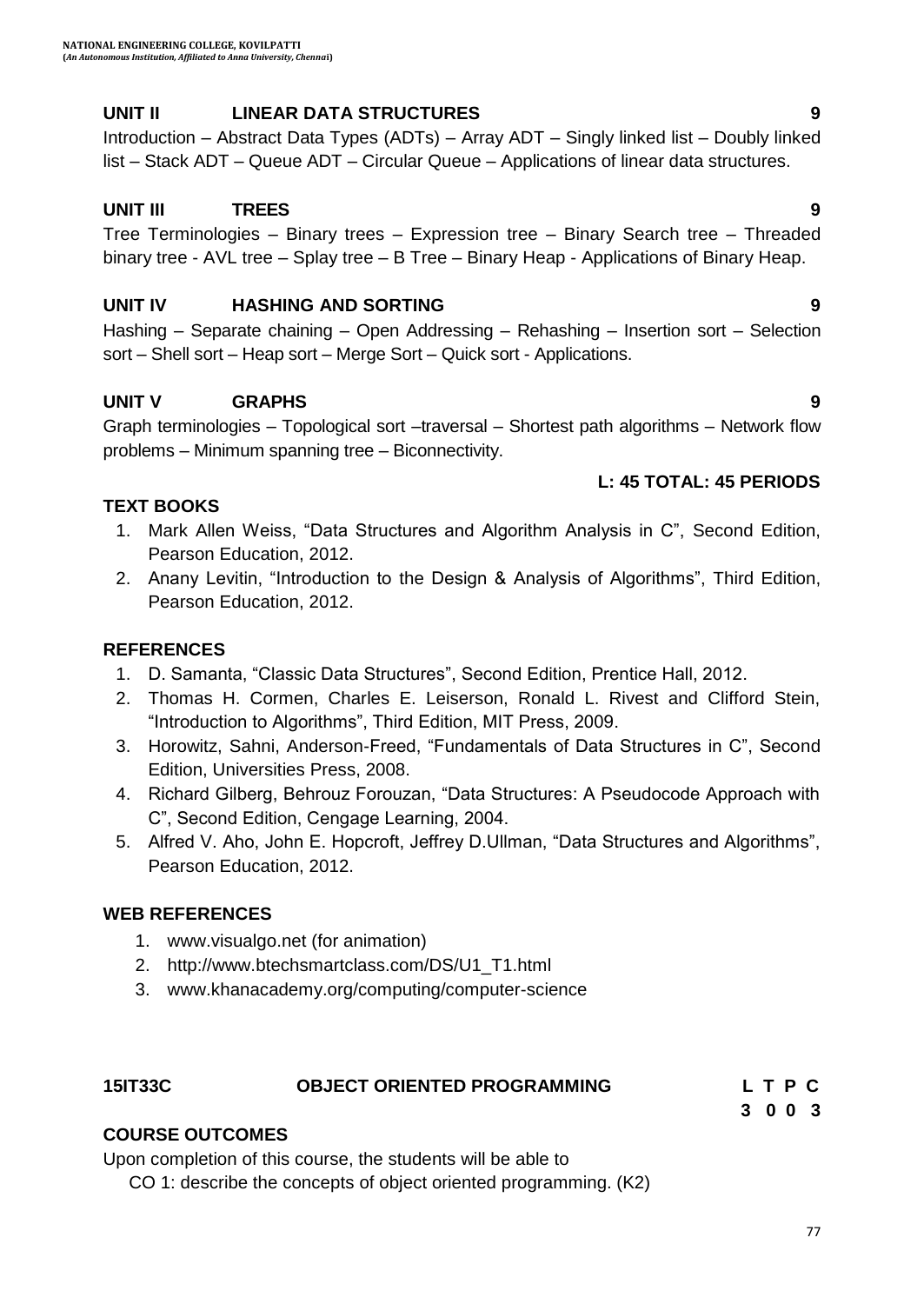- CO 2: develop programs for object oriented programming concepts. (K3)
- CO 3: explain expressions, branching and looping statements. (K2)
- CO 4: develop classes and objects for real time applications. (K3)
- CO 5: illustrate exception handling, threading and file handling. (K3)

## **UNIT I OOP USING C++ 9**

OOP concepts: Class and Objects – Data encapsulation and abstraction – Inheritance – Polymorphism - C++ fundamentals: Tokens – Expressions – Control Structures – Arrays – Functions

## **UNIT II PROGRAMMING IN C++ 9**

Classes and objects – Constructors and Destructors - Operator overloading – Inheritance - Virtual functions – Polymorphism – Templates.

## **UNIT III JAVA INTRODUCTION 9**

Overview of java - Constants - Data types - Variables – Operators – Expressions – Branching and Looping statements – simple programs.

## **UNIT IV PROGRAMMING IN JAVA 9**

Class, Objects and Methods – Arrays – Strings – Vectors - case study: Stack class and queue class.

## **UNIT V FEATURES OF JAVA 9**

Interfaces: Multiple inheritance – Packages – Multithreaded Programming – Managing Errors and Exceptions – Managing Input / output Files in java.

## **L: 45 TOTAL: 45 PERIODS**

## **TEXT BOOKS**

- 1. Balagurusamy.E., "Object Oriented Programming with C++", Sixth Edition, TMH, 2013.
- 2. Balagurusamy.E., "Programming with Java", Fourth Edition, TMH,2009.

## **REFERENCES**

- 1. K.R.Venugopal, Rajkumar Buyya, T.Ravishankar, "Mastering C++", TMH, 2003.
- 2. Herbert Schildt, "Java the Complete Reference" Ninth Edition, Oracle Press, TMG Education, 2014.

## **WEB REFERENCES**

- 1. http://www.geeksforgeeks.org/c-plus-plus/
- 2. http://www.geeksforgeeks.org/java/
- 3. <http://www.sanfoundry.com/java-questions-answers-freshers-experienced/>
- 4. http://www.sanfoundry.com/cplusplus-interview-questions-answers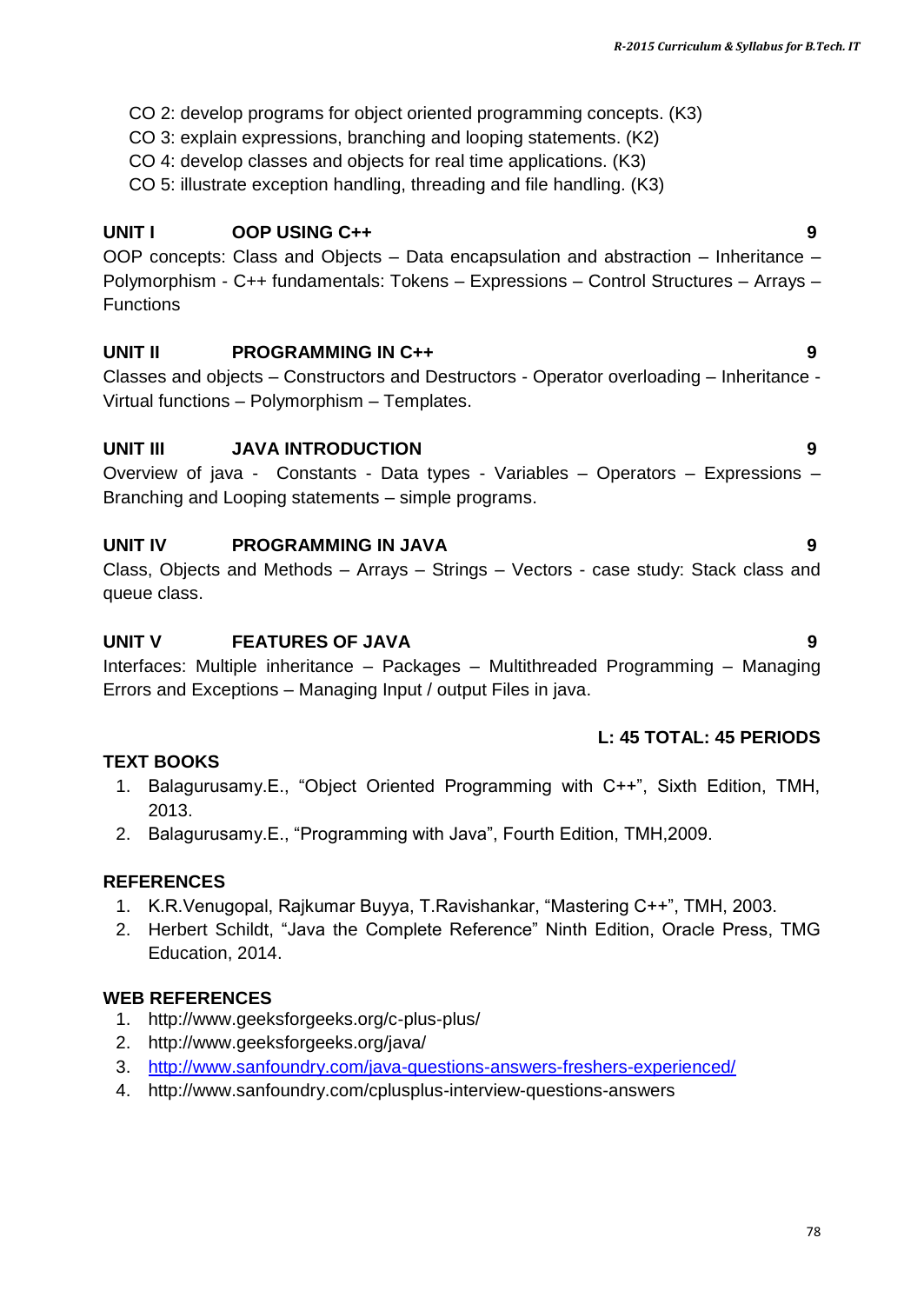## **15IT34C PRINCIPLES OF DATA COMMUNICATION L T P C**

79

 **3 0 0 3**

## **COURSE OUTCOMES**

Upon completion of this course, the students will be able to

- CO 1: describe the basic concepts of Analog Communication. (K2)
- CO 2: explain the various digital modulation schemes. (K2)
- CO 3: describe the concepts of data communications standards and connectionless protocols. (K2)
- CO 4: explain data communication codes and associated devices. (K2)
- CO 5: illustrate the concept of spread spectrum and multiple access techniques. (K2)

## **UNIT I FUNDAMENTALS OF ANALOG COMMUNICATION 9**

Principles of amplitude modulation, AM envelope, frequency spectrum and bandwidth, modulation index and percent modulation, AM Voltage distribution, AM power distribution, Angle modulation - FM and PM waveforms, phase deviation and modulation index, frequency deviation and percent modulation, Frequency analysis of angle modulated waves. Bandwidth requirements for Angle modulated waves.

## **UNIT II DIGITAL COMMUNICATION 9**

Introduction, Shannon limit for information capacity, digital amplitude modulation, frequency shift keying, FSK bit rate and baud, FSK transmitter, BW consideration of FSK, FSK receiver, phase shift keying - binary phase shift keying - QPSK, Quadrature Amplitude modulation, bandwidth efficiency, carrier recovery - squaring loop, Costas loop, DPSK.

#### **UNIT III INTRODUCTION TO DATA COMMUNICATION 9**

Introduction – History of Data communications, Standards Organizations for data communication – Layered Network architecture- data communication circuits – Serial and Parallel Data Transmission –Data Communication Network.

## **UNIT IV DATA COMMUNICATION CODES 9**

Introduction –Data communication codes, Bar codes – Error control – Error Detection – Error correction-Data Communication Hardware- Line control Unit – serial Interface –Data Communication modems.

#### **UNIT V SPREAD SPECTRUM AND MULTIPLE ACCESS TECHNIQUES 9**

Introduction, Pseudo-noise sequence, DS spread spectrum with coherent binary PSK, processing gain, FH spread spectrum, multiple access techniques – wireless communication, TDMA and CDMA in wireless communication systems, source coding of speech for wireless communications.

## **L: 45 TOTAL: 45 PERIODS**

## **TEXT BOOKS**

- 1. Wayne Tomasi, "Advanced Electronic Communication Systems", Sixth Edition, Pearson Education, 2012.
- 2. Simon Haykin, "Communication Systems", Fifth Edition, John Wiley & Sons. 2009.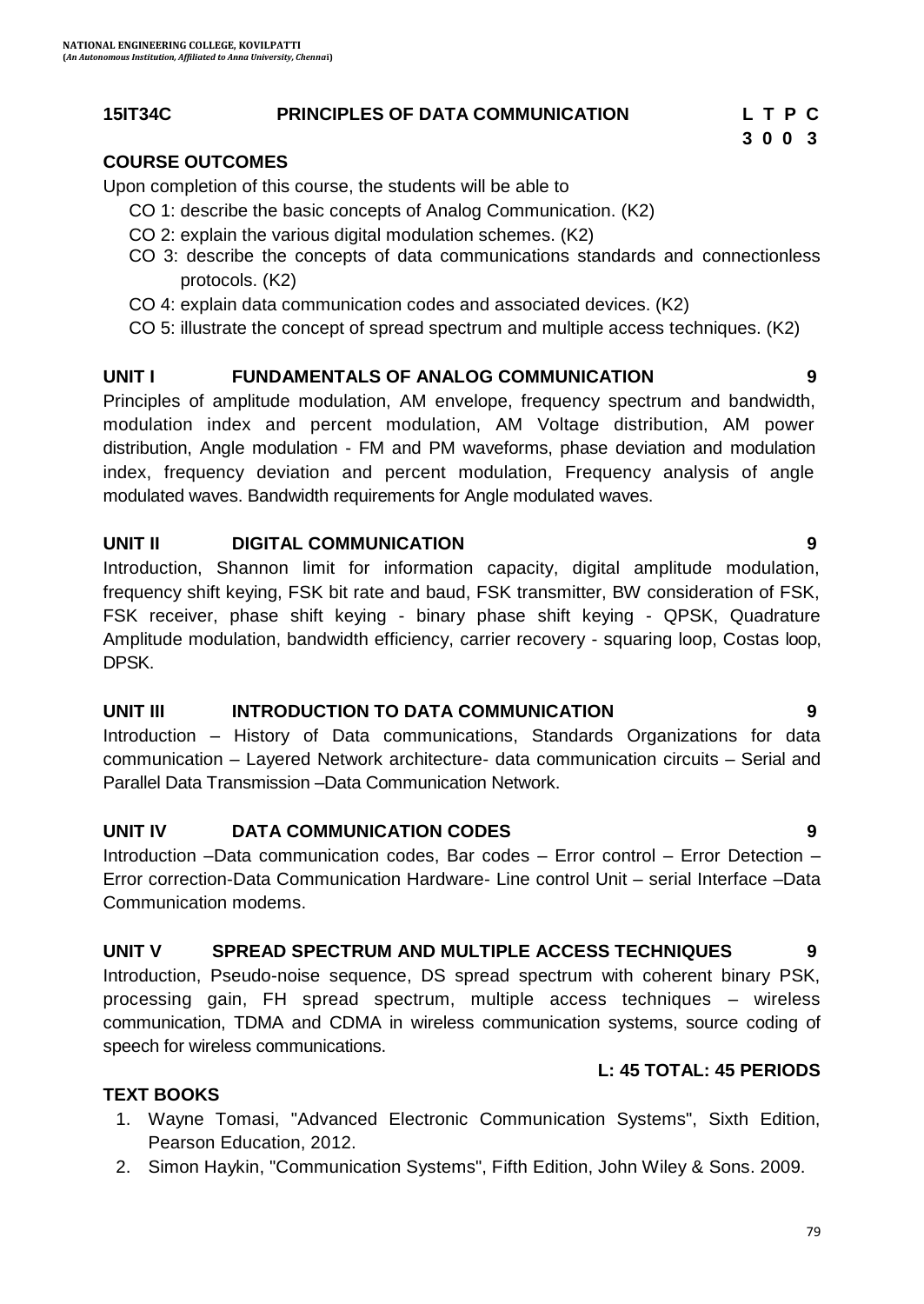## **REFERENCES**

- 1. Rodger E. Ziemer, William H. Tranter, "Principles of Communications", 7<sup>th</sup> Edition, Wiley Publication 2015.
- 2. B.P.Lathi, "Modern Analog And Digital Communication systems", Third Edition, Oxford University Press, 2007.
- 3. B.Sklar, "Digital Communication Fundamentals and Applications", Second Edition, Pearson Education, 2007.
- 4. Blake, "Electronic Communication Systems", Thomson Delmar Publications, 2002.
- 5. Martin S.Roden, "Analog and Digital Communication System", Third Edition, PHI, 2002.

## **15IT35C COMPUTER ARCHITECTURE L T P C**

**3 0 0 3 3 0 0 3** 

## **COURSE OUTCOMES**

Upon completion of this course, the students will be able to

- CO1: describe the internal structure and operation of digital computer. (K2)
- CO2: explain the instruction execution and arithmetic operation. (K2)
- CO3: apply pipelining concept for instruction execution. (K3)
- CO4: explain the types of memory systems. (K2)
- CO5: summarize the different I/O mechanisms. (K2)

## **UNIT I BASIC STRUCTURE OF COMPUTER AND INSTRUCTIONS 9**

Computer Types -Functional units – Basic operational concepts – Bus structures – Software- Performance –Memory location and addressing- Instructions and instruction sequencing – Addressing modes–Assembly language-Basic I/O Operation.

#### **UNIT II BASIC PROCESSING AND ARITHMETIC UNIT 9**

Fundamental concepts – Execution of a complete instruction – Multiple bus organization – Hardwired control – Micro programmed control –Addition and subtraction of signed numbers – design of fast adders – Multiplication of positive numbers – signed operand multiplication – Integer division.

## **UNIT III PIPELINING 9**

Basic concepts – Data hazards – Instruction hazards – Influence on instruction sets – Data path and control considerations –Super scalar operation- Performance considerations.

## **UNIT IV MEMORY SYSTEM 9**

Basic concepts – Semiconductor RAM – ROM – Speed – Size and cost – Cache memories – Improving cache performance – Virtual memory – Memory management requirements – Secondary storage devices.

## **UNIT V I/O ORGANIZATION 9**

Accessing I/O devices – Interrupts – Direct Memory Access – Buses – Interface circuits – Standard I/O Interfaces (PCI, SCSI, USB), I/O devices and processors.

## **L: 45 TOTAL: 45 PERIODS**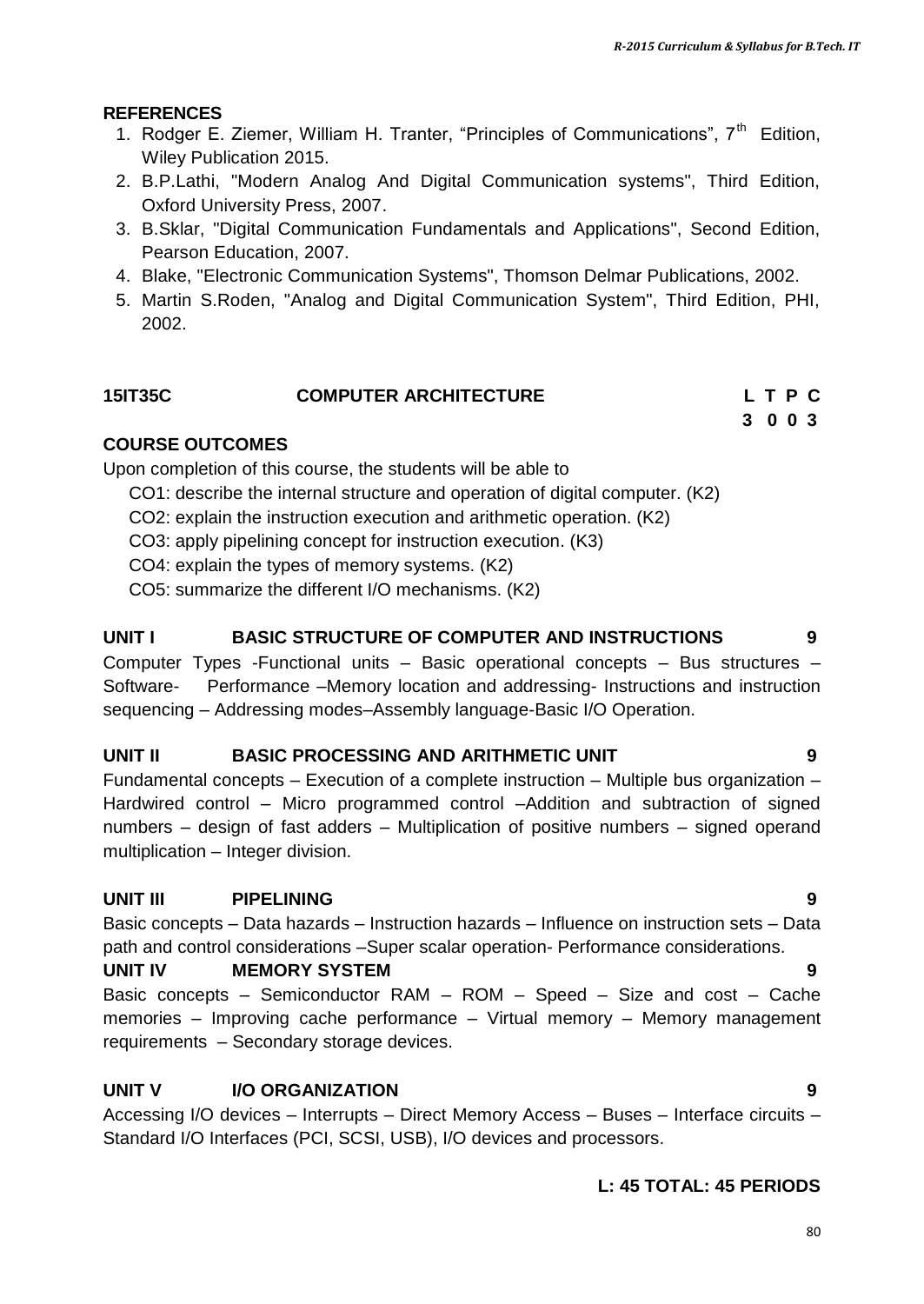## **TEXT BOOK**

1. Carl Hamacher, Zvonko Vranesic and Safwat Zaky, "Computer Organization", Fifth Edition, Tata McGraw Hill, 2011.

## **REFERENCES**

- 1. David A. Patterson and John L. Hennessy, "Computer Organization and Design: The Hardware/Software interface", Third Edition, Elsevier, 2005.
- 2. William Stallings, "Computer Organization and Architecture Designing for Performance", Sixth Edition, Pearson Education, 2003.
- 3. John P. Hayes, "Computer Architecture and Organization", Third Edition, Tata McGraw- Hill, 1998.
- 4. V.P. Heuring, H.F. Jordan, "Computer Systems Design and Architecture", Second Edition, Pearson Education, 2004.

| 15IT36C | <b>PROFESSIONAL ETHICS AND HUMAN VALUES</b> |  | L T P C |  |
|---------|---------------------------------------------|--|---------|--|
|         | (Common to all Programmes)                  |  | 3 0 0 3 |  |

## **COURSE OUTCOMES**

Upon completion of this course, the students will be able to

- CO1: Recognize the core human values that shape the ethical behavior of an engineer. (K2)
- CO2: Expose awareness on professional ethics. (K2)
- CO3: Analyze the engineering ethical breach from past study. (K2)
- CO4: Distinguish and apply safety, responsibility and rights in workplaces. (K2)
- CO5: Discuss about the global issues with regard to ethics. (K2)

## **UNIT I HUMAN VALUES 9**

Morals, Values and Ethics - Integrity - Work Ethics - Service Learning - Civic Virtue - Respect for Others - Living Peacefully - Caring - Sharing - Honesty - Courage - Valuing Time - Cooperation - Commitment - Empathy - Self-Confidence - Character – Spirituality.

## **UNIT II ENGINEERING ETHICS 9**

Senses of 'Engineering Ethics' - variety of moral issued - types of inquiry - moral dilemmas moral autonomy - Kohlberg's theory - Gilligan's theory - consensus and controversy - Models of Professional Roles - theories about right action - Self-interest - customs and religion - uses of ethical theories.

## **UNIT III ENGINEERING AS SOCIAL EXPERIMENTATION 9**

Engineering as experimentation - engineers as responsible experimenters - codes of ethics - a balanced outlook on law - the challenger case study.

## **UNIT IV SAFETY, RESPONSIBILITIES AND RIGHTS 9**

Safety and risk - assessment of safety and risk - risk benefit analysis and reducing risk - the three mile island and chernobyl case studies. Collegiality and loyalty - respect for authority collective bargaining - confidentiality - conflicts of interest - occupational crime - professional rights - employee rights - Intellectual Property Rights (IPR) - discrimination.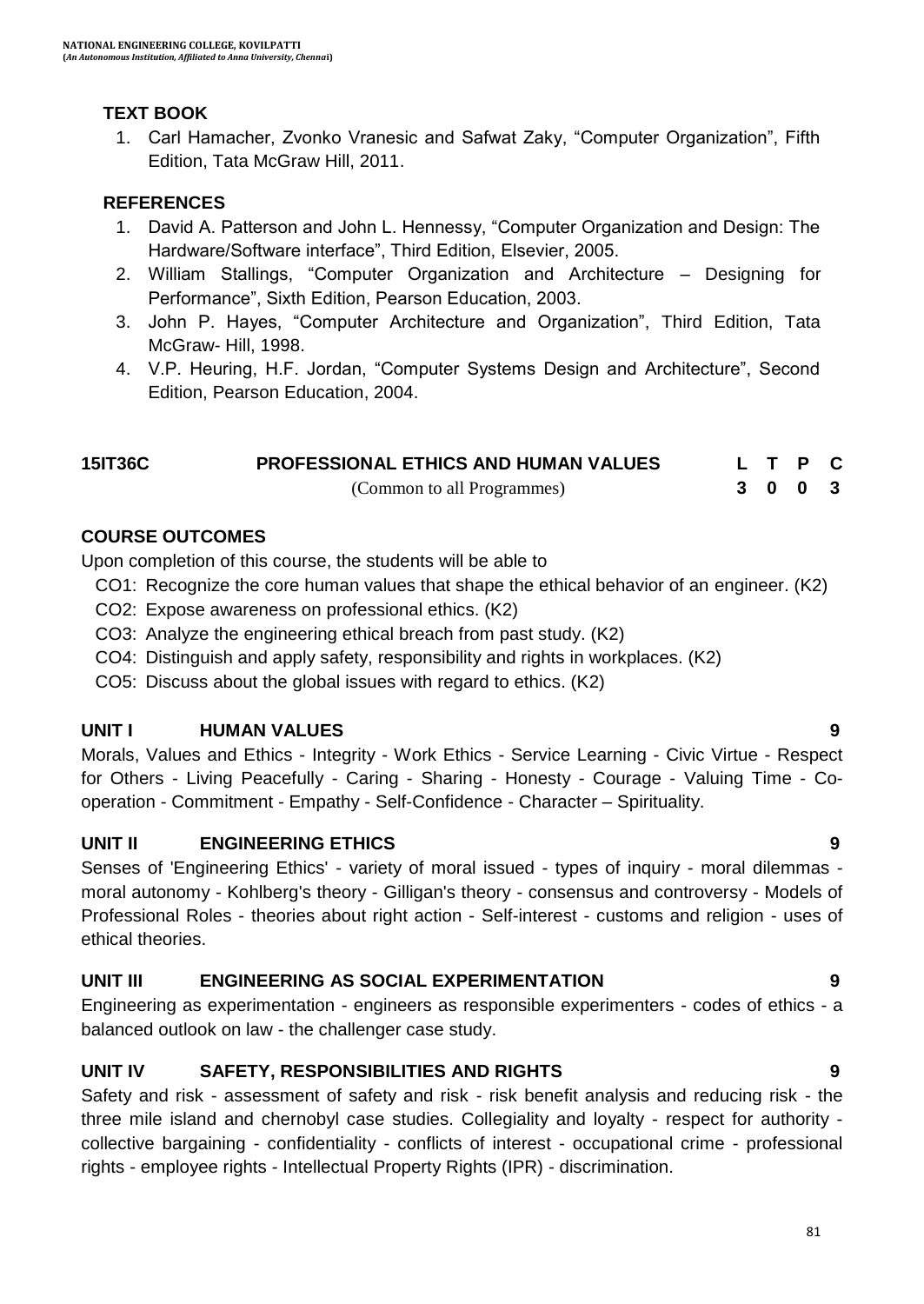## **UNIT V GLOBAL ISSUES 9**

Multinational corporations - Environmental ethics - computer ethics - weapons development engineers as managers - consulting engineers - engineers as expert witnesses and advisors - Moral leadership - sample code of Ethics like ASME, ASCE, IEEE, Institution of Engineers (India), Indian Institute of Materials Management, Institution of electronics and telecommunication engineers (IETE),India, etc.

## **L:45; TOTAL:45 PERIODS**

#### **TEXT BOOKS**

- 1. Mike Martin and Roland Schinzinger, "Ethics in Engineering", McGraw-Hill, New York 1996.
- 2. GovindarajanM, Natarajan S andSenthil Kumar VS, "Engineering Ethics", Prentice Hall of India, New Delhi, 2004.

## **REFERENCES**

- 1. Charles D and Fleddermann, "Engineering Ethics", Pearson Education / Prentice Hall, New Jersey, 2004 (Indian Reprint)
- 2. Charles E Harris, Michael S Protchard and Michael J Rabins, "Engineering Ethics Concepts and Cases", Wadsworth Thompson Learning, United States, 2000 (Indian Reprint now available)
- 3. John R Boatright, "Ethics and the Conduct of Business", Pearson Education, New Delhi, 2003.
- 4. Edmund G Seebauer and Robert L Barry, "Fundamentals of Ethics for Scientists and Engineers", Oxford University Press, Oxford 2001.

#### **15IT37C OBJECT ORIENTED PROGRAMMING LABORATORY L T P C**

 **0 0 2 1**

## **COURSE OUTCOMES**

Upon completion of this course, the students will be able to

CO1: implement object oriented programming features using C++/java. (K3)

CO 2: develop a mini project using C++/java features. (K3)

## **LIST OF EXPERIMENTS**

#### **C++**

- 1. Programs Using Functions
	- Functions with default arguments
	- Implementation of Call by Value, Call by Address and Call by Reference
- 2. Simple Classes for understanding objects, member functions and Constructors
	- Classes with primitive data members
	- Classes with arrays as data members
	- Classes with constant data members
	- Classes with static member functions
- 3. Compile time Polymorphism
	- Operator Overloading including Unary and Binary Operators.
	- Function Overloading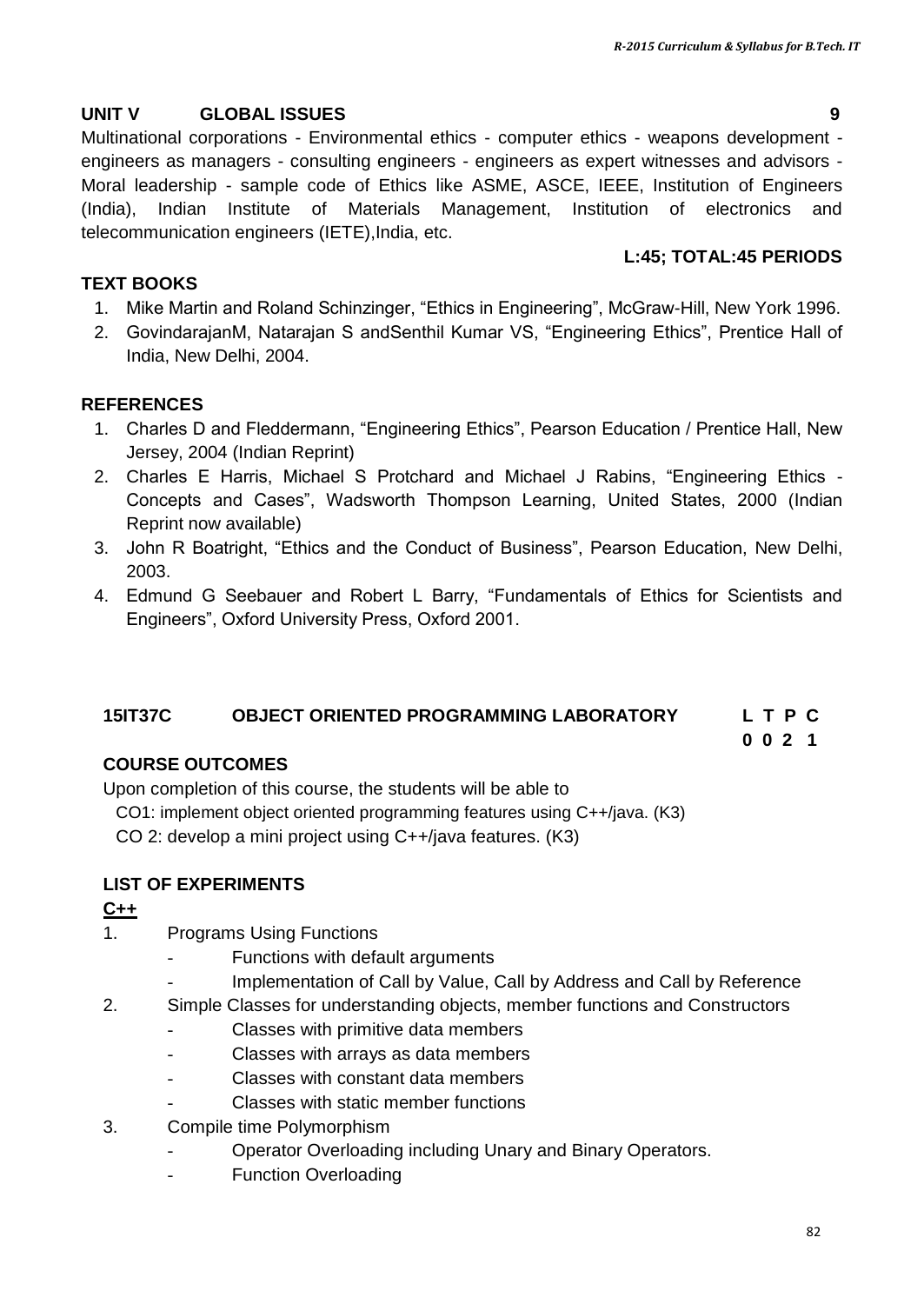- 4. Runtime Polymorphism
	- **Inheritance**
	- Virtual functions
	- **Templates**

#### **JAVA**

- 5. Simple Java applications
	- for understanding reference to an instance of a class (object), methods
	- Handling Strings in Java
- 6. Simple Package creation.
	- Developing user defined packages in Java
- 7. Interfaces
	- Developing user-defined interfaces and implementation
	- Use of predefined interfaces
- 8. Threading
	- Creation of thread in Java applications
	- **Multithreading**
- 9. Exception Handling Mechanism in Java
	- Handling pre-defined exceptions
	- Handling user-defined exceptions
- 10. Develop a java program for file handling

#### **Mini Project**

Employee payroll calculation, Hospital Management, Bank Management, Library Management, Attendance Calculation, Grade sheet Calculation, Railway Reservation System, Electricity Bill generation, Inventory Control System, ATM System etc

#### **P: 30 TOTAL: 30 PERIODS**

## **15IT38C DATA STRUCTURES LABORATORY L T P C 0 0 2 1**

#### **COURSE OUTCOMES**

Upon completion of this course, the students will be able to

CO 1: apply data structure concepts for solving problems. (K3)

#### **LIST OF EXPERIMENTS**

- 1. Implement singly and doubly linked lists.
- 2. Represent a polynomial as a linked list and write functions for polynomial addition.
- 3. Convert infix to postfix expression using Stack.
- 4. Implement a double-ended queue (dequeue) where insertion and deletion operations are possible at both the ends.
- 5. Implement an expression tree. Produce its pre-order, in-order, and post-order traversals.
- 6. Implement binary search tree.
- 7. Implement insertion in AVL trees.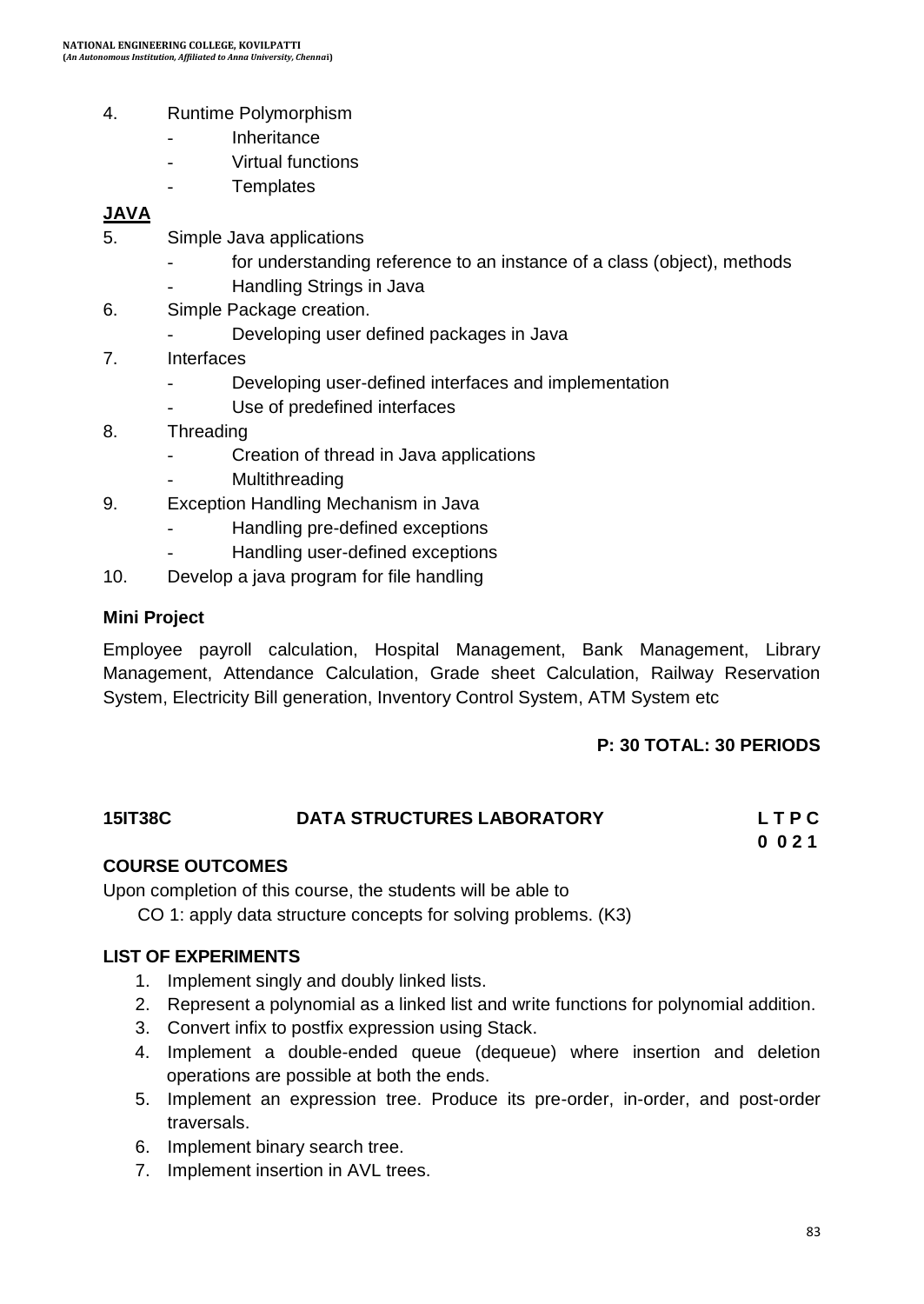- 8. Implement priority queue using binary heap.
- 9. Implement hashing with open addressing.
- 10. Implement sorting algorithms such as Merge sort, Quick sort, and Heap sort and analyze its complexities.
- 11. Implement Dijkstra's algorithm to find the shortest path.
- 12. Implement Prim's algorithm and Kruskal"s Algorithm using priority queues to find MST of an undirected graph.

## **P: 30 TOTAL: 30 PERIODS**

## **15IT39C COMMUNICATION SKILLS LABORATORY L T P C**

(Common to all B.E. / B.Tech., Programmes) **0 0 2 1**

## **COURSE OUTCOMES**:

Upon completion of this course, the students will be able to

- CO 1: interpret any passage after listening and interact at different situations fluently (K2)
- CO2: excel appropriately in competitive and professional contexts. (K3)
- CO3: acquire the sub-skills required for paper presentations and group discussions which will help them to excel in their workplace. (K3)

## **Unit I**

*Lab session:* 

- i) Listening to audio files :
	- **Conversations**
	- Speech
	- TED Talks
- ii) Listening and responding to any audio files:
	- Drawing the map
	- Picture completing task
	- Transferring data to Graph.

*Practice session:* On the spot Speaking activities: Just a minute speech, Picture description.

#### **Unit II**

*Lab session*: Read and understand the comprehension passages given in competitive examinations.

*Practice session:* Giving opinions and suggestions, analyzing a social issue.

#### **Unit III**

*Lab session:* Listening to audio files related to soft skills.

*Practice session:* Practicing Power point presentation, Group discussion and Interview skills.

## **P: 30 TOTAL: 30 PERIODS**

## **REFERENCES**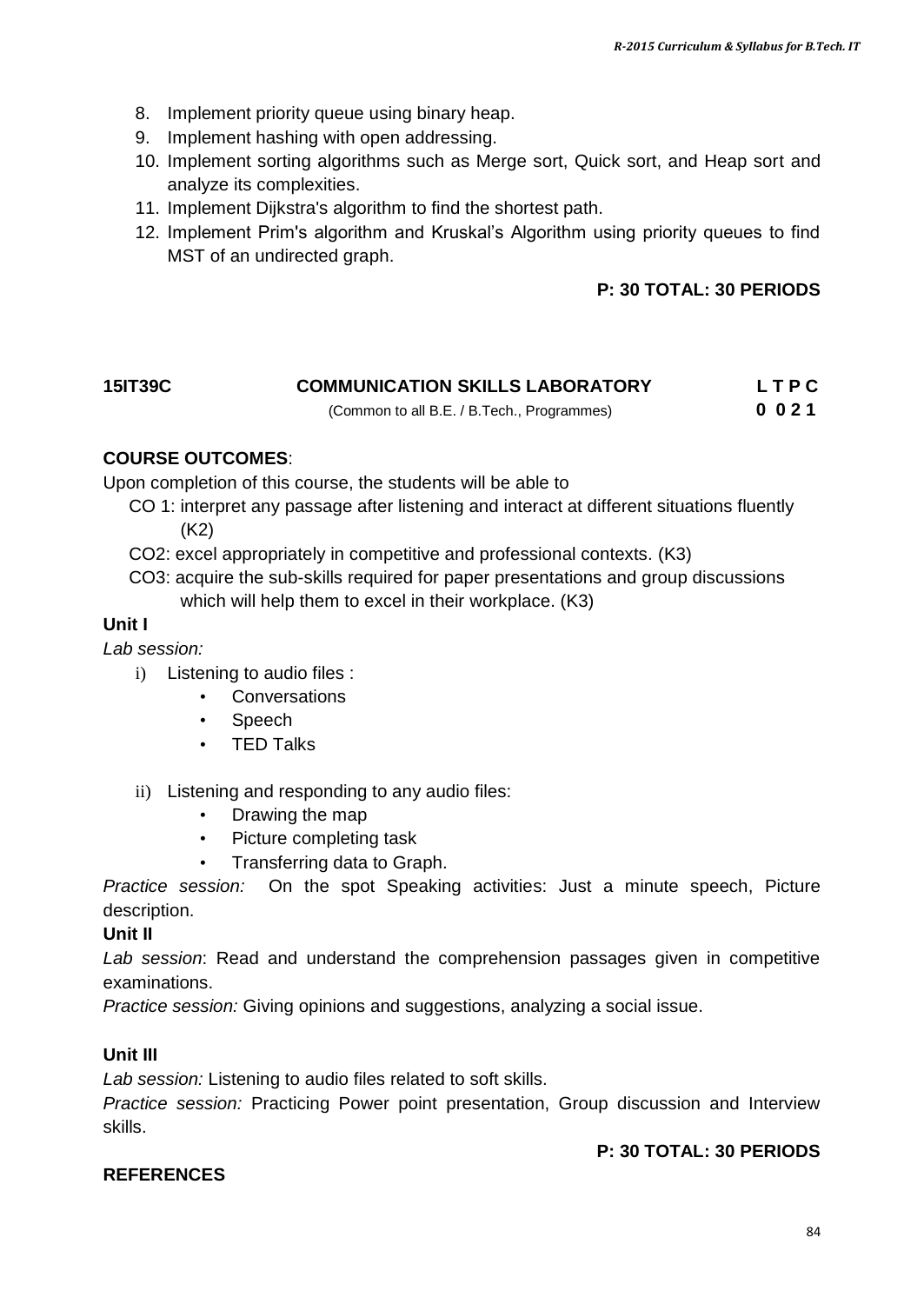- 1. Rizvi.M.Ashraf, "Effective Technical Communication", First Edition, The MC Graw Hill Education Private Limited, Companies, New Delhi, 2010.
- 2. Sangeetha Sharma and Binod Mishra, "Communication Skills for Engineers and scientists", PHI Learning Private Limited, Delhi, 2009.

## **15IT41C APPLIED MATHEMATICS FOR INFORMATION TECHNOLOGY L T P C 2 2 0 3**

## **COURSE OUTCOMES**

Upon completion of this course, the students will be able to

- CO 1: Acquire the basic concepts of Number theory. (K2)
- CO 2: Apply various theorems on congruences. (K3)
- CO 3: Interpret the basic characteristic features of Markovian queues.(K3)
- CO 4: Utilize the concepts of Non Markovian queues. (K3)
- CO 5: Make use of the concepts of queuing theory in Networks. (K3)

## **UNIT I FUNDAMENTAL THEOREM OF ARITHMETIC 12**

Introduction – Divisibility- Greatest common divisor - Prime numbers - The fundamental theorem of arithmetic - The series of reciprocals of the primes - The Euclidean algorithm - The greatest common divisor of more than two numbers.

## **UNIT II** CONGRUENCES 12

Definition and basic properties of congruences - Residue classes and complete residue systems - Linear congruences - Reduced residue systems and Euler-Fermat theorem - Polynomial congruences modulo p - Chinese remainder theorem - Applications of Chinese remainder theorem.

## **UNIT III MARKOVIAN QUEUEING MODELS 12**

Birth and Death Processes – Single server queuing models (M/M/1)- Multiple server queuing models (M/M/c).

#### **UNIT IV NON - MARKOVIAN QUEUEING MODELS 12**

General Service and single server queuing models (M/G/1) - General Service and multiple server queuing models (M/G/c)-General Input (G/M/1, G/M/c).

## **UNIT V NETWORKS 12**

Series Queues-Open Jackson Networks-Closed Jackson Networks - Cyclic Queues.

## **L : 30 T :30 TOTAL: 60 PERIODS**

## **TEXT BOOKS**

1. Tom M. Apostol, "Introduction to Analytic Number Theory", Springer – Verlag, New York, Heidelberg, Berlin, Fiftht Edition, 1998.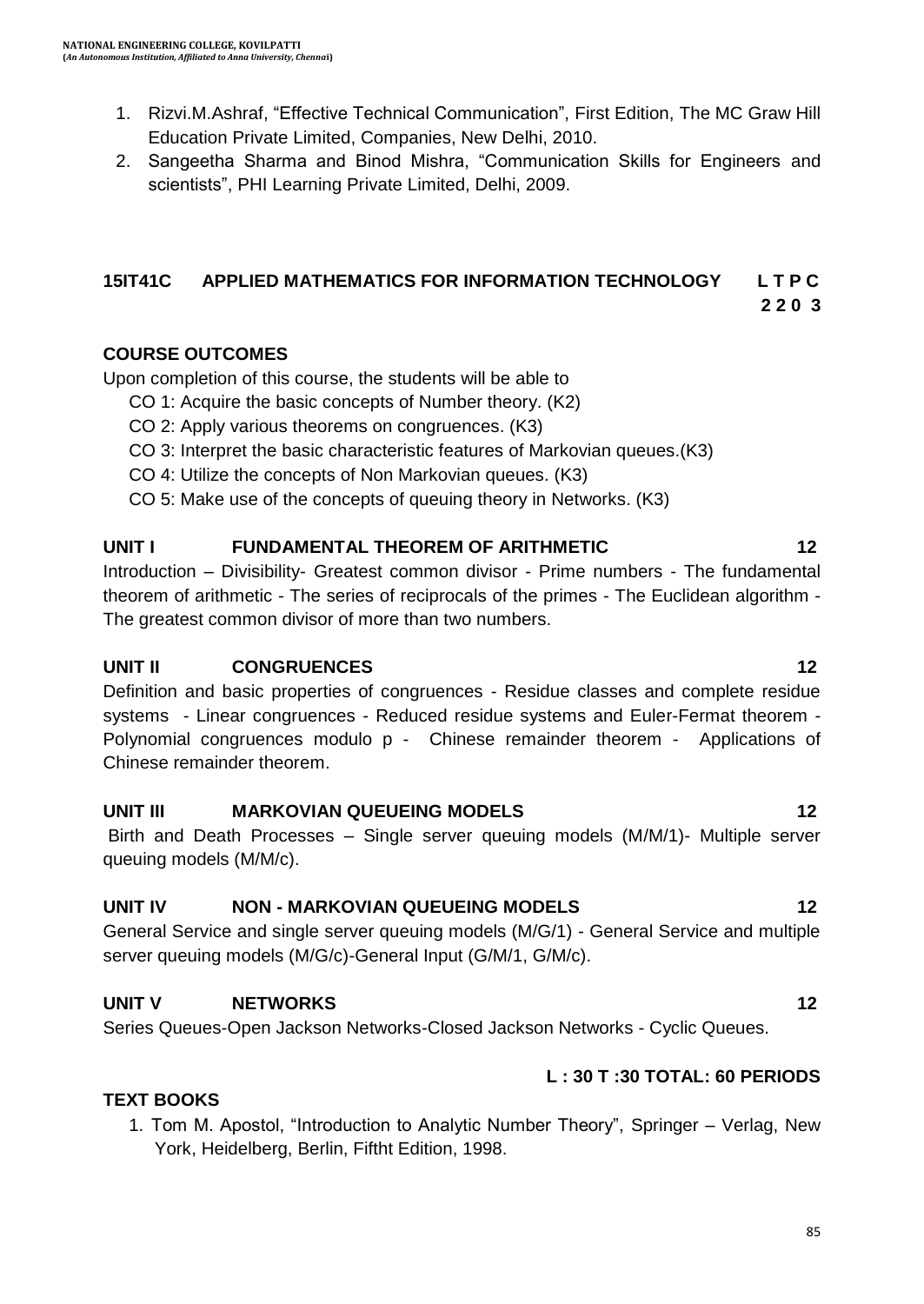2. Donald Gross, John F.Shortle, James M.Thompson, Carl M.Harris "Fundamentals of Queueing Theory "Wiley India Pvt. Ltd, Fourth Edition, 2013.

#### **REFERENCES**

- 1. George E Andrews, "Number Theory", Dover Publications, INC. Newyork, 1995.
- 2. K.S.Trivedi, "Probability and Statistics with reliability, Queueing and Computer Science Applications", John Wiley and Sons, 2<sup>nd</sup> edition, 2002.

**3 0 0 3 3 0 0 3** 

#### **COURSE OUTCOMES**

Upon completion of this course, the students will be able to

- CO 1: explain the fundamental concepts of C# and .Net. (K2)
- CO 2: implement OOPs concepts using C#. (K3)
- CO 3: design web applications using various web based GUI tools. (K3)
- CO 4: develop web applications using ADO.NET. (K3)
- CO 5: describe the web services and .NET Compact Framework. (K2)

## **UNIT I INTRODUCTION TO C# AND .NET 8**

C# and the .NET framework - Basics programming with C# - Arrays, Strings, Structures, Enumerations, Classes, Objects.

#### **UNIT II OBJECT ORIENTED ASPECTS OF C# 10**

Inheritance – Polymorphism – Interfaces - Operator Overloading – Delegates – Events - Errors and Exceptions - Assemblies – Appdomains – Reflection - .NET Remoting - .NET Remoting Architecture - .NET Remoting Features.

## **UNIT III WEB APPLICATION DEVELOPMENT 9**

ASP.NET Introduction - Programming Web applications with Web Forms - Web Controls – Master Pages - State management: Session data – Cookies - ASP.NET AJAX.

#### **UNIT IV ADO.NET 9**

ADO.NET Architecture – ADO.NET Connected and Disconnected Models – XML and ADO.NET – Simple and Complex Data Binding – Data Grid View Class.

#### **UNIT V WEB SERVICE AND .NET COMPACT FRAMEWORK 9**

Web Services with ASP.NET – SOAP, WSDL, Web Services, .NET Compact Framework – Compact Edition Data Stores.

## **L: 45 TOTAL: 45 PERIODS**

## **TEXT BOOKS**

- 1. E.Balagurusamy, "Programming in C#", Third Edition, Tata McGraw-Hill Education, 2010.
- 2. Jesse Liberty, Donald Xie, "Programming in C# 3.0", Fifth Edition, O"Reilly, 2007.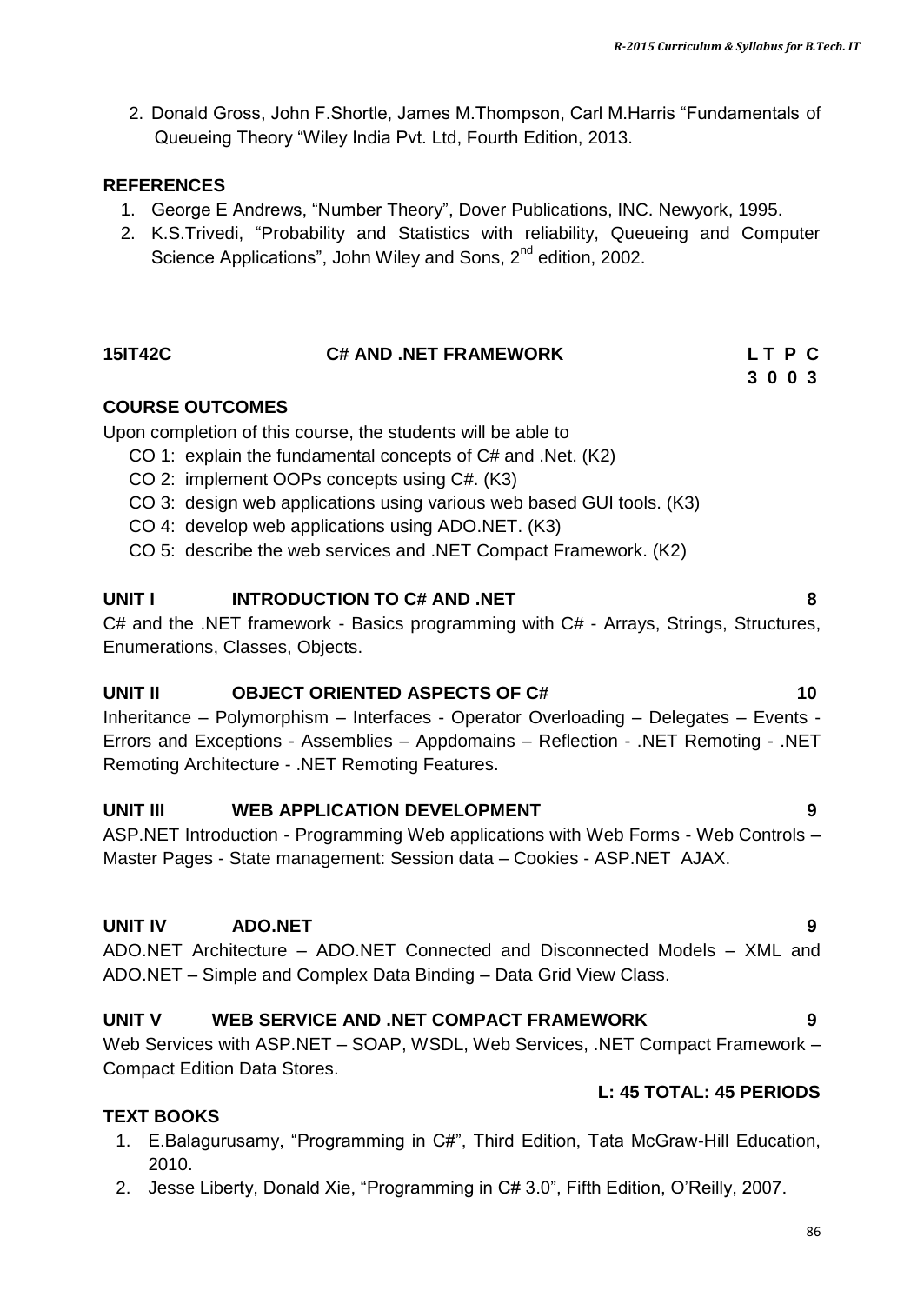## **REFERENCES**

- 1. Christian Nagel et al, "Professional C# 2005 with .NET 3.0", Wiley India, 2007.
- 2. Andy Wigley, Daniel Moth, Peter Foot, "Mobile Development Handbook", Microsoft Press, 2007.
- 3. S.Thamarai Selvi and R.Murugesan, "A Textbook on C#", Pearson Education, 2003.
- 4. Andrew Troelsen, "Pro C# 2010 and the .NET 4 Platform", Fifth Edition, A Press, 2010.

## **WEB REFERENCES**

- 1. http://nareshit.in/c-net-training/
- 2. https://www.lynda.com/C-sharp-training-tutorials/1022-0.html

## **15IT43C OPERATING SYSTEMS L T P C**

# **3 0 0 3**

## **COURSE OUTCOMES**

Upon completion of this course, the students will be able to

- CO 1: explain the various services of an operating system. (K2)
- CO 2: solve process scheduling, synchronization and deadlock problems. (K3)
- CO 3: illustrate the various primary memory management techniques. (K2)
- CO 4: summarize the various secondary storage management techniques. (K2)
- CO 5: describe protection methods in operating system. (K2)

## **UNIT I PROCESSES AND THREADS 9**

Introduction to operating systems – Windows Installation - operating system structures – system calls – system programs. Process Management: Processes. Threads: Multithreading models – Threading issues. Case Study: IPC in Linux.

## **UNIT II PROCESS SCHEDULING AND SYNCHRONIZATION 9**

CPU Scheduling: Scheduling algorithms. Process Synchronization: The critical-section problem – Semaphores – Classic problems of synchronization. Deadlock: System model – Deadlock characterization – Methods for handling deadlocks – Case study: Process scheduling in Linux.

## **UNIT III MEMORY MANAGEMENT 9**

Main Memory - Virtual Memory: Demand paging – Page replacement – Thrashing - ASLR-Hypervisor types. Case Study: Intel 32 and 64-bit Architectures.

## **UNIT IV STORAGE MANAGEMENT 9**

Mass Storage Structure: Disk Structure, Disk Scheduling, and Disk Management –swap space management – File System Interface: File concept, Access methods, Directory Structure.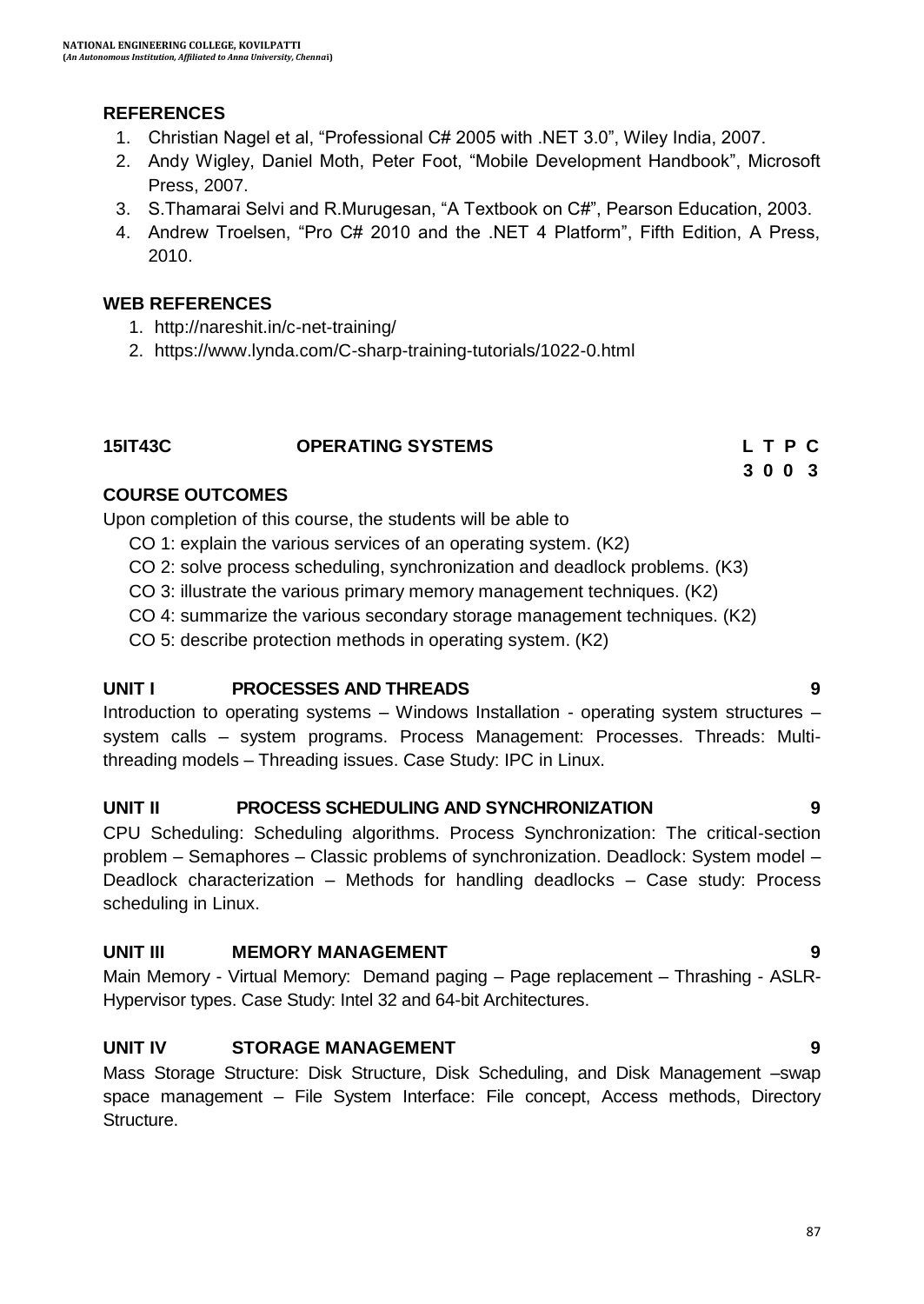## **UNIT V PROTECTION AND SECURITY 9**

Principles of protection – Access matrix – Implementation of Access matrix – Access Control – Revocation of access rights – Program threats – System and network threats – User authentication- Firewalling to Protect Systems and Networks. Case Study: Tripwire file system.

## **L: 45 TOTAL: 45 PERIODS**

## **TEXT BOOK**

1. Silberschatz, Galvin, and Gagne, "Operating System Concepts", Nineth Edition, Wiley India Pvt Ltd, 2013.

## **REFERENCES**

- 1. Andrew S. Tanenbaum, "Modern Operating Systems", Fourth Edition, Pearson Education, 2014.
- 2. Gary Nutt, "Operating Systems", Third Edition, Pearson Education, 2004.
- 3. Harvey M. Deital, "Operating Systems", Third Edition, Pearson Education, 2004.

## **15IT44C DATABASE MANAGEMENT SYSTEMS L T P C**

**3 0 0 3 3 0 0 3** 

## **COURSE OUTCOMES**

Upon completion of this course, the students will be able to

- CO 1: explain the role of data and databases in information systems. (K2)
- CO 2: design relational model and pose complex SQL queries of relational databases. (K3)
- CO 3: describe normalization and its role in the database design process. (K2)
- CO 4: illustrate the concepts of transaction processing, concurrency control and recovery procedure.(K2)
- CO 5: summarize the storage structures using different indexing techniques, query optimization. (K2)

## **UNIT I INTRODUCTION 9**

Purpose of Database System - Views of data - Data Models - Database Languages - Database Architecture - Database users and Administrator – Entity Relationship model - E-R Diagrams - Introduction to relational databases.

## **UNIT II RELATIONAL MODEL 9**

Structure of Relational Databases-The relational Model - Keys - Relational Query Languages -Relational Algebra - Domain Relational Calculus - Tuple Relational Calculus - SQL fundamentals - Integrity - Triggers - Security - Views – Introduction to Distributed Databases and Client/Server Databases.

## **UNIT III RELATIONAL DATABASE DESIGN 9**

Features of Good Relational Designs - Functional Dependencies - First, Second, Third Normal Forms, Dependency Preservation - Boyce/Codd Normal Form- Multi-valued Dependencies and Fourth Normal Form - Join Dependencies and Fifth Normal Form.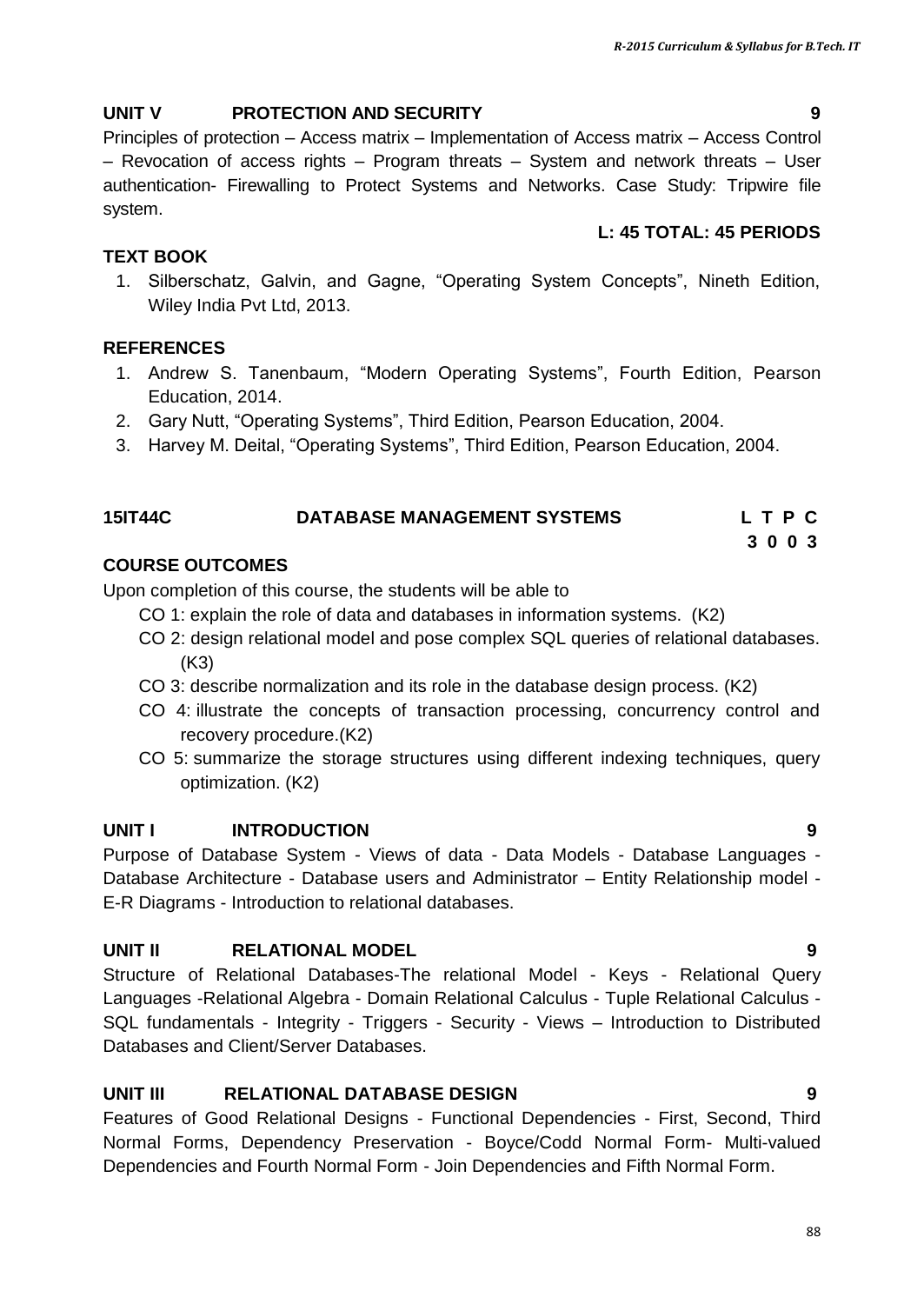## **UNIT IV TRANSACTION MANAGEMENT 9**

Transaction Concepts - ACID Properties - A Simple Transaction Model – Serializability - Two Phase Commit - Concurrency - Need for Concurrency - Locking Protocols - Two Phase Locking – Transaction Recovery -Deadlock.

## **UNIT V DATA STORAGE AND QUERYING 9**

Overview of Physical Storage Media - RAID - File Organization - Indexing and Hashing - B+ tree Index Files - B tree Index Files - Query Processing Overview - Catalog Information for Cost Estimation - Selection Operation - Sorting - Join Operation-Query Optimization –Transformation of Relational expressions.

## **L: 45 TOTAL: 45 PERIODS**

## **TEXT BOOK**

1. Abraham Silberschatz, Henry F. Korth, S. Sudharshan, "Database System Concepts", Sixth Edition, Tata McGraw Hill, 2010.

## **REFERENCES**

- 1. Ramez Elmasri, Shamkant B. Navathe, "Fundamentals of Database Systems", Sixth Edition, Pearson / Addision wesley, 2011.
- 2. Raghu Ramakrishnan, "Database Management Systems", Fourth Edition, Tata McGraw-Hill, 2006.
- 3. S.K.Singh, "Database Systems Concepts, Design and Applications", Second Edition, Pearson Education, 2011.
- 4. C.J.Date, A.Kannan, S.Swamynathan, "An Introduction to Database Systems", Eighth Edition, Pearson Education, 2006.

## **15IT45C SOFTWARE ENGINEERING**

| 15IT45C | <b>SOFTWARE ENGINEERING</b> | LTPC |
|---------|-----------------------------|------|
|         |                             | 3003 |

## **COURSE OUTCOMES**

Upon completion of the course the students will be able to

CO1: explain the principles of software development process (K2)

- CO2: describe the importance of requirements in software development process. (K2)
- CO3: construct design patterns using UML. (K3)
- CO4: apply structured coding techniques to produce quality code. (K3)
- CO5: summarize the principal approaches for software testing and maintenance. (K2)

#### **UNIT I INTRODUCTION 9**

Software Engineering - Software Process - Generic process model - Prescriptive process model - specialized, unified process - Agile development - Agile Process - Extreme Programming - Other agile Process models - Software engineering Knowledge - core principles - Principles that guide each framework Activity.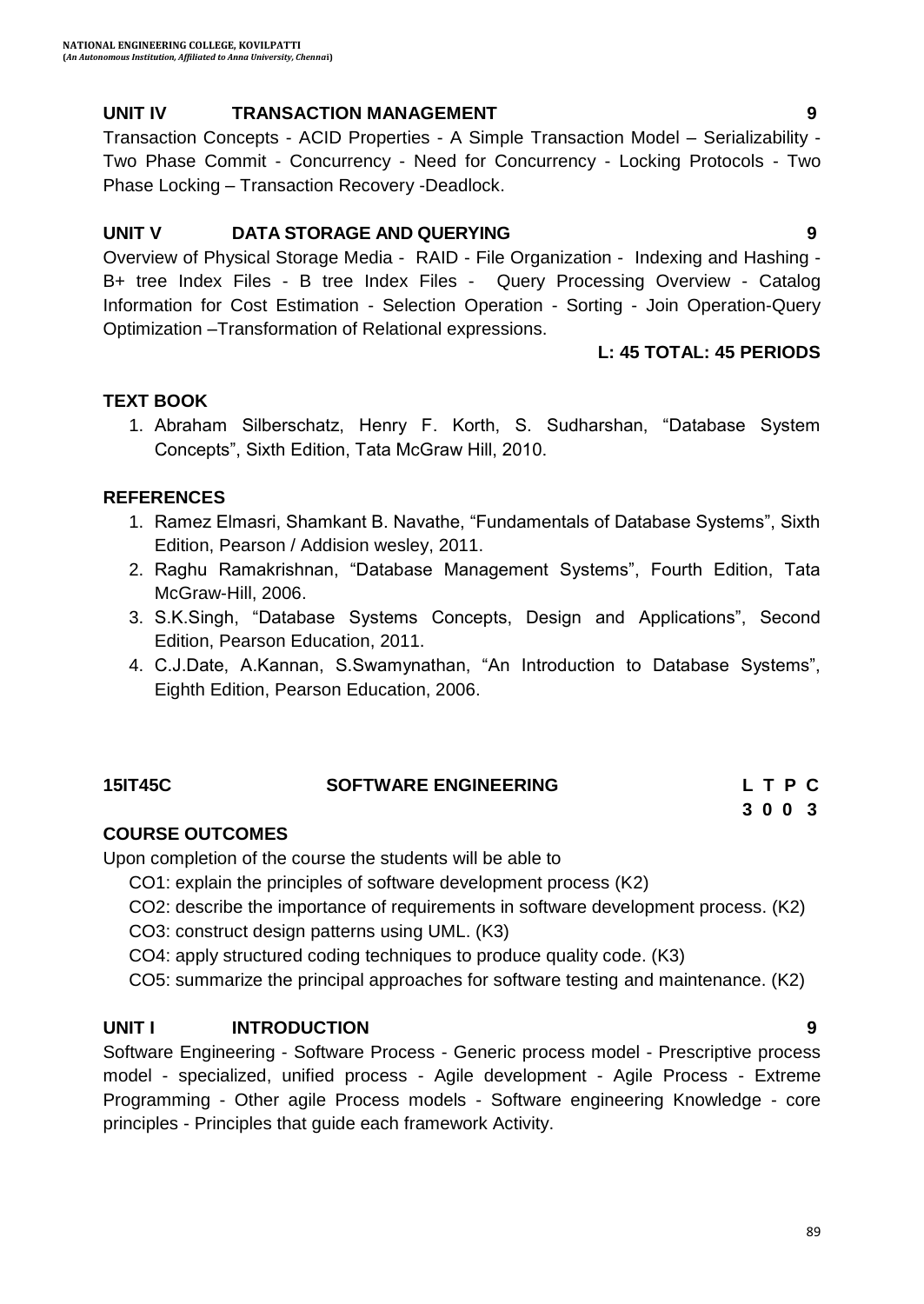## **UNIT II REQUIREMENTS 9**

Requirements Engineering - Establishing the Groundwork - Eliciting Requirements - Developing use cases -Building the requirements model - Negotiating, validating Requirements - Requirements Analysis - Requirements Modeling Strategies

## **UNIT III DESIGN 9**

MODELING WITH UML: UML Diagrams **-** Design concepts - Object Oriented Design Concepts, Design Classes - Design Model: Data, Architectural, Interface, Component, Deployment Level Design Elements.

## **UNIT IV SOFTWARE IMPLEMENTATION 9**

Structured coding Techniques - Coding Styles - Standards and Guidelines - Documentation Guidelines - Modern Programming Language Features: Type checking - User defined data types - Data Abstraction - Exception Handling - Concurrency Mechanism.

## **UNIT V TESTING AND MAINTENANCE 9**

TESTING: Software Quality - Software Quality Dilemma- Achieving Software Quality - Strategic Approach to software Testing - Strategic Issues - Strategies for Conventional Software, Object oriented software, Web Apps - Validating Testing - System Testing - Art of Debugging. MAINTENANCE: Software Maintenance - Software Supportability - Reengineering - Business Process Reengineering - Software Reengineering - Reverse Engineering – Restructuring - Forward Engineering - Economics of Reengineering.

## **L: 45 TOTAL: 45 PERIODS**

## **TEXT BOOKS**

- 1. Roger S Pressman, "Software Engineering A Practitioner"s Approach", Seventh Edition, Tata Mc Graw Hill Education, 2014.
- 2. Ian sommerville, "Software Engineering", Nineth Edition, Pearson Education, 2010.

## **REFERENCES**

- 1. Richard Fairley, "Software Engineering Concepts", Tata Mc Graw Hill Education, 2008.
- 2. Hans Van Vliet, "Software Engineering: Principles and Practices", Third Edition, John Wiley and Sons, 2008.

## **15IT46C GREEN IT L T P C**

 **3 0 0 3**

## **COURSE OUTCOMES**

Upon completion of this course, the students will be able to

- CO 1: explain various issues in Green Computing. (K2)
- CO 2: summarize the importance of IT components to confirm about low-power computation. (K2)
- CO 3: describe the ways to make computing greener and efficient. (K2)
- CO 4: explain the greening process in designing datacenter. (K2)
- CO 5: apply Green IT strategies in real time applications. (K3)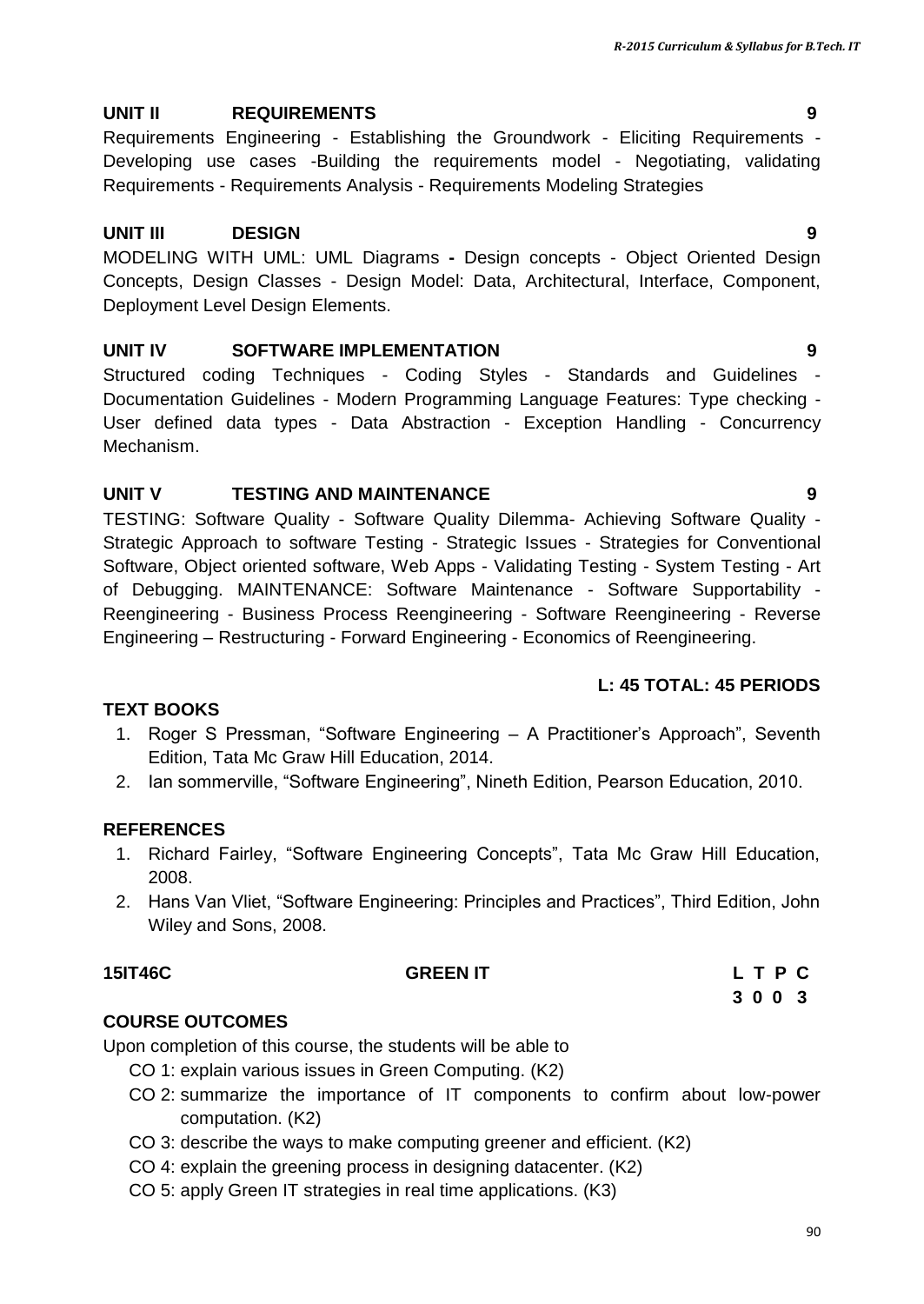## **UNIT I OVERVIEW AND INITIATIVES 9**

Reasons & Issues to go green: Toxins – Power consumption – Equipment Disposals – Cost Savings: Power saving – Hardware saving – Current initiatives – Global initiatives – Asia Standards.

## **UNIT II CONSUMPTION ISSUES 9**

Minimizing power usage: Power problems – Monitoring power usage – Reducing power usage – Low power computers and components – Cooling costs: Reducing cooling costs – Optimizing airflow- Adding Cooling.

## **UNIT III GREEN COMPUTING ARCHITECTURE 9**

Rethinking of behavior – paperless communication – Recycling – Hardware considerations.

## **UNIT IV GREEN COMPUTING PLATFORMS 9**

Greening process: Datacenter design and redesign – Virtualization – Savings.

## **UNIT V GREEN COMPUTING APPLICATIONS AND CASE STUDIES 9**

Technological Businesses – Other Organizations – Applying Green IT Strategies and Applications to a Hospital – Packaging Industry and Telecom Sector.

## **L: 45 TOTAL: 45 PERIODS**

## **TEXT BOOK**

- 1. Toby J.Velte, Anthony T.Velte and Robert Elsenpeter, " Green IT Reduce your Information System"s Environmental impact while Adding to the Bottom Line", Tata McGraw-Hill, 2008.
- 2. [Mohammad Dastbaz,](https://www.amazon.com/s/ref=rdr_ext_aut?_encoding=UTF8&index=books&field-author=Mohammad%20Dastbaz) [Colin Pattinson](https://www.amazon.com/s/ref=rdr_ext_aut?_encoding=UTF8&index=books&field-author=Colin%20Pattinson) "[Green Information Technology: A Sustainable](https://www.amazon.com/dp/0128013796/ref=rdr_ext_tmb)  [A](https://www.amazon.com/dp/0128013796/ref=rdr_ext_tmb)pproach", Morgan Kauffman imprint of Elsevier, 2015

## **REFERENCES**

- 1. Wu Chun Feng, "Green Computing: Large-Scale Energy Efficiency", CRC Press INC, 2013
- 2. BhuvanUnhelkar, "Green IT Strategies and Applications Using Environmental Intelligence", CRC Press, June 2011.
- 3. Jason Harris, " Green Computing and Green IT Best Practices on Regulations and Industry Initiatives, Virtualization, Power Management, Materials Recycling and Telecommuting", Lulu Publishers, 2008.

## **15IT47C OPERATING SYSTEMS LABORATORY L T P C**

 **0 0 2 1**

## **COURSE OUTCOMES**

Upon completion of this course, the students will be able to

CO 1: implement the various system calls in Linux operating system. (K3)

CO 2: develop programs for process handling and memory management. (K3)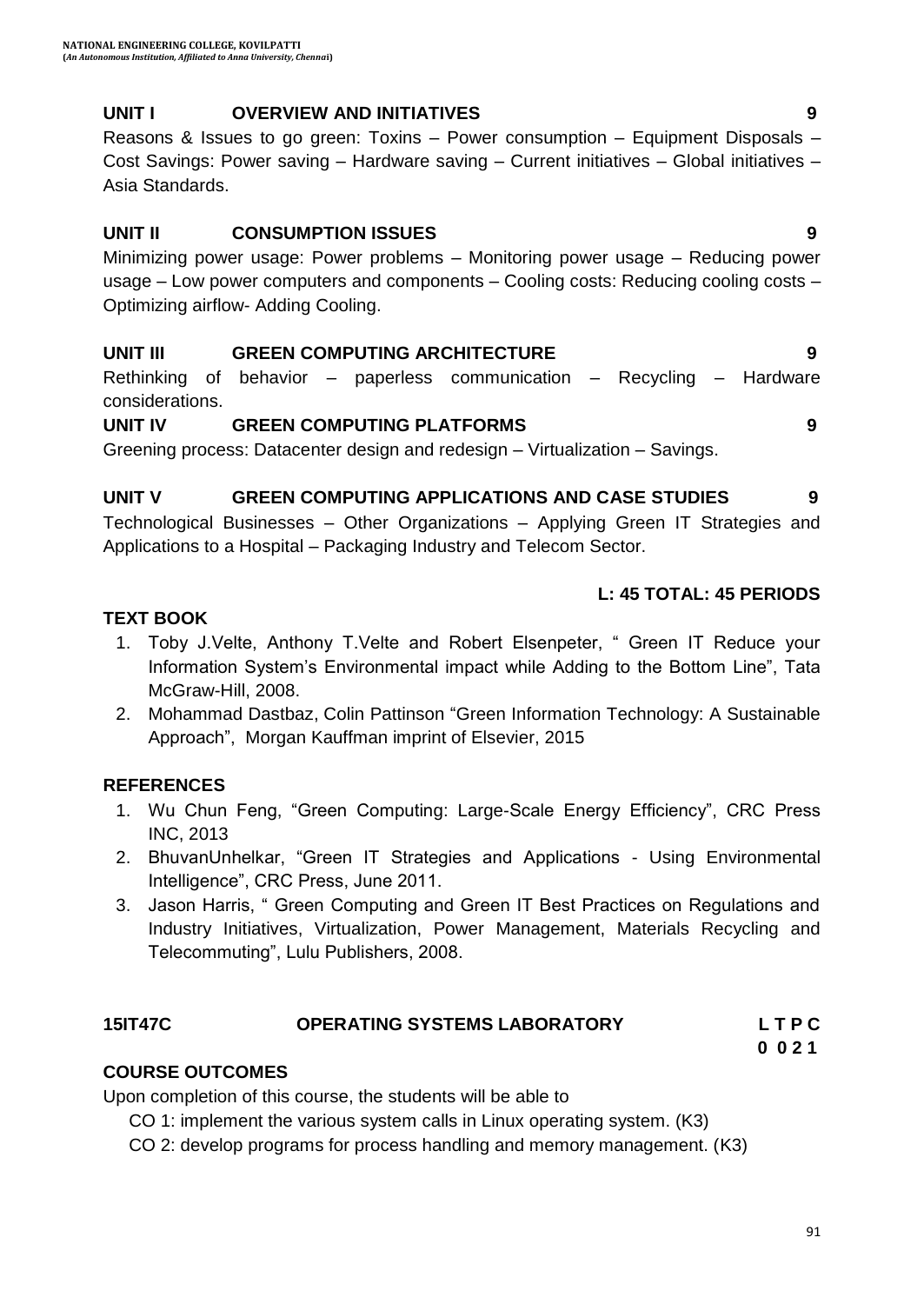## **LIST OF EXPERIMENTS**

(Implement the following on LINUX or other UNIX like platform. Use C for high level language implementation)

- 1. Write programs using the following system calls of UNIX operating system: fork, exec, getpid, exit, wait, close, stat, opendir, readdir
- 2. Write programs using the I/O system calls of UNIX operating system (open, read, write, etc)
- 3. Write C programs to simulate UNIX commands like ls, grep, etc.
- 4. Given the list of processes, their CPU burst times and arrival times, display/print the Gantt chart for FCFS and SJF. For each of the scheduling policies, compute and print the average waiting time and average turnaround time.
- 5. Given the list of processes, their CPU burst times and arrival times, display/print the Gantt chart for Priority and Round robin. For each of the scheduling policies, compute and print the average waiting time and average turnaround time
- 6. Develop application using Inter Process communication (using shared memory, pipes or message queues)
- 7. Implement the Producer Consumer problem using semaphores (using UNIX system calls).
- 8. Implement various memory management schemes.
- 9. Implement any file allocation technique (Linked, Indexed or Contiguous)

## **P: 30 TOTAL: 30 PERIODS**

## **15IT48C DATABASE MANAGEMENT SYSTEMS LABORATORY L T P C**

 **0 0 2 1**

## **COURSE OUTCOMES**

Upon completion of this course, the students will be able to

- CO1: develop a set of queries in SQL and PL/SQL to handle typical user inquiries for information extraction from the database. (K3)
- CO 2: develop a mini project. (K3)

#### **LIST OF EXPERIMENTS**

- 1. Creation and Modification of relations
- 2. Integrity constraint enforcement
- 3. Nested Queries & Join Queries
- 4. Creation and Updation of Views
- 5. Exercises using PL/SQL
- 6. Nosql
- 7. High level programming language extensions (Control structures, Procedures and Functions).
- 8. Creation of Triggers
- 9. Cursor management
- 10.Menu Design
- 11.Database Design and implementation (Mini Project).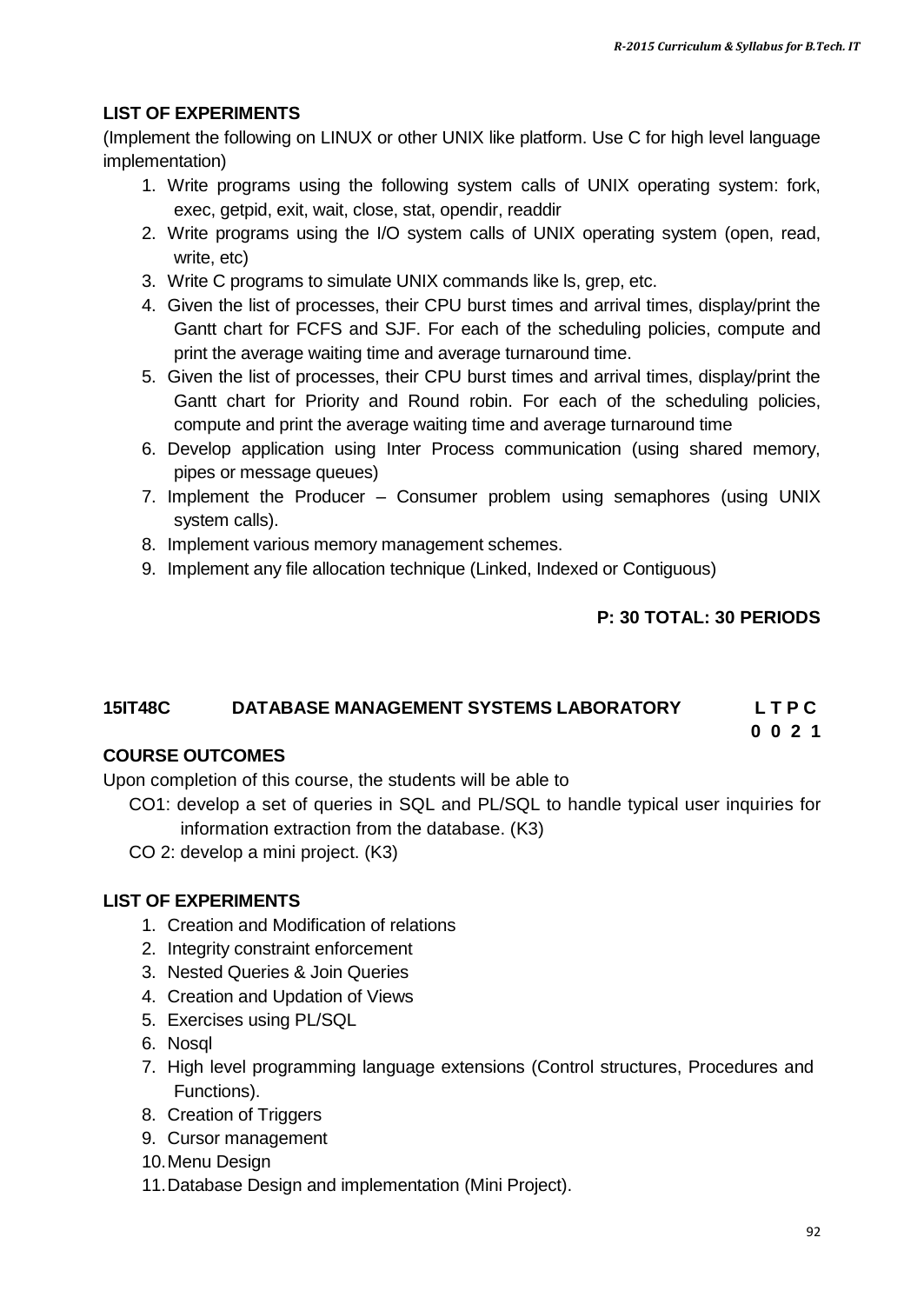## **REFERENCE**

1. Ivan Bayross, Commercial Application Development Using ORACLE Developer 2000, BPB Publications, 2000.

## **LAB EQUIPMENTS**

Hardware and Software required for a batch of 30 students:

**Hardware:** 

30 Personal Computers

**Software:** 

- Front end: VB/C#/JAVA
- Back end: Oracle 11g, my SQL, DB2
- Platform: Windows 7
- Oracle server could be loaded and can be connected from individual PCs.

## **P: 30 TOTAL: 30 PERIODS**

## **15IT49C C# AND .NET FRAMEWORK LABORATORY L T P C**

 **0 0 2 1**

## **COURSE OUTCOMES**

Upon completion of this course, the students will be able to

- CO 1: apply fundamental concepts of C# and .Net. (K3)
- CO 2: design real time web applications using ASP.NET and ADO.NET. (K3)

## **LIST OF EXPERIMENTS**

- 1. Simple Console Application
- 2. Array, string and structures using C#
- 3. OO programming concepts
- 4. Exception Handling Mechanism
- 5. Simple web application using ASP.net Controls
- 6. Simple ASP.Net program using web controls
- 7. Session tracking using user authentication
- 8. Connected and Disconnected model of ADO.Net
- 9. Real time application using web services
- 10. Simple mobile application using .Net compact framework
- 11. Mini Project

#### **P: 30 TOTAL: 30 PERIODS**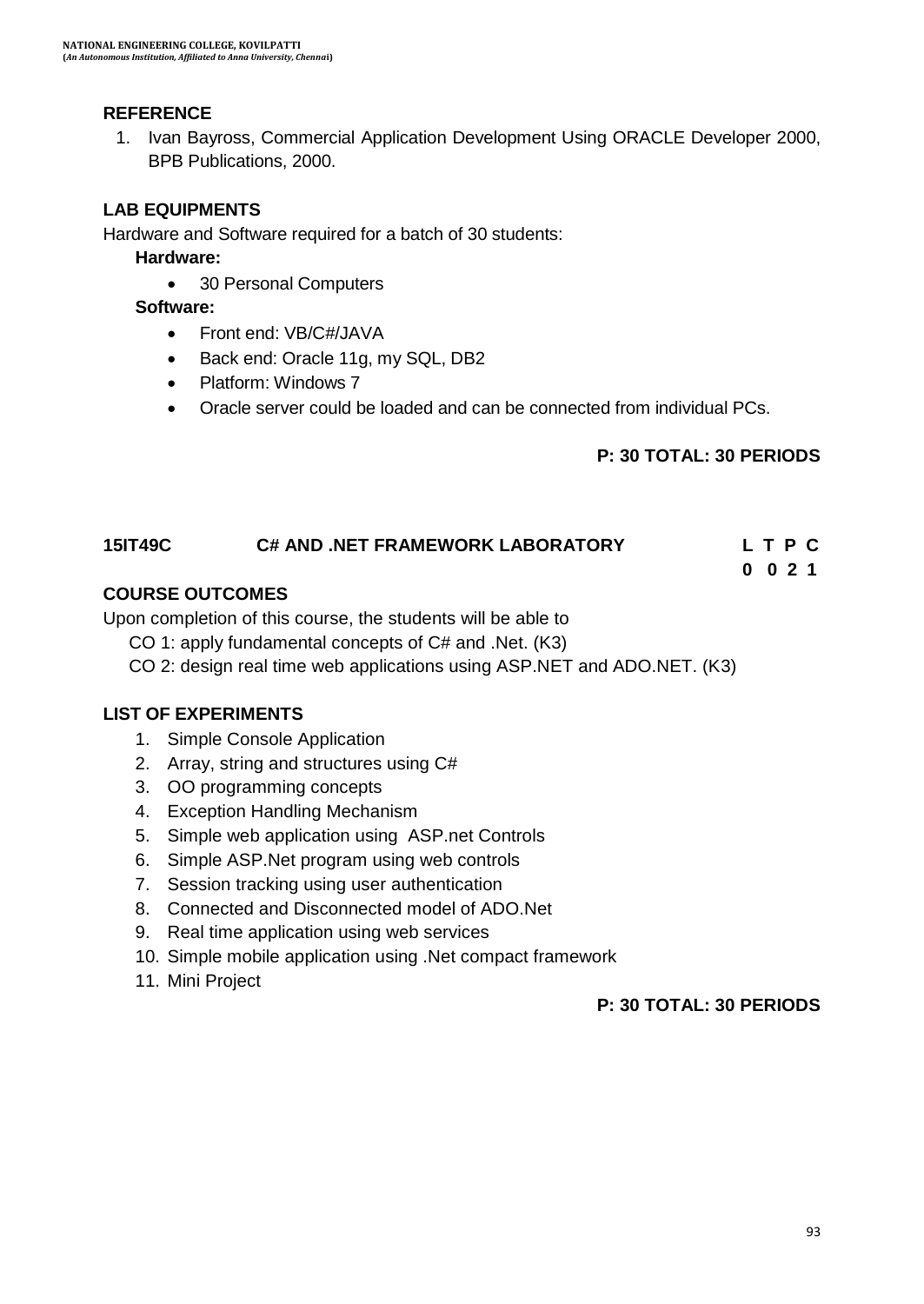## **15IT51C EMBEDDED SYSTEMS L T P C**

## **COURSE OUTCOMES**

Upon completion of this course, the students will be able to

- CO 1: explain the processor functionalities and architectures. (K2)
- CO 2: describe the memory and interrupt handling mechanism in ARM processor. (K2)
- CO 3: explain the importance of multi tasking in embedded systems. (K2)
- CO 4: develop programs using embedded C. (K3)
- CO 5: summarize the design principles of real time embedded systems. (K2)

## **UNIT I INTRODUCTION 9**

Introduction to microprocessors – Features of 8085 – Architecture - Challenges of Embedded Systems – Embedded system design process - Embedded processors – 8051 Microcontroller, ARM processor – Architecture, Instruction sets.

## **UNIT II MEMORY AND INTERRUPT HANDLING 9**

Programming Input and Output – Memory system mechanisms – Memory and I/O devices and interfacing – Design Examples: Cell Phones –Digital Still cameras.

## **UNIT III MULTIPROCESS AND PERFORMANCE POLICIES 9**

Multiple tasks and processes – Context switching – Scheduling policies – Interprocess communication mechanisms – Design Examples: Compact Discs and DVDs.

## **UNIT IV EMBEDDED PROGRAMMING AND TOOLS 9**

Programming embedded systems in assembly and C – Meeting real time constraints – Object-oriented programming with C- Multi-state systems and function sequences - Embedded software development tools – Emulators and debuggers.

## **UNIT V CASE STUDY 9**

Design issues and techniques – Case studies – Complete design of example embedded systems.

## **L: 45 TOTAL: 45 PERIODS**

## **TEXT BOOKS**

- 1. Marilyn Wolf, "Computers as Components: Principles of Embedded Computing System Design", Third Edition, Elsevier, 2012.
- 2. Michael J. Pont, "Embedded C", Pearson Education, 2008.

## **REFERENCES**

- 1. [Raj Kamal](https://www.google.co.in/search?tbo=p&tbm=bks&q=inauthor:%22Raj+Kamal%22), "Embedded Systems: Architecture, Programming and Design", Tata McGraw-Hill Education, 2011.
- 2. Arnold berger, "Embedded system design", CMP books, First Edition, 2001.
- 3. Narayan and gong, "Specifications and design of embedded systems", Pearson education, Second Edition, 1999.

# **3 0 0 3**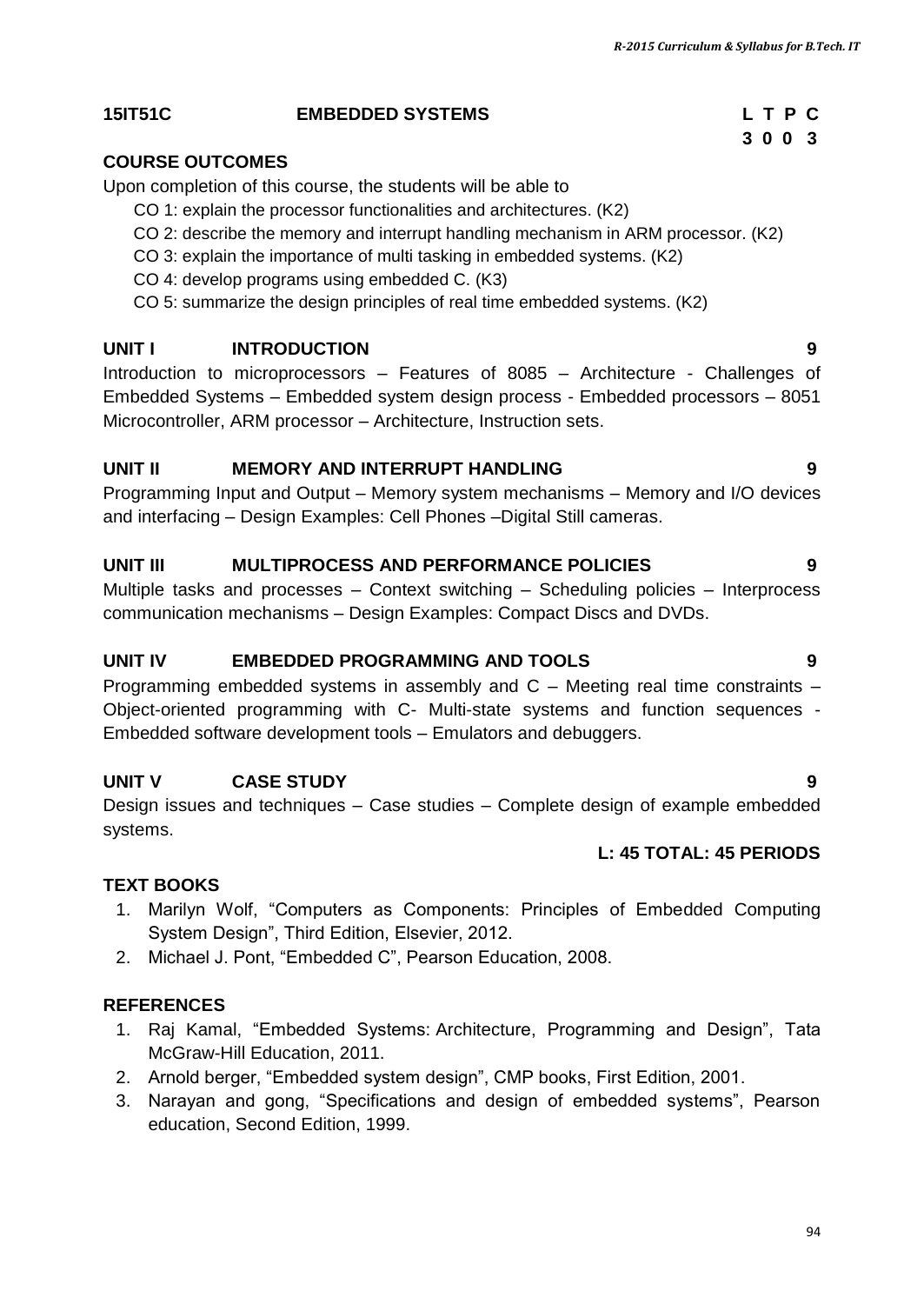| <b>15IT52C</b>                               | <b>INTERNET AND WEB TECHNOLOGY</b>                                                                                                                                                                                                                                                                                                                                             | LTPC<br>3 0 0 3              |
|----------------------------------------------|--------------------------------------------------------------------------------------------------------------------------------------------------------------------------------------------------------------------------------------------------------------------------------------------------------------------------------------------------------------------------------|------------------------------|
| <b>COURSE OUTCOMES</b>                       | Upon completion of this course, the students will be able to<br>CO 1: design web pages using HTML & CSS. (K3)<br>CO 2: develop scripting languages for validation of web pages. (K3)<br>CO 3: design dynamic web pages using server side programming. (K3)<br>CO 4: design web pages using Java framework. (K3)<br>CO 5: develop the web applications using web services. (K3) |                              |
| UNIT I<br>on Education                       | <b>INTRODUCTION</b><br>Client/Server concepts - World Wide Web - HTML 4 - HTML5- CSS-Case study- Website                                                                                                                                                                                                                                                                       | 9                            |
| <b>UNIT II</b>                               | <b>SCRIPTING LANGUAGES</b><br>JavaScript-Angular.JS-Jquery - JSON.                                                                                                                                                                                                                                                                                                             | 9                            |
| <b>UNIT III</b>                              | <b>SERVER SIDE TECHNOLOGIES</b><br>Servlet - JSP -Database connectivity- Case study: Book Exchange-MVC paradigm                                                                                                                                                                                                                                                                | 9                            |
| <b>UNIT IV</b><br>Strut - Spring - Hibernate | <b>JAVA FRAMEWORK</b>                                                                                                                                                                                                                                                                                                                                                          | 9                            |
| <b>UNIT V</b>                                | <b>WEB SERVICES</b><br>Web service - SOAP - WSDL - Case study: Airline reservation                                                                                                                                                                                                                                                                                             | 9<br>L: 45 TOTAL: 45 PERIODS |
| <b>TEXT BOOKS</b><br>1.                      | Jeffrey C.Jackson, "Web Technologies - A Computer Science Perspective", Pearson                                                                                                                                                                                                                                                                                                |                              |
| Education, 2011.<br>2.                       | H.M.Deitel, P.J. Deitel, T.R. Nieto, "Internet & World Wide Web How to Program",                                                                                                                                                                                                                                                                                               |                              |

Fourth Edition, Pearson, 2012

#### **REFERENCES**

- 1. Paul J. Deitel, Harvey M. Deitel, Abbey Deitel, "Internet & World Wide Web How to Program", Fifth Edition, Pearson Education, 2011.
- 2. Ravi Kant Soni , Learning Spring Application Development, Packt Publishing, 2015
- 3. Dane Cameron, A Software Engineer Learns HTML5, JavaScript and jQuery: A guide to standards-based web applications Kindle Edition, 2013
- 4. James Holmes, Struts: The Complete Reference, 2<sup>nd</sup> Edition, Mcgraw Hill Education, 2006
- 5. Andrew Grant, Beginning AngularJS, Apress, 2015
- 6. Robert. W. Sebesta, "Programming the World Wide Web",  $7<sup>th</sup>$  Edition, Pearson Education, 2013.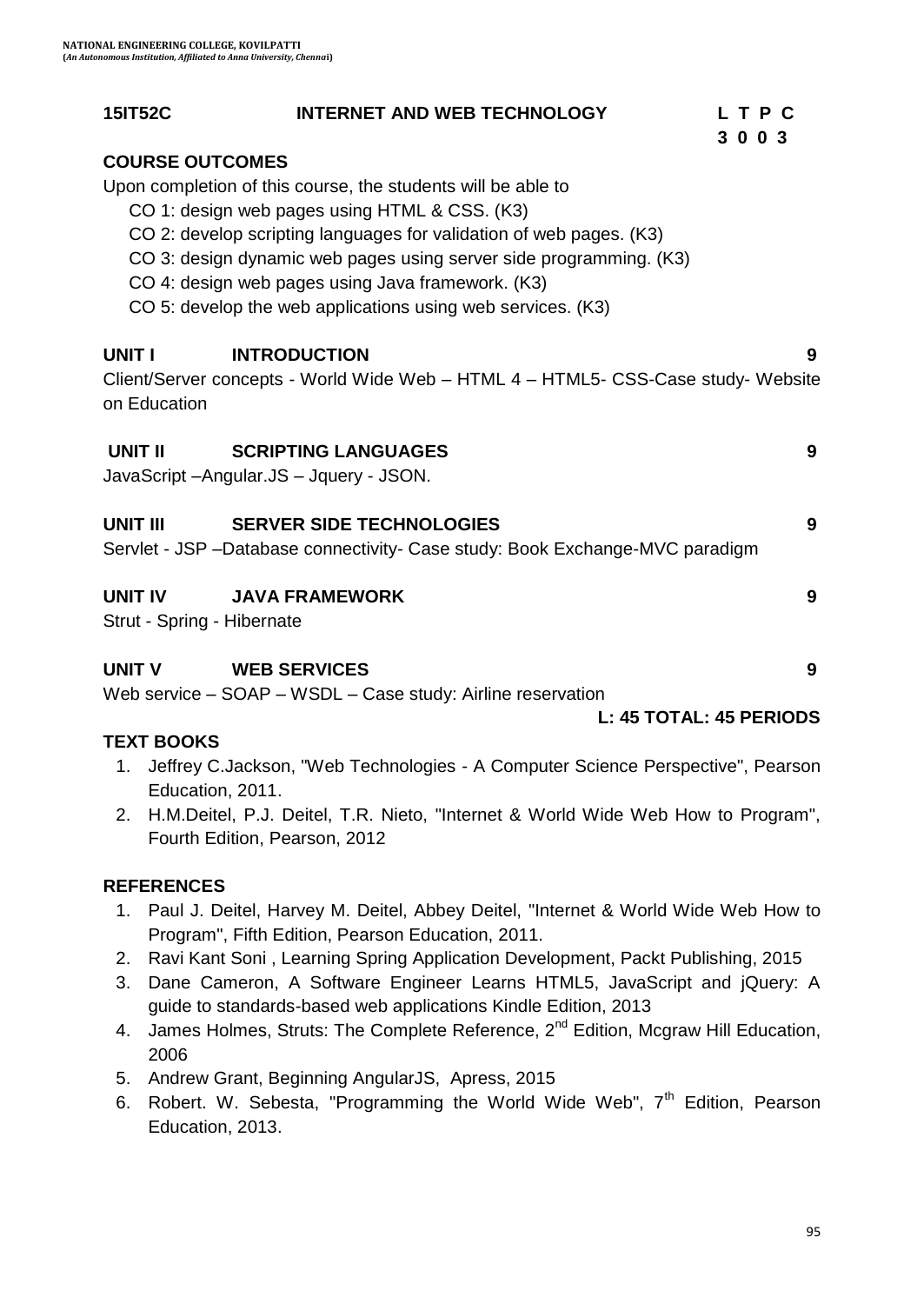## **WEB REFERENCES**

- 1. http://nareshit.in/html5-training/
- 2. [https://www.lynda.com](https://www.lynda.com/)

| <b>15IT53C</b>         | <b>COMPUTER NETWORKS</b> | L T P C |  |
|------------------------|--------------------------|---------|--|
|                        |                          | 3003    |  |
| <b>COURSE OUTCOMES</b> |                          |         |  |

Upon completion of this course, the students will be able to

- CO 1: describe the fundamentals of data communication and networking. (K2)
- CO 2: explain the principles of data link layer and its issues. (K2)
- CO 3: explain the switching techniques and routing algorithms. (K2)
- CO 4: describe the transport layer and application layer protocols. (K2)
- CO 5: summarize the functions of traditional and modern wireless technologies. (K2)

#### **UNIT I DATA COMMUNICATION AND NETWORKING 9**

Introduction – Data Communication & Networking Model – Topology – Transmission Media – OSI Model – TCP/IP Protocol suite – Internet Architecture

#### **UNIT II DATA LINK CONTROL PROTOCOLS 9**

Flow Control: Stop and Wait – Sliding Window – Error Detection & Control Mechanism – HDLC – Medium access: CSMA – Ethernet – Token ring – FDDI

#### **UNIT III NETWORK LAYER 9**

Circuit Switching – Packet Switching – Principles of Internetworking – Internet Protocols – Routing Metrics – Routing Algorithms – Multicast Routing – IP Addressing – Subnetting.

#### **UNIT IV TRANSPORT AND APPLICATION LAYER 9**

Duties of Transport layer – TCP – UDP – Congestion Control – Congestion Avoidance – Quality of Service – Socket Basics – WWW – Email– HTTP – FTP – DNS.

#### **UNIT V ADVANCED TECHNOLOGY 9**

Traditional wireless technology: GSM, GPRS, UMTS, CDMA – Modern wireless technology: Bluetooth, Wi-Fi, WiMax, IMS, LTE and Li-Fi.

#### **L: 45 TOTAL: 45 PERIODS**

#### **TEXT BOOKS**

- 1. William Stallings, "Data and Computer Communications", Pearson Education, Tenth Edition, 2013.
- 2. Larry L. Peterson, Bruce S. Davie, "Computer Networks: A systems approach", Morgan Kaufmann Publishers, Fifth Edition, 2011.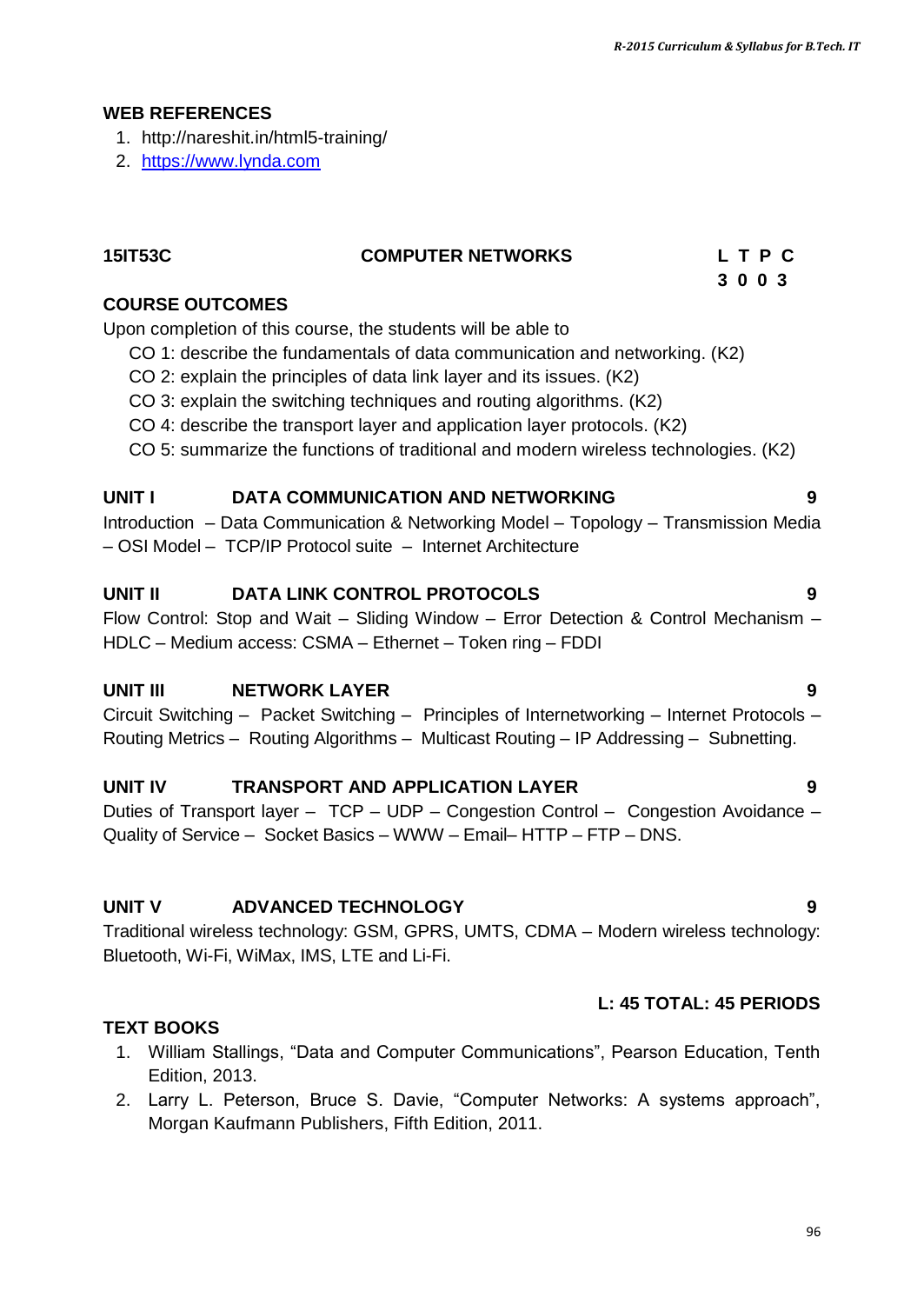## **REFERENCES**

- 1. Behrouz A. Forouzan, "Data communication and Networking", Tata McGraw Hill, Fifth Edition, 2012.
- 2. Andrew S.Tanenbaum, David J.Wetherall, "Computer Networks", Pearson Education, Fifth Edition, 2014.
- 3. James F. Kurose, Keith W. Ross, "Computer Networking: A Top-Down Approach, Pearson Education, Fifth Edition, 2012.
- 4. Vijay. K. Garg, "Wireless Communication and Networking", Morgan Kaufmann Series in Networking, First Edition, 2007.

|  | 3003 |
|--|------|

## **COURSE OUTCOMES**

Upon Completion of this course, the students will be able to

- CO 1: describe 2D graphics and clipping algorithms. (K2)
- CO 2: explain algorithms for clippings, 3D transformations and viewing. (K2)
- CO 3: develop graphics programs using OpenGL. (K3)
- CO 4: summarize the multimedia compression techniques for audio and video streams. (K3)
- CO 5: design audio/video animations using multimedia presentation tools. (K3)

## **UNIT I 2D PRIMITIVES 9**

Overview of Graphics Systems – Output Primitives - Line, Circle and Ellipse drawing algorithms – Attributes of output primitives - Two dimensional Geometric transformation - Pivot Point Rotation –Homogenous Coordinates – Two dimensional viewing – Clipping and Windowing-Line clipping algorithms (Cohen- Sutherland, Liang-Barsky, Nicholl–Lee).

## **UNIT II 3D PROJECTIONS AND VIEWING 9**

Parallel and Perspective projections - Three dimensional object representation – Polygons, Curved lines, Splines, Quadric Surfaces- Visualization of data sets - Three-Dimensional Geometric and Modeling Transformations – Three-Dimensional Viewing - Visible surface identification- Depth Buffer Method – Wire frame Method - Hidden surface and line elimination.

## **UNIT III COLOR MODELS & OPENGL PROGRAMMING 9**

Color Models – RGB, YIQ, CMY, HSV – Animations – General Computer Animation, Raster, Keyframe - Graphics programming using OPENGL – Basic graphics primitives – Drawing three dimensional objects - Drawing three dimensional scenes - Introduction to Shading models – Flat and Smooth shading – Adding texture to faces –Fractals and Self similarity-Mandelbrot sets – Julia Sets.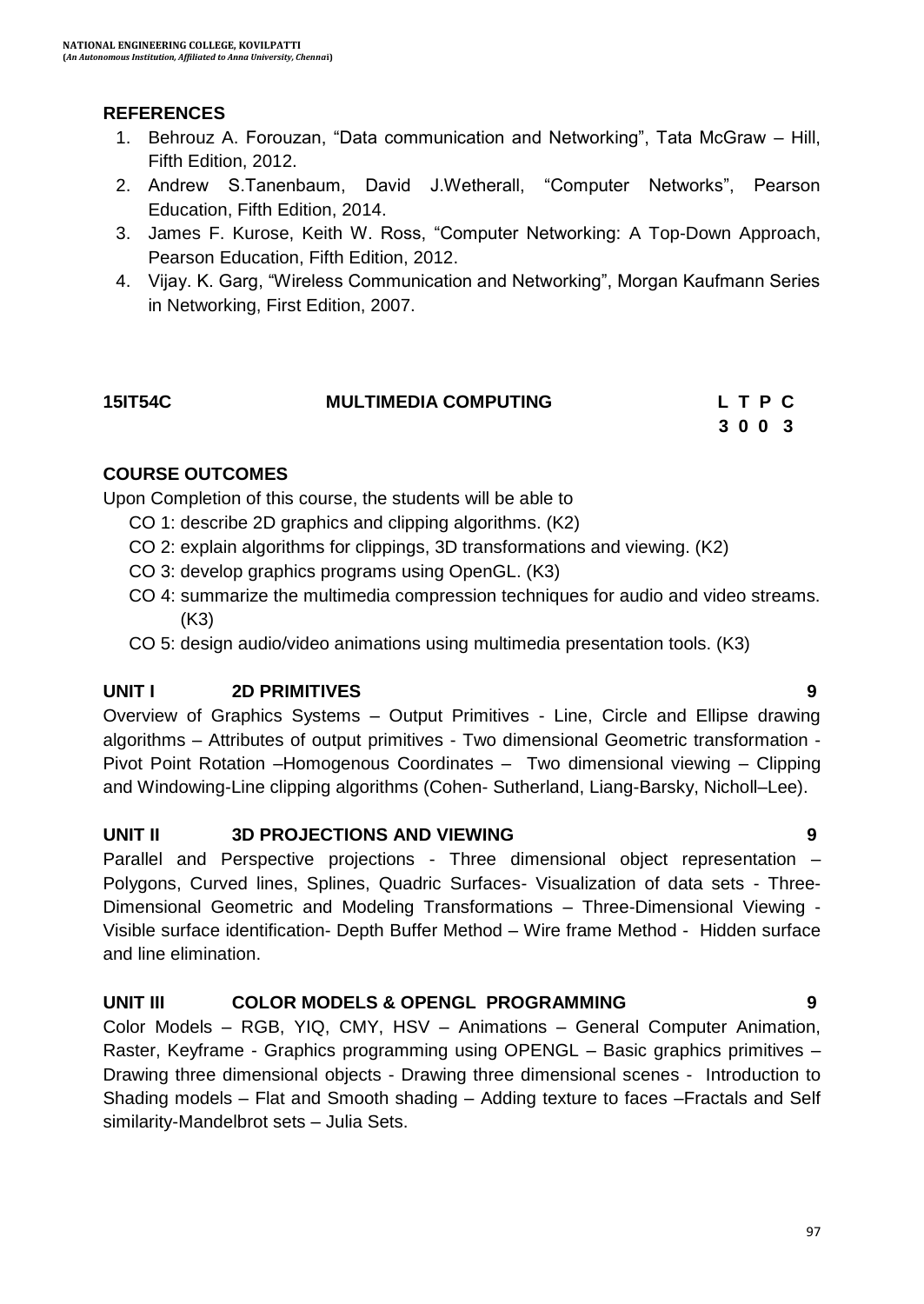## **UNIT IV MULTIMEDIA COMPRESSION 9**

Multimedia-Media and data Streams- Medium and Traditional Data streams-sound and audio-MIDI Concepts-Image and Graphics-Video and animation-Computer based animation-JPEG compression-H.261-DVI.

## **UNIT V MULTIMEDIA SYSTEMS AND APPLICATIONS 9**

Optical Storage Systems-Multimedia Communication Systems-Database System - Synchronization issues – Presentation requirements – Applications – Video conferencing – Virtual reality – Interactive Video.

## **L: 45 TOTAL: 45 PERIODS**

## **TEXT BOOKS**

- 1. Donald Hearn, M.Pauline Baker, "Computer Graphics C Version", Pearson Education, Second Edition, 2004
- 2. F.S. Hill Jr, Stephen Kelley, "Computer Graphics using OPENGL", Prentice Hall Education, Third Edition, 2007.
- 3. Ralf Steinmetz, Klara Steinmetz, "Multimedia Computing, Communications & Applications", Pearson education, 2009.

## **REFERENCES**

- 1. James D. Foley, Andries Van Dam, Steven K. Feiner, John F. Hughes, "Computer Graphics - Principles and practice", Pearson Education, Second Edition, 2007.
- 2. Tay Vaughan, "Multimedia Making It Work", McGraw Hill, Seventh Edition, 2008

## **WEB REFERENCES**

- 1. [http://www.webreference.com/3d/index.html.](http://www.webreference.com/3d/index.html)
- 2. [https://www.sciencedaily.com/terms/3d\\_computer\\_graphics.htm.](https://www.sciencedaily.com/terms/3d_computer_graphics.htm)
- 3. [http://geomalgorithms.com/websites.html.](http://geomalgorithms.com/websites.html)
- 4. [https://www.tutorialspoint.com/computer\\_graphics/line\\_generation\\_algorithm.htm.](https://www.tutorialspoint.com/computer_graphics/line_generation_algorithm.htm)
- 5. [https://www.w3.org/standards/webdesign/audiovideo.](https://www.w3.org/standards/webdesign/audiovideo)

| <b>15IT55C</b> | <b>PROJECT MANAGEMENT AND FINANCE</b> |  |  | L T P C |  |
|----------------|---------------------------------------|--|--|---------|--|
|                | (Common to all Programmes)            |  |  | 3 0 0 3 |  |

## **COURSE OUTCOMES**

Upon completion of this course, the students will be able to

- CO1: Explain the concept of operational and project management. (K2)
- CO2: Define the scope of a project and develop the project plan. (K2)
- CO3: Evaluate the technical, business and social environment related to the project. (K3)
- CO4: Formulate and manage project team successfully. (K5)
- CO5: Monitor and control projects using tools and techniques. (K3)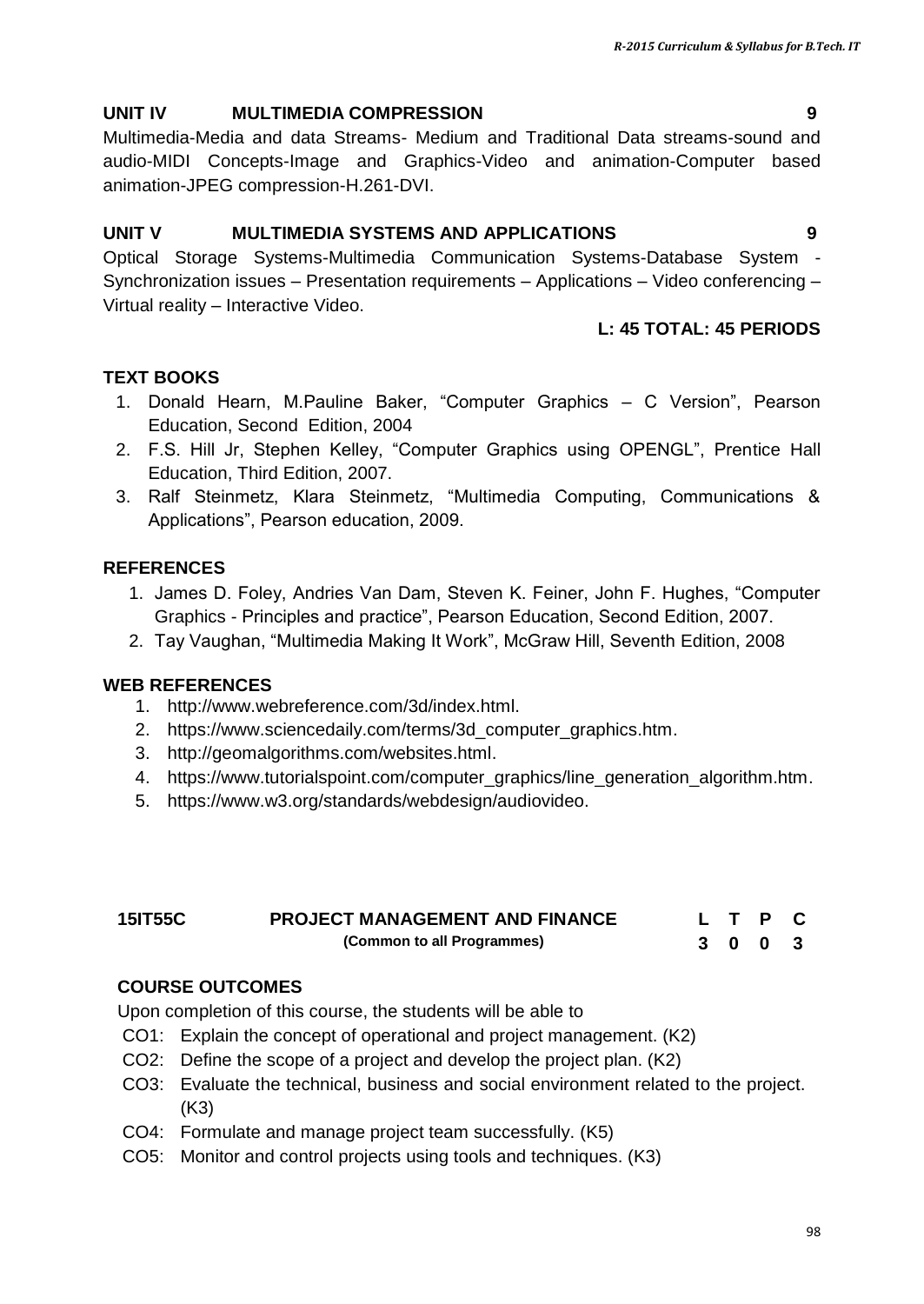## **UNIT I BASIC CONCEPT 9**

Concept and categories of project - Project development cycle - Concept, tools and techniques of project management - Logistics and supply chain management - Forms of project organizations.

## **UNIT II PROJECT FORMULATION 9**

Project identification, formulation and preparation. Market and demand estimation - Market survey techniques - Demand forecasting. Materials management - Analysis of materials input, technology, production, plant capacity, location and site, civil works, charts, layouts and work schedule. Cost of project - Means of financing, estimates of cost - Financial projections.

## **UNIT III PROCESS OF PROJECT APPRAISAL 9**

Technical, Economic, Financial, Legal and Social appraisal of the Industrial Projects. Problems due to rate of discount, wage-rate, exchange rates, treatment of taxes, social cost-benefits - treatment of risk and uncertainty - sensitivity analysis and probability approach - Single as well as multiple projects - Big data analytics - PLM and SLM.

### **UNIT IV PROJECT TEAM FORMULATION AND MAXIMIZING PARTICIPATION**

Project Team frame works - Project Team cultures - Barriers and challenges - Selecting Team Members - Key skills of effective project leaders - Giving / receiving feedback from different members of the project.

## **UNIT V IMPLEMENTATION, MONITORING AND CONTROL OF PROJECTS 9**

Project scheduling, network techniques for resource, cost budgeting and scheduling project management teams and coordination - Monitoring and post implementation, evaluation of the project - ERP - Project financing.

## **L:45; TOTAL:45 PERIODS**

## **TEXT BOOKS**

- 1. Gobalakrishnan P and Ramamoorthy VE "Textbook of Project Management", Macmillan Publications, 2014.
- 2. Maylor "Project Management", 3<sup>rd</sup> Edition, Pearson, 2010.

## **REFERENCES**

- 1. Gido, "Effective project management", 3<sup>rd</sup> Edition, Cengage Learning, 2008.
- 2. Gray and Larson, "Project Management: The Managerial Process", 3<sup>rd</sup> Edition. TMH, 2010.
- 3. Choudhury S, "Project Management", 1<sup>st</sup> Edition, Tata Mc Graw Hill Publishing Co., 2007.

**9**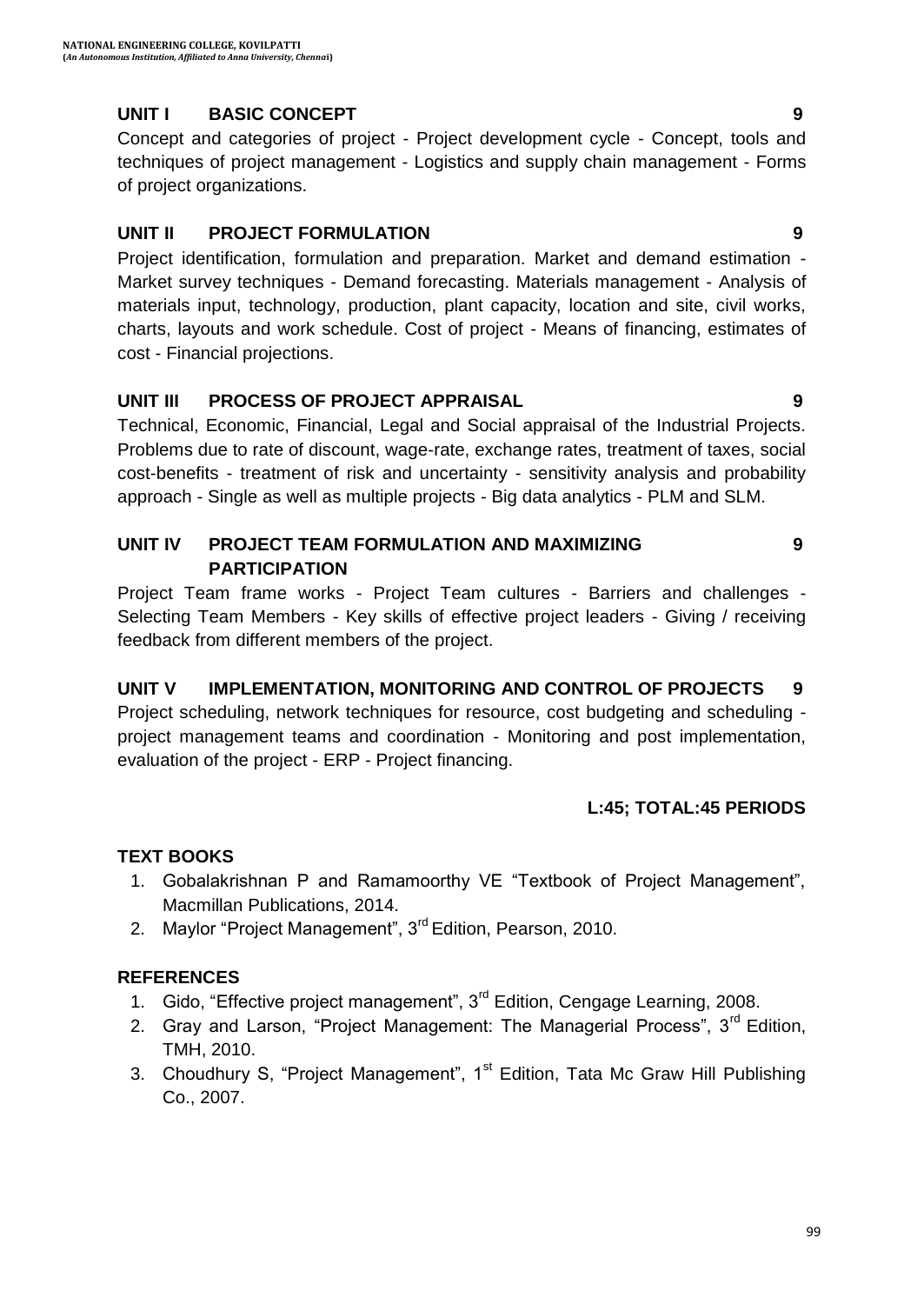## **15IT56C INTERNET AND WEB TECHNOLOGY LABORATORY L T P C**

## **COURSE OUTCOMES**

Upon completion of this course, the students will be able to

CO1: design and validate the web applications using scripting languages. (K3)

 **0 0 2 1**

CO2: design dynamic web applications using server side programming and Java framework. (K3)

#### **List of Experiments**

- 1. Create the web pages using HTML
- 2. Create the web pages with all types of Cascading style sheets.
- 3. Form validation using JavaScript, JQuery and AngularJS
- 4. Write a servlet program to invoke servlets from HTML forms
- 5. Develop the database web applications using servlet.
- 6. Develop the database web applications using JSP
- 7. Create an application using strut
- 8. Create an application in spring
- 9. Develop an application for Integrating Hibernate with the Spring Framework
- 10. Develop web service applications

#### Mini project **P: 30 TOTAL: 30 PERIODS**

| <b>15IT57C</b> | <b>NETWORKING LABORATORY</b> | LTP C |
|----------------|------------------------------|-------|
|                |                              | 0.021 |

## **COURSE OUTCOMES**

Upon completion of this course, the students will be able to

- CO 1: implement routing and switching algorithms. (K3)
- CO 2: design network topology using CISCO packet tracer. (K3)

#### **LIST OF EXPERIMENTS**

- 1. Study of networking devices and troubleshooting commands.
- 2. Study of switching (L2) and Routing (L3) concepts
- 3. Create LAN with computers and internetworking devices.
- 4. Configure a network topology using CISCO Packet Tracer.
- 5. Sending & Receiving packets with unicast, broadcast and multicast mechanism.
- 6. Implement ARP/RARP protocol in routing.
- 7. Configure a network topology using distance vector routing protocols (eg. RIP).
- 8. Implement link state routing protocols (eg.OSPF) in a network.
- 9. Sniff and analyse packet capture & network traffic with Wireshark and tcpdump
- 10. Configure DHCP in an Enterprise Branch Network using CISCO Packet Tracer.
- 11. Configure Standard Access Control Lists in a Medium-Size Enterprise Branch Office Network using CISCO Packet Tracer.
- 12. Configure Virtual LANs on the switches in a converged network topology.
- 13. Configuring Point-to-point protocol authentication using PAP and CHAP.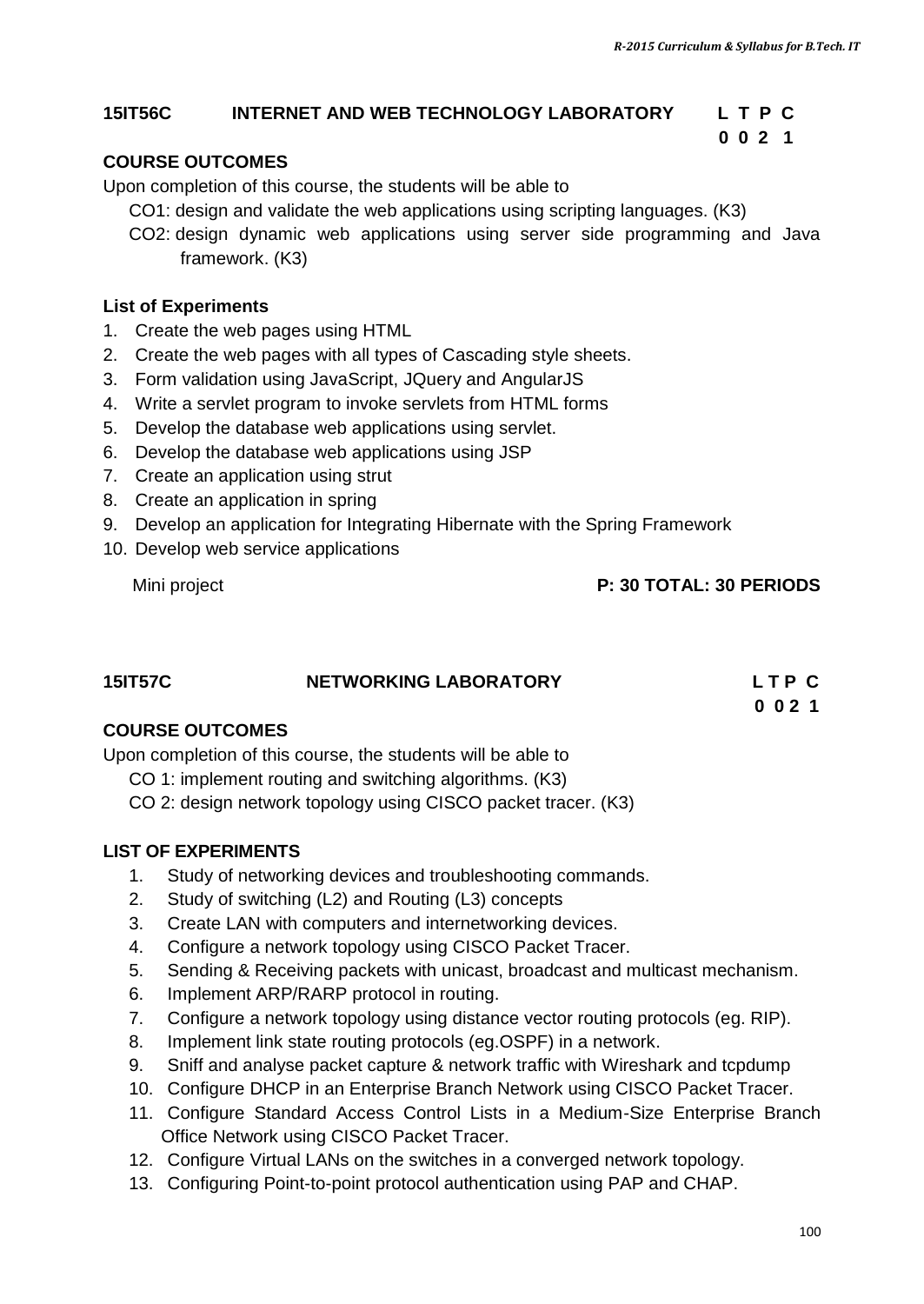- 14. Create & send different type of data control traffic using PackETH (Linux Opensource packet generator)
- 15. Configure spanning tree protocol using CISCO Packet Tracer

#### **P: 30 TOTAL: 30 PERIODS**

#### **15IT58C MULTIMEDIA LABORATORY L T P C 0 0 2 1**

#### **COURSE OUTCOMES**

Upon Completion of this course, the students will be able to

- CO 1: implement 2D and 3D transformation algorithms. (K3)
- CO 2: develop a mini project using computer graphics software. (K3)

#### **LIST OF EXPERIMENTS**

- 1. To implement Bresenham"s algorithms for line, circle and ellipse drawing.
- 2. To perform 2D Transformations such as translation, rotation, scaling, reflection and shearing of objects.
- 3. To implement Cohen-Sutherland 2D clipping and window view port mapping
- 4. To perform 3D Transformations such as translation, rotation and scaling.
- 5. To implement Composite 3D transformations.
- 6. To draw 3D objects and scenes using OPENGL.
- 7. To convert between color models (RGB, YIQ, CMY & HSV)
- 8. Implementation of text compression algorithm using RLE and Static Huffman.
- 9. To implement image compression using Huffman algorithm.
- 10. To perform animation using any Animation software (Macromedia Flash,Blender,CreaToon etc)
- 11. To perform basic operations on image using Photoshop **/**GIMP /any equivalent Image manipulation software

#### **Software:**

- 1. C/C++/Java
- 2. OpenGL 3.7 (precompiled GLUT libraries 3.7 Open source)
- 3. Any open source software like GIMP 2.6 / Flash 8.0 / Adobe Photoshop / Blender 2.5

#### **P: 30 TOTAL: 30 PERIODS**

| <b>15IT61C</b> | <b>SOFTWARE PROJECT MANAGEMENT</b> | LTPC |
|----------------|------------------------------------|------|
|----------------|------------------------------------|------|

 **3 0 0 3**

## **COURSE OUTCOMES**

Upon completion of this course, the students will be able to

CO 1: explain the activities involved during project development phase. (K2)

CO 2: summarize the various project evaluation and management techniques. (K2)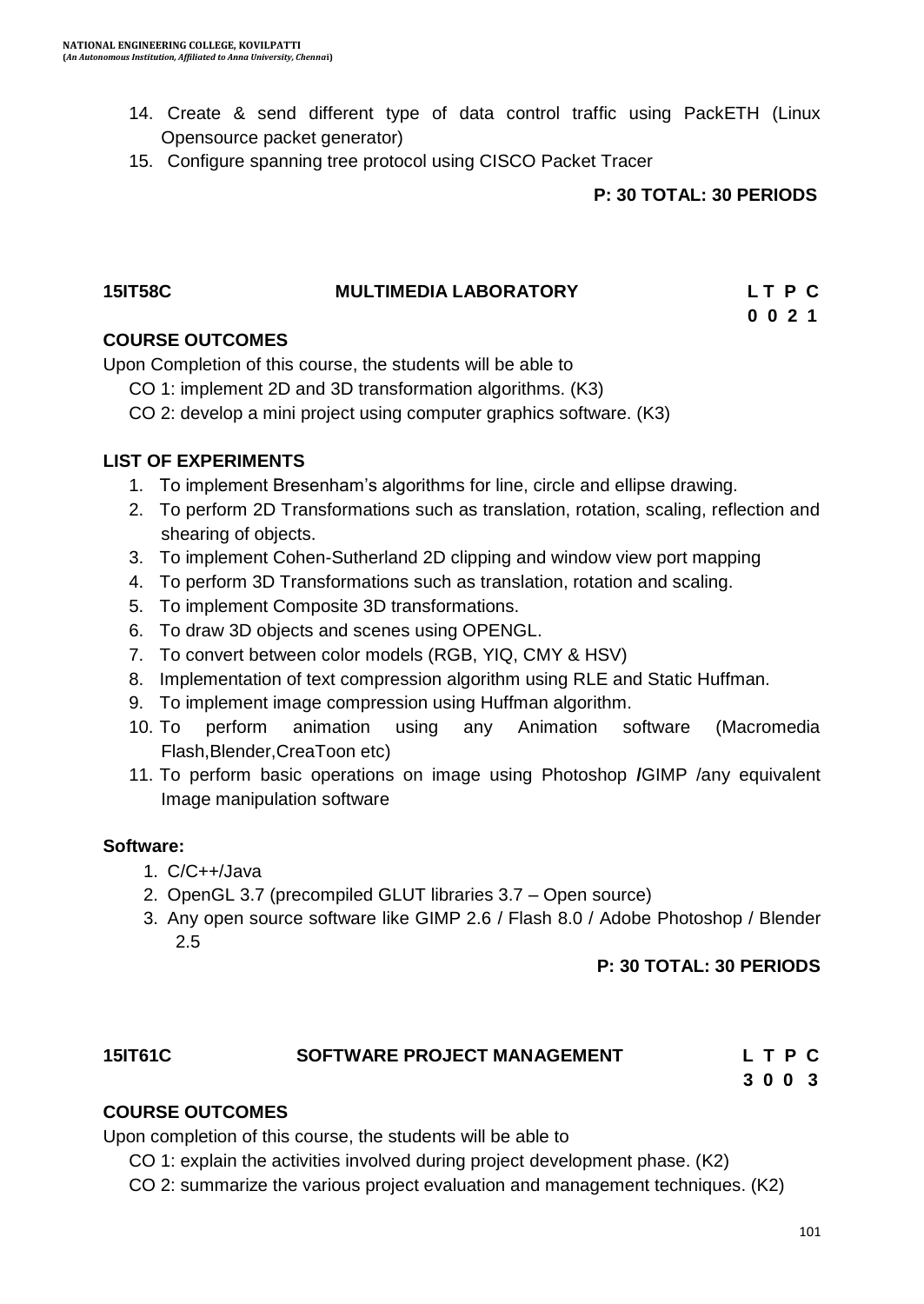- CO 3: describe the activities of project development. (K2)
- CO 4: evaluate the cost estimation methods. (K4)
- CO 5: describe the people management and team organization skills. (K2)

## **UNIT I INTRODUCTION 9**

Project Definition – Software projects versus other types of project – Activities Covered by Software Project Management – Plans, methods and methodologies – Stakeholders – Project success and failure

## **UNIT II PROJECT MANAGEMENT 9**

Project portfolio management - Evaluation of individual projects – Cost Benefit Evaluation Techniques – Risk Evaluation- Program management - Strategic program management - Benefits management

## **UNIT III ACTIVITY PLANNING 9**

Objectives – Project Schedule – Sequencing and Scheduling Activities –Network Planning Models – Forward Pass – Backward Pass – Activity Float – Shortening Project Duration – Activity on Arrow Networks – Risk Management.

## **UNIT IV SOFTWARE EFFORT ESTIMATION 10**

Problems with over and under estimate - The basis for software estimation - software estimation Techniques. Bottom-up estimating - The top-down approach and parametric models - Expert judgments, Estimation by analogy, Function point –COCOMO: a parametric model.

## **UNIT V PEOPLE MANAGEMENT AND TEAM ORGANIZATION 8**

Organizational behavior – Selecting the right person for the job- Instruction in the best methods – Motivation – The Oldham–Hackman job characteristics model – Stress – Health and safety - Becoming a team – Decision making – Organizational Structure – Leadership.

## **L: 45 TOTAL: 45 PERIODS**

## **TEXT BOOK**

1. Bob Hughes, Mikecotterell, "Software Project Management", Fifth Edition, Tata McGraw Hill, New Delhi, 2011.

## **REFERENCES**

- 1. Kelkar Sa, "Software Project Management", Third Edition, PHI Learning, New Delhi, 2012.
- 2. Gopalaswamy Ramesh, "Managing Global Software Projects", Tata McGraw Hill, New Delhi, 2006.
- 3. Roger S Pressman, "Software Engineering, A Practitioner"s Approach", Sixth Edition, Tata McGraw Hill, New Delhi, 2009.
- 4. Kamna Malik, Praveen Choudary, "Software Quality, a practitioner"s Approach", Tata McGraw Hill, New Delhi, 2009.

#### 102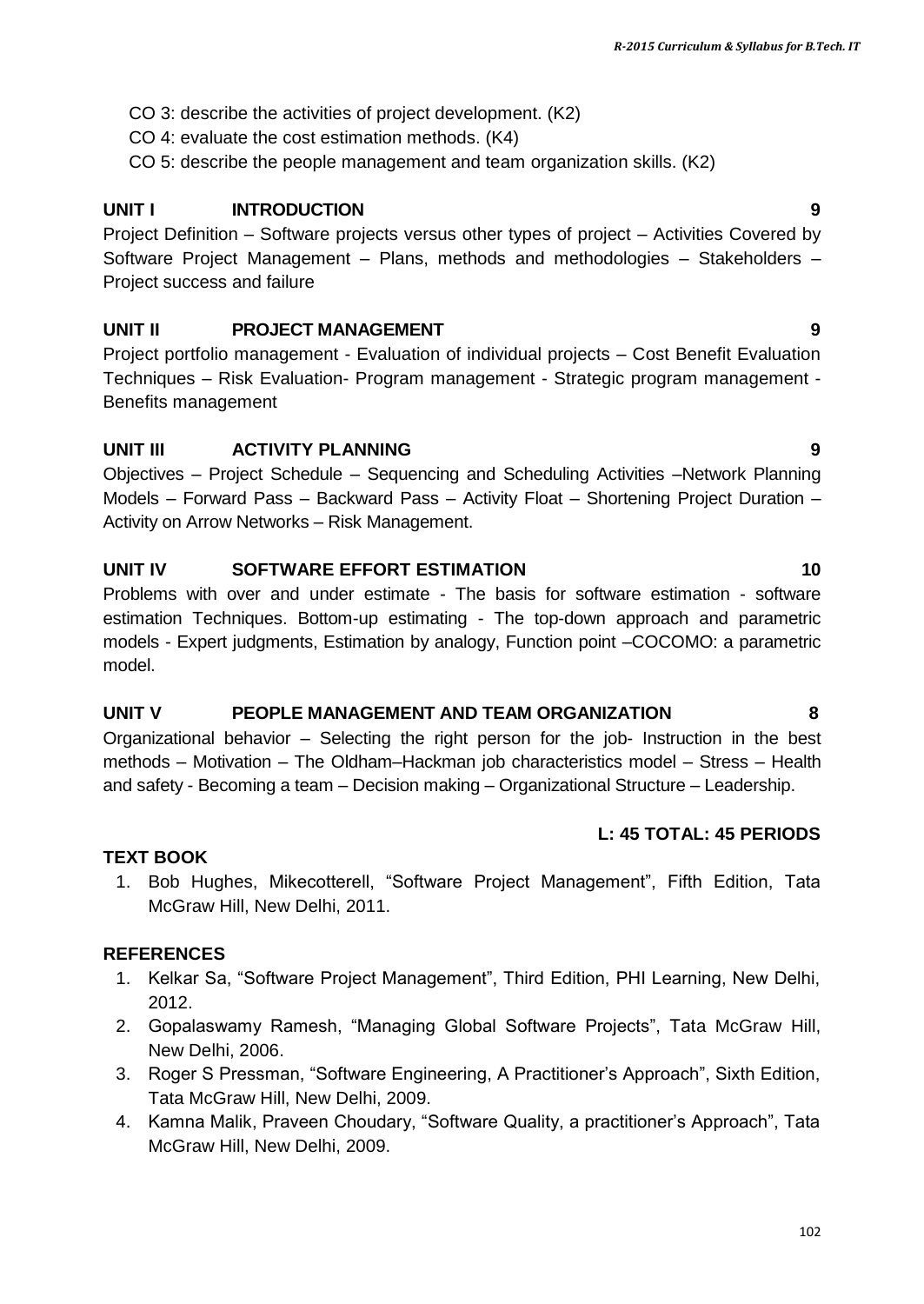## **15IT62C ENTERPRISE MOBILITY L T P C**

## **COURSE OUTCOMES**

Upon completion of this course, the students will be able to

- CO 1: design and validate web pages using HTML and JavaScript. (K3)
- CO 2: explain the devices, platform, and layers in mobile architecture. (K2)
- CO 3: describe the concepts of various mobile platforms (K2)
- CO 4: develop mobile applications using Android. (K3)
- CO 5: describe advanced technologies in mobility. (K2)

## **UNIT I INTRODUCTION 9**

Development in Web Standards - HTML5 – Java script - Event programming in Java

## **UNIT II ENTERPRISE MOBILITY ARCHITECTURE 9**

Innovations in Mobile Device platforms-Enterprise mobility landscape- Enterprise mobility layer-Mobility solution architecture

## **UNIT III MOBILE PLATFORMS AND DESIGN 9**

Mobile platforms- Mobile application designing

#### **UNIT IV MOBILE PROGRAMMING 9**

Mobile programming: Android – iPhone - Windows Phone - Windows mobile - Case study: Mobility solutions for healthcare

#### **UNIT V TECHNOLOGIES IN MOBILITY 9**

Mobile security- Mobile NFC - Device capabilities in App location – Mobile cloud computing.

#### **L: 45 TOTAL: 45 PERIODS**

## **TEXT BOOK**

- 1. Jithesh Sathyan, Anoop N, Navin Narayan , Shibu Kizhakke Vallathai, "A Comprehensive Guide to Enterprise Mobility", CRC Press, 2013.
- 2. Zak Ruvalcaba and Anne Boehm, "Murachs HTML5 & CSS3 ", Mike Murach & Associates Inc, Third edition , 2015

## **REFERENCES**

- 1. Nicholas C. Zakas, "Professional Javascript For Web Developers", Third Edition, Wiley India Pvt Ltd, 2012.
- 2. Greg Shackles, "Mobile Development with C#: Building Native IOS, Android, and Windows Phone Applications (Paperback)", O'Reilly Media Publishers, 2012.
- 3. Sumi Helal, Raja Bose, Wengdong Li, "Mobile Platforms and Development Environments (Paperback)", Morgan & Claypool Publishers, 2012.
- 4. Jeffrey C. Jackson, "Web Technologies: A Computer Science Perspective", Pearson Education, 2007.
- 5. Herbert Schildt, "Java The Complete Reference", 9<sup>th</sup> Edition, Tata McGraw Hill Publishing Company Limited, 2014.

 **3 0 0 3**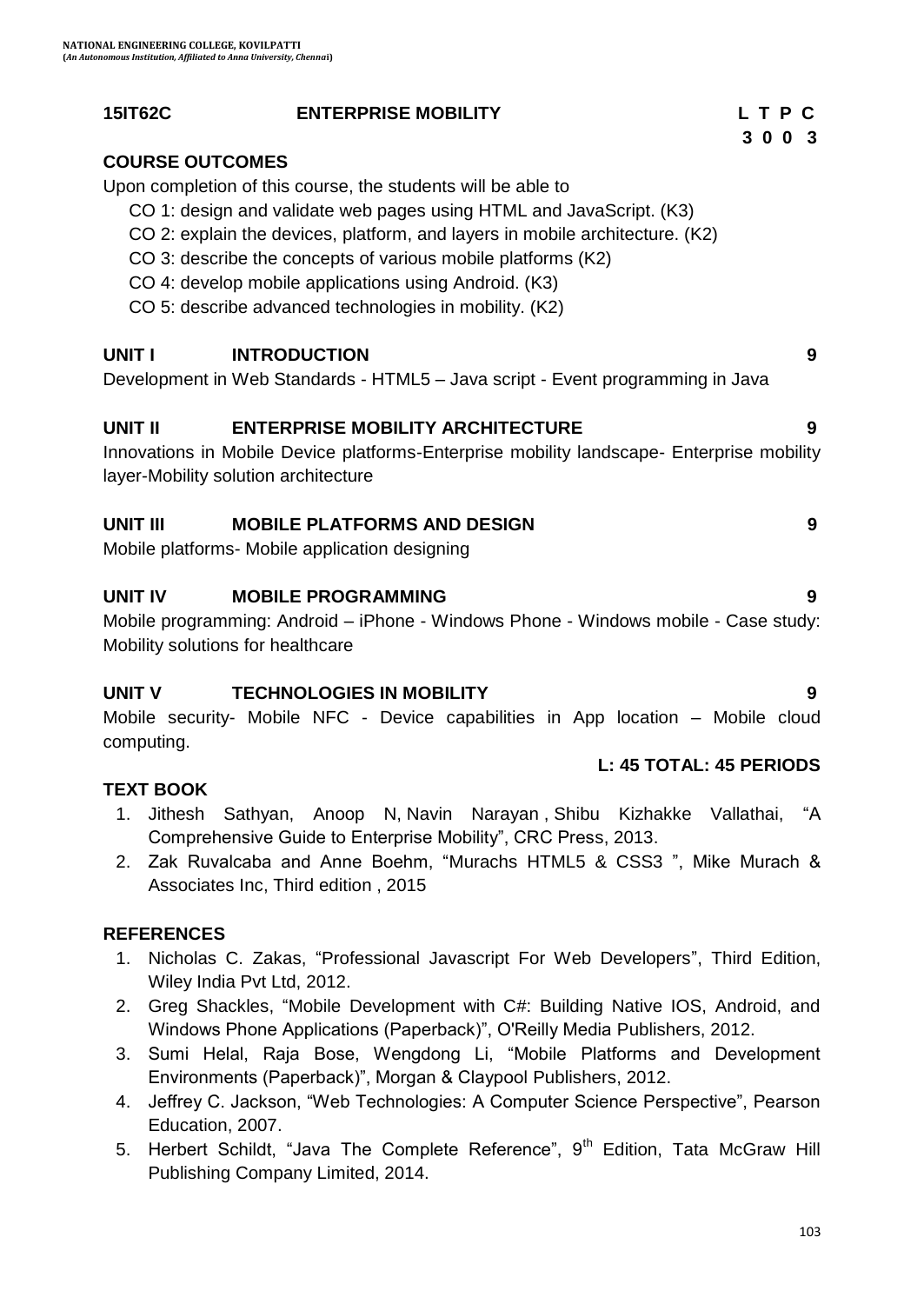#### **15IT63C DATA ANALYTICS AND BUSINESS INTELLIGENCE L T P C**

#### **COURSE OUTCOMES**

Upon completion of this course, the students will be able to

- CO 1: describe the linear regression models for analyzing the data. (K2)
- CO 2: explain the usage of various logistic regression models. (K2)
- CO 3: explain the casual inference and perform simulation. (K3)
- CO 4: describe the multilevel regression models. (K2)
- CO 5: summarize data collection and variance analysis. (K2)

#### **UNIT I LINEAR REGRESSION 9**

Introduction to data analysis – Statistical processes – statistical models – statistical inference – review of random variables and probability distributions – linear regression – one predictor – multiple predictors - prediction and validation – linear transformations – centering and standardizing – correlation – logarithmic transformations – other transformations – building regression models – fitting a series of regressions

#### **UNIT II LOGISTIC AND GENERALIZED LINEAR MODELS 9**

Logistic regression – logistic regression coefficients – latent - data formulation – building a logistic regression model – logistic regression with interactions – evaluating, checking, and comparing fitted logistic regressions – identifiability and separation – Poisson regression – logistic – binomial model - Probit regression – multinomial regression – robust regression using t model – building complex generalized linear models – constructive choice models

#### **UNIT III SIMULATION AND CAUSAL INFERENCE 9**

Simulation of probability models – summarizing linear regressions – simulation of non – linear predictions – predictive simulation for generalized linear models – fake - data simulation – simulating and comparing to actual data – predictive simulation to check the fit of a time series model – causal inference randomized experiments – observational studies – causal inference using advanced models – matching - instrumental variables

#### **UNIT IV MULTILEVEL REGRESSION 9**

Multilevel structures – clustered data – multilevel linear models – partial pooling – group – level predictors – model building and statistical significance – varying intercepts and slopes – scaled inverse - Wishart distribution – non-nested models – multi-level logistic regression – multi-level generalized linear models

#### **UNIT V DATA COLLECTION AND MODEL UNDERSTANDING 9**

Design of data collection – classical power calculations – multilevel power calculations – power calculation using fake - data simulation – understanding and summarizing fitted models – uncertainty and variability – variances –  $R2$  and explained variance – multiple comparisons and statistical significance – analysis of variance – ANOVA and multilevel linear and general linear models – missing data imputation.

#### **L: 45 TOTAL: 45 PERIODS**

## 104

# **3 0 0 3**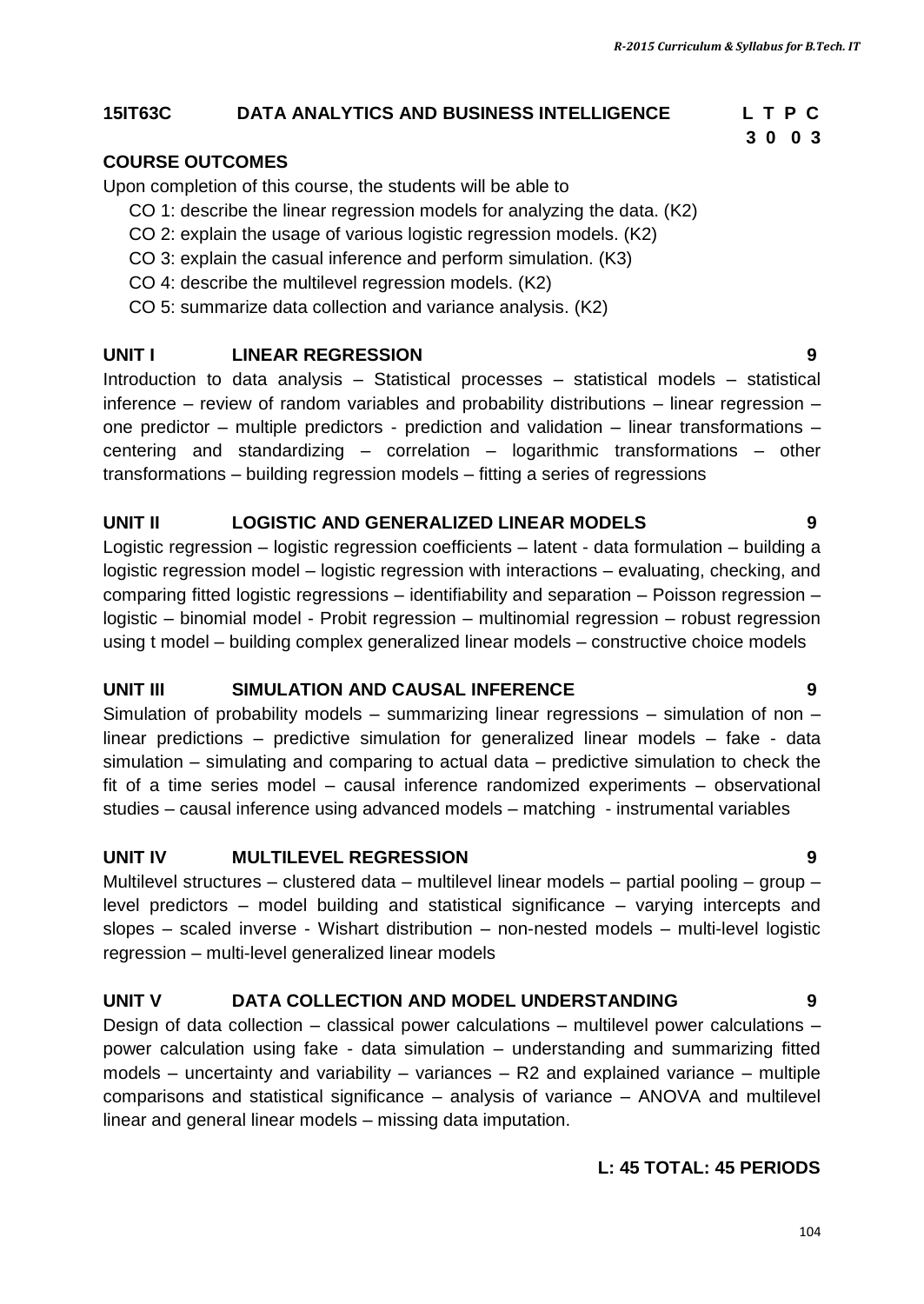## **TEXT BOOK**

1. Andrew Gelman and Jennifer Hill, "Data Analysis using Regression and multilevel / Hierarchical Models", Cambridge University Press, 2007.

## **REFERENCES**

- 1. Philipp K. Janert, "Data Analysis with Open Source Tools", O'Reilley, 2010.
- 2. Wes McKinney, "Python for Data Analysis", O'Reilley, 2012.
- 3. Robert Nisbelt, John Elder, and Gary Miner, "Handbook of statistical analysis and data mining applications", Academic Press, 2009.
- 4. Business Intelligence and Analytic Trends for Today's Businesses", Wiley, 2013.
- 5. David Ruppert, "Statistics and Data Analysis for Financial Engineering", Springer, 2011.

## **15IT64C CRYPTOGRAPHY AND NETWORK SECURITY L T P C**

## **3 2 0 4**

## **COURSE OUTCOMES**

Upon completion of this course, the students will be able to

- CO 1: apply conventional encryption techniques for solving problems. (K3)
- CO 2: explain the algorithms of symmetric and asymmetric cryptosystem. (K2)
- CO 3: apply data integrity and authentication techniques for securing a system. (K3)
- CO 4: describe the various authentication and internet security protocols. (K2)
- CO 5: explain the security mechanisms in wireless networks. (K2)

## **UNIT I ELEMENTARY CRYPTOGRAPHY** 15

Security Goals – Attacks, Services and mechanisms - Substitution Ciphers, Transposition Ciphers - Stream and Block Ciphers - Mathematics for Cryptography – Applied Cryptography

## **UNIT II SYMMETRIC AND ASYMMETRIC ALGORITHMS 15**

Data Encryption Standards - Advanced Encryption Standard – RC5 - Asymmetric key algorithms - Diffie Hellman Key Exchange - RSA Cryptosystem – Case Study: Key Exchange in Sensor Networks

## **UNIT III DATA INTEGRITY TECHNIQUES** 15

Message Authentication Code – MD5 – Hash Functions – SHA 512 – Whirlpool - HMAC – Digital Signatures: DSS – Fast one time signature (Lamport).

## **UNIT IV AUTHENTICATION PROTOCOLS 15**

Protocols for Internet Security – SSH (Remote Login Protocol) – Kerberos – SSL – TLS - PKI

## **UNIT V WIRELESS NETWORK SECURITY 15**

Wired Equivalent privacy - Wireless Network Threats – Measures – Mobile Device Security – Security in Wireless networks – WAP Security

## **L: 45 T: 30 TOTAL: 75 PERIODS**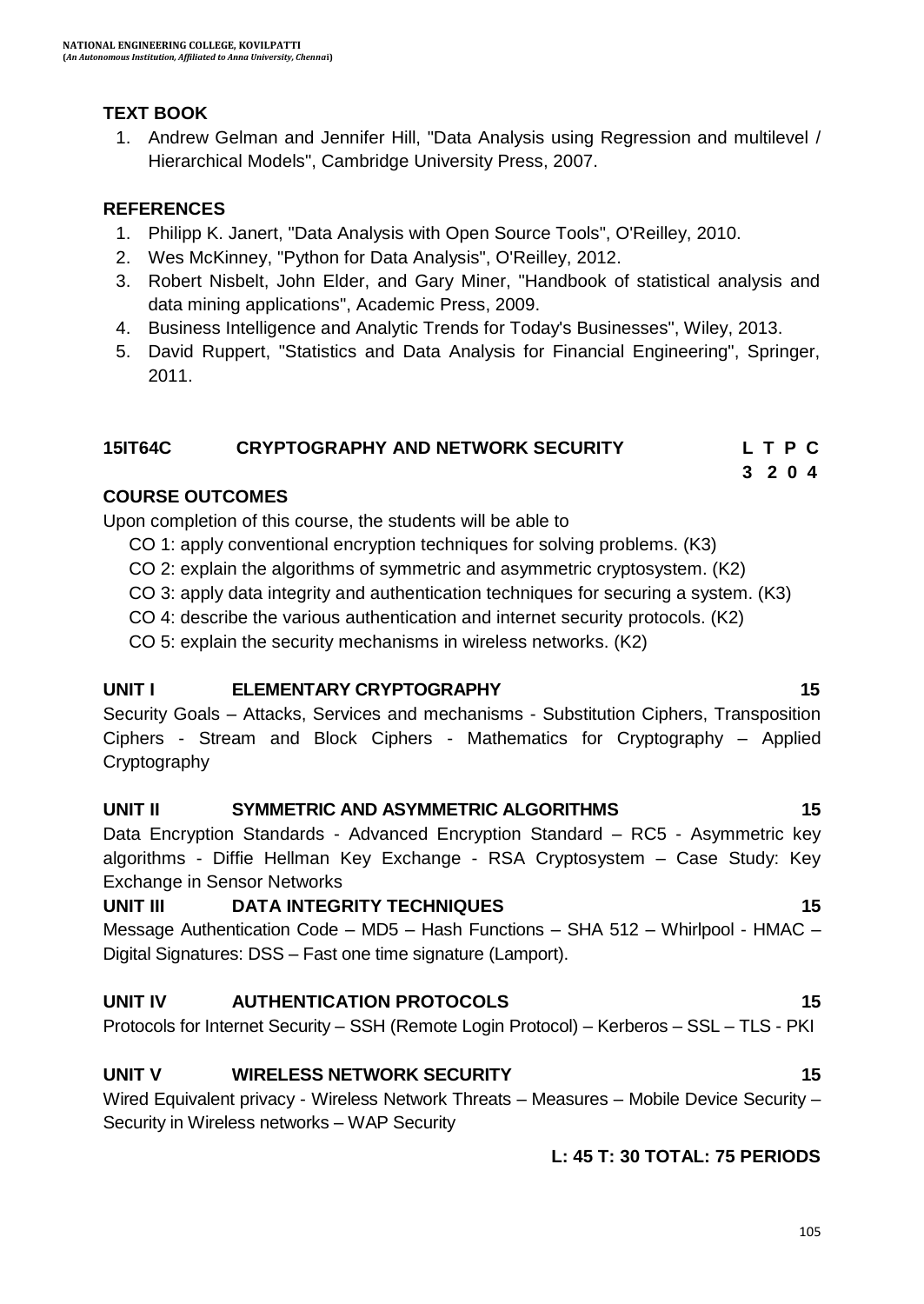## **TEXT BOOK**

1. William Stallings, "Cryptography and Network Security - Principles and Practices", Pearson Education, Sixth Edition, 2014.

## **REFERENCES**

- 1. Behrouz A. Foruzan and Debdeep Mukhopadhyay, "Cryptography and Network Security", Tata McGraw-Hill, Second Edition, 2010.
- 2. Atul Kahate, "Cryptography and Network Security", Tata McGraw-Hill, Eighth Edition, 2006.
- 3. Abhijit Das, C.E.Veni Madhavan, "Public Key Cryptography, Theory and Practice", Pearson Education, 2009.
- 4. Wenbo Mao, "Modern Cryptography: Theory and Practice", Pearson Education, 2007.

## **15IT65C CLOUD COMPUTING L T P C**

 **3 2 0 4**

## **COURSE OUTCOMES**

Upon completion of this course, the students will be able to

- CO 1: describe the fundamentals of cloud computing. (K2)
- CO 2: distinguish the various cloud services. (K2)
- CO 3: explain collaborations on cloud computing. (K2)
- CO 4: summarize the different cloud based applications. (K2)
- CO 5: illustrate the different social networks and groupware. (K3)

## **UNIT I** INTRODUCTION 15

Cloud Computing – History of Cloud Computing – Cloud Architecture – Cloud Storage – Why Cloud Computing Matters – Types - Advantages – Disadvantages – Case Study: Companies in the Cloud Today

## **UNIT II DEVELOPING CLOUD SERVICES** 15

Web-Based Application – Pros and Cons of Cloud Service Development – Types of Cloud Service Web Services – On-Demand Computing – Discovering Cloud Services Development Services and Tools – Amazon Ec2 – Google App Engine – IBM Clouds – Case study: Amazon Web Service.

## **UNIT III CLOUD COMPUTING FOR EVERYONE 15**

Centralizing Email Communications – Collaborating on Schedules, To-Do Lists, Contact Lists, Group Projects and Events – Cloud Computing for the Community, Corporation – Case study: RTM, Google contact lists

## **UNIT IV USING CLOUD SERVICES 15**

Collaborating on Calendars, Schedules, and Task Management – Exploring Online Scheduling Applications – Collaborating on Event, Contact and Project Management –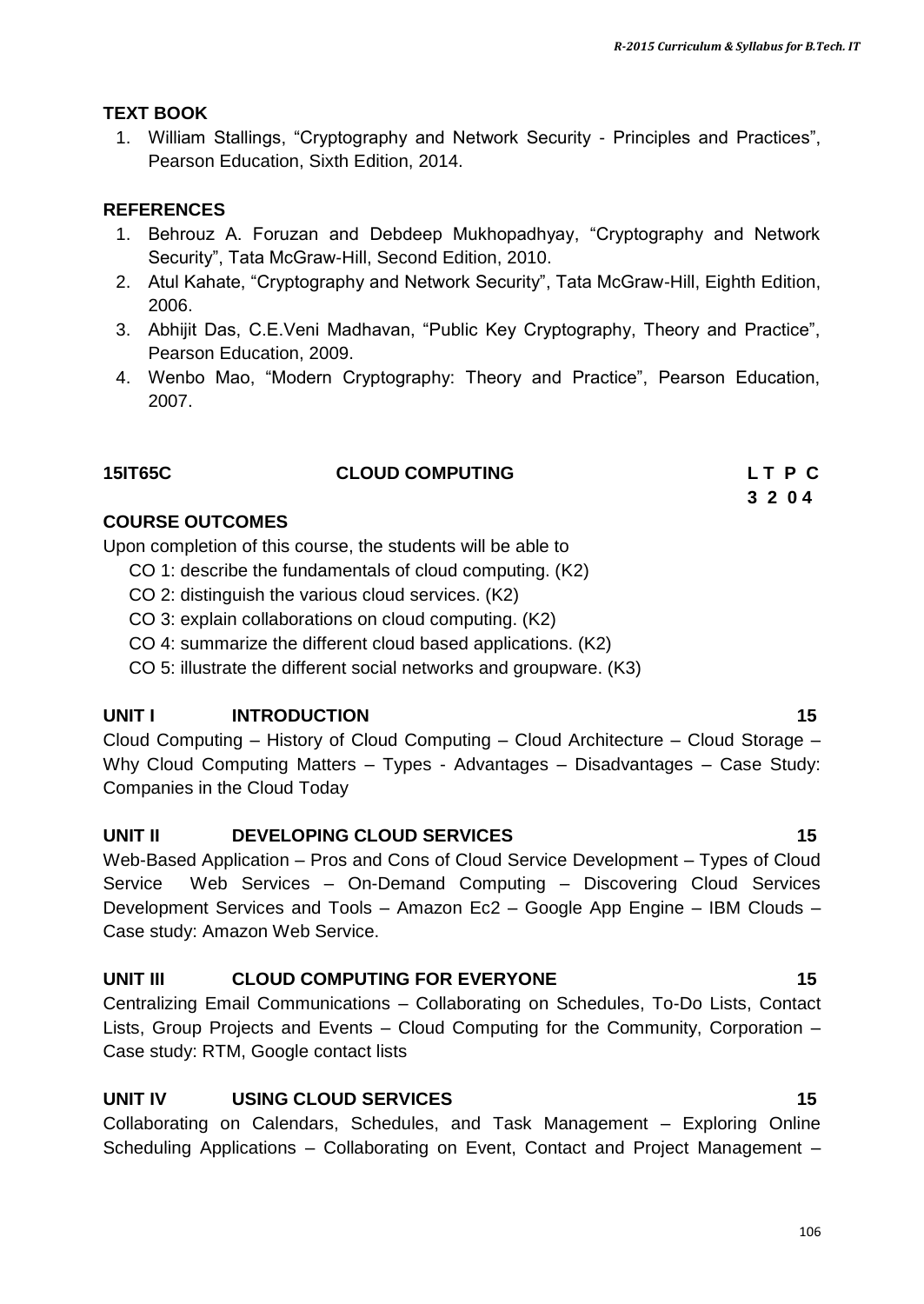Collaborating on Word Processing and Databases – Storing and Sharing Files- Case study: Yahoo calendar, Google calendar

## **UNIT V OTHER WAYS TO COLLABORATE ONLINE 15**

Collaborating via Web-Based Communication Tools – Evaluating Web Mail Services and Web Conference Tools – Collaborating via Social Networks and Groupware – Blogs and Wikis – Case study: Facebook, Whatsapp

## **L: 45 T: 30 TOTAL: 75 PERIODS**

## **TEXT BOOK**

1. Michael Miller, "Cloud Computing: Web-Based Applications That Change the Way You Work and Collaborate Online", First Edition, Que Publishing, 2009.

## **REFERENCES**

- 1. Haley Beard, "Cloud Computing Best Practices for Managing and Measuring Processes for On-demand Computing, Applications and Data Centers in the Cloud with SLAs", Second Edition, Emereo Pvt Limited, 2009.
- 2. <http://thecloudtutorial.com/>

## **15IT66C DATA ANALYTICS LABORATORY L T P C 0 0 2 1**

## **COURSE OUTCOMES**

Upon completion of this course, the students will be able to

- CO1: apply business modeling methods for real time applications using R programming. (K3)
- CO 2: develop hypothetical statistics and prediction using data analysis software.(K4)

## **List of Experiments**

- 1. Descriptive Statistics
- 2. Hypothesis Parametric
- 3. Hypothesis Non-parametric
- 4. Correlation & Regression
- 5. Forecasting
- 6. Portfolio Selection
- 7. Risk Analysis & Sensitivity Analysis
- 8. Revenue Management
- 9. Transportation & Assignment
- 10. Networking Models
- 11. Queuing Theory
- 12. Inventory Models

**P: 30 TOTAL: 30 PERIODS**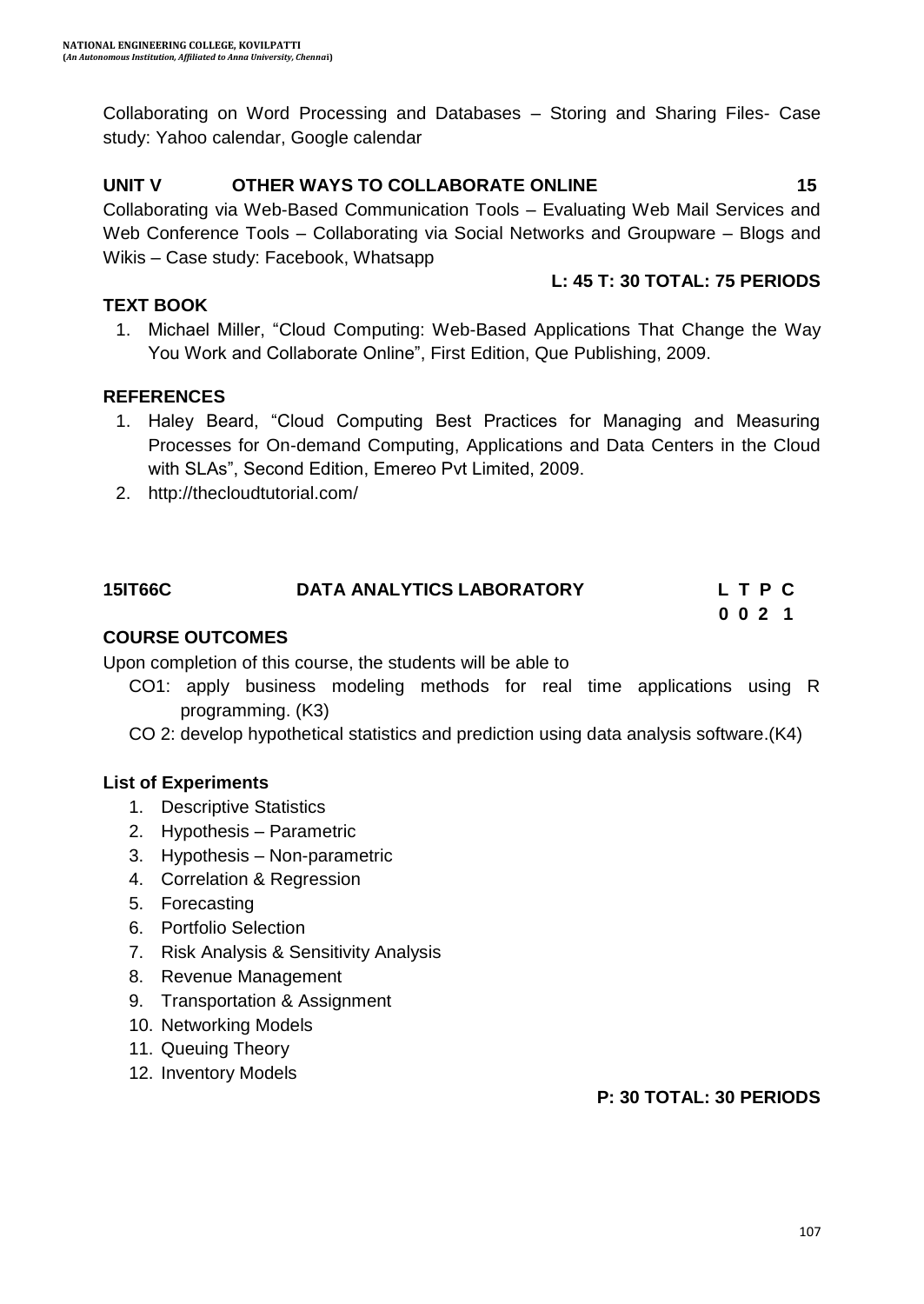#### **15IT67C MOBILE TECHNOLOGIES LABORATORY L T P C**

#### **COURSE OUTCOMES**

Upon completion of this course, the students will be able to CO1: develop mobile applications using Android. (K3)

#### **LIST OF EXPERIMENTS**

- 1. Develop mobile applications that use User Interface Components
- 2. Develop an application using Layout Managers and event listeners.
- 3. Develop a mobile application for loading images to the SD card
- 4. Develop mobile applications using SQLITE
- 5. Develop mobile applications using external database.
- 6. Implement an application that creates an alert upon receiving a message.

 **0 0 2 1**

- 7. Write a mobile application that creates alarm clock
- 8. Mini project

#### **Software**

- ADT bundle
- XCODE

### **P: 30 TOTAL: 30 PERIODS**

## **15IT68C PRODUCT DEVELOPMENT LABORATORY L T P C 0 0 4 2**

### **COURSE OUTCOMES**

Upon completion of this course, the students will be able to

- CO 1: understand the integration of customer requirements in product design.
- CO 2: Apply structural approach to concept generation, selection and testing.
- CO 3: Understand various aspects of design such as industrial design, design for manufacture.

The objective of this course is to make the students learn methodologies for identifying customer needs, developing new product concepts, prototype development, estimation of manufacturing costs, and developing business plans to support the development and marketing of these products. A student or a team of students shall develop their own products based on the users need, build simple prototypes of their design, and write development plans for the products.

#### **P: 60 TOTAL: 60 PERIODS**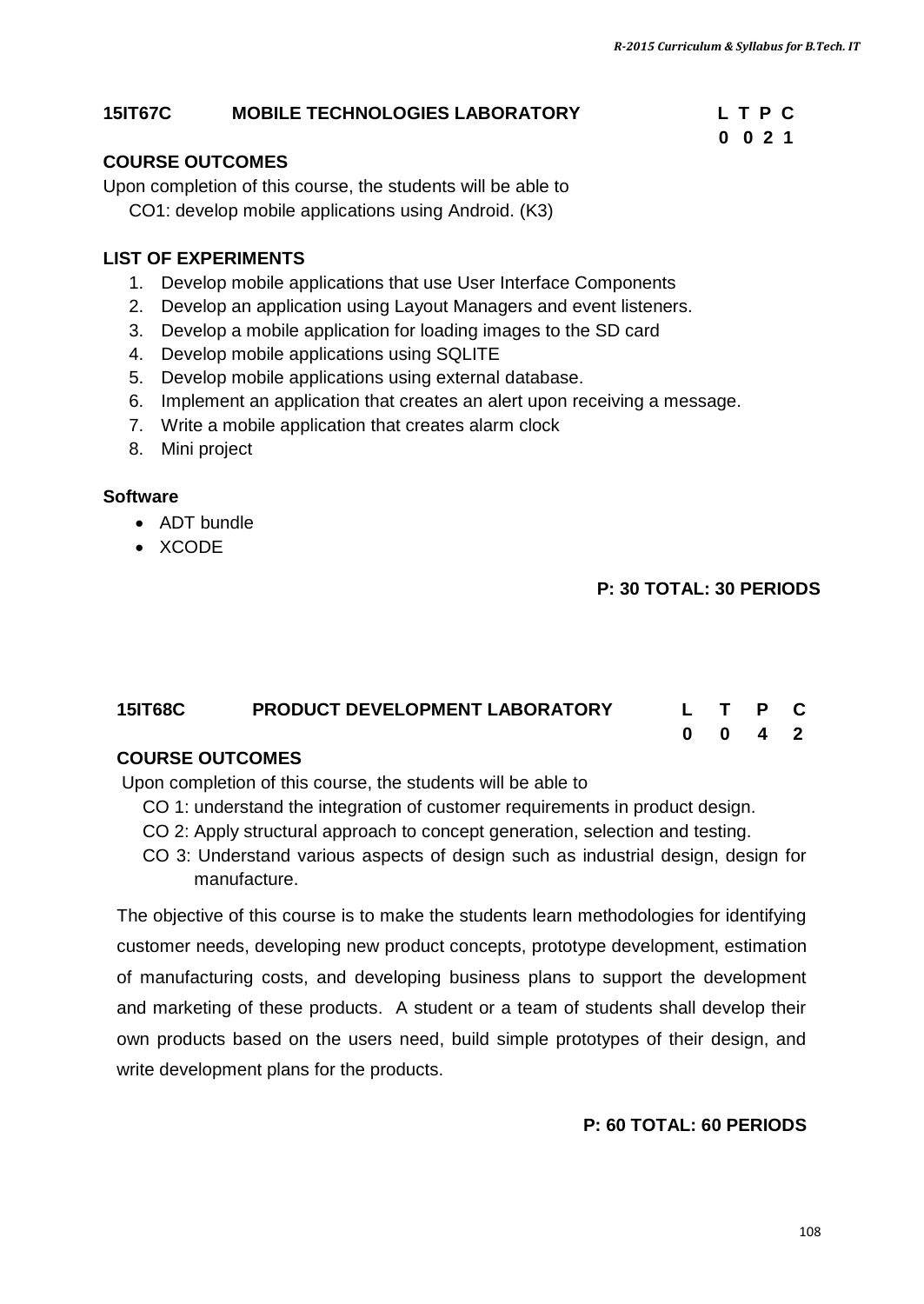## **15IT71C MINI PROJECT L T P C**

# **0 0 8 4**

## **COURSE OUTCOMES**

Upon Successful completion of this course, the students will be able to

- CO1: gather the requirement and design the working model (K3)
- CO1: develop the project based on the real time application needs. (K3)
- CO1: demonstrate the results and preparation of the report. (K3)

### **GUIDELINES**

- Maximum of three students can be formed as a team
- The project must be a discovery of new facts or techniques or correlation of facts already known which may be of analytical, experimental, hardware oriented projects.
- Periodical review will be conducted

| <b>Internal Evaluation</b>                                       |                                                                                                                               |                                                                                                                                      |           |  |  |
|------------------------------------------------------------------|-------------------------------------------------------------------------------------------------------------------------------|--------------------------------------------------------------------------------------------------------------------------------------|-----------|--|--|
| <b>Evaluation</b>                                                | <b>Contents</b>                                                                                                               | <b>Evaluation committee</b>                                                                                                          | Weightage |  |  |
| Review1                                                          | Problem identification in  <br>$\bullet$<br>technologies<br>emerging<br>(Social / E-Governance /<br>etc)<br>Literature review | panel of 3 internal<br>A<br>$\bullet$<br>expert members (depends<br>upon the Domain Expert<br>Group) review the oral<br>presentation | 20        |  |  |
| <b>External Evaluation</b>                                       |                                                                                                                               |                                                                                                                                      |           |  |  |
| External Examiner reviews the oral presentation of the students. |                                                                                                                               |                                                                                                                                      |           |  |  |

## **15IT72C RESEARCH PAPER AND PATENT REVIEW - SEMINAR L T P C**

 **0 0 2 1**

## **COURSE OUTCOMES**

Upon Successful completion of this course, the students will be able to

 CO1: Understand the emerging research technology and acquire knowledge through published in reputed journals and patents

The Students will make a technical presentation on current topics related to the specialization. The same will be assessed by a committee appointed by the department. The students are expected to submit a report at the end of semester covering the various aspects of his/her presentation.

## **P: 30 TOTAL: 30 PERIODS**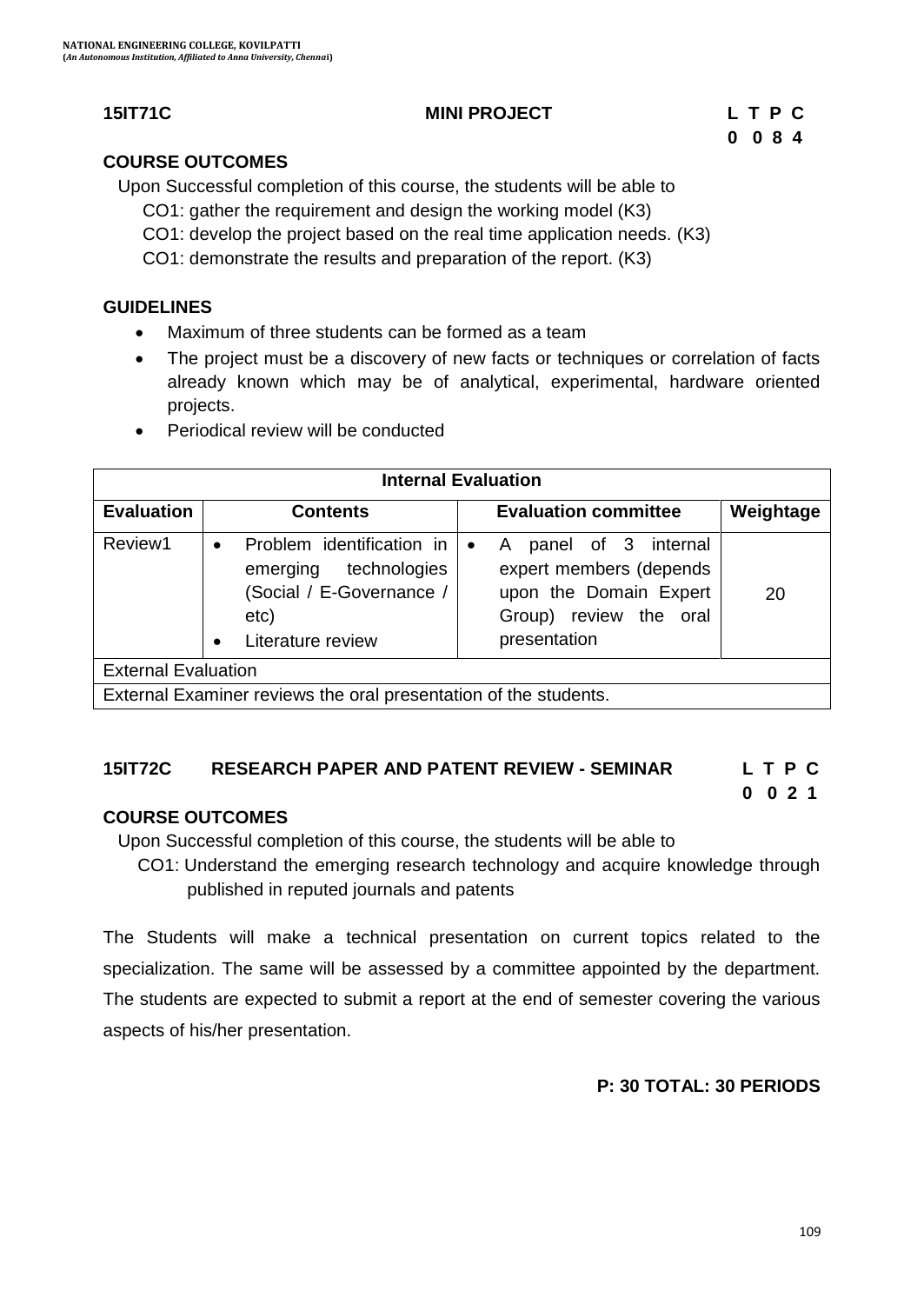## **15IT73C COMPREHENSION L T P C**

# **0 0 2 1**

## **COURSE OUTCOMES**

Upon Successful completion of this course, the students will be able to

- CO1: summarize the fundamental concepts to meet out the industrial expectations. (K2)
- CO2: debug / develop programs in C / C++ / Java. (K3)

#### **Guidelines**

- A group of three students may be assigned to discuss a particular subject in each hour. The cycle should be repeated throughout the semester.
- Periodic review, Assignments, case study should be filed properly and it will be reviewed by the subject experts. During the end of semester it should be evaluated by Examiners.

| S.             |                          |             | Internal (50 Marks) |                                     | <b>External</b>                   |
|----------------|--------------------------|-------------|---------------------|-------------------------------------|-----------------------------------|
| <b>No</b>      | <b>Subject Area</b>      | Responsible | Weight<br>age       | <b>Assessment</b><br><b>Methods</b> | $(50$ Marks)                      |
| 1.             | OOP using Java           |             |                     |                                     |                                   |
| 2.             | .NET<br>and<br>C#        |             |                     |                                     |                                   |
|                | Framework                | DEG-1       |                     |                                     |                                   |
| 3.             | Data Structures          | $CC-2$      | 20                  |                                     |                                   |
| $\mathbf{4}$ . | Database                 |             |                     |                                     |                                   |
|                | Management               |             |                     |                                     |                                   |
|                | <b>Systems</b>           |             |                     |                                     | A panel of two                    |
| 5.             | Computer                 |             |                     | Objective test,                     | members<br>will                   |
|                | Architecture             |             |                     | Assignments,                        | evaluating<br>be<br>the students. |
| 6.             | <b>Digital Systems</b>   |             |                     | Minute paper,<br>Seminars &         |                                   |
| 7.             | <b>Embedded Systems</b>  |             |                     | case study                          |                                   |
| 8.             | <b>Operating Systems</b> | DEG-1       | 15                  |                                     | Written $-30$                     |
| 9.             | <b>Computer Networks</b> | $CC-2$      |                     |                                     | $Oral(VV) - 20$                   |
| 10.            | Principles of Data       |             |                     |                                     |                                   |
|                | Communication            |             |                     |                                     |                                   |
| 11.            | Software                 |             |                     |                                     |                                   |
|                | Engineering              |             |                     |                                     |                                   |
| 12.            | Internet<br>and<br>Web   | DEG-1       | 15                  |                                     |                                   |
|                | Technology               | $CC-2$      |                     |                                     |                                   |

(DEG – Domain Expert Group, CC – Course Coordinator)

## **P: 30 TOTAL: 30 PERIODS**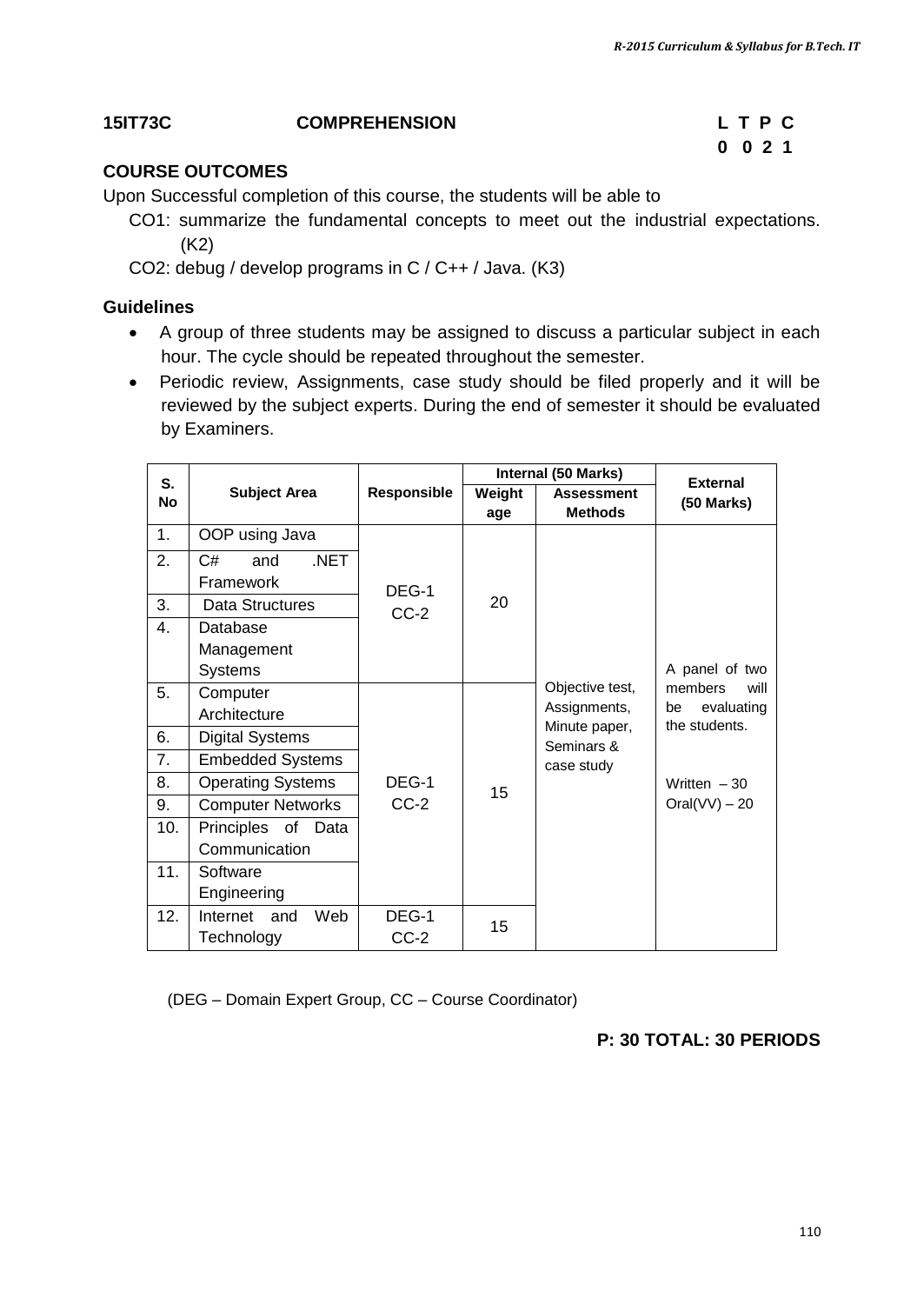## **15IT81C PROJECT WORK L T P C**

# **0 0 20 10**

## **COURSE OUTCOMES**

**Upon successful completion of this course, the students will be able to** 

CO1: design and develop the working model (K3)

CO2: work independently to complete the project along with team members (K2)

CO3: demonstrate the results and documents the report (K4)

## **GUIDELINES**

- Maximum of three students can be formed as a team
- The project must be a discovery of new facts or techniques or correlation of facts already known which may be of analytical, experimental, hardware oriented projects.
- Periodical review will be conducted

| <b>Internal Evaluation</b> |                                                                                                            |                                                                                                                                                                                                                                                                                   |        |                        |  |  |
|----------------------------|------------------------------------------------------------------------------------------------------------|-----------------------------------------------------------------------------------------------------------------------------------------------------------------------------------------------------------------------------------------------------------------------------------|--------|------------------------|--|--|
| <b>Evaluation</b>          | <b>Contents</b>                                                                                            | <b>Evaluation committee</b>                                                                                                                                                                                                                                                       | Weight | <b>Duration</b>        |  |  |
|                            |                                                                                                            |                                                                                                                                                                                                                                                                                   | age    |                        |  |  |
| Review1                    | • Problem identification in<br>emerging technologies<br>(Social/E-Governance/<br>etc)<br>Literature review | • A panel of 3 internal<br>expert<br>members<br>(depends upon the<br>Domain<br>Expert<br>Group) review<br>the<br>oral presentation                                                                                                                                                | 20     | 4 months<br>(VII Sem)  |  |  |
| Review <sub>2</sub>        | Technology feasibility<br>Proposed methodology<br>50% of implementation                                    | A panel of 3 internal<br>$\bullet$<br>expert<br>members<br>(depends upon the<br>Domain<br>Expert<br>Group) review<br>the<br>oral presentation<br>Implementation<br>will<br>$\bullet$<br>reviewed<br>by<br>be<br>respective guides                                                 | 30     | 2 Months<br>(VIII Sem) |  |  |
| Review3                    | 100 % of implementation<br><b>Report preparation</b><br>$\bullet$<br>Conference / Journal<br>submission    | A panel of 3 internal<br>$\bullet$<br>expert<br>members<br>(depends upon the<br>Domain<br>Expert<br>Group) review<br>the<br>oral presentation<br>Implementation and<br>report<br>preparation<br>will be reviewed by<br>respective<br>the<br>guides and internal<br>expert members | 50     | 2 Months<br>(VIII Sem) |  |  |
|                            |                                                                                                            | <b>External Evaluation</b>                                                                                                                                                                                                                                                        |        |                        |  |  |
|                            | External Examiner reviews the oral presentation of the students.                                           |                                                                                                                                                                                                                                                                                   |        |                        |  |  |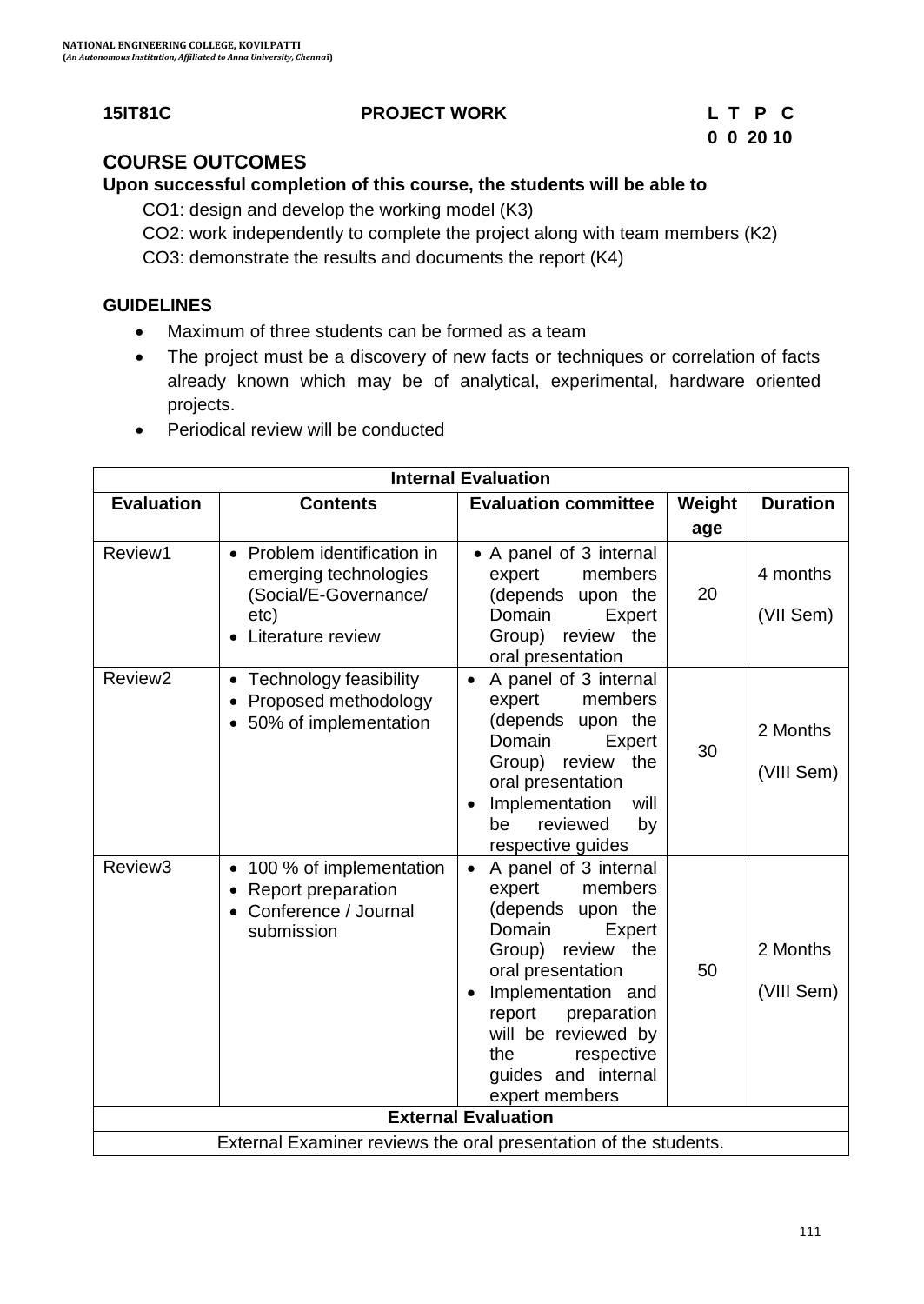#### **15IT01E DISTRIBUTED DATABASES L T P C**

#### **COURSE OUTCOMES**

Upon completion of this course, the students will be able to

- CO1: explain the features of distributed database. (K2)
- CO2: apply query optimization principles for optimizing query performance (K3)
- CO3: interpret distributed transaction and concurrency control principles in distributed database applications. (K3)
- CO4: apply reliability and distributed database administration principles for managing distributed database. (K3)
- CO5: describe the query processing and transaction management in Object DBMS. (K2)

#### **UNIT I INTRODUCTION TO DISTRIBUTED DATABASES 9**

Features of Distributed versus Centralized Databases - Principles of Distributed Databases - Levels of Distribution Transparency - Reference Architecture for Distributed Databases - Types of Data Fragmentation - Integrity Constraints in Distributed Databases.

#### **UNIT II DISTRIBUTED QUERY PROCESSING AND OPTIMIZATION 9**

Translation of Global Queries to Fragment Queries - Equivalence Transformations for Queries - Transforming Global Queries into Fragment Queries - Distributed Grouping and Aggregate Function Evaluation - Parametric Queries - Optimization of Access Strategies - A Framework for Query Optimization - Join Queries - General Queries.

#### **UNIT III TRANSACTIONS AND CONCURRENCY CONTROL 9**

The Management of Distributed Transactions - A Framework for Transaction Management, Supporting Atomicity of Distributed Transactions - Concurrency Control for Distributed Transactions – Foundations of Distributed Concurrency Control - Distributed Deadlocks - Concurrency Control based on Timestamps - Optimistic Methods for Distributed Concurrency Control.

#### **UNIT IV RELIABILITY 9**

Reliability - Nonblocking Commitment Protocols - Reliability and concurrency Control - Determining a Consistent View of the Network - Detection and Resolution of Inconsistency - Checkpoints and Cold Restart - Distributed Database Administration.

#### **UNIT V DISTRIBUTED OBJECT DBMS 9**

Architectural Issues - Object Management - Distributed Object Storage - Object Query Processing - Transaction Management: Transaction Management in Object DBMSs - Transactions as Objects.

#### **L: 45 TOTAL: 45 PERIODS**

#### **TEXT BOOKS**

1. Stefano Ceri, Giuseppe Pelagatti, "Distributed Database Principles & Systems", Second Edition, McGraw-Hill, 2008.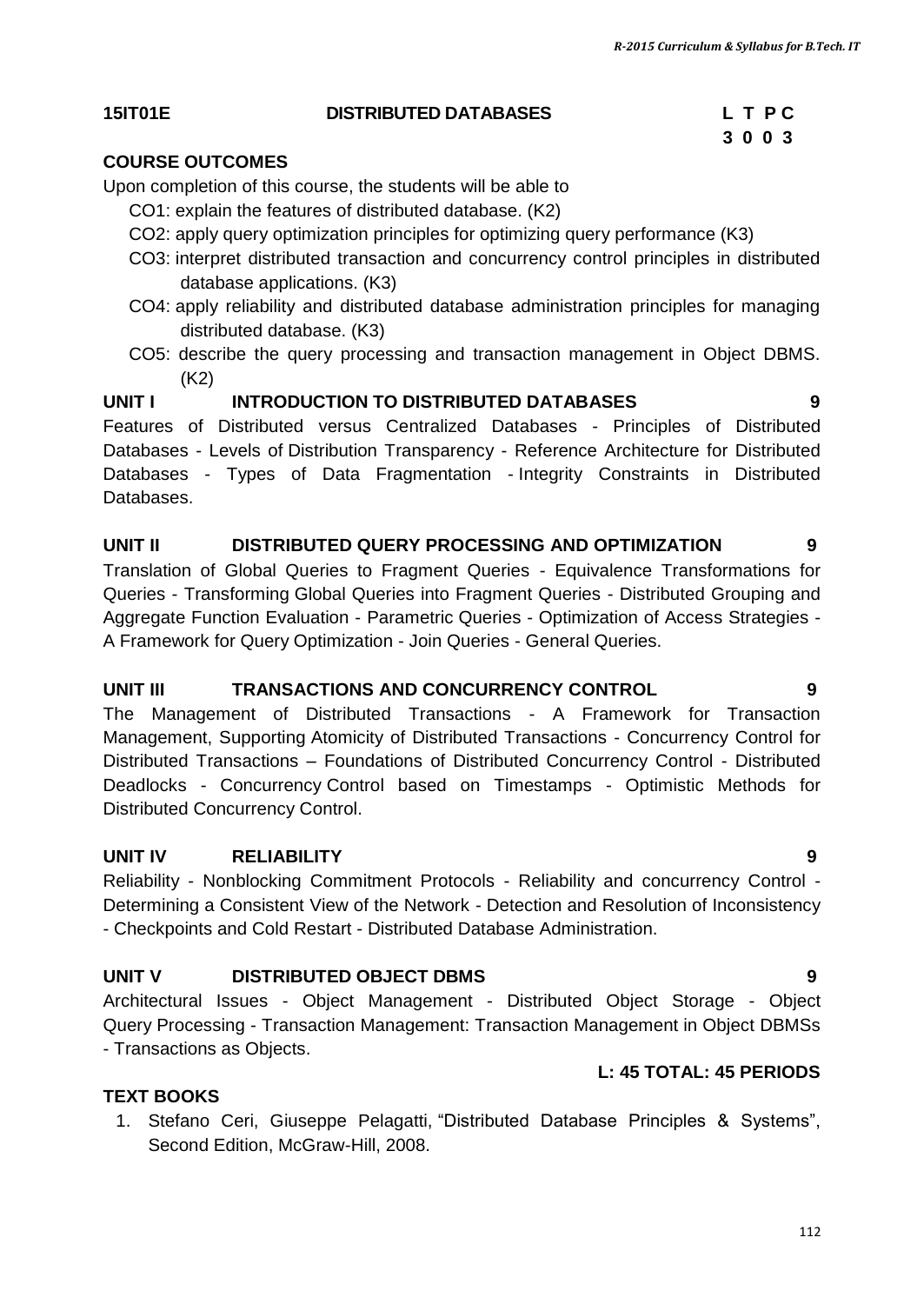2. M.Tamer Ozsu, Patrick Valduriez, "Principles of Distributed Database Systems", Third Edition, Springer, 2011.

#### **REFERENCES**

- 1. R. Elmasri, S.B. Navathe, "Fundamentals of Database Systems", Fifth Edition, Pearson Education/Addison Wesley, 2009.
- 2. Saeed K. Rahimi, Frank S. Haug, "Distributed Database Management Systems: A Practical Approach", Wiley, 2010.
- 3. Ray, Chhanda, "Distributed Database Systems", Pearson Education, India, 2009.

### **15IT02E ADVANCED DATABASE SYSTEMS L T P C 3 0 0 3**

### **COURSE OUTCOMES**

Upon completion of this course, the students will be able to

- CO 1: explain distributed database architectures and their models. (K2)
- CO 2: design object model to manipulate an object database. (K3)
- CO 3: develop web applications using PHP. (K3)
- CO 4: describe mobile databases and geographic information systems. (K2)
- CO 5: explain temporal and spatial databases. (K2)

### **UNIT I DISTRIBUTED DATABASES 9**

Database System Architectures: Centralized and Client-Server Architectures –Distributed Database Concepts – Distributed Database Design – Types – Distributed Query Processing – Concurrency control - Recovery control - Three Tier Client Server Architecture- Distributed Database in Oracle.

#### **UNIT II OBJECT RELATIONAL DATABASES 9**

Concepts for Object Databases: Object Identity – Object structure – Type Constructors – Encapsulation of Operations – Methods – Persistence – Type and Class Hierarchies – Inheritance – Complex Objects – Object Database Standards, Languages and Design: ODMG Model – ODL – OQL – Object Relational and Extended – Relational Systems: Object Relational features in SQL / Oracle.

#### **UNIT III WEB DATABASES 9**

Web Database Programming Using PHP: Structured, Semi structured and Unstructured Data –PHP – PHP Database Programming – Data Mining - Data Warehousing and OLAP.

## **UNIT IV EMERGING TECHNOLOGIES 9**

Mobile Databases: Mobile Computing Architecture – Multimedia Databases- Geographic Information Systems (GIS).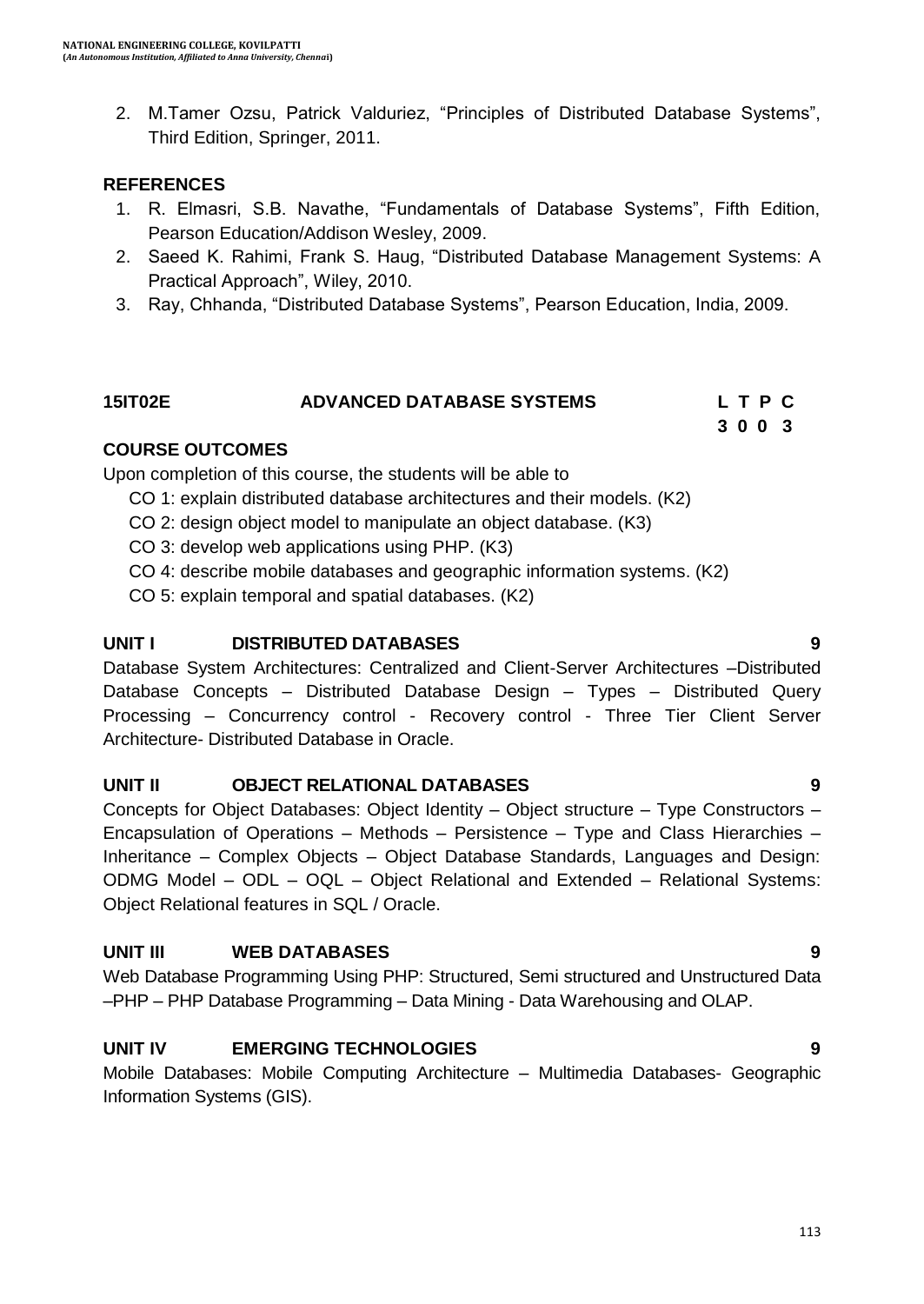## **UNIT V INTELLIGENT DATABASES 9**

Active Database concepts – Temporal Database concepts - Spatial Database concepts-Deductive Databases.

## **L: 45 TOTAL: 45 PERIODS**

## **TEXT BOOK**

1. R. Elmasri, S.B. Navathe, "Fundamentals of Database Systems", Sixth Edition, Pearson Education/Addison Wesley, 2010.

## **REFERENCES**

- 1. Henry F Korth, Abraham Silberschatz and S. Sudharshan, "Database System Concepts", Sixth Edition, McGraw Hill, 2011.
- 2. C.J.Date, A.Kannan and S.Swamynathan, "An Introduction to Database Systems", Eighth Edition, Pearson Education, 2006.
- 3. Thomas Cannolly and Carolyn Begg, "Database Systems, A Practical Approach to Design, Implementation and Management", Third Edition, Pearson Education, 2007.

| 15IT03E                | <b>KNOWLEDGE MANAGEMENT</b> | LTPC |
|------------------------|-----------------------------|------|
|                        |                             | 3003 |
| <b>COURSE OUTCOMES</b> |                             |      |

Upon completion of this course, the students will be able to

CO1: explain the fundamental concepts in knowledge management (K1)

CO2: outline the Knowledge creation and Knowledge Architecture (K1)

CO3: describe the Knowledge Capturing Techniques (K1)

CO4: differentiate various knowledge testing approaches (K2)

CO5: explain the knowledge management manifestation in business and industry (K2)

## **UNIT I BASICS OF KNOWLEDGE MANAGEMENT 9**

KM Myths – KM Life Cycle – Understanding Knowledge – Cognitive Psychology – Types of Knowledge – Expert Knowledge – Human Thinking and Learning.

## **UNIT II KNOWLEDGE MANAGEMENT SYSTEM LIFECYCLE 9**

Challenges in Building KM Systems – Conventional Vs KM System Life Cycle (KMSLS) – Knowledge Creation and Knowledge Architecture – Nonaka"s Model of Knowledge Creation and Transformation - Knowledge Architecture - Choo Sense-making KM Model.

## **UNIT III CAPTURING THE TACIT KNOWLEDGE 9**

Evaluating the Expert – Developing Relationship with Experts – Fuzzy Reasoning and the Quality of Knowledge – Knowledge Capturing Techniques, Brain Storming – Protocol Analysis – Consensus Decision Making – Repertory Grid- Concept Mapping – Blackboarding.

## **UNIT IV KNOWLEDGE CODIFICATION 9**

Modes of Knowledge Conversion – Codification Tools and Procedures – Knowledge Developer"s Skill Sets – System Testing and Deployment – Knowledge Testing – Approaches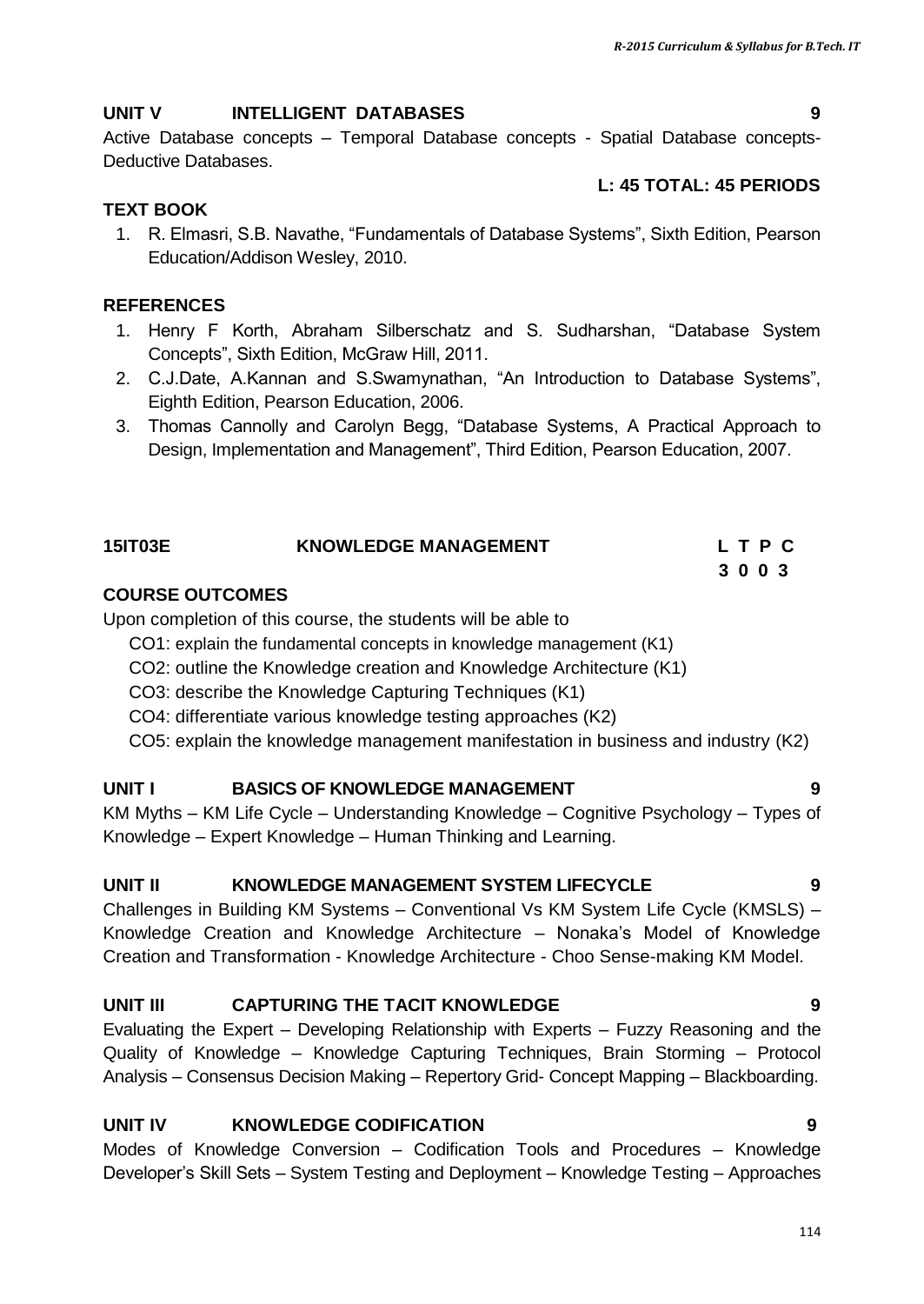to Logical Testing, User Acceptance Testing – KM System Deployment Issues – User Training – Post implementation.

#### **UNIT V KNOWLEDGE SHARING AND APPLICATIONS 9**

Transfer Methods – Role of the Internet – Knowledge Transfer in e-world – KM System Tools Neural Network – Association Rules – Classification Trees – Data Mining and Business Intelligence – Decision Making Architecture – Application at Individual level – Group level.

#### **L: 45 TOTAL: 45 PERIODS**

#### **TEXT BOOK**

- 1. Elias M. Awad, Hassan M. Ghaziri, "Knowledge Management", Second Edition", Prentice Hall, ISBN Learning Private Limited, 2010.
- 2. Guus Schreiber, Hans Akkermans, "Knowledge Engineering and Management", MIT Press, 2005.

#### **REFERENCES**

- 1. Kimiz Dalkir, "Knowledge Management in Theory and Practice", Third Edition, MIT Press, 2017.
- 2. Clyde W. Holsapple, "Handbook on Knowledge Management: Knowledge Matters", Springer, 2013.
- 3. I. Becerra-Fernandez and R. Sabherwal, "Knowledge Management: Systems and Processes", M.E. Sharpe, Inc., 2010.
- 4. Shelda Debowski, "Knowledge Management: A Strategic Management Perspective", First Edition, Wiley, 2005.
- 5. S. Barnes, "Knowledge Management Systems: Theory and Practices", Cengage Learning, 2002.

#### **15IT04E INFORMATION STORAGE AND MANAGEMENT L T P C**

 **3 0 0 3**

#### **COURSE OUTCOMES**

Upon completion of this course, the students will be able to

- CO 1: explain logical and physical components of a storage infrastructure and RAID. (K2)
- CO 2: describe different storage networking technologies. (K2)
- CO 3: illustrate the need of backup, archive and replication. (K2)
- CO 4: discuss cloud computing characteristics and benefits. (K2)
- CO 5: summarize security and monitoring aspects of data center components. (K2)

#### **UNIT I STORAGE SYSTEM 9**

Introduction to information storage, virtualization and cloud computing - Key data center elements - Compute, application and storage virtualization -Disk drive & flash drive components and performance – RAID - Intelligent storage system and storage provisioning (including virtual provisioning)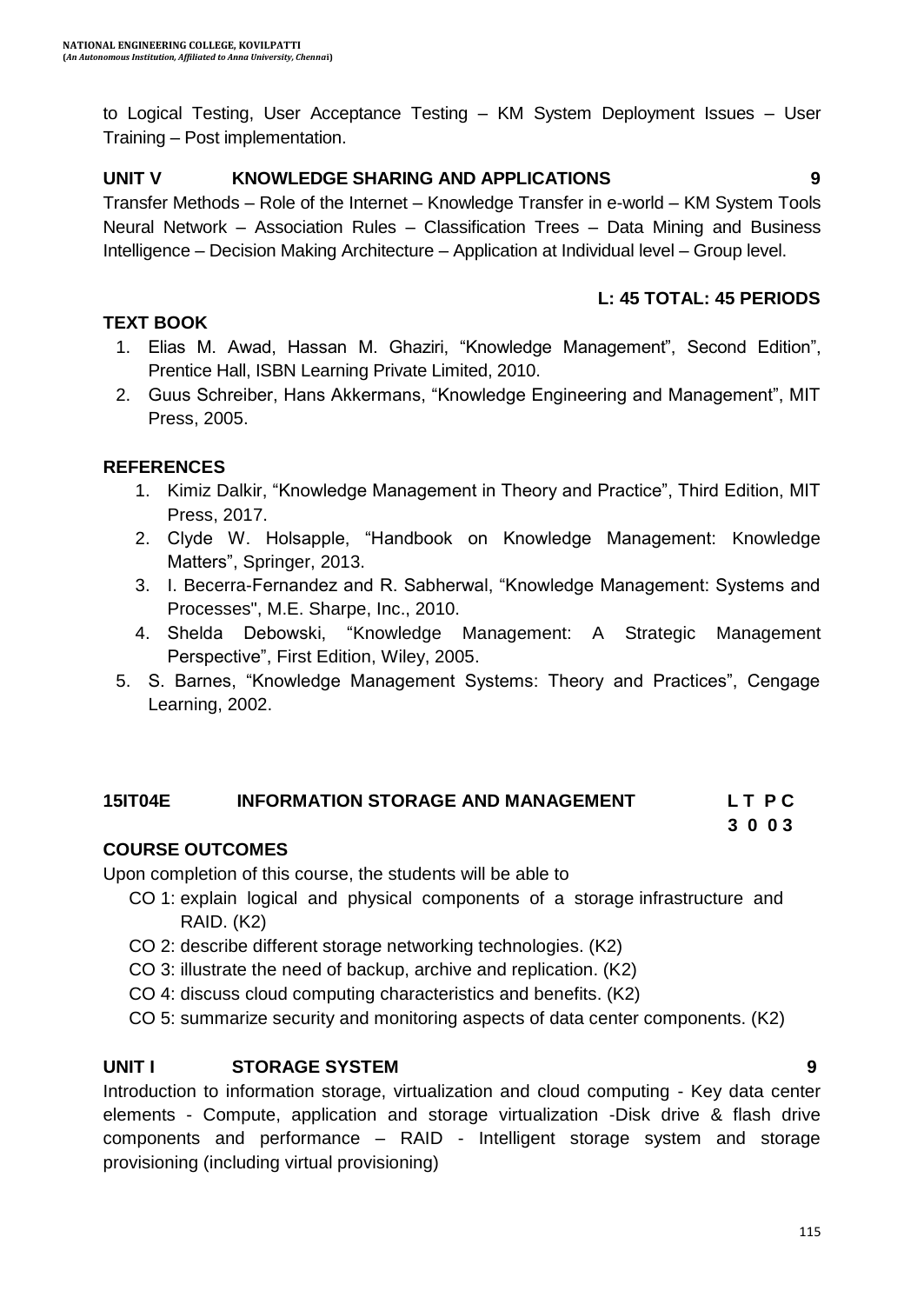## **UNIT II STORAGE NETWORKING TECHNOLOGIES AND VIRTUALIZATION 9**

Fibre Channel SAN components, FC protocol and operations - Block level storage virtualization - iSCSI and FCIP as an IP-SAN solutions - Converged networking option – FCoE - Network Attached Storage (NAS) - components, protocol and operations - File level storage virtualization - Object based storage and unified storage platform

## **UNIT III BACKUP, ARCHIVE AND REPLICATION 9**

Business continuity terminologies, planning and solutions - Clustering and multi-pathing architecture to avoid single points of failure - Backup and recovery - methods, targets and topologies - Data deduplication and backup in virtualized environment - Fixed content and data archive - Local and Remote replications in classic and virtual environments - Threesite remote replication and continuous data protection

## **UNIT IV CLOUD COMPUTING CHARACTERISTICS AND BENEFITS 9**

Cloud Enabling technologies – Characteristics and benefits of cloud computing - Services and deployment models - Cloud computing infrastructure – cloud challenges - Cloud migration considerations

## **UNIT V SECURING AND MANAGING STORAGE INFRASTRUCTURE 9**

Security threats and counter measures in various domains - Security solutions for FC-SAN, IP-SAN and NAS environments - Security in virtualized and cloud environments - Monitoring and managing various information infrastructure components in classic and virtual environments - Information lifecycle management (ILM) and storage tiering

## **L: 45 TOTAL: 45 PERIODS**

## **TEXT BOOK**

1. Somasundaram Gnanasundaram and Alok Shrivastava, "Information Storage and Management: Storing, Managing and Protecting Digital Information in Classic Virtualized, and Cloud Environments", Second Edition, [EMC Education Services,](http://as.wiley.com/WileyCDA/WileyTitle/productCd-1118094832.html) Wiley India Pvt. Ltd., March 2012.

## **REFERENCES**

- 1. Robert spadling, "Storage networks: The complete reference", Second Edition, Tata McGrawhill / Osborne, 2003.
- 2. Marc Farley, "Building storage networks", Tata McGraw Hill, Second Edition, Tata McGrawhill / Osborne, 2001.

## **15IT05E BIOMETRICS L T P C**

**3 0 0 3**

## **COURSE OUTCOMES**

Upon completion of this course, the students will be able to

CO1: explain the fundamentals of biometrics. (K2)

CO2: discuss the flow of processing in various biometric techniques (K2)

CO3: describe automated biometric authentication techniques. (K2)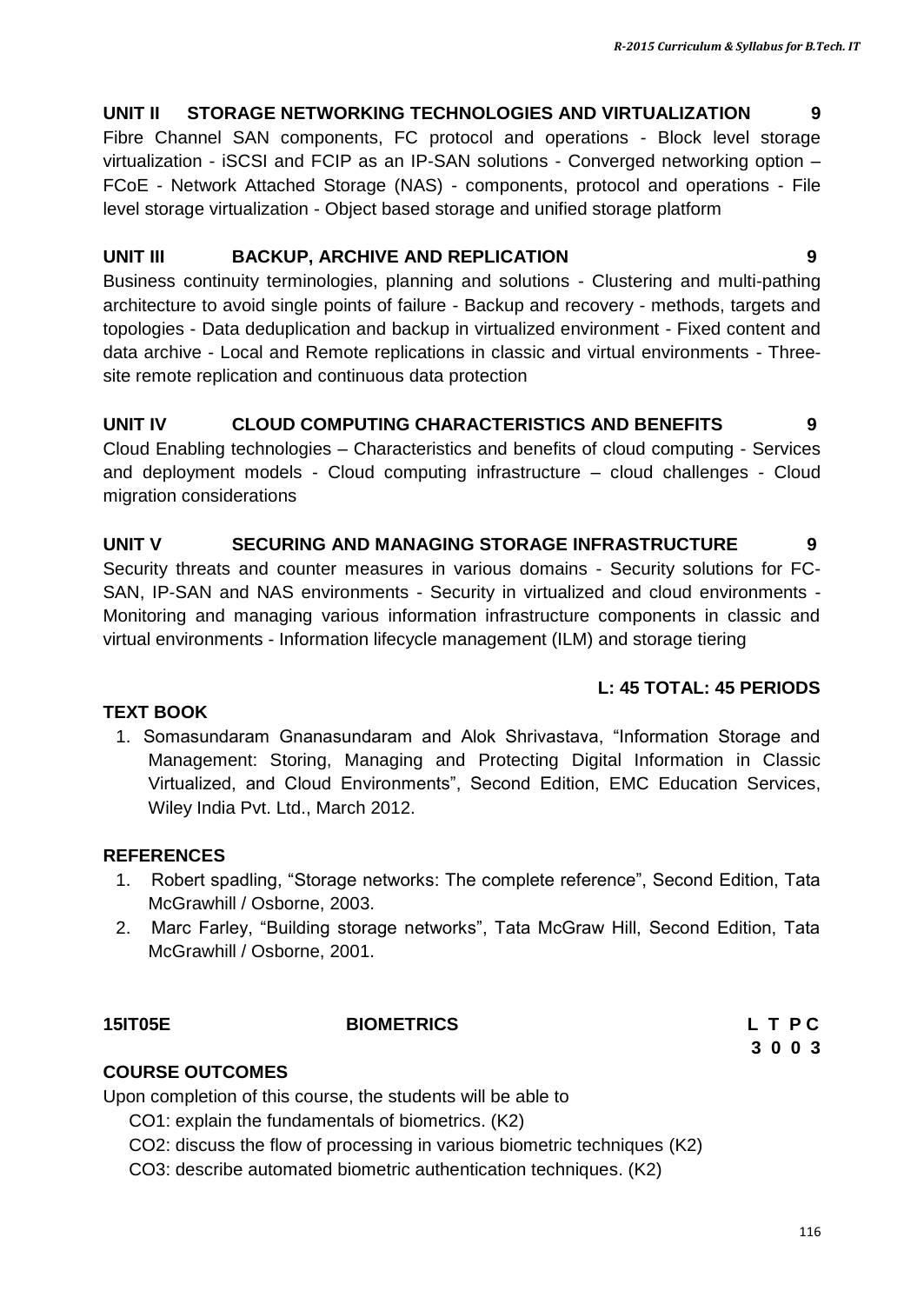CO4: describe the biometric standards and privacy risks. (K2)

CO5: discuss various applications of biometrics. (K2)

#### **UNIT I INTRODUCTION 9**

Biometric fundamentals – Biometric technologies – Biometrics Vs traditional techniques – Characteristics of a good biometric system – Benefits of biometrics – Key biometric processes – Performance measures in biometric systems – Basic Biometric System Operations.

#### **UNIT II PHYSIOLOGICAL BIOMETRICS 9**

Finger scan – Facial scan – Iris scan – Voice scan – Hand Scan, Retina Scan components, working principles, competing technologies, strengths and weaknesses.

### **UNIT III AUTOMATED BIOMETRIC SYSTEM AND BEHAVIOURAL BIOMETRICS 9**

Automated fingerprint identification systems – Signature scan – Keystroke scan – components, working principles, strengths and weaknesses.

#### **UNIT IV PRIVACY AND STANDARDS IN BIOMETRICS 9**

Assessing the Privacy Risks of Biometrics – Designing Privacy-Sympathetic Biometric Systems – Need for standards – different biometric standards.

#### **UNIT V BIOMETRIC APPLICATIONS 9**

Categorizing biometric applications – application areas: criminal and citizen identification, surveillance, PC/network access, e-commerce and retail/ATM – costs to deploy – other issues in deployment

#### **L: 45 TOTAL: 45 PERIODS**

### **TEXT BOOKS**

- 1. Samir Nanavati, Michael Thieme, Raj Nanavati, "Biometrics Identity Verification in a Networked World", Wiley – dream tech India Pvt Ltd, New Delhi, 2002.
- 2. Paul Reid, "Biometrics for Network Security", Pearson Education, New Delhi, 2004.

#### **REFERENCES**

- 1. John R Vacca, "Biometric Technologies and Verification Systems", Elsevier Inc, 2007.
- 2. Anil K Jain, Patrick Flynn, Arun A Ross, "Handbook of Biometrics", Springer, 2008.
- 3. Jain, Anil K.; Ross, Arun A. & Nandakumar, Karthik, "Introduction to Biometrics", Springer, 2011.
- 4. Eliza Yingzi Du, "Biometrics, From Fiction to Practice", Pan Stanford Publishing, 2013.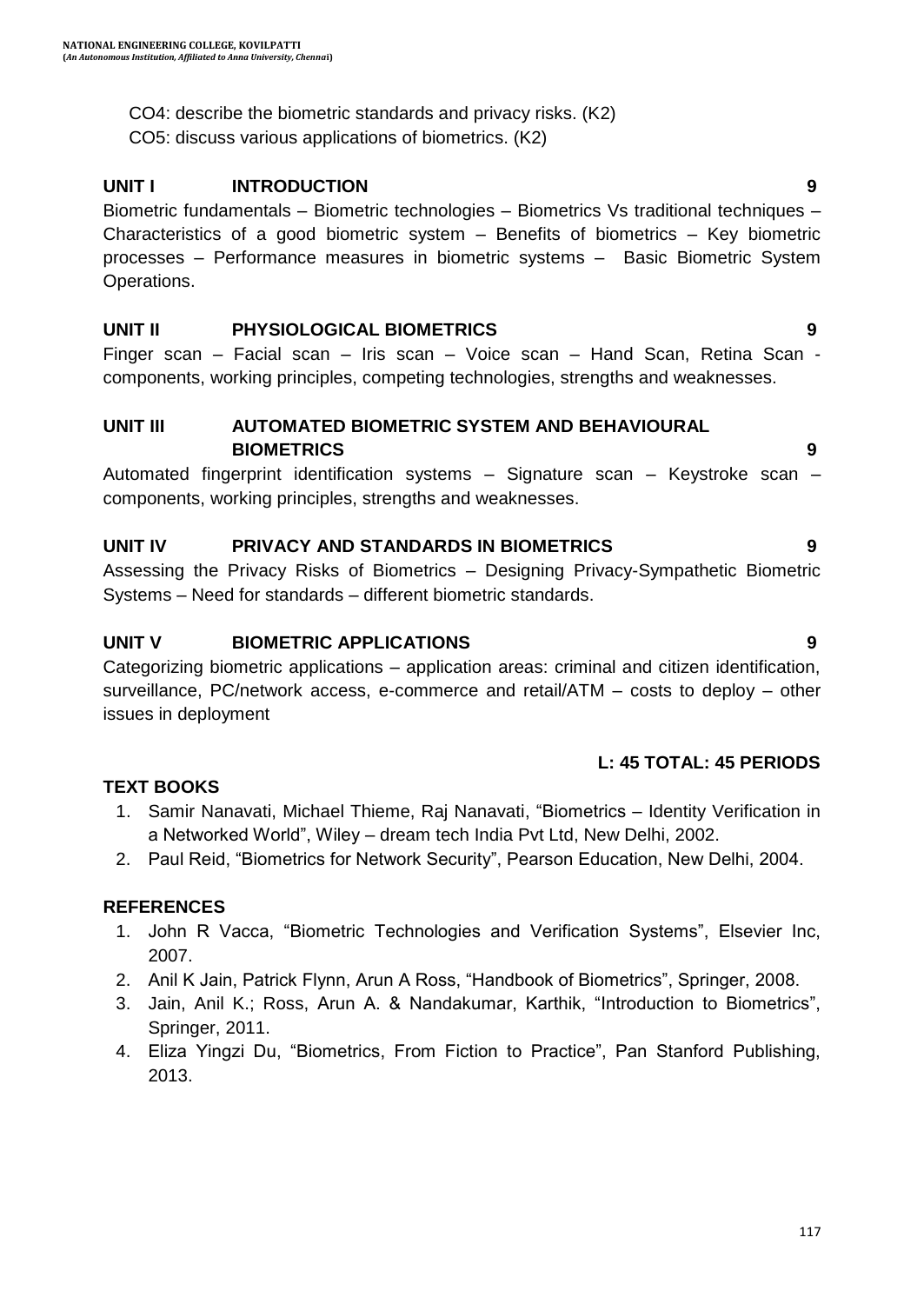## **15IT06E BIO INFORMATICS L T P C**

## **COURSE OUTCOMES**

Upon completion of this course, the students will be able to

- CO1: explain the fundamentals of bioinformatics. (K2)
- CO 2: describe the databases for bioinformatics. (K2)
- CO 3: explain the data mining tools. (K2)
- CO 4: apply various machine learning techniques for modeling the bioinformatics applications. (K3)
- CO 5: apply genomic data analysis algorithms for biomedical applications. (K3)

## **UNIT I INTRODUCTION 9**

Overview of structural Bioinformatics: Characteristics – Categories - Navigation and information retrieval of Bioinformatics databases.

## **UNIT II DATABASES 9**

Description and Organization of Sequence - Structure and Other databases-Data Warehousing and data mining in Bioinformatics.

## **UNIT III TOOLS 9**

Need for tools - Knowledge discovery - Industry trends and data mining tools - Data submission tools - Data analysis tools - Prediction tools and modeling tools.

## **UNIT IV MACHINE LEARNING 9**

Neural network - Genetic and fuzzy logic applications in Bioinformatics - Modeling for Bioinformatics – Hidden Markov – Comparative - probabilistic and molecular modeling.

## **UNIT V ALGORITHMS 9**

Classification algorithms - Implementing algorithms - biological algorithms - bioinformatics tasks - corresponding algorithms - bioinformatics software - Data analysis algorithms - Sequence comparison - Substitution matrices and sequence alignment optimal algorithm - Prediction algorithms - Gene prediction - Phylogenetic prediction - protein structure prediction algorithms.

## **TEXT BOOKS**

- 1. Orpita Bosu and Simminder Kaur Thukral, "Bioinformatics Databases, Tools and Algorithms", First Edition, Oxford University press, New Delhi, 2007.
- 2. Yi Ping Phoebe Chen, "Bioinformatics Technologies", Springer International Edition, New Delhi, 2014.

## **REFERENCES**

- 1. Harshawardhan P.Bal, "Bioinformatics principles and applications", TataMcGraw Hill Publishing Company Ltd, New Delhi, 2007.
- 2. Kenneth Baclawski, Tianhua Niu," Bioinformatics", Jaico Publishing House, Delhi, 2007.
- 3. Lukas K. Beehler and Hooman H. Rashidi, "Bioinformatics basics Applications in biological science and medicine", Taylor and Francis Group, 2005.

# **3 0 0 3**

**L: 45 TOTAL: 45 PERIODS**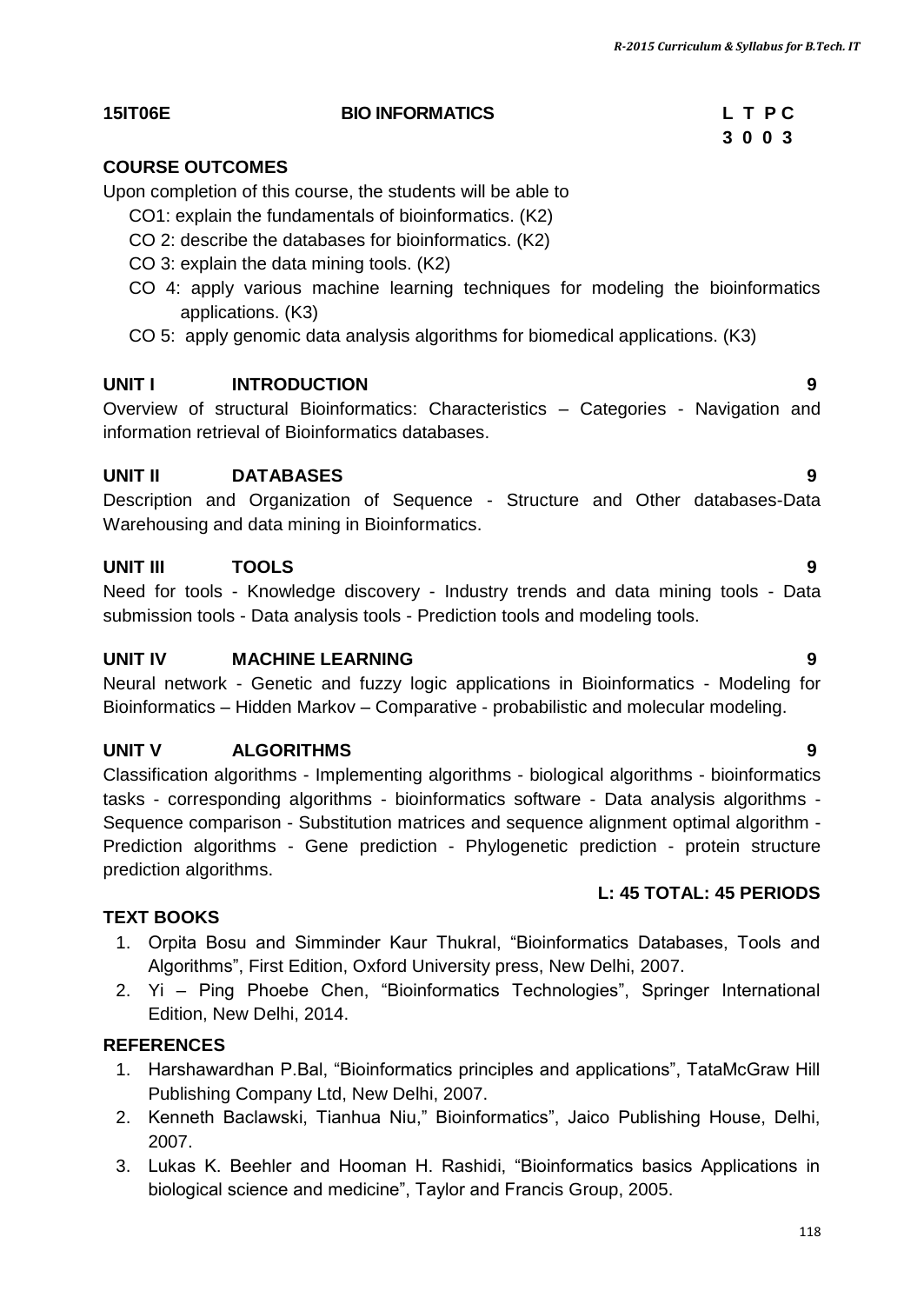#### **15IT07E ANALYTIC COMPUTING L T P C**

## **COURSE OUTCOMES**

Upon completion of this course, the students will be able to

- CO 1: explain the descriptive statistics and probability distributions. (K2)
- CO 2: describe the continuous and discrete probability distributions. (K2)
- CO 3: describe the machine learning approaches. (K2)
- CO 4: summarize the association rule mining and big data. (K2)
- CO 5: explain the clustering methods for data analysis. (K2)

## **UNIT I DESCRIPTIVE STATISTICS 9**

The Role of Statistics in Engineering - Descriptive Statistics: Sampling Distributions and Point Estimation of Parameters - Statistical Intervals - Tests of Hypotheses.

## **UNIT II PROBABILITY DISTRIBUTIONS 9**

Probability Distributions: Discrete Random Variables- Continuous Random Variables - Joint Probability Distributions – Regression

## **UNIT III MACHINE LEARNING 11**

Introduction to Machine Learning - Supervised Learning - Support Vector Machines -- Neural Networks -Deep Learning

## **UNIT IV ASSOCIATION RULE MINING AND BIG DATA 7**

Supervised Learning: Associative Rule Mining - Big Data - Hadoop - HIVE

## **UNIT V CLUSTERING ANALYSIS AND PRESCRIPTIVE ANALYTICS 9**

Clustering Analysis - Introduction to Experimentation and Active Learning - An Introduction to Online Learning - Reinforcement Learning.

## **L: 45 TOTAL: 45 PERIODS**

## **TEXT BOOK**

1. Hastie, Trevor, et al, "The elements of statistical learning", Second Edition, Vol. 2. No. 1. New York: springer, 2009

## **REFERENCES**

- 1. Montgomery, Douglas C., and George C. Runger, "Applied statistics and probability for engineers", Fifth Edition, John Wiley & Sons, 2010.
- 2. Edward Capriolo, Dean Wampler, Jason Rutherglen, Programming Hive, O'Reilly Kindle Edition , 2012
- 3. Vignesh Prajapati, Big Data Analytics with R and Hadoop, Packt Publishing-Kindle Edition,2013

 **3 0 0 3**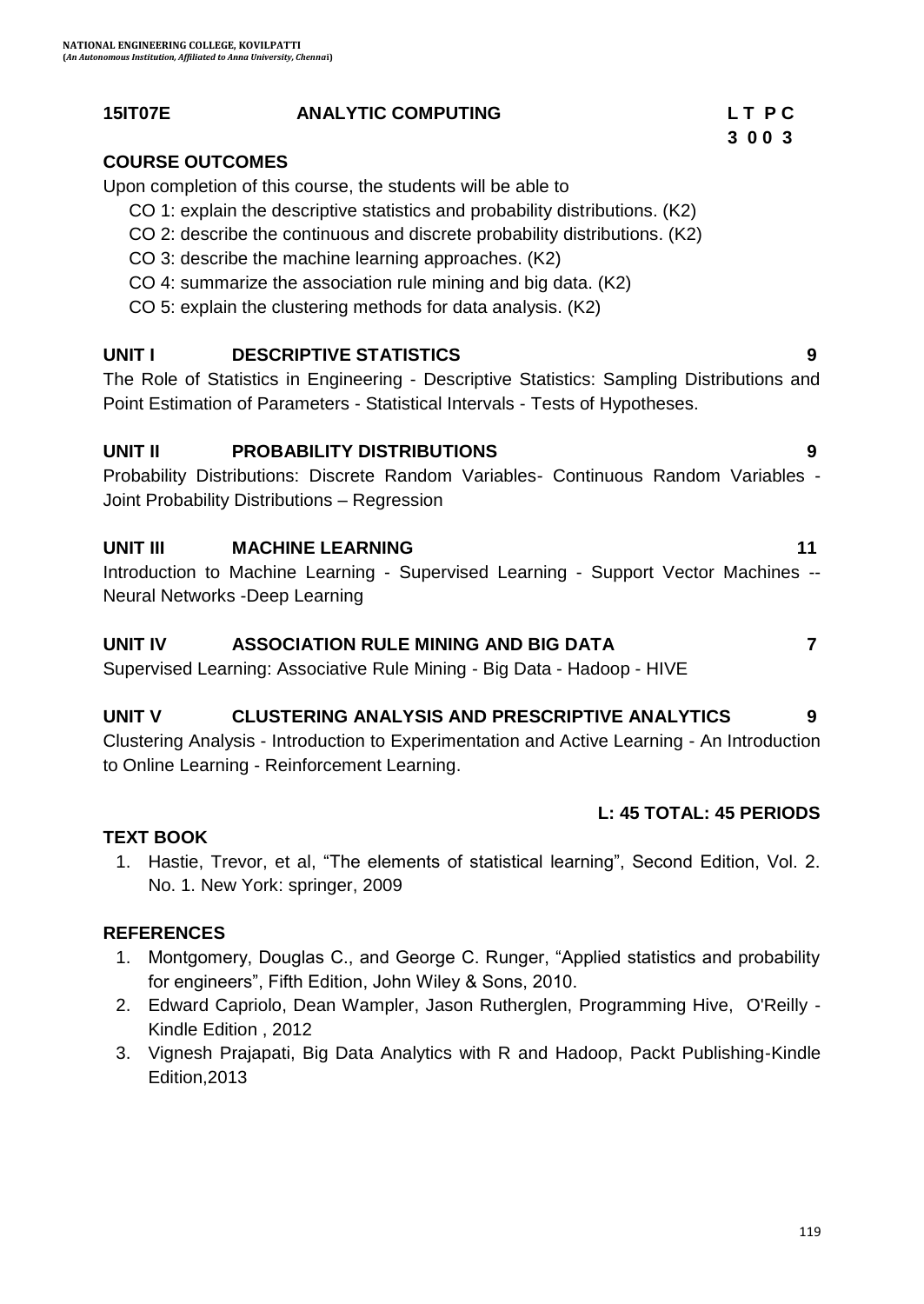## **15IT08E INFORMATION SECURITY L T P C**

## **COURSE OUTCOMES**

Upon completion of this course, the students will be able to

- CO 1: explain the concepts of information security. (K2)
- CO 2: describe the issues and risk management in information security. (K2)
- CO 3: explain the concepts, tools used in cryptography and attacks and security in cryptosystems (K2)
- CO 4: enumerate the various technologies ued in security system (K2)
- CO 5: describe the information security roles of professionals within an organization (K2)

## **UNIT I INFORMATION SECURITY & NEEDS FOR SECURITY 9**

Information Security: Introduction- History of Information security - What is Security - CNSS Security Model - Components of Information System - Balancing Information Security and Access -Approaches to Information Security Implementation - The Security Systems Development Life Cycle, Threats, Attacks, Secure Software development.

## **UNIT II RISK MANAGEMENT & PROFESSIONAL ISSUES IN INFORMATION SECURITY** 9

Law & Ethics in Information Security-Risk Management-Risk Identification-Risk Assessment-Risk Control Strategies- Information Security Planning & Governance-Information Security Policy, Standards, and Practices – Continuity Strategies

## **UNIT III CRYPTOGRAPHY 9**

Foundation of Cryptology - Cipher methods – Cryptographic Algorithms – Cryptographic tools – Protocol for secure communications - Attacks on cryptosystems - Physical Security.

## **UNIT IV SECURITY TECHNOLOGY 9**

Introduction – Access Control – Firewall – Protecting Remote Connections- Intrusion Detection and Prevention systems – Honeypots, Honeynets and padded cell systems – Scanning and Analysis Tools – Biometric access Controls.

## **UNIT V IMPLEMENTATION AND MAINTENANCE 9**

Information Security Project Management – Bull"s Eye Model –Security Certification and Accreditation - Credentials of Information Security Professionals – Employment Policy and Practices – Security Management Maintenance Models – Digital Forensics.

## **L: 45 TOTAL: 45 PERIODS**

## **TEXT BOOKS**

- 1. Michael E. Whitman, Herbert J. Mattord, "Principles of Information Security", Fourth Edition, CENGAGE Learning, 2012.
- 2. William Stallings, "Cryptography and Network Security", Fourth Edition, Pearson Education, 2011.
- 3. Forouzan Mukhopadhyay, "Cryptography and Network Security", Second Edition, Mc Graw Hill, 2010

# **3 0 0 3**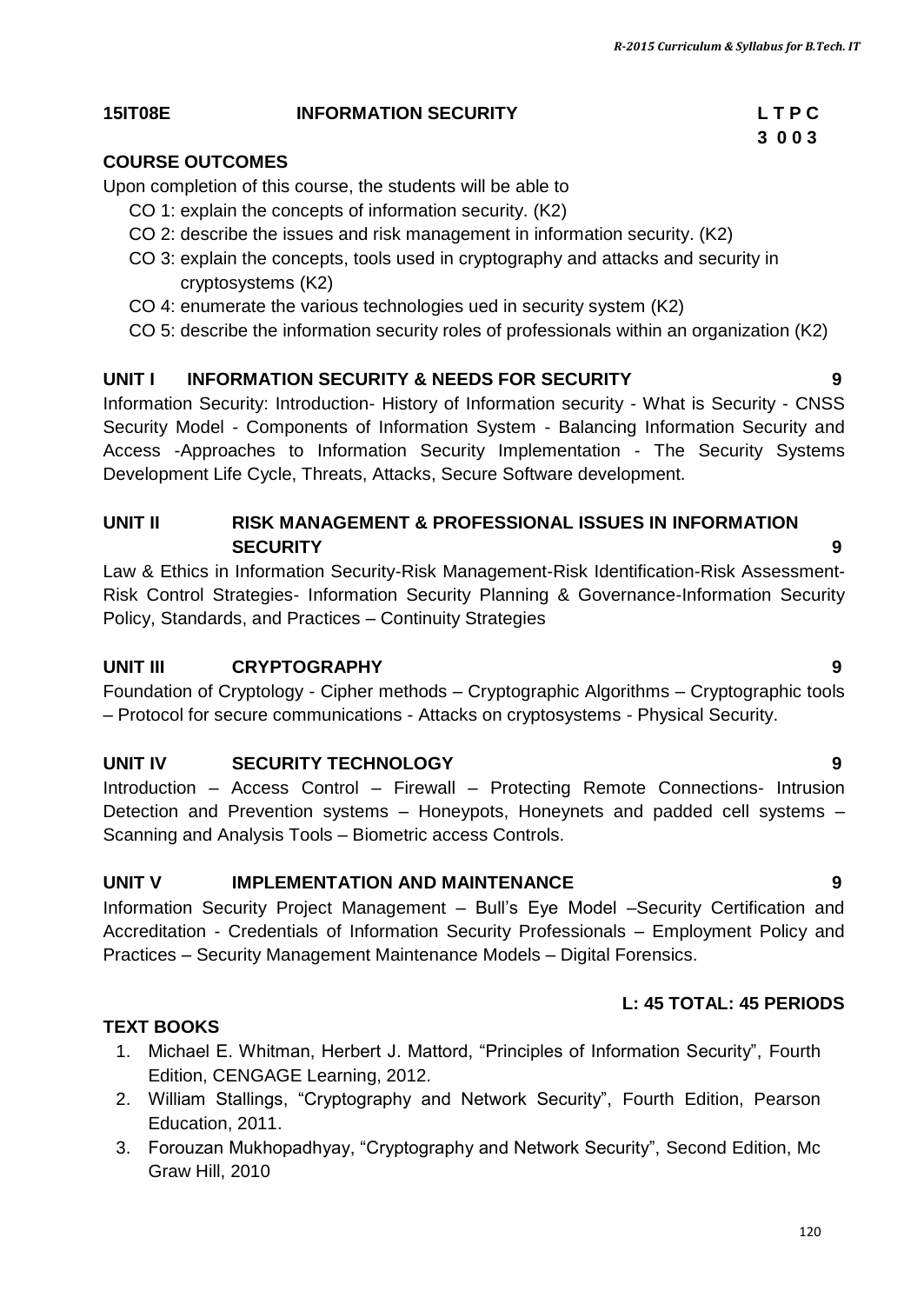### **REFERENCES**

- 1. C K Shyamala, N Harini, Dr T R Padmanabhan, "Cryptography and Network Security", First Edition, Wiley, India
- 2. Bernard Menezes, "Network Security and Cryptography", First Edition, CENGAGE Learning, 2010.
- 3. Atul Kahate, "Cryptography and Network Security", Second Edition, Mc Graw Hill, 2007.
- 4. WM.Arthur Conklin, "Principles of Computer Security", Second Edition, Greg White, TMH, 2008.
- 5. Neal Krawetz, "Introduction to Network Security", First Edition, CENGAGE Learning, 2007.

### **15IT09E BIG DATA ANALYTICS L T P C**

## **COURSE OUTCOMES**

Upon completion of this course, the students will be able to

- CO 1: explain the various components in Hadoop ecosystems (K2)
- CO 2: describe the concepts of data science and R programming (K2)

 **3 0 0 3**

- CO 3: apply hadoop mapReduce programming for handing Big Data (K3)
- CO 4: apply machine learning algorithms with R and Hadoop for data analytics. (K3)
- CO 5: describe the knowledge of social networking data analytics(K2)

#### **UNIT I BIG DATA AND HADOOP 9**

Introduction: Big Data and its importance, Four Vs, Drivers for Big data- BigData meets hadoop - Hadoop: Meeting the Big Data Challenge - Hadoop Ecosystem - HDFS, HDFS Architecture - Hadoop Distributions

#### **UNIT II DATA SCIENCE AND R PROGRAMMING 9**

Data Science in the Business World - Data science process – Loading data into R - Exploring data - Managing data.

#### **UNIT III MAPREDUCE 9**

MapReduce working principles: Anatomy of a MapReduce Job run – Failure – Job scheduling – Shuffle and Sort – Task execution - Loading data into HDFS - Writing Hadoop MapReduce Programs and implementations.

#### **UNIT IV DATA ANALYTICS WITH R AND HADOOP 9**

Data analytics project life cycle -Understanding data analytics problems: Exploring web pages categorization- Computing the frequency of stock market change - Predicting the sale price of blue book for bulldozers – BigData Analysis with machine learning : Supervised machine-learning algorithms - Unsupervised machine-learning algorithms.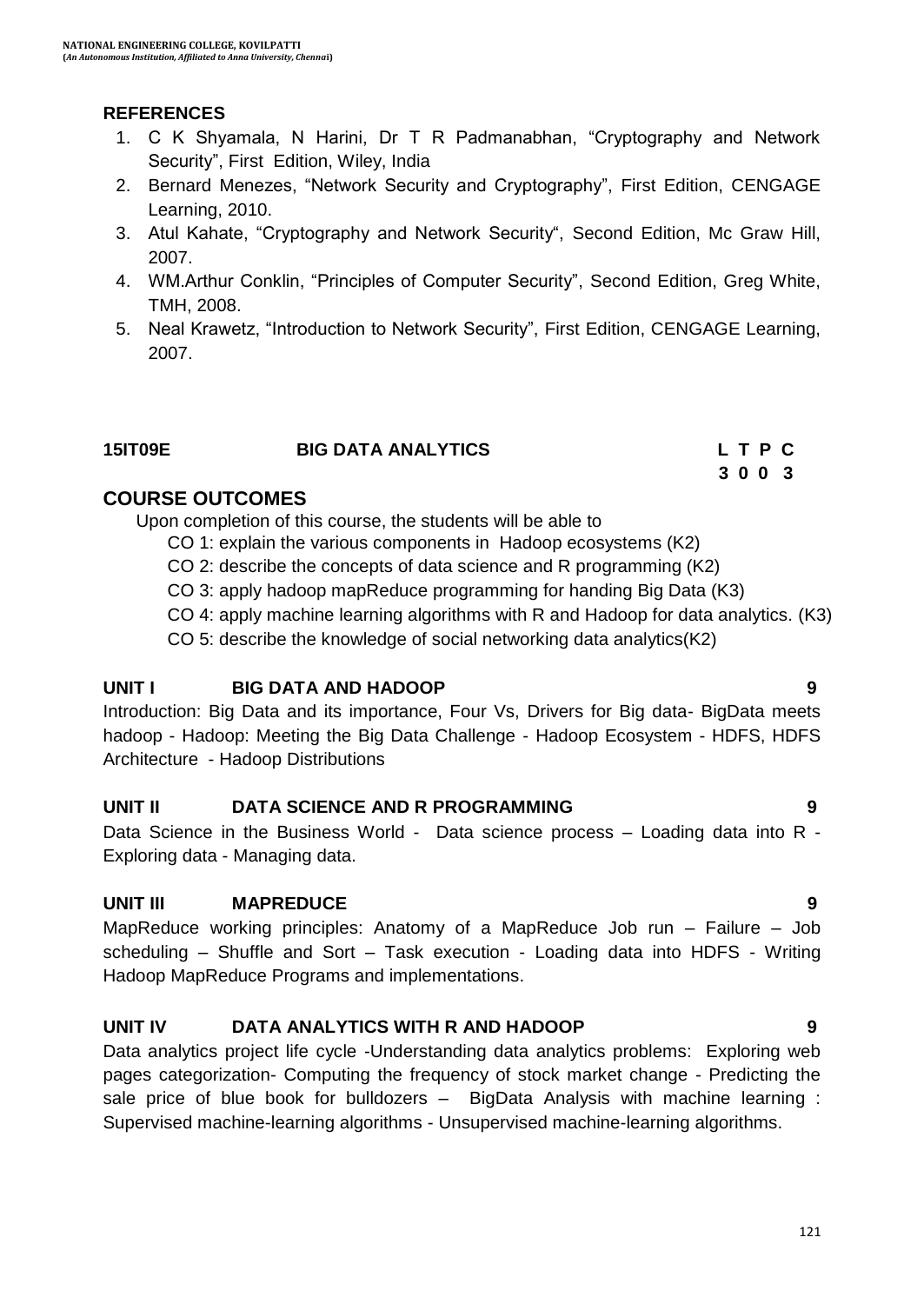## **UNIT V SOCIAL NETWORKING DATA ANALYTICS 9**

An introduction to social network data Analytics – Introduction - Online Social Networks: Research Issues - Research Topics in Social Networks. Data mining in social media - Data mining in a Nutshell - Social Media - Motivations for Data Mining in Social Media - Data Mining Methods for Social Media - visualizing social networks - A Taxonomy of Visualizations - The Convergence of Visualization - Interaction and Analytics.

## **TEXT BOOKS**

- 1. Boris lublinsky, Kevin t. Smith, Alexey Yakubovich, "Professional Hadoop Solutions", Wiley, ISBN: 9788126551071, 2015.
- 2. Vignesh Prajapati, "Big Data Analytics with R and Hadoop", Packet Publishing 2013

## **REFERENCES**

- 1. Nina Zumel and John Mount , Practical Data Science with R, Manning Publications, 2014
- 2. Tom White, Hadoop: The Definitive Guide,  $4<sup>th</sup>$  Edition, O'Reilly, 2015
- 3. Charu C. Aggarwal , "Social Network Data Analytics", Springer,2011.
- 4. Jared Dean, "Big Data, Data Mining, and Machine Learning: Value Creation for Business Leaders and Practitioners", Wiley India Private Limited, 2014.
- 5. Jiawei Han, MichelineKamber, Jian Pei, "Data Mining Concepts and Techniques", Morgan Kaufman Publications, 3<sup>rd</sup> Edition, 2011

| <b>15IT10E</b> | <b>CYBER FORENSICS</b> | LTPC |
|----------------|------------------------|------|
|                |                        | 3003 |

## **COURSE OUTCOMES**

Upon completion of this course, the students will be able to

- CO 1: describe the computer forensics fundamentals, technologies and its types. (K2)
- CO 2: explain the various methods of data recovery, evidence collection, and authentication related to computer forensics. (K2)
- CO 3: analyze the computer forensics data with various forensics tools. (K3)
- CO 4: analyze the cyber crime attacks and threats in networks and give the solutions. (K4)
- CO 5: explain the digital forensic techniques for protecting data. (K2)

## **UNIT I OVERVIEW OF COMPUTER FORENSICS TECHNOLOGY 9**

Computer Forensics Fundamentals – Types of Computer Forensics Technology – Types of Vendor and Computer Forensics Services – The emergence of e-Cash.

## **UNIT II COMPUTER FORENSICS EVIDENCE AND CAPTURE 9**

Data Acquisition - Data Recovery – Evidence Collection and Data Seizure – Duplication and Prevention of Digital Evidence – Computer Image Verification and Authentication - The Complex World of Corporate Cyber Forensics Investigations – Case Study.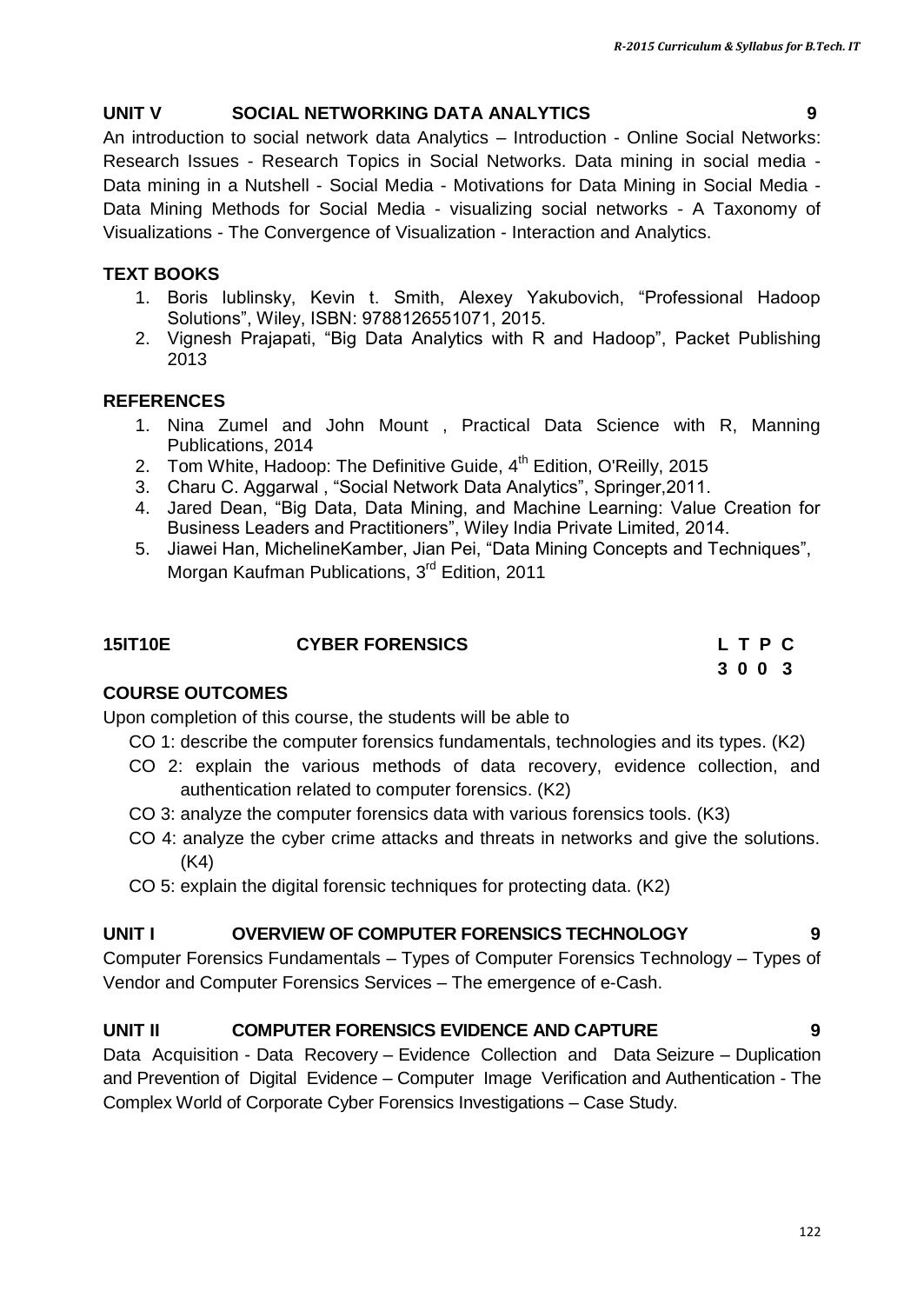#### **UNIT III COMPUTER FORENSICS ANALYSIS 9**

Discovery of Electronic Evidence – Identification of Data – Reconstructing Past Events – Processing Crime and Incident Scenes - Current Computer Forensics Tools – Case Study.

### **UNIT IV NETWORK FORENSICS 9**

Investigating Network Intrusions and Cyber Crime - Network Forensics and Investigating logs - Investigating network Traffic - Investigating Web attacks - Router Forensics - An IP Traceback Model for Network Forensics – Case Study.

### **UNIT V DIGITAL FORENSICS AND CYBER CRIME 9**

Dealing with the Problem of Cybercrime - Software Piracy Forensics - Detecting Intermediary Hosts by TCP Latency Measurements - Secure Biometric Readers for Effective Digital Forensic Investigation - Reporting Digital Evidence Items in Computer Forensic Tools - Protecting Digital Evidence Integrity by Using Smart Cards.

### **L: 45 TOTAL: 45 PERIODS**

#### **TEXT BOOKS**

- 1. John R.Vacca, "Computer Forensics: Computer Crime Scene Investigation", Firewall Media, First Edition, 2017.
- 2. Ibrahim Baggili, "Digital Forensics and Cyber Crime", Springer, 2010.

### **REFERENCES**

- 1. Bill Nelson, Amelia Phillips, Christopher Steuart, "Guide to Computer Forensics and Investigations", Fourth Edition, Cengage Learning, 2010.
- 2. Marjie T.Britz, "Computer Forensics and Cyber Crime: An Introduction", Second Edition, Pearson, 2012.
- 3. A.J. Sammes, Brian Jenkinson, "Forensic Computing: A Practitioner's Guide", Second Edition, Springer-Verlag, 2007.
- 4. Eoghan Casey, "Digital Evidence and Computer Crime: Forensic Science, Computers, and the Internet", Third Edition, Elsevier, 2011.
- 5. Peter Stephenson, Keith Gilbert, "Investigating Computer-Related Crime", Second Edition, CRC Press, 2013.
- 6. Norbert Zaenglein, "Secret Software : Making The Most of Computer Resources For Data Protection, Information Recovery, Forensic Examination, Crime Investigation and More", Paladin Press, 2000.

#### **15IT11E DIGITAL SIGNAL PROCESSING L T P C**

#### **COURSE OUTCOMES**

Upon completion of this course, the students will be able to

- CO 1: explain the basics of signals, systems and signal processing. (K1)
- CO 2: summarize the concepts of frequency analysis of signals and systems. (K2)

 **3 0 0 3**

- CO 3 design IIR filters with desired frequency responses. (K3)
- CO 4: design linear-phase FIR filters according to predefined specifications using the window and frequency sampling methods. (K3)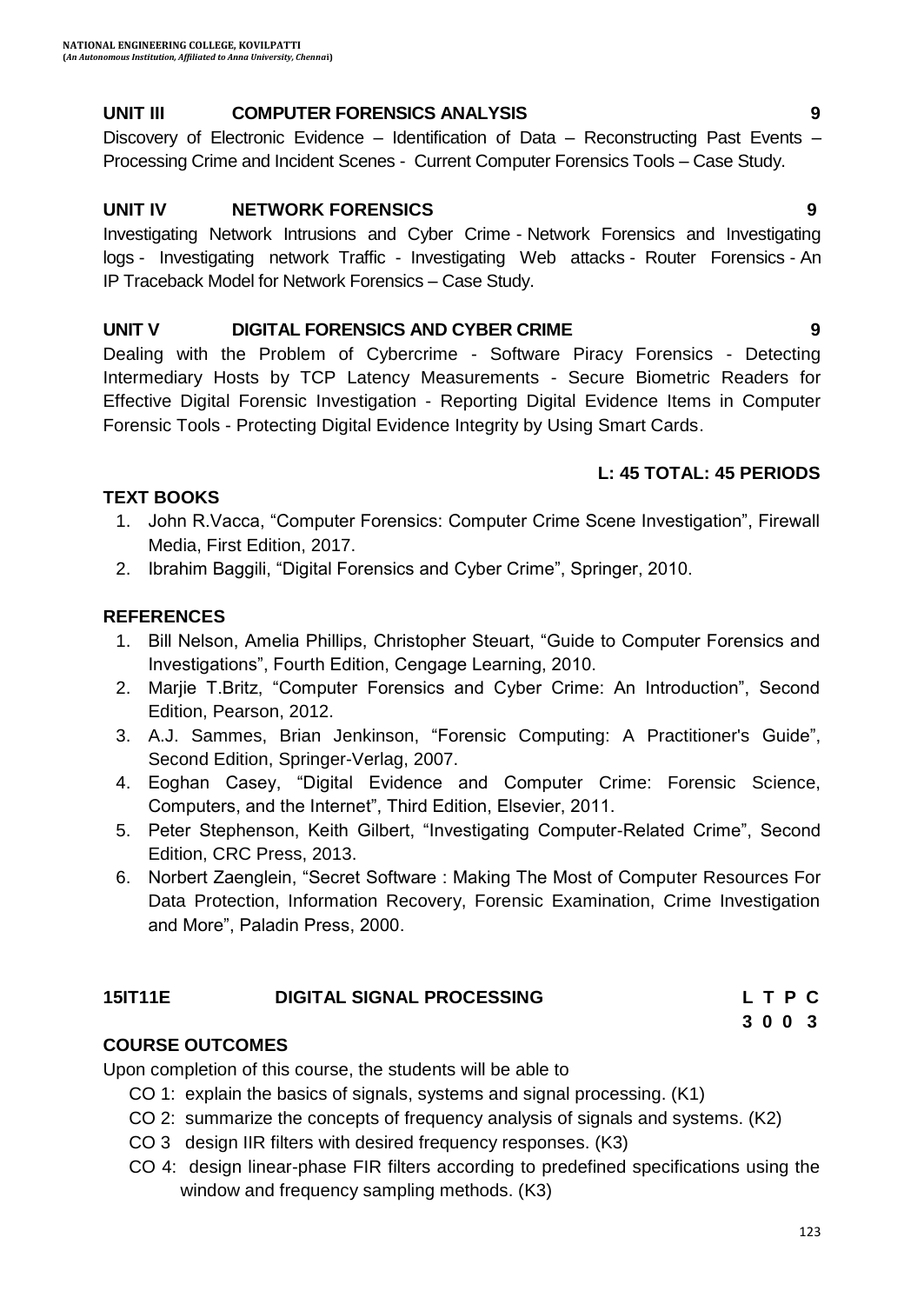CO 5: analyze the process of multi-rate signal processing and its applications. (K2)

## **UNIT I SIGNALS AND SYSTEMS 9**

Basic Elements of Digital Signal Processing – Concept of Frequency in Continuous Time and Discrete Time Signals –Sampling Theorem – Discrete Time Signals – Discrete Time Systems – Analysis of Linear Time Invariant Systems – Z-Transform – Convolution and Correlation.

## **UNIT II FREQUENCY TRANSFORMATIONS 9**

Introduction to DFT – Properties of DFT -Efficient Computation of DFT –Linear Filtering Methods Based on DFT– FFT Algorithms – Radix-2 FFT Algorithms. Use of FFT Algorithms in Linear Filtering and Correlation.

## **UNIT III IIR FILTER DESIGN 9**

Structures of IIR systems – Analog filter design – IIR filter design by Impulse Invariance, Bilinear transformation, Approximation of derivatives - Discrete time IIR filter from analog filter - filter design using frequency translation.

## **UNIT IV FIR FILTER DESIGN 9**

Symmetric and Antisymmteric FIR Filters – Design of Linear Phase Filter – Windowing Technique – Rectangular– Kaiser Windows. Design of Linear Phase Filter – Frequency Sampling Techniques – Structure for FIR Systems.

## **UNIT V MULTIRATE SIGNAL PROCESSING 9**

Introduction, Sampling rate conversions–Multistage Implementation of Sampling Rate Conversion– Sampling Rate Conversion by an Arbitrary Factor– Applications of Multirate Signal Processing.

## **L: 45 TOTAL: 45 PERIODS**

## **TEXT BOOKS**

- 1. John G. Proakis & Dimitris G.Manolakis, "Digital Signal Processing Principles, Algorithms & Applications", Pearson education / Prentice Hall, Fourth Edition, 2007.
- 2. Sanjit K Mitra, "Digital Signal Processing A Computer Based Approach", Tata McGraw-Hill Publishing Co. Pvt., Ltd., New Delhi, Fourth Edition, 2013.

## **REFERENCES**

- 1. Andreas Antoniou, "Digital Signal Processing: Signals, Systems, and Filters", McGraw Hill Education, First Edition, 2005.
- 2. Monson H.Hayes, "Statistical Digital Signal Processing and Modeling", John Wiley and Sons, Inc., Singapore, 2008.
- 3. Simon Haykin , "Adaptive Filter Theory", Pearson Education, South Asia, Fourth Edition, 2009.
- 4. Emmanuel C.Ifeachor, &Barrie.W.Jervis, "Digital Signal Processing", Second Edition, Pearson Education, Prentice Hall, 2002.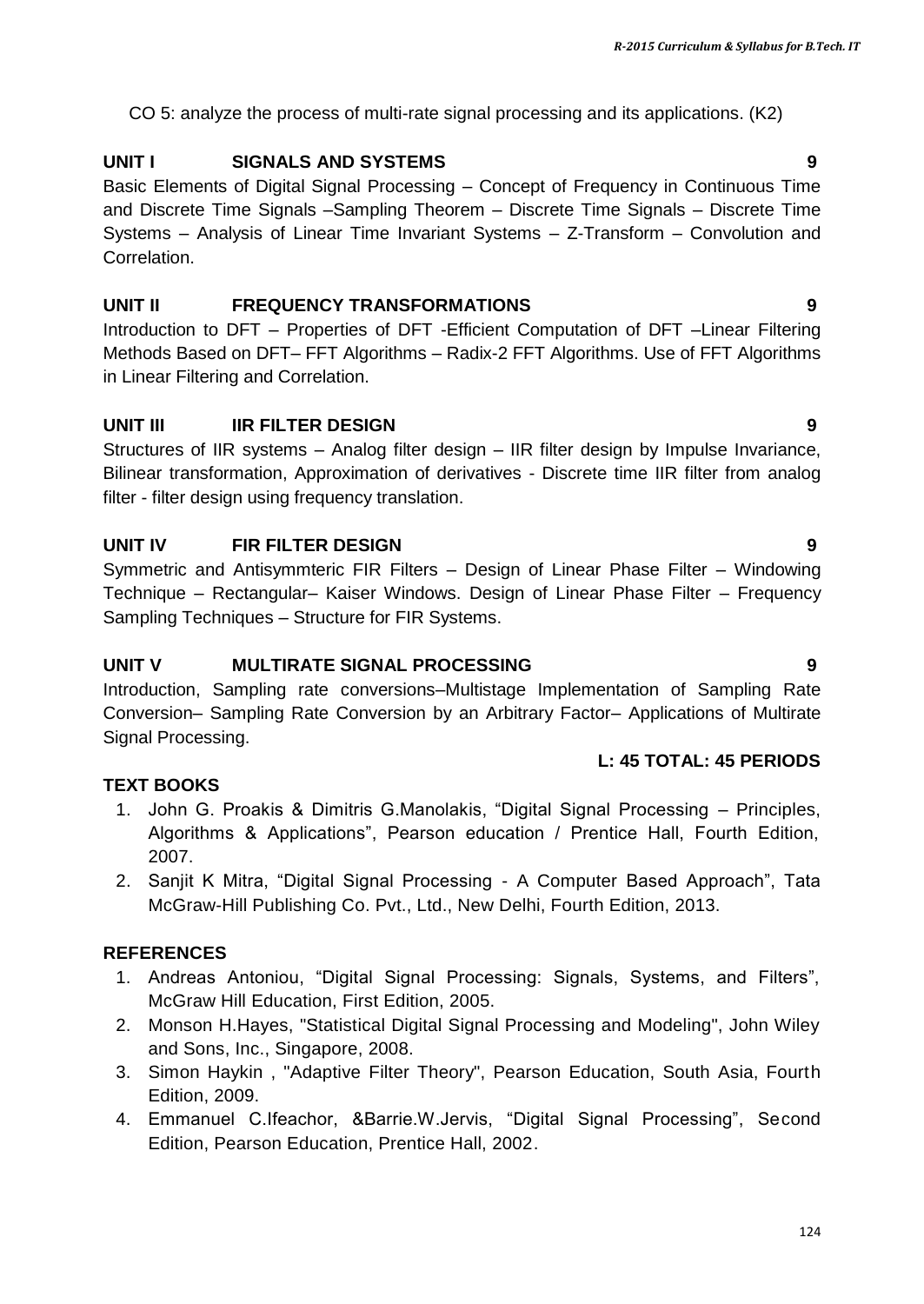#### **15IT12E SOFTWARE TESTING L T P C**

## **COURSE OUTCOMES**

Upon completion of this course, the students will be able to

- CO 1: describe the roles and responsibilities of the tester. (K2)
- CO 2: explain various testing strategies based on test case design. (K2)
- CO 3: summarize common characteristics of various levels of testing methodologies. (K2)
- CO 4: apply various test procedures and test planning techniques in commercial environment. (K3)
- CO 5**:** recognize the implications of various controlling and monitoring techniques. (K3)

### **UNIT I TESTING FUNDAMENTALS 9**

Testing as a Process- Software Testing Principles - The Tester"s Role in a Software Development Organization- Origins of Defects - Defect Classes, Defect Repository, Test Design – Defect Examples – Developer /Tester Support for Developing a Defect Repository

### **UNIT II TEST CASE DESIGN 9**

Test Case Design Strategies – Using Black Box Approach to Test Case Design - Random Testing – Equivalence Class Partitioning - Boundary Value Analysis - cause-effect graphing – state transition testing- error guessing- Using White–Box Approach to Test design- Test Adequacy Criteria- Coverage and Control Flow Graphs – Covering Code Logic – Paths and their Role in White–box Based Test Design- Additional White box test design approaches - Evaluating Test Adequacy Criteria

#### **UNIT III LEVELS OF TESTING 9**

The Need for Levels of Testing – Unit Test: Functions, Procedures, Classes and Methods - Unit Test Planning –Designing the Unit Tests - The Test Harness – Running the Unit tests and Recording results – Integration tests – Designing Integration Tests – Integration Test Planning – System Testing – Functional Testing - Performance testing –Stress Testing-Configuration testing-Security Testing- Recovery Testing-Regression Testing –– Ad-hoc testing - Alpha , Beta Tests – Acceptance Testing.

## **UNIT IV TESTING PROCEDURES AND ORGANIZATION 9**

Test Planning – Test Plan Components – Test Plan Attachments –Locating Test Items - Reporting Test Results – The role of three groups in Test Planning and Policy Development – Introducing the test specialist – Skills needed by a test specialist – Building a Testing Group.

## **UNIT V TEST CONTROLLING AND MONITORING 9**

Measurements and Milestones for Controlling and Monitoring: Testing Status-Tester Productivity- Testing Costs- Error, Faults and Failures- Test Effectiveness- Status Meetings, Reports and Control issues-Criteria for Test Completion- Software Configuration Management-Controlling and Monitoring: Three Critical Views.

#### **L: 45 TOTAL: 45 PERIODS**

# **3 0 0 3**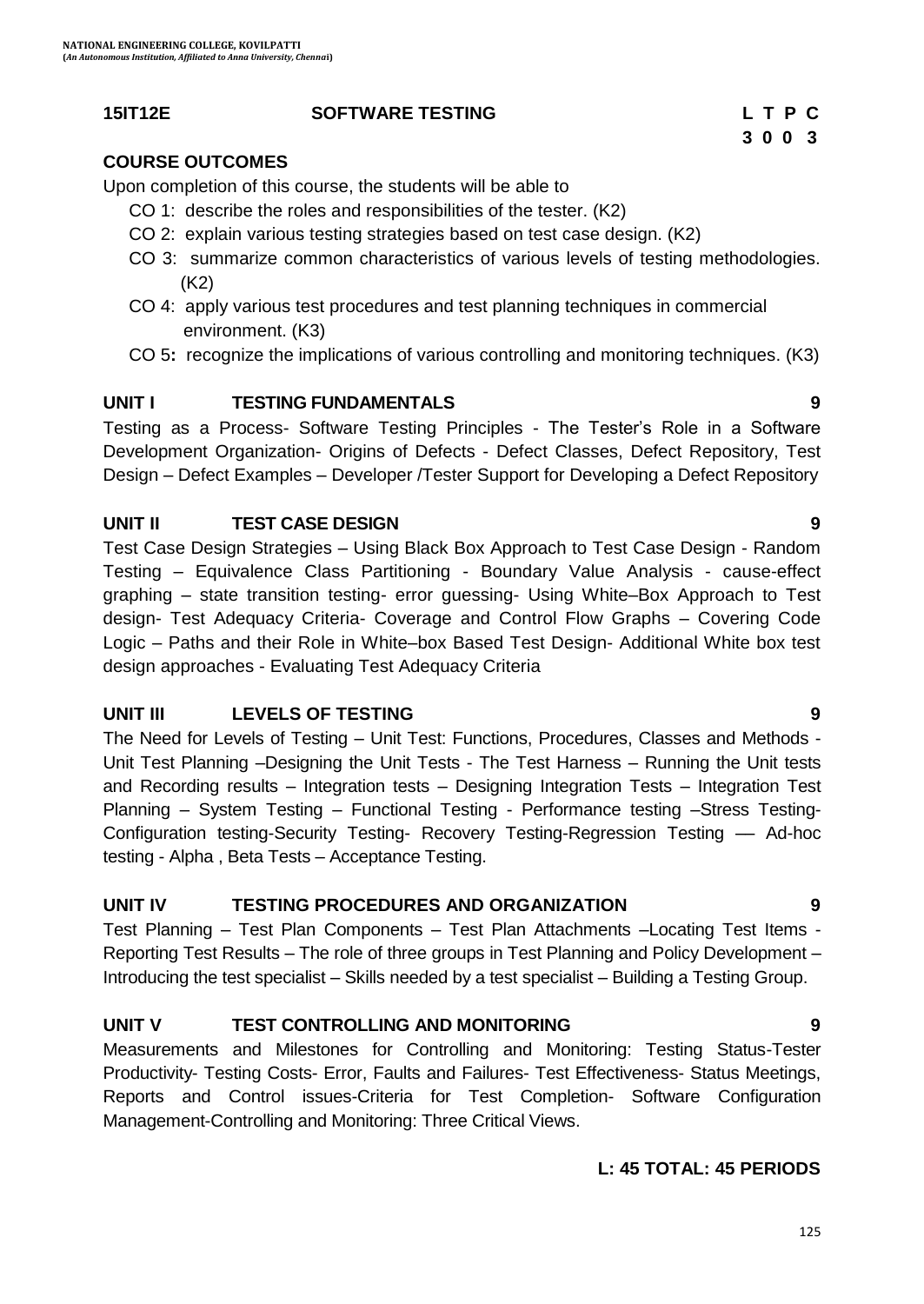#### **TEXT BOOK**

1. Ilene Burnstein, "Practical Software Testing", Springer International Edition, 2012.

### **REFERENCES**

- 1. Srinivasan Desikan and Gopalaswamy Ramesh, "Software Testing Principles and Practices", Pearson education, 2006.
- 2. Aditya P. Mathur, "Foundations of Software Testing Fundamental algorithms and techniques", Dorling Kindersley (India) Pvt. Ltd., Pearson Education, 2008.

### **15IT13E ADVANCED JAVA L T P C**

#### **COURSE OUTCOMES**

Upon completion of this course, the students will be able to

- CO 1: describe the swing components. (K2)
- CO 2: write network programs using java. (K3)
- CO 3: develop dynamic web applications using servlets . (K3)
- CO 4: develop dynamic web applications using JSP. (K3)
- CO 5: explain the concepts of Enterprise Java Beans. (K2)

#### **UNIT I INTRODUCING SWING 9**

Swing – components and containers – the swing packages – Painting in a Swing – Exploring Swing: Jlabel and ImageIcon – JtextField – The Swing Buttons – Jtabbed Pane – Jscroll Pane – Jlist – JcomboBox – Trees – Jtable.

#### **UNIT II NETWORK PROGRAMMING IN JAVA 9**

Sockets – secure sockets – custom sockets – UDP datagrams – multicast sockets – URL classes – Reading Data from the server – writing data – configuring the connection – Reading the header – telnet application – Java Messaging services.

#### **UNIT III SERVLETS 9**

Servlet Overview and Architecture – Interface Servlet and the Servlet Life Cycle – Handling HTTP get Requests – Handling HTTP post Requests – Redirecting Requests to Other Resources – Session Tracking – Cookies – Session Tracking with HttpSession.

## **UNIT IV JAVA SERVER PAGES (JSP) 9**

Introduction – Java Server Pages Overview – A First JavaServer Page Example – Implicit Objects – Scripting – Standard Actions – Directives – Custom Tag Libraries – Structs.

#### **UNIT V ENTERPRISE JAVA BEANS 9**

Introduction to J2EE – EJB Architecture –– Session Beans – Entity Beans.

#### **L: 45 TOTAL: 45 PERIODS**

# **3 0 0 3**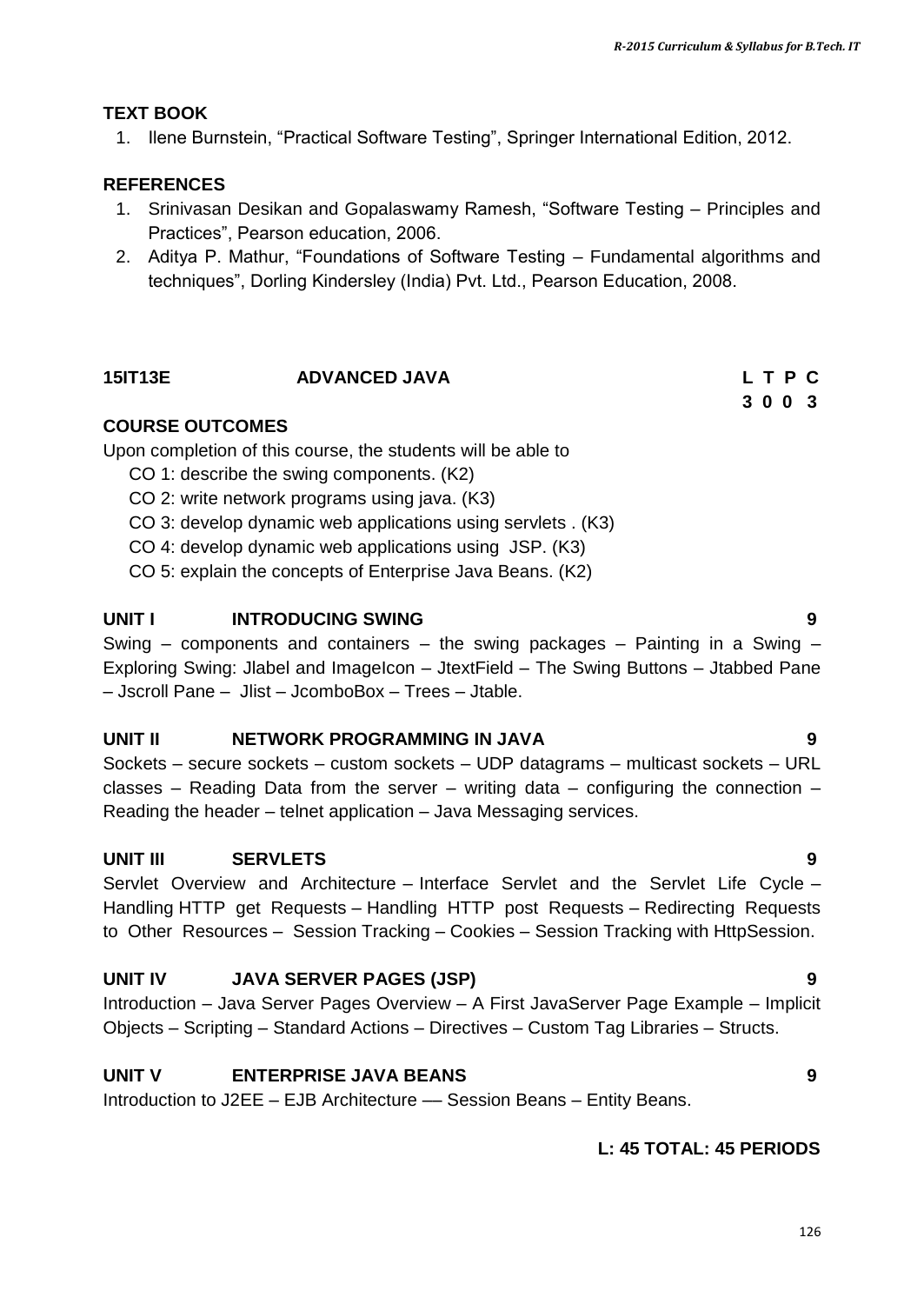## **TEXT BOOKS**

- 1. Paul Deitel, Harvey Deitel, "Java How to program", Eighth Edition, PHI, 2010.
- 2. H. M.Deitel, P. J. Deitel, S. E. Santry ,"Advanced Java 2 Platform How To Program", Prentice Hall, 2002.

## **REFERENCES**

- 1. Jeffrey C. Jackson, "Web Technologies: A Computer Science Perspective", Pearson, 2007.
- 2. Ed Roman, "Mastering Enterprise JavaBeans and the Java 2 Platform", Enterprise Edition, Wiley, 2004.
- 3. Herbert Schildt, "Java The Complete Reference",  $9<sup>th</sup>$  Edition, Tata McGraw Hill Publishing Company Limited, 2014.
- 4. Hortsmann and Cornell, "Core Java 2 Advanced Features", Vol II, Pearson Education, 2002.
- 5. Brian Cole, Robert Eckstein, James Elliott, Marc Loy, David Wood , "Java™ Swing", 2<sup>nd</sup> Edition, O'Reilly, 2002.

#### **WEB REFERENCES**

.

- 1. https://www.tutorialspoint.com/servlets/
- 2. https://docs.oracle.com/javaee/6/tutorial/doc/bnafd.html
- 3. http://www.ejbtutorial.com/

| <b>15IT14E</b> | SOFTWARE QUALITY ASSURANCE |  | LTPC |  |
|----------------|----------------------------|--|------|--|
|                |                            |  |      |  |

 **3 0 0 3**

#### **COURSE OUTCOMES**

Upon completion of this course, the students will be able to

- CO 1: summarize the various software engineering design models and its process.  $(K2)$
- CO 2: explain the parameters which are associated with the software project development. (K2)
- CO 3: describe different models for software quality management. (K2)
- CO 4: analyze the various software testing functionalities under different conditions. (K4)
- CO 5: explain the software quality assurance measurements. (K2)

#### **UNIT I FUNDAMENTALS OF MEASUREMENT THEORY 9**

Definition- Operational definition and measurement – Level of measurement – Some basic measures - Reliability and validity – Measurement errors.

#### **UNIT II SOFTWARE DEVELOPMENT MODELS 9**

Waterfall development model – The prototyping approach – Spiral model – Iterative development process model – Object oriented development process – Clean room methodology – process maturity framework and quality standards.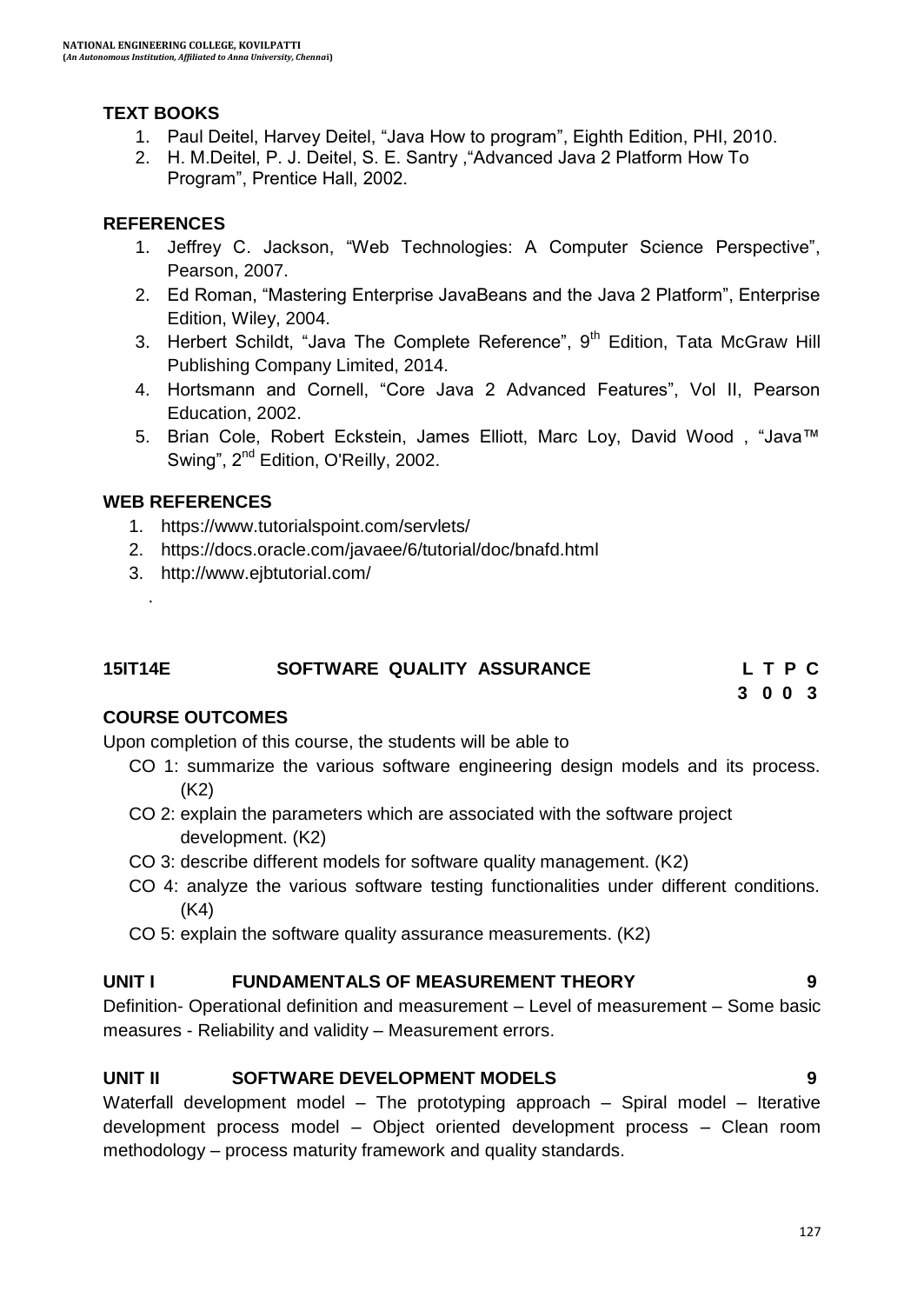## **UNIT III SOFTWARE QUALITY MANAGEMENT 9**

Product quality matrics – In-process quality metrics – metrics for software maintenances – Quality management models: Rayleigh model Framework – Code integration pattern – PTR sub model – PTR Arrival/ Backlog projection model – Reliability Growth model.

## **UNIT IV SOFTWARE TESTING 9**

Software Testing fundamentals- Test case design – White box testing – Basic path testing  $-$  Control structure testing  $-$  Black box testing - Unit testing  $-$  Integration testing  $-$ Validation testing - System testing – Debugging.

## **UNIT V APPLYING QUALITY TOOLS 9**

Ishikawas Seven basic tools – Check list – Pareto diagram – Histogram – Run charts – Scatter diagram – Control chart – Cause and effect diagram.

## **L: 45 TOTAL: 45 PERIODS**

#### **TEXT BOOKS**

- 1. StepenH.Kan, "Metrics and models in Software quality engineering", Second Edition, Pearson Education, 2012.
- 2. Roger S.Pressman, Software engineering- A practitioner"s Approach, Seventh Edition, McGraw-Hill International Edition, 2010.

### **REFERENCES**

- 1. Ian Sommerville, "Software engineering", Seventh Edition, Pearson education Asia, 2007.
- 2. Watts S.Humphrey,"A Discipline for Software Engineering", Pearson Education, 2007.
- 3. Stephen R.Schach, "Software Engineering", Tata McGraw-Hill Publishing Company Limited, 2007.

| <b>15IT15E</b> | <b>INTERNET OF THINGS</b> | LTPC |  |  |
|----------------|---------------------------|------|--|--|
|                |                           | 3003 |  |  |

#### **COURSE OUTCOMES**

Upon completion of the course, the students will be able to

- CO 1: explain new models for market strategic interaction. (K2)
- CO 2: summarize the various protocols for Internet of Things. (K2)
- CO 3: describe business intelligence and information security for web of things. (K2)
- CO 4: explain the integrated solution of network dynamics. (K2)
- CO 5: recognize the application of Internet of Things. (K2)

## **UNIT I INTRODUCTION 9**

Introduction – Architecture - Web 3.0 View of IoT– Ubiquitous IoT Applications – Four Pillars of IoT – DNA of IoT - The Toolkit Approach for End-user Participation in the Internet of Things, Middleware for IoT- IoT Information Security

#### 128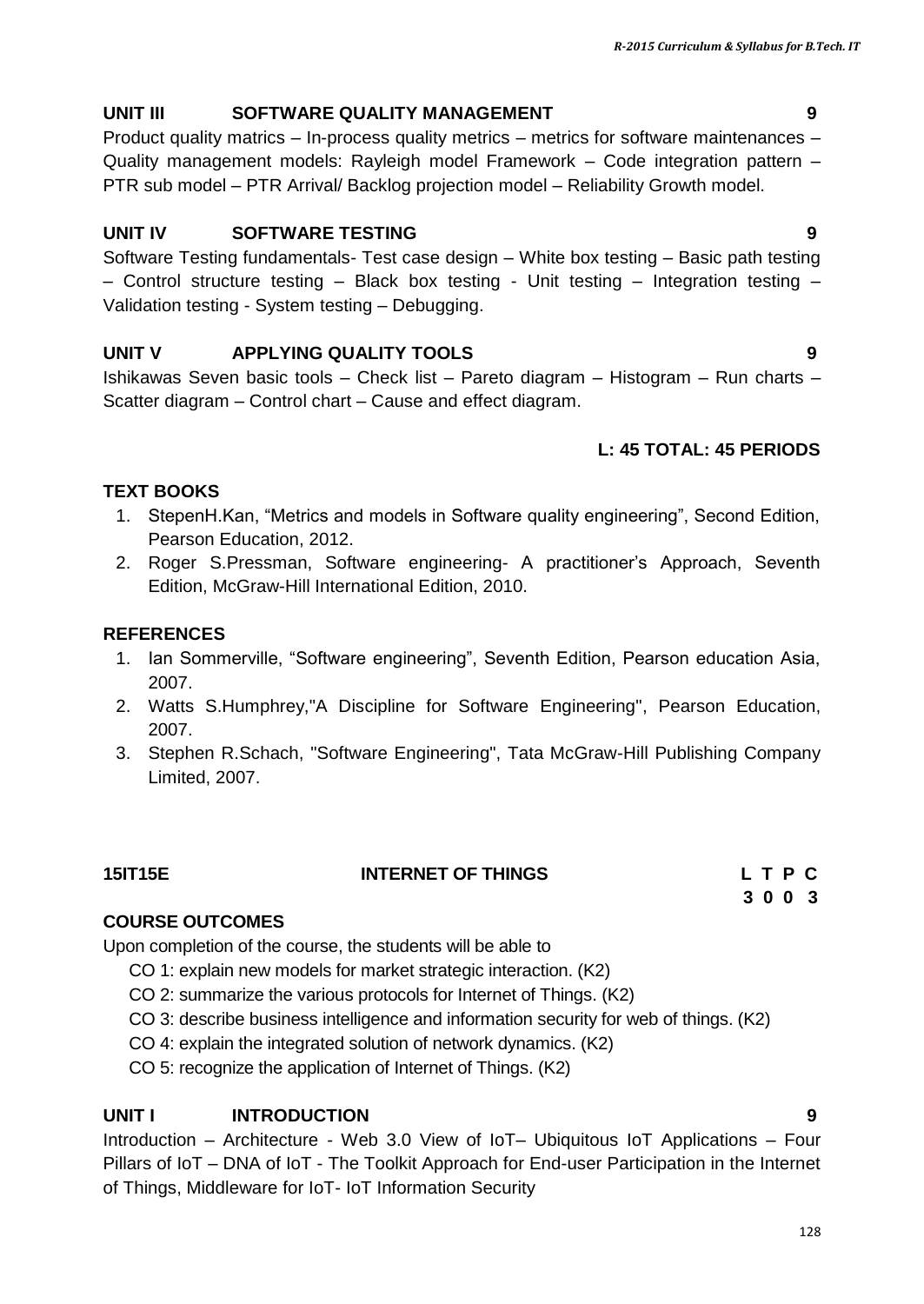## **UNIT II IOT PROTOCOLS 9**

Protocol Standardization for IoT – M2M and WSN Protocols – SCADA and RFID Protocols – Issues with IoT Standardization – Unified Data Standards – Protocols – IEEE 802.15.4 – BACNet Protocol – Modbus – KNX – Zigbee Architecture – Network layer – APS layer

### **UNIT III WEB OF THINGS 9**

Web of Things versus Internet of Things – Two Pillars of the Web – Architecture Standardization for WoT– Platform Middleware for WoT – Unified Multitier WoT Architecture – WoT Portals and Business Intelligence. Cloud of Things: Grid/SOA and Cloud Computing – Cloud Middleware – Cloud Standards – Cloud Providers and Systems – Mobile Cloud Computing – The Cloud of Things Architecture

### **UNIT IV INTEGRATED IOT 9**

Integrated Billing Solutions in the Internet of Things - Business Models for the Internet of Things - Network Dynamics: Population Models – Information Cascades - Network Effects - Network Dynamics: Structural Models - Cascading Behavior in Networks - The Small-World Phenomenon.

### **UNIT V APPLICATIONS 9**

The Role of the Internet of Things for Increased Autonomy and Agility in Collaborative Production Environments - Resource Management in the Internet of Things: Clustering, Synchronization and Software Agents. Applications - Smart Grid – Electrical Vehicle **Charging** 

#### **L: 45 TOTAL: 45 PERIODS**

#### **TEXT BOOK**

1. Honbo Zhou, "The Internet of Things in the Cloud: A Middleware Perspective", CRC Press, 2012.

#### **REFERENCES**

- 1. Dieter Uckelmann, Mark Harrison, Florian Michahelles, "Architecting the Internet of Things", Springer, 2011.
- 2. David Easley and Jon Kleinberg, "Networks, Crowds, and Markets: Reasoning About a Highly Connected World", Cambridge University Press, 2010 .
- 3. Olivier Hersent, Omar Elloumi and David Boswarthick, "The Internet of Things: Applications to the Smart Grid and Building Automation", Wiley, 2012.
- 4. Olivier Hersent, David Boswarthick, Omar Elloumi, "The Internet of Things Key applications and Protocols", Wiley, 2012.

#### **15IT16E NATURAL LANGUAGE PROCESSING L T P C**

 **3 0 0 3**

## **COURSE OUTCOMES**

Upon completion of the course, the students will be able to

CO 1: explain natural language processing and apply its basic algorithms. (K2)

CO 2: describe the concepts of information retrieval. (K2)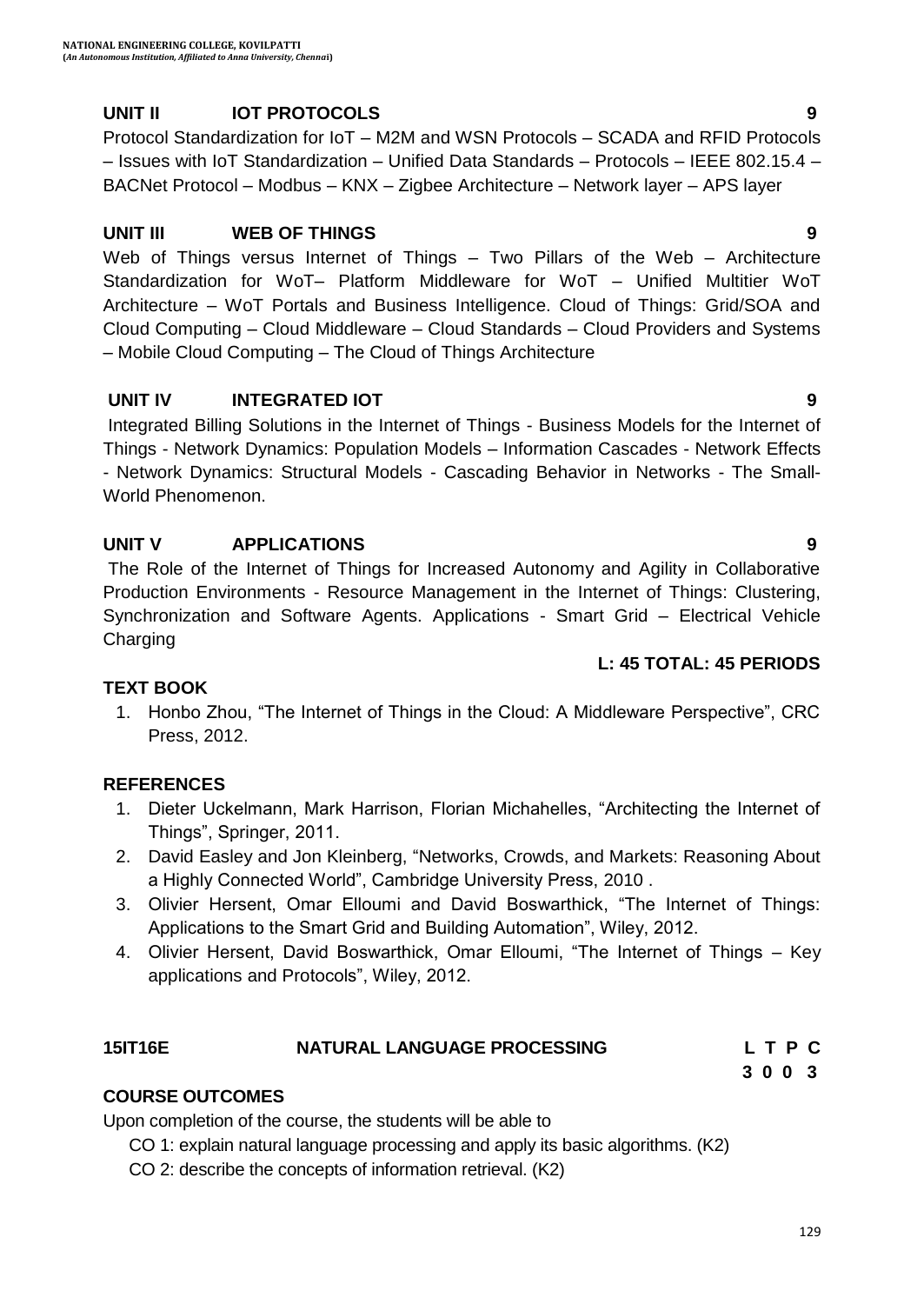- CO 3: apply NLP in text processing(K3)
- CO 4: describe the multi-lingual speech processing and coding. (K2)
- CO 5: design an application that uses different aspects of language processing. (K3)

## **UNIT I INTRODUCTION 9**

Natural Language Processing – Linguistic Background - Spoken language input and output Technologies – Written language Input - Mathematical Methods – Statistical Modeling and Classification Finite State methods Grammar for Natural Language Processing – Parsing – Semantic and Logic Form – Ambiguity Resolution – Semantic Interpretation.

#### **UNIT II INFORMATION RETRIEVAL 9**

Information Retrieval architecture - Indexing- Storage – Compression Techniques – Retrieval Approaches – Evaluation - Search engines- commercial search engine featurescomparison - performance measures – Document Processing - NLP based Information Retrieval – Information Extraction.

#### **UNIT III TEXT MINING 9**

Categorization – Extraction based Categorization- Clustering- Hierarchical Clustering - Document Classification and routing- finding and organizing answers from Text search – use of categories and clusters for organizing retrieval results – Text Categorization and efficient Summarization using Lexical Chains – Pattern Extraction.

#### **UNIT IV GENERIC ISSUES 9**

Multilinguality – Multilingual Information Retrieval and Speech processing – Multimodality – Text and Images – Modality Integration - Transmission and Storage – Speech coding - Evaluation of systems – Human Factors and user Acceptability.

#### **UNIT V APPLICATIONS 9**

Machine Translation – Transfer Metaphor - Interlingua and Statistical Approaches - Discourse Processing – Dialog and Conversational Agents – Natural Language Generation – Surface Realization and Discourse Planning.

#### **L: 45 TOTAL: 45 PERIODS**

#### **TEXT BOOKS**

- 1. Daniel Jurafsky and James H. martin, "Speech and Language Processing", 2000.
- 2. Ron Cole, J.Mariani, et.al "Survey of the State of the Art in Human Language Technology", Cambridge University Press, 1997.
- 3. Michael W. Berry "Survey of Text Mining: Clustering, Classification and Retrieval", Springer Verlag, 2003.
- 4. Christopher D.Manning and HinrichSchutze, "Foundations of Statistical Natural Language Processing ", MIT Press, 1999.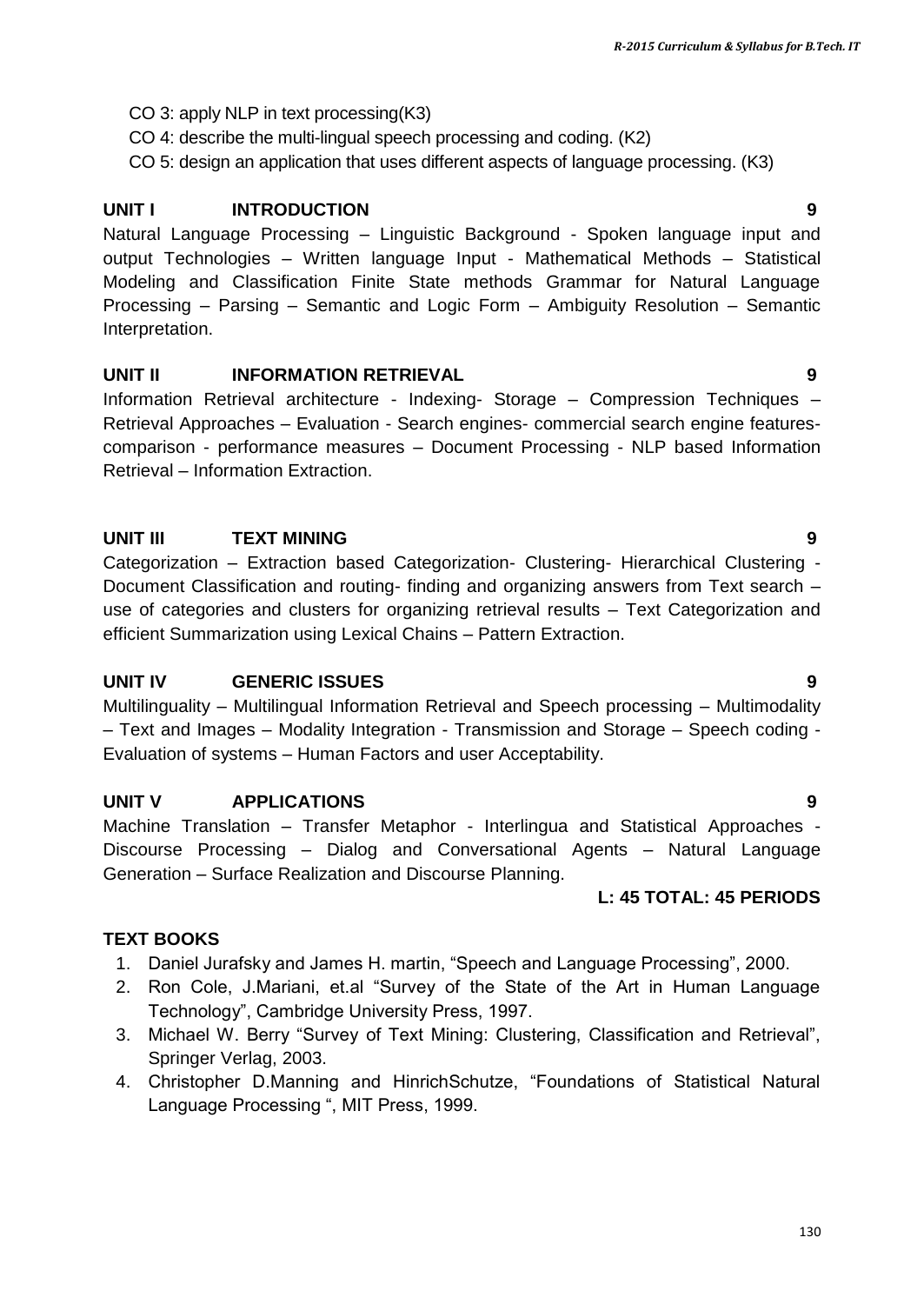### **REFERENCES**

- 1. James Allen "Natural Language Understanding", Benjamin, Cummings Publishing Co. 1995.
- 2. Gerald J. Kowalski and Mark.T. Maybury, "Information Storage and Retrieval systems", Kluwer academic Publishers, 2000.
- 3. Tomek Strzalkowski "Natural Language Information Retrieval", Kluwer academic Publishers, 1999.

#### **15IT17E EMBEDDED AND REAL TIME SYSTEMS L T P C 3 0 0 3**

#### **COURSE OUTCOMES**

Upon completion of this course, the students will be able to

- CO 1: explain LINUX commands for file processing and process control. (K2)
- CO 2: explain scheduling policies and framework in real time operating system. (K2)
- CO 3: outline the importance of event registers in I/O concepts. (K2)
- CO 4: emphasize the usage of interrupt service routines in real time memory systems. (K3)

CO 5: develop, debug and execute embedded programming in LINUX. (K3)

#### **UNIT I INTRODUCTION 9**

Introduction to UNIX/LINUX - Overview of Commands - File I/O Process Control.

#### **UNIT II REAL TIME OPERATING SYSTEMS 9**

Brief History of OS - Defining RTOS - The Scheduler – Objects – Services - Characteristics of RTOS - Defining a Task - asks States and Scheduling - Task Operations – Structure – Synchronization - Communication and Concurrency. Defining Semaphores - Operations and Use - Defining Message Queue – States – Content – Storage - Operations and Use.

#### **UNIT III OBJECTS, SERVICES AND I/O 9**

Objects - Services and I/O Pipes - Event Registers – Signals - Other Building Blocks - Component Configuration - Basic I/O Concepts - I/O Subsystem.

#### **UNIT IV EXCEPTIONS, INTERRUPTS AND TIMERS 9**

Interrupt Service routines – Watch dog timers – Flash memory Basic toolset – Host and debugging – Remote debugging – ROM emulators, logic Analyzer, Caches – Computer optimization – Statistical profiling - Serial/parallel port interfacing and drivers, DMA & high speed I/O interfacing, Memory selection for embedded systems.

#### **UNIT V CASE STUDIES OF RTOS 9**

RT Linux - MicroC/OS-II - Vx Works - Embedded Linux - Tiny OS and Basic Concepts of Android OS.

#### **L: 45 TOTAL: 45 PERIODS**

#### 131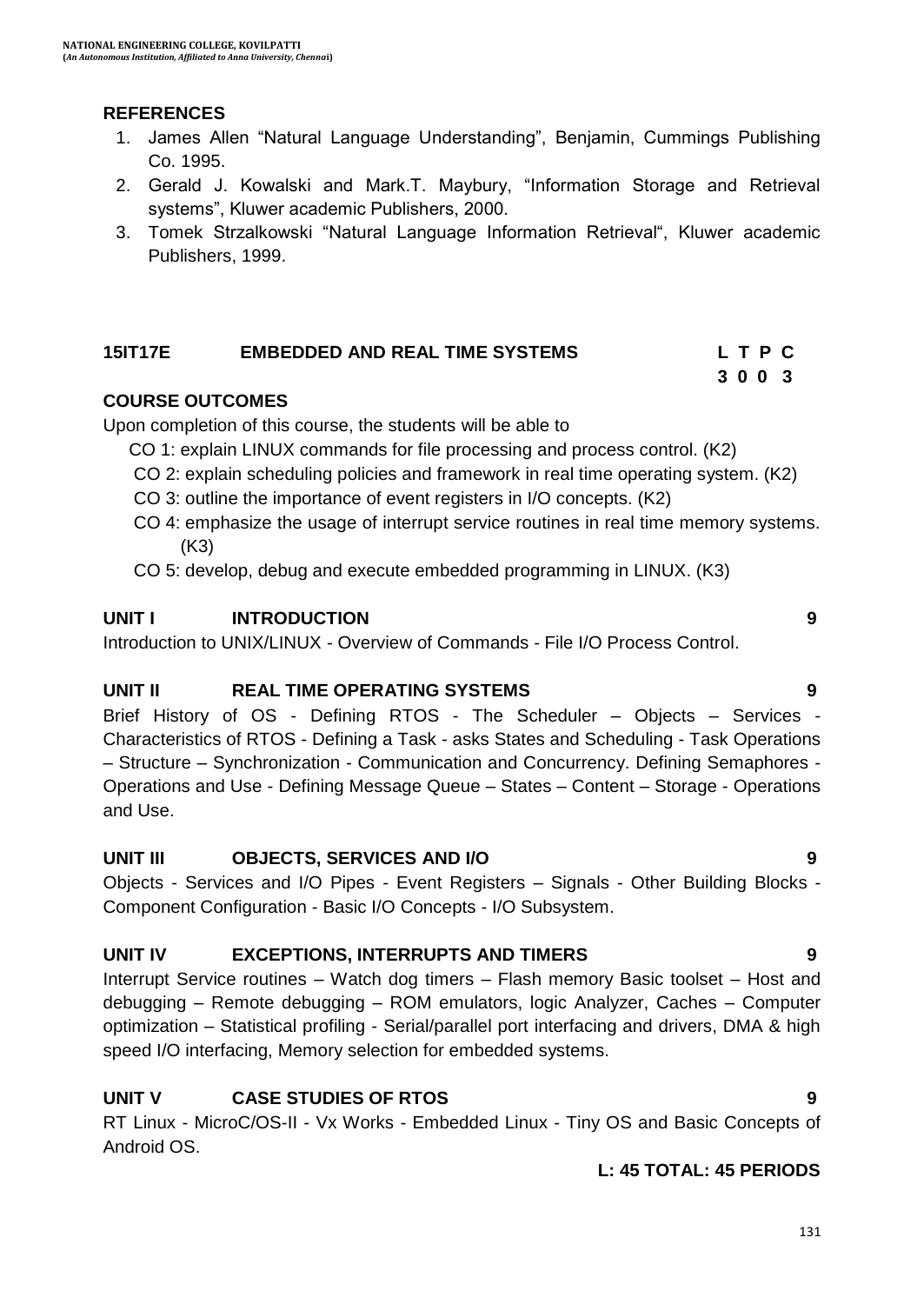#### **TEXT BOOKS**

- 1. Qing Li, "Real Time Concepts for Embedded Systems", Elsevier, 2014.
- 2. Arnold S. Berger, "Embedded System Design", CMP books, USA, 2002.

### **REFERENCE**

1. Rajkamal, "Embedded Systems- Architecture, Programming and Design", TMH, 2007.

| 15IT18E | <b>NETWORK MANAGEMENT</b> | LTPC |
|---------|---------------------------|------|
|         |                           | 3003 |

#### **COURSE OUTCOMES**

Upon completion of this course, the students will be able to

- CO 1: summarize the network management architectures and protocols. (K**2)**
- CO 2: explain the importance of network management and how it impacts cost, revenue and network availability. (K2)
- CO 3: describe the different phases in the network management functional models. (K2)
- CO 4: analyze the network management primitives and protocol message structures. (K3)
- CO 5: use metrics to quantify network management value propositions and measure the effectiveness of network management technology. (K3)

#### **UNIT I INTRODUCTION 9**

Data Communication and Network Management – SNMP and Network Management – Network Management Applications.

#### **UNIT II NETWORK MANAGEMENT – AN OVERVIEW 9**

Setting the Stage – On the Job with a Network Manager- The Basic Ingredients of Network Management

#### **UNIT III MANAGEMENT PERSPECTIVES 9**

The Dimensions of Management - Management Functions and Reference Models - Network Management Tools, Systems and Engineering.

#### **UNIT IV MANAGEMENT BUILDING BLOCKS 9**

Management Information - Management Communication Patterns - Common Management Protocols - Management Organization

#### **UNIT V APPLIED NETWORK MANAGEMENT 9**

Management Integration - Service Level Management - Management Metrics: Assessing Management Impact and Effectiveness.

#### **L: 45 TOTAL: 45PERIODS**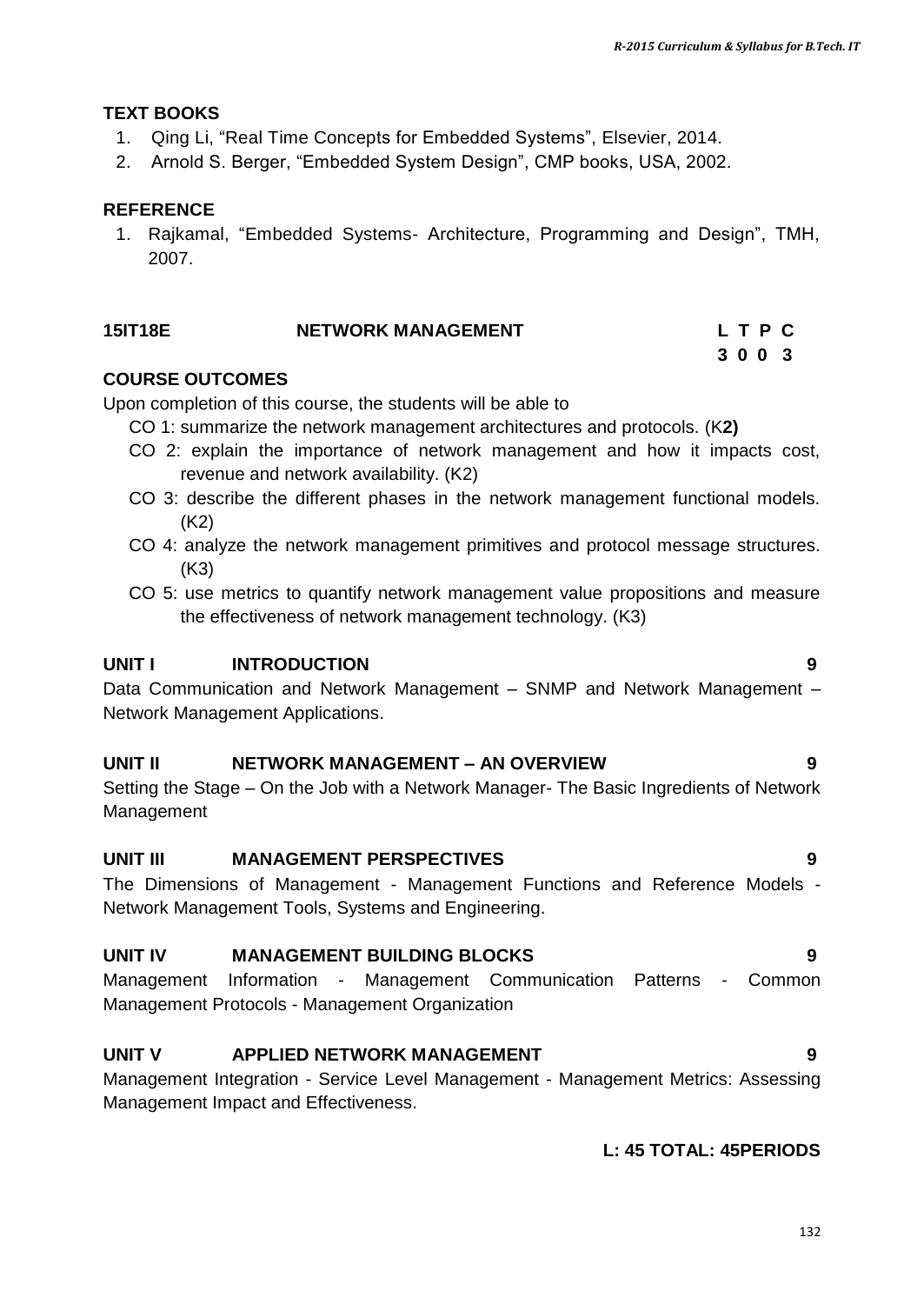## **TEXT BOOKS**

- 1. Mani Subrahmanian, "Network Management Principles and Practice", Second Edition, Pearson Education, 2012.
- 2. A. Clemm, "Network Management Fundamentals", Cisco Press, ISBN-13 978-1- 58720-137-0.

### **REFERENCES**

- 1. William Stallings, "SNMP, SNMPv2, SNMPv3 and RMON 1 and 2", Third Edition, Pearson Edition, 2009.
- 2. Morris, "Network management", 1<sup>st</sup> Edition, Pearson Education, 2008.
- 3. Mark Burges, "Principles of Network System Administration", First Edition, Wiley DreamTech, 2008.
- 4. Daw Sudira, "Network Management", Sonali Publications, 2004.

| <b>15IT19E</b> | <b>GAME PROGRAMMING</b> | LTPC |
|----------------|-------------------------|------|
|                |                         | 3003 |

### **COURSE OUTCOMES**

Upon completion of this course, the students will be able to

- CO 1: explain the fundamentals of game theory. (K2)
- CO 2: outline the importance of non cooperative games in strategic and dynamic forms. (K2)
- CO 3: explain the cooperative games using Bargaining theory and Coalition approach. (K2)
- CO 4: describe the evolutionary and auction based approaches in game theory. (K2)
- CO 5: summarize the application of game theory in communication networks. (K2)

## **UNIT I FUNDAMENTALS OF GAME THEORY 9**

Introduction - Game theory: Component of game theory - Nash Equilibrium (games equivalent to the Prisoner"s Dilemma, Nash equilibrium and weakly dominated actions, Cournot"s duopoly game).

#### **UNIT II NON COOPERATIVE GAMES 9**

Non-cooperative games: preliminaries- strategic form- Dynamic non-cooperative games-Special classes of non-cooperative games.

## **UNIT III COOPERATIVE GAMES 9**

Bargaining theory- Coalitional game theory- canonical coalitional games- coalitionformation games- coalitional graph games.

## **UNIT IV EVOLUTIONARY, AUCTION AND BAYESIAN GAMES 9**

Bayesian games- Differential games- Evolutionary games- Auction theory and mechanism design.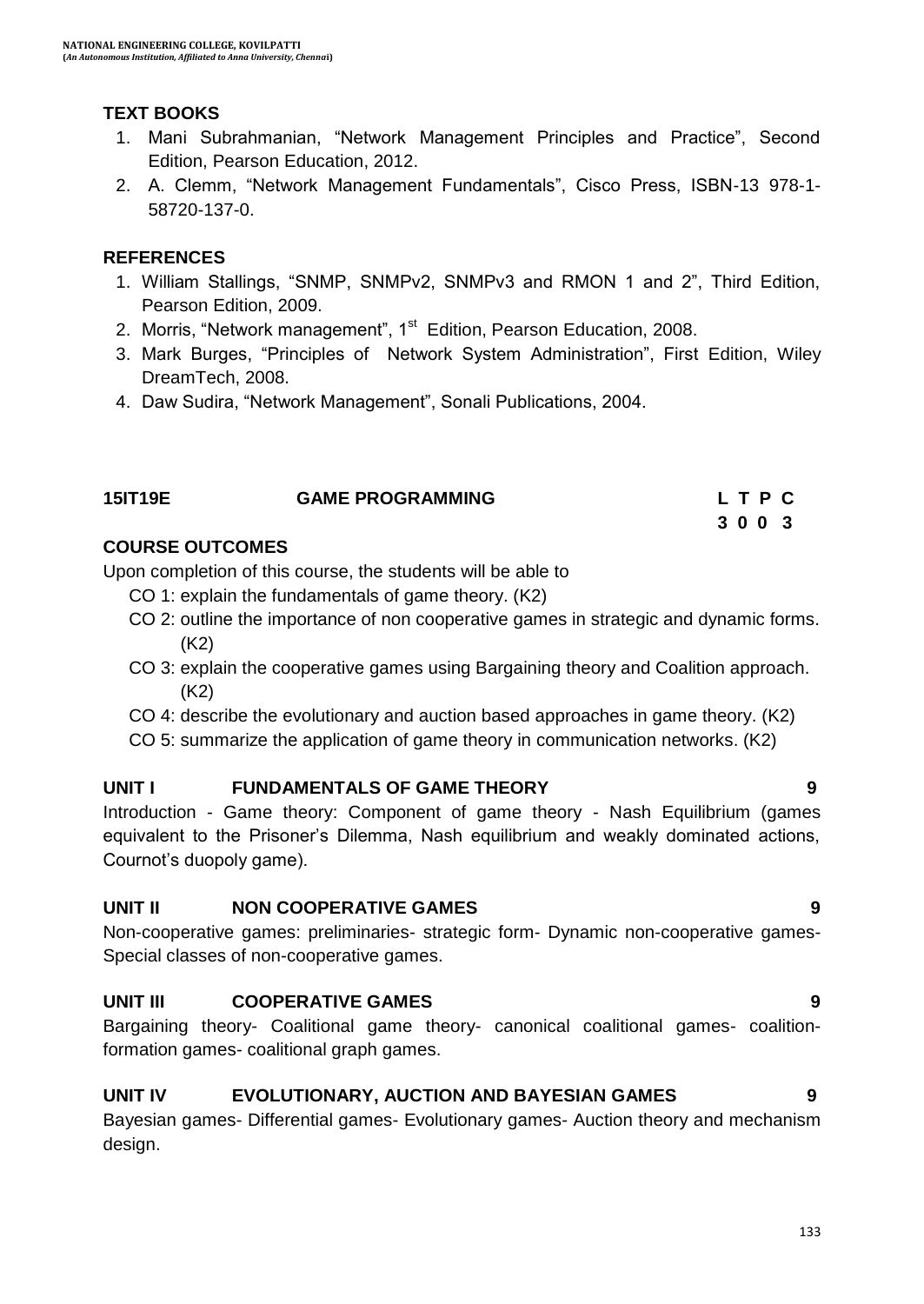#### **UNIT V GAME THEORY APPLICATION IN NETWORKS 9**

Internet networks: Combined flow control and routing in communication network-Congestion control in networks with a single service provider- Pricing and revenue sharing for Internet service providers- Cooperative file sharing in peer-to-peer networks.

#### **L: 45 TOTAL: 45 PERIODS**

1. Zhu Han, Dusit Niyato, Walid Saad, Tamer Ba ¸Sar, Are Hjo Rungnes, "Game Theory in Wireless and Communication Networks Theory, Models, and Applications", Cambridge University Press, First Edition, 2012.

#### **REFERENCE**

**TEXT BOOK**

1. Martin J. Osborne, "An Introduction to Game Theory", University of Toronto, 2004.

| <b>15IT20E</b> | <b>HIGH PERFORMANCE NETWORKS</b> |  | LTPC |  |
|----------------|----------------------------------|--|------|--|
|                |                                  |  | 3003 |  |

## **COURSE OUTCOMES**

Upon completion of this course, the students will be able to

- CO 1: explain switching networks. (K2)
- CO 2: describe high performance network protocols for multimedia networks. (K2)
- CO 3: describe advanced concepts in high performance network. (K2)
- CO 4: analyze performance of network related issues using mathematical models. (K3)
- CO 5: illustrate the network security mechanisms and management. (K2)

## **UNIT I SWITCHING NETWORKS 9**

Switching - Packet switching, Circuit Switched – ATM- Internetworking with ATM.

## **UNIT II MULTIMEDIA NETWORKING APPLICATIONS 9**

Streaming stored Audio and Video, Best effort service, protocols for real time interactive applications, scheduling and policing mechanism, QoS, integrated services, RSVPdifferentiated services.

## **UNIT III ADVANCED NETWORKS CONCEPTS 9**

VPN- Security in VPN - MPLS- overlay networks - P2P connections.-IPv4 vs. V6.

## **UNIT IV PACKET QUEUES AND DELAY ANALYSIS 9**

Little"s theorem, Birth and Death process, queueing discipline- Control & stability - Pollaczek-Khinchin formula and M/G/1, M/D/1, self-similar models and Batch-arrival model, Networks of Queues – Burke"s theorem and Jackson Theorem.

## **UNIT V NETWORK SECURITY AND MANAGEMENT 9**

Principles of cryptography – fire walls – attacks and counter measures – security in network layers – The internet standard management framework- Security and administration – ASN.1.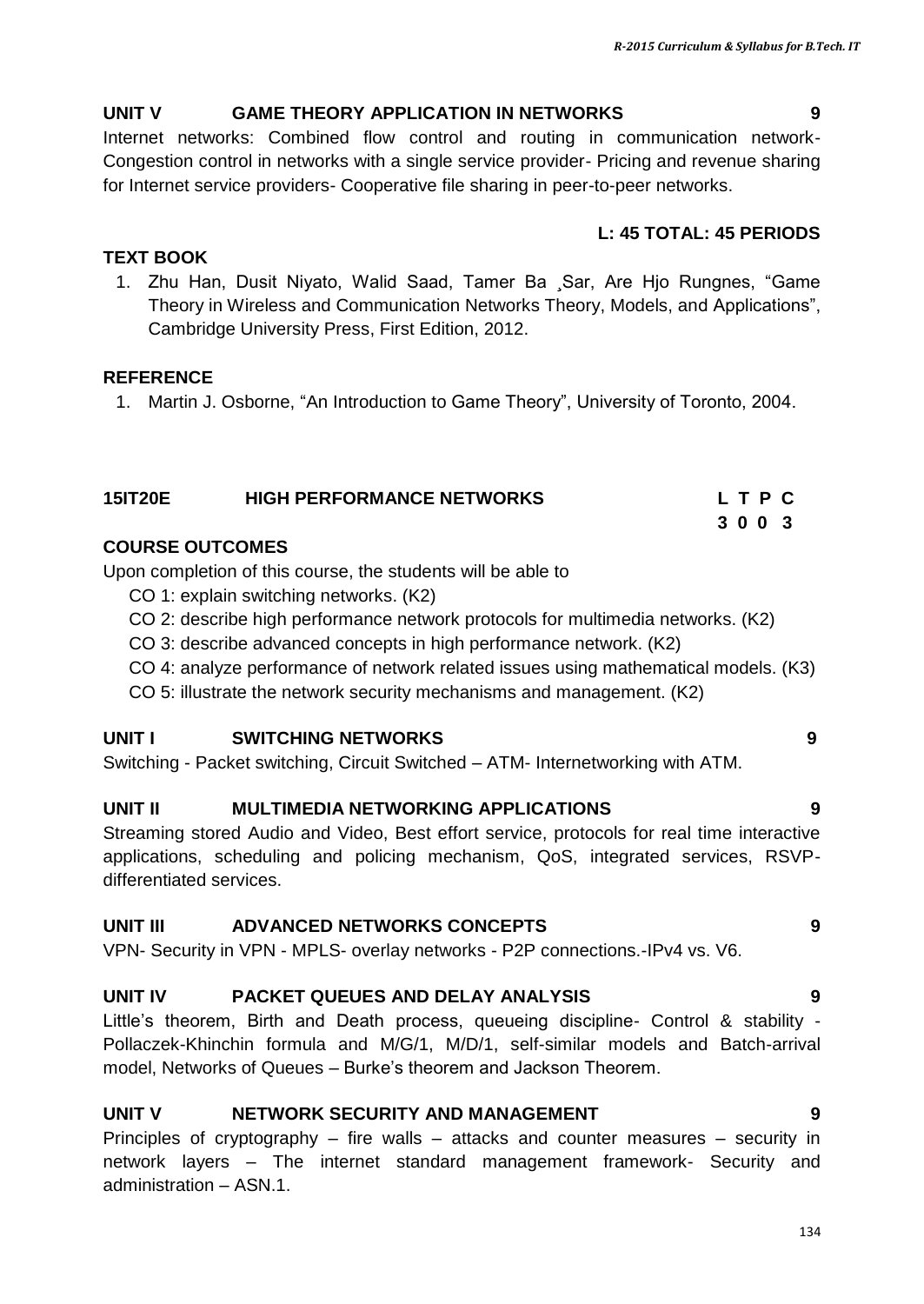### **L: 45 TOTAL: 45 PERIODS**

#### **TEXT BOOK**

1. Aunurag Kumar, D. Manjunath, Joy Kuri, "Communication Networking- An Analytical Approach", Morgan Kaufmann, 2011.

#### **REFERENCES**

- 1. Fred Halsall and Lingana Gouda Kulkarni, "Computer Networking and the Internet", Fifth Edition,Pearson Education, 2012.
- 2. Walrand .J. Varatya, "High Performance Communication Network", Morgan Kaufmann – HarcourtAsia Pvt. Ltd., Second Edition, 2010.
- 3. J.F. Kurose & K.W. Ross, "Computer Networking- A Top Down Approach", Pearson, Fifth Edition, 2012.
- 4. Nader F.Mir, "Computer and Communication Networks", Pearson Education, 2009.

**3 0 0 3 3 0 0 3** 

5. Hersent Gurle & petit, "IP Telephony, Packet based Multimedia Communication Systems", Pearson Education 2003.

#### **15IT21E SOCIAL NETWORKING L T P C**

#### **COURSE OUTCOMES**

Upon completion of this course, the students will be able to

- CO 1: explain the basics of social networks and data. (K2)
- CO 2: describe the structural and locational properties. (K2)
- CO 3: describe the various privacy and security concerns on social networks based on web analysis. (K2)
- CO 4: outline the market and strategic interaction in networks. (K2)
- CO 5: illustrate the performance of network effects. (K3)

#### **UNIT I INTRODUCTION TO SOCIAL NETWORK 9**

Introduction: Motivation - Different Sources of Network Data - Types of Networks - Tools for Visualizing Network Data - Review of Graph Theory Basics.

#### **UNIT II STRUCTURAL AND LOCATIONAL PROPERTIES 9**

Structural Properties of Networks - Notions of Centrality - Cohesiveness of Subgroups - Roles and Positions - Structural Equivalence - Representation of Network Positions - Block Models.

#### **UNIT III SOCIAL NETWORK ANALYSIS 9**

Introduction to Web - Limitations of current Web – Development of Semantic Web – Emergence of the Social Web - Network analysis - Development of Social Network Analysis - Key concepts and measures in network analysis - Electronic sources for network analysis - Electronic discussion networks, Blogs and online communities, Webbased networks - Applications of Social Network Analysis.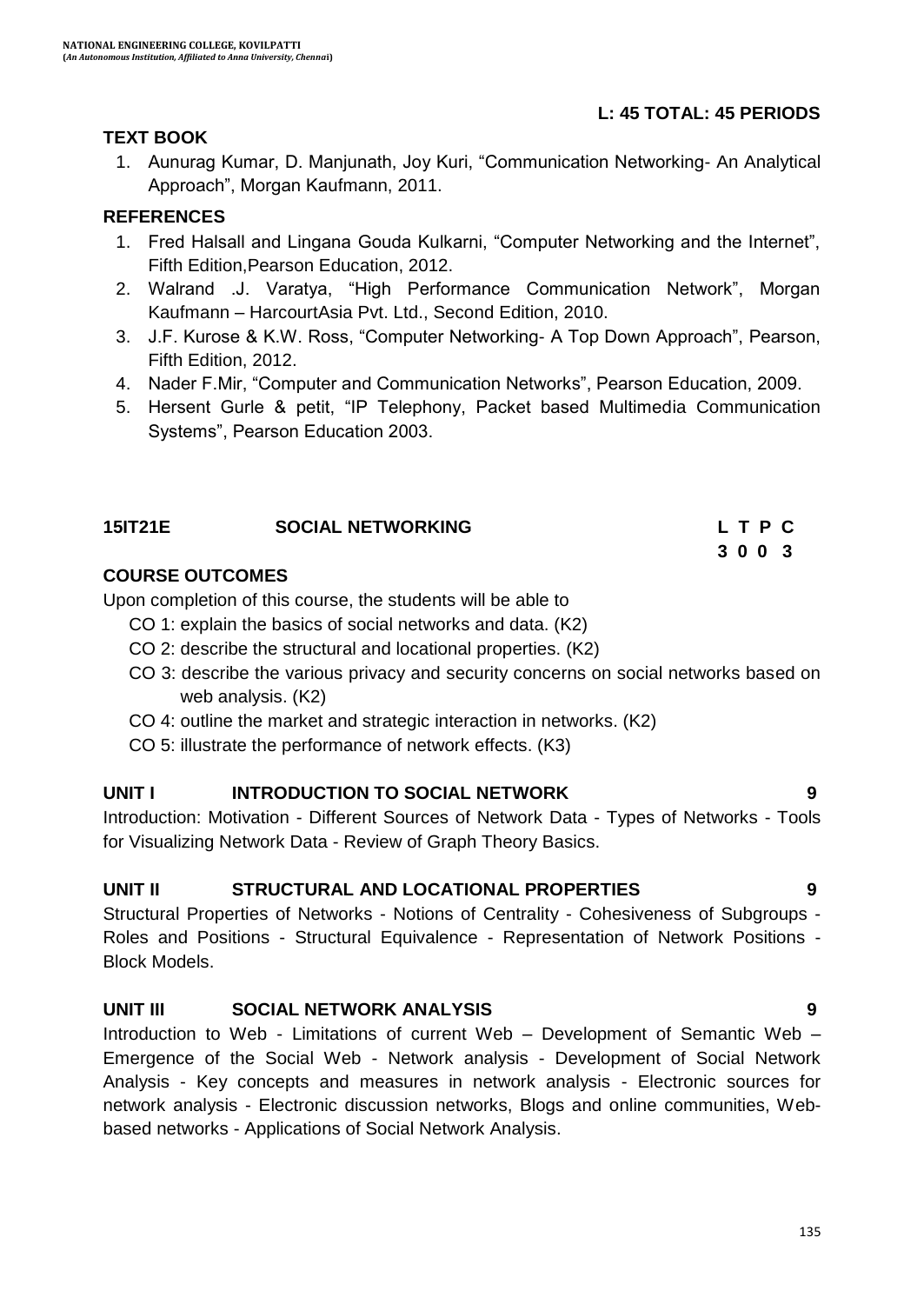136

#### **UNIT IV MARKET AND STRATEGIC INTERACTION IN NETWORK 9**

Matching Market: Bipartite Graphs and Perfect Matching - Prices and Market - Clearing Property - Network Models of Markets with Intermediaries - Price Setting in Market - Social Welfare - Trader Profit. Bargaining and Power in Network - Power in Social Network - Results of Network Exchange Experts - Modeling with Network Exchange - Stable outcomes - Modeling with Network Exchange - Balanced outcomes.

#### **UNIT V NETWORK DYNAMICS 9**

Information Cascade - Networks Effects - The Economy with Network Effects Industries with Network goods - Advanced Materials for Positive Externalities - Power Laws - The Effect of Search Tools and Recommendations.

#### **L: 45 TOTAL: 45 PERIODS**

#### **TEXT BOOK**

- 1. David Easley, Jon Kleinberg, "Networks, Crowds, and Markets: Reasoning about a Highly Connected World", First Edition, Cambridge University Press, 2010.
- 2. Borko Furht, "Handbook of Social Network Technologies and Applications", 1<sup>st</sup> Edition, Springer, 2010.

#### **REFERENCE**

- 1. Stanley Wasserman, Katherine Faust, "Social Network Analysis: Methods and Applications", Second Edition, Cambridge University Press, 1999.
- 2. Gavin Bell, "Building Social Web Applications", First Edition, O'Reilly Media, 2009.
- 3. John G. Breslin, Alexander Passant and Stefan Decker, "The Social Semantic Web", Springer, 2009.

## **15IT22E SERVICE ORIENTED ARCHITECTURE L T P C**

 **3 0 0 3**

## **COURSE OUTCOMES**

Upon completion of this course, the students will be able to

- CO1: explain about principles of service orientation. (K2)
- CO2: describe about service oriented analysis techniques. (K2)
- CO3: describe the service oriented design concepts. (K2)
- CO4: explain the parts of the development and runtime ends of a distributed technology platform for SOA. (K2)

CO5:describe about various web service specification standards. (K2)

## **UNIT I PRINCIPLES OF SERVICE ORIENTATION 9**

Roots of SOA – Characteristics of SOA - Comparing SOA to client-server and distributed internet architectures – Anatomy of SOA - How components in an SOA interrelate - Principles of service orientation.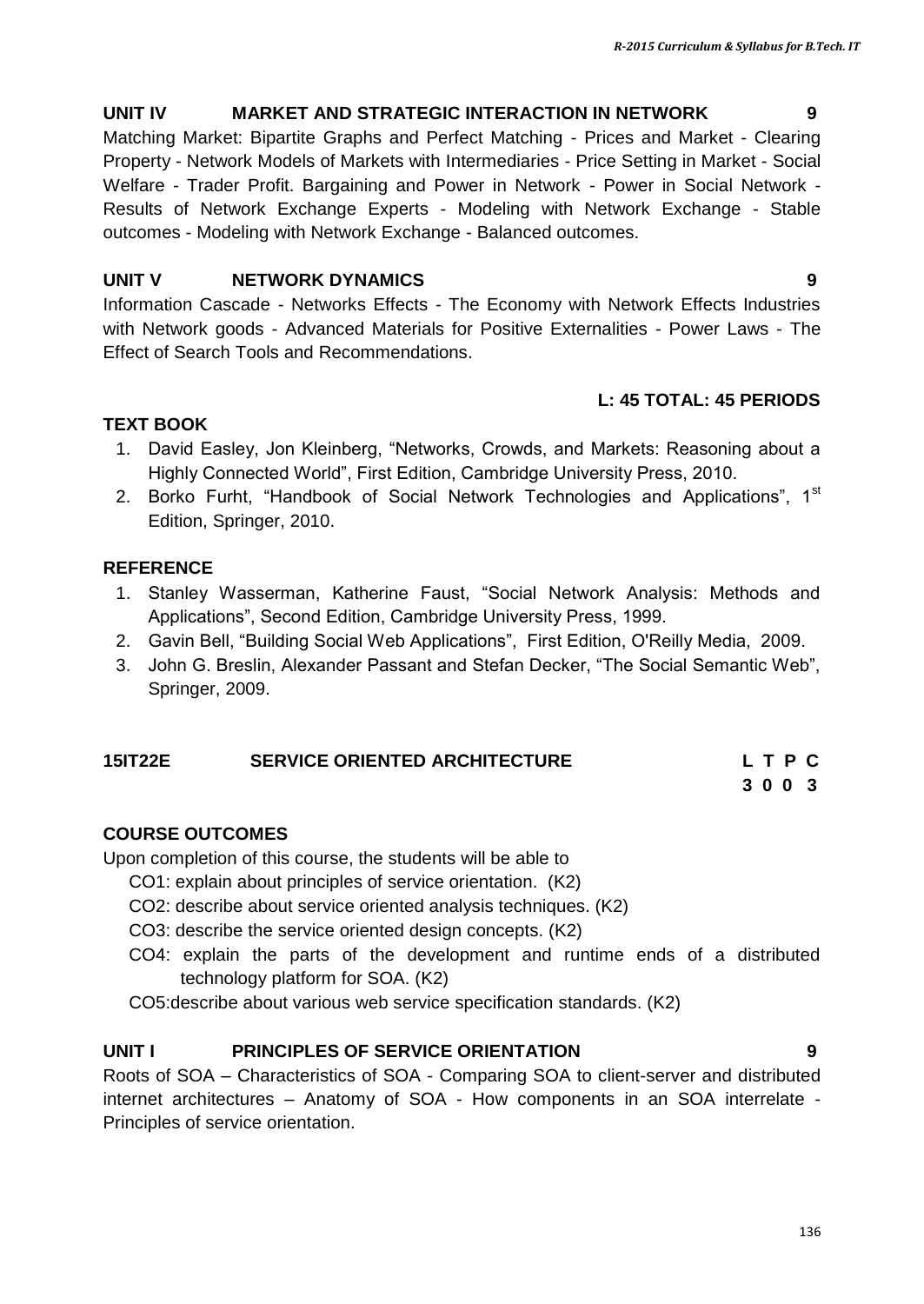### **UNIT II SERVICE ORIENTED ANALYSIS TECHNIQUES 9**

Web services – Service descriptions – Messaging with SOAP –Message exchange Patterns – Coordination –Atomic Transactions – Business activities – Orchestration – Choreography - Service layer abstraction – Application Service Layer – Business Service Layer – Orchestration Service Layer

#### **UNIT III SERVICE ORIENTED DESIGN 9**

Service oriented analysis – Business-centric SOA – Deriving business services- service modeling - Service Oriented Design – WSDL basics – SOAP basics – SOA composition guidelines – Entity-centric business service design – Application service design – Taskcentric business service design

### **UNIT IV SOA PLATFORM BASICS 9**

SOA platform basics – SOA support in J2EE – Java API for XML based web services (JAX-WS) - Java architecture for XML binding (JAXB) – Java API for XML Registries (JAXR) - Java API for XML based RPC (JAX-RPC) - Web Services Interoperability Technologies (WSIT) – SOA support in .NET – Common Language Runtime - ASP.NET web forms – ASP.NET web services – Web Services Enhancements (WSE)

#### **UNIT V WEB SERVICE SPECIFICATION STANDARDS 9**

WS-BPEL basics – WS-Coordination overview - WS-Choreography, WS-Policy, WS-**Security** 

#### **L: 45 TOTAL: 45 PERIODS**

#### **TEXT BOOK**

1. Thomas Erl, "Service-Oriented Architecture: Concepts, Technology and Design", Pearson Education, 2006.

#### **REFERENCES**

- 1. Thomas Erl, "SOA Principles of Service Design", The Prentice Hall, 2007
- 2. Eric Newcomer, Greg Lomow, "Understanding SOA with Web Services", Pearson Education, 2005.
- 3. Sandeep Chatterjee, James Webber, "Developing Enterprise Web Services, An Architect"s Guide", Prentice Hall Professional, 2005.
- 4. Dan Woods and Thomas Mattern, "Enterprise SOA Designing IT for Business Innovation", First Edition, O"REILLY, 2006.

#### **15IT23E M-COMMERCE L T P C**

### **COURSE OUTCOMES**

Upon completion of this course, the students will be able to

CO 1: Outline the underlying architecture of E-commerce applications. (K2)

CO 2: explain the infrastructure and services required for m-commerce. (K2)

 **3 0 0 3**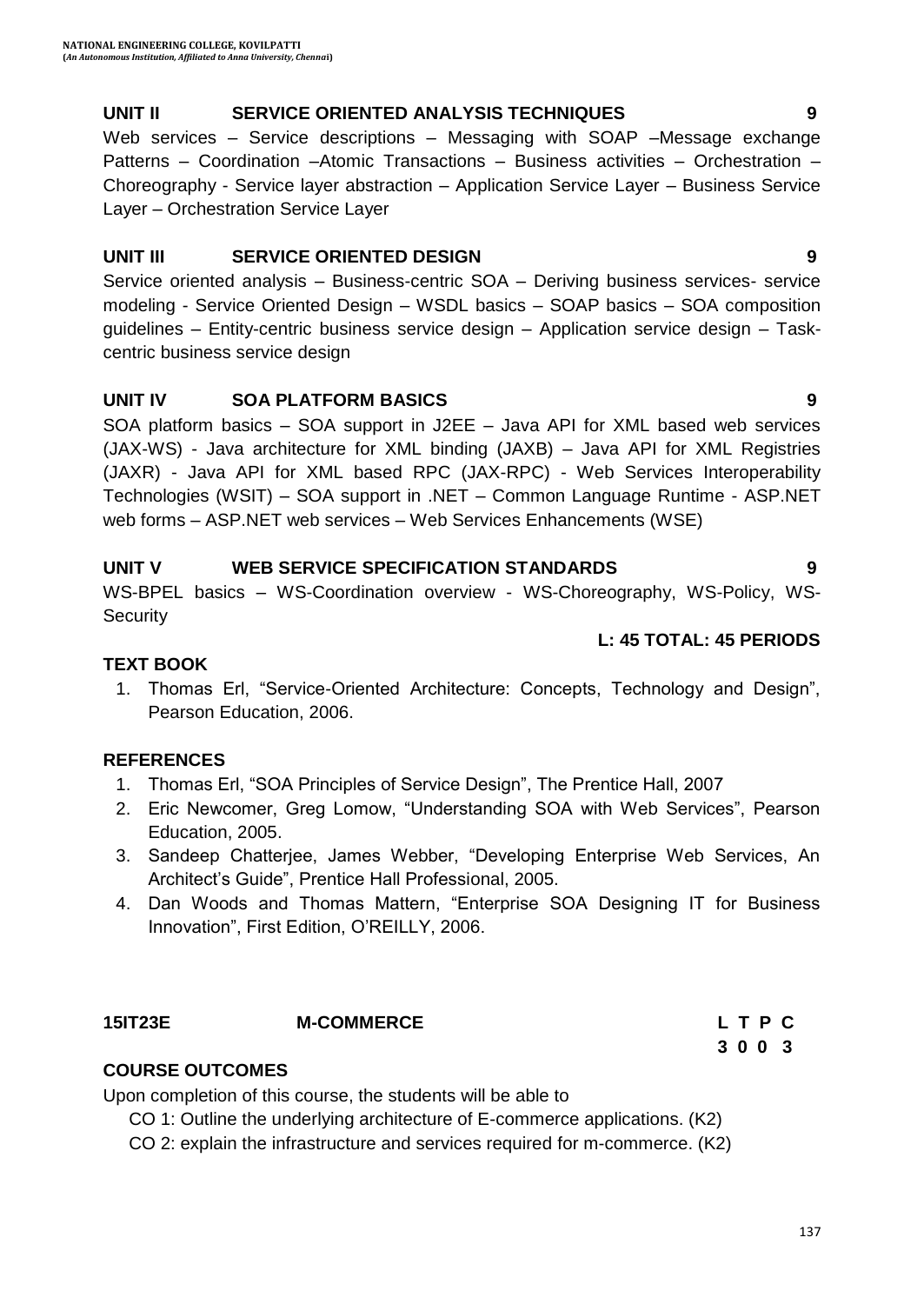- CO 3: identify the critical building blocks of M-commerce and different types of prevailing business models. (K3)
- CO 4: illustrate the theory and applications of M-commerce in mobile business. (K2)
- CO 5: summarize the usage of M-commerce in business domain. (K2)

#### **UNIT I INTRODUCTION TO E-COMMERCE 9**

Electronic Commerce Framework – Electronic Commerce and Media Convergence – Anatomy of E-Commerce Applications – Consumer Application – Electronic Commerce organization application.

#### **UNIT II MOBILE COMMERCE 9**

Introduction – Infrastructure of M–Commerce – Types Of Mobile Commerce Services – Technologies Of Wireless Business – Benefits And Limitations, Support, Mobile Marketing & Advertisement, Non– Internet Applications In M–Commerce – Wireless/Wired Commerce Comparisons.

#### **UNIT III MOBILE COMMERCE TECHNOLOGY 9**

A Framework For The Study Of Mobile Commerce – NTT Docomo"s I-Mode – Wireless Devices For Mobile Commerce – Towards A Classification Framework For Mobile Location Based Services – Wireless Personal And Local Area Networks –The Impact Of Technology Advances On Strategy Formulation In Mobile Communications Networks.

#### **UNIT IV MOBILE COMMERCE: THEORY AND APPLICATION 9**

The Ecology Of Mobile Commerce – The Wireless Application Protocol – Mobile Business Services – Mobile Portal – Factors Influencing The Adoption of Mobile Gaming Services – Mobile Data Technologies And Small Business Adoption And Diffusion – E–commerce in The Automotive Industry – Location Based Services: Criteria For Adoption And Solution Deployment – The Role of Mobile Advertising In Building A Brand – M–commerce Business Models

#### **UNIT V BUSINESS-TO-BUSINESS MOBILE E-COMMERCE 9**

Enterprise Enablement – Email and Messaging – Field Force Automation (Insurance, Real Estate, Maintenance, Healthcare) – Field Sales Support (Content Access, Inventory) – Asset Tracking and Maintenance/Management – Remote IT Support – Customer Retention (B2C Services, Financial, Special Deals) – Warehouse Automation – Security.

#### **L: 45 TOTAL: 45 PERIODS**

- **TEXT BOOKS**
	- 1. Ravi Kalakota, Andrew B. Whinston, "Frontiers of Electronic Commerce", Pearson Education, Ninth Impression, 2009.
	- 2. Dave Chaffey, "E-Business and E-Commerce Management", Pearson Education, Third Edition, 2009.
	- 3. Brian E. Mennecke, Troy J. Strader, "Mobile Commerce: Technology, Theory and Applications", Idea Group Inc., IRM press, 2003.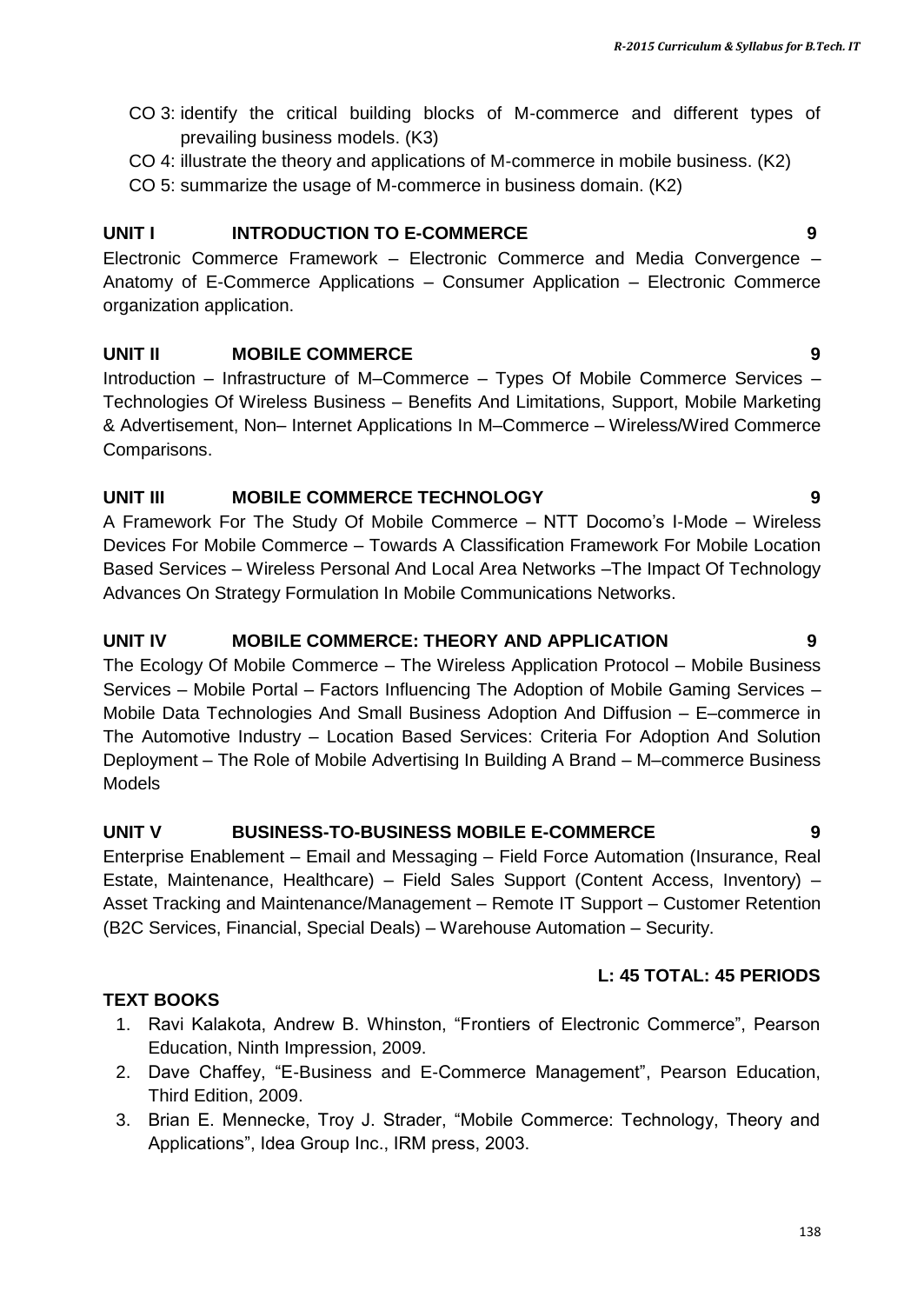### **REFERENCES**

- 1. P. J. Louis, "M-commerce Crash Course: The Technology and Business of Next Generation Internet", McGraw Hill Education, 2001.
- 2. Paul May, "Mobil Commerce: Opportunities, Applications, and Technologies of Wireless Business", Cambridge University Press, 2001.
- 3. P.Candace Deans, "E-Commerce and M-Commerce Technologies", Idea Group Inc (IGI), 2004.

#### **15IT24E DIGITAL COMMUNICATION L T P C**

#### **COURSE OUTCOMES**

Upon completion of this course, the students will be able to

- CO 1: describe the concepts of digital communication systems. (K2)
- CO 2: calculate signal to quantization noise ratio for various modulation techniques. (K3)

**3 0 0 3 3 0 0 3** 

- CO 3: design an encoder and decoder for error control. (K3)
- CO 4: explain base band reception techniques. (K2)
- CO 5: estimate the performance of coherent detection systems. (K3)

#### **UNIT I INFORMATION THEORY AND INTRODUCTION TO DIGITAL COMMUNICATION SYSTEM 9**

Measure of information – Entropy – Source coding theorem – Discrete memory less channels, Mutual information, Channel capacity, Shannon-Fanocoding, Digital communication Systems – Functional description, Channel classification, Bandwidth.

#### **UNIT II BASEBAND FORMATTING TECHNIQUES 9**

Quantization – Uniform and Non-uniform; Encoding Techniques – Temporal waveform encoding -PCM, Bandwidth of PCM system, Noise in a PCM system, SNR of PCM system with quantization noise, Adaptive PCM, DPCM.

#### **UNIT III CHANNEL CODING TECHNIQUES AND LINE CODES 9**

Error Control Codes - Block Codes, Convolutional Codes, Concept of Error Free communication;Classification of line codes, desirable characteristics and power spectra of line codes.

#### **UNIT IV BASEBAND RECEPTION TECHNIQUES 9**

Geometric representation of Signals, Gram Schmidt Orthogonalization Procedure, Noise in Communication Systems; Receiving Filter – Correlator type, Matched Filter type; Equalizing Filter -Signal and system design for ISI elimination, Implementation, Eye Pattern analysis.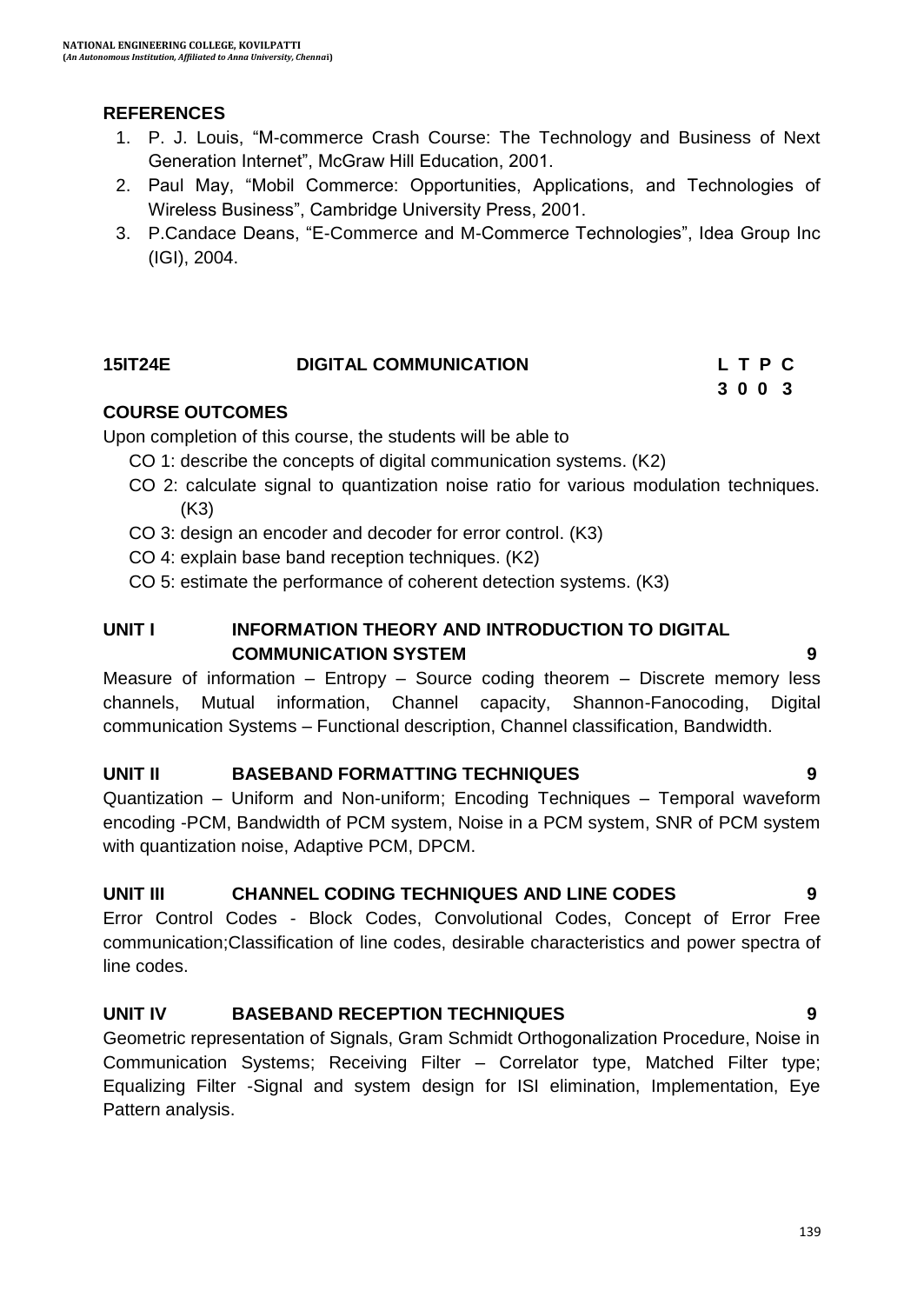#### **UNIT V BANDPASS SIGNAL TRANSMISSION AND RECEPTION 9**

Memory-less modulation methods - Representation and Spectral characteristics, Binary ASK, Binary PSK, Binary FSK, QAM, QPSK; Band pass receiving filter, Error performance – Coherent detection systems: ASK,FSK,PSK. Introduction to spread spectrum techniques.

### **L: 45 TOTAL: 45 PERIODS**

## **TEXT BOOKS**

- 1. Amitabha Bhattacharya, "Digital Communications", Tata McGraw Hill, First Edition, 2006.
- 2. Simon Haykins, "Communication Systems", John Wiley, Fifth Edition, 2009.

## **REFERENCES**

- 1. Simon Haykin, "Digital Communications", John Wiley, Fifth Edition, 2006.
- 2. John. Proakis, "Fundamentals of Communication Systems", Pearson Education, Fifth Edition, 2006.
- 3. Michael. B. Purrsley, "Introduction to Digital Communication", Pearson Education, 2006.

## **15IT25E BIG DATA ANALYTICS LABORATORY L T P C**

 **0 0 2 1**

### **COURSE OUTCOMES**

Upon completion of this course, the students will be able to

- CO 1: set up multi-node Hadoop Clusters and integrated infrastructure of R and Hadoop. (K2)
- CO 2: apply machine learning algorithms for BigData Analytics using R and Hadoop. (K3)

#### **List of Experiments**

- Installation of Apache Hadoop and MapReduce.
- Installation of clustered Hadoop and MapReduce.
- Develop MapReduce programs.
- Classification using SVM.
- Implement data mining clustering algorithms.
- Big Data processing with Hive.
- Query Processing using Hive and Beeswax.
- Data Visualization.
- Mini Project.

Software:

R and Hadoop Integrated Programming Environment (RHIPE)

#### **P: 30 TOTAL: 30 PERIODS**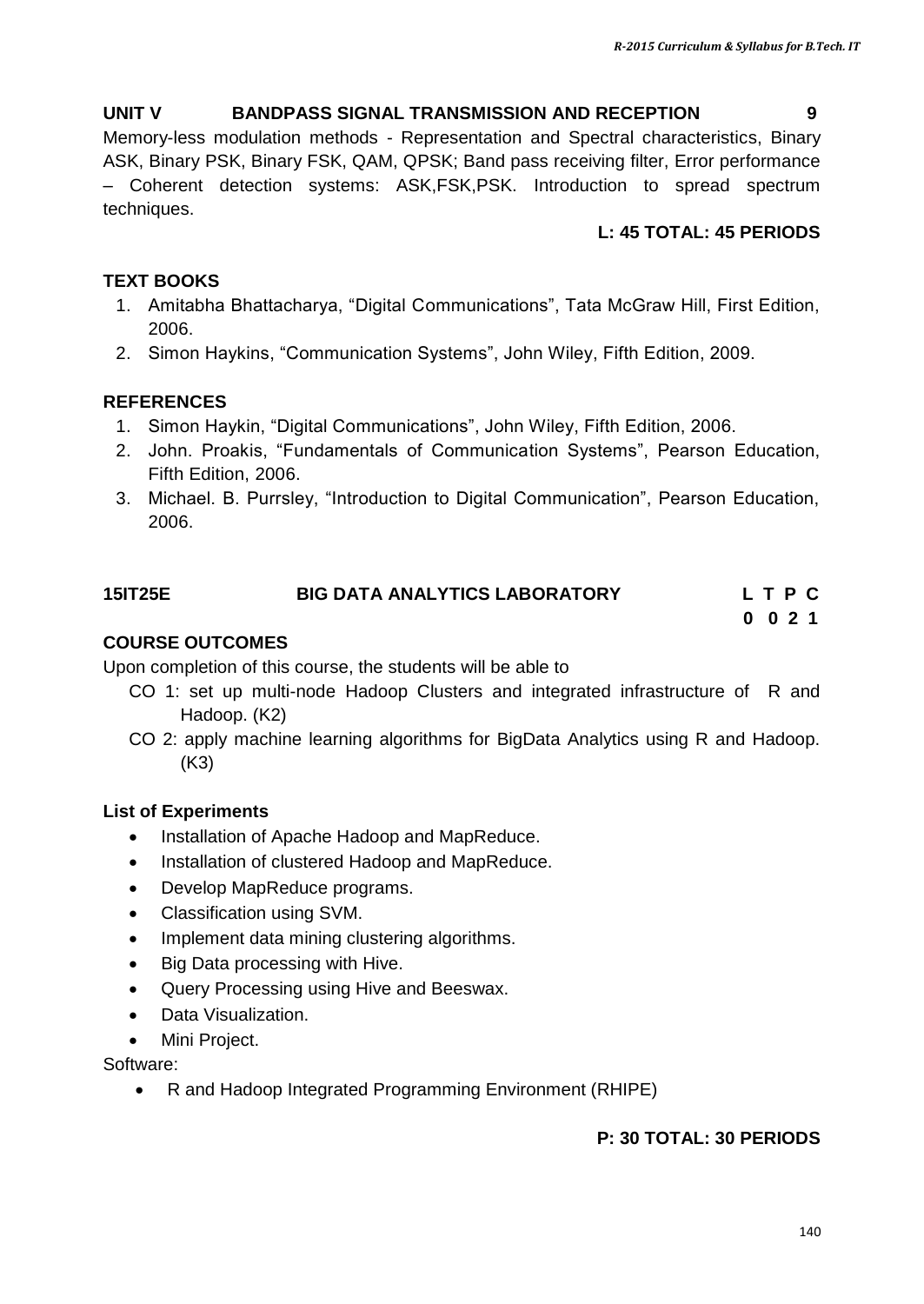#### **15IT26E SOFTWARE TESTING LABORATORY L T P C**

#### **COURSE OUTCOMES**

Upon completion of this course, the students will be able to

CO 1: identify test cases for C programs. (K2)

CO 2: generate test cases for software requirements using various test processes. (K4)

 **0 0 2 1**

#### **LIST OF EXPERIMENTS**

- 1. Write programs in C Language to demonstrate the working of the following constructs: i) do...while ii) while….do iii) if…else iv) switch v) for
- 2. A program written in C language for Matrix Multiplication fails and introspect the causes for its failure and write down the possible reasons for its failure.
- 3. Take any real time system and study its system specifications and report the various bugs.
- 4. Write the test cases for any known application.
- 5. Create a test plan document for any known application.
- 6. Write and test a program to update 10 student records into table in Excel file.
- 7. Write and test a program to select the number of students who have scored more than 60 in any one subject (or all subjects).
- 8. Study of any testing tool (e.g. Win runner)
- 9. Study of any web testing tool (e.g. Selenium)
- 10. Using Selenium IDE, Write a test suite containing minimum 4 test cases.

#### **P: 30 TOTAL: 30 PERIODS**

### **15IT27E ADVANCED JAVA LABORATORY L T P C 0 0 2 1**

#### **COURSE OUTCOMES**

Upon completion of this course, the students will be able to

- CO 1: implement swing and network programming in java. (K3)
- CO 2: develop web application using servlet, JSP, struct and EJB. (K3)

#### **LIST OF EXPERIMENTS**

#### **1. Programs on Swing**

- 1. Write a Java program to demonstrate the use of Java Swing components, namely, buttons, text boxes, lists/combos, menus etc.
- 2. Write a Java program to implement the JTrees.
- 3. Write a Java program to implement the JTable.

#### **2. Programs on Network Programming**

- 1. Write programs for TCP server and Client interaction
- 2. Write programs for Datagram server and Client interaction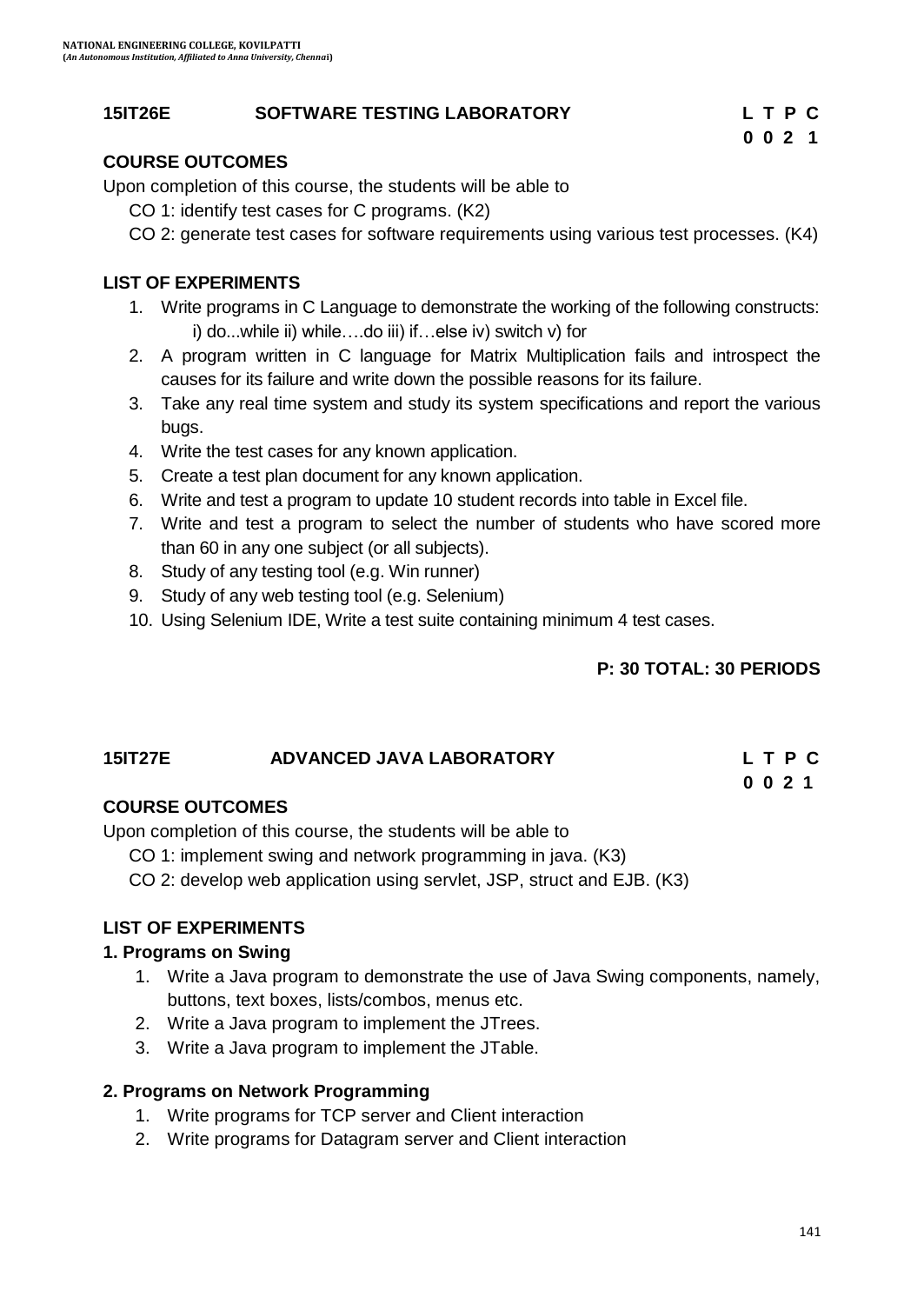#### **3. Programs on Servlets**

- 1. Write a program to display a greeting message in the browser by using HttpServlet.
- 2. Write a Java Servlet program to demonstrate the use of cookies.
- 3. Write a Java Servlet program to demonstrate the use of sessions.

#### **4. Programs on JSP**

- 1. Write JSP program using usebean directive.
- 2. Write JSP program to implement employee salary calculation.

#### **5. Programs on Struct**

- 1. Write a Java program to implement datetimepicker using struct.
- 2. Write a Java program to implement File upload and save application using struct.

#### **6. Programs on Java Beans**

- 1. Write a program to develop a Enterprise Java Bean of "Session Bean" type.
- 2. Write a program to develop a Enterprise Java Bean of "Entity Bean" type.

#### **P: 30 TOTAL: 30 PERIODS**

| <b>15IT28E</b> | <b>CASE TOOLS LABORATORY</b> | LTPC |
|----------------|------------------------------|------|
|                |                              | 0021 |

#### **COURSE OUTCOMES**

Upon completion of this course, the students will be able to

- CO 1: design the suitable UML diagram for a given problem and develop the User Interface Design. (K3)
- CO 2: develop a mini project using programming languages. (K3)

#### **LIST OF EXPERIMENTS**

*Develop a mini-project for any one problem of your choice using the following guidelines.*

- 1. Develop a problem statement.
- 2. Develop an IEEE standard SRS document. Also develop risk management and project plan.
- 3. Identify Use Cases and develop the Use Case model.
- 4. Identify the business activities and develop an UML Activity diagram.
- 5. Identity the conceptual classes and develop a domain model with UML Class diagram.
- 6. Using the identified scenarios find the interaction between objects and represent them using UML Interaction diagrams.
- 7. Draw the State Chart diagram.
- 8. Identify the User Interface, Domain objects, and Technical services. Draw the partiallayered, logical architecture diagram with UML package diagram notation.
- 9. Implement the Technical services layer.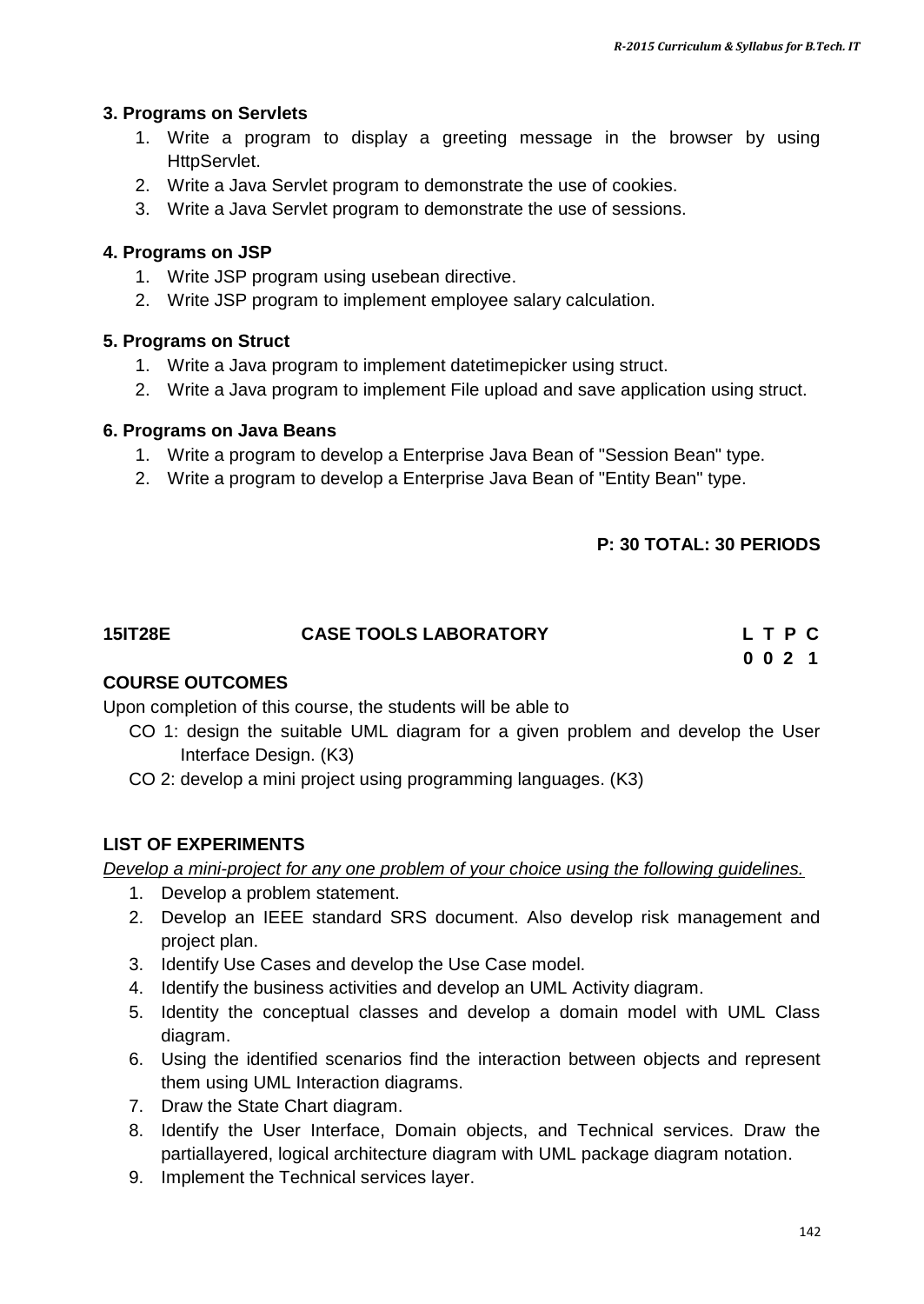- 10. Implement the Domain objects layer.
- 11. Implement the User Interface layer.
- 12. Draw Component and Deployment diagrams.

#### *Suggested Applications for Mini-project*

- 1. Passport automation system.
- 2. Book bank
- 3. Exam Registration
- 4. Stock maintenance system.
- 5. Online course reservation system
- 6. E-ticketing
- 7. Credit card processing
- 8. E-book management system
- 9. Recruitment system
- 10. Library management system
- 11. Conference management system
- 12. BPO management system

#### **P: 30 TOTAL: 30 PERIODS**

### **15IT29E ACCOUNTING FOR INFORMATION TECHNOLOGY L T P C 3 0 0 3**

#### **COURSE OUTCOMES**

Upon completion of this course, the students will be able to

- CO 1: explain the fundamentals of financial accounting. (K2)
- CO 2: apply the accounting principles to prepare of final account for sole trader business. (K3)
- CO 3: apply the accounting principles to prepare of final account for partnership firm. (K3)
- CO 4: describe the company formation procedure with accounting entries. (K2)
- CO 5: demonstrate integration of manual accounting procedures into computerized accounting environment. (K3)

#### **UNIT I INTRODUCTION TO ACCOUNTING 9**

Fundamentals of Book Keeping – Accounting Concepts and Conventions – Indian Accounting Standards - Journal – Ledger – Trial balance – Simple problems.

#### **UNIT II PREPARATION OF FINANCIAL STATEMENT 9**

Meaning and features of sole trader form of business organization – Preparation of final accounts with adjustments - Simple problems.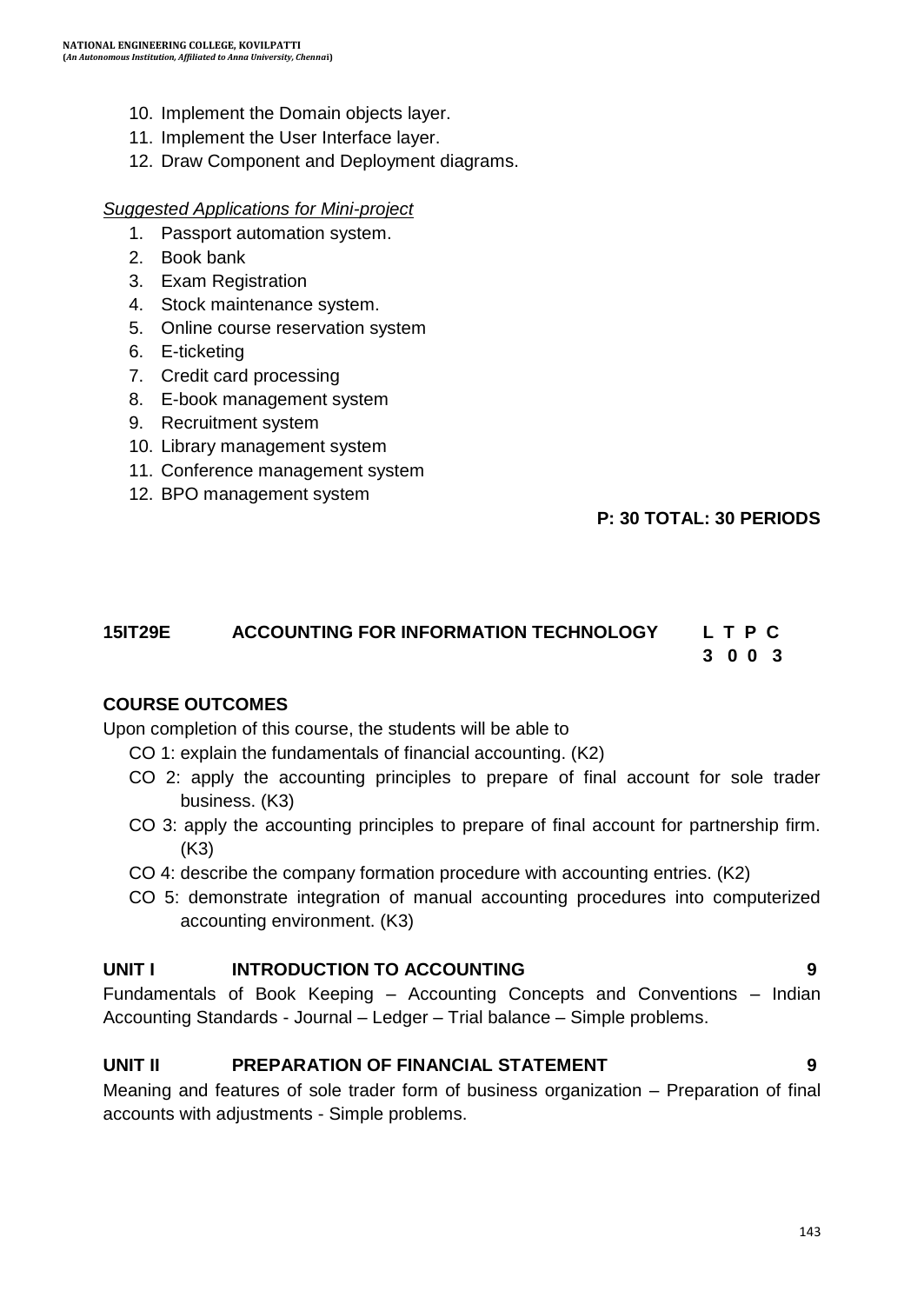## **UNIT III PREPARATION OF PARTNERSHIP ACCOUNTS 9**

Meaning and features of partnership – Partnership deed – Kinds of partners - Admission of a Partner - Retirement of the Partner - Death of a partner – Preparation of final accounts - Simple problems.

### **UNIT IV PREPARATION OF COMPANY ACCOUNTS 9**

Meaning and characteristics of a company – Private limited Vs Public limited companies - Formation of companies – Issue of shares – Journal entries - Simple problems.

#### **UNIT V INTRODUCTION TO ACCOUNTING PACKAGES 9**

Computerised Accounting: Meaning – Advantages – Manual Accounting Vs Computerised Accounting – Popular Accounting Packages in India – Tally ERP.9 - Features of "Tally.ERP 9" – Components of the Tally.ERP 9.

#### **L: 45; TOTAL: 45 PERIODS**

### **TEXT BOOKS**

- 1. T.S.Grewal Introduction to Accountancy- S.Chand & Company Ltd., Revised edition, 2016
- 2. Financial Accounting, Jain S.P., Narang K.L., Kalyani Publishers, 2nd edition, 2014.
- 3. Accounting and Financial Management, E.Gnanasekaran, A.R.S. publications, 3<sup>rd</sup> edition, 2012
- 4. Ashok K. Nadhani : Mastering Tally. ERP 9 Basic Accounts, Invoice, Inventory

## **REFERENCES**

- 1. Fundamental Accounting Principles, John J Wild, Ken Shaw and Barbara Chiappetta, Tata McGraw Hill, 23rd Edition, 2016
- 2. Financial Accounting, S.N. Maheshwari, S.K. Maheshwari & Sharad K. Maheswari Vikas Publishing House,  $5^{th}$  edition, 2013.
- 3. Kogent Learning Solutions Inc.: Tally. ERP 9 in Simple Steps

#### **15IT30E FINANCIAL ACCOUNTING PACKAGE LABORATORY L T P C**

**0 0 2 1**

#### **COURSE OUTCOMES**

Upon completion of this course, the students will be able to

- CO1: demonstrate the integration of manual accounting procedures into the computerized accounting environment. (K2)
- CO2: apply the Tally.ERP 9 for preparing final accounts and evaluate the performance. (K3)

#### **LIST OF EXPERIMENTS**

- 1. Creation, alteration and deletion of primary and secondary accounting groups.
- 2. Journal Entries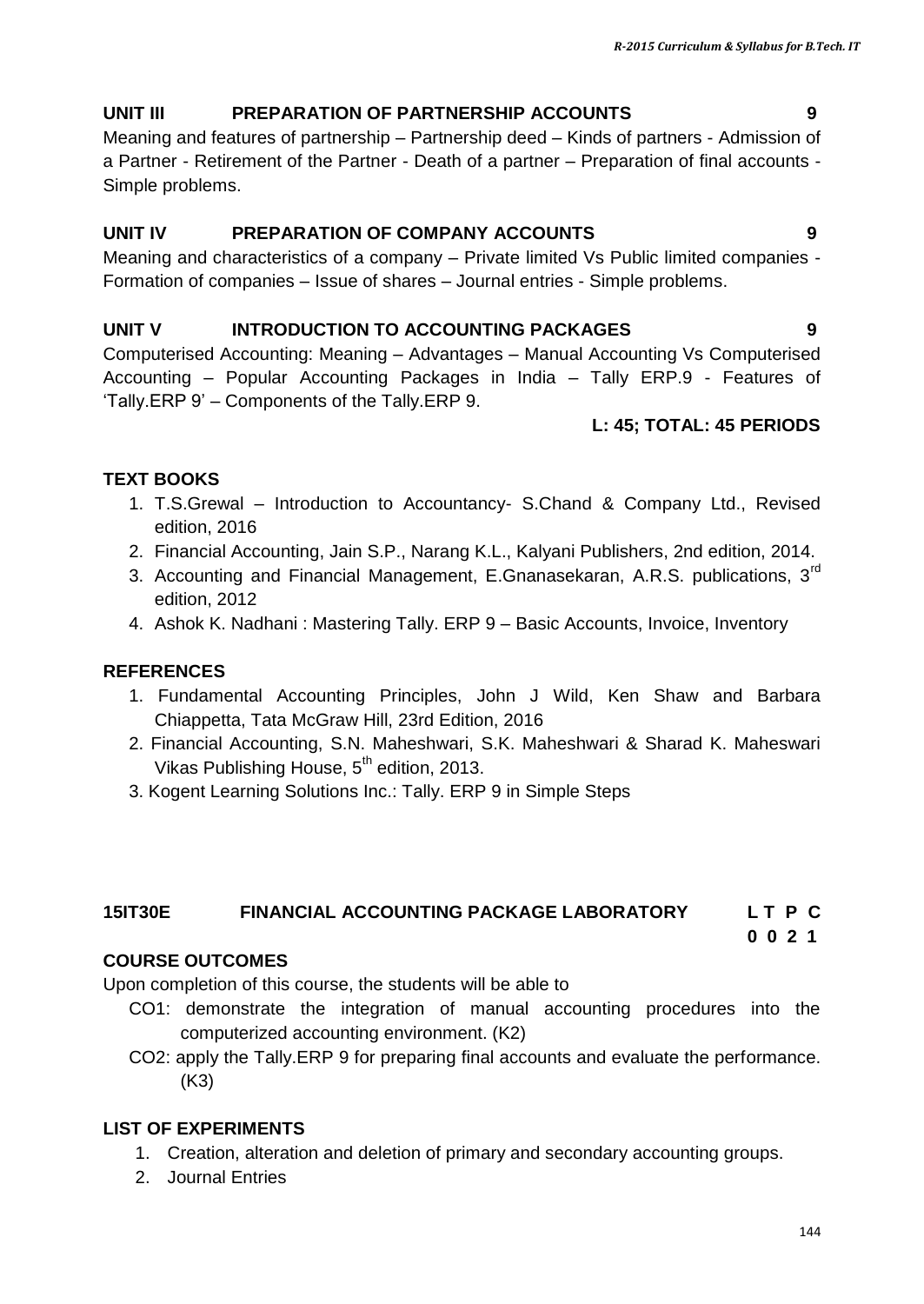- 3. Final A/Cs with adjustments (Creation and deletion of ledgers)
- 4. Voucher entry problems in double entry mode
- 5. Voucher entry problem in single entry mode.
- 6. Budget preparation and reporting variance
- 7. Payroll preparation
- 8. Accounting vouchers using stock items
- 9. Order processing and inventory vouchers
- 10. Generation of accounting books and reports
- 11. Generation of inventory books and reports.

**P: 30 TOTAL: 30 PERIODS**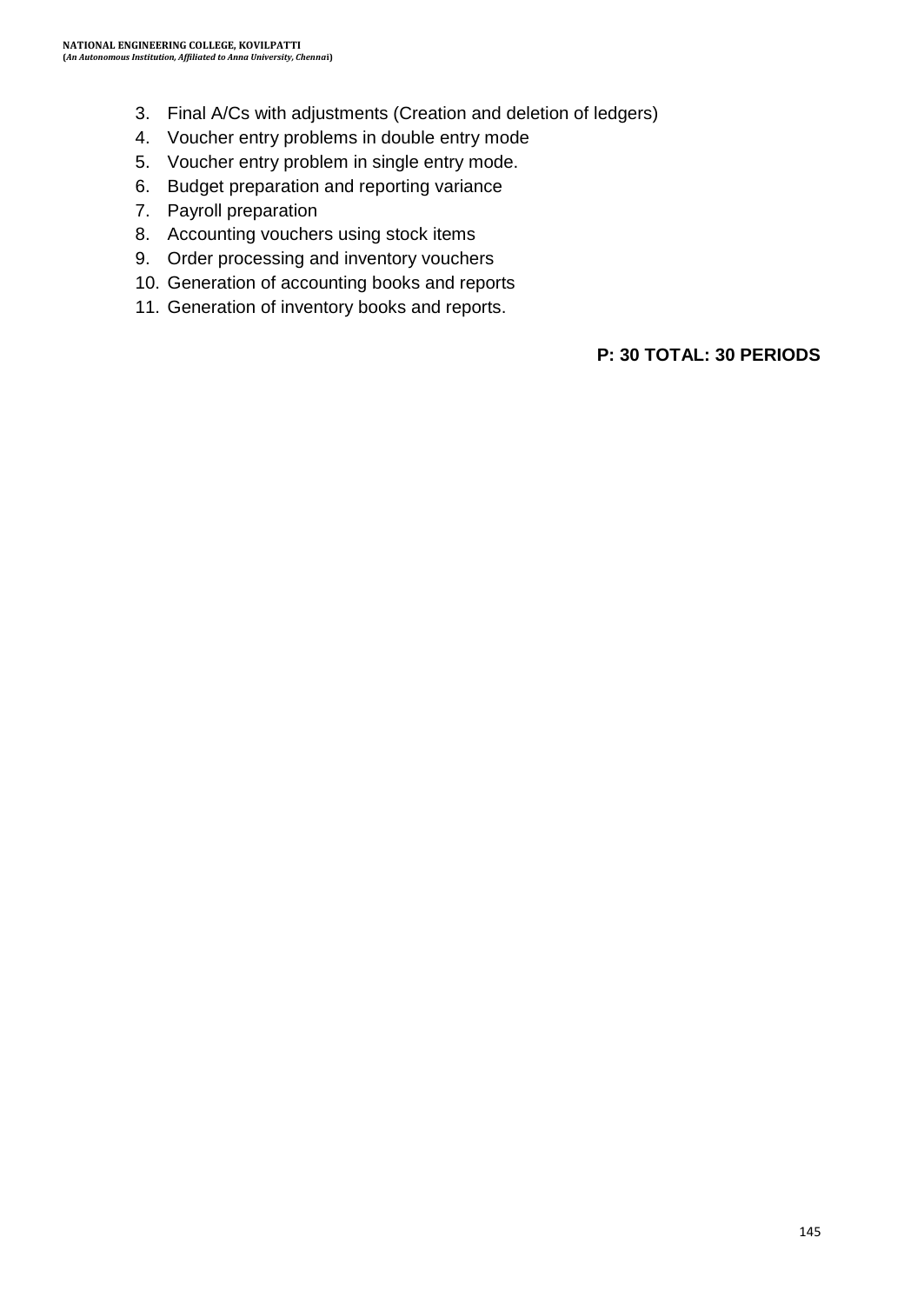## **B.Tech. – INFORMATION TECHNOLOGY** ONE CREDIT ELECTIVE COURSES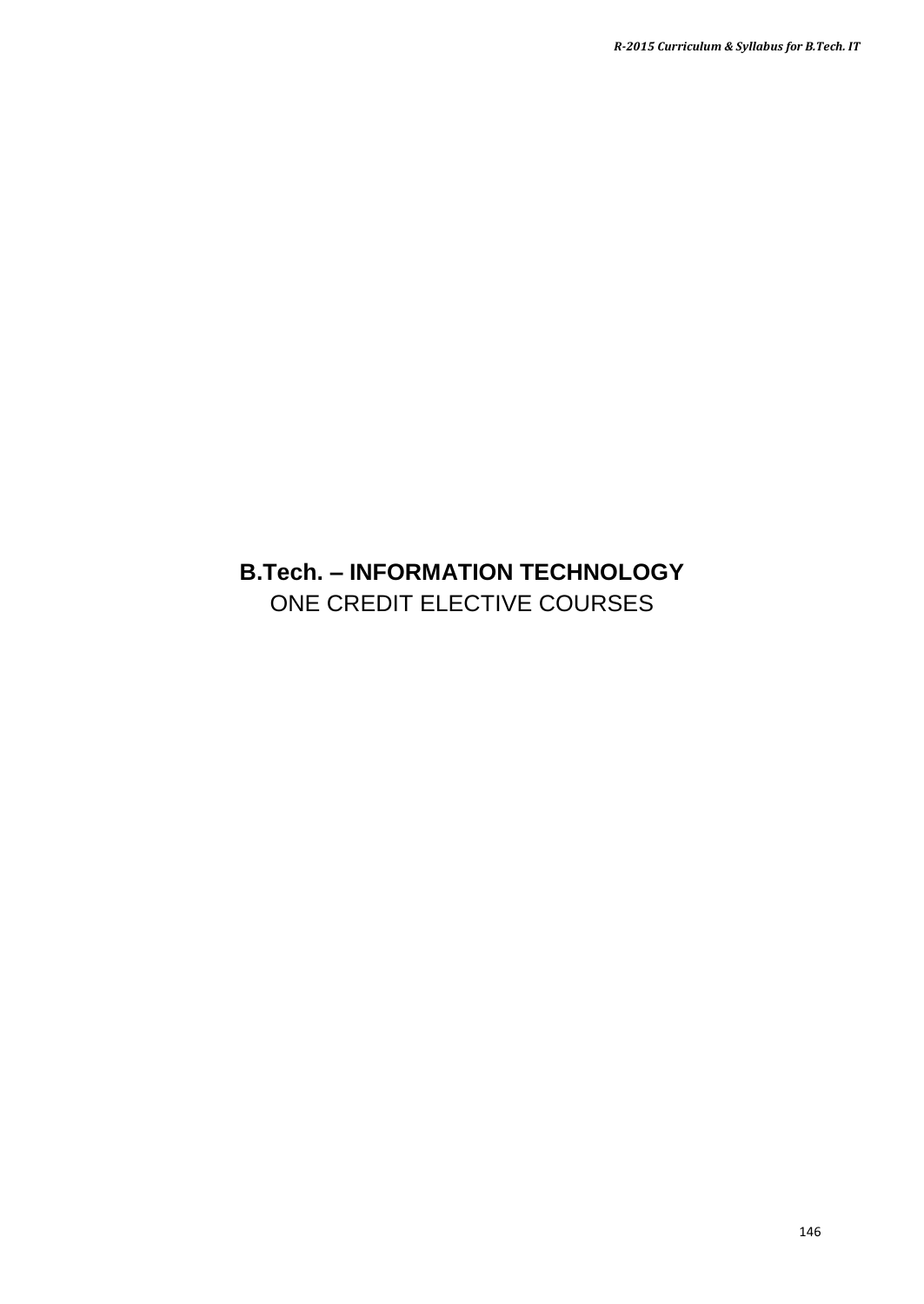#### **15IT01L AGILE DEVELOPMENT PROCESS L T P C**

### **COURSE OUTCOMES**

Upon Completion of this course, the students will be able to

 **CO1:** describe the fundamental principles and practices associated with agile development methods. (K2)

#### **LIST OF CONTENTS**

- 1. Agile Methodology
- 2. Agile Models in Software Development & Testing
- 3. SCRUM Process Framework
- 4. KANBAN Process Framework
- 5. Software Development using SCRUM
- 6. Software Testing using KANBAN

#### **L: 15 TOTAL: 15 PERIODS**

#### **REFERENCES**

- 1. Robert C.Martin, "Agile Software Development, Principles, Patterns, and Practices", Pearson New International publication, First Edition, 2013.
- 2. Ken Schwaber, Mike Beedle,"Agile Software Development with Scrum", First Edition, Van Haren Publishing, 2001.

| 15IT02L | <b>DATA ANALYTICS</b> | LTPC |
|---------|-----------------------|------|
|         |                       | 0021 |

#### **COURSE OUTCOMES**

Upon Completion of this course, the students will be able to

**CO1:** Design, implement, populate and query relational databases for operational and informational data. (K3)

#### **LIST OF EXPERIMENTS**

- 1. Fundamentals of Analytics
- 2. Typical Analytics Application Structure
- 3. Microsoft Analytics Solution (OLAP) Model
- 4. Creating Database using Microsoft SQL Server
- 5. Creating DataMart using Microsoft SQL Server
- 6. Creating Employee Analytics (OLAP) using Microsoft Analytics Server
- 7. Understanding Dimensions and Measures in Microsoft Analytics
- 8. Understanding MDX Queries
- 9. Samples of Analytical Reporting

#### **L: 30 TOTAL: 30 PERIODS**

**1 0 0 1**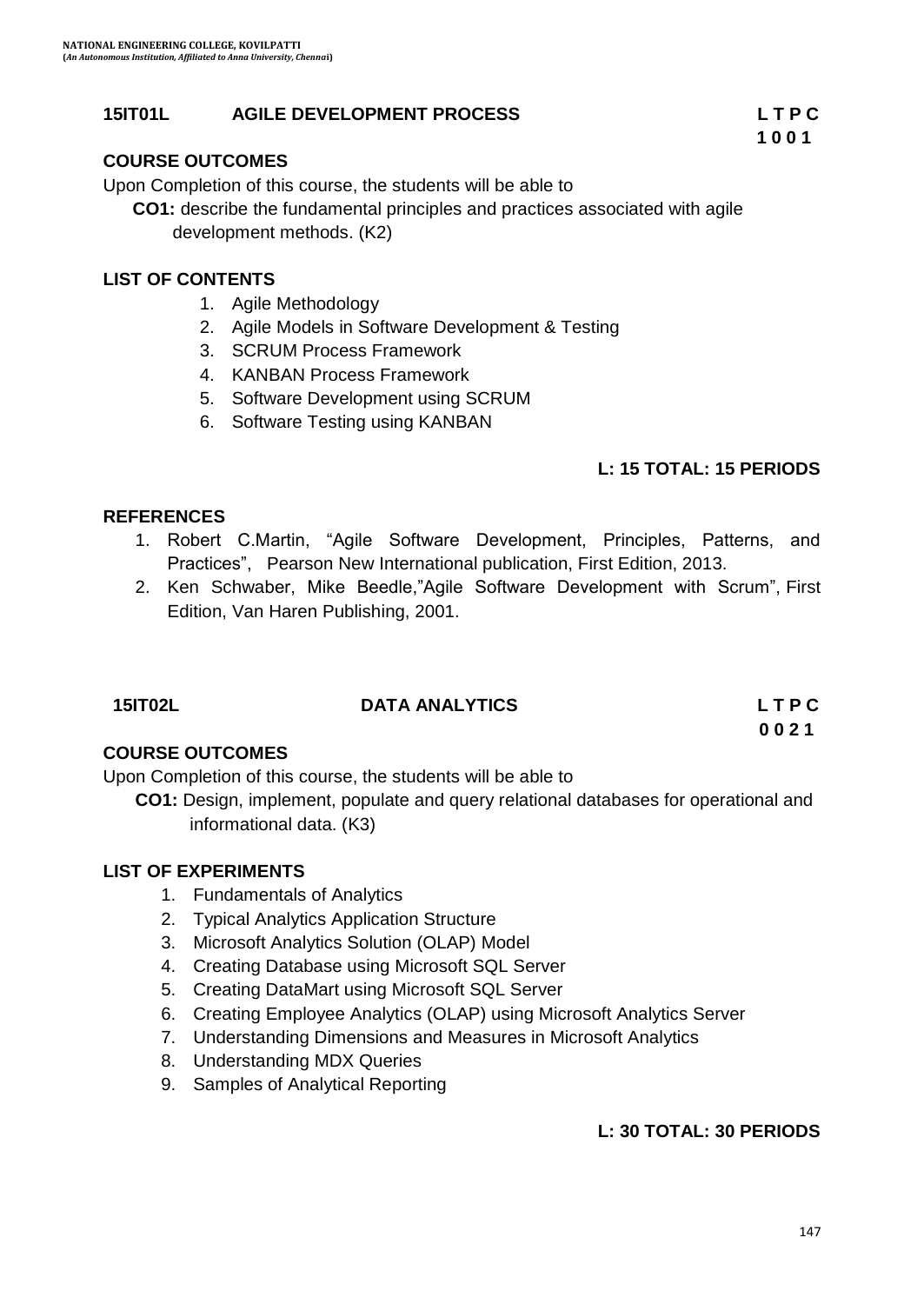#### **REFERENCES**

- 1. Buck Woody, Danielle Dean, Debraj GuhaThakurta, Gagan Bansal, Matt Conners, Wee-Hyong Tok," Data Science with Microsoft SQL Server 2016",Microsoft publisher, 2016.
- 2. Stacia Varga, Denny Cherry, and Joseph D"Antoni," Introducing Microsoft SQL Server 2016: Mission-Critical Applications, Deeper Insights, Hyperscale Cloud, Microsoft publisher,2016.

### **15IT03L HTML5 and CSS3 MOBILE PROGRAMMING L T P C**

 **0 0 2 1**

#### **COURSE OUTCOMES**

Upon Completion of this course, the students will be able to

CO1**:** develop client side intensive mobile applications using HTML5 family technologies. (K3)

#### **LIST OF EXPERIMENTS**

- 1. Fundamentals of Mobile Programming.
- 2. Introduction to HTML5.
- 3. Introduction to CSS3.
- 4. Typical Mobile App Model using HTML5 and CSS3.
- 5. Creating a Mobile App using HTML5 and CSS3.
- 6. Deployment of Mobile App on Android and IOS platforms.

#### **P: 30 TOTAL: 30 PERIODS**

#### **REFERENCES**

- 1. Oswald Campesato, "jQuery, CSS3, and HTML5 for Mobile and Desktop Devices: A Primer", Mercury Learning and Information, 2014.
- 2. Jake Carter," HTML5 Mobile Web Development", O'Reilly Media publisher, 2010.

## **15IT04L WEB SERVICES FOR MOBILE PROGRAMMING L T P C**

 **0 0 2 1**

#### **COURSE OUTCOMES**

Upon Completion of this course, the students will be able to

CO 1: apply the core standards related to programming of Web services for Mobile environments. (K3)

#### **LIST OF EXPERIMENTS**

- 1. Introduction to Web services Concept
- 2. Create a Web service using ASP.NET C#
- 3. Testing Web service
- 4. Deploying Web service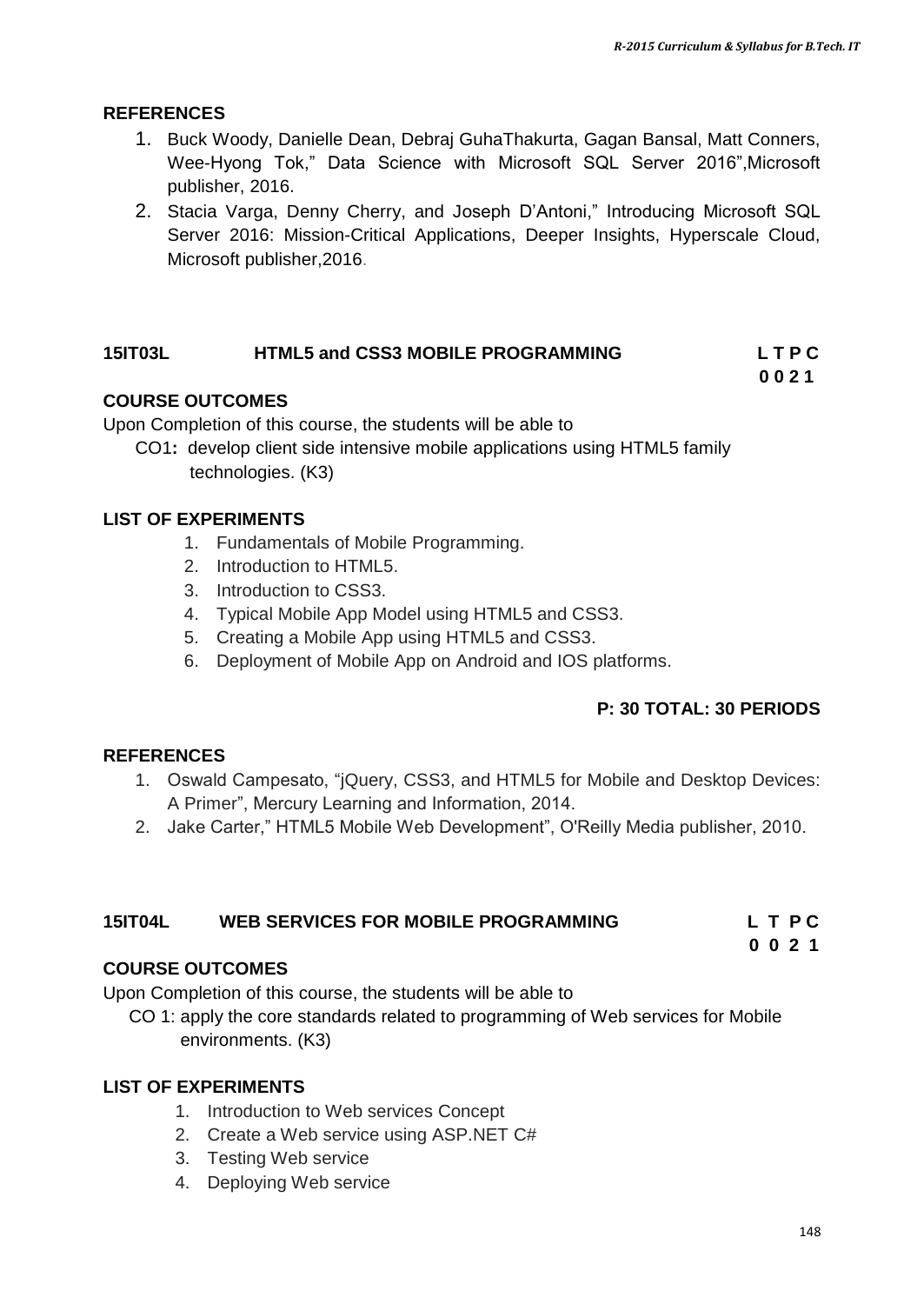- 5. Role of Web service in Mobile App
- 6. Calling Web service from Mobile App
- 7. Penetration Testing

#### **REFERENCES**

#### **P:30 TOTAL: 30 PERIODS**

- 1. DT Editorial Services,"Mobile Application Development Black Book", Dreamtech Press, 2015.
- 2. https://www.cs.cmu.edu/~bam/uicourse/830spring09/BFeiginMobileApplicationDeve lopment

#### **15IT05L E-LEARNING PLATFORM L T P C**

**0 0 2 1**

## **COURSE OUTCOMES**

Upon Completion of this course, the students will be able to

CO1: develop E-learning applications comprising of all latest innovative education methodologies and assessment techniques.(K3)

### **LIST OF EXPERIMENTS**

- 1. Introduction to E-Learning
- 2. Typical E-Learning Application Model
- 3. E-Learning Content Creation & Management
- 4. E-Learning Content Delivery
- 5. E-Learning Courses Management
- 6. E-Learning Participants Management
- 7. E-Learning Assessments

#### **P: 30 TOTAL: 30 PERIODS**

#### **REFERENCES**

- 1. [https://www.talentlms.com/elearning/elearning-101-jan2014-v1.1.pdf.](https://www.talentlms.com/elearning/elearning-101-jan2014-v1.1.pdf)
- 2. www.efrontlearning.net .
- 3. www.talentlms.com.

## **15IT06L COMPUTER HARDWARE AND TROUBLE SHOOTING L T P C**

 **0 0 2 1**

## **COURSE OUTCOMES**

Upon Completion of this course, the students will be able to

- CO 1: explain the working principles of components required for system assembly, data transfer and networking. (K2)
- CO 2: perform software installation, data recovery and troubleshooting techniques. (K3)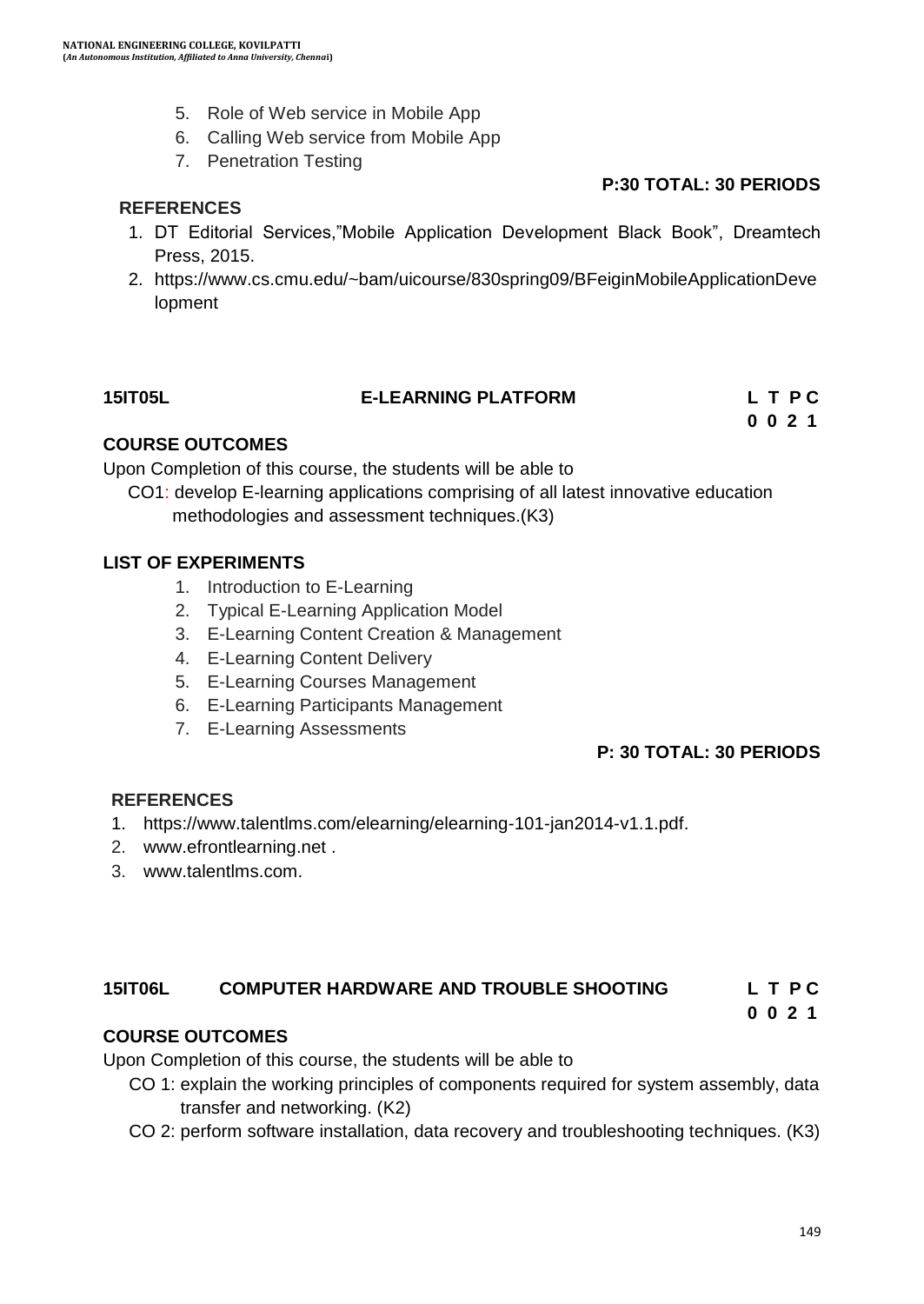#### **LIST OF EXPERIMENTS**

#### **1. PC Hardware Overview**

Basic Parts of PC, System board, Microprocessor, Interrupts, DMA, SMPS, BIOS, POST sequence, System configuration, Memory, Mass storage, I/O interface standards.

#### **2. Bus Standards and Networking**

ISA, PCI, SCSI, IDE, USB, Network Interface Cards, Cables and connectors, MODEM

#### **3. Installation and Preventive Maintenance**

System Configuration, Installation Practice, PC Assembling and Integration, Virus, data Recovery

#### **4. Troubleshooting & Tools**

Troubleshooting problems of system boards, add on cards and peripherals.

#### **P:30 TOTAL: 30 PERIODS**

#### **REFERENCES**

- 1. Michael Meyers,"Introduction to PC Hardware and Troubleshooting", McGraw Hill Publisher, First Edition,2003.
- 2. Kyle McRae, Gary Marshall," Computer Troubleshooting: The Complete Step-bystep Guide to Diagnosing and Fixing Common PC Problems", Second Edition, 2008.
- 3. Govindarajalu.B, "IBM PC AND CLONES: Hardware, Troubleshooting and Maintenance", Tata McGraw-Hill, 2011.

#### **15IT07L PHP PROGRAMMING L T P C**

**0 0 2 1**

#### **COURSE OUTCOMES**

Upon Completion of this course, the students will be able to

 **CO1:** develop PHP programs to build interactive, data-driven sites with Database connectivity. (K3)

#### **LIST OF EXPERIMENTS**

- 1. History
- 2. Web Brower
- 3. Web Server, Xampp
- 4. Installation and Configuration files
- 5. Variable Types
- 6. Constants
- 7. Function
- 8. Arrays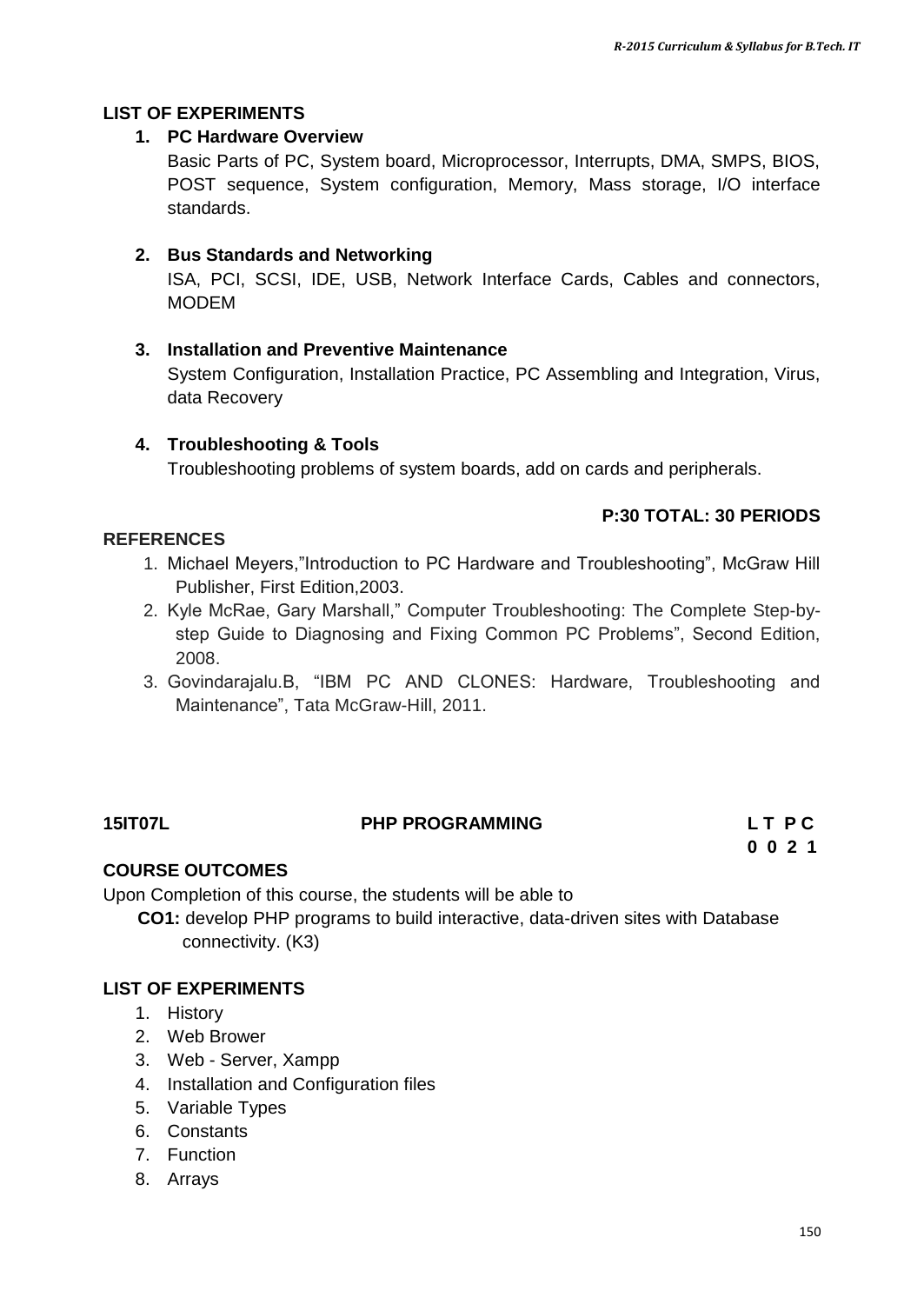- 9. Date & Time, Image Uploading
- 10. WEB FEATURES: Sessions,Forms,GET and POST data, Cookies,HTTP Headers
- 11. Database Programming
- 12. AJAX
- 13. Error handling in PHP
- 14. File handling in PHP

#### **REFERENCES**

#### **P: 30 TOTAL: 30 PERIODS**

- 1. W.J.Gilmore "A Programmer"s Introduction to PHP4.0", Apress, 2001.
- 2. W.Jason Gilmore," Beginning PHP and MySQL", Fifth Edition, Apress, 2014.

## **15IT08L PROGRAMMING IN PYTHON L T P C**

**0 0 2 1**

#### **COURSE OUTCOMES**

Upon Completion of this course, the students will be able to

- CO1: demonstrate the common programming idioms: variables, loop, branch, subroutine, and input/output. (K2)
- CO2: develop programs to solve real-world problem using the language idioms, data structures and standard library. (K3)

#### **LIST OF EXPERIMENTS**

- 1. Python object types-Numeric types-Strings
- 2. Lists-dictionaries-files-tuples
- 3. Functions and generators
- 4. Statements, expressions, variables
- 5. Functions, logic, conditionals
- 6. DB Connectivity, Event-driven programming, local/global variable
- 7. Lists, keyboard input, the basics of modeling motion

#### **P: 30 TOTAL: 30 PERIODS**

#### **REFERENCES**

- 1. Mark lutz, "Learning Python", Fifth Edition, O"Reilly, 2013.
- 2. Steven F. Lott, "Building Skills in Object-Oriented Design",Steven F. Lott publisher, 2009.
- 3. Steven F. Lott, "Building Skills in Python", 2010.

#### **15IT09L THEORY OF COMPUTATION L T P C**

**1 0 0 1**

#### **COURSE OUTCOMES**

Upon Completion of this course, the students will be able to

- CO 1: explain the basics of finite automata and construct the equivalence of languages described by PDA and CFG. (K3)
- CO 2: describe the working principles of Turing machine. (K2)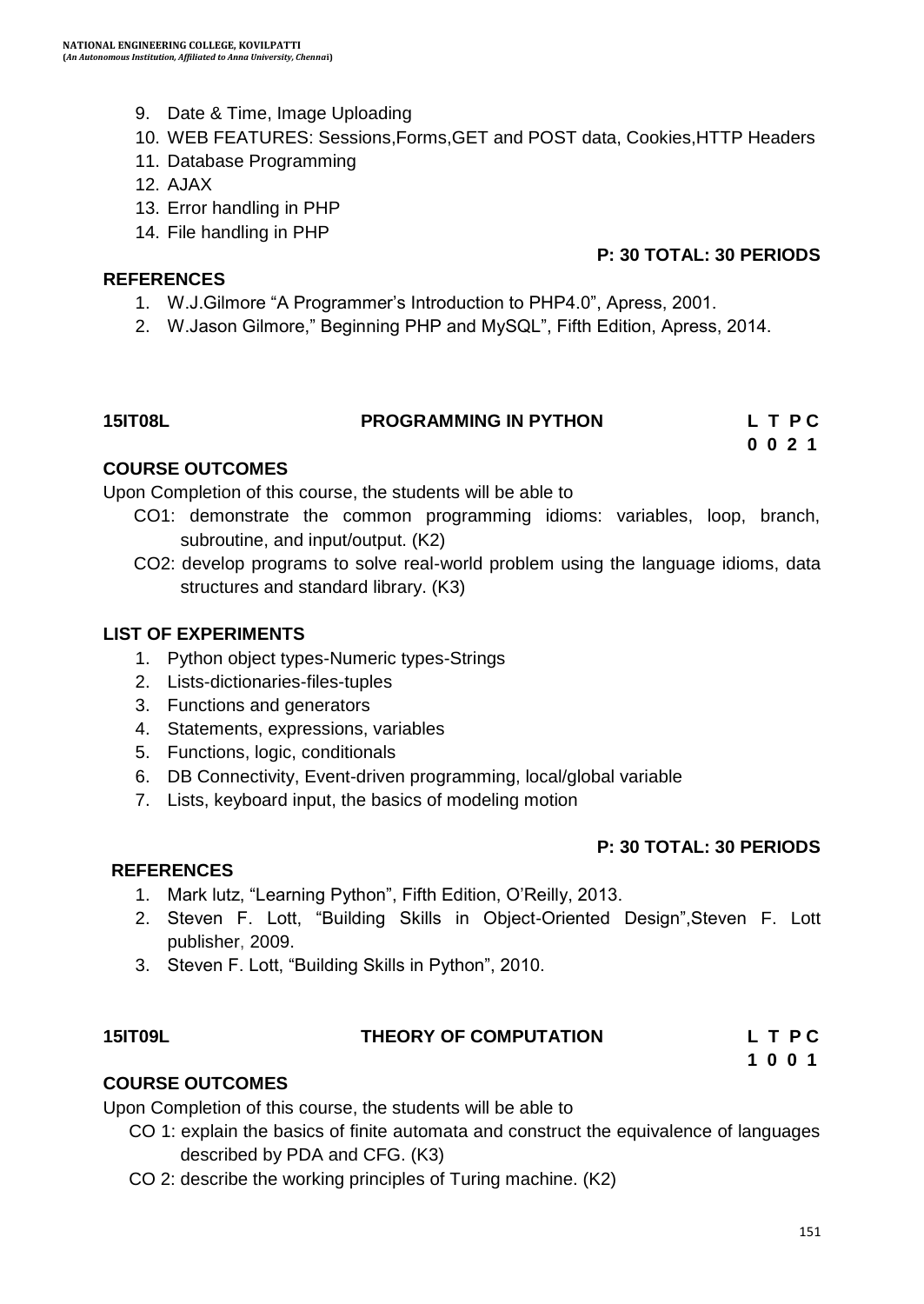#### **LIST OF CONTENTS**

#### **1. Regular Expressions and Finite Automata**

Regular Expression - FA and Regular Expressions - Finite Automata (FA) - Deterministic Finite Automata (DFA) - Non-deterministic Finite Automata (NFA) - Finite Automata with Epsilon transitions.

#### **2. Context free Languages and push down automata**

Context-Free Grammar (CFG) - Parse Trees - Definition of the Pushdown automata - Languages of a Pushdown Automata - Equivalence of Pushdown automata and CFG - Deterministic Pushdown Automata - Normal forms for CFG - Pumping Lemma for CFL

#### **3. Turing machines and undecidability**

Turing Machines - Programming Techniques for TM - Un-decidable problems about Turing Machine

#### **L: 15 TOTAL: 15 PERIODS**

#### **REFERENCES**

- 1. J.E. Hopcroft, R. Motwani and J.D. Ullman, "Introduction to Automata Theory, Languages and Computations", Third Edition, Pearson Education, 2007.
- 2. Anil Maheshwari, Michiel Smid,"Introduction to Theory of Computation"E-book,2016.

| <b>15IT10L</b> | <b>BASICS OF COMPILER DESIGN</b> | LTPC |
|----------------|----------------------------------|------|
|                |                                  | 1001 |

#### **COURSE OUTCOMES**

Upon Completion of this course, the students will be able to

- CO 1: describe the functions of lexical analyzer and design various types of parser for language specification. (K3)
- CO 2: apply various types of intermediate code generation for various constructs. (K3)

#### **LIST OF CONTENTS**

#### **1. Lexical Analysis**

Representation of tokens and regular expression - Token reorganization and finite state automata

#### **2. Syntax Analysis**

Parser and its types - Top-down parser - Bottom-up parser

#### **3. Intermediate code generation**

Intermediate code generation- Need for Intermediate code - Types of Intermediate code - Representation of all language constructs by three-address code - Grammar symbols and attributes - Semantic routines for intermediate code generation - Directed Acyclic Graph

#### **L: 15 TOTAL: 15 PERIODS**

#### **REFERENCES**

1. K.Muneeswaran, "Compiler Design", Oxford University Press, 2013.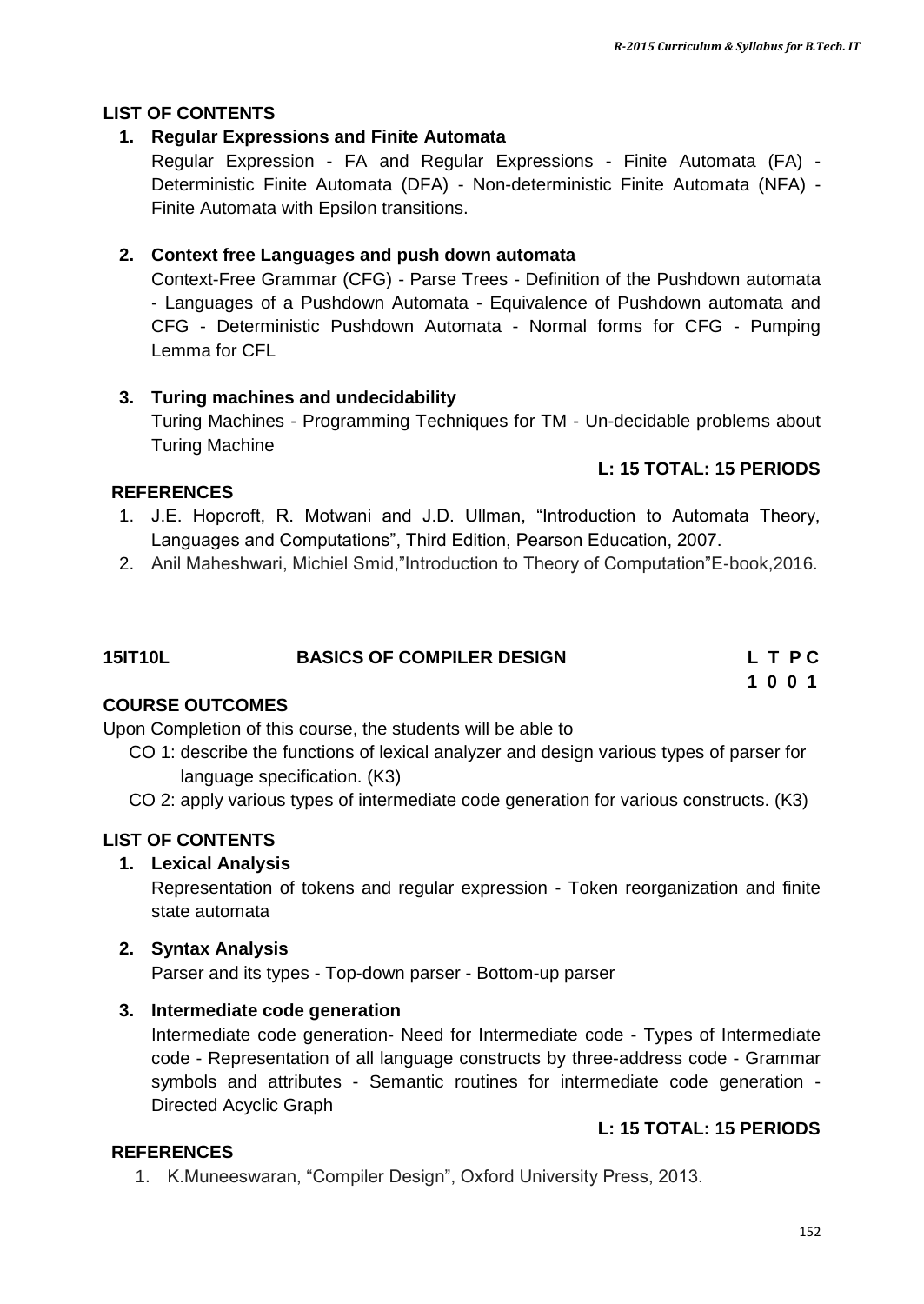2. Alfred Aho, Monica S.Lam, Ravi Sethi and Jeffrey D.Ullman, "Compiler Principles, Techniques and Tools", 3rd Edition, Addison Wesley, 2006.

#### **15IT11L VIRTUALIZATION L T P C**

 **1 0 0 1**

#### **COURSE OUTCOMES**

Upon Completion of this course, the students will be able to

CO 1: describe the fundamental concepts of server and client virtualization. (K2)

CO 2: develop an application by utilizing cloud platforms such as Google app Engine and Amazon Web Services. (K3)

#### **LIST OF CONTENTS**

#### **1. Introduction to Cloud Computing**

Cloud Computing in a Nutshell, Roots of Cloud Computing, Layers and Types of Cloud,

Features of a cloud, Infrastructure-as-a-Service, Software-as-a-Service, Platformas-a-Service, Google App Engine, Microsoft Azure;, Amazon EC2; Challenges and Risks.

### **2. Cloud Technologies Hypervisor**

Introduction, Types of Hypervisor. Virtualization Technology: Virtual machine Technology, virtualization applications in enterprises.

#### **3. Network storage**

Network Attached Storage (NAS), Storage Area Network (SAN), Network Virtualization,

Server Virtualization, Pitfalls of virtualization.

#### **L: 15 TOTAL: 15 PERIODS**

#### **REFERENCES**

- 1. Rajkumar Buyya, James Broberg , Andrzej M. Goscinski, "Cloud Computing: Principles and Paradigms", John Wiley & Sons, First Edition, 2011.
- 2. Mitch Tulloch with Nigel Cain, Alvin Morales, Michel Luescher, Damian Flynn , "Microsoft System Center: Building a Virtualized Network Solution", Microsoft Press, 1st edition, 2014.

| <b>15IT12L</b>         | <b>PROGRAMMING IN RUBY</b> | L T P C |
|------------------------|----------------------------|---------|
|                        |                            | 0021    |
| <b>COURSE OUTCOMES</b> |                            |         |

Upon Completion of this course, the students will be able to

CO 1: apply Ruby programming to solve problems. (K3)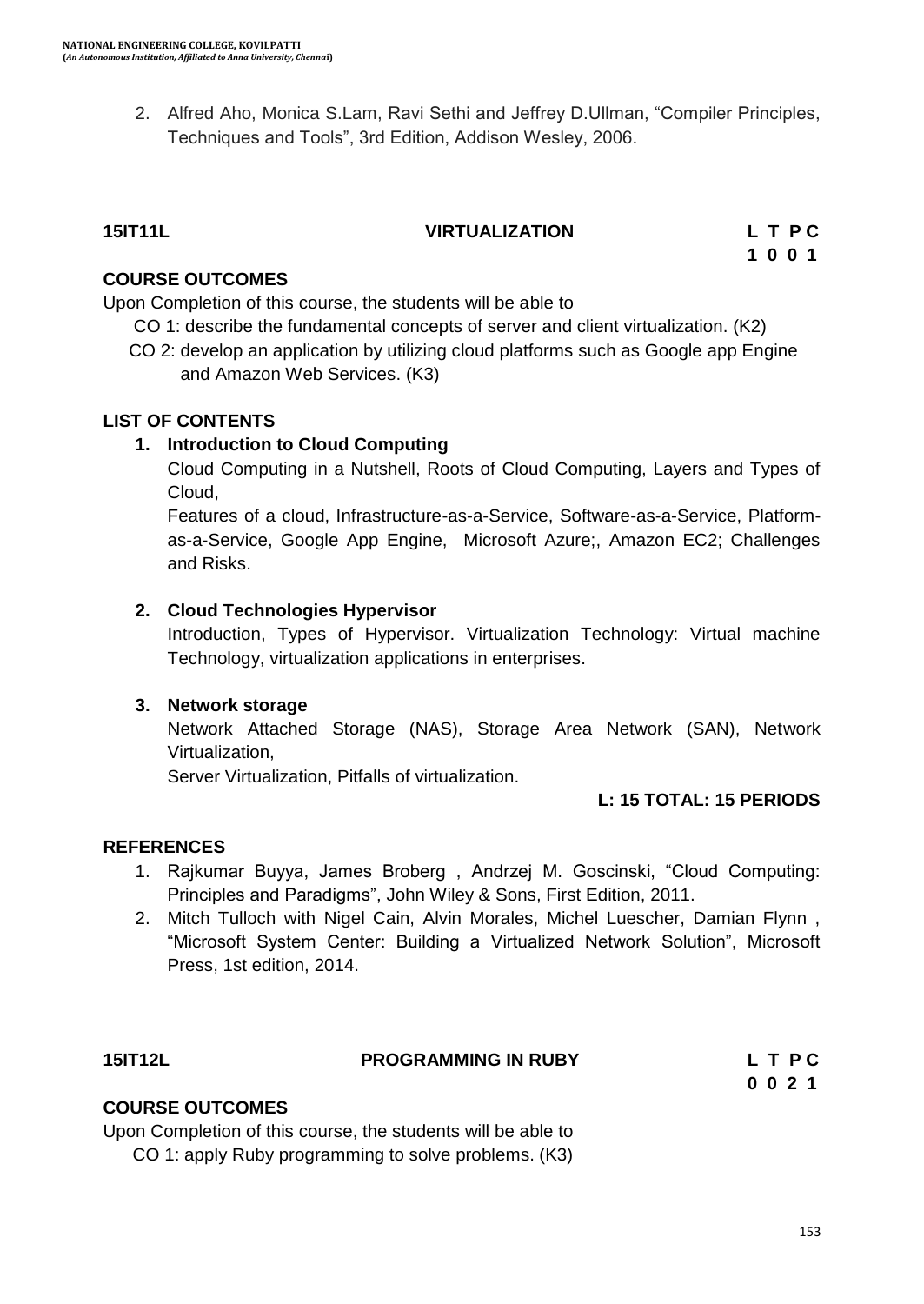#### **LIST OF EXPERIMENTS**

- 1. Classes,objects and Variables
- 2. Expressions,Exceptions,I/O
- 3. Containers,Blocks and iterators
- 4. Threading
- 5. Ruby and web
- 6. Networking
- 7. Meta programming- Basics

#### **P: 30 TOTAL: 30 PERIODS**

#### **REFERENCES**

- 1. Dave Thomas, Chad Fowler and Andy Hun, "Programming Ruby 1.9 (The Pragmatic Programmers' Guide)",3rd edition, The Pragmatic Bookshelf,North Carolina Dallas, Texas, 2009.
- 2. Dave Thomas, "The Ruby ObjectModel and Meta programming", The Pragmatic Bookshelf,North Carolina Dallas, Texas, 2009.

#### **15IT13L SOCIAL MEDIA APPLICATION DEVELOPMENT L T P C**

**1 0 0 1**

#### **COURSE OUTCOMES**

Upon Completion of this course, the students will be able to

 **CO1:** explain various concepts in developing Social Media Applications. (K2)

#### **LIST OF CONTENTS**

- 1. Overview of Graph theory
- 2. Strong and Weak Ties
- 3. Positive and Negative Relationships
- 4. Evolutionary Game Theory
- 5. Modeling Network Traffic using Game Theory
- 6. Auctions
- 7. Markets and Strategic Interaction in Networks
- 8. Bargaining and Power in Networks
- 9. Information Cascades
- 10. Power Laws
- 11. Cascading Behavior in Networks

### **L: 15 TOTAL: 15 PERIODS**

- **REFERENCES**
	- 1. Easley D. Kleinberg J., "Networks, Crowds, and Markets Reasoning about a Highly Connected World", Cambridge University Press,2010.
	- 2. Jackson, Matthew O., "Social and Economic Networks", Princeton University Press, 2008.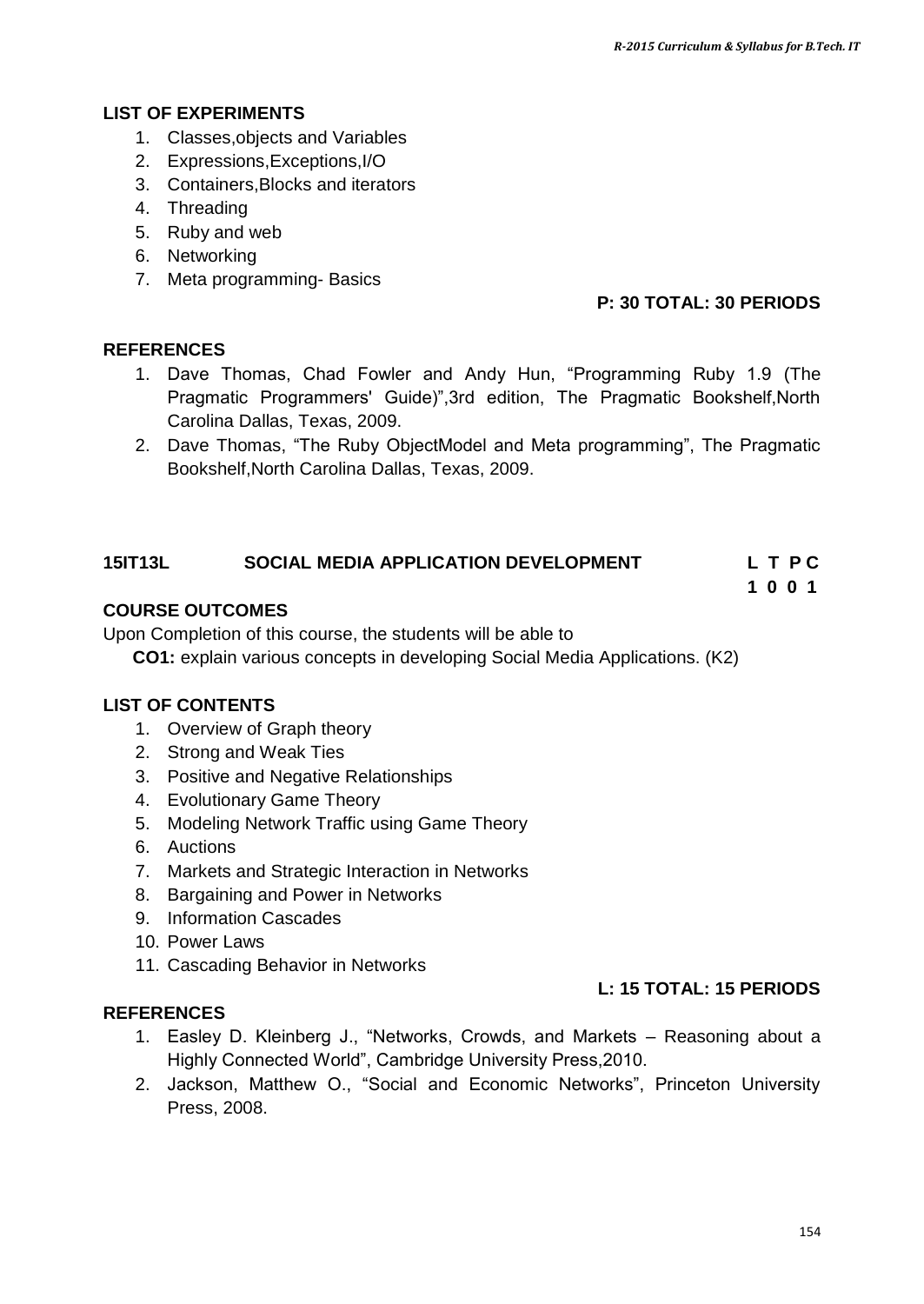#### **15IT14L iOS DEVELOPMENT USING SWIFT 2.0 L T P C**

### **COURSE OUTCOMES**

Upon Completion of this course, the students will be able to

CO 1: describe key programming terms relevant to Swift and iOS programming. (K2)

CO 2: develop mobile apps using networking and tvOS.(K3)

#### **LIST OF EXPERIMENTS**

#### **1. Swift**

Introduction- Control- Function and closure-Class and structure

**2. iOS**

User Interactivity - Multiple View Controllers & Navigation -webservice

#### **3. Persistence & Networking**

Introduction to Developing for tvOS –Location- Locomotion and Motion

#### **P: 30 TOTAL: 30 PERIODS**

#### **REFERENCES**

- 1. Vandad Nahavandipoor, "iOS 8 Swift Programming Cookbook Solutions & Examples for iOS Apps", O'Reilly Media, 2014.
- 2. Boisy G. Pitre, "Swift for Beginners: Design and Development", PEACHPIT PRESS, 2013.
- 3. Christian Keur and Aaron Hillegass, "IOS Programming: The Big Nerd Ranch Guide -Big Nerd Ranch Guides", 4th Edition, 2011.

## **15IT15L E-COMMERCE SECURITY L T P C**

## **1 0 0 1**

#### **COURSE OUTCOMES**

Upon Completion of this course, the students will be able to

CO 1: explain wide range of security issues in online forums and services. (K2)

CO 2: illustrate various E-commerce security techniques. (K2)

#### **LIST OF CONTENTS**

- 1. Online Security Issues Overview
- 2. Security for Client Computers
- 3. Communication Channel Security
- 4. Security for Server Computers
- 5. Organizations that provide Computer Security
- 6. Payment Systems for Electronic Commerce
- 7. Online Payment Basics
- 8. Digital Wallets
- 9. Internet Technologies and the Banking Industry
- 10. Criminal Activity and payment systems: Phishing and Identity Theft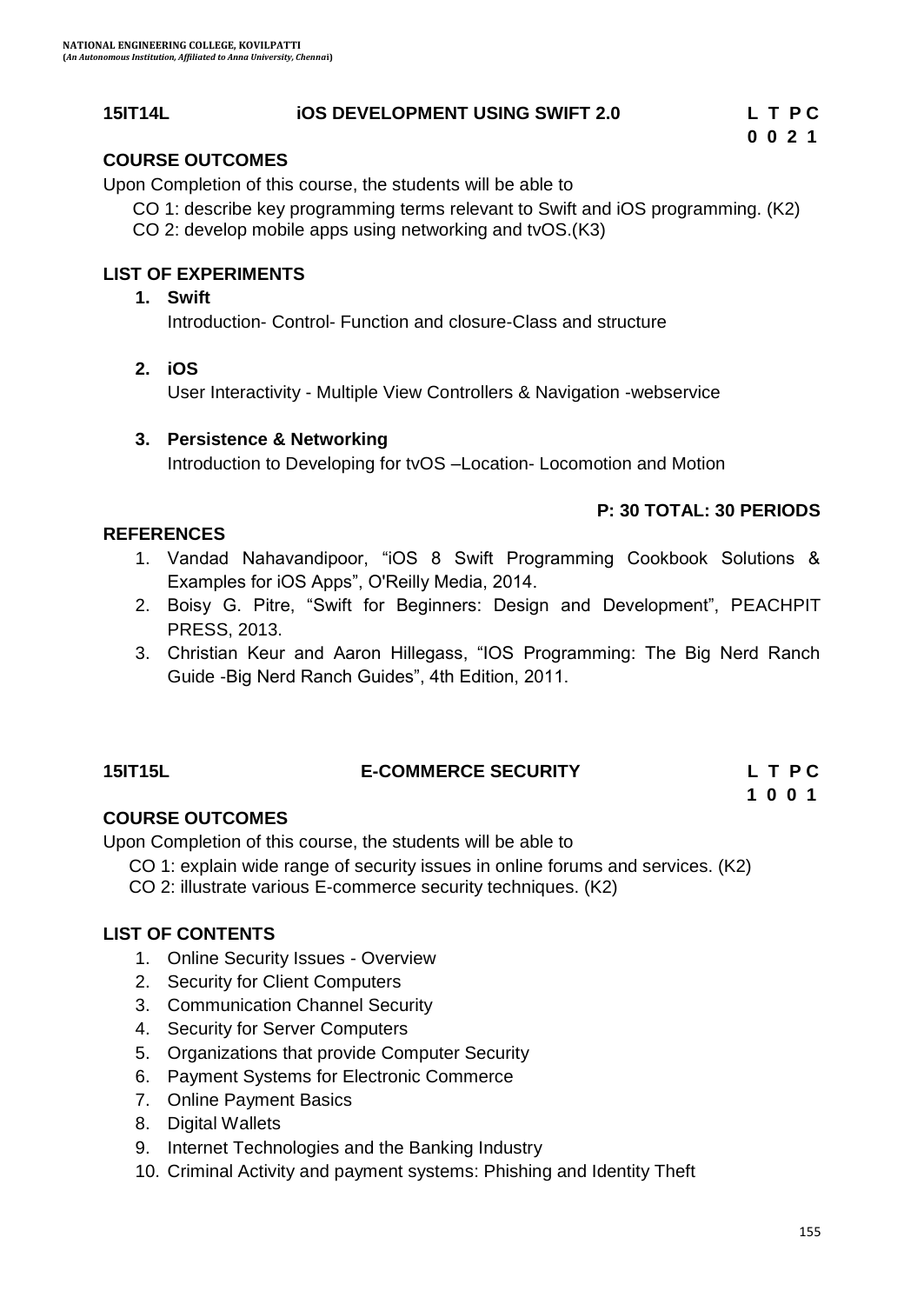**0 0 2 1**

## **L: 15 TOTAL: 15 PERIODS**

#### **REFERENCES**

- 1. Gray P. Schneider, "Electronic Commerce", Course Technology, Cengage Learning, USA,  $10^{th}$  Edition, 2012.
- 2. Anup K. Ghosh,"E-Commerce Security and Privacy (Advances in Information Security)", Springer, 2001.

## **15IT16L COMPUTER ANIMATION L T P C**

### **COURSE OUTCOMES**

Upon Completion of this course, the students will be able to

- CO 1: develop 2D & 3D computer animation.(K3)
- CO 2: demonstrate the use of animation, digitized sound, video control, and scanned images (K2)

### **LIST OF EXPERIMENTS**

- 1. Introduction & Learning perspective drawing Drawing for Animation: Gesture Drawing, Action Drawing, Line of action
- 2. 2D, 3D Design concepts & Composition.
- 3. Principles of Animation.
- 4. Process film making & Editing Tools (Adobe After Effect CS6 ,Cyber link power director)
- 5. Editing & Animatics.
- 6. Input Sound Sound Effects Sound Recording.

#### **P: 30 TOTAL: 30 PERIODS**

- 1. Andy Chong, "Basics Animation: Digital Animation", Ava Publishing, Vol: 2, 2007.
- 2. Rick Parent," Computer Animation", Morgan Kaufmann publisher, 2012.

#### **15IT17L HADOOP ARCHITECTURE AND INSTALLATION L T P C**

#### **0 0 2 1**

## **COURSE OUTCOMES**

**REFERENCES**

Upon Completion of this course, the students will be able to

- CO 1: install and build a Hadoop cluster capable of processing large data. (K3)
- CO 2: implement Map/Reduce concepts for parallel programming using Java. (K3)

## **LIST OF EXPERIMENTS**

- 1. Hadoop Architecture
- 2. Installing Ubuntu with Java 1.8 on VM Workstation 11
- 3. Hadoop Versioning and Configuration
- 4. Single Node Hadoop 1.2.1 installation on Ubuntu 14.4.1
- 5. Multi Node Hadoop 1.2.1 installation on Ubuntu 14.4.1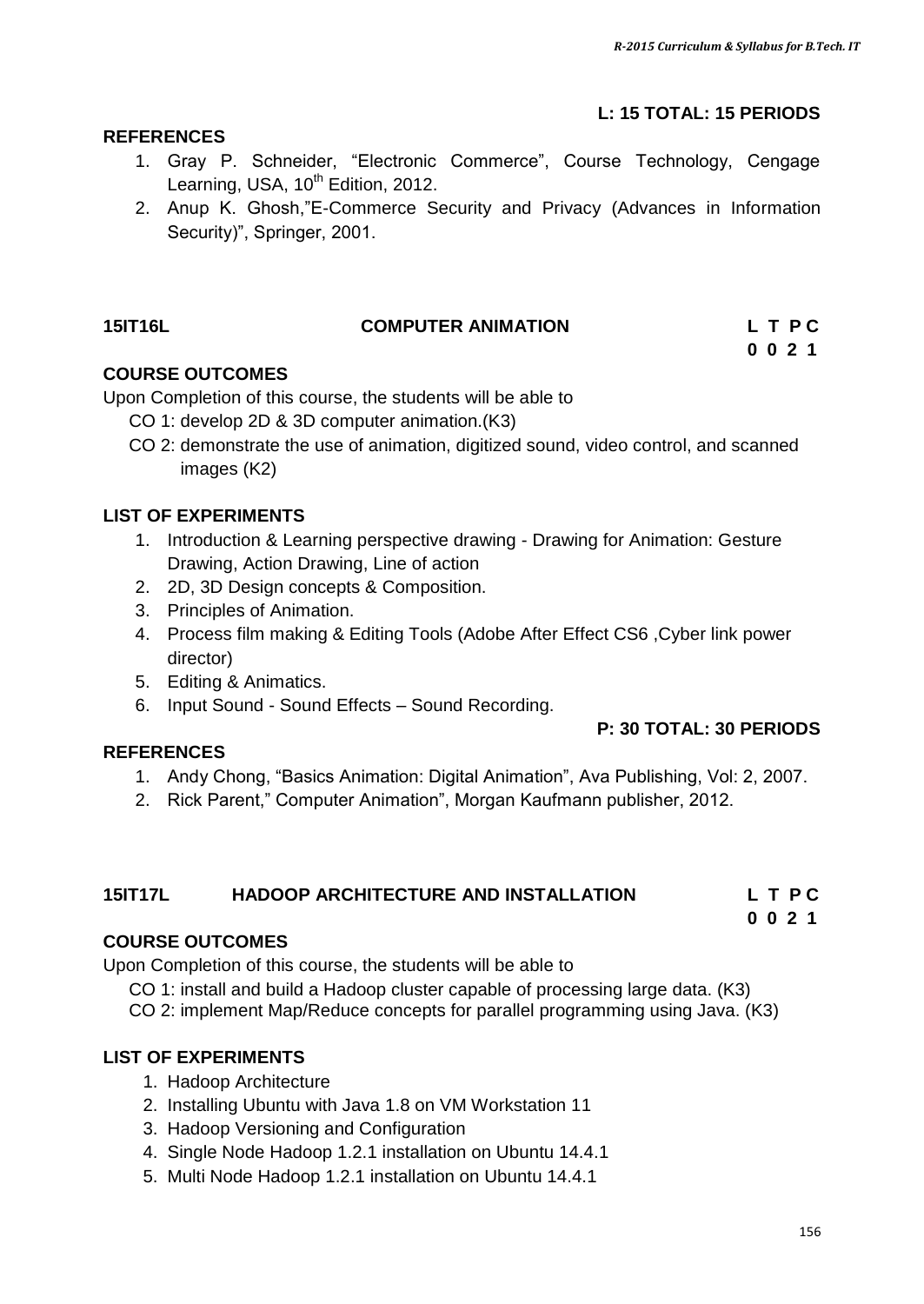- 6. Linux commands and Hadoop commands1.8. Cluster architecture and block placement
- 7. Pseudo Distributed Mode
- 8. Fully Distributed Mode
- 9. Master Daemons(Name Node, Secondary Name Node, Job Tracker)
- 10. Slave Daemons(Job tracker, Task tracker)
- 11. Task Instance
- 12. Hadoop HDFS Commands
- 13. Accessing HDFS
- 14. CLI Approach
- 15. Implementation of Map/Reduce using Java

#### **P:30 TOTAL: 30 PERIODS**

#### **REFERENCES**

- 1. [https://www.tutorialspoint.com/hadoop/hadoop\\_tutorial.pdf.](https://www.tutorialspoint.com/hadoop/hadoop_tutorial.pdf)
- 2. Tom White,"Hadoop: The Definitive Guide, Storage and Analysis at Internet Scale",O'Reilly Media / Yahoo Press, Third Edition, 2012.

#### **15IT18L MICROCONTROLLER AND RASPBERRY PI L T P C**

**1 0 0 1**

#### **COURSE OUTCOMES**

Upon Completion of this course, the students will be able to

CO1: describe the architecture and applications of microcontroller.(K2)

CO2: describe the functionality of raspberry Pi and its interfacing (K2)

#### **LIST OF CONTENTS**

- 1. Introduction to microcontroller- Architecture of 8051 Microcontroller.
- 2. Instruction sets and Addressing modes.
- 3. Signals and I/O ports, Timers and interrupt.
- 4. Interfacing -keyboard, LCD, ADC & DA. Applications- Stepper motor- Power plant control, Traffic light controller
- 5. Raspberry Pi
- 6. HDMI output
- 7. Connection with VGA, VIM text editor
- 8. Switch relay ,Servo Control ,GUI interface
- 9. Simple Arduino application

#### **REFERENCES**

#### **L: 15 TOTAL: 15 PERIODS**

- 1. Kenneth J.Ayala, "The 8051 microcontroller Architecture, Programming and applications" Third Edition, Minneapolis West Pub, 2005.
- 2. Eben Upton, Gareth Halfacree, "Raspberry Pi User Guide" ,Third Edition ,Wiley, 2014.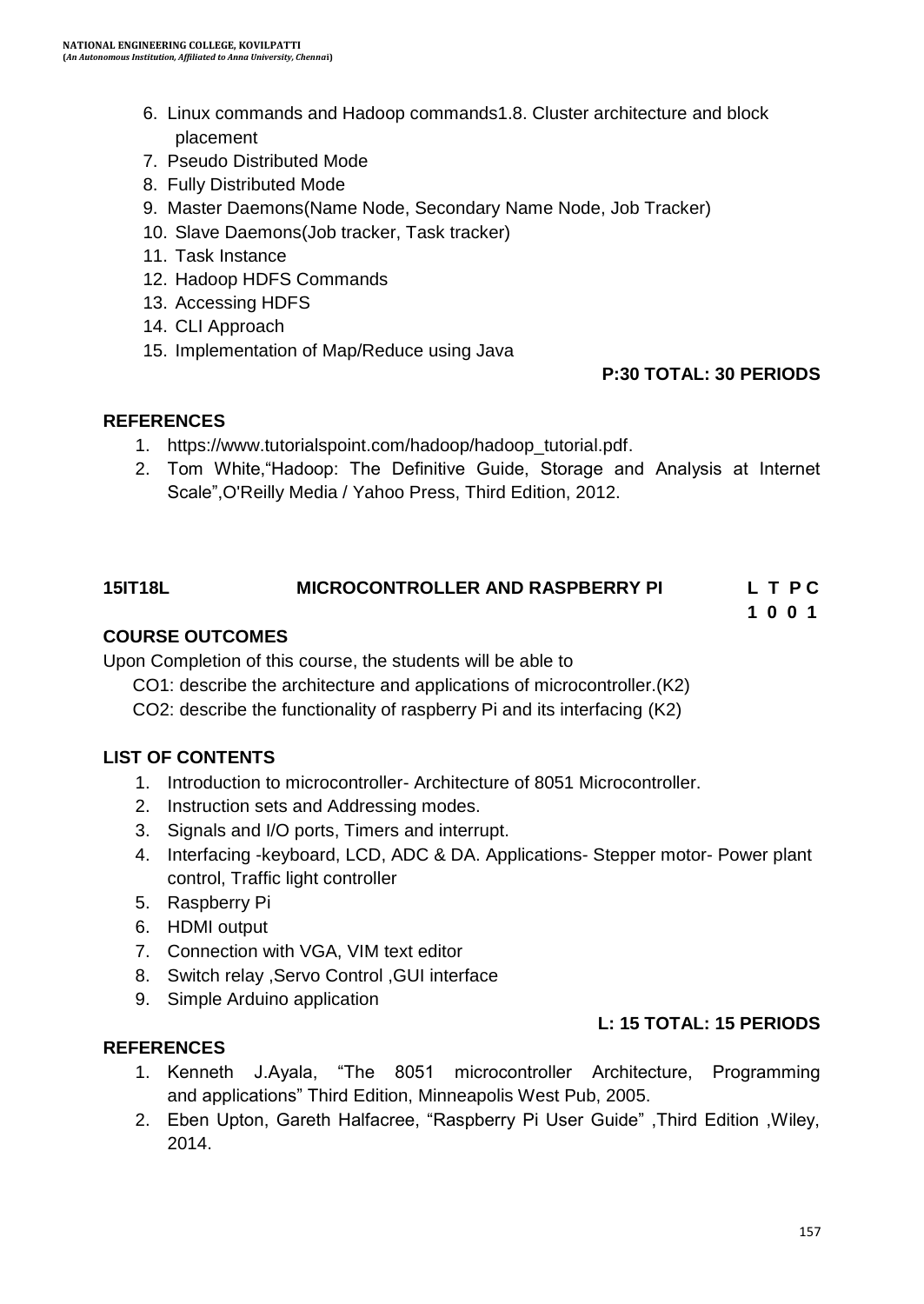## **15IT19L PROGRAMMING IN IOT L T P C**

## **COURSE OUTCOMES**

Upon Completion of this course, the students will be able to

- CO 1: describe the fundamentals of IOT and networking (K2).
- CO 2: apply programming in IOT devices (K3).

## **LIST OF EXPERIMENTS**

- 1. Introduction to IOT: Sensing, Actuation
- 2. Basics of IOT Networking: Communication Protocols, Sensor Networks, Machineto-Machine Communications
- 3. Interoperability in IOT: Introduction to Arduino Programming, Integration of Sensors and Actuators
- 4. Introduction to Raspberry Pi

## **P: 30 TOTAL: 30 PERIODS**

#### **REFERENCES**

- 1. Pethuru Raj and Anupama C. Raman, "The Internet of Things: Enabling echnologies, Platforms, and Use Cases", CRC Press, 2017
- 2. Arshdeep Bahga and Vijay Madisetti, "Internet of Things: A Hands-on Approach", Universities Press, 2015.

| <b>15IT20L</b> | <b>GAMIFICATION</b> | LTPC |
|----------------|---------------------|------|
|                |                     | 1001 |

## **COURSE OUTCOMES**

Upon Completion of this course, the students will be able to CO 1: describe the Gaming fundamentals and its mechanics (K2).

## **LIST OF CONTENTS**

- **Foundations:** The Fun Quotient, The Evolution of Loyalty, Status at the Wheel, The House Always Wins.
- **Player Motivation**: Powerful Human Motivators, Why People Play, Player Types, Social Games, Intrinsic versus Extrinsic Motivation, Progression to Mastery, Motivational Moment.
- **Game Mechanics**: **Designing for Engagement**: MDA Framework, Game Mechanics, Points, Levels, Leader boards, Badges, On boarding, Challenges and Quests, Social Engagement Loops , Contents Customization ,Gaming the System ,Agile and Gamification Design ,Empty Bar Problem, Foursquare, Case Study.

## **L: 15 TOTAL: 15 PERIODS**

## **REFERENCES**

- 1. Gabe Zichermann, "Gamification by Design", O"Reilly Publisher, 2011.
- 2. [Gabe Zichermann,](https://www.barnesandnoble.com/s/%22Gabe%20Zichermann%22;jsessionid=53181CCD02910E00B72C964BE8FA1019.prodny_store02-atgap04?Ntk=P_key_Contributor_List&Ns=P_Sales_Rank&Ntx=mode+matchall) Christopher Cunningham, "Gamification by Design: Implementing Game Mechanics in Web and Mobile Apps", O"Reilly Publisher, 2016.

# **0 0 2 1**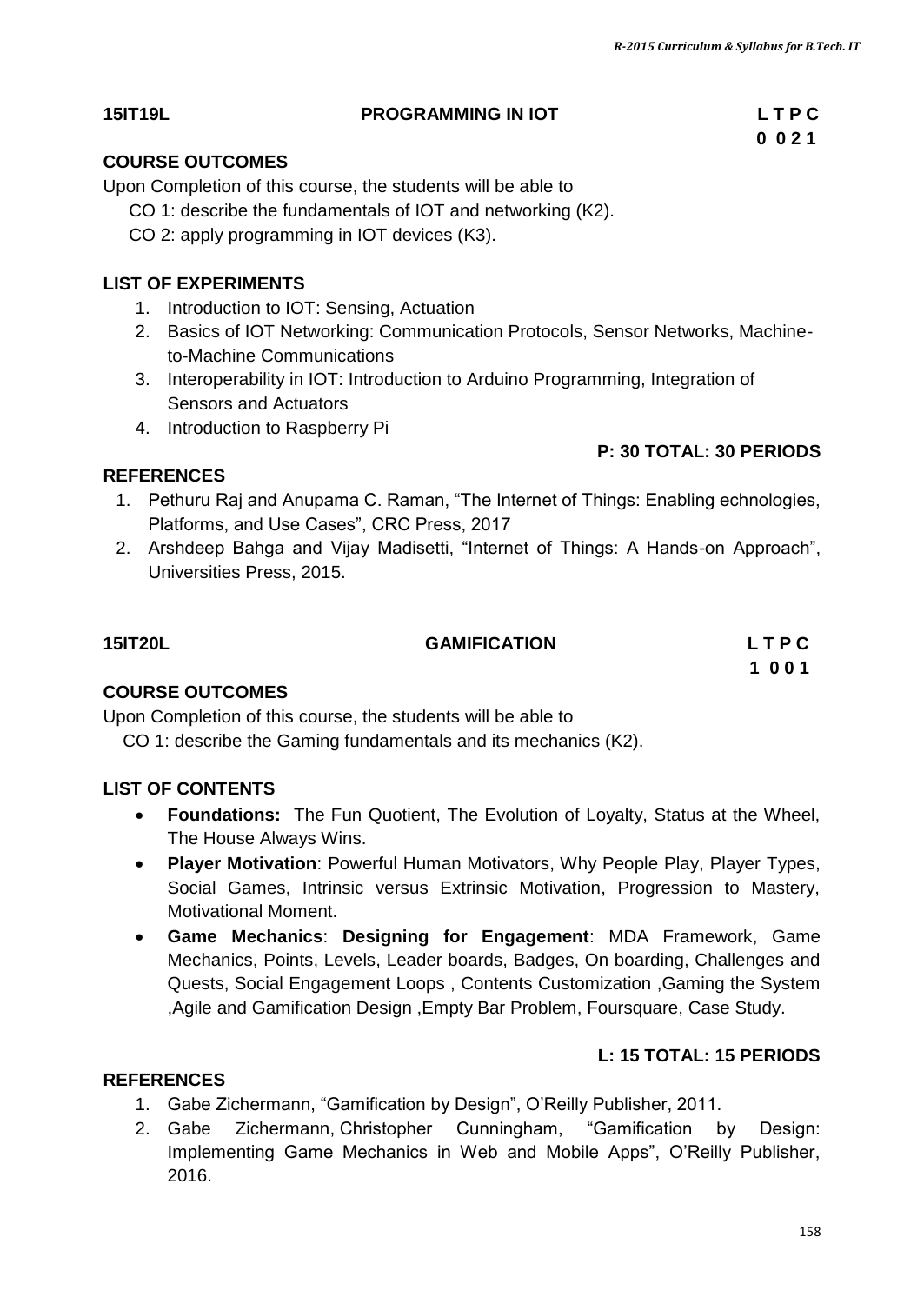### **15IT21L WEARABLE COMPUTING L T P C**

### **COURSE OUTCOMES**

Upon Completion of this course, the students will be able to CO 1: describe the concepts of wearable computing and its technologies (K2).

### **LIST OF CONTENTS**

- **INTRODUCTION:** Wearable Computers and Augmented Reality: Musings and Future Directions, Wearable Computing: Meeting the Challenge, Intimacy and Extimacy: Ethics, Power, and Potential of Wearable Technologies
- **TECHNOLOGY**: Head-Mounted Display Technologies for Augmented Reality, Optics for Smart, Smart Eyewear, Augmented Reality, and Virtual Reality Headsets, Visual Tracking for Augmented Reality in Natural Environments.

## **L: 15 TOTAL: 15 PERIODS**

### **REFERENCES**

- 1. Woodrow Barfield, "Fundamentals of Wearable Computers and Augmented Reality", Second Edition, CRC Press, 2016.
- 2. [Dieter Schmalstieg,](https://www.amazon.com/s/ref=dp_byline_sr_book_1?ie=UTF8&text=Dieter+Schmalstieg&search-alias=books&field-author=Dieter+Schmalstieg&sort=relevancerank) [Tobias Hollerer](https://www.amazon.com/s/ref=dp_byline_sr_book_2?ie=UTF8&text=Tobias+Hollerer&search-alias=books&field-author=Tobias+Hollerer&sort=relevancerank), "Augmented Reality: Principles and Practice (Usability)", First Edition, Pearson Education, 2016.

| <b>15IT22L</b> | <b>R PROGRAMMING</b> | LTPC |
|----------------|----------------------|------|
|                |                      | 0021 |

## **COURSE OUTCOMES**

Upon Completion of this course, the students will be able to CO 1: develop simple applications using R programming. (K3)

#### **LIST OF EXPERIMENTS**

- Getting Data In and Out of R
- Control Structures
- Functions
- Data Manipulation
- String Operations
- Data Visualization
- Basic statistics
- Regression modeling

#### **P: 30 TOTAL: 30 PERIODS**

#### **REFERENCES**

- 1. Torsten Hothorn, Brian S. Everitt, "A Handbook of Statistical Analyses using R", Third Edition, CRC Press, 2014
- 2. Michael J. Crawley, "Statistics: An Introduction using R", Second edition, Wiley, 2015.
- 3. <https://www.analytixlabs.co.in/data-analytics-using-r>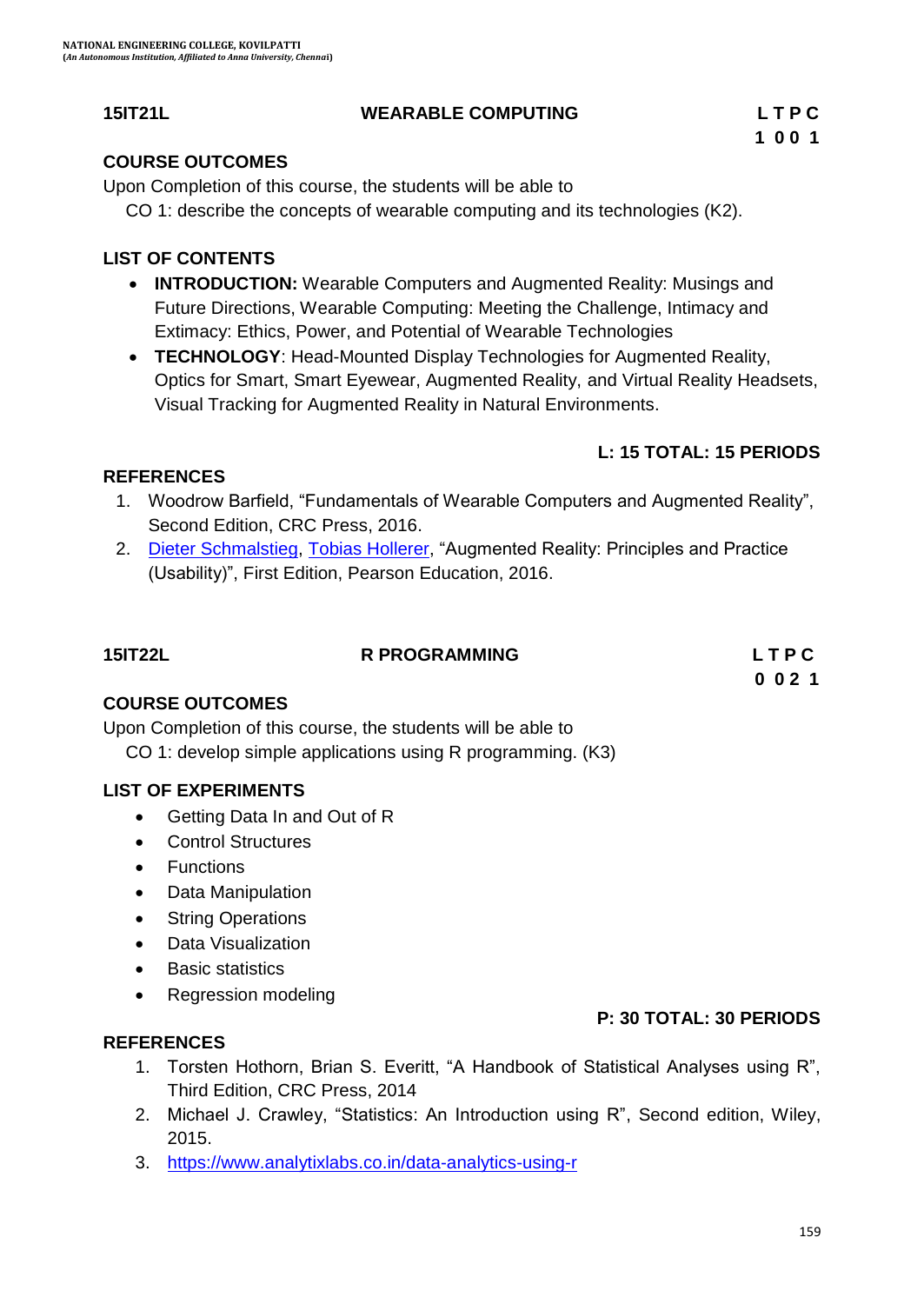#### **15IT23L JAVA GENERICS AND COLLECTIONS FRAMEWORK L T P C**

#### **COURSE OUTCOMES**

Upon Completion of this course, the students will be able to

CO 1: apply the concepts of generic classes and collections for computing problems.(K3)

 **0 0 2 1**

#### **LIST OF EXPERIMENTS**

#### **1. Generics**

Generic Class - Generic Methods - Wild Card Types

#### **2. Collection Interfaces**

Collection interface - List interface - Set interface - Queue interface

#### **3. Collection Classes**

ArrayList – LinkedList – HashSet – LinkedHashSet – TreeSet

#### **4. Map Interfaces**

Map interface - NavigableMap Interface

#### **P: 30 TOTAL: 30 PERIODS**

 **1 0 0 1**

#### **REFERENCES**

- 1. Herbert Schildt, "Java™ The Complete Reference", Ninth Edition, McGraw-Hill, 2014
- 2. Cay S. Horstmann and Gary Cornell, "Core Java: Volume I Fundamentals", Ninth Edition, Sun Microsystems Press, 2012.

| <b>15IT24L</b> | <b>DEEP LEARNING</b> | LT PC |  |
|----------------|----------------------|-------|--|
|                |                      |       |  |

#### **COURSE OUTCOMES**

Upon Completion of this course, the students will be able to

 CO 1: explain the fundamentals of deep learning connected with Artificial Intelligence and machine Learning. (K2)

#### **LIST OF CONTENTS**

- 1. Machine learning
- 2. Learning representation from data
- 3. The "deep" in deep learning
- 4. Understanding how deep learning works in three figures
- 5. What deep learning has achieved so far
- 6. The promise of AI
- 7. Hardware
- 8. Data
- 9. Algorithms
- 10. A new wave of investment
- 11. Democratization of deep learning

#### **L: 15 TOTAL: 15 PERIODS**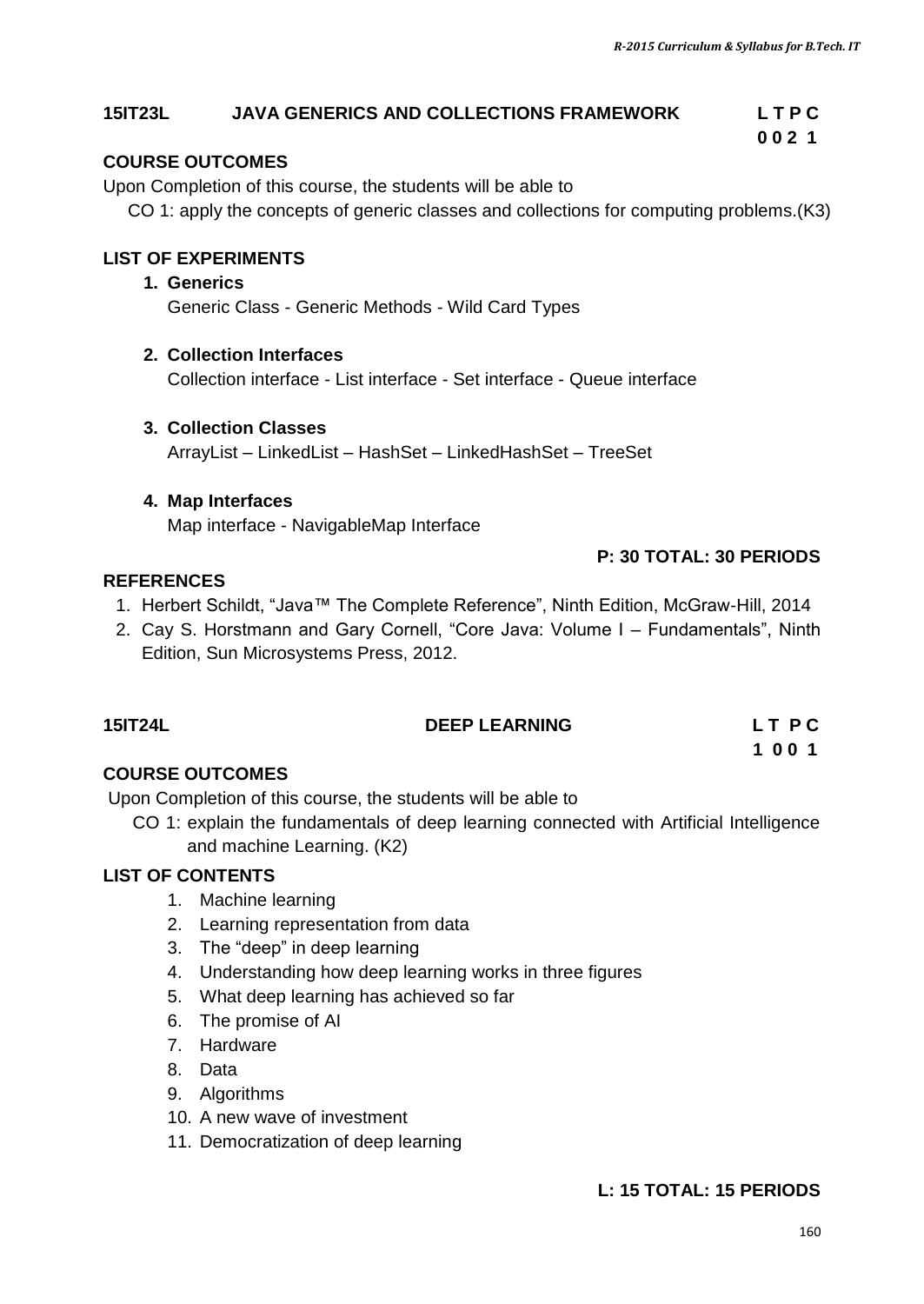#### **REFERENCES**

- 1. Francois Chollet, "Deep Learning with Python", First Edition, MEAP publication January 2017.
- 2. N Buduma, N Locascio, "[Fundamentals of Deep Learning: Designing Next-generation](https://books.google.co.in/books?hl=en&lr=&id=80glDwAAQBAJ&oi=fnd&pg=PP1&dq=Fundamentals+of+Deep+Learning:+Designing+Next-Generation+Machine+Intelligence+Algorithms&ots=vdnoHggW-a&sig=gCW8s3ZeUjLYeQcaDpYQFMwK9aM)  [Machine Intelligence Algorithms](https://books.google.co.in/books?hl=en&lr=&id=80glDwAAQBAJ&oi=fnd&pg=PP1&dq=Fundamentals+of+Deep+Learning:+Designing+Next-Generation+Machine+Intelligence+Algorithms&ots=vdnoHggW-a&sig=gCW8s3ZeUjLYeQcaDpYQFMwK9aM)", First Edition, O'Reilly publications, 2017.

#### **15IT25L DATABASE DESIGN AND PROGRAMMING WITH SQL L T P C**

#### **COURSE OUTCOMES**

Upon Completion of this course, the students will be able to

CO 1: demonstrate a database solution for a business or organization. (K3)

#### **LIST OF EXPERIMENTS**

#### **Database Design**

- Introduction
- **•** Entities and Attributes
- Relationship Basics
- Super/Sub Types and Business Rules
- Relationship Fundamentals
- UIDs and Normalization
- Arcs, Hierarchies, and Recursive Modeling
- Changes and Historical Modeling
- Mapping
- Creating Database Projects
- Presenting Database Projects

#### **Database Programming with SQL**

- Introduction
- Select with WHERE, ORDER BY, and Intro to Functions
- Types of Functions
- JOINs
- **•** Group Functions
- Sub queries
- DML, DDL Statements
- Constraints
- Database Objectives
- **•** Privileges and Regular Expressions
- TCL

**REFERENCE**

#### **P: 30 TOTAL: 30 PERIODS**

1. http://ilearning.oracle.com

 **0 0 2 1**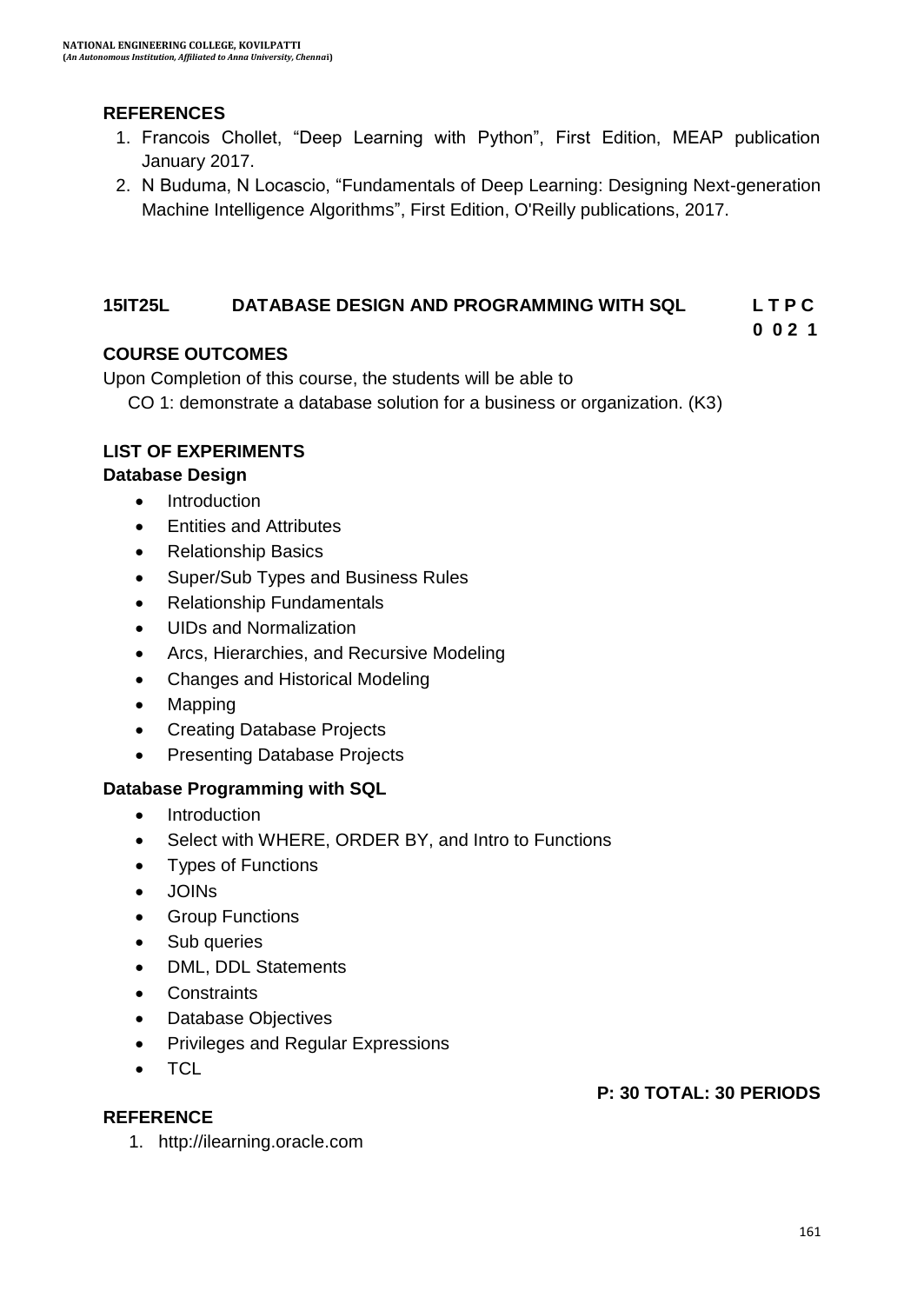#### **15IT26L INTRODUCTION TO NETWORKS L T P C**

#### **COURSE OUTCOMES**

Upon completion of this course, the students will be able to

CO1: build simple LANs, perform basic configurations for routers and switches CO2: implement IP addressing schemes.

 **1 0 0 1**

Introduction and explore the network - Configure a network operating system - Network Protocol and Communications - Network Access – Ethernet - Network Layer - IP addressing - Subnetting IP Network - Transport layer - Application Layer - Build a small network

#### **L: 15 TOTAL: 15 PERIODS**

#### **REFERENCES**

- 1. https://www.freeccnastudyguide.com/study-guides/ccna/ch1/intro-to-networks/
- 2. https://www.netacad.com/group/resources/ccna-rs-itn/6.0

#### **15IT27L ROUTING AND SWITCHING ESSENTIAL L T P C 1 0 0 1**

#### **COURSE OUTCOMES**

Upon completion of this course, the students will be able to

- CO1: recognize architecture, components, and operations of routers and switches in a small network. Students learn how to configure a router and a switch for basic functionality.
- CO2: build simple LANs, perform basic configurations for routers and switches, and implement IP

Routing Concepts - Routing Initial configuration - Routing Operation - Static Routing - Configuration & Troubleshooting - Dynamic Routing - Protocols and Routing Tables - Switched Networks - Switch Configuration - Device Configuration.

LAN Design and Switched Environment – VLANs - Segmentation - Implementation - VLAN Routing - Access Control Lists - ACL Operation - Standard IPv4 ACL – DHCP - DHCP v4 – DHCP v6 - NAT for IPv4 -Operation - Configuration - Device Discovery - Management and Maintenance.

#### **L: 15 TOTAL: 15 PERIODS**

#### **REFERENCES**

- 1. 'CCNA Routing and Switching Complete Study Guide', Todd Lammle, 2<sup>nd</sup> Edition. John Wiley & Sons, 2016.
- 2. https://www.netacad.com/group/resources/ccna-rs-rse/6.0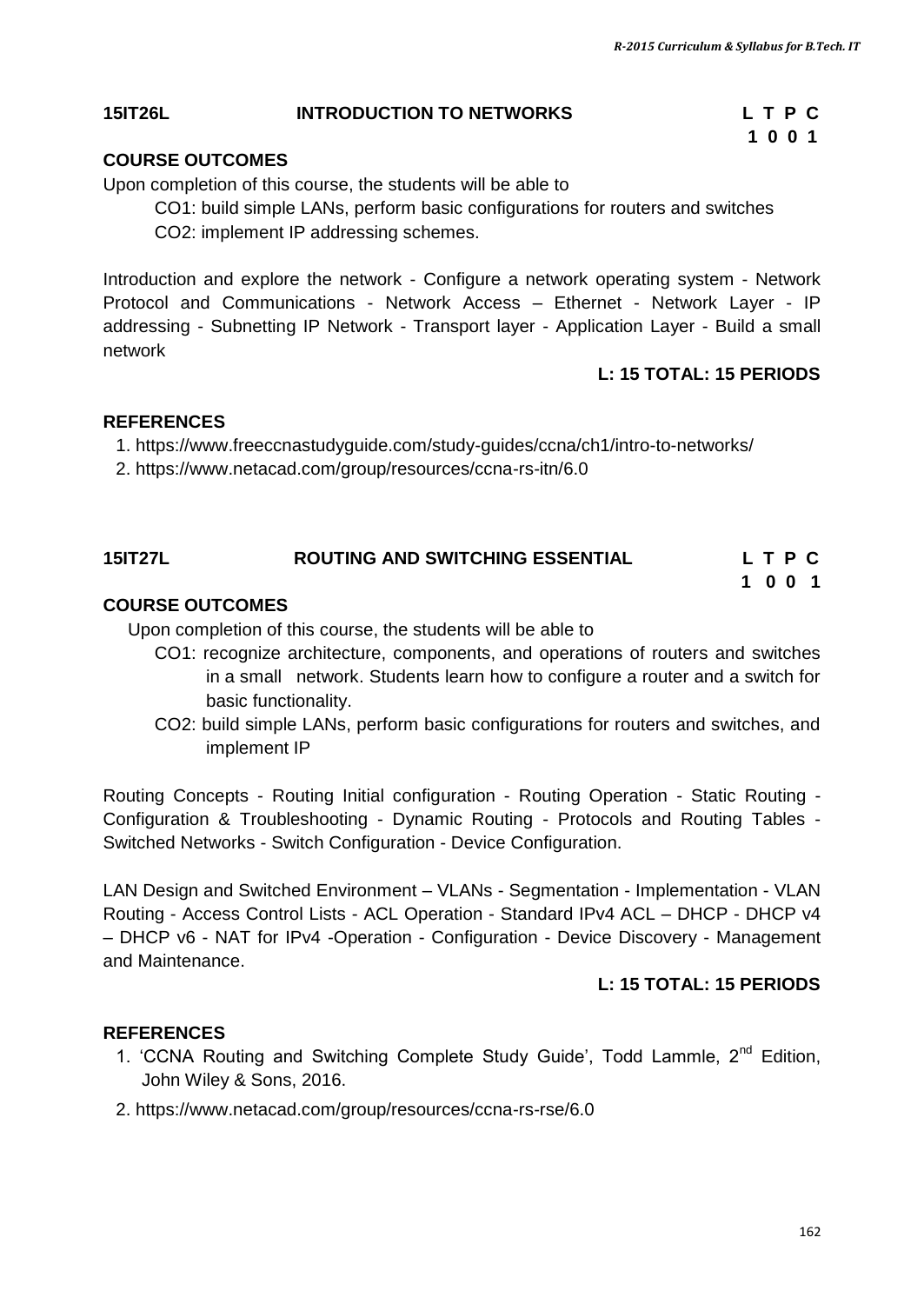#### **15IT28L SCALING NETWORKS L T P C**

#### **COURSE OUTCOMES**

Upon completion of this course, the students will be able to

CO1: configure and troubleshoot routers and switches for advanced functionality CO2: resolve common issues with protocols in both IPv4 and IPv6 networks.

LAN Design: Campus Wired LAN Designs - Campus Network Device Selection. Scaling VLANs: VTP, Extended VLANs, and DTP - Troubleshoot Multi-VLAN Issues. Spanning Tree Protocol (STP): Spanning Tree Concepts - Varieties of Spanning Tree Protocols. Ether Channel and HSRP: Link Aggregation Concepts - Link Aggregation Configuration - First Hop Redundancy Protocols.

Dynamic Routing: Dynamic Routing Protocols - Distance Vector Dynamic Routing - Link-State Dynamic Routing. EIGRP: features and characteristics - Implement EIGRP for IPv4 - EIGRP Tuning and Troubleshooting. OSPF: Single-Area OSPF Operation - Varieties of Spanning Tree Protocols - Multiarea OSPF - OSPF Tuning and Troubleshooting.

#### **L: 15 TOTAL: 15 PERIODS**

#### **REFERENCES**

1. "Scaling Networks Companion Guide", CISCO Press, 2014.

2. https://www.netacad.com/group/resources/ccna-rs-scaling/6.0

| <b>15IT29L</b> | <b>CONNECTING NETWORKS</b> | LTPC |
|----------------|----------------------------|------|
|                |                            | 1001 |

#### **COURSE OUTCOMES**

 Upon completion of this course, the students will be able to CO1: configure and troubleshoot network devices CO2: implement Virtual Private Networks.

WAN Concepts - WAN Technologies Overview - Selecting a WAN Technology - Point-to-Point Connections - Serial Point-to-Point Overview - PPP Operation - Troubleshoot WAN Connectivity - Branch Connections - Remote Access Connections – VPNs.

Access Control Lists - Standard ACL Operation and Configuration Review - Extended IPv4 ACLs - LAN Security – SNMP - QoS Overview - QoS Mechanisms - Network Evolution - Network Troubleshooting - Troubleshooting Methodology - Troubleshooting Scenarios

#### **L: 15 TOTAL: 15 PERIODS**

#### **REFERENCES**

1. "Connecting Networks Companion Guide", CISCO Press, 2014.

2. https://www.netacad.com/group/resources/ccna-rs-connect/6.0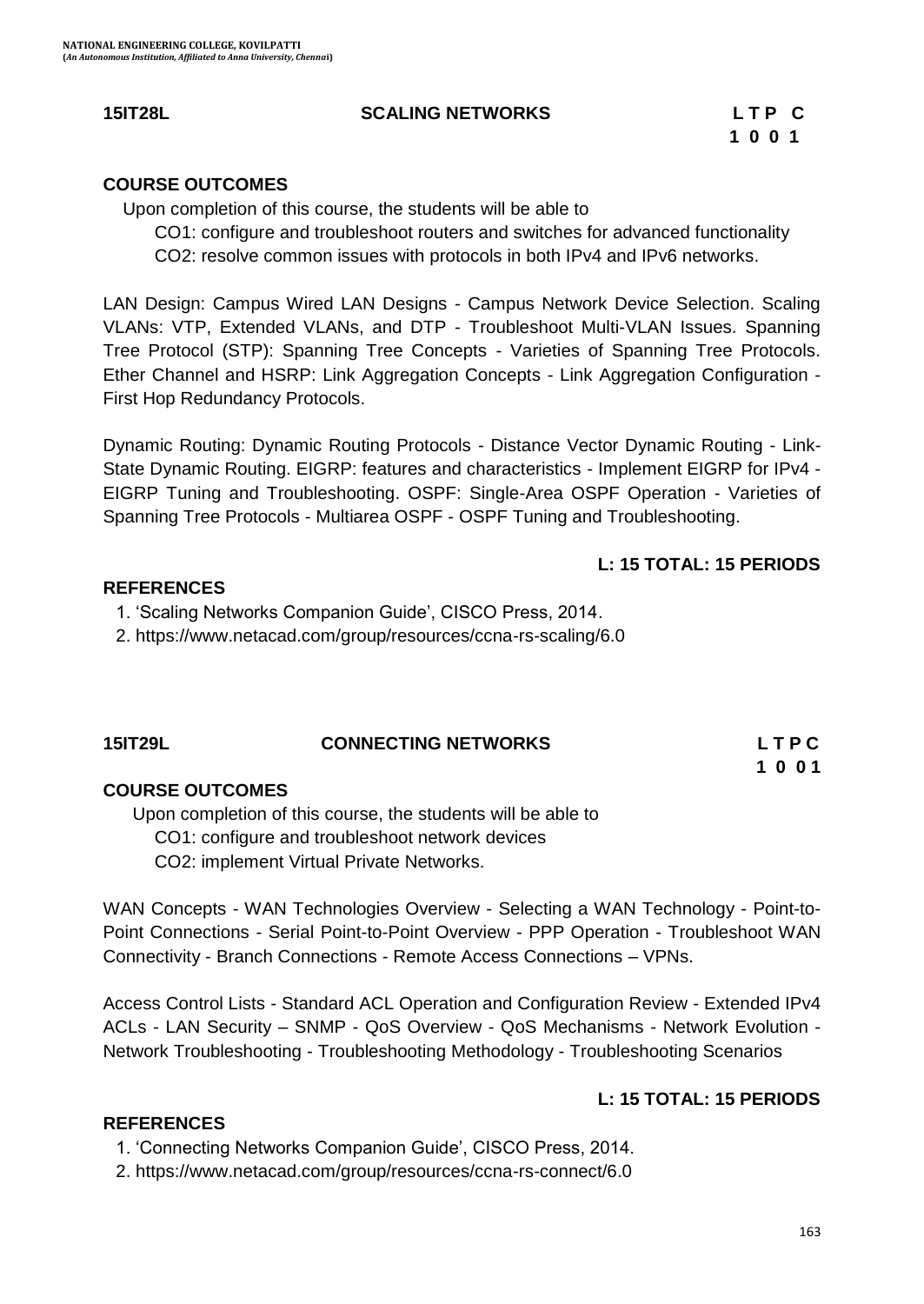## **B.Tech. – INFORMATION TECHNOLOGY** OPEN ELECTIVE COURSES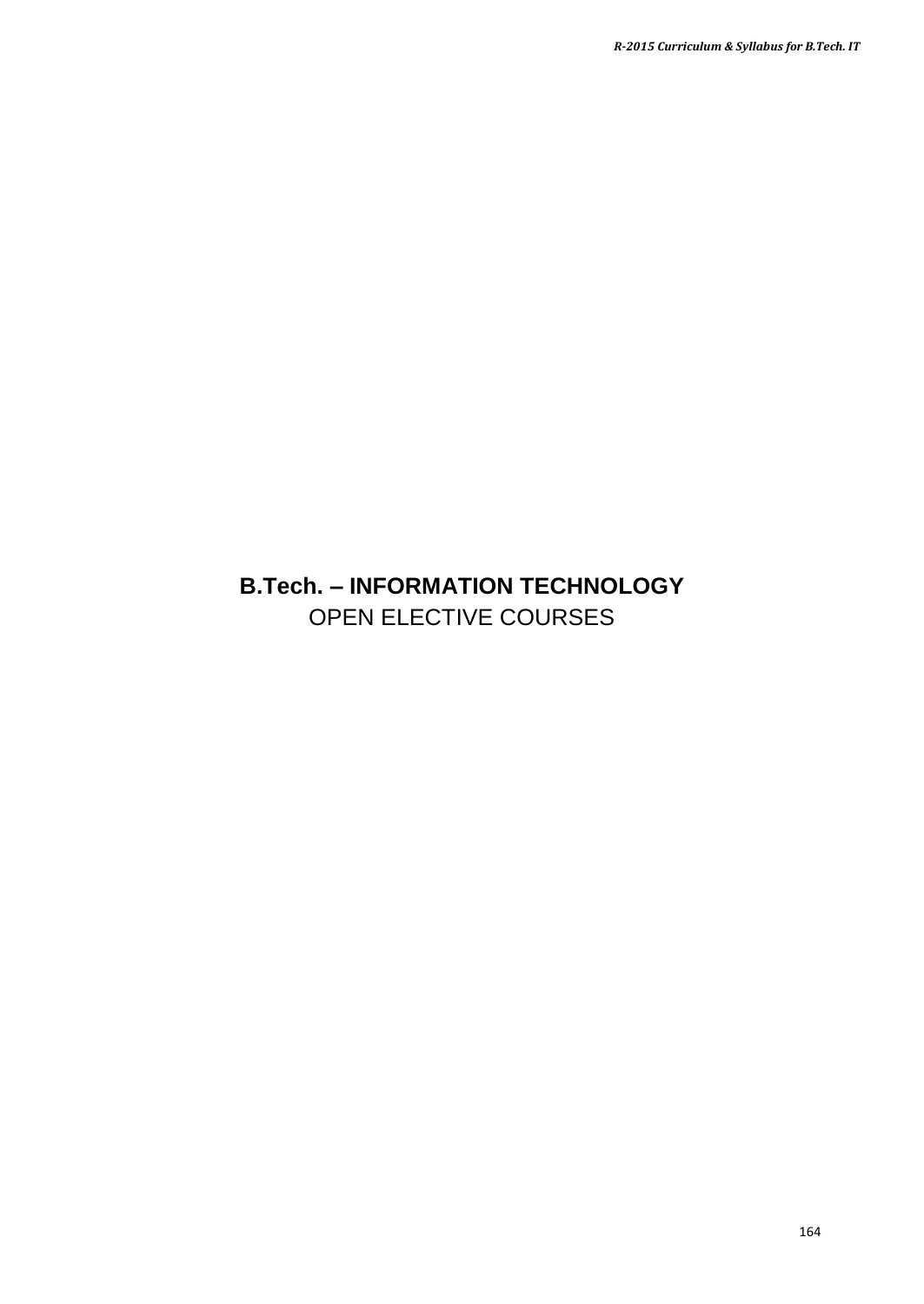## **Open Elective Course (OEC)**

**Group - I** (Inter-disciplinary courses)

## **15ID01E PRODUCT DESIGN AND DEVELOPMENT L T P C**

## **COURSE OUTCOMES**

Upon completion of this course, the students will be able to

- CO1: analyze various global trends and identify the scope of a new product (K4)
- CO2: perform requirement analysis and convert the requirements into design specification (K4)
- CO3: translate conceptual idea into detailed design (K6)
- CO4: create prototype to demonstrate the product (K6)
- CO5: perform sustenance engineering to improve the longevity of the product (K6)

## **UNIT I FUNDAMENTALS OF PRODUCT DEVELOPMENT 9**

Global Trends Analysis and Product decision: Types of various trends affecting product decision - Social Trends-Technical Trends- Economical Trends-Environmental Trends- Political/ Policy Trends- PESTLE Analysis.

Introduction to Product Development Methodologies and Management: Overview of Products and Services- Types of Product Development- Overview of Product Development methodologies - Product Life Cycle and PLM - Product Development Planning and Management .

## **UNIT II REQUIREMENTS AND SYSTEM DESIGN 9**

Requirement Engineering: Types of Requirements- Requirement Engineering-Analysis -Traceability Matrix and Analysis- Requirement Management

System Design and Modeling: Introduction to System Modeling- Introduction to System Optimization- System Specification-Sub-System Design- Interface Design.

## **UNIT III DESIGN AND TESTING 9**

Conceptualization - Industrial Design and User Interface Design - Introduction to Concept generation Techniques - Concept Screening and Evaluation - Concept Design - S/W Architecture - Hardware Schematics and simulation

Detailed Design: Component Design and Verification - High Level Design/Low Level Design of S/W Programs - S/W Testing-Hardware Schematic - Component design - Layout and Hardware Testing.

## **UNIT IV IMPLEMENTATION AND INTEGRATION 9**

Prototyping: Types of Prototypes -Introduction to Rapid Prototyping and Rapid Manufacturing.

System Integration- Testing- Certification and Documentation: Introduction to Manufacturing/Purchase and Assembly of Systems- Integration of Mechanical, Embedded and S/W systems- Introduction to Product verification and validation processes - Product Testing standards, Certification and Documentation.

## **UNIT V SUSTENANCE ENGINEERING AND BUSINESS DYNAMICS 9**

**3 0 0 3**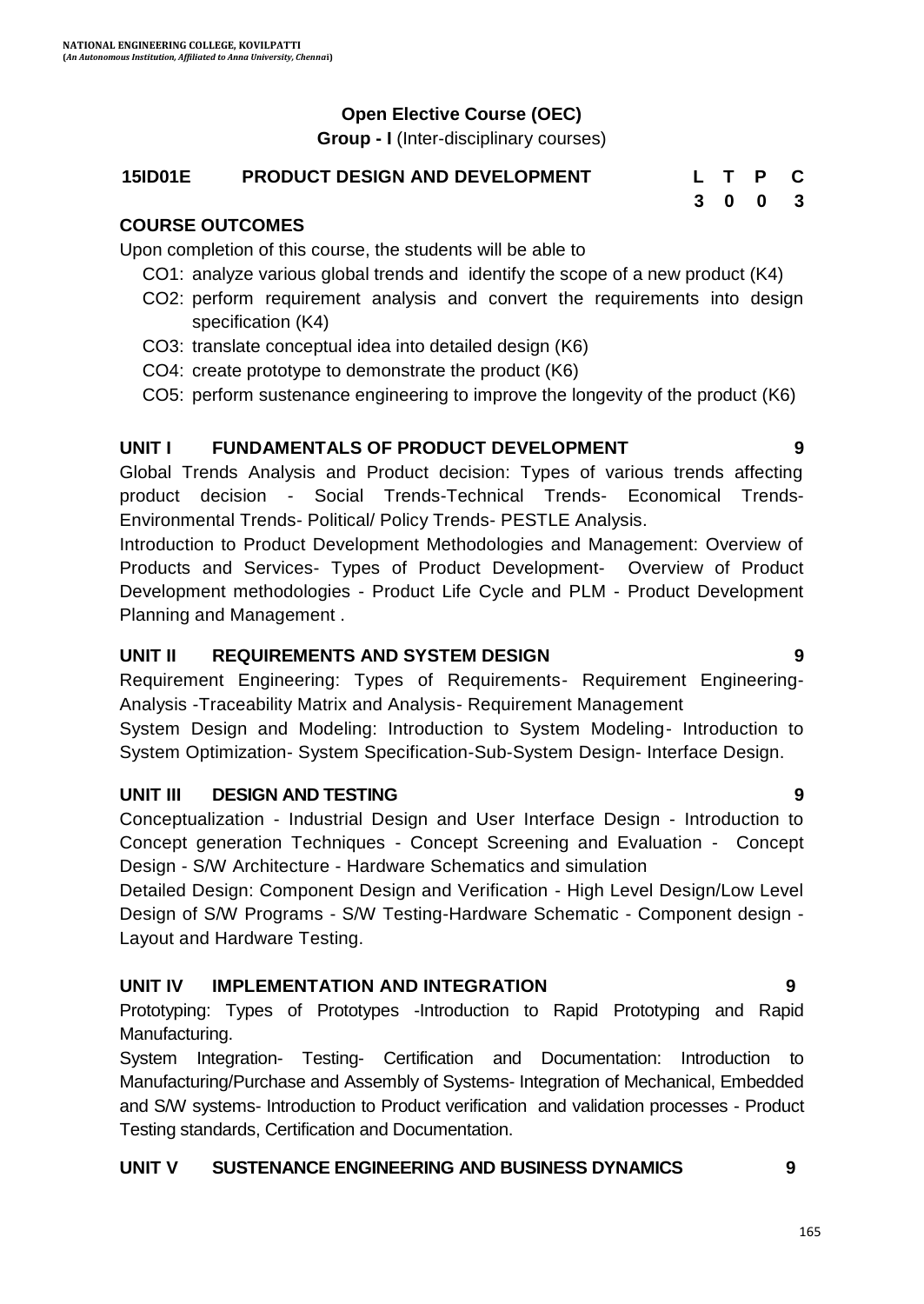Sustenance - Maintenance and Repair – Enhancements Product End of Life (EoL): Obsolescence Management-Configuration Management - EoL Disposal.

The Industry - Engineering Services Industry overview - Product development in Industry versus Academia

The IPD Essentials - Introduction to vertical specific product development processes - Product development Trade-offs - Intellectual Property Rights and Confidentiality- Security and configuration management

#### **L:45; TOTAL:45 PERIODS**

#### **TEXT BOOKS**

- 1. Anita Goyal, Karl T Ulrich, Steven D Eppinger, "Product Design and Development", Tata McGraw-Hill Education, 4<sup>th</sup> Edition, 2009, ISBN-10-007-14679-9.
- 2. George E Dieter, Linda C Schmidt, "Engineering Design", McGraw-Hill International Edition, 4<sup>th</sup> Edition, 2009, ISBN 978-007-127189-9

### **REFERENCES**

- 1. Kevin Otto, Kristin Wood, "Product Design", Indian Reprint 2004, Pearson Education, ISBN 9788177588217
- 2. Yousef Haik, Shahin T M M, "Engineering Design Process", Cengage Learning, 2<sup>nd</sup> Edition Reprint, 2010, ISBN 0495668141
- 3. Clive L Dym, Patrick Little, "Engineering Design: A Project-based Introduction", John Wiley & Sons, 3rd Edition, 2009, ISBN 978-0-470-22596-7
- 4. Kevin Otto & Kristin Wood, "Product Design Techniques in Reverse Engineering and New Product Development", Pearson Education (LPE), 2001.
- 5. James R Evens, William M Lindsay "The Management and control of Quality" Pub:son south-western[\(www.swlearning.com\)](http://www.swlearning.com/), 6th edition.
- 6. AmitavaMitra, "Fundamentals of Quality control and improvement" Pearson Education Asia,  $2^{nd}$  edition, 2002.
- 7. Montgomery D C, "Design and Analysis of experiments", John Wiley and Sons, 2003.
- 8. Phillip J Rose, "Taguchi techniques for quality engineering", McGraw Hill, 1996.
- 9. Reddy G B, "Intellectual Property Rights and the Law", Gogia Law Agency.  $7<sup>th</sup>$ Edition Reprint, 2009.
- 10. Subbaram N R, "Demystifying Intellectual Property Rights", Lexisexis Butterworths Wadhwa, 1<sup>st</sup> Edition, 2009.

#### **15ID02E DISASTER MANAGEMENT L T P C**

#### **COURSE OUTCOMES**

Upon completion of this course, the students will be able to

- CO1: classify the various types of disaster. (K2)
- CO2: interpret various natural and manmade disasters. (K2)
- CO3: choose a Hazard Assessment procedure. (K3)
- CO4: construct the protection measures against Disaster. (K3)
- CO5: apply Science and Technology in Disaster Management. (K3)

**3 0 0 3**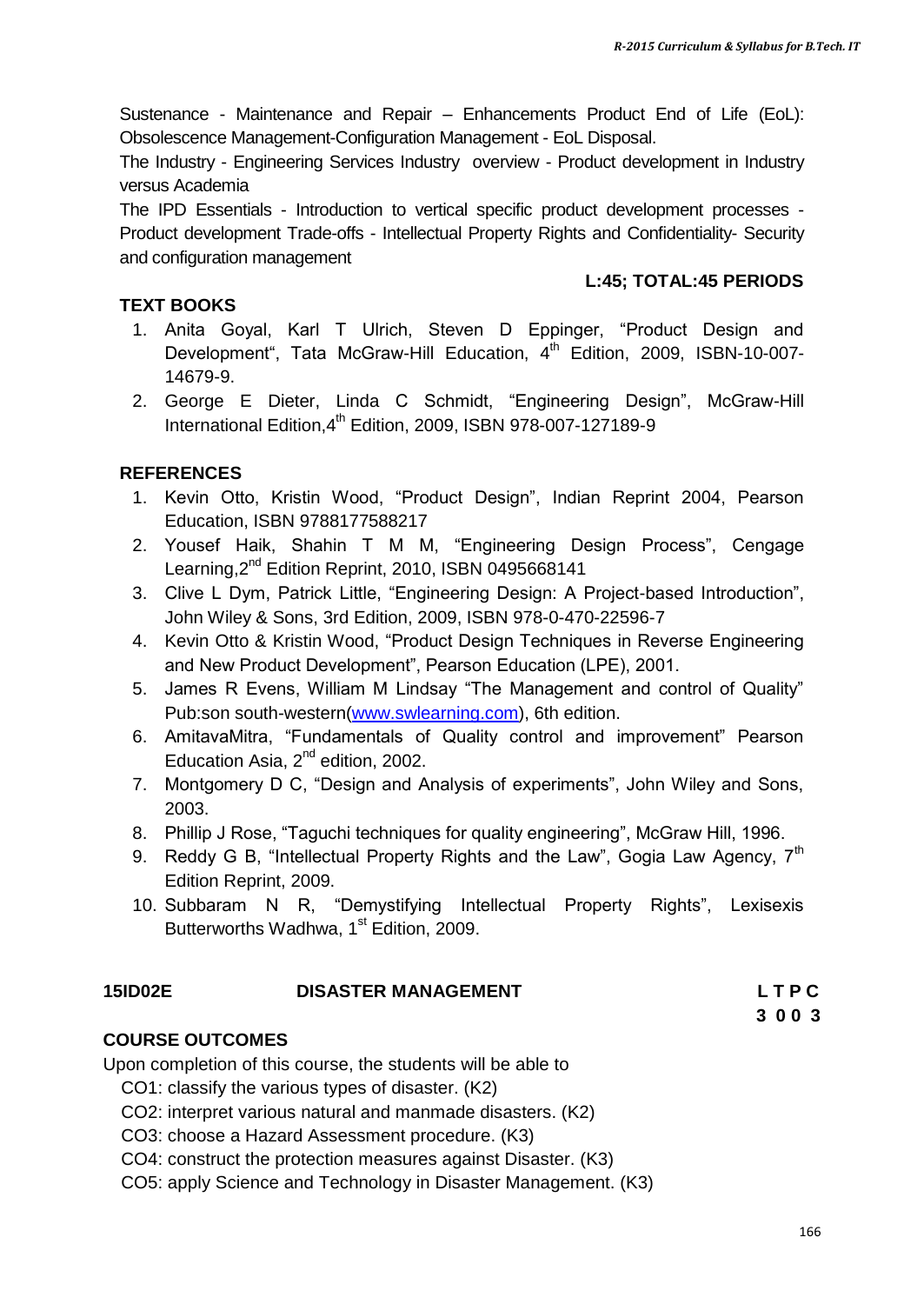#### **UNIT I INTRODUCTION TO DISASTER 8**

Hazard, risk, vulnerability, disaster significance, nature, importance, dimensions and scope of disaster management - national disaster management frame work- financial arrangements- disaster- management cycle**.**

#### **UNIT II** SOURCES OF DISASTER **10**

Natural disasters- significance, nature, types and effects - floods, drought, cyclone, earthquakes, landslides, avalanches, volcanic eruptions, heat and cold waves, climatic change - global warming - sea level rise - ozone depletion. Manmade disasters- nuclear , chemical, biological, building fire, coal fire, forest fire, oil fire, air pollution, water pollution, deforestation, industrial waste water pollution, road accidents, rail accidents, air accidents and sea accidents.

#### **UNIT III DISASTER MITIGATION AND HAZARDS ASSESMENT 10**

Factors affecting damage – types, social status, habitation pattern, physiology and climate - Factors affecting mitigation measures - prediction – preparation - communication - area and accessibility - population - physiology and climate - Vulnerability Assessment and seismic strengthening of buildings - Vulnerability Assessment of Buildings procedure - Hazard Assessment-Visual Inspection and Study of Available Documents

#### **UNIT IV DISASTER MANAGEMENT 9**

Disaster management - efforts to mitigate natural disasters at national and global levels international strategy for disaster reduction- Rescue ,relief And Rehabilitation, Role Of National And International Agencies In Disaster Management-National Disaster Policy Of India (Salient Features).

#### **UNIT V APPLICATIONS OF SCIENCE AND TECHNOLOGY AND CASE STUDIES 8**

Applications of Science and Technology (RS, GIS, GPS) - Early Warning And Prediction Systems- Earthquake, cyclone, landslides, fire accidents, accidents- case studies

## **L: 45; TOTAL: 45 PERIODS**

#### **TEXTBOOKS**

- 1. S.K.Singh, S.C. Kundu, Shobha Singh A ,"Disaster management", William Publications, New Delhi, 1997.
- 2. Vinod K Sharma, "Disaster Management", IIPA, New Delhi, 1995

## **REFERENCE**

1. Annual Report, 2009-10,Ministry of Home Affairs, GOI

| <b>15ID03E</b> | <b>ENERGY ENGINEERING</b> |  | L T P C |  |
|----------------|---------------------------|--|---------|--|
|                |                           |  | 3 0 0 3 |  |

## **COURSE OUTCOMES**

Upon completion of this course, the students will be able to

CO1: explain the operation of Solar Thermal application and Solar Photovoltaic. (K2)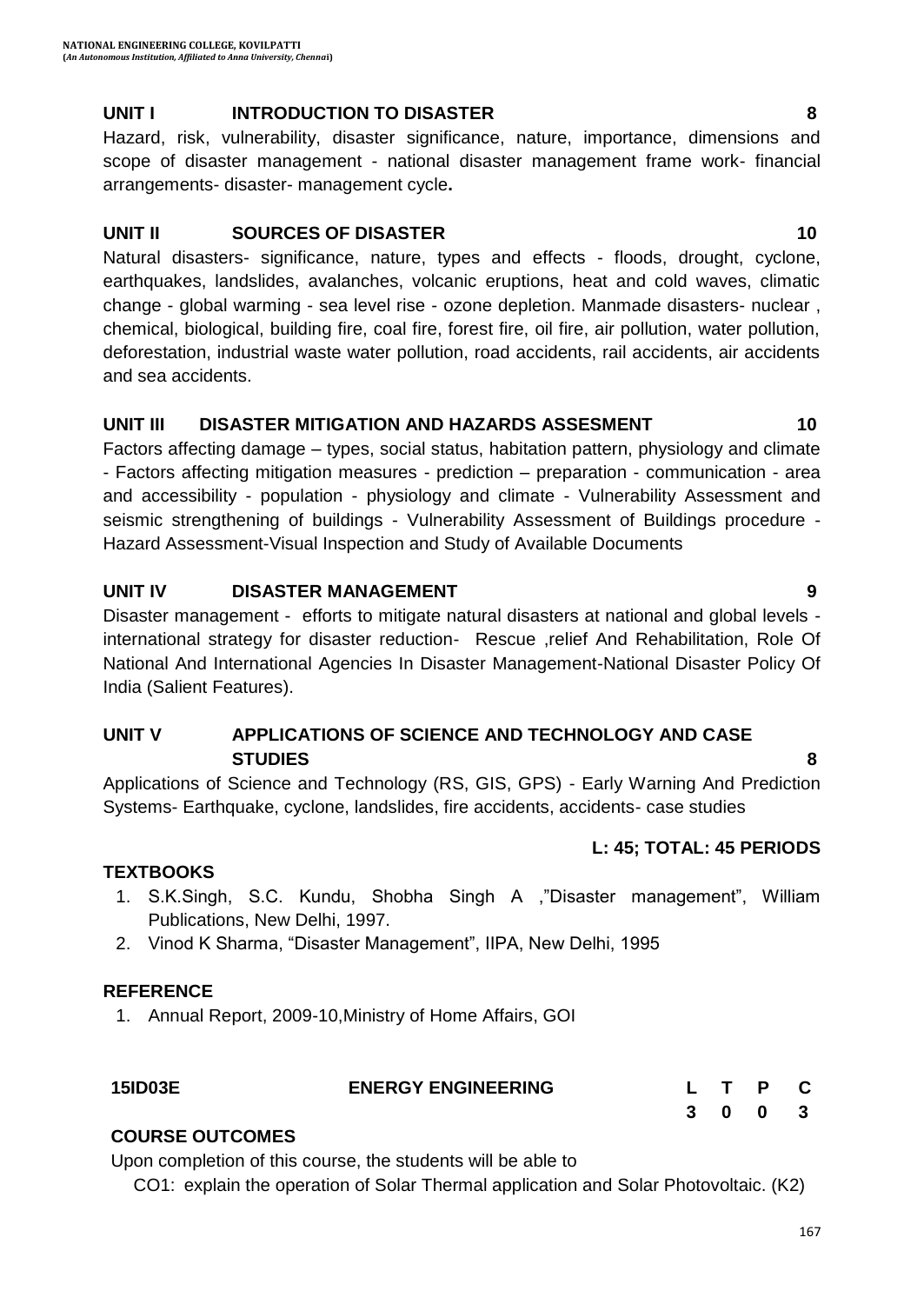- CO2: explain the operation of wind energy systems. (K2)
- CO3: describe the concepts of various Bio-Energy Conversion techniques. (K2)
- CO4: iIlustrate the concepts of other conventional and nonconventional power plants. (K2)
- CO5: explain the concepts of hydrogen and fuel cell technology. (K2)

## **UNIT I INTRODUCTION TO SOLAR ENERGY 9**

Sun - Earth Geometry, solar radiation, Solar Collectors - Application of solar thermal systems. Direct Electricity Conversion - Types of Solar cell - Solar Photovoltaic system and types.

## **UNIT II WIND ENERGY 9**

Wind energy potential, Principle of wind energy conversion; Basic components, types and their constructional features; design considerations: wind data and site selection.

## **UNIT III BIO-ENERGY 9**

Biomass: sources, characterization, principles of energy transfer technologies. Biogas: Feedstock, types of Biogas plant- parameters affecting biogas production.

## **UNIT IV OTHER POWER PLANTS 9**

Layout of Hydel - thermal - Nuclear - Gas turbine - Diesel - MHD- Geo thermal - OTEC - Tidal Power Plants.

## **UNIT V HYDROGEN AND FUEL CELLS 9**

Energy carrier: Types - Hydrogen: generation, storage, transport and utilization - thermal energy storage: Principle and utilization - Fuel cells: Technologies, types and applications.

## **L:45; TOTAL:45 PERIODS**

## **TEXT BOOKS**

- 1. Soteris Kalogirou, "Solar Energy Engineering: Processes and Systems", Academic Press, 2014.
- 2. Godfrey Boyle, "Renewable Energy, Power for a Sustainable Future", Oxford University Press, U.K, 3<sup>rd</sup> Edition, 2012.

## **REFERENCES**

- 1. Mukund R Patel, "Wind and Solar Power Systems", CRC Press, 2<sup>nd</sup> Edition, 2006.
- 2. Hart A B and Womack, G J, "Fuel Cells: Theory & Applications",Prentice Hall, 1997.
- 3. EI-Wakil M M,"Power Plant Technology", Tata McGraw-Hill, 2010.
- 4. Khandelwal K C and Mahdi S S, "Biogas Technology" A Practical Handbook, Tata McGraw Hill, 1986.
- 5. Duffie J A and Beckman W A, "Solar Engineering of Thermal Processes", Wiley, 4<sup>th</sup> Edition, 2013.
- 6. Chetan Singh Solanki, "Solar Photovoltaics Fundamentals, Technologies and Applications", Prentice Hall of India,  $3<sup>rd</sup>$  Edition, 2015.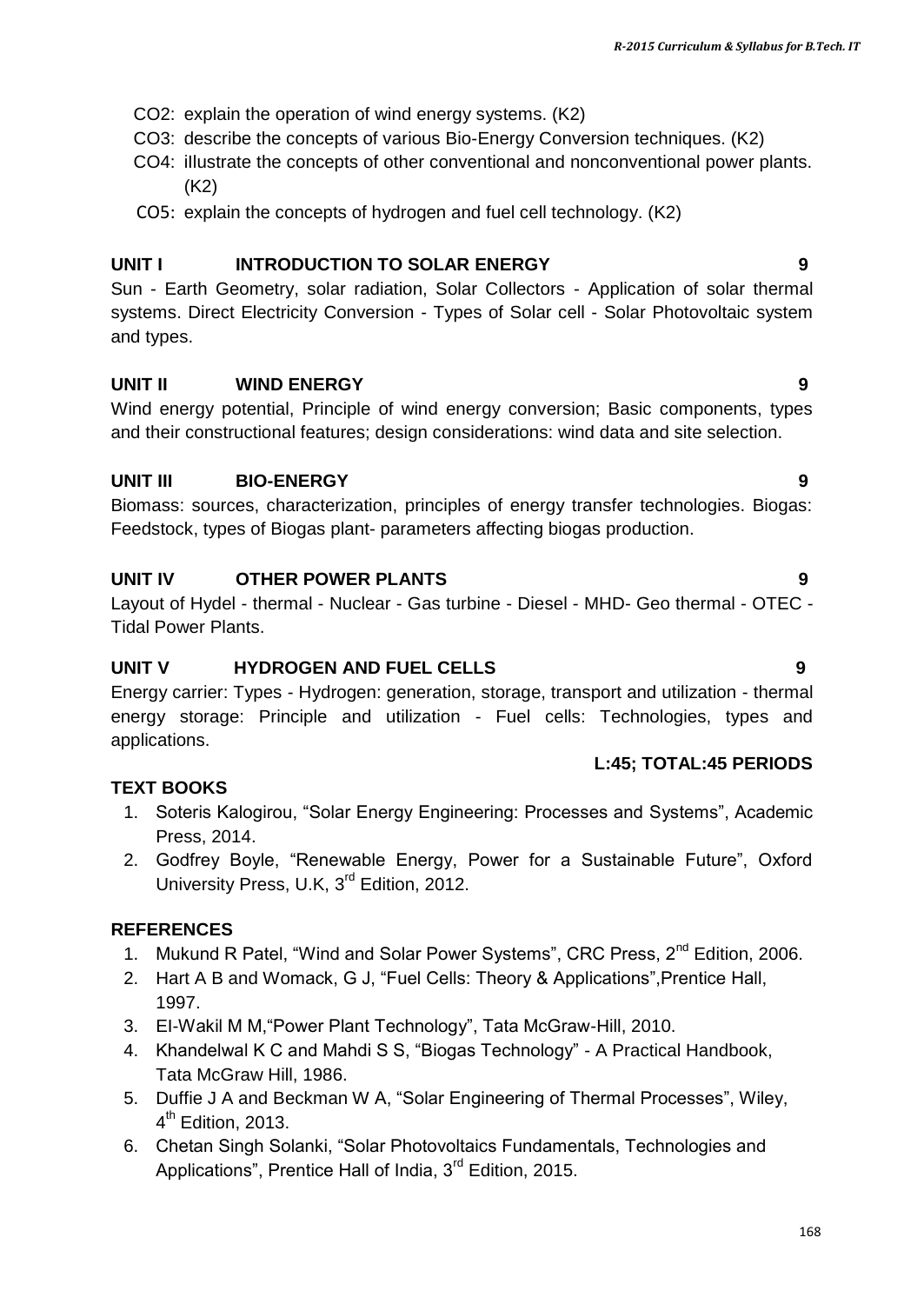**Group - II** (Trans disciplinary courses)

#### **15TD01E INDIAN BUSINESS LAWS L T P C**

**0 0 0 3**

#### **COURSE OUTCOMES**

Upon completion of this course, the students will be able to

- CO 1: explain the elements of a valid contract.
- CO 2: discuss main provisions relating to Sale of Goods Act and Negotiable Instruments Act.
- CO 3: explain provisions relating to incorporation and functioning of company and partnership firm.
- CO 4: understand the fundamentals of Consumer Protection Act and Foreign Exchange Management Act.
- CO 5: understand the basic knowledge of Information Technology Act and RTI Act.

#### **UNIT I THE INDIAN CONTRACT ACT, 1872**

Definition of a Contract and its essentials - Formation of a valid Contract - Offer and Acceptance, Consideration - Capacity to Contract - Free consent - Legality of object - Discharge of a Contract by performance - Impossibility and Frustration - Breach, Damages for breach of a contract - Quasi contracts - Special Contracts - Contract of Indemnity and Guarantee - Contract of Bailment and Pledge - Contract of Agency.

### **UNIT II THE SALE OF GOODS ACT, 1930**

Definition of a Contract of Sale - Conditions and Warranties - Passing of Property - Right of Unpaid Seller against the Goods - Remedies for Breach - The Negotiable Instrument Act, 1881

Definition and characteristics - Kinds of negotiable instruments - Promissory Note - Bill of Exchange and Cheques - Holder and Holder in due course - Negotiation, Presentment, Discharge from Liability - Noting and Protest – Presumption - Crossing of Cheques - Bouncing of Cheques.

#### **UNIT III THE COMPANIES ACT, 1956**

Nature and Definition of a Company - Registration and Incorporation - Memorandum of Association - Articles of Association – Prospectus - Kinds of Companies - Directors: Their powers and duties – Meetings - Winding up - The Indian Partnership Act, 1932 - Definition of Partnership and its essentials - Rights and Duties of Partners: Types of Partners - Minor as a partner - Doctrine of Implied Authority - Registration of Firms - Dissolution of firms - Limited Liability Partnership Act, 2000.

#### **UNIT IV THE CONSUMER PROTECTION ACT, 1986**

Aims and Objects of the Act - Redressal Machinery and Procedure for complaints under the Act – Remedies – Appeals - Enforcement of orders and Penalties - Foreign Exchange Management Act 2000 - Definition and Main Provisions.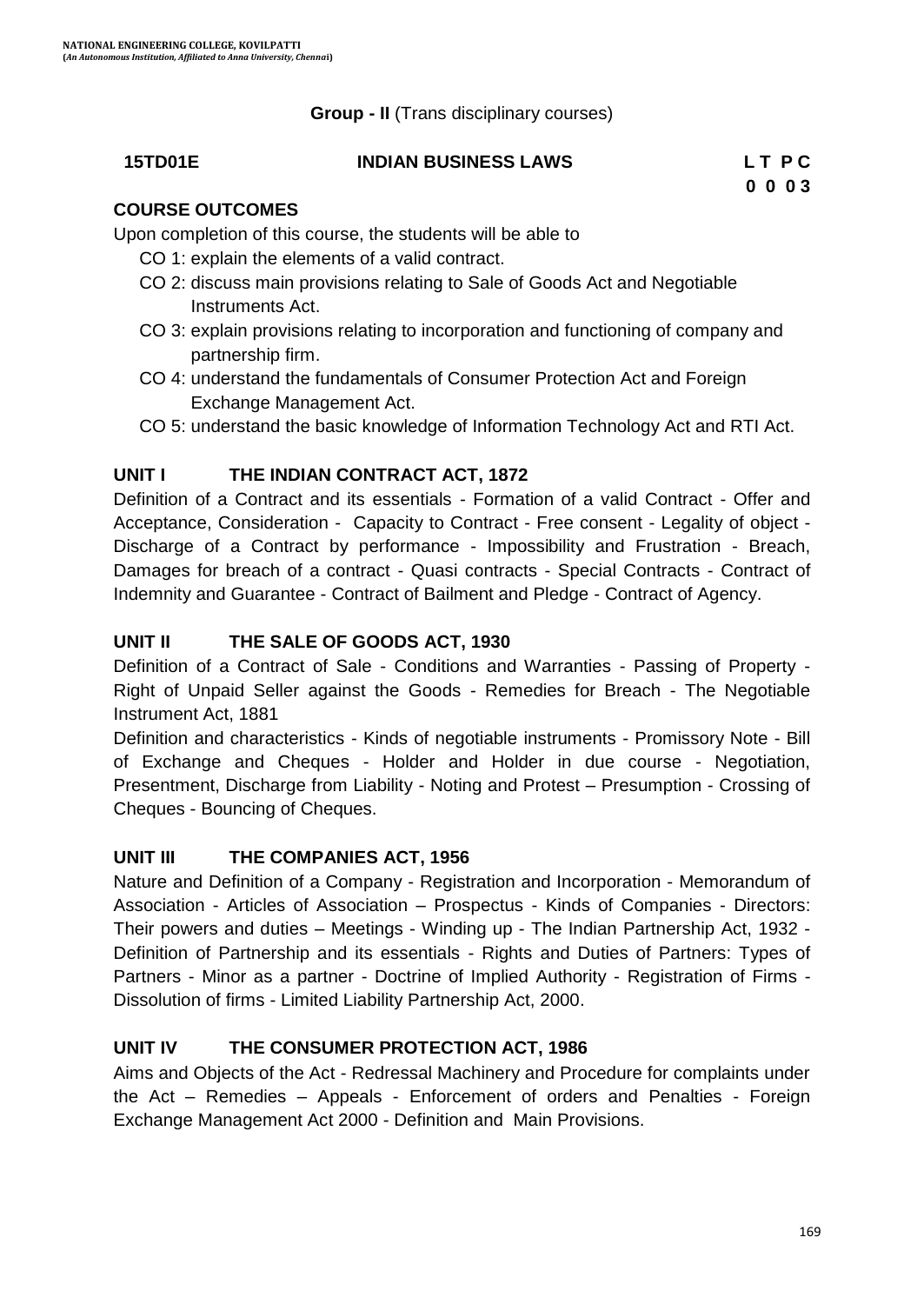### **UNIT V THE INFORMATION TECHNOLOGY ACT**

Definition, Digital Signature - Electronic Governance – Attribution - Acknowledgment and Dispatch of Electronic Records - Sense Electronic Records and Sense Digital Signatures - Regulation of Certifying Authorities Digital Signature Certificates - Duties of Subscribers - Penalties and Offences - The Right to Information Act, 2005 - Right to know - Salient Features of the Act - Obligation of Public Authority - Designation of Public Information Officer - Request for obtaining information - Duties of a PIO - Exemption from Disclosure of Information - Partial Disclosure of Information - Information Commissions - Powers of Information Commissions - Appellate Authorities – Penalties - Jurisdiction of Courts.

#### **TEXT BOOKS**

- 1. Kuchhal M.C, "Business and Industrial Laws", 3<sup>rd</sup> Edition, JBA Publishers, New Delhi, 2013.
- 2. Gulshan S.S, "Merchantile Law", 3<sup>rd</sup> Edition, JBA Publishers, New Delhi, 2007.

#### **REFERENCES**

- 1. Mulla D.F, "The Sale of Goods Act and the Indian Partnership Act", 10<sup>th</sup> Edition, LexisNexis Ltd., India, 2012.
- 2. Dabas J, "Negotiable Instruments Act",  $2^{nd}$  Edition, JBA Publishers, New Delhi, 2013.
- 3. Avtar S, "The Principles of Mercantile Law",  $9<sup>th</sup>$  Edition, Eastern Book Company, India, 2011.

## **15TD02E LEADERSHIP AND PERSONALITY DEVELOPMENT L T P C**

#### **COURSE OUTCOMES**

Upon completion of this course, the students will be able to

- CO 1: identify the various leadership skills.
- CO 2: understand group dynamics and factors influencing the team performance.
- CO 3: describe the personality dimensions based on personality theories.
- CO 4: explain personality determinants and personality types.
- CO 5: apply effective training program for personality development.

#### **UNIT I INTRODUCTION**

Leadership – Meaning, Concepts and Myths about Leadership, Components of Leadership- Leader, Followers and Situations - Leadership Skills – Basic Leadership Skills - Building Technical Competency - Advanced Leadership Skills - Team Building for Work Teams - Building High Performance Teams.

**0 0 0 3**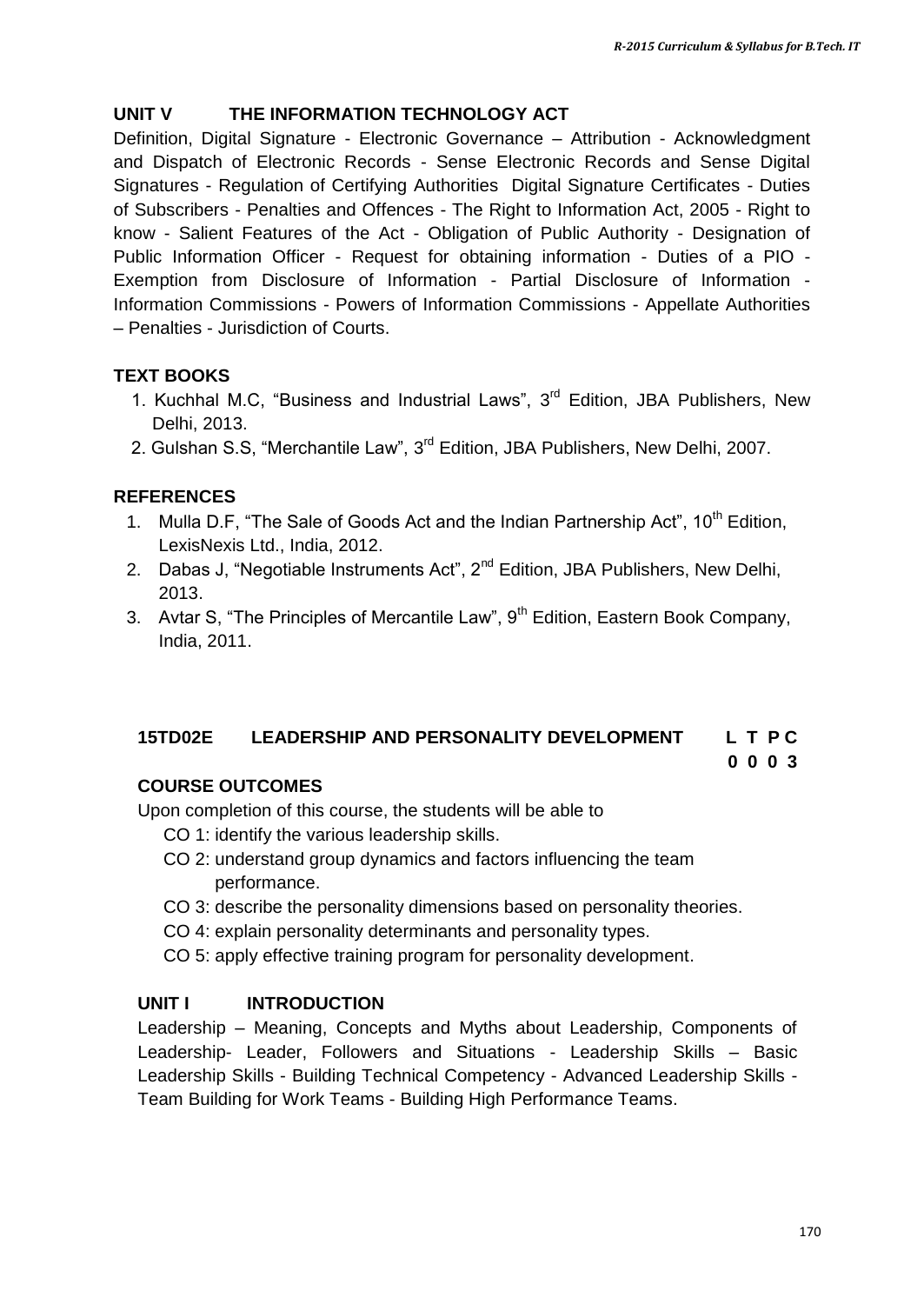#### **UNIT II TEAMS AND LEADERSHIP**

Assessing Leadership & Measuring Its Effects - Group- Nature, Size, Roles, Norms, Cohesion, and Stages of Group Development - Teams and their Leadership – Effective Team Characteristics and Team Building - Ginnetts Team Effectiveness Leadership Model.

#### **UNIT III PERSONALITY**

Personality - Meaning, Concept, Personality Patterns, Symbols of Self, Moulding the Personality Pattern, Persistence & Change - Personality & Personal Effectiveness - Psychometric Theories – Cattele and Big Five - Psychodynamic Theories - Carl Jung and MBTI - Transactional Analysi - Johari – Window - Personal Effectiveness.

#### **UNIT IV PERSONALITY DETERMINANTS**

Personality Determinants – Heredity and Environment – Types of personality.

#### **UNIT V PERSONALITY TRAINING**

Concept, Role, Need, Importance and types of personality Training - Understanding Process of Learning - Developing an Integrated Approach of Learning in Training Programme - Training Needs Assessment.

#### **TEXT BOOKS**

- 1. Yukl G, "Leadership in Organisations",  $8<sup>th</sup>$  Edition, Pearson Education Ltd., England, 2013.
- 2. Lall M, Sharma S, "Personal Growth Training & Development", Kindle Edition, USA, 2009.

#### **REFERENCES**

- 1. Janakiraman B, "Training and Development", Wiley Dream tech, Biztantra, 2005.
- 2. Pareek U, "Understanding Organizational Behaviour",  $2^{nd}$  Edition, Oxford University Press, USA, 2007.

#### **15TD03E INTERNATIONAL BUSINESS MANAGEMENT L T P C**

#### **0 0 0 3**

#### **COURSE OUTCOMES**

Upon completion of this course, the students will be able to

- CO 1: understand the global business environment.
- CO 2: explain the impact of economic, legal, cultural, geographical and political factors on international business.
- CO 3: discuss the issues and problems of Multinational Enterprises.
- CO 4: discuss the role of various international financial institutions.
- CO 5: discuss about important aspects of WTO and GATT agreement.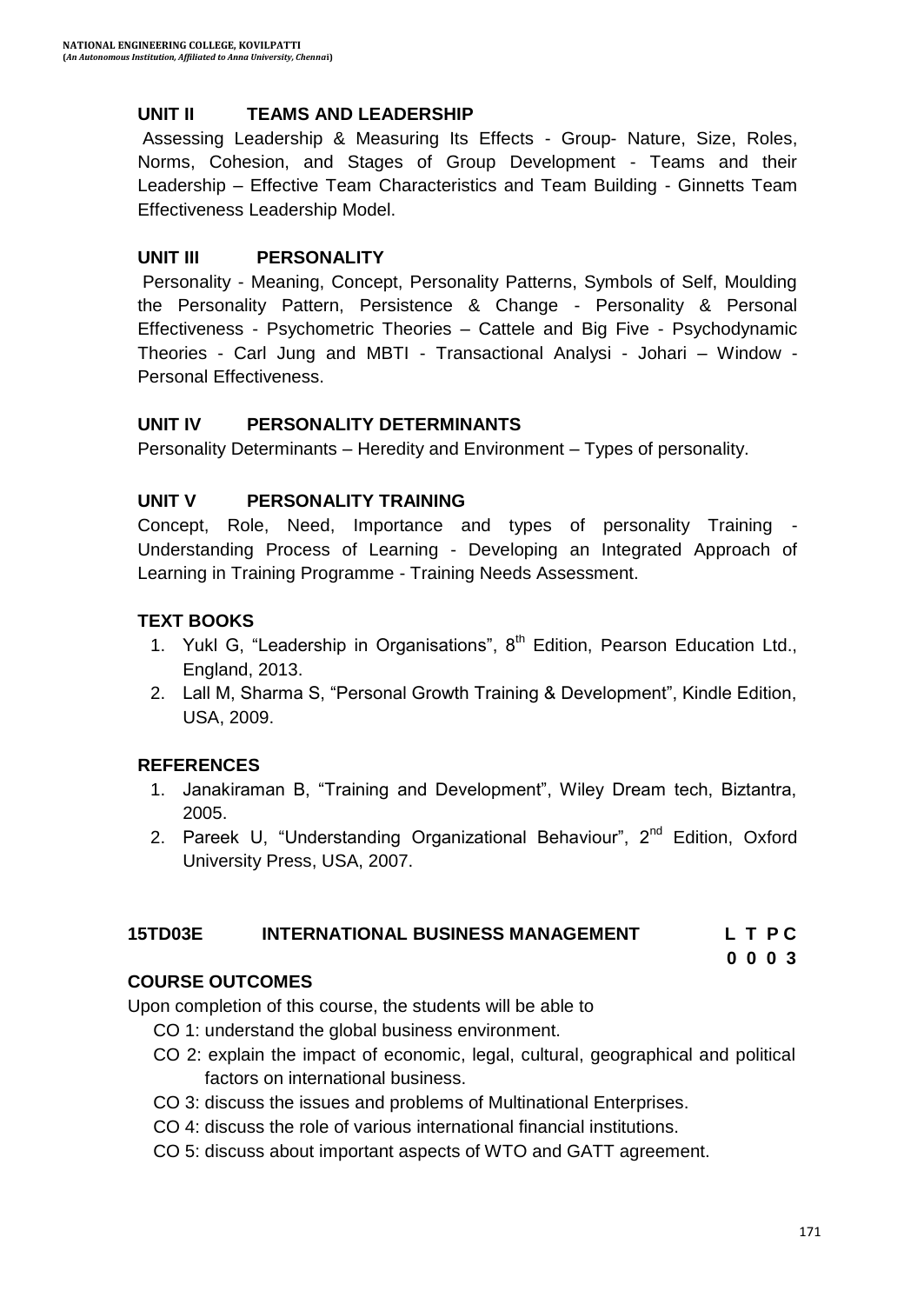### **UNIT I INTERNATIONAL BUSINESS ENVIRONMENT**

International Business Environment - Globalization - Forces, Meaning, Dimensions and Stages in Globalization - Trading Environment of International Trade - Tariff and Non-tariff Barriers - Trade Blocks.

#### **UNIT II RISK ANALYSIS AND PRACTICES**

Country Risk Analysis - Political, Social and Economic - Cultural and Ethical practices - Responsibilities of International Business - Economic crisis in foreign countries.

#### **UNIT III MULTINATIONAL ENTERPRISES**

Managing Multinational Enterprises - Problems and Potential - Multinational Service Organizations - Indian companies becoming multinationals - Potential, Need and Problems.

#### **UNIT IV INTERNATIONAL FINANCIAL MANAGEMENT**

Introduction to International Financial Management - Balance of Trade and Balance of Payment - International Monetary Fund, Asian Development Bank and World Bank - Financial Markets and Instruments - Introduction to Export and Import Finance - Methods of Payment in International Trade.

#### **UNIT V INTERNATAIONAL AGREEMENT**

General Agreement on Trade and Tariffs, (GATT) - World Trade Organization - Seattle and Doha Round of Talks - Dispute Settlement Mechanism under WTO - Problems of Patent Laws - International Convention on Competitiveness - Global Sourcing and its Impact on Indian Industry - Globalization and Internal Reform Process.

#### **TEXT BOOKS**

- 1. Bhalla V.K, Shivaramu S, "International Business Environment", 9<sup>th</sup> Edition, Anmol Publications Pvt. Ltd., Delhi, 2005.
- 2. Apte P.G, "International Financial Management", 5<sup>th</sup> Edition, Tata McGraw Hill, India, 2008.
- 3. Cherulinam F, "International Business",  $5<sup>th</sup>$  Edition, Prentice Hall of India, New Delhi, 2010.

4.

#### **REFERENCES**

- 1. Rao, Rangachari, "International Business", Himalaya Publishing House, New Delhi, 2010.
- 2. Hill C, "International Business",  $10<sup>th</sup>$  Edition, Tata McGraw Hill Education. New Delhi, 2014.
- 3. Daniels J.D, "International Business Environment", 15<sup>th</sup> Edition, Prentice Hall of India, New Delhi, 2014.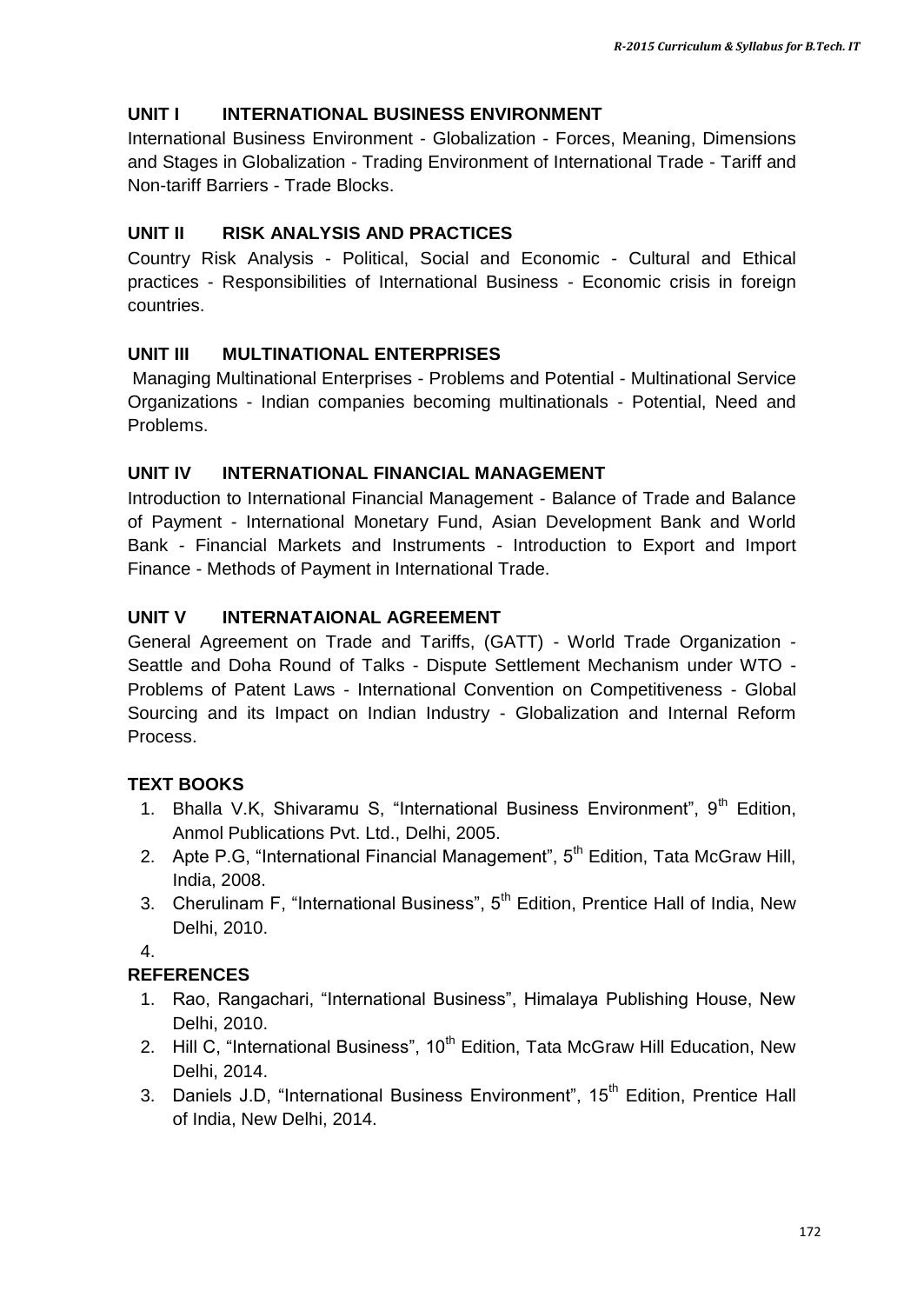#### **15TD04E BASICS OF MARKETING L T P C**

## **COURSE OUTCOMES**

Upon completion of this course, the students will be able to

- CO 1: describe the basic concepts of marketing.
- CO 2: discuss the significance of consumer behavior and market segmentation.
- CO 3: discuss brand, trade mark, after- sales service and product life cycle concepts.
- CO 4: formulate strategies for pricing and channels of distribution.
- CO 5: analyze and selection of best promotional technique.

## **UNIT I INTRODUCTION**

Nature and Scope of Marketing - Importance of Marketing – Concepts: Traditional and Modern - Selling Vs. Marketing - Marketing Mix - Marketing Environment.

## **UNIT II CONSUMER BEHAVIOR AND MARKET SEGMENTATION**

Nature, Scope and Significance of Consumer Behavior - Market Segmentation - Concept and Importance - Bases for Market Segmentation.

## **UNIT III PRODUCT PLANNING**

Concept of Product - Consumer and Industrial Goods - Product Planning and Development - Packaging - Role and Functions - Brand Name and Trade Mark - After- Sales Service - Product Life Cycle Concept.

## **UNIT IV PRICING AND PHYSICAL DISTRIBUTION**

Price - Importance of Price in the Marketing Mix - Factors Affecting Price of a Product/Service - Discounts and Rebates - Distribution Channels - Concept and Role - Types of Distribution Channels - Factors Affecting Choice of a Distribution Channel - Retailer and Wholesaler - Distributions Channels and Physical Distribution.

## **UNIT V PROMOTION**

Definition - Methods of Promotion - Optimum Promotion Mix - Advertising Media - Their Relative Merits and Limitations - Characteristics of an Effective Advertisement - Personal Selling - Selling as a Career - Classification of a Successful Sales Person - Functions of Salesman.

## **TEXT BOOKS**

- 1. Etzel M.J, Walker B.J, Stanton W.J, "Fundamentals of Marketing", 13<sup>th</sup> Edition, McGraw Hill, New York, 2004.
- 2. Tanner J, Raymond M, "Principles of Marketing", University of Minnesota Libraries Publishing, New York, 2015.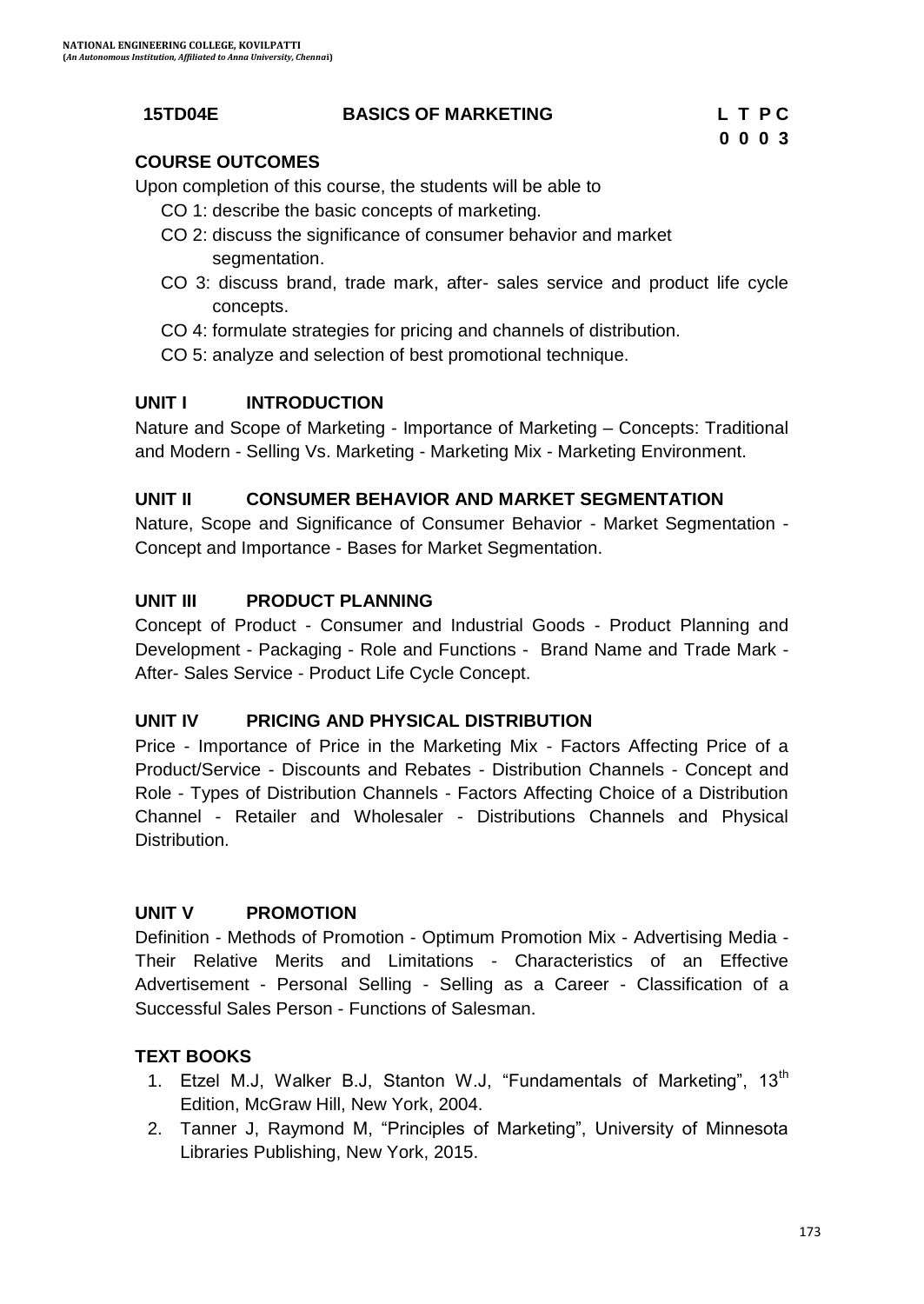#### **REFERENCES**

- 1. [Rajan Nair N, Varma](https://www.google.co.in/search?tbo=p&tbm=bks&q=inauthor:%22N+RAJAN+NAIR+%26+MM+VARMA%22&source=gbs_metadata_r&cad=3) M.M, "Marketing Management", 2<sup>nd</sup> Edition, S.Chand & Sons, New Delhi, 2005.
- 2. [Ramaswamy](https://www.google.co.in/search?tbo=p&tbm=bks&q=inauthor:%22V.+S.+Ramaswamy%22&source=gbs_metadata_r&cad=3) V.S. [Namakumari](https://www.google.co.in/search?tbo=p&tbm=bks&q=inauthor:%22S.+Namakumari%22&source=gbs_metadata_r&cad=3) S, "Marketing Management", 3<sup>rd</sup> Edition, Macmillan India Limited, London, 2002.

#### **15TD05E RETAILING AND DISTRIBUTION MANAGEMENT L T P C**

**0 0 0 3**

#### **COURSE OUTCOMES**

Upon completion of this course, the students will be able to

- CO 1: explain the concepts of retailing and distribution management.
- CO 2: analyze and solve retailers' problems to make decisions in retail organizations.
- CO 3: plan and formulate strategy for retail management process.
- CO 4: discuss about various distribution technology and stores management.
- CO 5: analyze the issues and challenges in Logistic Management

#### **UNIT I INTRODUCTION**

Meaning and Nature of Distribution and Retail Industry - Future of Retailing and Distribution in India - Distribution Channels – Concept, Role and Types - Factors Affecting Choice of Distribution Channel.

#### **UNIT II TYPES OF RETAILING**

Stores Classified by Owners - Stores Classified by Merchandising Categories - Wheel Of Retailing - Traditional Retail Formats Vs. Modern Retail Formats in India - Store and Non-Store Based Formats - Cash and Carry Business - Retailing Models – Franchiser Franchisee, Directly Owned - Wheel of Retailing and Retailing Life Cycle – Issues in Retailing.

#### **UNIT III MANAGEMENT OF RETAILING OPERATIONS**

Meaning - Functions of Retail Management - Strategic Retail Management Process - Retail Planning - Importance and Process - Developing Retailing Strategies.

#### **UNIT IV TECHNOLOGY IN DISTRIBUTION**

Bar-Coding – RFID – Electronic Payment Systems - Store Administration - Floor Space Management – Managing Store Inventories and Display Action Plans - Pricing Strategies and Location Strategies.

### **UNIT V LOGISTICS OF RETAIL MANAGEMENT**

Components and Functions; Distribution Related Issues and Challenges - Gaining Competitive Advantage through Logistics Management.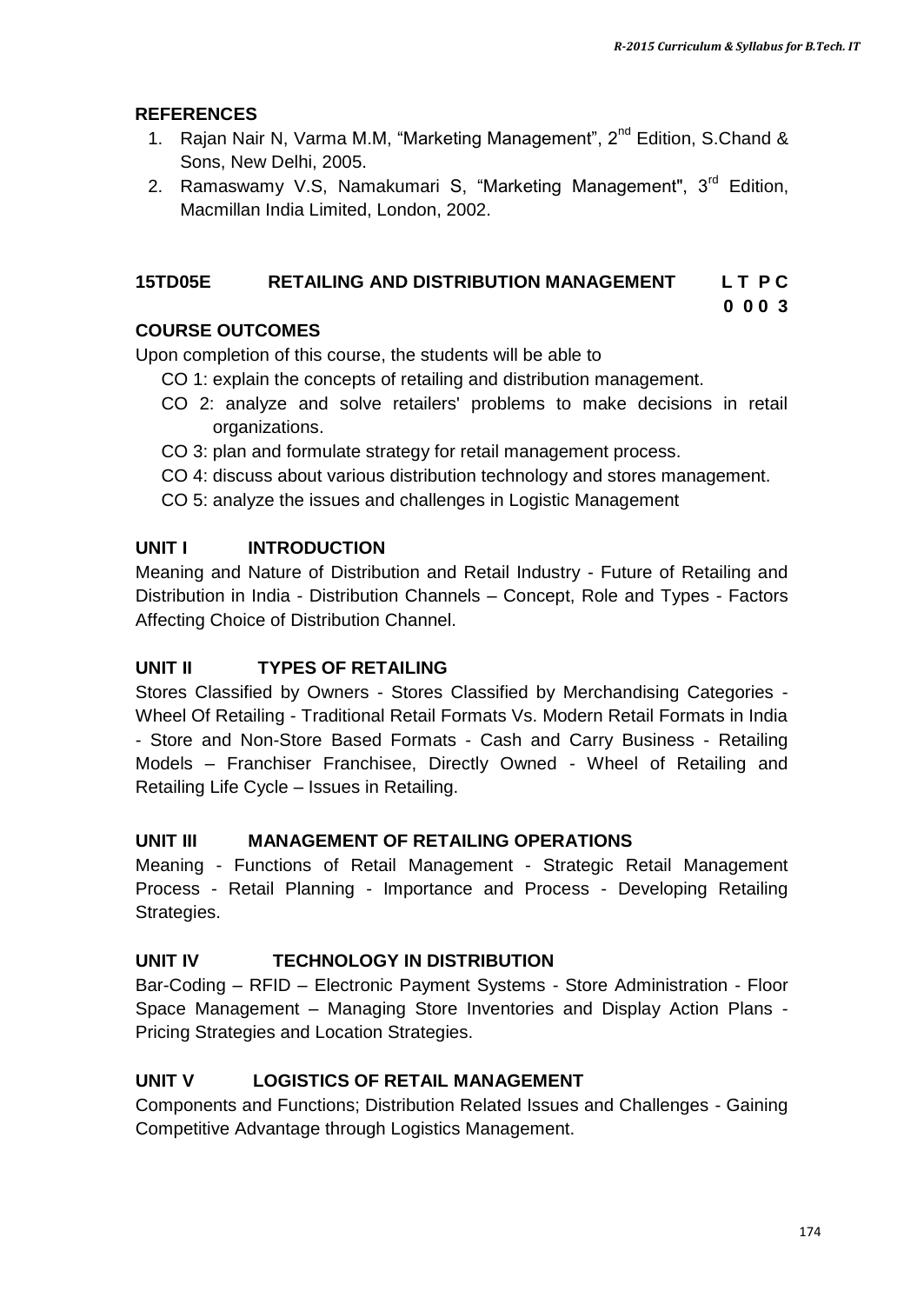## **TEXT BOOKS**

- 1. Agrawal D. K., "Distribution & Logistics Management: A Strategic Marketing Approach", Macmillan Publishers India Limited, New Delhi, 2007.
- 2. [Berman](http://www.amazon.com/s/ref=dp_byline_sr_book_1?ie=UTF8&text=Barry+R.+Berman&search-alias=books&field-author=Barry+R.+Berman&sort=relevancerank) B, [Evans](http://www.amazon.com/Joel-R.-Evans/e/B001ILMBZW/ref=dp_byline_cont_book_2) J.R, "Retail Management  $-$  A Strategic approach", 12 $<sup>th</sup>$ </sup> Edition, Pearson Education Ltd., England, 2013.
- 3. Cox R, Brittan P, "Retailing an introduction, Financial Times Management", 5<sup>th</sup> Edition, Pearson Education Limited, England, 2004.

### **REFERENCES**

- 1. Rushton A, Croucher P, Baker P, "The Handbook of Logistics & Distribution Management", Kogan Page Limited, London, 2006.
- 2. Coughlan A.T, Anderson E, Stern L.W, El-Ansary A.I, "Marketing Channels", 7<sup>th</sup> Edition, Prentice Hall, New Jersey, 2006.
- 3. Sinha P. K, Uniyal D.P, "Managing Retailing", Oxford University Press, India, 2007.

| <b>15TD06E</b> | <b>INTERNATIONAL ECONOMICS</b> | LTPC |
|----------------|--------------------------------|------|
|                |                                | 0003 |

#### **COURSE OUTCOMES**

Upon completion of this course, the students will be able to

- CO 1: discuss the impact of globalization.
- CO 2: identify and analyze different theoretical models of international economics in light of 'real world' situations.
- CO 3: examine the consequences of trade policies.
- CO 4: explain the importance of international financial markets.
- CO 5: discuss the important aspects of international banking.

## **UNIT I INTRODUCTION**

Background of International Business Economics - Globalization and International Business – The Emergence of Global Institutions – Drivers of Globalizations - The Globalization Debate.

## **UNIT II THE INTERNATIONAL TRADE THEORY**

The Law of Comparative Advantage – The Demand and Supply, Offer Curves - The Terms of Trade – Factor Endowments and the Heckscher – Ohlin Theory – Implications of Trade Theories - Economics of Scale - Imperfect Competition.

## **UNIT III INTERNATIONAL TRADE POLICY**

Trade Restrictions - Tariffs, Non –Tariff Trade Barriers - Tariff Vs. Quota - The New Protectionism – Economic Integration - Custom Unions and Free Trade Areas - Major Regional Trade Agreements - Foreign Exchange Market – Types of Foreign Exchange Transactions – Reading Foreign Exchange Quotations – Forward and Futures Market – Foreign - Currency Options – Exchange Rate Determination – Arbitrage – Speculation and Exchange - Market Stability.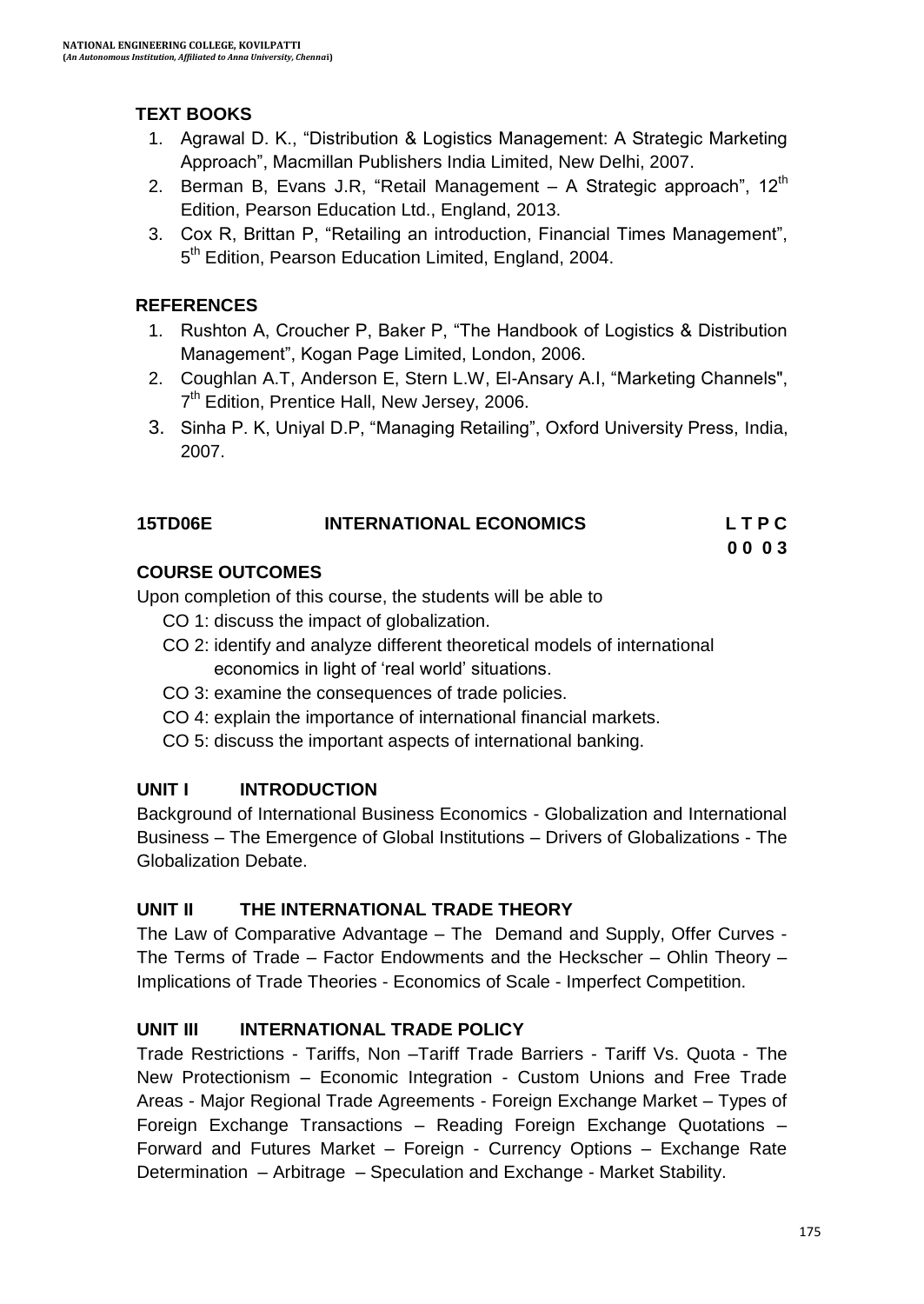#### **UNIT IV WORLD FINANCIAL ENVIRONMENT**

Global Foreign Exchange Markets – Economic Theories of Exchange - Rate Determination - International Regime for FDI and MNC - Consequences of Economic Globalization.

#### **UNIT V INTERNATIONAL BANKING**

Reserves, Debt and Risk - Nature of International Reserves – Demand for International Reserves – Supply of International Reserves – Gold Exchange Standard – Special Drawing Rights – International Lending Risk – The Problem of International Debt – Financial Crisis and The International Monetary Fund – Eurocurrency Market.

#### **TEXT BOOKS**

- 1. Krugman P.R, Obstfeld M, "International Economics Theory and Policy", 8<sup>th</sup> Edition, Prentice Hall, Boston, 2008.
- 2. Carbaugh R.J, "International Economics", 15<sup>th</sup> Edition, South Western College publication, USA, 2014.

#### **REFERENCES**

- 1. Daniels J, Radebaugh L, Sullivan D, Salwan P, "International Business", 12<sup>th</sup> Edition, Pearson Education, New Delhi, 2010.
- 2. Suranovic S, "International Economics: Theory and Policy", Flat World Knowledge, USA, 2010.

| <b>15TD07E</b> | <b>INDIAN ECONOMY</b> | LTPC |
|----------------|-----------------------|------|
|                |                       | 0003 |

#### **COURSE OUTCOMES**

Upon completion of this course, the students will be able to

- CO 1: discuss the current economic development in India
- CO 2: describe the key indicators of estimation of national income
- CO 3: explain elementary concepts of economic planning and development in India
- CO 4: discuss the concept of public finance and preparation of budget
- CO 5: discuss the influence of infrastructure growth on economic development

#### **UNIT I ECONOMIC DEVELOPMENT**

Meaning - Measurement of Economic Development - Characteristic of underdeveloped and developed economies - Causes for Indian economic underdevelopment - Major issues in development - Strategies for economic development Import substitution and Export oriented strategies - Determinants of economic development.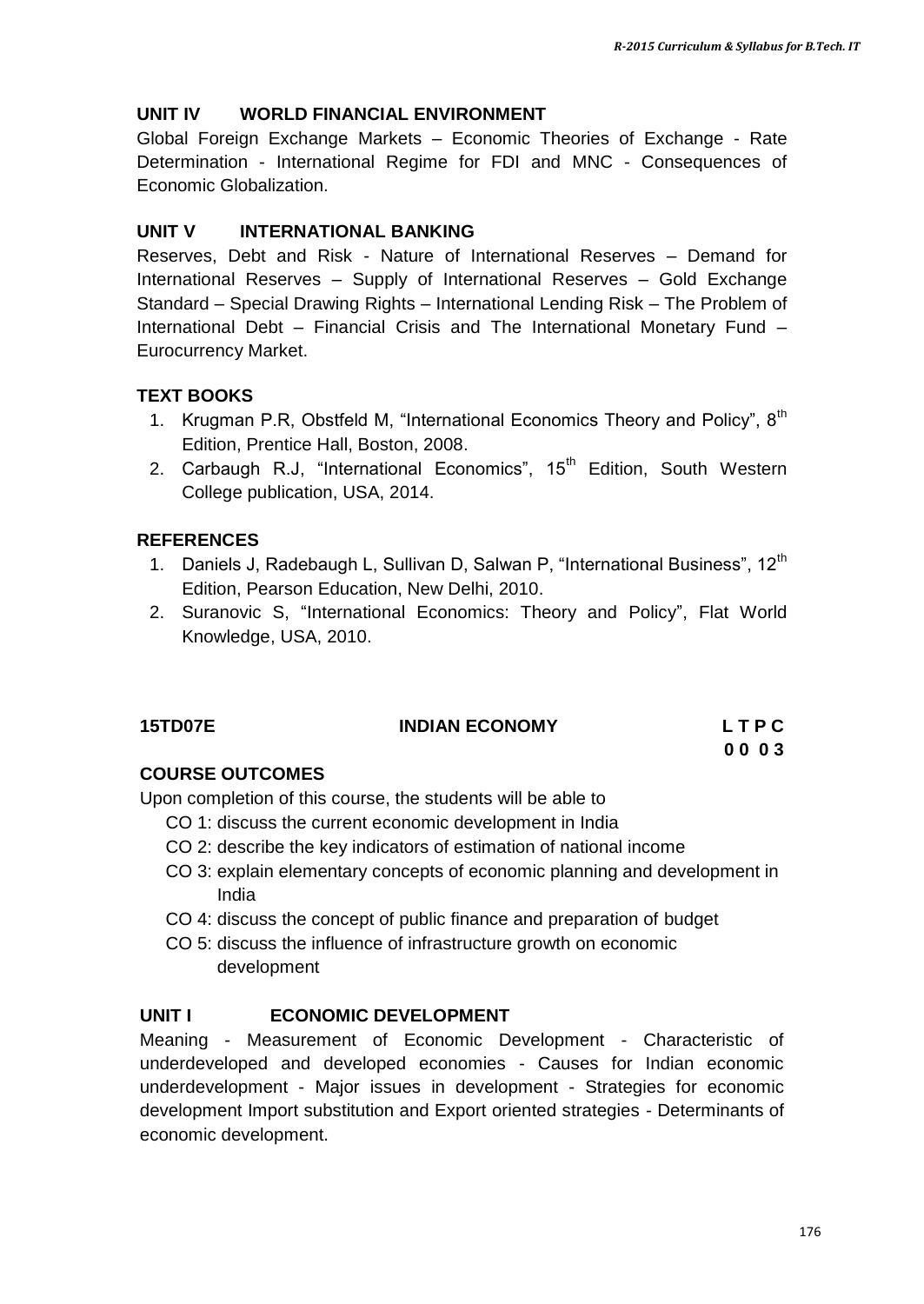#### **UNIT II NATIONAL INCOME**

The National Income and its estimates in India - Limitations of National income estimation - Trends in National income of India: Growth and Structure - Interstate variations in National income - Income distribution - Measurement of poverty in India.

#### **UNIT III ECONOMIC PLANNING**

Planning and economic development in India - Planning models in India (Elementary concepts) - Capital formation - Growth of Public and Private sector in India – Industrial policies an assessment - Capital formation and domestic saving.

#### **UNIT IV INDIAN PUBLIC FINANCE**

Budgetary policies of the central government - Composition and trends in public revenue and expenditure - Expenditure control and government consumption expenditure - concepts of Budgetary deficits and implications - state budget.

#### **UNIT V INFRASTRUCTURE AND ECONOMIC DEVELOPMENT**

Power and energy - Transport system in India's economic development -Communication system in India - Urban infrastructure - Science and technology - Private investment in infrastructure - Outlook and prospects.

#### **TEXT BOOKS**

- 1. Dutt R, Sundaram K.P.M, "Indian Economy", S.Chand and Co., New Delhi, 2006.
- 2. Agarwal A.N, Agarwal M.K, "Indian Economy: Problems of Development and Planning", 41<sup>st</sup> Edition, New Age International Ltd., New Delhi, 2016.

#### **REFERENCES**

- 1. Arvind P, "India:The Emerging Giant", Oxford University Press, USA, 2008.
- 2. Government of India, Economic Survey, (2010 -11 to 2014 -15).

| <b>15TD08E</b> | <b>RURAL ECONOMICS</b> | LTPC |
|----------------|------------------------|------|
|                |                        | 0003 |

#### **COURSE OUTCOMES**

Upon completion of this course, the students will be able to

- CO 1: discuss the role and importance of agriculture in economic development of India.
- CO 2: describe the impact of agricultural forming in rural employment, wage policy, technological change and green revolution.
- CO 3: analyze the relationship between rural and urban society.
- CO 4: recognize the formation and system of rural social institutions.
- CO 5: compare the social changes in the rural society after modernization and globalization.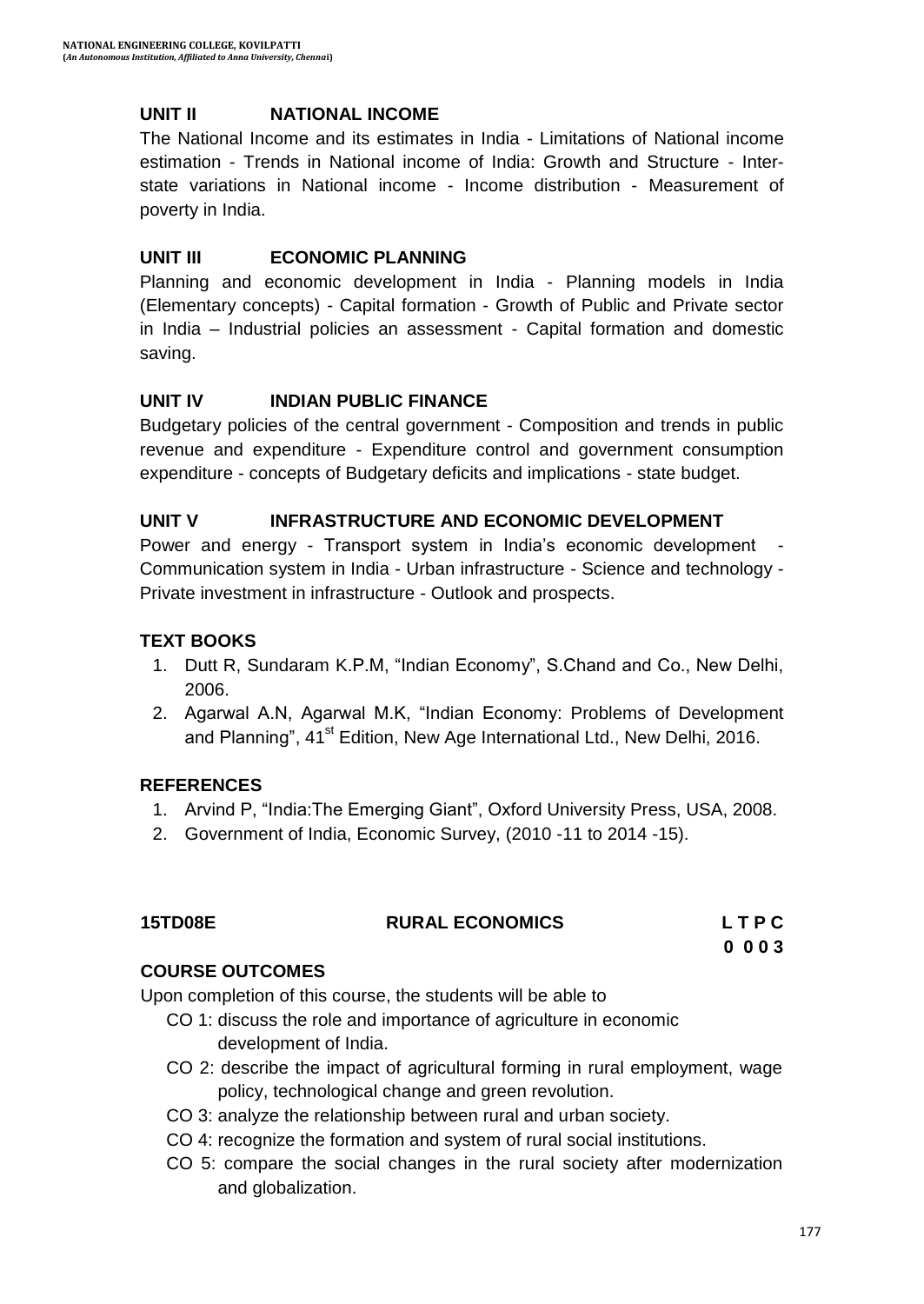### **UNIT I INTRODUCTION**

Nature and Scope of Rural Economy - Importance of Agriculture in Economic Development of India - Nature of Land Problems - Evolution of Policy – Land Tenure System - Land Reform Measures.

### **UNIT II AGRICULTURE AND FARMING**

Agricultural Holdings - Fragmentation and Sub-Division of Holdings, Cooperative Farming-Rural Labour Problems - Nature of Rural Unemployment - Employment and Wage Policy - Sources of Technological Change and Green Revolution.

## **UNIT III RURAL SOCIETY**

Rural Society Structure and Change - Village and its Social Organization - Indian Village and its Types - Rural-Urban Continuum and Rural-Urban Relationships.

#### **UNIT IV RURAL SOCIAL INSTITUTIONS**

Rural Social Institutions - Family, Property, Caste, Class, Agrarian Structure - Indebtedness and Poverty - Jajmani System - Religion, Village, Panchayat Raj and Community Development Programmes – Problems.

### **UNIT V SOCIAL CHANGES**

Social Change in Rural India-Impact of Westernization - Secularization, Urbanisation, Industrialisation, Migration, Transportation, Modernization of Indian Rural Society - Post Modernization and Globalization and Indian Villages.

#### **TEXT BOOKS**

- 1. Carver T.N, "The Principles of Rural Economics", Ginn and company, USA, 1911.
- 2. Desai A.R, "Rural Sociology in India", 5<sup>th</sup> Edition, Popular Prakashan Ltd., Mumbai, 2011.

#### **REFERENCES**

- 1. Dube S.C., "India"s changing villages", Psychology Press, UK, 2003.
- 2. [Datt R](https://www.google.co.in/search?tbo=p&tbm=bks&q=inauthor:%22Datt+Ruddar%22), Sundharam K.P.M, Datt G, Mahajan A, "Indian Economy", 72<sup>nd</sup> Edition, S.Chand & Co., New Delhi, 2016.
- 3. Chaudhari, C.M., "Rural Economics", Sublime Publication, Jaipur, 2009.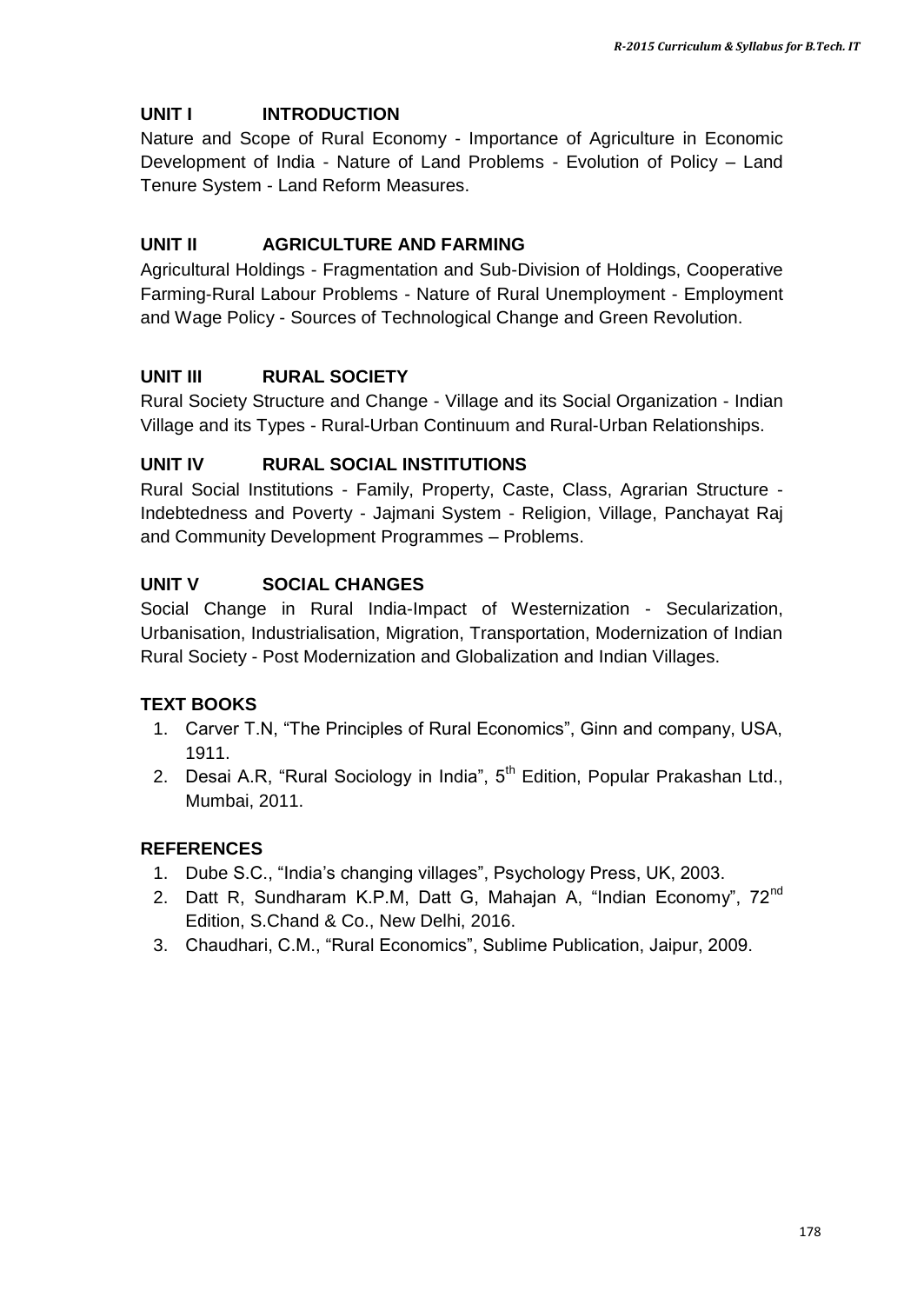#### **15TD09E INTERNATIONAL TRADE L T P C**

#### **COURSE OUTCOMES**

Upon completion of this course, the students will be able to

- CO 1: discuss the importance of international trade in developing countries.
- CO 2: describe the impact of Trade agreements in international Business environment.
- CO 3: explain the role of foreign exchange and their impact on trade and investment flows.
- CO 4: discuss the benefits of Multinational Corporation in Internal Trade
- CO 5: analyze the key role of globalisation in Indian economy.

#### **UNIT I INTRODUCTION**

International Marketing - Trends in International Trade - Reasons - Global Sourcing and Production Sharing - International Orientations Internationalization Stages and Orientations - Growing Economic Power of Developing Countries – International Business Decision.

#### **UNIT II INTERNATIONAL BUSINESS ENVIRONMENT**

Trading Environment - Commodity Agreements – State Trading - Trading Blocks and Growing Intra-Regional Trade - Regional Groupings – SAARC, BRICS, ECM, ASEAN - Trade Liberalization - The Uruguay Round-Evaluation – UNCTAD – GATT – WTO.

#### **UNIT III INTERNATIONAL FINANCIAL ENVIRONMENT**

International Money and Capital Markets - Foreign Investment Flows – Pattern, Structure and Effects - Movements in Foreign Exchange and Interest Rates and their Impact on Trade and Investment Flows - Exchange Rate Mechanism and Arrangement.

#### **UNIT IV MULTINATIONAL CORPORATIONS**

Definition - Organizational Structures - Dominance of MNC"s - Recent Trends - Code of Conduct - Multinationals in India - Issue in Investment, Technology Transfer, Pricing and Regulations - International Collaborations and Strategic Alliances.

#### **UNIT V INDIA IN THE GLOBAL SETTING**

India an Emerging Market - India in the Global Trade - Liberalization and Integration with Global Economy - Factors Favouring and Resisting Globalization - Trade Policy and Regulation in India - Trade Strategies - Export-Import Policy - Regulation and Promotion of Foreign Trade in India.

#### **TEXT BOOKS**

1. Daniels J.D, Radebaugh L.H, Sullivan D.P, "International Business: Environment and Operations", 12<sup>th</sup> Edition, Prentice Hall, USA, 2009.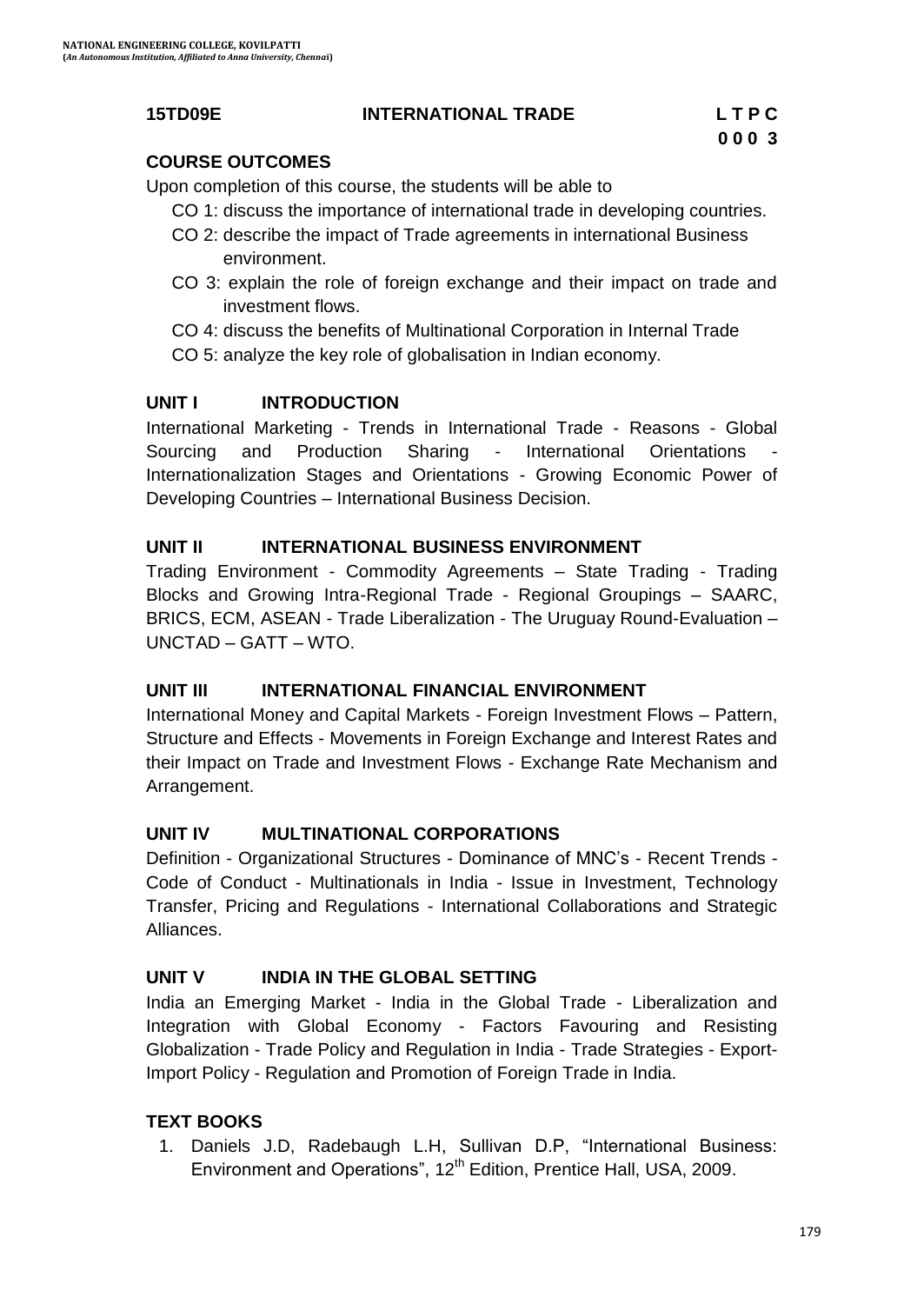2. Ricky W.G, Michael W.P, "International Business: A Managerial Perspective", Prentice Hall, USA, 2009.

#### **REFERENCES**

- 1. Bhattacharya B, Varshney R.L, "International Marketing Management", 25<sup>th</sup> Revised Edition, S. Chand & Sons, New Delhi, 2015.
- 2. Verma M.L, "International Trade", Common wealth Publisher, New Delhi, 2010.

#### **15TD10E GLOBAL CHALLENGES AND ISSUES L T P C 0 0 0 3**

### **COURSE OUTCOMES**

Upon completion of this course, the students will be able to

- CO 1: understand the various global issues.
- CO 2: demonstrate a reasonable understanding of environmental debates and issues.
- CO 3: explain the developmental issues relating to food, health and energy.
- CO 4: demonstrate the economical issues in international trade.
- CO 5: describe the civilization issues relating to human rights and social justice.

#### **UNIT I SECURITY ISSUES**

Nuclear Issues - Global and South Asian Context - Small Weapons Proliferation and Internal Arms Race - Chemical and Biological Weapons – Terrorism - Causes, Consequences And Trends - Cyber Terrorism – Counter Terrorism.

#### **UNIT II ENVIRONMENTAL ISSUES**

Global Warming and Climate Change - Threats to Bio-Sphere and Space - Pollutions, De-Forestation, Solid, Chemical and Nuclear Wastes and their Management - Preserving the Green Cover and Wild Life.

#### **UNIT III DEVELOPMENTAL ISSUES**

Food Security - Poverty and Hunger - Energy Security - Supply and Demand - Traditional and Alternative Sources of Energy – ITER - Health Security – Health for all - Development Vs. Environment - Sustainable Development.

#### **UNIT IV ECONOMIC ISSUES ON INTERNATIONAL TRADE**

International Trade - GATT, WTO - Regional Associations - ECM, ASEAN, OPEC, BRICS - Financial Crisis - ASEAN, Mexico and Greece - Global Issues in Trade and Commerce.

### **UNIT V CIVILIZATION ISSUES**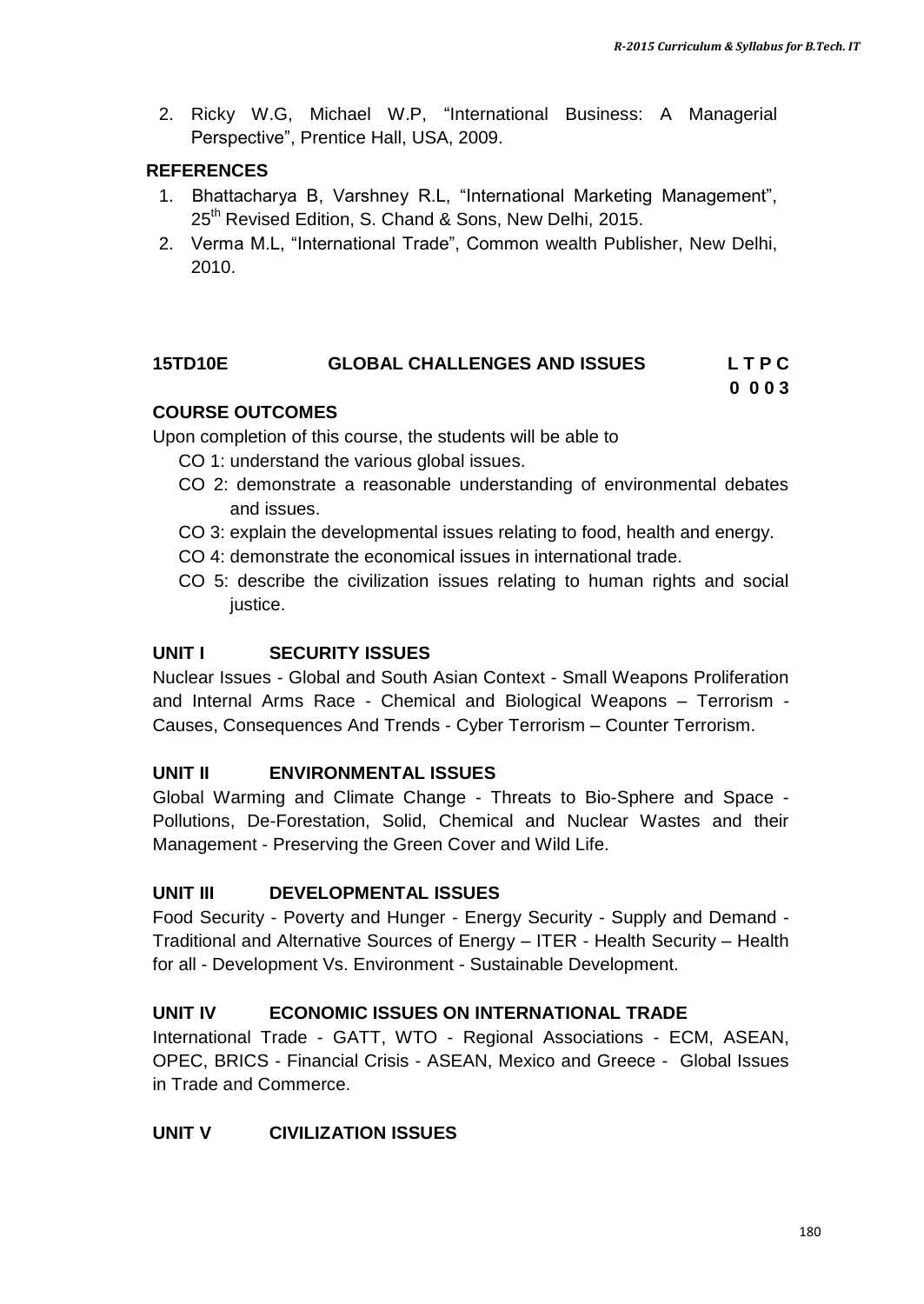Human Rights - Issues Relating to Freedom of Speech and Expression - Right to Self Determination - Preservation of Cultures and Cultural Diversities - Rights of Women and Children - Dividends of Globalization and Social Justice – Good Governance.

## **TEXT BOOKS**

- 1. Payne R, "Global Issues", 4<sup>th</sup> Edition, Pearson Education Ltd., New York, 2013.
- 2. Owens P, Baylis J, Smith S, "The Globalization of World Politics", 3<sup>rd</sup> Edition, Oxford University Press, USA, 2013.

#### **REFERENCE**

1. Chirco J.A, "Globalization: Prospects and Problems", Sage Publications, New Delhi, 2013.

## **15TD11E INDIAN CULTURE AND HERITAGE L T P C**

**0 0 0 3**

### **COURSE OUTCOMES**

Upon completion of this course, the students will be able to

- CO1: describe Indian culture, civilization and its features.
- CO2: demonstrate stone age, Indian races and their contribution in pre-historic culture.
- CO3: explain historical development of Indian culture.
- CO4: explain the significance, conditions and development of Vedic culture.

CO5: analyze the advent of Islam and European culture.

#### **UNIT I INTRODUCTION**

Introduction to Culture - Meaning and Scope - Culture and Civilization - General Characteristics Features of Indian Culture - Geographical Impact on Indian Culture.

#### **UNIT II PRE-HISTORIC CULTURE**

Dravidian Culture - Old Stone Age - New Stone Age - Metal Age - Indian Races and their Contribution to Indian Culture.

#### **UNIT III HISTORICAL DEVELOPMENT OF INDIAN CULTURE**

Indus Valley Culture - City Planning - Social and Religious Conditions - Vedic and Later Vedic Cultures - Dharmasastras and Caste Systems - Comparison of Indus and Vedic Culture - Importance of Indus Valley and Vedic Cultures.

## **UNIT IV CULTURE IN SANGAM AGE AND POST SANGAM AGE**

Sangam Literature - Society - Political and Economical Conditions - Trade - Religion and Fine Arts.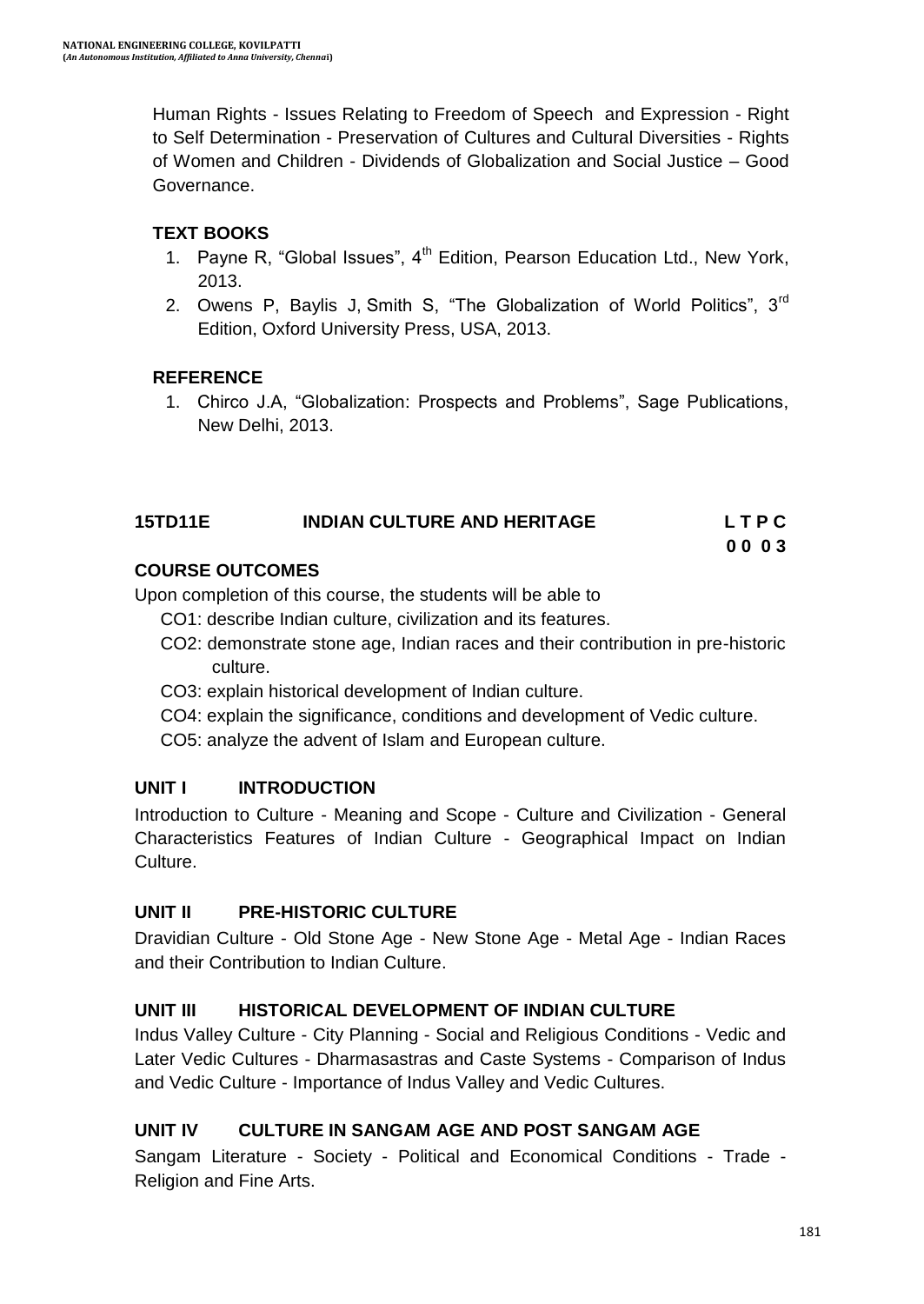#### **UNIT V ADVENT OF ISLAM AND EUROPEAN CULTURE**

Impact on Indian Culture and Heritage – Reform Movements - Brahma Samaj, Ariya Samaj, Self Respect Movement – Post Colonial Development.

#### **TEXT BOOKS**

- 1. Luniya B.N, "Evolution of Indian Culture", Lakshmi Narain Agarwal Publishers, Agra, 1986.
- 2. Jeyapalan N, "History of Indian culture", Atlantic publishers, New Delhi, 2001.
- 3. Sharma H.C, "Indian Culture and Heritage", Neha Publishers & Distributors, New Delhi, 2012.

#### **REFERENCES**

- 1. John G.A, "Dictionary of Indian Philosophy (Sanskrit-English)", University of Madras, Madras, 1998.
- 2. Misra R.S, "Studies in philosophy and Religion", Bharathiya Vidya Prakasans, Varanasi, 1991.
- 3. Misra S.K, "Culture and Rationality", Sage publications India Pvt. Ltd., New Delhi, 1988.
- 4. Suda J.P, "Religious in India", Sterling Publishers Pvt. Ltd., New Delhi, 1978.

| <b>15TD12E</b> | <b>INDIAN HISTORY</b> | LTPC  |
|----------------|-----------------------|-------|
|                |                       | 000 3 |

#### **COURSE OUTCOMES**

Upon completion of this course, the students will be able to

- CO1: illustrate the basics of Indian cultural heritage.
- CO2: describe interaction between Ancient Indian cultural heritage and Islamic culture.
- CO3: demonstrate Innovation by rulers of medieval period in the area of Administration, and their contact with the Europeans.
- CO4: analyse modern Indian movements, Economic history and Impact of the British rule on India.
- CO5: demonstrate the concepts of Indian National Movement and the history of freedom struggle in India.

#### **UNIT I ANCIENTY INDIAN CULTURE**

Ancient Indian Cultural Heritage - Social, Political, Legal and in the Area of Religion and Philosophy.

#### **UNIT II LAW RELATING TO CULTURE**

Law Givers and Dispute Resolution Systems in Ancient India (Administration of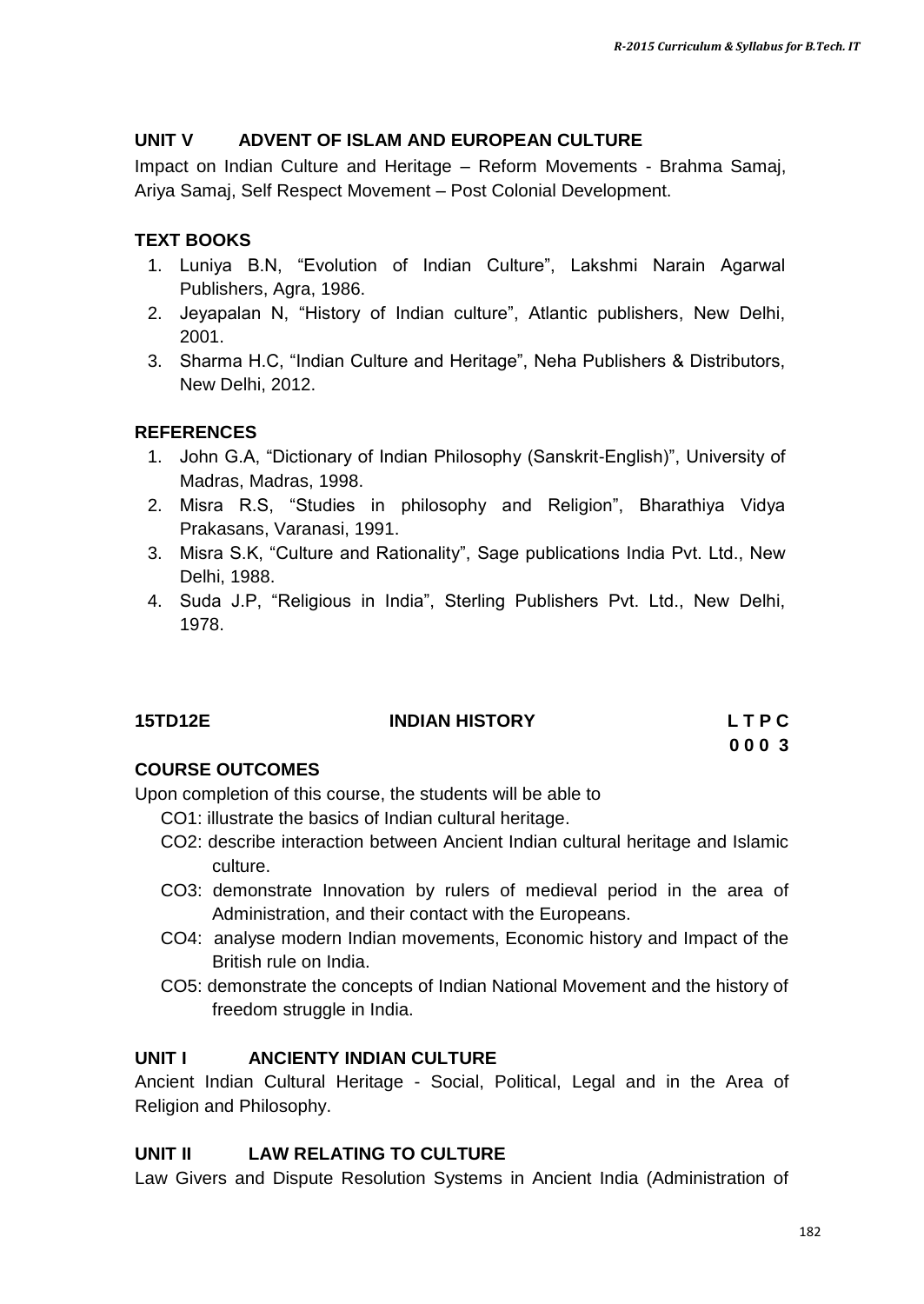Justice in Ancient India - Pre-Islamic Period) - Law Relating to Culture - The Advent of Islam - Interaction between Ancient Indian Cultural Heritage and Islamic Culture - The Emergence of Synthetic Indian Culture.

#### **UNIT III ADMINISTRATION IN ANCIENT INDIA**

Innovation by Rulers of Medieval Period in the Area of General and Revenue Administration - District Administration - Court Systems - Indian Contact with the Europeans.

#### **UNIT IV SOCIO-ECONOMIC HISTORY**

Socio-Religious Reform Movements in Modern India and its Legal Culture - Economic History of India During British Period - Impact of the British Rule on India – Education.

#### **UNIT V EUROPEAN CULTURE IMPACT**

Impact of European Culture and Liberal Thought on India – The Indian National Movement - The History of Freedom Struggle in India upto 1947.

#### **TEXT BOOKS**

- 1. Sreenivasa M.H.V, "History of India Part I and II", JBA Publishers, New Delhi, 2015.
- 2. Agarwal R.C, Bhatnagar M, "Constitutional Development and National Movement of India", S. Chand Publishers, New Delhi, 2005.

#### **REFERENCES**

- 1. Altekar S, "State and Government in Ancient India", Motilal Banarsidass Publishers, New Delhi, 2002.
- 2. Majumdur R.C, "History and Culture of the Indian People", Vol. 2, The Age of Imperial Unity, Bharatiya Vidya Bhavan, New Delhi, 2001

#### **15TD13E SUSTAINABLE DEVELOPMENT AND PRACTICES L T P C**

#### **0 0 0 3**

#### **COURSE OUTCOMES**

Upon completion of this course, the students will be able to

- CO 1: recognize the sustainable development and the way to achieve the sustainable development.
- CO 2: outline the concept, factors governing the sustainability and their linkages.
- CO 3: explain the environmental impact assessment and environmental audit.
- CO 4: describe the environmental planning and managing the resources.
- CO 5: acquire the knowledge about the environmental problems and their solutions.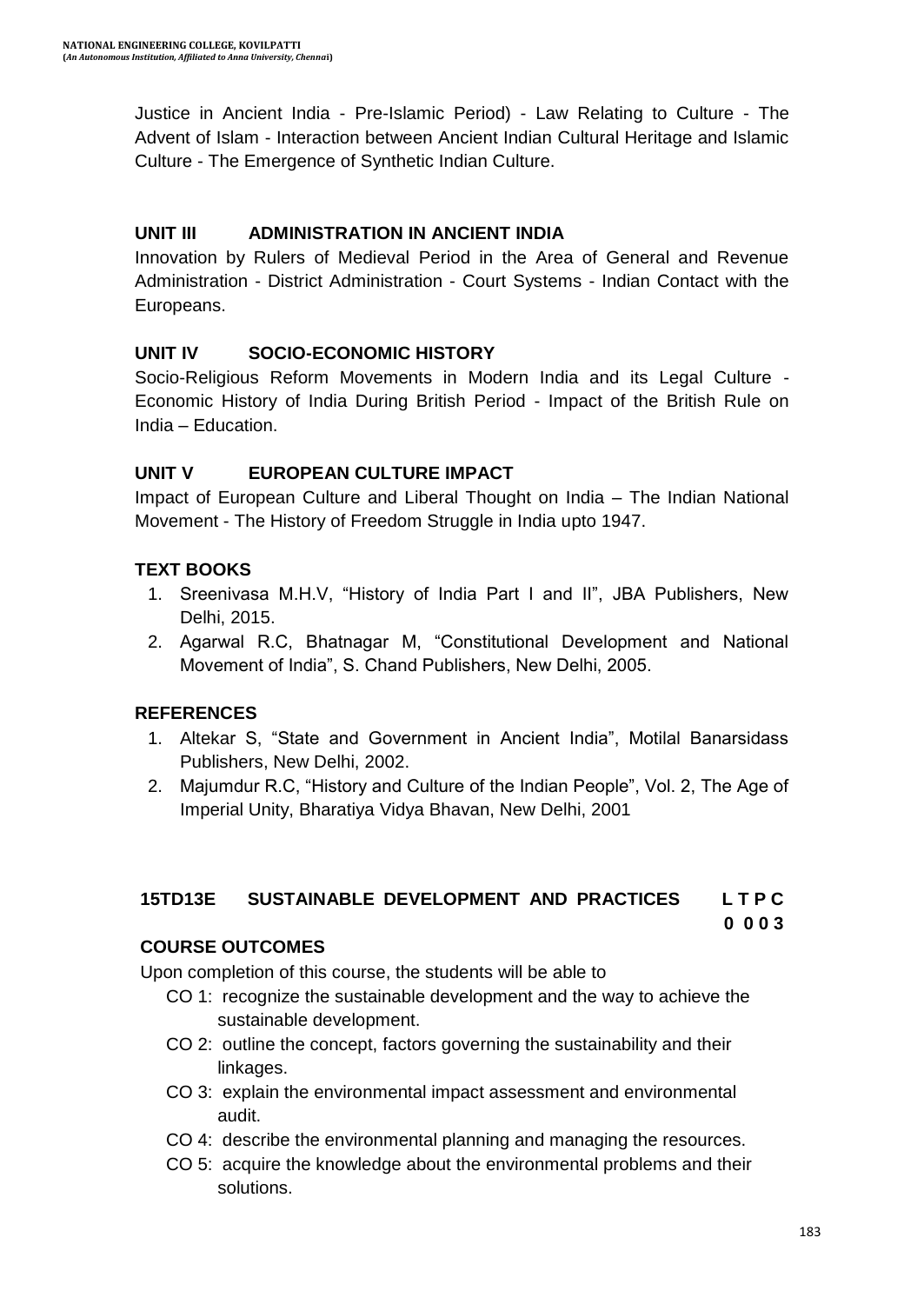# **UNIT I SUSTAINABLE DEVELOPMENT**

Need for Sustainability - Nine Ways to Achieve Sustainability - Economics as the Dismal Science - Population, Resources and Environment.

# **UNIT II CHALLENGES OF SUSTAINABLE DEVELOPMENT**

Concept of Sustainability - Factors Governing Sustainable Development - Linkages among Sustainable Development, Determinants of Sustainable Development - Case Studies on Sustainable Development.

# **UNIT III ENVIRONMENT IMPACT ASSESSMENT AND AUDIT**

Concepts-process-evaluation methodology-EIA and EMS integration-setting up of audit programme - typical audit process - carrying out the audit-benefits of environmental auditing-environmental audit programmes in India.

#### **UNIT IV ENVIRONMENTAL PLANNING**

Introduction - Perspective of Environmental Planning - land resource development planning - Planning and managing the natural resources landscape ecological planning - information and decision of environmental planning - Land use policy in India.

# **UNIT V ENVIRONMENTAL EDUCATION**

Knowledge about the environment - Knowledge about the environment and population growth -Knowledge about the solution and environmental problems - Environmental education (EE) – Strategies for EE – Models for future Environmental Education Systems.

# **TEXT BOOKS**

- 1. Rogers P, Jalal K.F, Boyd J.A, "An Introduction to Sustainable Development", Earth scan Publications Ltd., UK, 2006.
- 2. Santra S.C," Environmental Science", 3<sup>rd</sup> Edition, New Central Book Agency (P) Ltd., London, 2013.

# **REFERENCES**

- 1. Stavins R.N. "Economics of the Environment: Selected Readings", 5<sup>th</sup> Edition, W.W. Norton and Company, New York, 2005.
- 2. Sachs J.D, "The Age of Sustainable Development", Columbia University Press, New York, 2015.

| <b>15TD14E</b> | <b>WOMEN IN INDIAN SOCIETY</b> | <b>LTPC</b> |
|----------------|--------------------------------|-------------|
|                |                                | 0003        |

#### **COURSE OUTCOMES**

Upon completion of this course, the students will be able to

CO1: Demonstrate historical perspective about women in Indian society.

CO2: Explain social problems of women.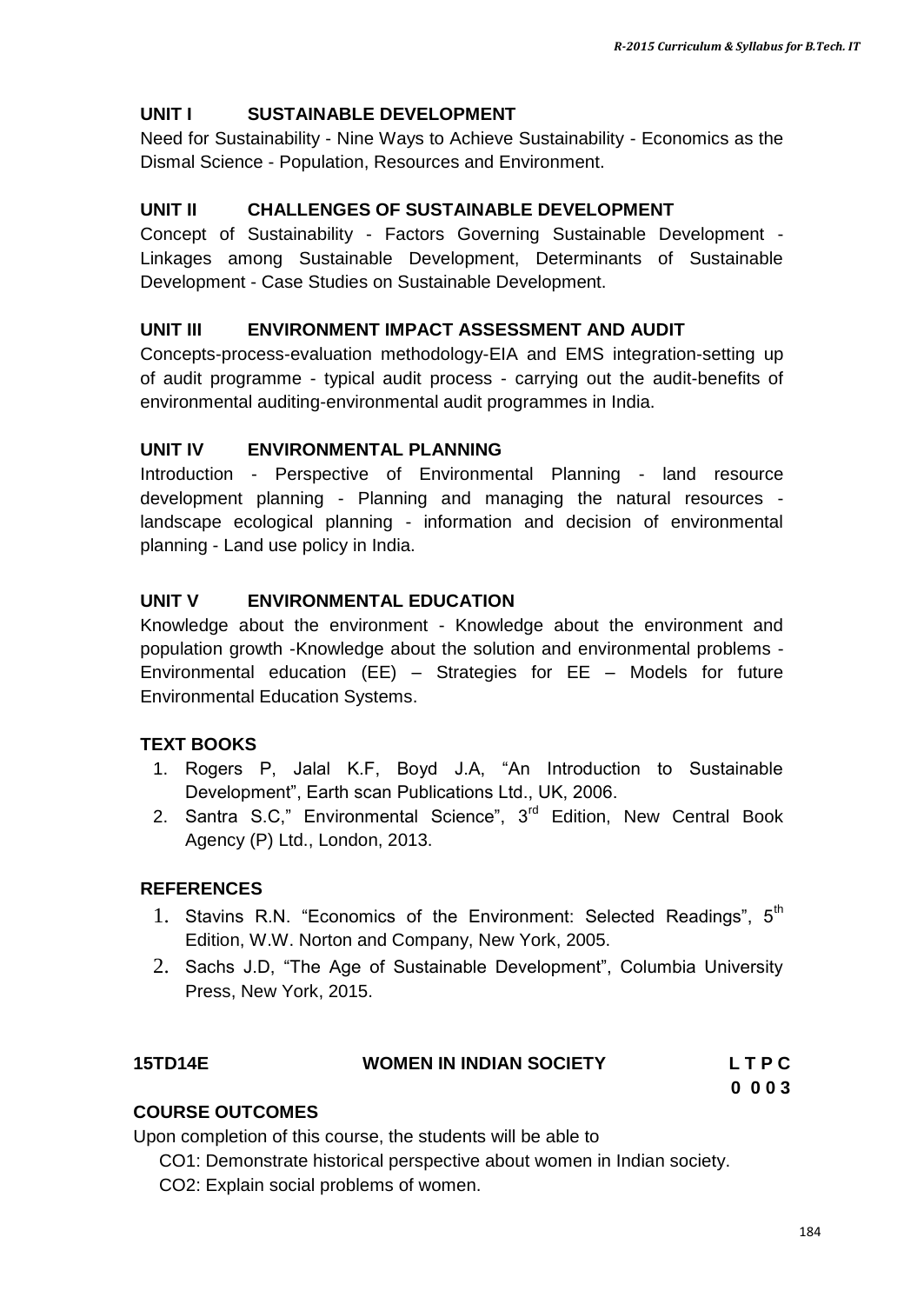CO3: Understand the legislation for women protection in India.

CO4: Demonstrate the involvement of women literacy, career and politics.

CO5: Analyse the role of NGO"s in women empowerment.

# **UNIT I INTRODUCTION**

A Historical Perspective - Early Vedic, Colonial and Modern Periods - Position of Women in Contemporary India.

# **UNIT II SOCIAL ISSUES**

Issues of Girl Child - Female Infanticide and Foeticide, Sex Ratio, Child Marriage, Dowry and Property Rights - Women"s Health and Birth Control - Reproduction - Violence against Women - Domestic Violence - Female Headed Households - Women in the Unorganized Sector of Employment - Women"s Work- Status and Problems - Problems of Dalit Women.

# **UNIT III PROTECTIVE LEGISLATION FOR WOMEN**

Protective Legislation for Women in the Indian Constitution - Anti Dowry, SITA, PNDT, And Prevention Sexual Harassment At Workplace (Visaka Case) - Domestic Violence (Prevention) Act.

# **UNIT IV WOMEN AND EDUCATION**

Formal and Non-Formal Literacy - Post Literacy - Vocational Training - Dual Career Modernization – Women and Politics - Political Status - Global Movements and Indian Movements.

# **UNIT V ROLE OF NGO'S IN WOMEN EMPOWERMENT**

Gender Economy - All India Women"s Conference (AIWC) – Women"s India Association (WIA) - National Council of Women in India (NCWIE) - Indian Association of Women"s Studies – Women Development Cells - Self Help Groups.

# **TEXT BOOKS**

- 1. Majumdar M, "Social Status of Women in India", Wisdom Press, New Delhi, 2012.
- 2. Harish R, Harishankar V.B, "Re-Defining Feminisms", Rawat Publications, Jaipur, 2011.

# **REFERENCES**

- 1. Rathod P.B, "An Introduction to Women"s Studies", ABD Publishers, Jaipur, 2010.
- 2. Ray R, "Hand Book of Gender", Oxford University Press, New Delhi, 2012.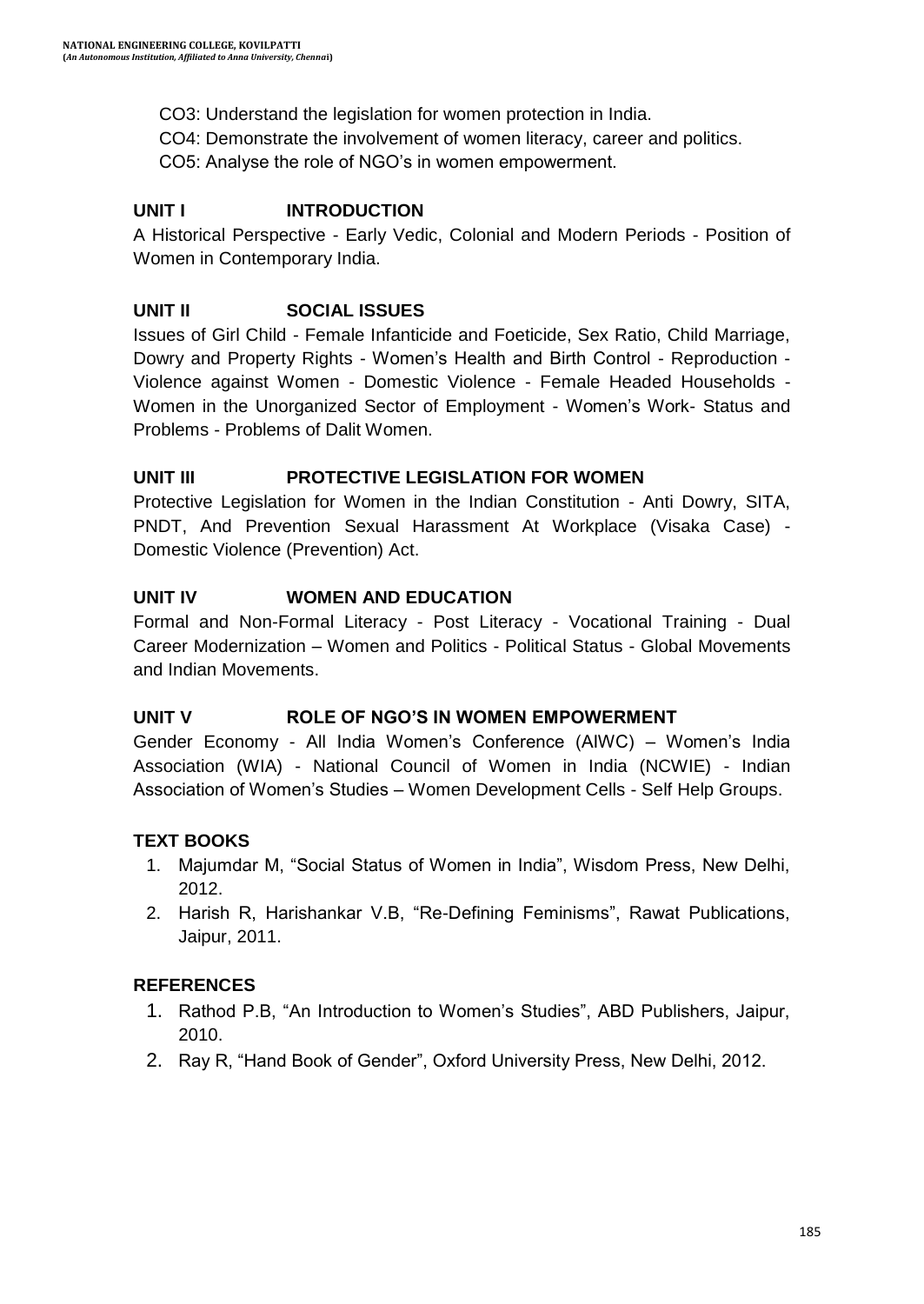# **15TD15E INDIAN CONSTITUTION L T P C**

# **0 0 0 3**

# **COURSE OUTCOMES**

Upon completion of this course, the students will be able to

- CO1: describe the basic understanding of the Indian Constitution.
- CO2: understand the structure and functions of parliament.
- CO3: demonstrate the organization and working of the Judiciary.
- CO4: understand the structure and functions of state legislature.
- CO5: understand the  $73<sup>rd</sup>$  and  $74<sup>th</sup>$  Constitutional Amendments.

# **UNIT I INDIAN CONSTITUTION**

Salient Features - Preamble - Fundamental Rights – Directive Principles of State Policy - Fundamental Duties.

# **UNIT II PARLIAMENTARY SYSTEM**

Powers and Functions of President and Prime Minister - Council of Ministers - The Legislature Structure and Functions of Lok Sabha and Rajya Sabha – Speaker.

# **UNIT III THE JUDICIARY**

Organisation and Composition of Judiciary - Powers and Functions of the Supreme Court - Judicial Review – High Courts.

# **UNIT IV STATE GOVERNMENTS**

Powers and Functions of Governor and Chief Minister – Council of Ministers - State Legislature.

# **UNIT V LOCAL GOVERNMENTS**

73rd and 74th Constitutional Amendments – Federalism - Center – State Relations.

# **TEXT BOOKS**

- 1. Basu D.D," Introduction to Indian Constitution", Prentice Hall of India, New Delhi, 2015.
- 2. Gupta D.C, "Indian Government and Politics", Vikas Publishing House, New Delhi, 2010.

# **REFERENCES**

- 1. Pylee M.V, "Introduction to the Constitution of India", Vikas Publishing House, NewDelhi, 2011.
- 2. Kashyap S, "Our Constitution", National Book Trust, New Delhi, 2010.